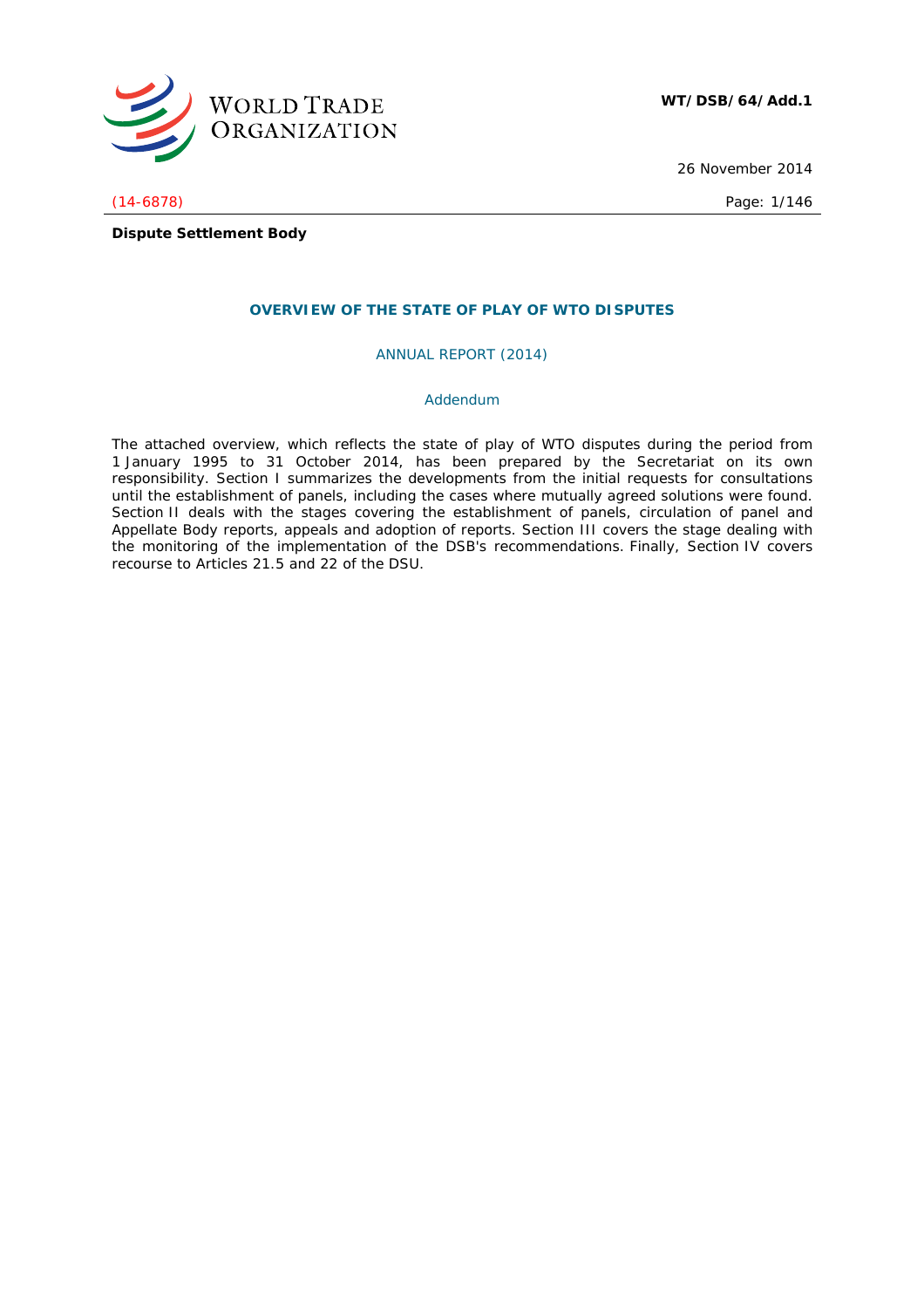- 2 -

# **Table of Contents**

| SECTION I   | Request for Consultations; Establishment of Panels; |
|-------------|-----------------------------------------------------|
| SECTION II  |                                                     |
| SECTION III |                                                     |
| SECTION IV  |                                                     |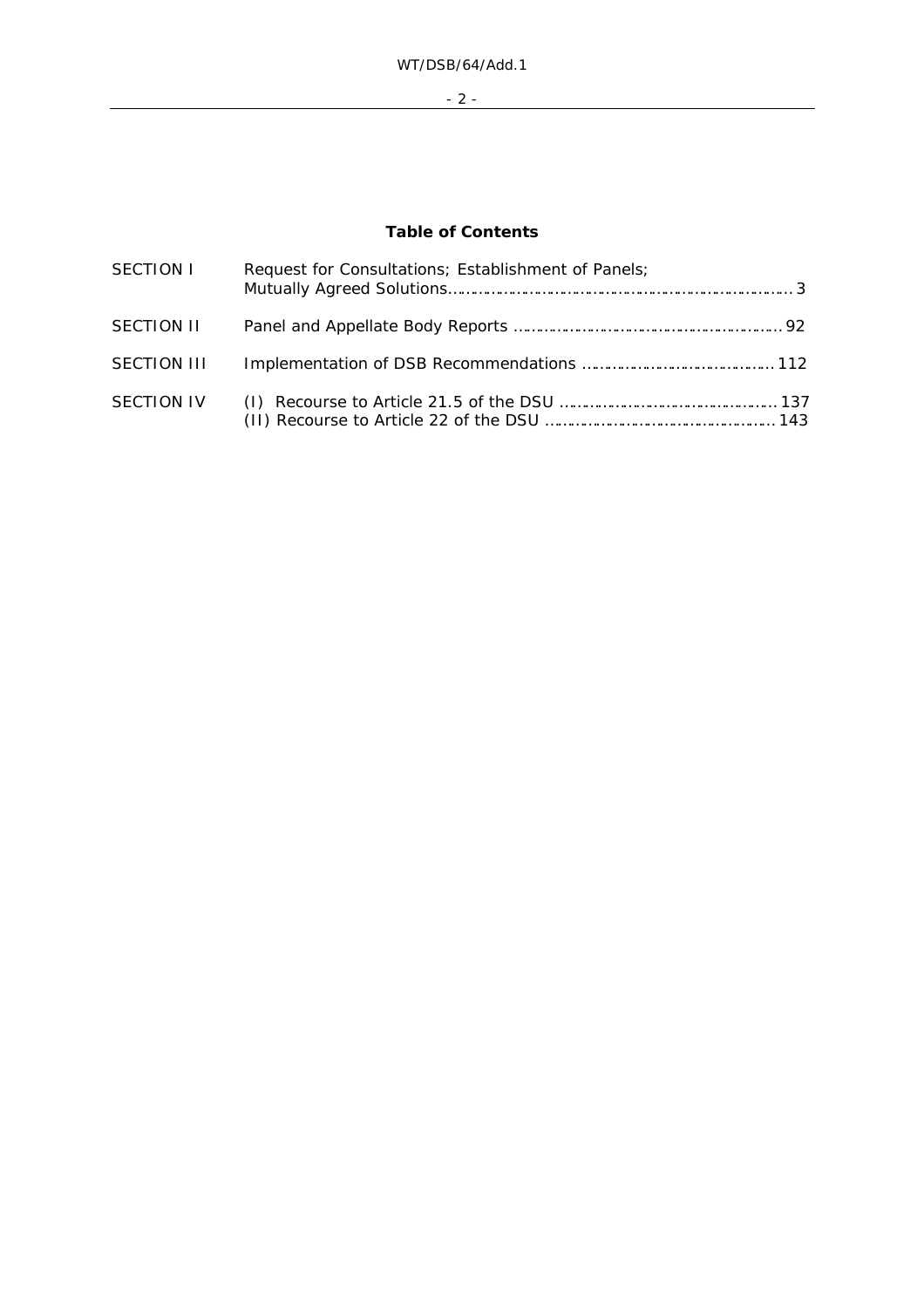#### **SECTION I**

## REQUESTS FOR CONSULTATIONS; ESTABLISHMENT OF PANELS; MUTUALLY AGREED SOLUTIONS

| <b>Dispute</b>                                                                             | Request<br>for<br><b>Consultations</b> | Date of Receipt of<br>the Request for<br><b>Consultations</b> | Request<br>to Join<br><b>Consultations</b>     | <b>Request for</b><br><b>Establishment</b><br>of a Panel                                  | Panel<br>Established   | <b>Mutually</b><br>Agreed<br>Solution                                                                                                                                         |
|--------------------------------------------------------------------------------------------|----------------------------------------|---------------------------------------------------------------|------------------------------------------------|-------------------------------------------------------------------------------------------|------------------------|-------------------------------------------------------------------------------------------------------------------------------------------------------------------------------|
| 1 Malaysia - Prohibition of<br>Imports of Polyethylene and<br>Polypropylene                | Singapore<br>WT/DS1/1                  | 10.01.95                                                      |                                                | 17.03.95<br>Singapore<br>WT/DS1/2<br>19.07.95<br>WT/DSB/M/6<br>(withdrawal of<br>request) |                        |                                                                                                                                                                               |
| 2 United States -<br>Standards for Reformulated<br>and Conventional Gasoline               | Venezuela<br><b>WT/DS2/1</b>           | 24.01.95                                                      |                                                | 27.03.95<br>Venezuela<br><b>WT/DS2/2</b>                                                  | 10.04.95<br>WT/DSB/M/3 |                                                                                                                                                                               |
| 3 Korea - Measures<br>Concerning the Testing and<br>Inspection of Agricultural<br>Products | <b>US</b><br><b>WT/DS3/1</b>           | 04.04.95                                                      | Japan<br>WT/DS3/2                              |                                                                                           |                        |                                                                                                                                                                               |
| 4 United States -<br>Standards for Reformulated<br>and Conventional Gasoline               | <b>Brazil</b><br>WT/DS4/1              | 10.04.95                                                      |                                                | 22.05.95<br>Brazil<br>WT/DS4/2                                                            | 31.05.95<br>WT/DSB/M/5 |                                                                                                                                                                               |
| 5 Korea - Measures<br>Concerning the Shelf-Life of<br>Products                             | <b>US</b><br><b>WT/DS5/1</b>           | 03.05.95                                                      | Canada<br><b>WT/DS5/2</b><br>Japan<br>WT/DSS/4 |                                                                                           |                        | 20.07.95<br><b>WT/DS5/5</b><br>and Corr.1<br>24.11.95<br>Add.1<br>22.04.96<br>Add.1/Rev.1<br>22.04.96<br>Add.2<br>22.04.96<br>Add.3<br>19.07.96<br>Add.4<br>20.09.96<br>Add.5 |

# *(1 January 1995 – 31 October 2014)*

 $-\frac{3}{4}$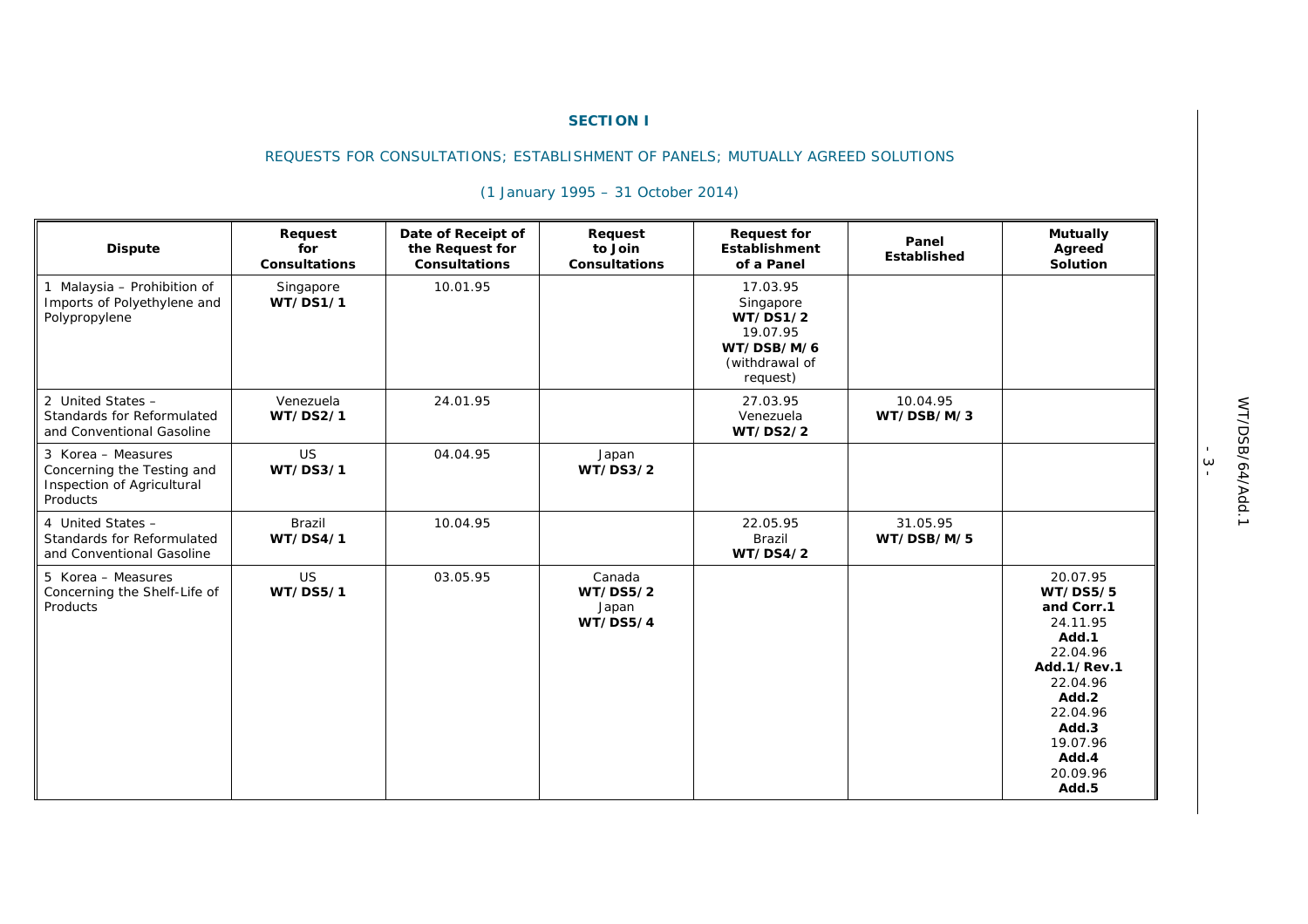| <b>Dispute</b>                                                                                                                          | Request<br>for<br><b>Consultations</b> | Date of Receipt of<br>the Request for<br><b>Consultations</b> | Request<br>to Join<br><b>Consultations</b>                                                                    | <b>Request for</b><br><b>Establishment</b><br>of a Panel                       | Panel<br>Established   | <b>Mutually</b><br>Agreed<br>Solution |
|-----------------------------------------------------------------------------------------------------------------------------------------|----------------------------------------|---------------------------------------------------------------|---------------------------------------------------------------------------------------------------------------|--------------------------------------------------------------------------------|------------------------|---------------------------------------|
| 6 United States -<br>Imposition of Import Duties<br>on Automobiles from Japan<br>under Sections 301 and 304<br>of the Trade Act of 1974 | Japan<br><b>WT/DS6/1</b>               | 17.05.95                                                      | EC<br><b>WT/DS6/2</b><br>Australia<br>WT/DS6/3                                                                |                                                                                |                        | 19.07.95<br>WT/DSB/M/6                |
| 7 European Communities -<br>Trade Description of<br>Scallops                                                                            | Canada<br><b>WT/DS7/1</b>              | 19.05.95                                                      | Chile<br><b>WT/DS7/2</b><br>Iceland<br><b>WT/DS7/3</b><br>Japan<br><b>WT/DS7/4</b><br>Peru<br><b>WT/DS7/5</b> | 10.07.95<br>Canada<br><b>WT/DS7/7</b><br>and Corr.1                            | 19.07.95<br>WT/DSB/M/6 | 19.07.96<br>WT/DS7/12                 |
| 8 Japan - Taxes on<br>Alcoholic Beverages                                                                                               | <b>EC</b><br><b>WT/DS8/1</b>           | 21.06.95                                                      | <b>US</b><br><b>WT/DS8/2</b><br>Canada<br>WT/DS8/3                                                            | 15.09.95<br>EC.<br><b>WT/DS8/5</b>                                             | 27.09.95<br>WT/DSB/M/7 |                                       |
| 9 European Communities -<br>Duties on Imports of<br>Cereals                                                                             | Canada<br><b>WT/DS9/1</b>              | 30.06.95                                                      |                                                                                                               | 15.09.95<br>Canada<br><b>WT/DS9/2</b>                                          | 11.10.95<br>WT/DSB/M/8 |                                       |
| 10 Japan - Taxes on<br>Alcoholic Beverages                                                                                              | Canada<br>WT/DS10/1                    | 07.07.95                                                      | <b>US</b><br>WT/DS10/2<br>EC.<br>WT/DS10/3                                                                    | 15.09.95<br>Canada<br>WT/DS10/5                                                | 27.09.95<br>WT/DSB/M/7 |                                       |
| 11 Japan - Taxes on<br>Alcoholic Beverages                                                                                              | <b>US</b><br>WT/DS11/1                 | 07.07.95                                                      |                                                                                                               | 15.09.95<br><b>USA</b><br>WT/DS11/2<br>and Corr.1                              | 27.09.95<br>WT/DSB/M/7 |                                       |
| 12 European Communities<br>- Trade Description of<br>Scallops                                                                           | Peru<br>WT/DS12/1                      | 18.07.95                                                      | Canada<br>WT/DS12/3<br>Chile<br>WT/DS12/2<br>and Rev.1<br>Japan<br>WT/DS12/5                                  | 15.09.95<br>Peru<br>WT/DS12/6<br>Annex<br>22.09.95<br>Peru<br><b>WT/DS12/7</b> | 11.10.95<br>WT/DSB/M/8 | 19.07.96<br>WT/DS12/12                |

- 4 -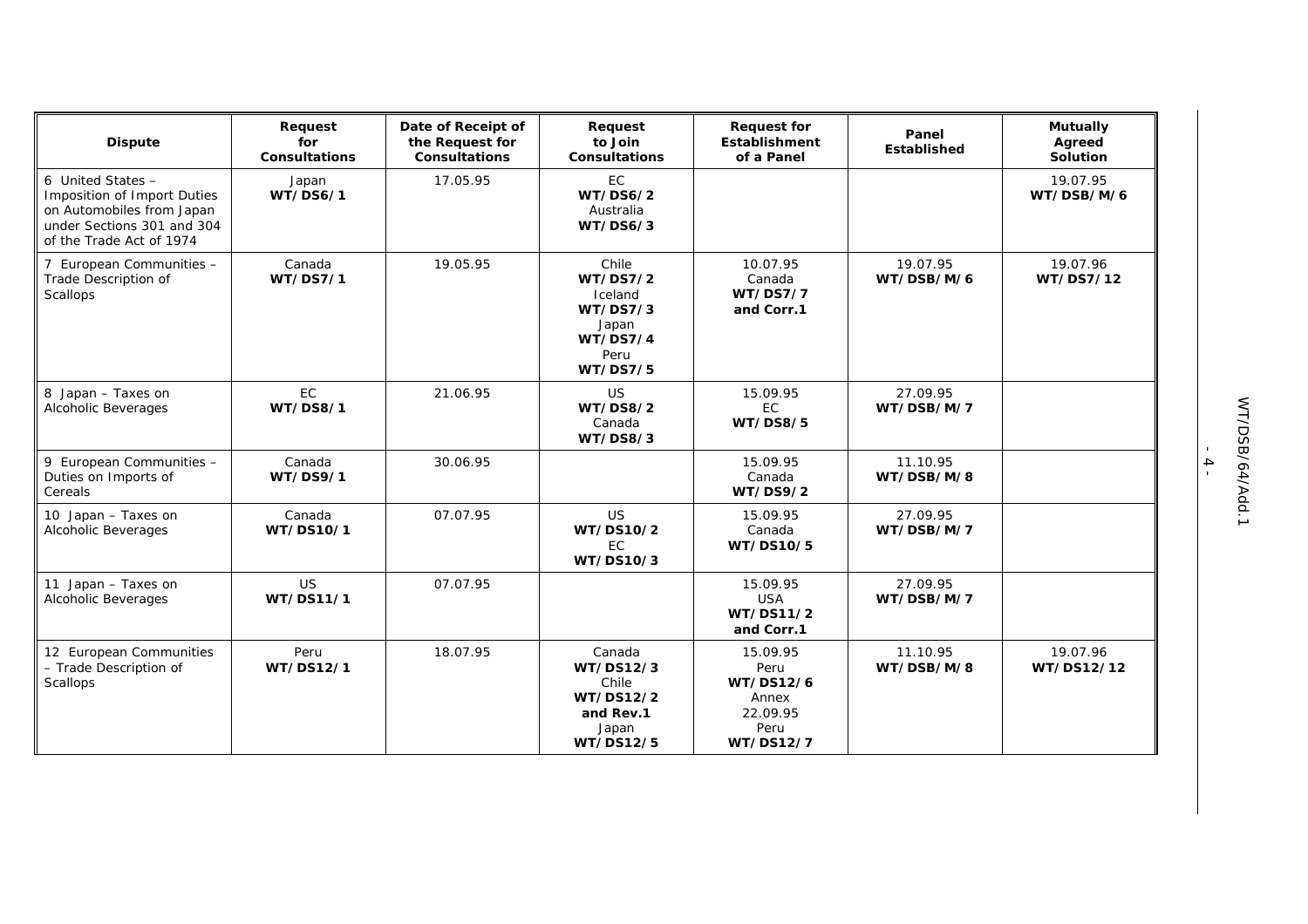| <b>Dispute</b>                                                                                  | Request<br>for<br><b>Consultations</b>                    | Date of Receipt of<br>the Request for<br>Consultations | Request<br>to Join<br><b>Consultations</b>                                                                                                                        | <b>Request for</b><br><b>Establishment</b><br>of a Panel                                                         | Panel<br>Established    | <b>Mutually</b><br>Agreed<br>Solution               |
|-------------------------------------------------------------------------------------------------|-----------------------------------------------------------|--------------------------------------------------------|-------------------------------------------------------------------------------------------------------------------------------------------------------------------|------------------------------------------------------------------------------------------------------------------|-------------------------|-----------------------------------------------------|
| 13 European Communities<br>- Duties on Imports of<br>Grains                                     | <b>US</b><br>WT/DS13/1                                    | 19.07.95                                               |                                                                                                                                                                   | 29.09.95<br>US<br>WT/DS13/2<br>22.11.96<br>WT/DS13/2/<br>Add.1<br>13.02.97<br>WT/DS13/5<br>27.03.97<br>WT/DS13/6 |                         | 02.05.97<br>WT/DS13/8<br>(withdrawal of<br>request) |
| 14 European Communities<br>- Trade Description of<br>Scallops                                   | Chile<br>WT/DS14/1                                        | 24.07.95                                               | Canada<br>WT/DS14/2<br>Peru<br>WT/DS14/3<br>Japan<br><b>WT/DS14/4</b>                                                                                             | 15.09.95<br>Chile<br>WT/DS14/5<br>Annex<br>27.09.95<br>Chile<br>WT/DS14/6<br>Annex                               | 11.10.95<br>WT/DSB/M/8  | 19.07.96<br>WT/DS14/11                              |
| 15 Japan - Measures<br>Affecting the Purchase of<br>Telecommunications<br>Equipment             | EC<br>WT/DS15/1                                           | 18.08.95                                               | <b>US</b><br>WT/DS15/2                                                                                                                                            |                                                                                                                  |                         |                                                     |
| 16 European Communities<br>- Regime for the<br>Importation, Sale and<br>Distribution of Bananas | Guatemala<br>Honduras<br>Mexico<br><b>US</b><br>WT/DS16/1 | 28.09.95                                               | St. Lucia<br>WT/DS16/2<br>Colombia<br>WT/DS16/3<br>Dominican Republic<br>WT/DS16/4<br>Venezuela<br>WT/DS16/5<br>Nicaragua<br>WT/DS16/6<br>Costa Rica<br>WT/DS16/7 |                                                                                                                  |                         | 08.11.12<br>WT/DS16/8                               |
| 17 European Communities<br>- Duties on Imports of Rice                                          | Thailand<br>WT/DS17/1                                     | 05.10.95                                               |                                                                                                                                                                   |                                                                                                                  |                         |                                                     |
| 18 Australia - Measures<br>Affecting Importation of<br>Salmon                                   | Canada<br>WT/DS18/1                                       | 05.10.95                                               |                                                                                                                                                                   | 10.03.97<br>WT/DS18/2                                                                                            | 10.04.97<br>WT/DSB/M/31 |                                                     |

|<br>| 5<br>| 5<br>|-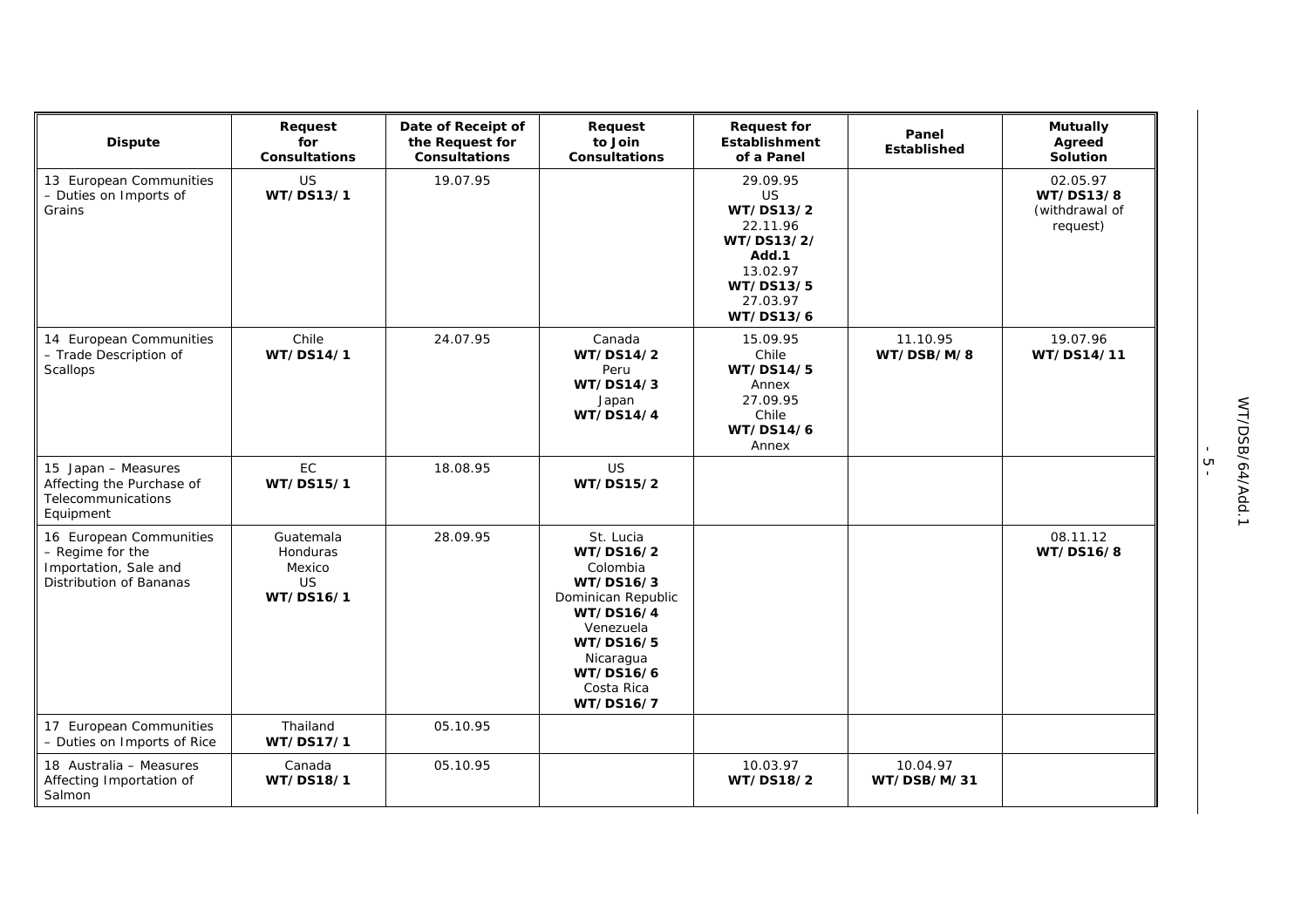| <b>Dispute</b>                                                                                                         | Request<br>for<br><b>Consultations</b> | Date of Receipt of<br>the Request for<br><b>Consultations</b> | Request<br>to Join<br><b>Consultations</b>                                       | <b>Request for</b><br><b>Establishment</b><br>of a Panel | Panel<br>Established    | <b>Mutually</b><br>Agreed<br>Solution                      |
|------------------------------------------------------------------------------------------------------------------------|----------------------------------------|---------------------------------------------------------------|----------------------------------------------------------------------------------|----------------------------------------------------------|-------------------------|------------------------------------------------------------|
| 19 Poland - Import Regime<br>for Automobiles                                                                           | India<br>WT/DS19/1                     | 28.09.95                                                      |                                                                                  |                                                          |                         | 11.09.96<br>WT/DS19/2                                      |
| 20 Korea - Measures<br>Concerning Bottled Water                                                                        | Canada<br>WT/DS20/1                    | 08.11.95                                                      | <b>US</b><br>WT/DS20/2<br>EC.<br><b>WT/DS20/4</b>                                |                                                          |                         | 24.04.96<br>WT/DS20/6                                      |
| 21 Australia - Measures<br>Affecting the Importation of<br>Salmonids                                                   | <b>US</b><br>WT/DS21/1                 | 20.11.95                                                      | Canada<br>WT/DS21/2                                                              | 11.05.99<br><b>US</b><br><b>WT/DS21/4</b>                | 16.06.99<br>WT/DSB/M/64 | 27.10.00<br>WT/DS21/10                                     |
| 22 Brazil - Measures<br><b>Affecting Desiccated</b><br>Coconut                                                         | Philippines<br>WT/DS22/1               | 30.11.95                                                      |                                                                                  | 08.02.96<br>Philippines<br>WT/DS22/5                     | 05.03.96<br>WT/DSB/M/12 |                                                            |
| 23 Venezuela - Anti-<br>Dumping Investigation in<br>Respect of Imports of<br>Certain Oil Country Tubular<br>Goods OCTG | Mexico<br>WT/DS23/1                    | 05.12.95                                                      |                                                                                  |                                                          |                         | 26.05.97<br>WT/DS23/3<br>(termination of<br>investigation) |
| 24 United States -<br>Restriction on Imports of<br>Cotton and Man-Made Fibre<br>Underwear                              | Costa Rica<br>WT/DS24/1                | 22.12.95                                                      |                                                                                  | 27.02.96<br>Costa Rica<br>WT/DS24/2                      | 05.03.96<br>WT/DSB/M/12 |                                                            |
| 25 European Communities<br>- Implementation of the<br>Uruguay Round<br><b>Commitments Concerning</b><br>Rice           | Uruguay<br>WT/DS25/1                   | 14.12.95                                                      |                                                                                  |                                                          |                         |                                                            |
| 26 European Communities<br>- Measures Concerning<br>Meat and Meat Products<br>(Hormones)                               | <b>US</b><br>WT/DS26/1                 | 26.01.96                                                      | New Zealand<br>WT/DS26/2<br>Australia<br>WT/DS26/3<br>Canada<br><b>WT/DS26/4</b> | 25.04.96<br><b>US</b><br><b>WT/DS26/6</b>                | 20.05.96<br>WT/DSB/M/17 |                                                            |

 $-9 -$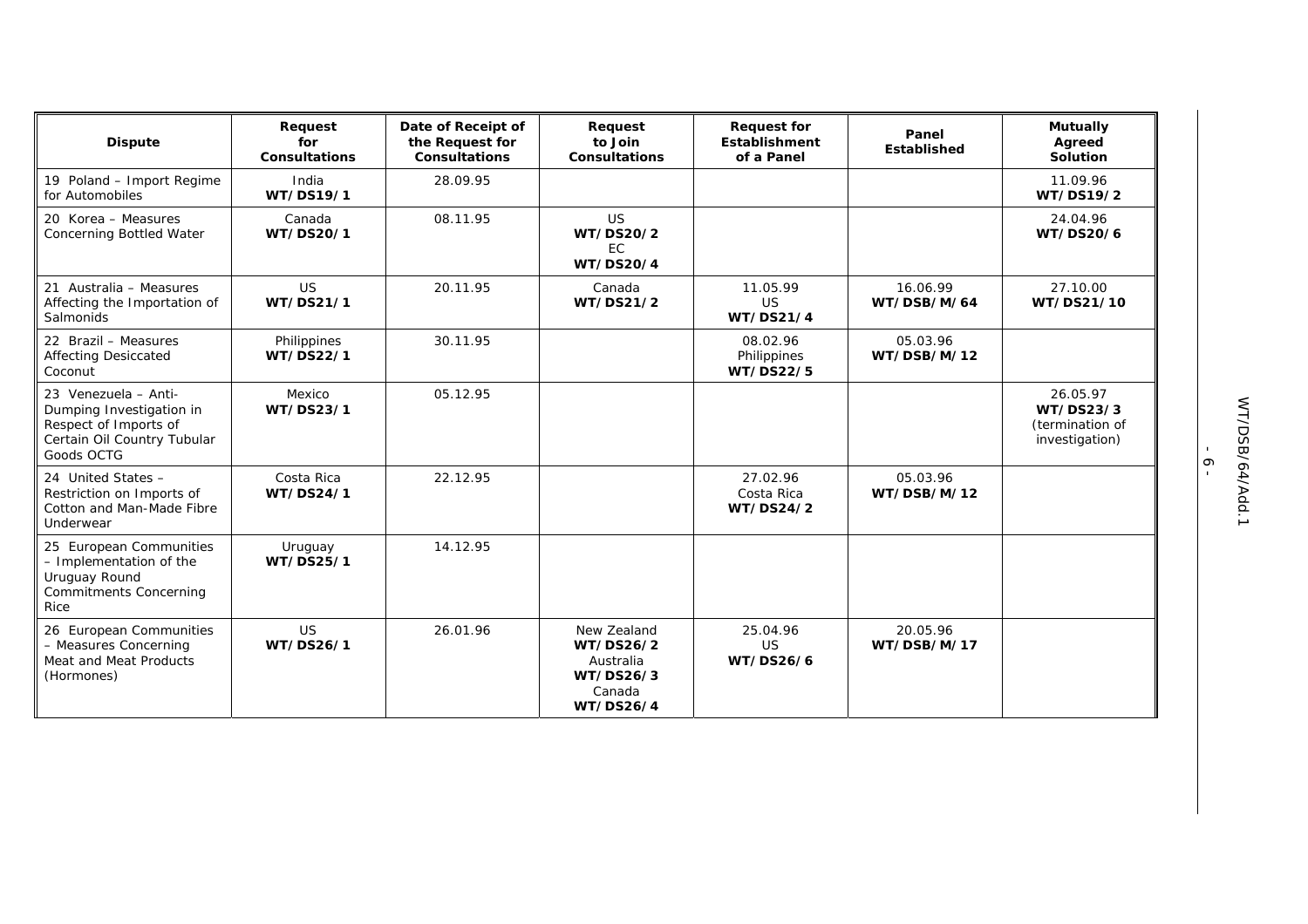| <b>Dispute</b>                                                                                                        | Request<br>for<br><b>Consultations</b>                                      | Date of Receipt of<br>the Request for<br>Consultations | Request<br>to Join<br><b>Consultations</b>                                                                                                                                        | <b>Request for</b><br><b>Establishment</b><br>of a Panel                           | Panel<br>Established    | <b>Mutually</b><br>Agreed<br>Solution |
|-----------------------------------------------------------------------------------------------------------------------|-----------------------------------------------------------------------------|--------------------------------------------------------|-----------------------------------------------------------------------------------------------------------------------------------------------------------------------------------|------------------------------------------------------------------------------------|-------------------------|---------------------------------------|
| 27 European Communities<br>- Regime for the<br>Importation, Sale and<br>Distribution of Bananas                       | Ecuador<br>Guatemala<br><b>Honduras</b><br>Mexico<br><b>US</b><br>WT/DS27/1 | 05.02.96                                               | Dominican<br>Republic<br>WT/DS27/2<br>St. Lucia<br>WT/DS27/3<br>Nicaragua<br>WT/DS27/4<br>Jamaica<br>WT/DS/27/5                                                                   | 12.04.96<br>Ecuador<br>Guatemala<br>Honduras,<br>Mexico,<br><b>US</b><br>WT/DS27/6 | 08.05.96<br>WT/DSB/M/16 | 08.11.12<br>WT/DS27/98                |
| 28 Japan - Measures<br><b>Concerning Sound</b><br>Recordings                                                          | US<br>WT/DS28/1                                                             | 09.02.96                                               | <b>EC</b><br>WT/DS28/2                                                                                                                                                            |                                                                                    |                         | 24.01.97<br>WT/DS28/4                 |
| 29 Turkey - Restrictions on<br>Imports of Textile and<br><b>Clothing Products</b>                                     | Hong Kong<br>WT/DS29/1                                                      | 12.02.96                                               | <b>EC</b><br>WT/DS29/2<br>Malaysia<br>Philippines<br>Thailand<br>WT/DS29/3<br>Peru<br>WT/DS29/4<br>India<br>WT/DS29/5<br><b>Brazil</b><br><b>WT/DS29/7</b><br>Canada<br>WT/DS29/8 |                                                                                    |                         |                                       |
| 30 Brazil - Countervailing<br>Duties on Imports of<br>Desiccated Coconut and<br>Coconut Milk Powder from<br>Sri Lanka | Sri Lanka<br>WT/DS30/1                                                      | 23.02.96                                               |                                                                                                                                                                                   |                                                                                    |                         |                                       |
| 31 Canada - Certain<br><b>Measures Concerning</b><br>Periodicals                                                      | US<br>WT/DS31/1                                                             | 11.03.96                                               |                                                                                                                                                                                   | 24.05.96<br><b>US</b><br>WT/DS31/2                                                 | 19.06.96<br>WT/DSB/M/19 |                                       |

 $-7 -$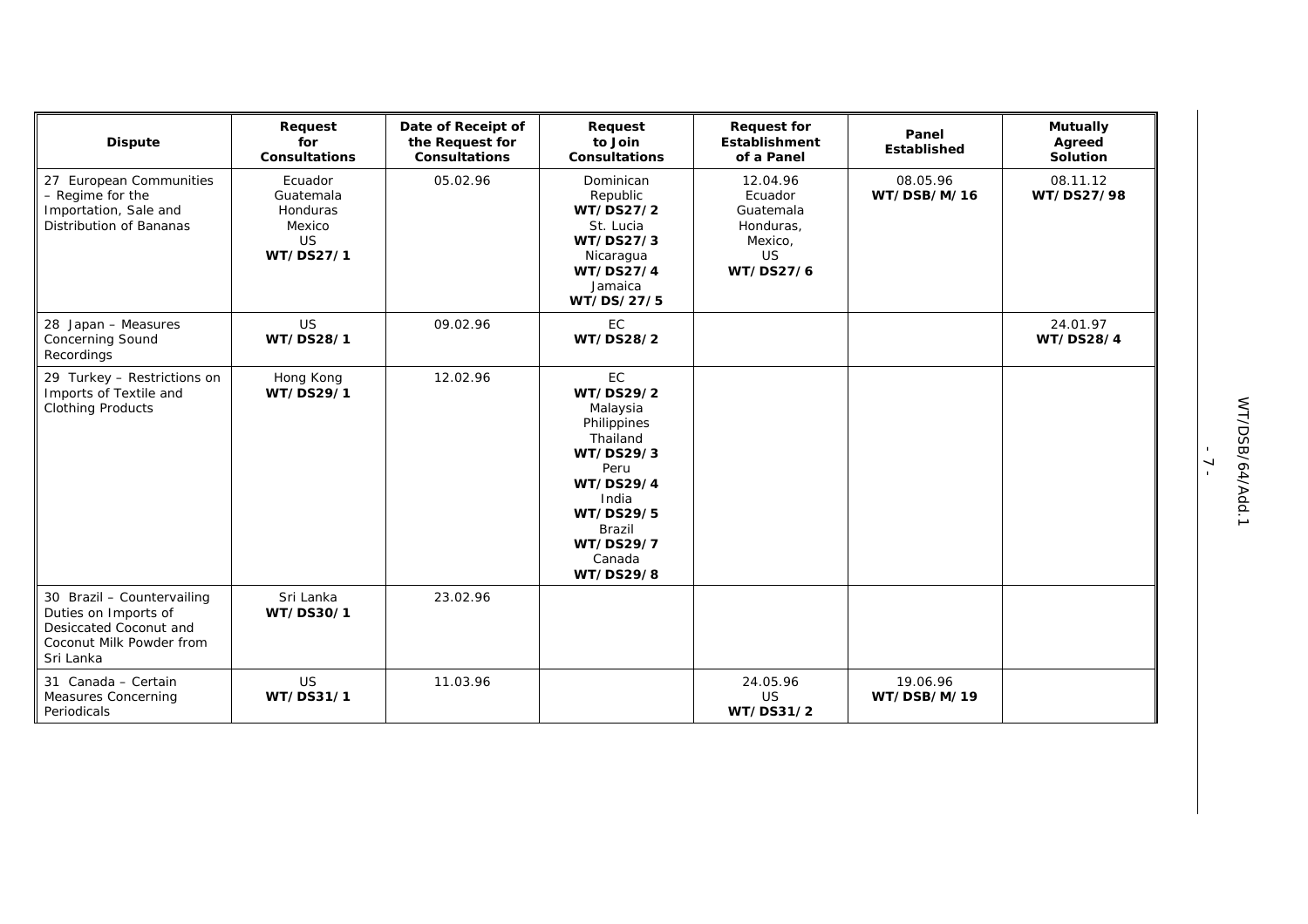| <b>Dispute</b>                                                                                           | Request<br>for<br><b>Consultations</b>                                                | Date of Receipt of<br>the Request for<br><b>Consultations</b> | Request<br>to Join<br><b>Consultations</b> | <b>Request for</b><br><b>Establishment</b><br>of a Panel                                                                                                      | Panel<br>Established    | <b>Mutually</b><br>Agreed<br>Solution                                                                          |
|----------------------------------------------------------------------------------------------------------|---------------------------------------------------------------------------------------|---------------------------------------------------------------|--------------------------------------------|---------------------------------------------------------------------------------------------------------------------------------------------------------------|-------------------------|----------------------------------------------------------------------------------------------------------------|
| 32 United States -<br><b>Measures Affecting Imports</b><br>of Women's and Girls' Wool<br>Coats           |                                                                                       |                                                               |                                            | 15.03.96<br>India<br>WT/DS32/1                                                                                                                                | 17.04.96<br>WT/DSB/M/14 | 30.04.96<br>WT/DS32/2<br>(termination of<br>further action in<br>pursuance of the DSB<br>decision of 17.04.96) |
| 33 United States -<br><b>Measures Affecting Imports</b><br>of Woven Wool Shirts and<br><b>Blouses</b>    |                                                                                       |                                                               |                                            | 15.03.96<br>India<br>WT/DS33/1<br>and Corr.1                                                                                                                  | 17.04.96<br>WT/DSB/M/14 |                                                                                                                |
| 34 Turkey - Restrictions on<br>Imports of Textile and<br><b>Clothing Products</b>                        | India<br>WT/DS34/1                                                                    | 21.03.96                                                      |                                            | 02.02.98<br>WT/DS34/2                                                                                                                                         | 13.03.98<br>WT/DSB/M/43 | 06.07.01<br>WT/DS34/14                                                                                         |
| 35 Hungary - Export<br>Subsidies in Respect of<br><b>Agricultural Products</b>                           | Argentina<br>Australia<br>Canada<br>New Zealand<br>Thailand<br><b>US</b><br>WT/DS35/1 | 27.03.96                                                      | Japan<br>WT/DS35/2                         | 10.01.97<br>Australia<br><b>WT/DS35/4</b><br>10.01.97<br>New Zealand<br>WT/DS35/5<br>10.01.97<br><b>US</b><br>WT/DS35/6<br>10.01.97<br>Argentina<br>WT/DS35/7 | 25.02.97<br>WT/DSB/M/29 | 30.07.97<br>WT/DSB/M/36                                                                                        |
| 36 Pakistan - Patent<br>Protection for<br>Pharmaceutical and<br><b>Agricultural Chemical</b><br>Products | <b>US</b><br>WT/DS36/1                                                                | 30.04.96                                                      | EC<br>WT/DS36/2                            | 04.07.96<br><b>US</b><br>WT/DS36/3                                                                                                                            |                         | 07.03.97<br>WT/DS36/4                                                                                          |
| 37 Portugal - Patent<br>Protection under the<br><b>Industrial Property Act</b>                           | <b>US</b><br>WT/DS37/1                                                                | 30.04.96                                                      |                                            |                                                                                                                                                               |                         | 15.10.96<br>WT/DS37/2<br>and Corr.1                                                                            |

- 8 -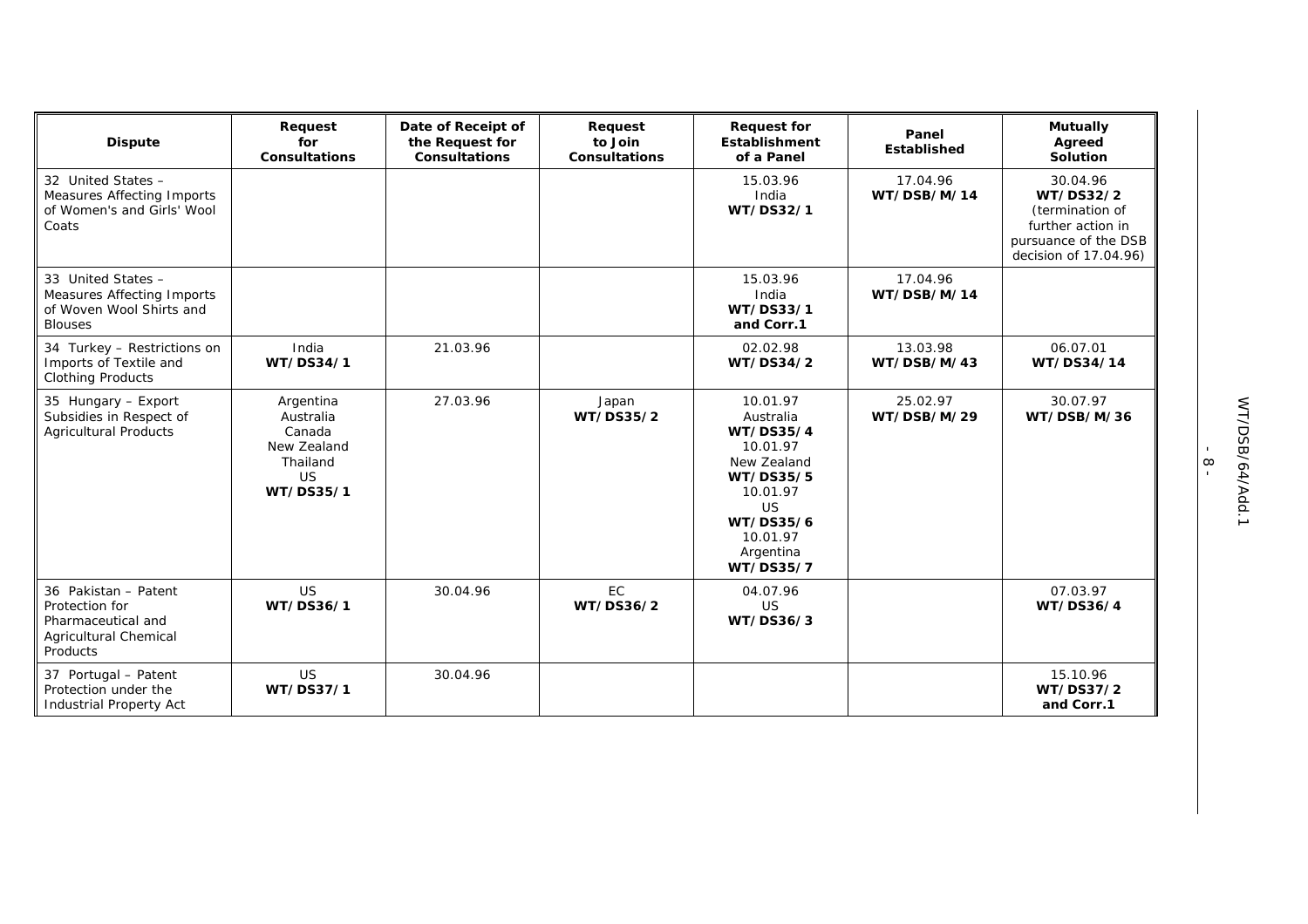| <b>Dispute</b>                                                                                          | Request<br>for<br><b>Consultations</b> | Date of Receipt of<br>the Request for<br><b>Consultations</b> | Request<br>to Join<br><b>Consultations</b> | <b>Request for</b><br><b>Establishment</b><br>of a Panel                          | Panel<br><b>Established</b>                                                                              | <b>Mutually</b><br>Agreed<br>Solution |
|---------------------------------------------------------------------------------------------------------|----------------------------------------|---------------------------------------------------------------|--------------------------------------------|-----------------------------------------------------------------------------------|----------------------------------------------------------------------------------------------------------|---------------------------------------|
| 38 United States - The<br>Cuban Liberty and<br>Democratic Solidarity Act                                | EC<br>WT/DS38/1                        | 03.05.96                                                      |                                            | 08.10.96<br><b>EC</b><br>WT/DS38/2<br>14.10.96<br>Corr.1                          | 20.11.96<br>WT/DSB/M/26<br>Panel lapsed on<br>22.04.98 pursuant to<br>Article 12.12 of the<br><b>DSU</b> |                                       |
| 39 United States - Tariff<br>Increases on Products from<br>the European Communities                     | EC<br>WT/DS39/1                        | 18.04.96                                                      |                                            | 24.06.96<br><b>EC</b><br>WT/DS39/2                                                |                                                                                                          |                                       |
| 40 Korea - Laws,<br>Regulations and Practices in<br>the Telecommunications<br><b>Procurement Sector</b> | EC<br>WT/DS40/1                        | 09.05.96                                                      |                                            |                                                                                   |                                                                                                          | 29.10.97<br>WT/DS40/2                 |
| 41 Korea - Measures<br>Concerning Inspection of<br><b>Agricultural Products</b>                         | US<br>WT/DS41/1                        | 24.05.96                                                      |                                            |                                                                                   |                                                                                                          |                                       |
| 42 Japan - Measures<br><b>Concerning Sound</b><br>Recordings                                            | <b>EC</b><br>WT/DS42/1                 | 28.05.96                                                      | <b>US</b><br>WT/DS42/2                     |                                                                                   |                                                                                                          | 07.11.97<br><b>WT/DS42/4</b>          |
| 43 Turkey - Taxation of<br>Foreign Film Revenues                                                        | US<br>WT/DS43/1                        | 12.06.96                                                      |                                            | 10.01.97<br><b>US</b><br>WT/DS43/2                                                | 25.02.97<br>WT/DSB/M/29                                                                                  | 24.07.97<br>WT/DS43/3                 |
| 44 Japan - Measures<br><b>Affecting Consumer</b><br>Photographic Film and<br>Paper                      | <b>US</b><br>WT/DS44/1                 | 13.06.96                                                      |                                            | 20.09.96<br><b>US</b><br>WT/DS44/2                                                | 16.10.96<br>WT/DSB/M/24                                                                                  |                                       |
| 45 Japan - Measures<br><b>Affecting Distribution</b><br>Services                                        | US<br>WT/DS45/1<br>and Add.1           | 13.06.96                                                      |                                            |                                                                                   |                                                                                                          |                                       |
| 46 Brazil - Export<br>Financing Programme for<br>Aircraft                                               | Canada<br>WT/DS46/1                    | 19.06.96                                                      |                                            | 17.09.96<br>Canada<br>WT/DS46/2<br>04.10.96<br>WT/DS46/4<br>13.07.98<br>WT/DS46/5 | 23.07.98<br>WT/DSB/M/47                                                                                  |                                       |

 $-9 -$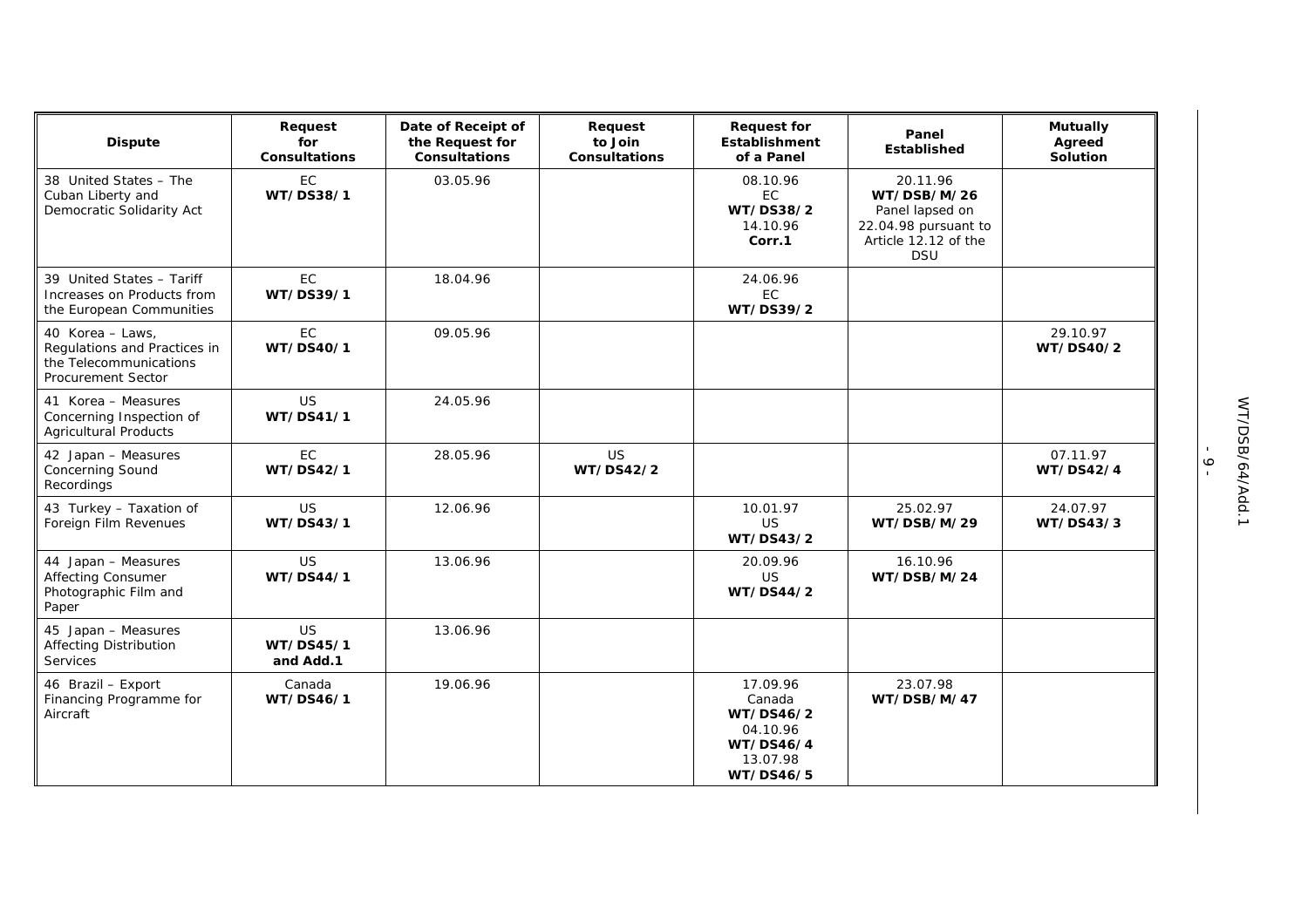| <b>Dispute</b>                                                                                                        | Request<br>for<br><b>Consultations</b>            | Date of Receipt of<br>the Request for<br><b>Consultations</b> | Request<br>to Join<br><b>Consultations</b>                                                              | <b>Request for</b><br>Establishment<br>of a Panel | Panel<br><b>Established</b> | <b>Mutually</b><br>Agreed<br>Solution |
|-----------------------------------------------------------------------------------------------------------------------|---------------------------------------------------|---------------------------------------------------------------|---------------------------------------------------------------------------------------------------------|---------------------------------------------------|-----------------------------|---------------------------------------|
| 47 Turkey - Restrictions on<br>Imports of Textile and<br><b>Clothing Products</b>                                     | Thailand<br>WT/DS47/1                             | 20.06.96                                                      |                                                                                                         |                                                   |                             |                                       |
| 48 European Communities<br>- Measures Affecting<br>Livestock and Meat<br>(Hormones)                                   | Canada<br>WT/DS48/1                               | 28.06.96                                                      | Australia<br>WT/DS48/2<br><b>US</b><br>WT/DS48/3<br>New Zealand<br>WT/DS48/4                            | 17.09.96<br>Canada<br>WT/DS48/5                   | 16.10.96<br>WT/DSB/M/24     |                                       |
| 49 United States - Anti-<br>Dumping Investigation<br>Regarding Imports of Fresh<br>or Chilled Tomatoes from<br>Mexico | Mexico<br>WT/DS49/1                               | 01.07.96                                                      |                                                                                                         |                                                   |                             |                                       |
| 50 India - Patent<br>Protection for<br>Pharmaceutical and<br><b>Agricultural Chemical</b><br>Products                 | <b>US</b><br>WT/DS50/1<br><b>US</b><br>WT/DS50/11 | 02.07.96                                                      | EC<br>WT/DS50/2<br><b>EC</b><br>WT/DS50/12                                                              | 08.11.96<br>US<br><b>WT/DS50/4</b>                | 20.11.96<br>WT/DSB/M/26     |                                       |
| 51 Brazil - Certain<br>Automotive Investment<br>Measures                                                              | Japan<br>WT/DS51/1                                | 30.07.96                                                      | Korea<br>WT/DS51/2<br>EC<br>WT/DS51/3<br>US.<br><b>WT/DS51/4</b><br>Canada<br>WT/DS51/6                 |                                                   |                             |                                       |
| 52 Brazil - Certain<br>Measures Affecting Trade<br>and Investment in the<br><b>Automotive Sector</b>                  | <b>US</b><br>WT/DS52/1                            | 09.08.96                                                      | Canada<br>WT/DS52/2<br>Japan<br>WT/DS52/3<br>Korea<br><b>WT/DS52/4</b><br><b>EC</b><br><b>WT/DS52/5</b> |                                                   |                             |                                       |

 $-10 -$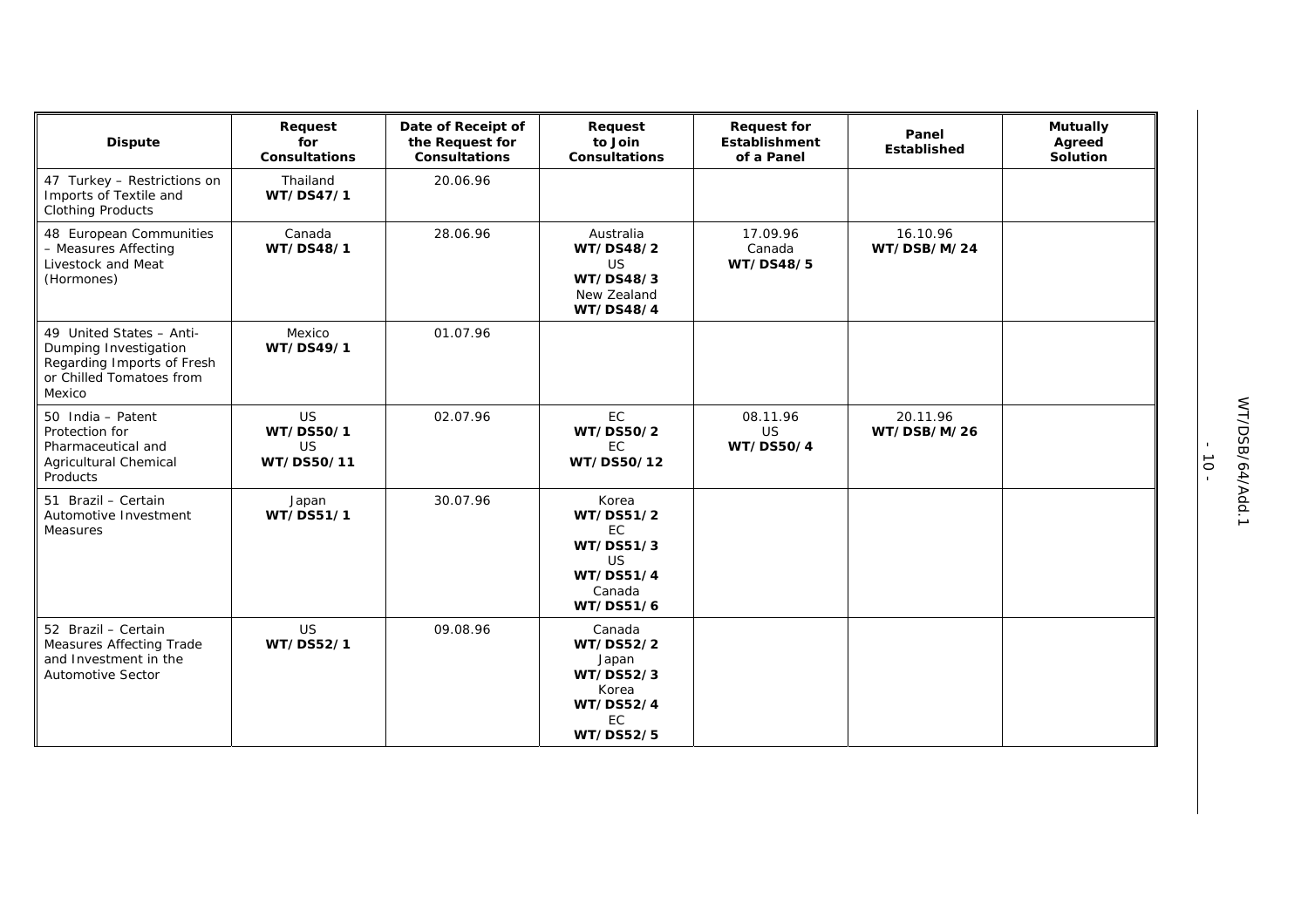| <b>Dispute</b>                                                                                    | Request<br>for<br><b>Consultations</b>              | Date of Receipt of<br>the Request for<br><b>Consultations</b> | Request<br>to Join<br><b>Consultations</b>                                                       | <b>Request for</b><br><b>Establishment</b><br>of a Panel                                                             | Panel<br>Established                                                                             | <b>Mutually</b><br>Agreed<br>Solution |
|---------------------------------------------------------------------------------------------------|-----------------------------------------------------|---------------------------------------------------------------|--------------------------------------------------------------------------------------------------|----------------------------------------------------------------------------------------------------------------------|--------------------------------------------------------------------------------------------------|---------------------------------------|
| 53 Mexico - Customs<br>Valuation of Imports                                                       | <b>EC</b><br>WT/DS53/1                              | 27.08.96                                                      | Norway<br>WT/DS53/2<br>Switzerland<br>WT/DS53/3                                                  |                                                                                                                      |                                                                                                  |                                       |
| 54 Indonesia - Certain<br>Measures Affecting the<br>Automobile Industry                           | EC<br>WT/DS54/1                                     | 03.10.96                                                      | <b>US</b><br>WT/DS54/2<br>Japan<br>WT/DS54/3<br>Korea<br><b>WT/DS54/4</b><br>Canada<br>WT/DS54/5 | 12.05.97<br>EC<br>WT/DS54/6                                                                                          | 12.06.97<br>EC<br>WT/DSB/M/34                                                                    |                                       |
| 55 Indonesia - Certain<br>Measures Affecting the<br>Automobile Industry                           | Japan<br>WT/DS55/1                                  | 04.10.96                                                      | <b>US</b><br>WT/DS55/2<br>EC.<br>WT/DS55/3<br>Korea<br><b>WT/DS55/4</b><br>Canada<br>WT/DS55/5   | 18.04.97<br>Japan<br>WT/DS55/6<br><b>WT/DS64/4</b>                                                                   | 12.06.97<br>WT/DSB/M/34                                                                          |                                       |
| 56 Argentina - Measures<br>Affecting Imports of<br>Footwear, Textiles, Apparel<br>and Other Items | <b>US</b><br>WT/DS56/1                              | 04.10.96                                                      | Hungary<br>WT/DS56/2<br>EC<br>WT/DS56/3                                                          | 10.01.97<br><b>US</b><br>WT/DS56/5                                                                                   | 25.02.97<br>WT/DSB/M/29                                                                          |                                       |
| 57 Australia - Textile.<br>Clothing and Footwear<br>Import Credit Scheme                          | <b>US</b><br>WT/DS57/1                              | 07.10.96                                                      |                                                                                                  |                                                                                                                      |                                                                                                  |                                       |
| 58 United States - Import<br>Prohibition of Certain<br>Shrimp and Shrimp<br>Products              | India, Malaysia,<br>Pakistan, Thailand<br>WT/DS58/1 | 08.10.96                                                      | Hong Kong<br>WT/DS58/2<br>EC<br>WT/DS58/3<br>Japan<br><b>WT/DS58/4</b><br>Australia<br>WT/DS58/5 | 10.01.97<br>Malaysia<br>Thailand<br>WT/DS58/6<br>07.02.97<br>Pakistan<br>WT/DS58/7<br>04.03.97<br>India<br>WT/DS58/8 | 25.02.97<br>WT/DSB/M/29<br>(Malaysia, Thailand,<br>Pakistan)<br>10.04.97<br>WT/DSB/M/31<br>India |                                       |

- 11 -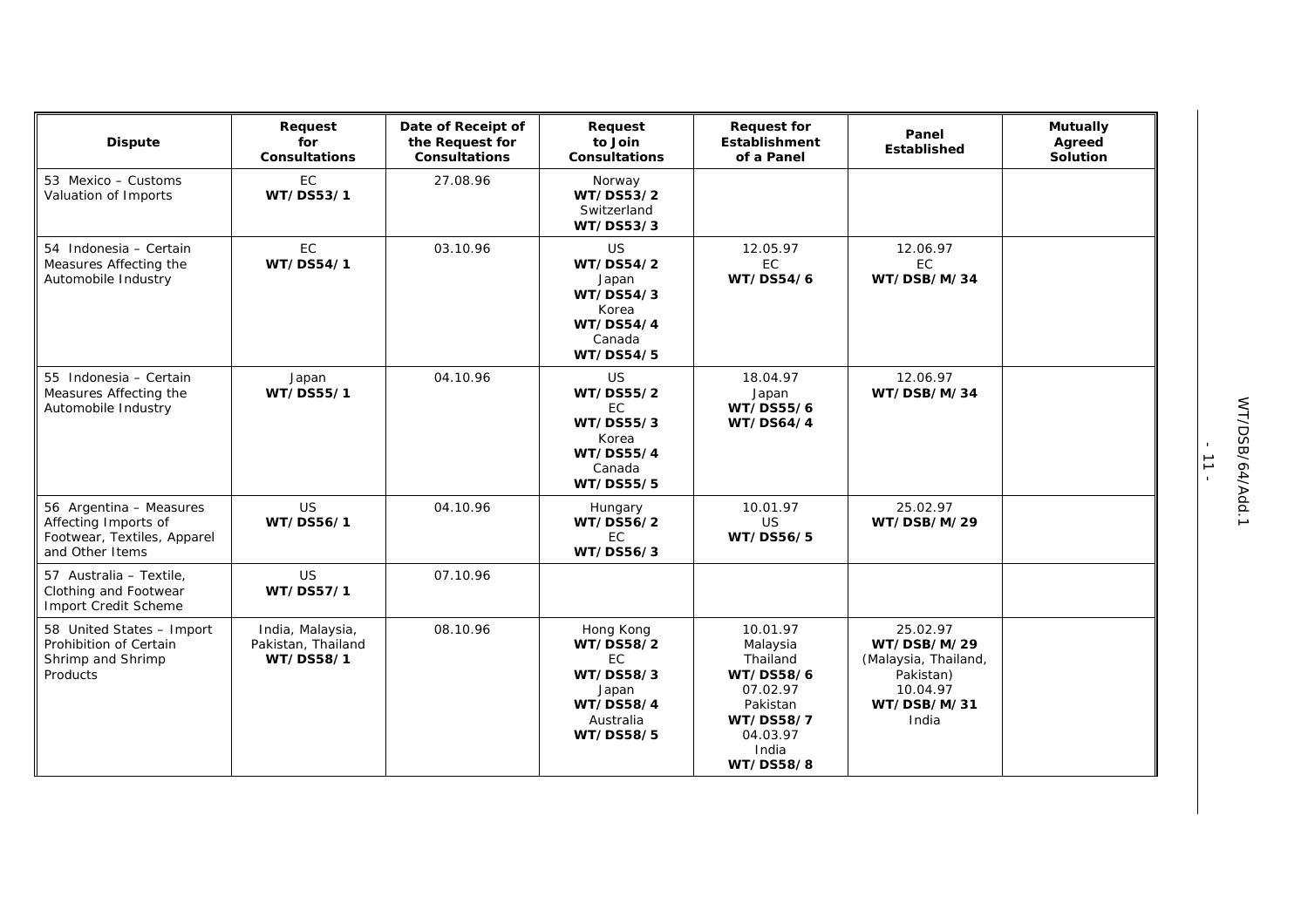| <b>Dispute</b>                                                                                                            | Request<br>for<br><b>Consultations</b> | Date of Receipt of<br>the Request for<br><b>Consultations</b> | Request<br>to Join<br>Consultations                                                                     | <b>Request for</b><br>Establishment<br>of a Panel  | Panel<br>Established    | <b>Mutually</b><br>Agreed<br>Solution |
|---------------------------------------------------------------------------------------------------------------------------|----------------------------------------|---------------------------------------------------------------|---------------------------------------------------------------------------------------------------------|----------------------------------------------------|-------------------------|---------------------------------------|
| 59 Indonesia - Certain<br>Measures Affecting the<br>Automobile Industry                                                   | US<br>WT/DS59/1                        | 08.10.96                                                      | Japan<br>WT/DS59/2<br><b>EC</b><br>WT/DS59/3<br>Korea<br><b>WT/DS59/4</b><br>Canada<br><b>WT/DS59/5</b> | 13.06.97<br>US<br>WT/DS59/6                        | 30.07.97<br>WT/DSB/M/36 |                                       |
| 60 Guatemala - Anti-<br>Dumping Investigation<br>Regarding Portland Cement<br>from Mexico                                 | Mexico<br>WT/DS60/1                    | 17.10.96                                                      |                                                                                                         | 13.02.97<br>Mexico<br>WT/DS60/2                    | 20.03.97<br>WT/DSB/M/30 |                                       |
| 61 United States - Import<br>Prohibition of Certain<br>Shrimp and Shrimp<br>Products                                      | Philippines<br>WT/DS61/1               | 25.10.96                                                      | Australia<br>WT/DS61/2<br>Japan<br>WT/DS61/3                                                            |                                                    |                         |                                       |
| 62 European Communities<br>- Customs Classification of<br>Some Computer Equipment                                         | US<br>WT/DS62/1                        | 08.11.96                                                      | Korea<br>WT/DS62/2<br>Canada<br>WT/DS62/3                                                               | 13.02.97<br>US<br>WT/DS62/4                        | 25.02.97<br>WT/DSB/M/29 |                                       |
| 63 United States - Anti-<br>Dumping Measures on<br>Imports of Solid Urea from<br>the Former German<br>Democratic Republic | EC<br>WT/DS63/1                        | 28.11.96                                                      |                                                                                                         |                                                    |                         |                                       |
| 64 Indonesia - Certain<br>Measures Affecting the<br>Automobile Industry                                                   | Japan<br>WT/DS64/1                     | 29.11.96                                                      | <b>US</b><br>WT/DS64/2<br>EC<br>WT/DS64/3                                                               | 18.04.97<br>Japan<br>WT/DS55/6<br><b>WT/DS64/4</b> | 12.06.97<br>WT/DSB/M/34 |                                       |
| 65 Brazil - Certain<br>Measures Affecting Trade<br>and Investment in the<br><b>Automotive Sector</b>                      | US<br>WT/DS65/1                        | 10.01.97                                                      |                                                                                                         |                                                    |                         |                                       |
| 66 Japan - Measures<br>Affecting Imports of Pork                                                                          | EC<br>WT/DS66/1                        | 15.01.97                                                      | Canada<br>WT/DS66/2                                                                                     |                                                    |                         |                                       |

- 12 -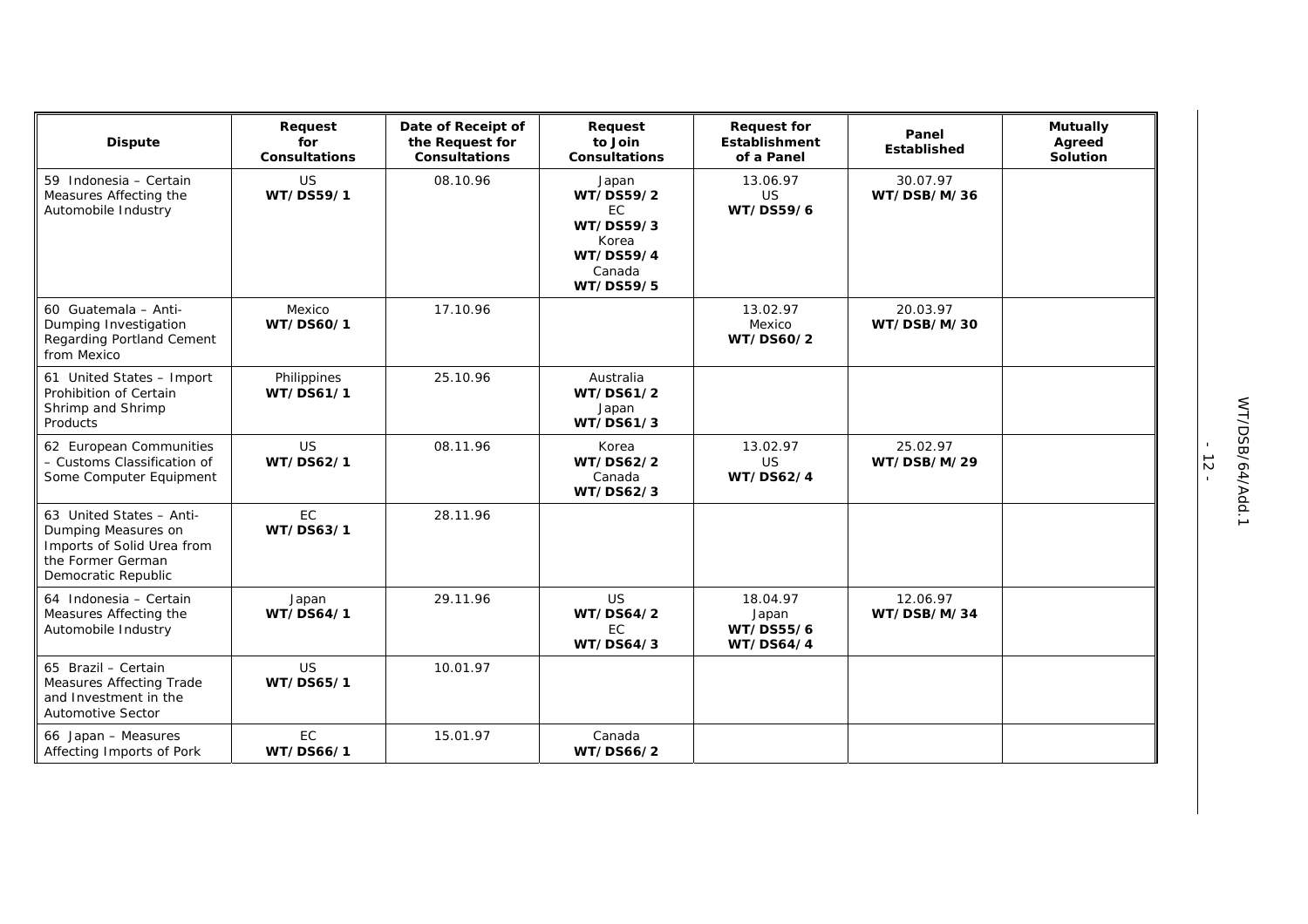| <b>Dispute</b>                                                                                | Request<br>for<br><b>Consultations</b> | Date of Receipt of<br>the Request for<br><b>Consultations</b> | Request<br>to Join<br><b>Consultations</b>    | <b>Request for</b><br>Establishment<br>of a Panel | Panel<br><b>Established</b>                                                                                                  | <b>Mutually</b><br>Agreed<br>Solution |
|-----------------------------------------------------------------------------------------------|----------------------------------------|---------------------------------------------------------------|-----------------------------------------------|---------------------------------------------------|------------------------------------------------------------------------------------------------------------------------------|---------------------------------------|
| 67 United Kingdom -<br>Customs Classification of<br>Certain Computer<br>Equipment             | US<br>WT/DS67/1                        | 14.02.97                                                      | Korea<br>WT/DS67/2                            | 10.03.97<br><b>US</b><br>WT/DS67/3                | 20.03.97<br>DSB decided that this<br>matter be examined<br>by the Panel<br>established on<br>25 February 1997<br>WT/DSB/M/30 |                                       |
| 68 Ireland - Customs<br><b>Classification of Certain</b><br>Computer Equipment                | <b>US</b><br>WT/DS68/1                 | 14.02.97                                                      |                                               | 10.03.97<br><b>US</b><br><b>WT/DS68/2</b>         | 20.03.97<br>DSB decided that this<br>matter be examined<br>by the Panel<br>established on<br>25 February 1997<br>WT/DSB/M/30 |                                       |
| 69 European Communities<br>- Measures Affecting<br>Importation of Certain<br>Poultry Products | Brazil<br>WT/DS69/1                    | 24.02.97                                                      |                                               | 12.06.97<br>Brazil<br>WT/DS69/2                   | 30.07.97<br>WT/DSB/M/36                                                                                                      |                                       |
| 70 Canada - Measures<br>Affecting the Export of<br>Civilian Aircraft                          | Brazil<br>WT/DS70/1                    | 10.03.97                                                      |                                               | 13.07.98<br>Brazil<br>WT/DS70/2                   | 23.07.98<br>WT/DSB/M/47                                                                                                      |                                       |
| 71 Canada - Measures<br>Affecting the Export of<br>Civilian Aircraft                          | Brazil<br>WT/DS71/1                    | 10.03.97                                                      |                                               |                                                   |                                                                                                                              |                                       |
| 72 European Communities<br>- Measures Affecting Butter<br>Products                            | New Zealand<br>WT/DS72/1               | 24.03.97                                                      |                                               | 07.11.97<br>New Zealand<br>WT/DS72/2              | 18.11.97<br>WT/DSB/M/39                                                                                                      | 11.11.99<br><b>WT/DS72/7</b>          |
| 73 Japan - Procurement of<br>a Navigation Satellite                                           | EC<br>WT/DS73/1                        | 26.03.97                                                      | US.<br>WT/DS73/2                              |                                                   |                                                                                                                              | 19.02.98<br>WT/DS73/5                 |
| 74 Philippines - Measures<br>Affecting Pork and Poultry                                       | US<br>WT/DS74/1                        | 01.04.97                                                      | EC<br>WT/DS74/2<br>Canada<br>WT/DS74/3        |                                                   |                                                                                                                              | 13.03.98<br>WT/DS74/5<br>WT/DS102/6   |
| 75 Korea - Taxes on<br>Alcoholic Beverages                                                    | <b>EC</b><br>WT/DS75/1                 | 02.04.97                                                      | <b>US</b><br>WT/DS75/2<br>Canada<br>WT/DS75/3 | 15.09.97<br>EC.<br>WT/DS75/6                      | 16.10.97<br>WT/DSB/M/38                                                                                                      |                                       |

- 13 -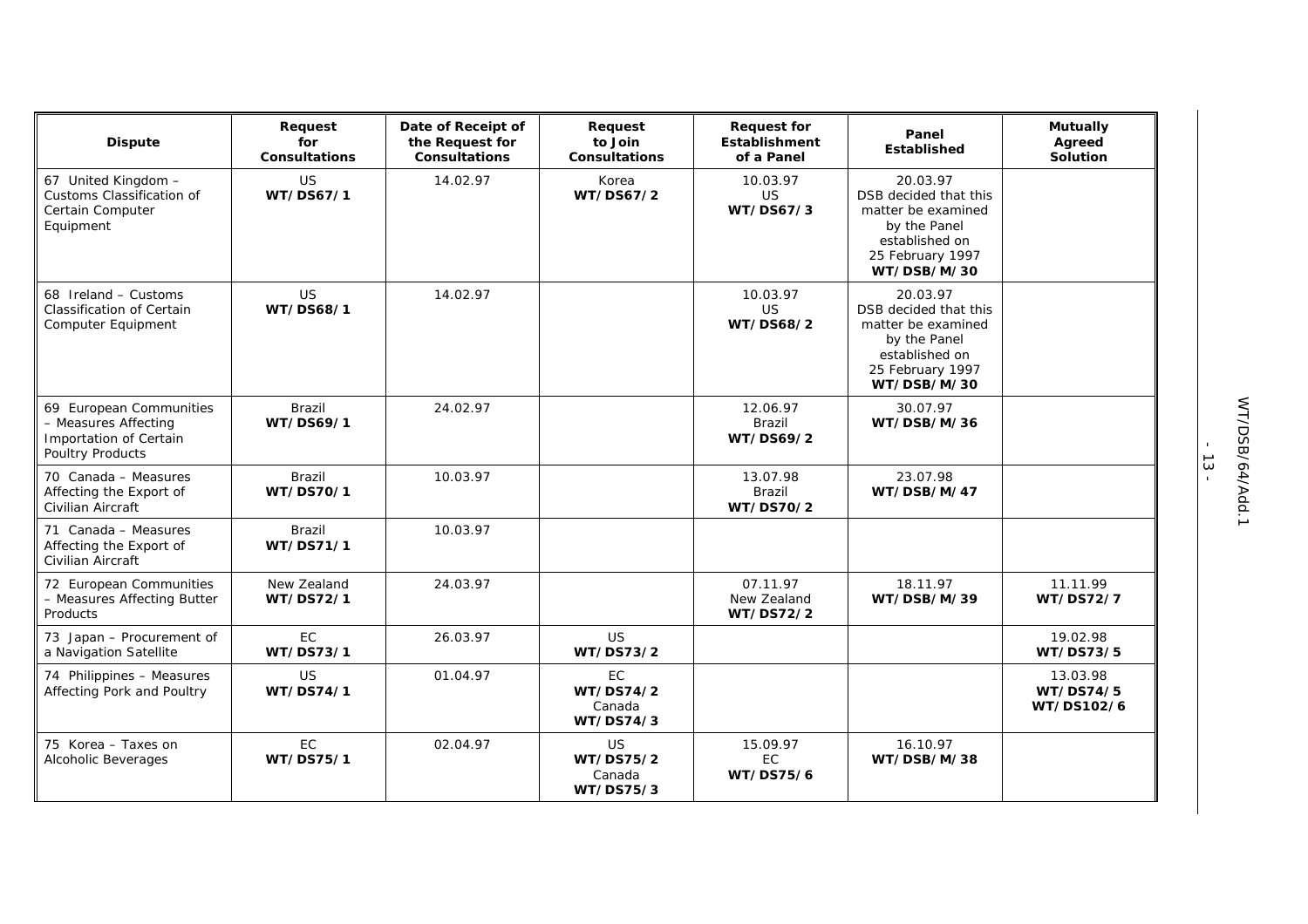| <b>Dispute</b>                                                                                 | Request<br>for<br><b>Consultations</b> | Date of Receipt of<br>the Request for<br><b>Consultations</b> | Request<br>to Join<br><b>Consultations</b> | <b>Request for</b><br><b>Establishment</b><br>of a Panel                     | Panel<br>Established                                                                   | <b>Mutually</b><br>Agreed<br>Solution |
|------------------------------------------------------------------------------------------------|----------------------------------------|---------------------------------------------------------------|--------------------------------------------|------------------------------------------------------------------------------|----------------------------------------------------------------------------------------|---------------------------------------|
| 76 Japan - Measures<br><b>Affecting Agricultural</b><br>Products                               | <b>US</b><br>WT/DS76/1                 | 07.04.97                                                      |                                            | 06.10.97<br>US<br>WT/DS76/2                                                  | 18.11.97<br>WT/DSB/M/39                                                                | 23.08.01<br>WT/DS76/12                |
| 77 Argentina - Measures<br>Affecting Textiles and<br>Clothing                                  | EC<br>WT/DS77/1                        | 21.04.97                                                      | <b>US</b><br>WT/DS77/2                     | 15.09.97<br>EC<br>WT/DS77/3<br>06.10.97<br>Rev.1<br>16.10.97<br>Rev.1/Corr.1 | 16.10.97<br>WT/DSB/M/38<br>29.07.98<br>WT/DS77/5<br>Panel suspended its<br>proceedings |                                       |
| 78 United States -<br>Safeguard Measure Against<br>Imports of Broom Corn<br><b>Brooms</b>      | Colombia<br>WT/DS78/1                  | 28.04.97                                                      |                                            |                                                                              |                                                                                        |                                       |
| 79 India - Patent<br>Protection for<br>Pharmaceutical and<br>Agricultural Chemical<br>Products | EC<br>WT/DS79/1                        | 28.04.97                                                      |                                            | 15.09.97<br>EC<br>WT/DS79/2                                                  | 16.10.97<br>WT/DSB/M/38                                                                |                                       |
| 80 Belgium - Measures<br><b>Affecting Commercial</b><br><b>Telephone Directory</b><br>Services | <b>US</b><br>WT/DS80/1                 | 02.05.97                                                      |                                            |                                                                              |                                                                                        |                                       |
| 81 Brazil - Certain<br>Measures Affecting Trade<br>and Investment in the<br>Automotive Sector  | <b>EC</b><br>WT/DS81/1                 | 07.05.97                                                      |                                            |                                                                              |                                                                                        |                                       |
| 82 Ireland - Measures<br>Affecting the Grant of<br>Copyright and Neighbouring<br>Rights        | <b>US</b><br>WT/DS82/1                 | 14.05.97                                                      |                                            | 12.01.98<br>US<br>WT/DS82/2                                                  |                                                                                        | 06.11.00<br>WT/DS82/3                 |
| 83 Denmark - Measures<br>Affecting the Enforcement<br>of Intellectual Property<br>Rights       | <b>US</b><br>WT/DS83/1                 | 14.05.97                                                      |                                            |                                                                              |                                                                                        | 07.06.01<br>WT/DS83/2                 |

- 14 -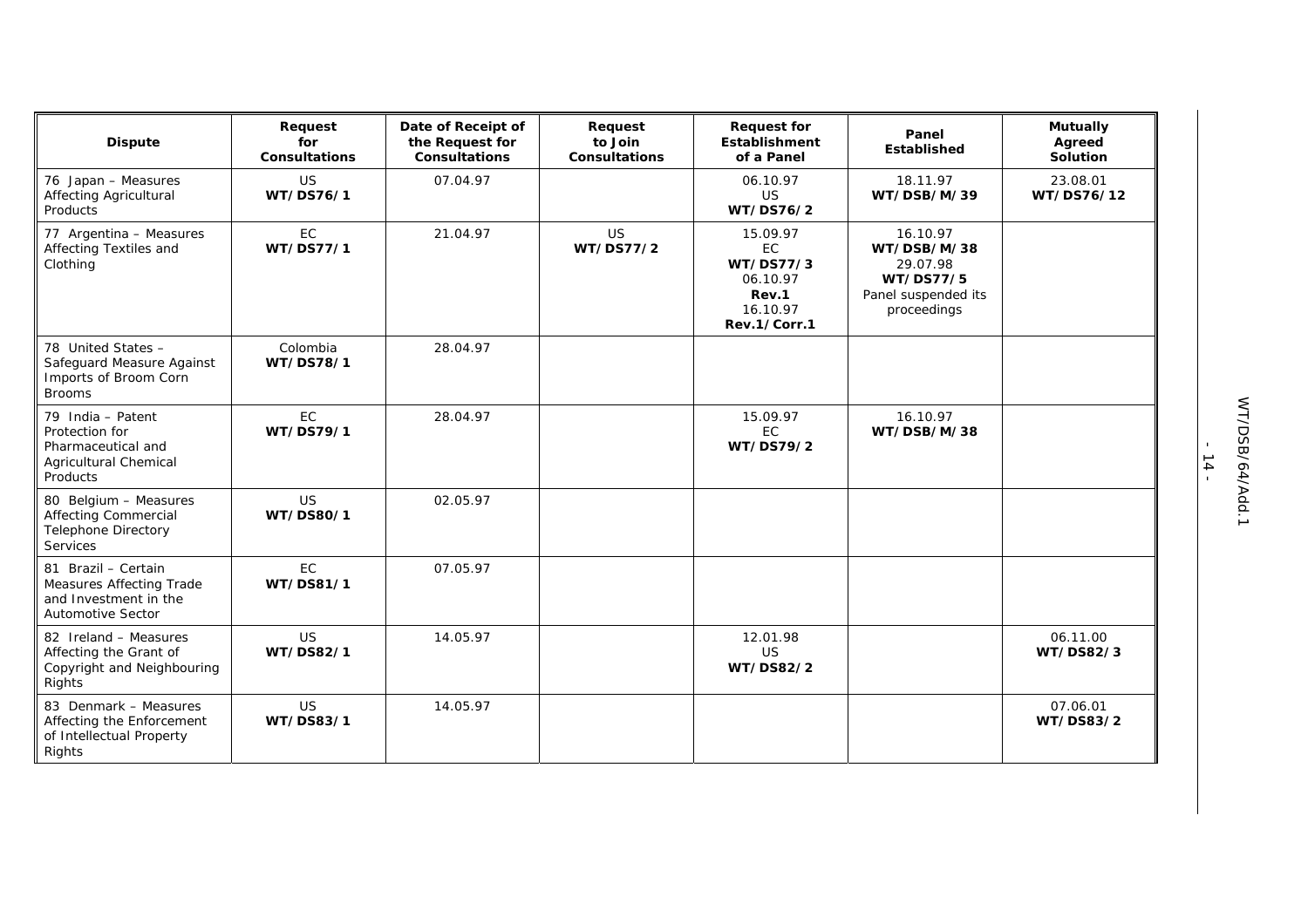| <b>Dispute</b>                                                                          | Request<br>for<br><b>Consultations</b> | Date of Receipt of<br>the Request for<br><b>Consultations</b> | Request<br>to Join<br><b>Consultations</b>                                                                                                                                                 | <b>Request for</b><br><b>Establishment</b><br>of a Panel | Panel<br>Established                                                                                                   | <b>Mutually</b><br>Agreed<br>Solution |
|-----------------------------------------------------------------------------------------|----------------------------------------|---------------------------------------------------------------|--------------------------------------------------------------------------------------------------------------------------------------------------------------------------------------------|----------------------------------------------------------|------------------------------------------------------------------------------------------------------------------------|---------------------------------------|
| 84 Korea - Taxes on<br>Alcoholic Beverages                                              | US<br>WT/DS84/1                        | 23.05.97                                                      | Canada<br>WT/DS84/2<br><b>EC</b><br>WT/DS84/3                                                                                                                                              | 15.09.97<br><b>US</b><br>WT/DS84/4                       | 16.10.97<br>WT/DSB/M/38                                                                                                |                                       |
| 85 United States -<br><b>Measures Affecting Textiles</b><br>and Apparel Products        | EC<br>WT/DS85/1                        | 22.05.97                                                      | Switzerland<br>WT/DS85/2<br>Honduras<br>WT/DS85/3<br>Hong Kong<br><b>WT/DS85/4</b><br>Pakistan<br>WT/DS85/5<br>India<br>WT/DS85/6<br>Japan<br>WT/DS85/7<br>Dominican Republic<br>WT/DS85/8 |                                                          |                                                                                                                        | 11.02.98<br>WT/DS85/9                 |
| 86 Sweden - Measures<br>Affecting the Enforcement<br>of Intellectual Property<br>Rights | <b>US</b><br>WT/DS86/1                 | 28.05.97                                                      |                                                                                                                                                                                            |                                                          |                                                                                                                        | 02.12.98<br>WT/DS86/2                 |
| 87 Chile - Taxes on<br>Alcoholic Beverages                                              | EC<br>WT/DS87/1                        | 04.06.97                                                      | Peru<br>WT/DS87/2<br><b>US</b><br>WT/DS87/3<br>Mexico<br><b>WT/DS87/4</b>                                                                                                                  | 06.10.97<br>EC<br>WT/DS87/5                              | 18.11.97<br>WT/DSB/M/39                                                                                                |                                       |
| 88 United States - Measure<br><b>Affecting Government</b><br>Procurement                | EC<br>WT/DS88/1                        | 20.06.97                                                      | Japan<br>WT/DS88/2                                                                                                                                                                         | 09.09.98<br>EC<br>WT/DS88/3                              | 21.10.98<br>WT/DSB/M/49<br>14.02.00<br><b>WT/DS88/6</b><br>Lapse of Authority for<br>the Establishment of<br>the Panel |                                       |

- 15 -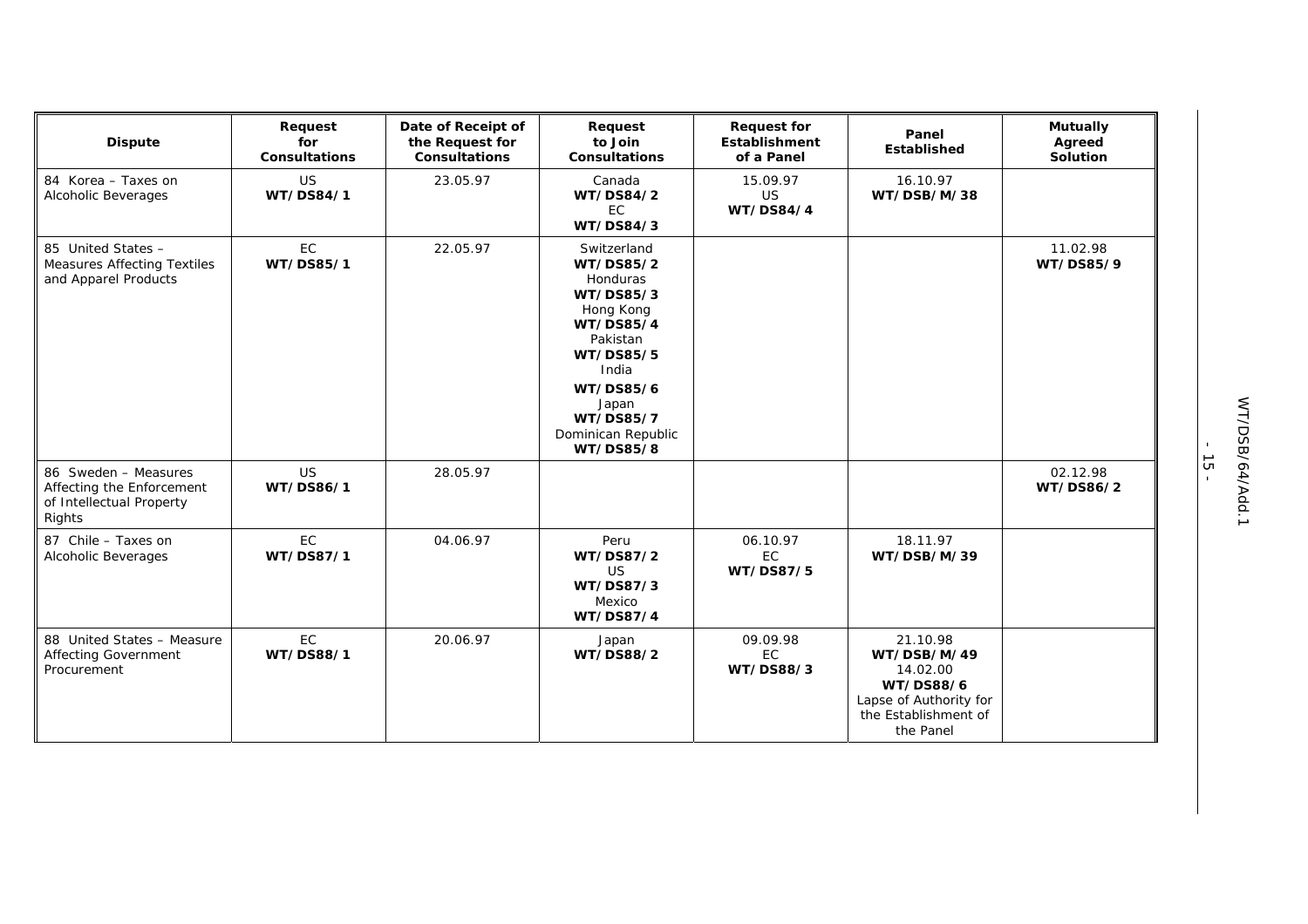| <b>Dispute</b>                                                                                                               | Request<br>for<br>Consultations  | Date of Receipt of<br>the Request for<br><b>Consultations</b> | Request<br>to Join<br><b>Consultations</b>                                                                                                            | <b>Request for</b><br>Establishment<br>of a Panel                  | Panel<br>Established    | <b>Mutually</b><br>Agreed<br>Solution                                        |
|------------------------------------------------------------------------------------------------------------------------------|----------------------------------|---------------------------------------------------------------|-------------------------------------------------------------------------------------------------------------------------------------------------------|--------------------------------------------------------------------|-------------------------|------------------------------------------------------------------------------|
| 89 United States -<br>Imposition of Anti-Dumping<br>Duties on Imports of Colour<br><b>Television Receivers from</b><br>Korea | Korea<br>WT/DS89/1<br>and Corr.1 | 10.07.97                                                      | Mexico<br>WT/DS89/2<br>Thailand<br>WT/DS89/3<br>Japan<br><b>WT/DS89/4</b><br>Hong Kong,<br>China<br>WT/DS89/5<br>EC<br>WT/DS89/6                      | 07.11.97<br>Korea<br>WT/DS89/7<br>28.11.97<br>WT/DS89/7/Corr.1     |                         | 05.01.98<br>WT/DS89/8<br>18.09.98<br>WT/DS89/9<br>(withdrawal of<br>request) |
| 90 India - Quantitative<br>Restrictions on Imports of<br>Agricultural, Textile and<br><b>Industrial Products</b>             | US<br>WT/DS90/1                  | 15.07.97                                                      | Japan<br>WT/DS90/2<br><b>EC</b><br>WT/DS90/3<br>Canada<br>WT/DS90/4<br>Australia<br>WT/DS90/5<br>Switzerland<br>WT/DS90/6<br>New Zealand<br>WT/DS90/7 | 06.10.97<br><b>US</b><br>WT/DS90/8<br>07.11.97<br>WT/DS90/8/Corr.1 | 18.11.97<br>WT/DSB/M/39 |                                                                              |
| 91 India - Quantitative<br>Restrictions on Imports of<br>Agricultural, Textile and<br><b>Industrial Products</b>             | Australia<br>WT/DS91/1           | 16.07.97                                                      | Japan<br>WT/DS91/2<br><b>US</b><br>WT/DS91/3<br>EC.<br>WT/DS91/4<br>Canada<br>WT/DS91/5<br>Switzerland<br>WT/DS91/6<br>New Zealand<br>WT/DS91/7       |                                                                    |                         | 17.03.98<br>WT/DS91/8<br>17.08.98<br>WT/DS91/8/Corr.1                        |

- 16 -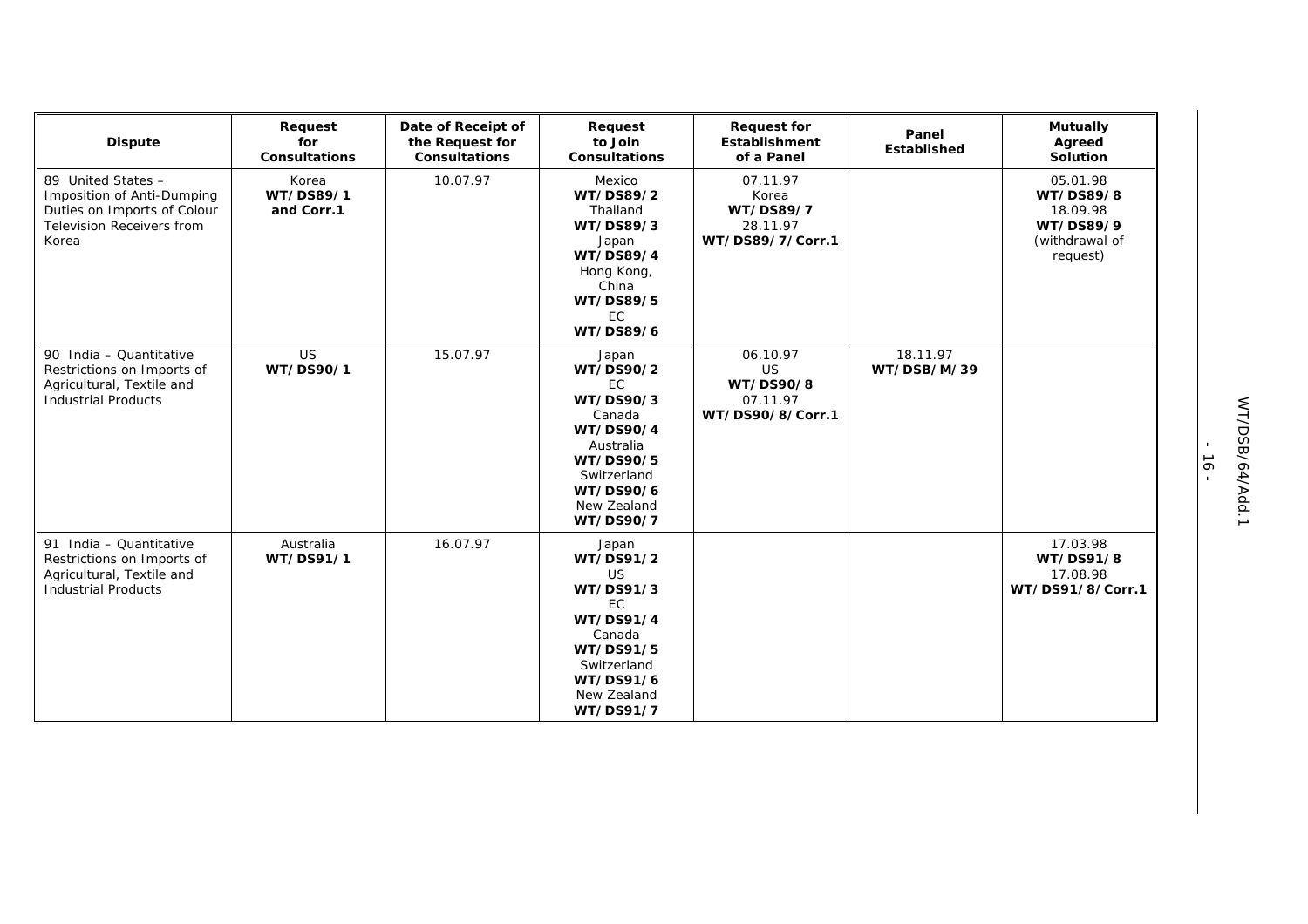| <b>Dispute</b>                                                                                                   | Request<br>for<br><b>Consultations</b> | Date of Receipt of<br>the Request for<br>Consultations | Request<br>to Join<br>Consultations                                                                                                                      | <b>Request for</b><br>Establishment<br>of a Panel | Panel<br>Established | <b>Mutually</b><br>Agreed<br>Solution                 |
|------------------------------------------------------------------------------------------------------------------|----------------------------------------|--------------------------------------------------------|----------------------------------------------------------------------------------------------------------------------------------------------------------|---------------------------------------------------|----------------------|-------------------------------------------------------|
| 92 India - Quantitative<br>Restrictions on Imports of<br>Agricultural, Textile and<br><b>Industrial Products</b> | Canada<br>WT/DS92/1                    | 16.07.97                                               | Japan<br>WT/DS92/2<br><b>US</b><br>WT/DS92/3<br><b>EC</b><br>WT/DS92/4<br>Australia<br>WT/DS92/5<br>Switzerland<br>WT/DS92/6<br>New Zealand<br>WT/DS92/7 |                                                   |                      | 18.03.98<br>WT/DS92/8<br>25.09.98<br>WT/DS92/8/Corr.1 |
| 93 India - Quantitative<br>Restrictions on Imports of<br>Agricultural, Textile and<br><b>Industrial Products</b> | New Zealand<br>WT/DS93/1               | 16.07.97                                               | Japan<br>WT/DS93/2<br><b>US</b><br>WT/DS93/3<br>EC<br><b>WT/DS93/4</b><br>Canada<br>WT/DS93/5<br>Australia<br>WT/DS93/6<br>Switzerland<br>WT/DS93/7      |                                                   |                      | 01.12.98<br>WT/DS93/8                                 |
| 94 India - Quantitative<br>Restrictions on Imports of<br>Agricultural, Textile and<br><b>Industrial Products</b> | Switzerland<br>WT/DS94/1<br>and Corr.1 | 17.07.97                                               | Japan<br>WT/DS94/2<br><b>US</b><br>WT/DS94/3<br>EC.<br>WT/DS94/4<br>Canada<br>WT/DS94/5<br>Australia<br>WT/DS94/6<br>New Zealand<br>WT/DS94/7            |                                                   |                      | 23.02.98<br>WT/DS94/9<br>18.09.98<br>WT/DS94/9/Corr.1 |

- 17 -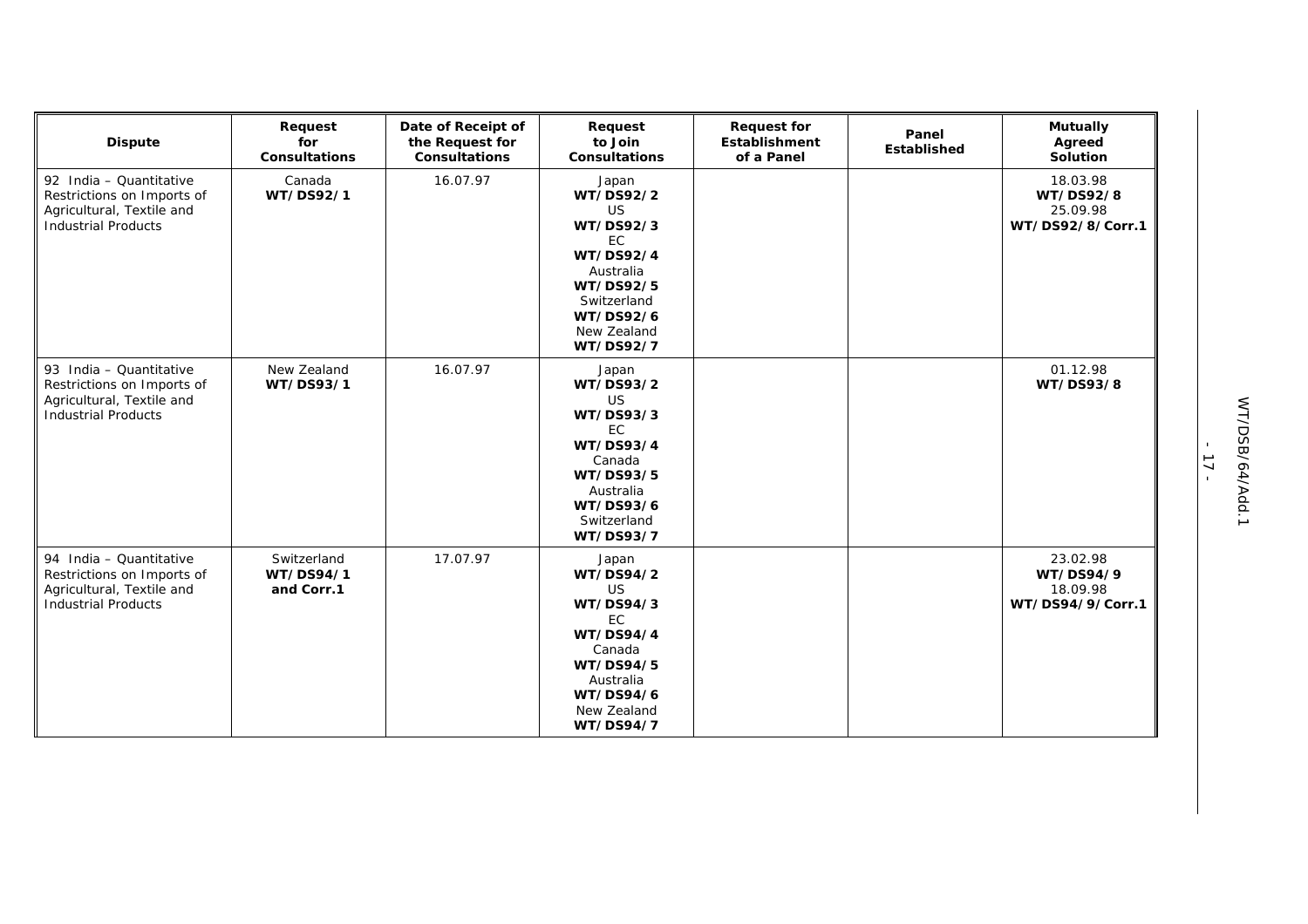| <b>Dispute</b>                                                                                                                                 | Request<br>for<br>Consultations      | Date of Receipt of<br>the Request for<br>Consultations | Request<br>to Join<br>Consultations                                                                                                                   | <b>Request for</b><br>Establishment<br>of a Panel | Panel<br>Established                                                                                            | <b>Mutually</b><br>Agreed<br>Solution                 |
|------------------------------------------------------------------------------------------------------------------------------------------------|--------------------------------------|--------------------------------------------------------|-------------------------------------------------------------------------------------------------------------------------------------------------------|---------------------------------------------------|-----------------------------------------------------------------------------------------------------------------|-------------------------------------------------------|
| 95 United States - Measure<br>Affecting Government<br>Procurement                                                                              | Japan<br>WT/DS95/1                   | 18.07.97                                               | EC<br>WT/DS95/2                                                                                                                                       | 09.09.98<br>Japan<br>WT/DS95/3                    | 21.10.98<br>WT/DSB/M/49<br>14.02.00<br>WT/DS95/6<br>Lapse of Authority for<br>the Establishment of<br>the Panel |                                                       |
| 96 India - Quantitative<br>Restrictions on Imports of<br>Agricultural, Textiles and<br><b>Industrial Products</b>                              | EC<br>WT/DS96/1                      | 18.07.97                                               | Japan<br>WT/DS96/2<br><b>US</b><br>WT/DS96/3<br>Canada<br>WT/DS96/4<br>Australia<br>WT/DS96/5<br>Switzerland<br>WT/DS96/6<br>New Zealand<br>WT/DS96/7 |                                                   |                                                                                                                 | 07.04.98<br>WT/DS96/8<br>28.09.98<br>WT/DS96/8/Corr.1 |
| 97 United States -<br><b>Countervailing Duty</b><br>Investigation of Imports of<br>Salmon from Chile                                           | Chile<br>WT/DS97/1                   | 05.08.97                                               |                                                                                                                                                       |                                                   |                                                                                                                 |                                                       |
| 98 Korea - Definitive<br>Safeguard Measure on<br>Imports of Certain Dairy<br>Products                                                          | EC<br>WT/DS98/1                      | 12.08.97                                               | Australia<br>WT/DS98/2                                                                                                                                | 12.01.98<br>EC.<br><b>WT/DS98/4</b>               | 23.07.98<br>WT/DSB/M/47                                                                                         |                                                       |
| 99 United States - Anti-<br>Dumping Duty on Dynamic<br>Random Access Memory<br>Semiconductors (DRAMS) of<br>One Megabit or Above from<br>Korea | Korea<br>WT/DS99/1<br>and Corr.1 & 2 | 14.08.97                                               |                                                                                                                                                       | 07.11.97<br>Korea<br>WT/DS99/2                    | 16.01.98<br>WT/DSB/M/40                                                                                         | 25.10.00<br>WT/DS99/12                                |
| 100 United States -<br><b>Measures Affecting Imports</b><br>of Poultry Products                                                                | EC<br>WT/DS100/1                     | 18.08.97                                               |                                                                                                                                                       |                                                   |                                                                                                                 |                                                       |

- 18 -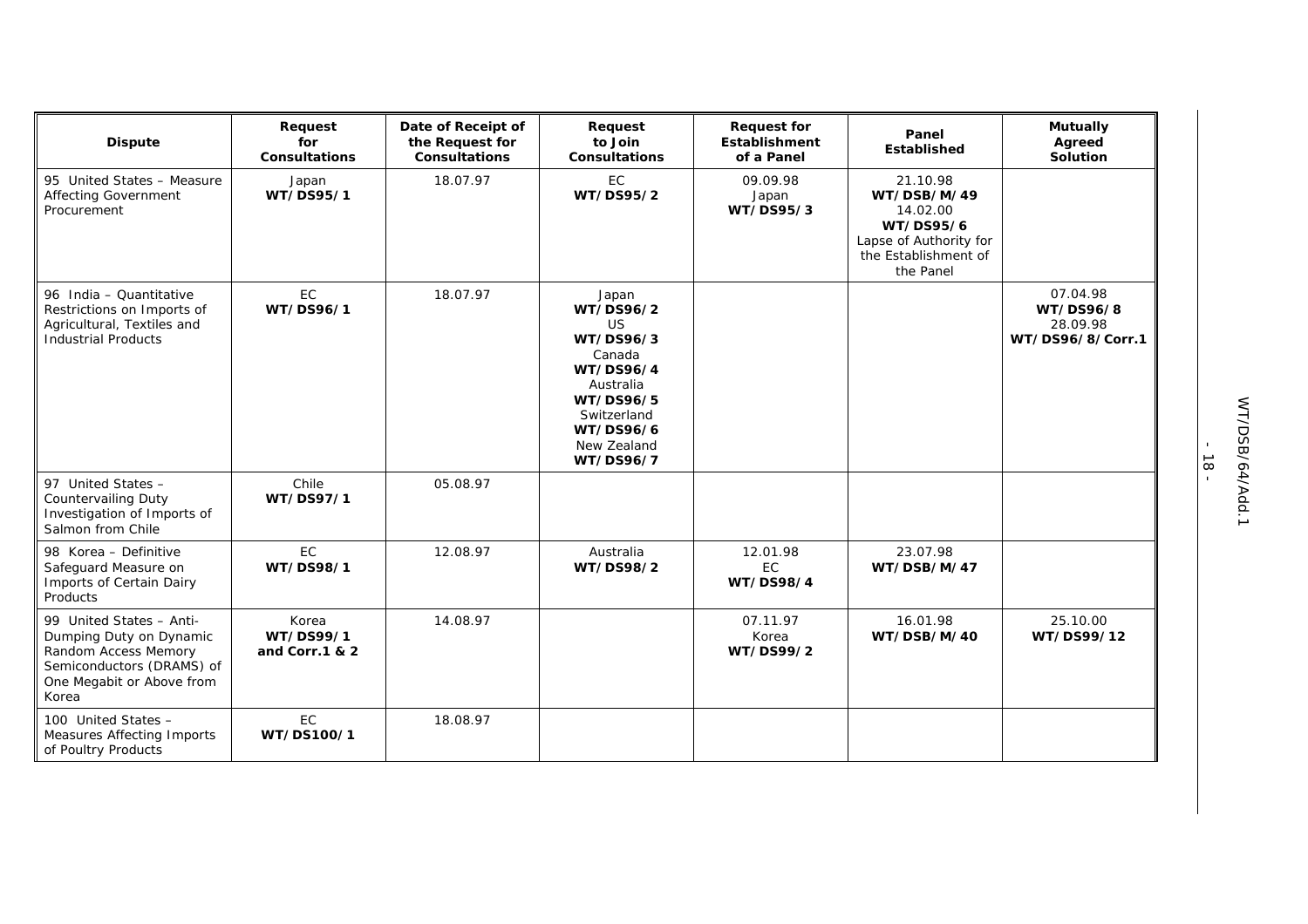| <b>Dispute</b>                                                                                              | Request<br>for<br><b>Consultations</b> | Date of Receipt of<br>the Request for<br><b>Consultations</b> | Request<br>to Join<br><b>Consultations</b>                                                                                                                                                                                                                                  | <b>Request for</b><br>Establishment<br>of a Panel | Panel<br><b>Established</b> | <b>Mutually</b><br>Agreed<br>Solution |
|-------------------------------------------------------------------------------------------------------------|----------------------------------------|---------------------------------------------------------------|-----------------------------------------------------------------------------------------------------------------------------------------------------------------------------------------------------------------------------------------------------------------------------|---------------------------------------------------|-----------------------------|---------------------------------------|
| 101 Mexico - Anti-Dumping<br>Investigation of High-<br>Fructose Corn Syrup (HFCS)<br>from the United States | US<br>WT/DS101/1                       | 04.09.97                                                      |                                                                                                                                                                                                                                                                             |                                                   |                             |                                       |
| 102 Philippines - Measures<br>Affecting Pork and Poultry                                                    | <b>US</b><br>WT/DS102/1                | 07.10.97                                                      | Canada<br>WT/DS102/3<br><b>EC</b><br>WT/DS102/4                                                                                                                                                                                                                             |                                                   |                             | 13.03.98<br>WT/DS74/5<br>WT/DS102/6   |
| 103 Canada - Measures<br>Affecting the Importation of<br>Milk and the Exportation of<br>Dairy Products      | <b>US</b><br>WT/DS103/1                | 08.10.97                                                      | Japan<br>WT/DS103/2<br>Australia<br>WT/DS103/3                                                                                                                                                                                                                              | 03.02.98<br>WT/DS103/4                            | 25.03.98<br>WT/DSB/M/44     | 09.05.03<br>WT/DS103/33               |
| 104 European Communities<br>- Measures Affecting the<br><b>Exportation of Processed</b><br>Cheese           | US<br>WT/DS104/1                       | 08.10.97                                                      | Japan<br>WT/DS104/2<br>Australia<br>WT/DS104/3<br>Canada<br>WT/DS104/4                                                                                                                                                                                                      |                                                   |                             |                                       |
| 105 European Communities<br>- Regime for the<br>Importation, Sale and<br>Distribution of Bananas            | Panama<br>WT/DS105/1<br>and Add.1 & 2  | 24.10.97                                                      | Colombia<br>WT/DS105/2<br>and Add.1<br>Guatemala<br>WT/DS105/3<br>Dominican Republic<br>WT/DS105/4<br>Mexico<br>WT/DS105/5<br>Costa Rica<br>WT/DS105/6<br>Honduras<br>WT/DS105/7<br>and Add.1<br>Ecuador<br>WT/DS105/8<br>US.<br>WT/DS105/9<br>Côte d'Ivoire<br>WT/DS105/10 |                                                   |                             | 08.11.12<br>WT/DS105/11               |

- 19 -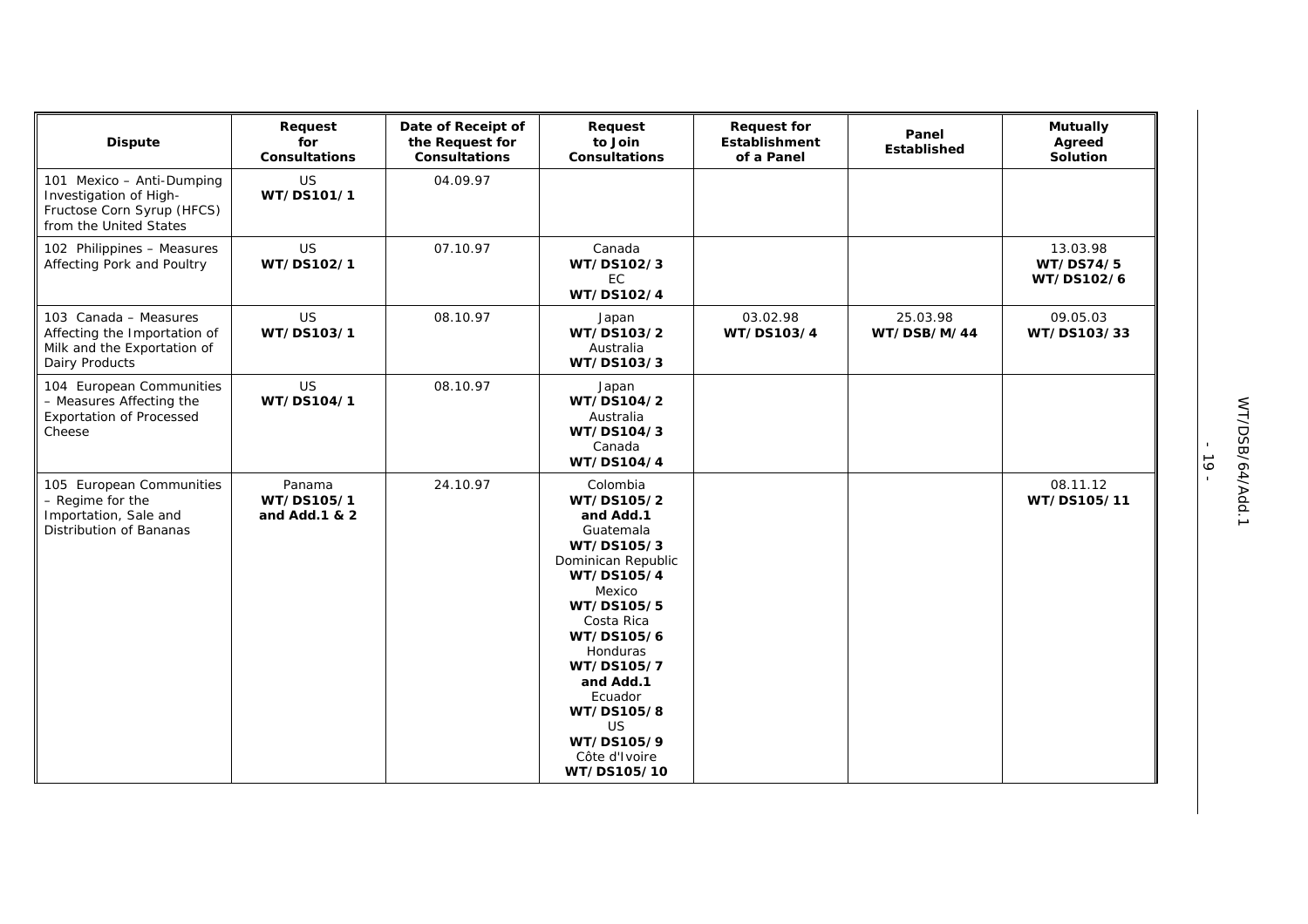| <b>Dispute</b>                                                                                      | Request<br>for<br><b>Consultations</b> | Date of Receipt of<br>the Request for<br><b>Consultations</b> | Request<br>to Join<br><b>Consultations</b>                                | <b>Request for</b><br><b>Establishment</b><br>of a Panel | Panel<br>Established    | <b>Mutually</b><br>Agreed<br>Solution                  |
|-----------------------------------------------------------------------------------------------------|----------------------------------------|---------------------------------------------------------------|---------------------------------------------------------------------------|----------------------------------------------------------|-------------------------|--------------------------------------------------------|
| 106 Australia - Subsidies<br>Provided to Producers and<br><b>Exporters of Automotive</b><br>Leather | <b>US</b><br>WT/DS106/1                | 10.11.97                                                      |                                                                           | 12.01.98<br><b>US</b><br>WT/DS106/2                      | 22.01.98<br>WT/DSB/M/41 | 11.06.98<br>WT/DS126/2<br>(panel request<br>withdrawn) |
| 107 Pakistan - Export<br><b>Measures Affecting Hides</b><br>and Skins                               | EC<br>WT/DS107/1                       | 07.11.97                                                      |                                                                           |                                                          |                         |                                                        |
| 108 United States - Tax<br>Treatment for "Foreign<br><b>Sales Corporations"</b>                     | EC.<br>WT/DS108/1<br>and Add.1         | 18.11.97                                                      |                                                                           | 09.07.98<br>EC<br>WT/DS108/2                             | 22.09.98<br>WT/DSB/M/48 |                                                        |
| 109 Chile - Taxes on<br>Alcoholic Beverages                                                         | <b>US</b><br>WT/DS109/1<br>and Corr.1  | 11.12.97                                                      | Peru<br>WT/DS109/2<br>Mexico<br>WT/DS109/3                                |                                                          |                         |                                                        |
| 110 Chile - Taxes on<br>Alcoholic Beverages                                                         | EC<br>WT/DS110/1                       | 15.12.97                                                      | US.<br>WT/DS110/2<br>Mexico<br>WT/DS110/3                                 | 13.03.98<br>WT/DS110/4                                   | 25.03.98<br>WT/DSB/M/44 |                                                        |
| 111 United States - Tariff<br>Rate Quota for Imports of<br>Groundnuts                               | Argentina<br>WT/DS111/1                | 19.12.97                                                      | Canada<br>WT/DS111/2<br>Japan<br>WT/DS111/3                               |                                                          |                         |                                                        |
| 112 Peru - Countervailing<br>Duty Investigation Against<br>Imports of Buses from<br>Brazil          | Brazil<br>WT/DS112/1                   | 23.12.97                                                      |                                                                           |                                                          |                         |                                                        |
| 113 Canada - Measures<br><b>Affecting Dairy Exports</b>                                             | New Zealand<br>WT/DS113/1              | 29.12.97                                                      | <b>US</b><br>WT/DS113/2<br>Japan<br>WT/DS113/3                            | 12.03.98<br>WT/DS113/4                                   | 25.03.98<br>WT/DSB/M/44 | 09.05.03<br>WT/DS113/33                                |
| 114 Canada - Patent<br>Protection of Pharmaceutical<br>Products                                     | <b>EC</b><br>WT/DS114/1                | 19.12.97                                                      | US.<br>WT/DS114/2<br>Australia<br>WT/DS114/3<br>Switzerland<br>WT/DS114/4 | 12.11.98<br>WT/DS114/5                                   | 01.02.99<br>WT/DSB/M/54 |                                                        |

- 20 -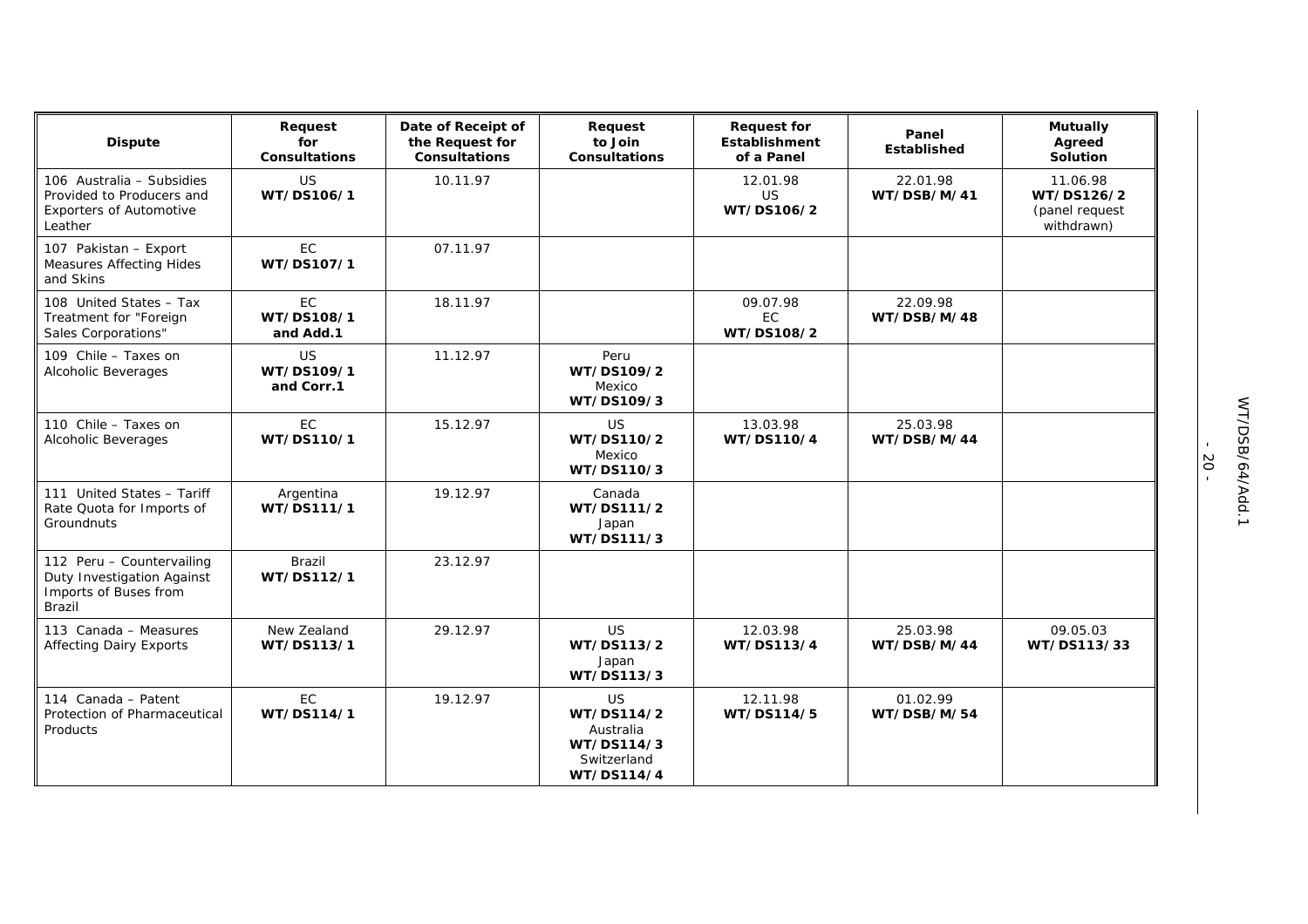| <b>Dispute</b>                                                                                                                       | Request<br>for<br><b>Consultations</b> | Date of Receipt of<br>the Request for<br><b>Consultations</b> | Request<br>to Join<br><b>Consultations</b>                                                                                    | <b>Request for</b><br><b>Establishment</b><br>of a Panel | Panel<br><b>Established</b> | <b>Mutually</b><br>Agreed<br>Solution |
|--------------------------------------------------------------------------------------------------------------------------------------|----------------------------------------|---------------------------------------------------------------|-------------------------------------------------------------------------------------------------------------------------------|----------------------------------------------------------|-----------------------------|---------------------------------------|
| 115 European Communities<br>- Measures Affecting the<br>Grant of Copyright and<br>Neighbouring Rights                                | US<br>WT/DS115/1                       | 06.01.98                                                      |                                                                                                                               | 12.01.98<br>US<br>WT/DS115/2                             |                             | 06.11.00<br>WT/DS115/3                |
| 116 Brazil - Measures<br><b>Affecting Payment Terms</b><br>for Imports                                                               | EC<br>WT/DS116/1                       | 08.01.98                                                      | Switzerland<br>WT/DS116/2<br>Japan<br>WT/DS116/3<br>Australia<br>WT/DS116/4<br><b>US</b><br>WT/DS116/5<br>Korea<br>WT/DS116/6 |                                                          |                             |                                       |
| 117 Canada - Measures<br>Affecting Film Distribution<br><b>Services</b>                                                              | <b>EC</b><br>WT/DS117/1                | 20.01.98                                                      |                                                                                                                               |                                                          |                             |                                       |
| 118 United States -<br>Harbour Maintenance Tax                                                                                       | EC<br>WT/DS118/1                       | 06.02.98                                                      | Canada<br>WT/DS118/2<br>Japan<br>WT/DS118/3<br>Norway<br>WT/DS118/4                                                           |                                                          |                             |                                       |
| 119 Australia - Anti-<br>Dumping Measures of<br>Coated Wood Free Paper<br><b>Sheets</b>                                              | Switzerland<br>WT/DS119/1              | 20.02.98                                                      | Japan<br>WT/DS119/2<br>EC<br>WT/DS119/3                                                                                       |                                                          |                             | 13.05.98<br>WT/DS119/4                |
| 120 India - Measures<br>Affecting Export of Certain<br>Commodities                                                                   | EC<br>WT/DS120/1                       | 11.03.98                                                      |                                                                                                                               | 13.10.00<br>EC<br>WT/DS120/2                             |                             |                                       |
| 121 Argentina - Safeguard<br>Measures on Imports of<br>Footwear                                                                      | EC.<br>WT/DS121/1                      | 06.04.98                                                      | <b>US</b><br>WT/DS121/2                                                                                                       | 11.06.98<br>EC<br>WT/DS121/3                             | 23.07.98<br>WT/DSB/M/47     |                                       |
| 122 Thailand - Anti-<br>Dumping Duties on Angles,<br>Shapes and Sections of Iron<br>and Iron-Alloy Steel and H-<br>Beams from Poland | Poland<br>WT/DS122/1                   | 06.04.98                                                      |                                                                                                                               | 15.10.99<br>Poland<br>WT/DS122/2                         | 19.11.99<br>WT/DSB/M/71     |                                       |

- 21 -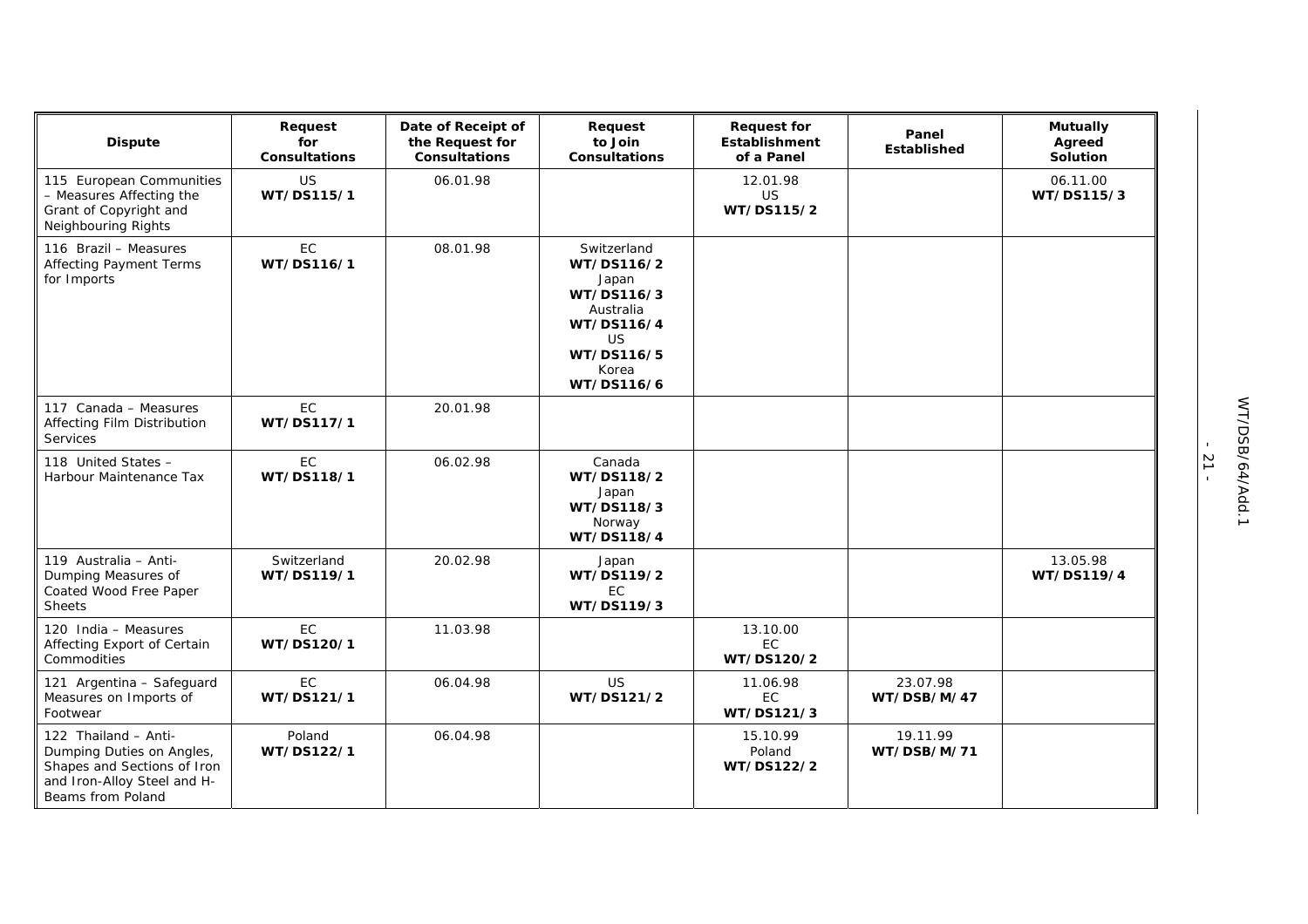| <b>Dispute</b>                                                                                                                                 | Request<br>for<br><b>Consultations</b> | Date of Receipt of<br>the Request for<br><b>Consultations</b> | Request<br>to Join<br><b>Consultations</b> | <b>Request for</b><br>Establishment<br>of a Panel                                                                                                                                                                                  | Panel<br>Established    | <b>Mutually</b><br>Agreed<br>Solution |
|------------------------------------------------------------------------------------------------------------------------------------------------|----------------------------------------|---------------------------------------------------------------|--------------------------------------------|------------------------------------------------------------------------------------------------------------------------------------------------------------------------------------------------------------------------------------|-------------------------|---------------------------------------|
| 123 Argentina - Safeguard<br>Measures on Imports of<br>Footwear                                                                                | Indonesia<br>WT/DS123/1                | 22.04.98                                                      | <b>US</b><br>WT/DS123/2                    | 16.04.99<br>WT/DS123/3<br>On 10.05.99,<br>Indonesia requested<br>the withdrawal of the<br>panel request from<br>the DSB Agenda and<br>reserved its rights to<br>include that request<br>at a future DSB<br>meeting<br>(WT/DS123/4) |                         |                                       |
| 124 European Communities<br>- Enforcement of<br><b>Intellectual Property Rights</b><br>for Motion Pictures and<br><b>Television Programmes</b> | US<br>WT/DS124/1                       | 30.04.98                                                      |                                            |                                                                                                                                                                                                                                    |                         | 20.03.01<br>WT/DS124/2                |
| 125 Greece - Enforcement<br>of Intellectual Property<br><b>Rights for Motion Pictures</b><br>and Television Programmes                         | <b>US</b><br>WT/DS125/1                | 04.05.98                                                      |                                            |                                                                                                                                                                                                                                    |                         | 20.03.01<br>WT/DS125/2                |
| 126 Australia - Subsidies<br>Provided to Producers and<br><b>Exporters of Automotive</b><br>Leather                                            | <b>US</b><br>WT/DS126/1                | 04.05.98                                                      |                                            | 11.04.98<br><b>US</b><br>WT/DS126/2                                                                                                                                                                                                | 22.06.98<br>WT/DSB/M/46 | 24.07.00<br>WT/DS126/11               |
| 127 Belgium - Certain<br>Income Tax Measures<br><b>Constituting Subsidies</b>                                                                  | <b>US</b><br>WT/DS127/1                | 05.05.98                                                      |                                            |                                                                                                                                                                                                                                    |                         |                                       |
| 128 Netherlands - Certain<br>Income Tax Measures<br><b>Constituting Subsidies</b>                                                              | <b>US</b><br>WT/DS128/1                | 05.05.98                                                      |                                            |                                                                                                                                                                                                                                    |                         |                                       |
| 129 Greece - Certain<br>Income Tax Measures<br><b>Constituting Subsidies</b>                                                                   | <b>US</b><br>WT/DS129/1                | 05.05.98                                                      |                                            |                                                                                                                                                                                                                                    |                         |                                       |
| 130 Ireland - Certain<br>Income Tax Measures<br><b>Constituting Subsidies</b>                                                                  | <b>US</b><br>WT/DS130/1                | 05.05.98                                                      |                                            |                                                                                                                                                                                                                                    |                         |                                       |

- 22 -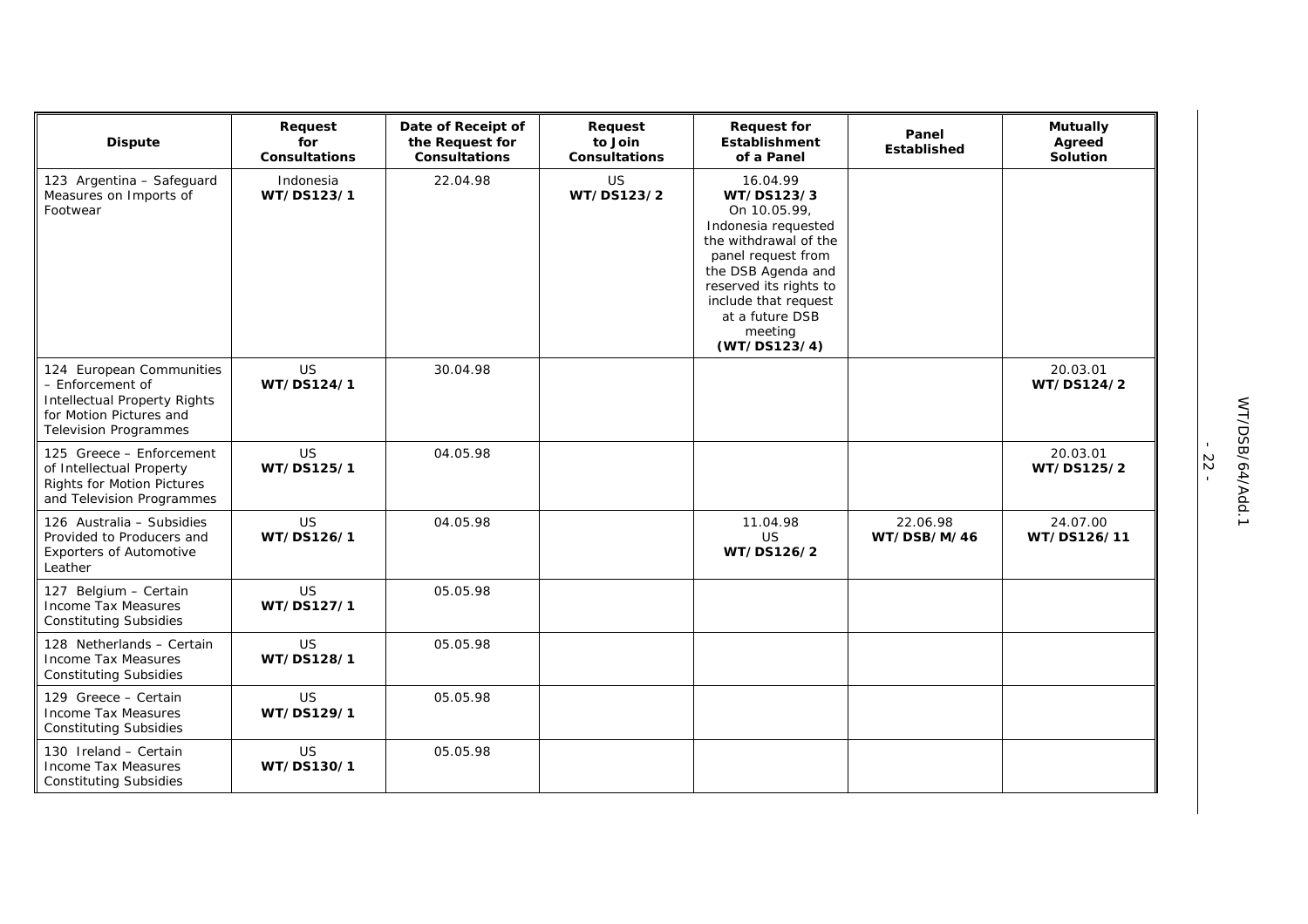| <b>Dispute</b>                                                                                                                                                        | Request<br>for<br><b>Consultations</b> | Date of Receipt of<br>the Request for<br><b>Consultations</b> | Request<br>to Join<br><b>Consultations</b> | <b>Request for</b><br><b>Establishment</b><br>of a Panel       | Panel<br><b>Established</b>           | <b>Mutually</b><br>Agreed<br>Solution |
|-----------------------------------------------------------------------------------------------------------------------------------------------------------------------|----------------------------------------|---------------------------------------------------------------|--------------------------------------------|----------------------------------------------------------------|---------------------------------------|---------------------------------------|
| 131 France - Certain<br>Income Tax Measures<br><b>Constituting Subsidies</b>                                                                                          | <b>US</b><br>WT/DS131/1                | 05.05.98                                                      |                                            |                                                                |                                       |                                       |
| 132 Mexico - Anti-Dumping<br>Investigation of High-<br>Fructose Corn Syrup (HFCS)<br>from the United States                                                           | <b>US</b><br>WT/DS132/1                | 08.05.98                                                      |                                            | 14.10.98<br>US<br>WT/DS132/2                                   | 25.11.98<br>WT/DSB/M/51               |                                       |
| 133 Slovak Republic -<br>Measures Concerning the<br>Importation of Dairy<br>Products and the Transit of<br>Cattle                                                     | Switzerland<br>WT/DS133/1              | 07.05.98                                                      | <b>US</b><br>WT/DS133/2                    |                                                                |                                       |                                       |
| 134 European Communities<br>- Restrictions on Certain<br>Import Duties on Rice                                                                                        | India<br>WT/DS134/1<br>and Corr.1      | 27.05.98                                                      |                                            |                                                                |                                       |                                       |
| 135 European Communities<br>- Measures Affecting<br>Asbestos and Products<br><b>Containing Asbestos</b>                                                               | Canada<br>WT/DS135/1                   | 28.05.98                                                      | <b>Brazil</b><br>WT/DS135/2                | 09.10.98<br>Canada<br>WT/DS135/3                               | 25.11.98<br>WT/DSB/M/51               |                                       |
| 136 United States - Anti-<br>Dumping Act of 1916                                                                                                                      | <b>EC</b><br>WT/DS136/1                | 04.06.98                                                      |                                            | 12.11.98<br><b>EC</b><br>WT/DS136/2                            | 01.02.99<br>WT/DSB/M/54               |                                       |
| 137 European Communities<br>- Measures Affecting<br>Imports of Wood of Conifers<br>from Canada                                                                        | Canada<br>WT/DS137/1                   | 17.06.98                                                      |                                            |                                                                |                                       |                                       |
| 138 United States -<br>Imposition of Countervailing<br>Duties on Certain Hot-Rolled<br>Lead and Bismuth Carbon<br>Steel Products Originating in<br>the United Kingdom | <b>EC</b><br>WT/DS138/1                | 12.06.98                                                      | Canada<br>WT/DS138/2                       | 14.01.99<br>WT/DS138/3<br>25.01.99<br>WT/DS138/3<br>and Corr.1 | 17.02.99<br>WT/DSB/M/55<br>and Corr.1 |                                       |
| 139 Canada - Certain<br>Automotive Industry<br>Measures                                                                                                               | Japan<br>WT/DS139/1                    | 03.07.98                                                      |                                            | 13.11.98<br>WT/DS139/2                                         | 01.02.99<br>WT/DSB/M/54               |                                       |

- 23 -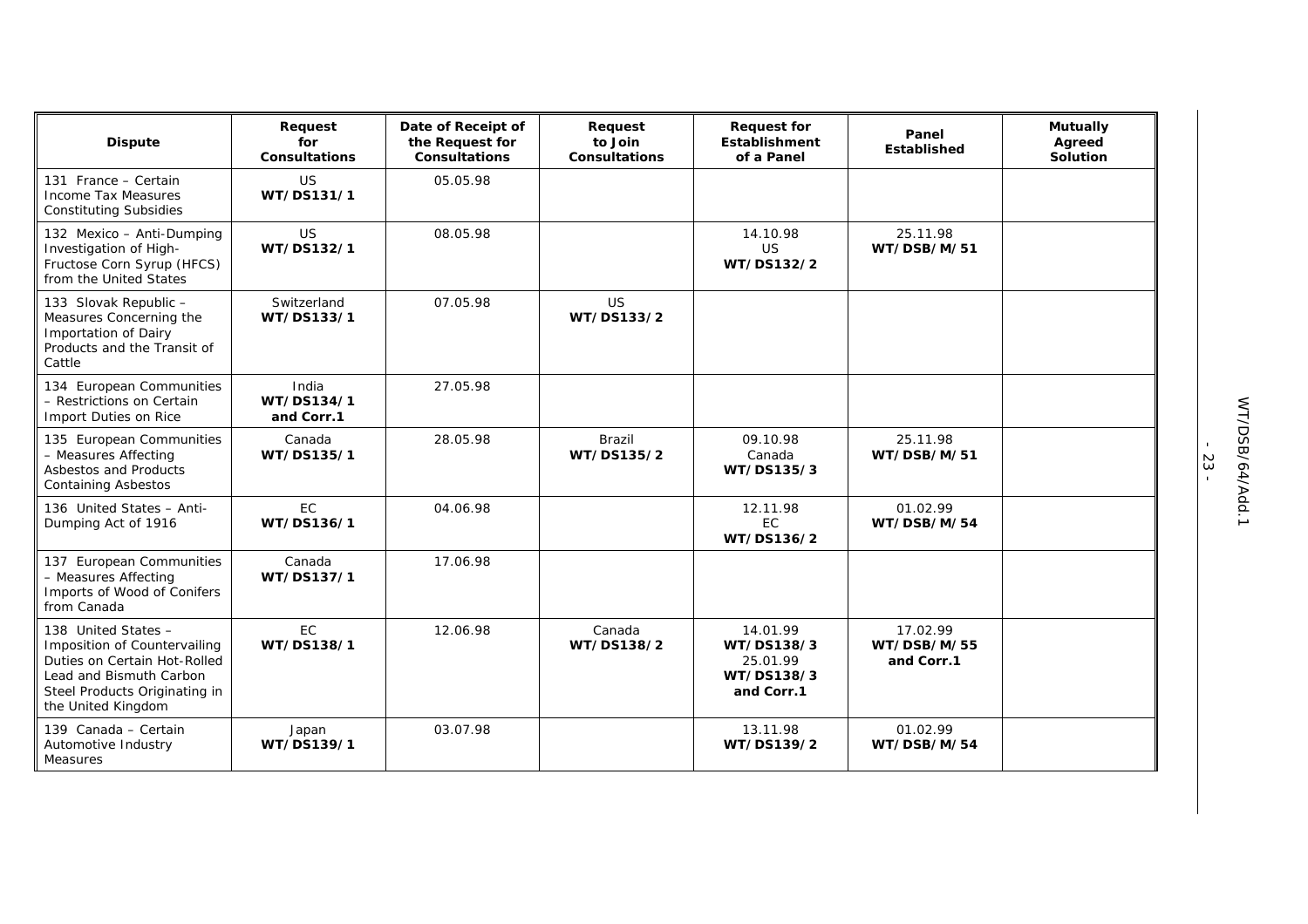| <b>Dispute</b>                                                                                                                  | Request<br>for<br><b>Consultations</b> | Date of Receipt of<br>the Request for<br><b>Consultations</b> | Request<br>to Join<br><b>Consultations</b> | <b>Request for</b><br><b>Establishment</b><br>of a Panel | Panel<br>Established    | <b>Mutually</b><br>Agreed<br>Solution |
|---------------------------------------------------------------------------------------------------------------------------------|----------------------------------------|---------------------------------------------------------------|--------------------------------------------|----------------------------------------------------------|-------------------------|---------------------------------------|
| 140 European Communities<br>- Anti-Dumping<br><b>Investigations Regarding</b><br><b>Unbleached Cotton Fabrics</b><br>from India | India<br>WT/DS140/1                    | 03.08.98                                                      | Pakistan<br>WT/DS140/2                     |                                                          |                         |                                       |
| 141 European Communities<br>- Anti-Dumping Duties on<br>Imports of Cotton-Type<br>Bed-Linen from India                          | India<br>WT/DS141/1                    | 03.08.98                                                      | Pakistan<br>WT/DS141/2                     | 08.09.99<br>India<br>WT/DS141/3                          | 27.10.99<br>WT/DSB/M/70 |                                       |
| 142 Canada - Certain<br>Measures Affecting the<br>Automotive Industry                                                           | <b>EC</b><br>WT/DS142/1                | 17.08.98                                                      |                                            | 14.01.99<br>WT/DS142/2                                   | 01.02.99<br>WT/DSB/M/54 |                                       |
| 143 Slovak Republic -<br>Measure Affecting Import<br>Duty on Wheat from<br>Hungary                                              | Hungary<br>WT/DS143/1                  | 18.09.98<br>$(20 \text{ days})$                               |                                            | 09.10.98<br>Hungary<br>WT/DS143/2                        |                         |                                       |
| 144 United States - Certain<br>Measures Affecting the<br>Import of Cattle, Swine and<br>Grain from Canada                       | Canada<br>WT/DS144/1                   | 25.09.98                                                      |                                            |                                                          |                         |                                       |
| 145 Argentina -<br>Countervailing Duties on<br>Imports of Wheat Gluten<br>from the European<br>Communities                      | EC<br>WT/DS145/1<br>and Rev.1          | 23.09.98                                                      |                                            |                                                          |                         |                                       |
| 146 India - Measures<br>Affecting the Automotive<br>Sector                                                                      | <b>EC</b><br>WT/DS146/1<br>and Corr.1  | 06.10.98                                                      | Japan<br>WT/DS146/2<br>US<br>WT/DS146/3    | 13.10.00<br><b>EC</b><br>WT/DS146/4                      | 17.11.00<br>WT/DSB/M/92 |                                       |
| 147 Japan - Tariff Quotas<br>and Subsidies Affecting<br>Leather                                                                 | <b>EC</b><br>WT/DS147/1                | 08.10.98                                                      |                                            |                                                          |                         |                                       |
| 148 Czech Republic -<br>Measure Affecting Import<br>Duty on Wheat from<br>Hungary                                               | Hungary<br>WT/DS148/1                  | 12.10.98<br>$(20 \text{ days})$                               |                                            |                                                          |                         |                                       |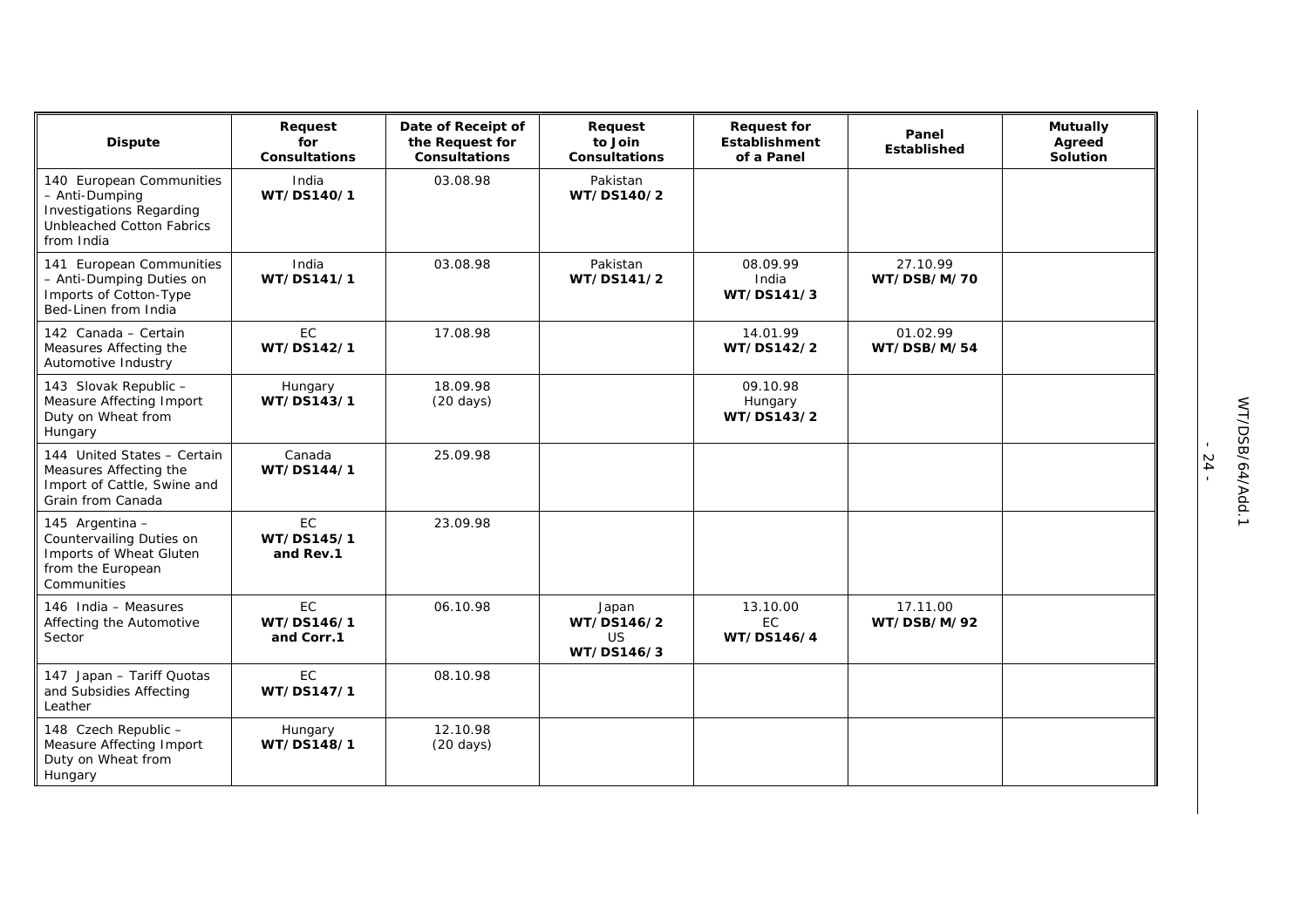| <b>Dispute</b>                                                                         | Request<br>for<br><b>Consultations</b> | Date of Receipt of<br>the Request for<br>Consultations | Request<br>to Join<br>Consultations                                                                                                                                                                                            | <b>Request for</b><br>Establishment<br>of a Panel | Panel<br>Established | <b>Mutually</b><br>Agreed<br>Solution |
|----------------------------------------------------------------------------------------|----------------------------------------|--------------------------------------------------------|--------------------------------------------------------------------------------------------------------------------------------------------------------------------------------------------------------------------------------|---------------------------------------------------|----------------------|---------------------------------------|
| 149 India - Import<br>Restrictions                                                     | EC<br>WT/DS149/1                       | 28.10.98                                               | <b>US</b><br>WT/DS149/2<br>Japan<br>WT/DS149/3<br>Switzerland<br>WT/DS149/4<br>Australia<br>WT/DS149/5                                                                                                                         |                                                   |                      |                                       |
| 150 India - Measures<br><b>Affecting Customs Duties</b>                                | EC<br>WT/DS150/1                       | 31.10.98                                               | <b>US</b><br>WT/DS150/2<br>Canada<br>WT/DS150/3<br>Japan<br>WT/DS150/4<br>Switzerland<br>WT/DS150/5<br>Australia<br>WT/DS150/6                                                                                                 |                                                   |                      |                                       |
| 151 United States -<br><b>Measures Affecting Textiles</b><br>and Apparel Products (II) | EC<br>WT/DS151/1                       | 19.11.98                                               | Dominican Republic<br>WT/DS151/2<br>Hong Kong, China<br>WT/DS151/3<br>Pakistan<br>WT/DS151/4<br>Honduras<br>WT/DS151/5<br>Japan<br>WT/DS151/6<br>Switzerland<br>WT/DS151/7<br>El Salvador<br>WT/DS151/8<br>India<br>WT/DS151/9 |                                                   |                      | 24.07.00<br>WT/DS151/10               |

- 25 -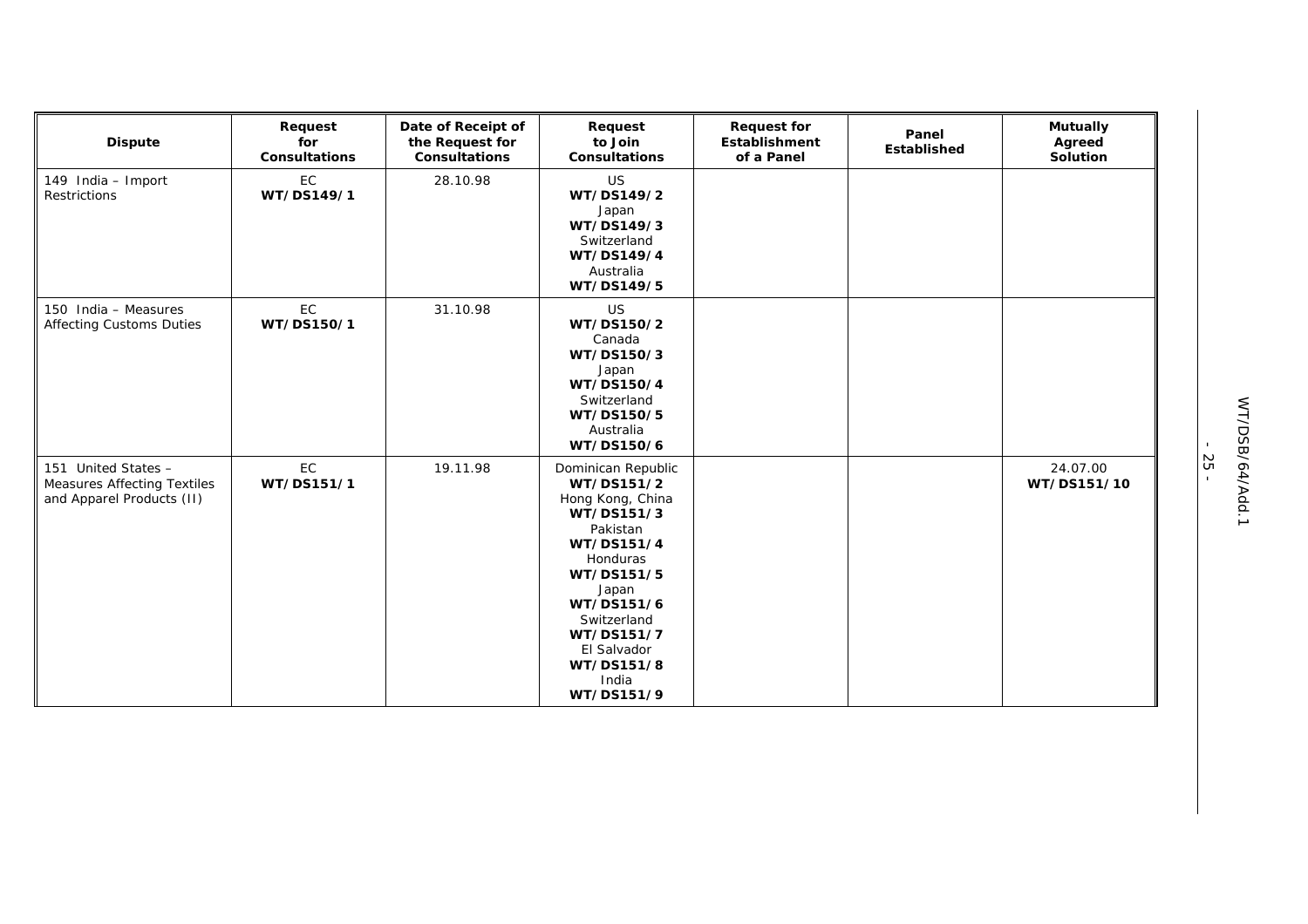| <b>Dispute</b>                                                                                                        | Request<br>for<br>Consultations | Date of Receipt of<br>the Request for<br>Consultations | Request<br>to Join<br><b>Consultations</b>                                                                                                                                                                                                       | <b>Request for</b><br>Establishment<br>of a Panel | Panel<br>Established    | <b>Mutually</b><br>Agreed<br>Solution |
|-----------------------------------------------------------------------------------------------------------------------|---------------------------------|--------------------------------------------------------|--------------------------------------------------------------------------------------------------------------------------------------------------------------------------------------------------------------------------------------------------|---------------------------------------------------|-------------------------|---------------------------------------|
| 152 United States -<br>Sections 301-310 of the<br>Trade Act of 1974                                                   | EC<br>WT/DS152/1                | 25.11.98                                               | Dominican Republic<br>WT/DS152/2<br>Panama<br>WT/DS152/3<br>Guatemala<br>WT/DS152/4<br>Mexico<br>WT/DS152/5<br>Jamaica<br>WT/DS152/6<br><b>Honduras</b><br>WT/DS152/7<br>Japan<br>WT/DS152/8<br>Colombia<br>WT/DS152/9<br>Ecuador<br>WT/DS152/10 | 02.02.99<br>EC<br>WT/DS152/11                     | 02.03.99<br>WT/DSB/M/56 |                                       |
| 153 European Communities<br>- Patent Protection for<br>Pharmaceutical and<br><b>Agricultural Chemical</b><br>Products | Canada<br>WT/DS153/1            | 02.12.98                                               | US<br>WT/DS153/2<br>Australia<br>WT/DS153/3<br>Switzerland<br>WT/DS153/4                                                                                                                                                                         |                                                   |                         |                                       |
| 154 European Communities<br>- Measures Affecting<br>Differential and Favourable<br><b>Treatment of Coffee</b>         | Brazil<br>WT/DS154/1            | 07.12.98                                               | Colombia<br>WT/DS154/2<br>Peru<br>WT/DS154/3<br>Costa Rica<br>WT/DS154/4<br>Bolivia<br>WT/DS154/5                                                                                                                                                |                                                   |                         |                                       |
| 155 Argentina - Measures<br>Affecting the Export of<br>Bovine Hides and the<br>Import of Finished Leather             | EC<br>WT/DS155/1                | 23.12.98                                               |                                                                                                                                                                                                                                                  | 04.06.99<br>EC<br>WT/DS155/2                      | 26.07.99<br>WT/DSB/M/65 |                                       |

- 26 -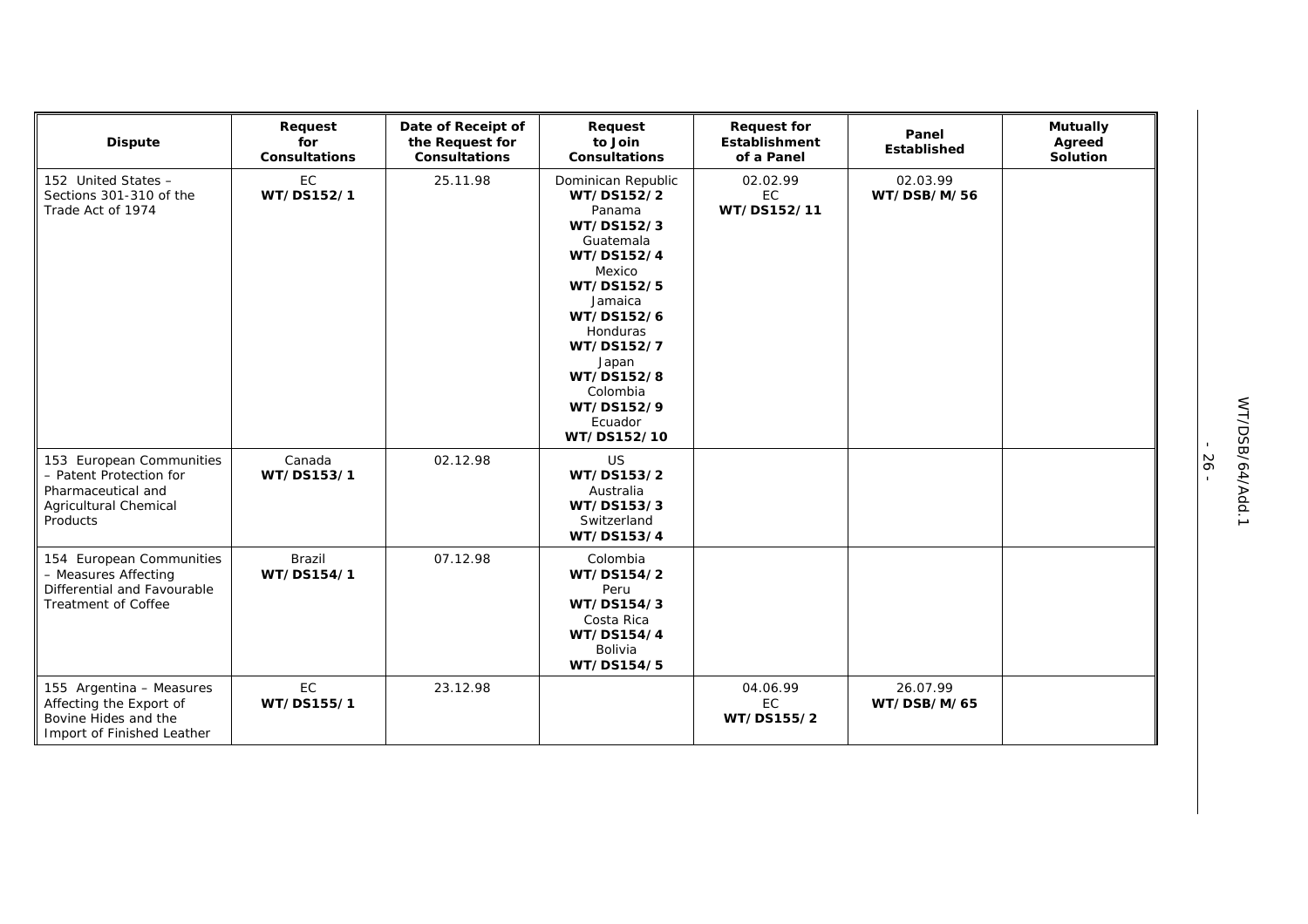| <b>Dispute</b>                                                                                   | Request<br>for<br>Consultations                                    | Date of Receipt of<br>the Request for<br><b>Consultations</b> | Request<br>to Join<br><b>Consultations</b>                                   | <b>Request for</b><br><b>Establishment</b><br>of a Panel                 | Panel<br>Established    | <b>Mutually</b><br>Agreed<br>Solution |
|--------------------------------------------------------------------------------------------------|--------------------------------------------------------------------|---------------------------------------------------------------|------------------------------------------------------------------------------|--------------------------------------------------------------------------|-------------------------|---------------------------------------|
| 156 Guatemala - Definitive<br>Anti-Dumping Measure on<br>Grey Portland Cement from<br>Mexico     | Mexico<br>WT/DS156/1<br>and Corr.1 & 2                             | 05.01.99                                                      |                                                                              | 15.07.99<br>Mexico<br>WT/DS156/2<br>05.08.99<br>WT/DS156/2<br>and Corr.1 | 22.09.99<br>WT/DSB/M/68 |                                       |
| 157 Argentina - Definitive<br>Anti-Dumping Measures on<br>Imports of Drill Bits from<br>Italy    | EC<br>WT/DS157/1                                                   | 14.01.99                                                      |                                                                              |                                                                          |                         |                                       |
| 158 European Communities<br>- Regime for the<br>Importation, Sale and<br>Distribution of Bananas | Guatemala,<br>Honduras, Mexico,<br>Panama and the US<br>WT/DS158/1 | 20.01.99                                                      | Ecuador<br>WT/DS158/2<br><b>Belize</b><br>WT/DS158/3                         |                                                                          |                         | 08.11.12<br>WT/DS158/4                |
| 159 Hungary - Safeguard<br>Measure on Imports of Steel<br>Products from the Czech<br>Republic    | Czech Republic<br>WT/DS159/1                                       | 21.01.99                                                      |                                                                              |                                                                          |                         |                                       |
| 160 United States -<br>Section 110(5) of US<br>Copyright Act                                     | EC<br>WT/DS160/1                                                   | 26.01.99                                                      | Australia<br>WT/DS160/2<br>Canada<br>WT/DS160/3<br>Switzerland<br>WT/DS160/4 | 16.04.99<br><b>EC</b><br>WT/DS160/5                                      | 26.05.99<br>WT/DSB/M/62 |                                       |
| 161 Korea - Measures<br>Affecting Imports of Fresh,<br>Chilled and Frozen Beef                   | <b>US</b><br>WT/DS161/1                                            | 01.02.99                                                      | New Zealand<br>WT/DS161/2<br>Australia<br>WT/DS161/3<br>Canada<br>WT/DS161/4 | 16.04.99<br><b>US</b><br>WT/DS161/5                                      | 26.05.99<br>WT/DSB/M/62 |                                       |
| 162 United States - Anti-<br>Dumping Act of 1916                                                 | Japan<br>WT/DS162/1                                                | 10.02.99                                                      | <b>EC</b><br>WT/DS162/2                                                      | 04.06.99<br>Japan<br>WT/DS162/3                                          | 26.07.99<br>WT/DSB/M/65 |                                       |
| 163 Korea - Measures<br><b>Affecting Government</b><br>Procurement                               | <b>US</b><br>WT/DS163/1                                            | 16.02.99                                                      | EC<br>WT/DS163/2<br>Japan<br>WT/DS163/3                                      | 11.05.99<br><b>US</b><br>WT/DS163/4                                      | 16.06.99<br>WT/DSB/M/64 |                                       |

- 27 -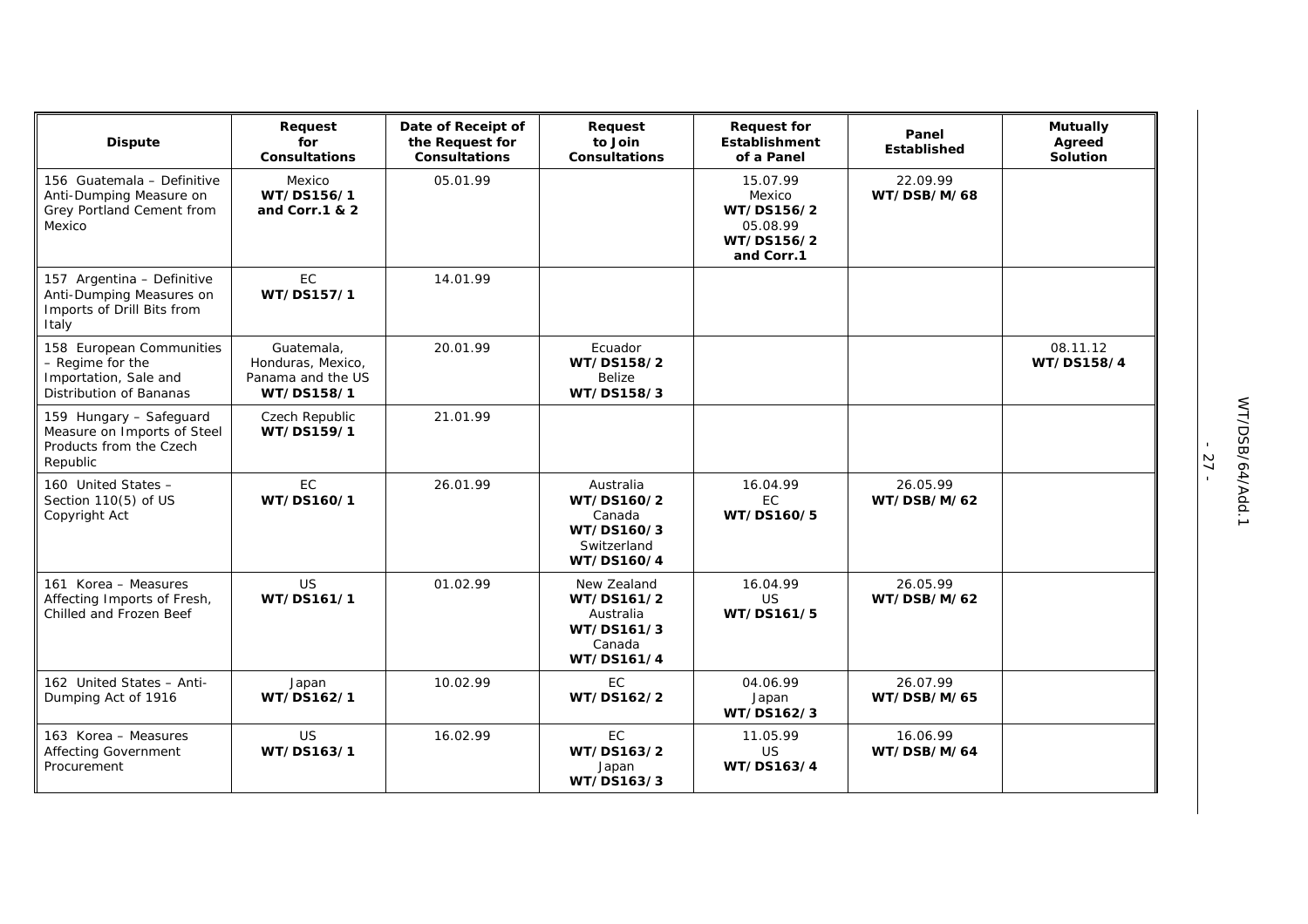| <b>Dispute</b>                                                                                                                | Request<br>for<br><b>Consultations</b> | Date of Receipt of<br>the Request for<br><b>Consultations</b> | Request<br>to Join<br><b>Consultations</b>                                                                                                                                  | <b>Request for</b><br><b>Establishment</b><br>of a Panel      | Panel<br><b>Established</b> | <b>Mutually</b><br>Agreed<br>Solution |
|-------------------------------------------------------------------------------------------------------------------------------|----------------------------------------|---------------------------------------------------------------|-----------------------------------------------------------------------------------------------------------------------------------------------------------------------------|---------------------------------------------------------------|-----------------------------|---------------------------------------|
| 164 Argentina - Measures<br>Affecting Imports of<br>Footwear                                                                  | US<br>WT/DS164/1                       | 01.03.99                                                      | <b>EC</b><br>WT/DS164/2                                                                                                                                                     | 20.05.99<br><b>US</b><br>WT/DS164/3<br>15.07.99<br>WT/DS164/4 | 26.07.99<br>WT/DSB/M/65     |                                       |
| 165 United States - Import<br>Measures on Certain<br>Products from the European<br>Communities                                | EC<br>WT/DS165/1                       | 04.03.99                                                      | Dominican Republic<br>WT/DS165/2<br>Japan<br>WT/DS165/3<br>Honduras<br>WT/DS165/4<br>Guatemala<br>WT/DS165/5<br>Ecuador<br>WT/DS165/6<br>Panama<br>WT/DS165/7<br>and Corr.1 | 11.05.99<br>EC<br>WT/DS165/8                                  | 16.06.99<br>WT/DSB/M/64     |                                       |
| 166 United States -<br>Definitive Safeguard<br>Measures on Imports of<br>Wheat Gluten from the<br><b>European Communities</b> | EC<br>WT/DS166/1                       | 17.03.99                                                      | Australia<br>WT/DS166/2                                                                                                                                                     | 04.06.99<br>EC<br>WT/DS166/3                                  | 26.07.99<br>WT/DSB/M/65     |                                       |
| 167 United States -<br><b>Countervailing Duty</b><br>Investigation with respect<br>to Live Cattle from Canada                 | Canada<br>WT/DS167/1                   | 19.03.99                                                      | Mexico<br>WT/DS167/2                                                                                                                                                        |                                                               |                             |                                       |
| 168 South Africa - Anti-<br>Dumping Duties on Certain<br><b>Pharmaceutical Products</b><br>from India                         | India<br>WT/DS168/1                    | 01.04.99                                                      |                                                                                                                                                                             |                                                               |                             |                                       |
| 169 Korea - Measures<br>Affecting Imports of Fresh,<br>Chilled and Frozen Beef                                                | Australia<br>WT/DS169/1                | 13.04.99                                                      | New Zealand<br>WT/DS169/2<br><b>US</b><br>WT/DS169/3<br>Canada<br>WT/DS169/4<br>and Corr.1                                                                                  | 15.07.99<br>Australia<br>WT/DS169/5                           | 26.07.99<br>WT/DSB/M/65     |                                       |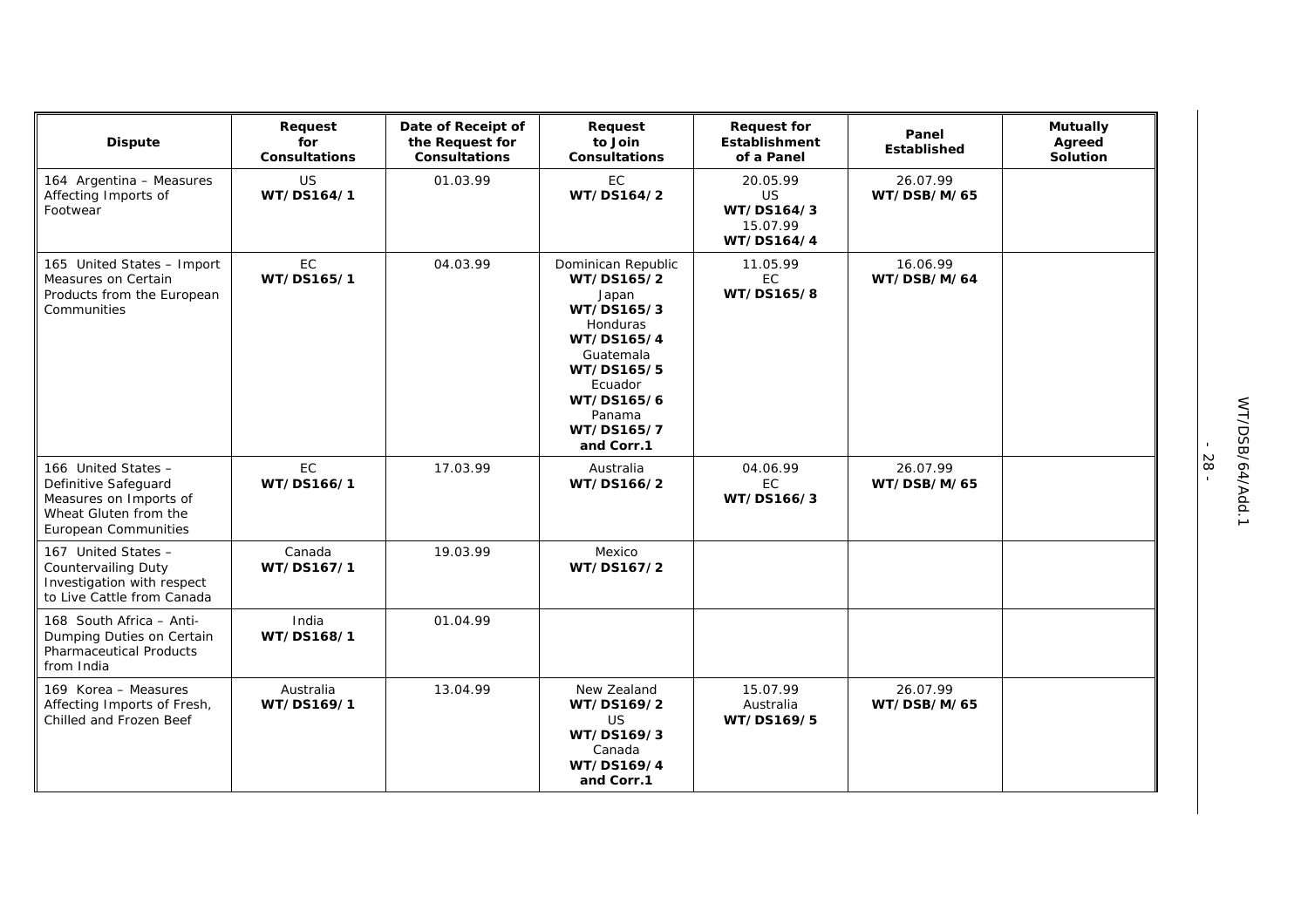| <b>Dispute</b>                                                                                                               | Request<br>for<br><b>Consultations</b> | Date of Receipt of<br>the Request for<br><b>Consultations</b> | Request<br>to Join<br><b>Consultations</b> | <b>Request for</b><br>Establishment<br>of a Panel | Panel<br>Established    | <b>Mutually</b><br>Agreed<br><b>Solution</b> |
|------------------------------------------------------------------------------------------------------------------------------|----------------------------------------|---------------------------------------------------------------|--------------------------------------------|---------------------------------------------------|-------------------------|----------------------------------------------|
| 170 Canada - Term of<br>Patent Protection                                                                                    | <b>US</b><br>WT/DS170/1                | 06.05.99                                                      |                                            | 15.07.99<br><b>US</b><br>WT/DS170/2               | 22.09.99<br>WT/DSB/M/68 |                                              |
| 171 Argentina - Patent<br>Protection for<br>Pharmaceuticals and Test<br>Data Protection for<br><b>Agricultural Chemicals</b> | <b>US</b><br>WT/DS171/1                | 06.05.99                                                      | Switzerland<br>WT/DS171/2                  |                                                   |                         | 31.05.02<br>WT/DS171/3                       |
| 172 European Communities<br>- Measures Relating to the<br>Development of a Flight<br>Management System                       | US.<br>WT/DS172/1                      | 21.05.99                                                      |                                            |                                                   |                         |                                              |
| 173 France - Measures<br>Relating to the<br>Development of a Flight<br>Management System                                     | US.<br>WT/DS173/1                      | 21.05.99                                                      |                                            |                                                   |                         |                                              |

- 29 -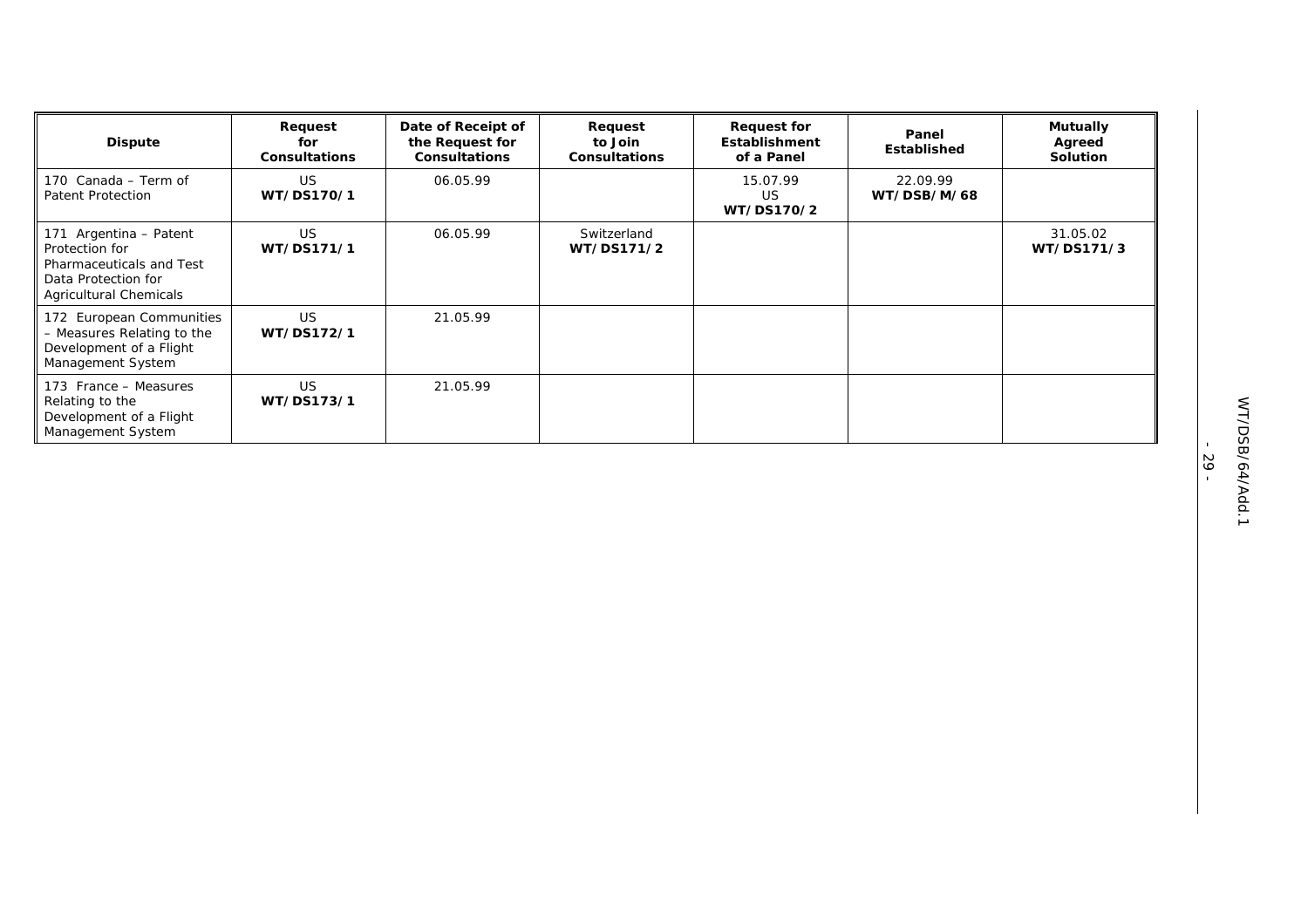| <b>Dispute</b>                                                                                                                        | Request<br>for<br><b>Consultations</b> | Date of Receipt of<br>the Request for<br><b>Consultations</b> | Request<br>to Join<br><b>Consultations</b>                                                                                                                                                                                                                                                                                                                                                                                               | <b>Request for</b><br>Establishment<br>of a Panel | Panel<br>Established     | <b>Mutually</b><br>Agreed<br>Solution |
|---------------------------------------------------------------------------------------------------------------------------------------|----------------------------------------|---------------------------------------------------------------|------------------------------------------------------------------------------------------------------------------------------------------------------------------------------------------------------------------------------------------------------------------------------------------------------------------------------------------------------------------------------------------------------------------------------------------|---------------------------------------------------|--------------------------|---------------------------------------|
| 174 European Communities<br>- Protection of Trademarks<br>and Geographical<br>Indications for Agricultural<br>Products and Foodstuffs | <b>US</b><br>WT/DS174/1<br>and Add.1   | 01.06.99<br>04.04.03                                          | Canada<br>WT/DS174/3<br>Australia<br>WT/DS174/4<br>Mexico<br>WT/DS174/5<br>New Zealand<br>WT/DS174/6<br>Sri Lanka<br>WT/DS174/7<br>India<br>WT/DS174/8<br>Argentina<br>WT/DS174/9<br>Hungary<br>WT/DS174/10<br>Malta<br>WT/DS174/11<br>Bulgaria<br>WT/DS174/12<br>Czech Republic<br>WT/DS174/13<br>Cyprus<br>WT/DS174/14<br>Slovenia<br>WT/DS174/15<br>Turkey<br>WT/DS174/16<br>Romania<br>WT/DS174/17<br>Slovak Republic<br>WT/DS174/18 | 18.08.03<br><b>US</b><br>WT/DS174/20              | 02.10.03<br>WT/DSB/M/156 |                                       |
| 175 India - Measures<br>Affecting Trade and<br>Investment in the Motor<br>Vehicle Sector                                              | <b>US</b><br>WT/DS175/1                | 02.06.99                                                      | Japan<br>WT/DS175/2<br>EC<br>WT/DS175/3                                                                                                                                                                                                                                                                                                                                                                                                  | 18.05.00<br><b>US</b><br>WT/DS175/4               | 27.07.00<br>WT/DSB/M/86  |                                       |
| 176 United States -<br>Section 211 Omnibus<br>Appropriations Act of 1998                                                              | EC<br>WT/DS176/1                       | 08.07.99                                                      |                                                                                                                                                                                                                                                                                                                                                                                                                                          | 07.07.00<br>EC<br>WT/DS176/2                      | 26.09.00<br>WT/DSB/M/89  |                                       |

- 30 -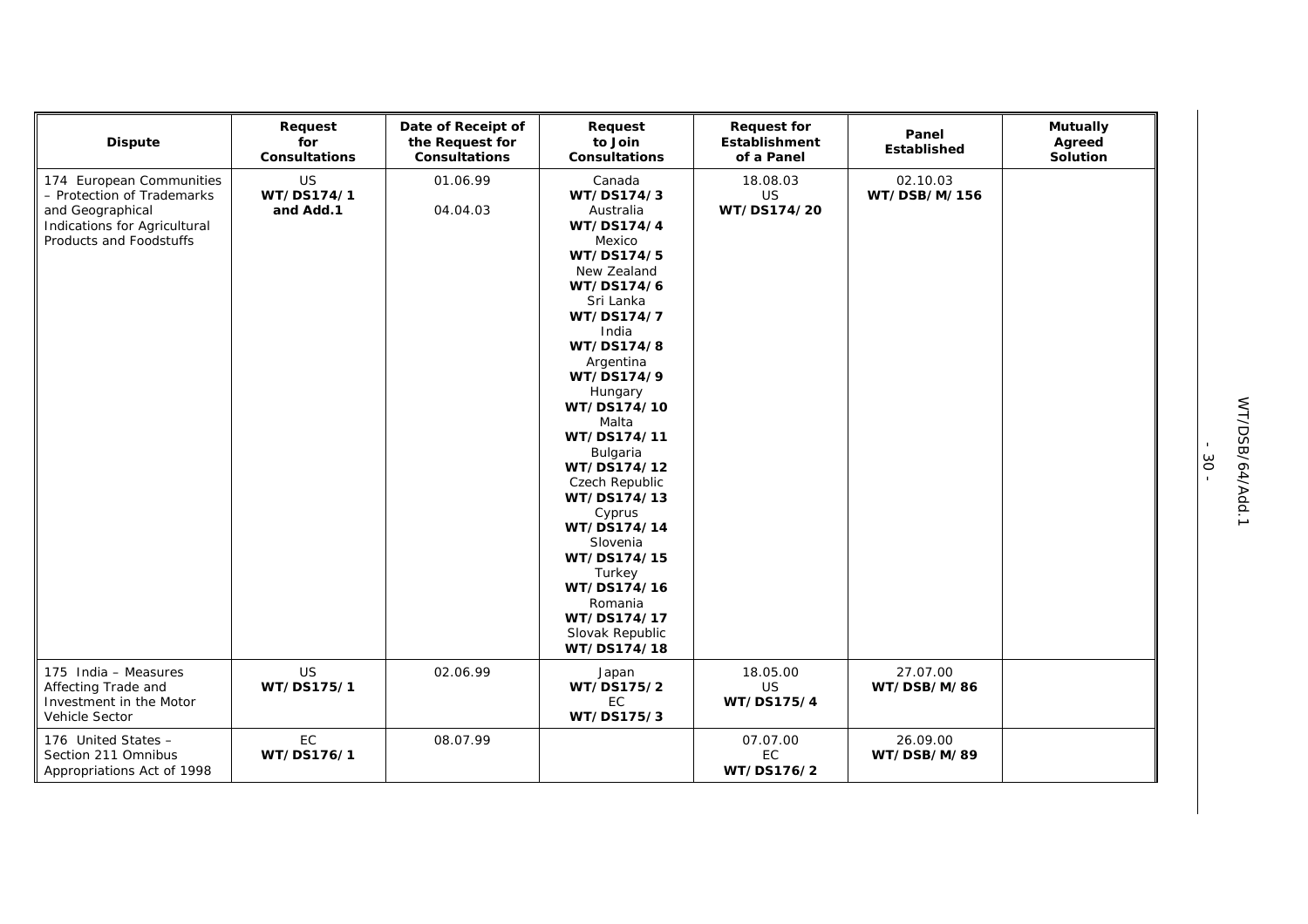| <b>Dispute</b>                                                                                                                          | Request<br>for<br><b>Consultations</b> | Date of Receipt of<br>the Request for<br><b>Consultations</b> | Request<br>to Join<br><b>Consultations</b>                                          | <b>Request for</b><br>Establishment<br>of a Panel                                  | Panel<br><b>Established</b> | <b>Mutually</b><br>Agreed<br>Solution |
|-----------------------------------------------------------------------------------------------------------------------------------------|----------------------------------------|---------------------------------------------------------------|-------------------------------------------------------------------------------------|------------------------------------------------------------------------------------|-----------------------------|---------------------------------------|
| 177 United States -<br>Safeguard Measure on<br>Imports of Fresh, Chilled or<br>Frozen Lamb from<br>New Zealand                          | New Zealand<br>WT/DS177/1              | 16.07.99                                                      | Australia<br>WT/DS177/2<br>Canada<br>WT/DS177/3                                     | 15.10.99<br>New Zealand<br>WT/DS177/4                                              | 19.11.99<br>WT/DSB/M/71     |                                       |
| 178 United States -<br>Safeguard Measure on<br>Imports of Lamb Meat from<br>Australia                                                   | Australia<br>WT/DS178/1<br>and Corr.1  | 23.07.99                                                      | New Zealand<br>WT/DS178/2<br>and Corr.1<br>EC<br>WT/DS178/3<br>Canada<br>WT/DS178/4 | 15.10.99<br>Australia<br>WT/DS178/5<br>and Corr.1                                  | 19.11.99<br>WT/DSB/M/71     |                                       |
| 179 United States - Anti-<br>Dumping Measures on<br>Stainless Steel Plate in Coils<br>and Stainless Steel Sheet<br>and Strip from Korea | Korea<br>WT/DS179/1                    | 30.07.99                                                      |                                                                                     | 15.10.99<br>Korea<br>WT/DS179/2                                                    | 19.11.99<br>WT/DSB/M/71     |                                       |
| 180 United States -<br>Reclassification of Certain<br>Sugar Syrups                                                                      | Canada<br>WT/DS180/1                   | 06.09.99                                                      |                                                                                     |                                                                                    |                             |                                       |
| 181 Colombia - Safeguard<br>Measure on Import of Plain<br>Polyester Filaments from<br>Thailand                                          |                                        |                                                               |                                                                                     | 08.09.99<br>Thailand<br>WT/DS181/1<br>Request withdrawn<br>27.10.99<br>WT/DSB/M/70 |                             |                                       |
| 182 Ecuador - Definitive<br>Anti-Dumping Measures on<br>Grey Cement from Mexico                                                         | Mexico<br>WT/DS182/1<br>and Corr.1     | 05.10.99                                                      |                                                                                     |                                                                                    |                             |                                       |
| 183 Brazil - Measures on<br>Import Licensing and<br>Minimum Import Prices                                                               | <b>EC</b><br>WT/DS183/1                | 14.10.99                                                      | <b>US</b><br>WT/DS183/2                                                             |                                                                                    |                             |                                       |
| 184 United States - Anti-<br>Dumping Measures on<br>Certain Hot-Rolled Steel<br>Products from Japan                                     | Japan<br>WT/DS184/1                    | 18.11.99                                                      |                                                                                     | 11.02.00<br>Japan<br>WT/DS184/2                                                    | 20.03.00<br>WT/DSB/M/77     |                                       |

- 31 -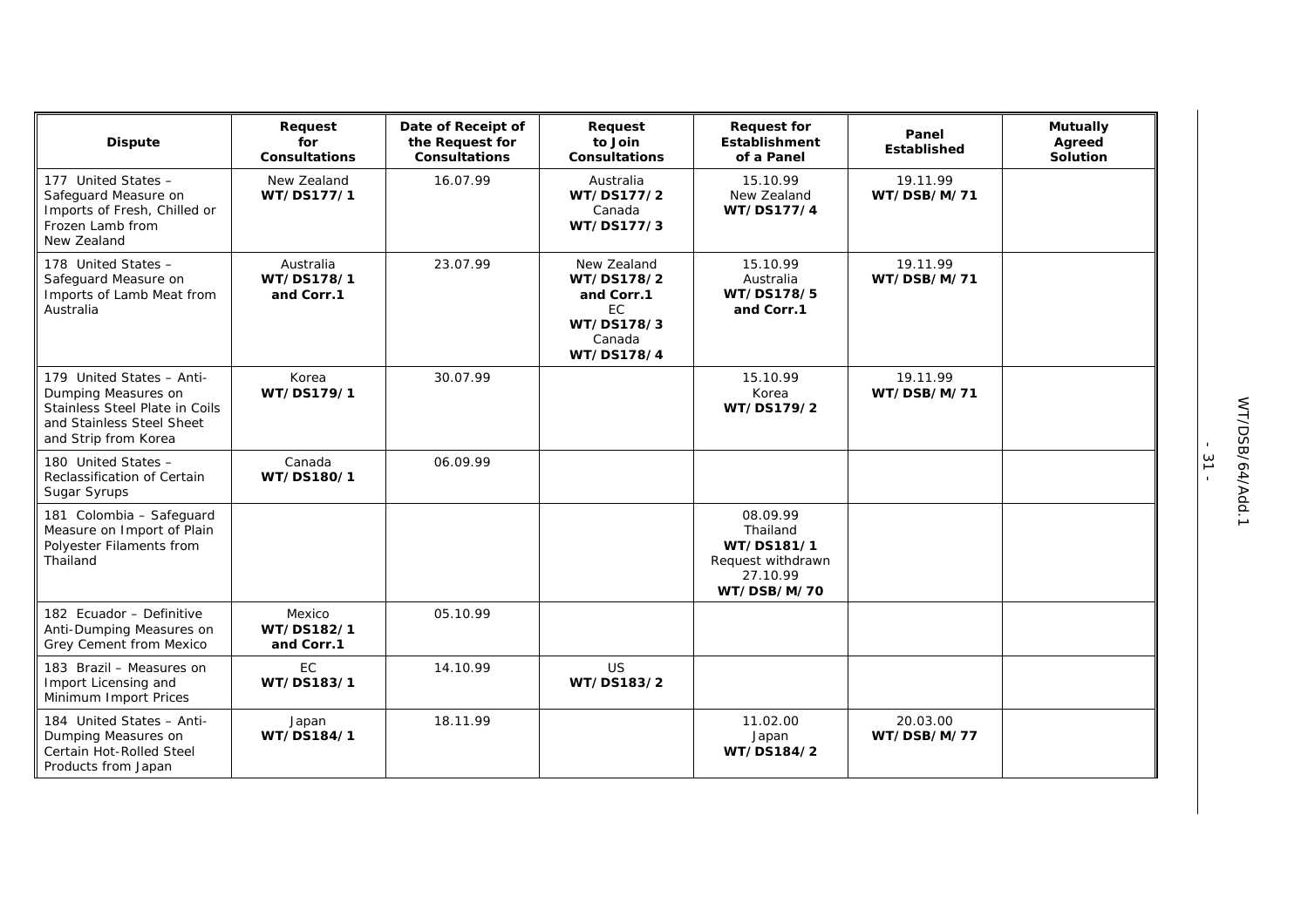| <b>Dispute</b>                                                                                                                                                                            | Request<br>for<br><b>Consultations</b> | Date of Receipt of<br>the Request for<br><b>Consultations</b> | Request<br>to Join<br><b>Consultations</b>  | <b>Request for</b><br><b>Establishment</b><br>of a Panel | Panel<br>Established    | <b>Mutually</b><br>Agreed<br>Solution |
|-------------------------------------------------------------------------------------------------------------------------------------------------------------------------------------------|----------------------------------------|---------------------------------------------------------------|---------------------------------------------|----------------------------------------------------------|-------------------------|---------------------------------------|
| 185 Trinidad and Tobago -<br><b>Certain Measures Affecting</b><br>Imports of Pasta from<br>Costa Rica                                                                                     | Costa Rica<br>WT/DS185/1               | 18.11.99                                                      |                                             |                                                          |                         |                                       |
| 186 United States -<br>Section 337 of the Tariff Act<br>of 1930 and Amendments<br>thereto                                                                                                 | EC<br>WT/DS186/1                       | 12.01.00                                                      | Canada<br>WT/DS186/2<br>Japan<br>WT/DS186/3 |                                                          |                         |                                       |
| 187 Trinidad and Tobago -<br>Provisional Anti-Dumping<br>Measure on Imports of<br>Macaroni and Spaghetti<br>from Costa Rica                                                               | Costa Rica<br>WT/DS187/1               | 17.01.00                                                      |                                             |                                                          |                         |                                       |
| 188 Nicaragua - Measures<br>Affecting Imports from<br>Honduras and Colombia                                                                                                               | Colombia<br>WT/DS188/1                 | 17.01.00                                                      |                                             | 28.03.00<br>Colombia<br>WT/DS188/1<br>and Corr.1         | 18.05.00<br>WT/DSB/M/80 |                                       |
| 189 Argentina - Definitive<br>Anti-Dumping Measures on<br>Carton-Board Imports from<br>Germany and Definitive<br>Anti-Dumping Measures on<br>Imports of Ceramic Floor<br>Tiles from Italy | <b>EC</b><br>WT/DS189/1                | 26.01.00                                                      |                                             | 15.09.00<br>EC<br>WT/DS189/2<br>07.11.00<br>WT/DS189/3   | 17.11.00<br>WT/DSB/M/92 |                                       |
| 190 Argentina -<br><b>Transitional Safeguard</b><br>Measures on Certain<br>Imports of Woven Fabrics of<br><b>Cotton and Cotton Mixtures</b><br>Originating in Brazil                      |                                        |                                                               |                                             | 11.02.00<br>Brazil<br>WT/DS190/1                         | 20.03.00<br>WT/DSB/M/77 | 27.06.00<br>WT/DS190/2                |
| 191 Ecuador - Definitive<br>Anti-Dumping Measure on<br>Cement from Mexico                                                                                                                 | Mexico<br>WT/DS191/1                   | 15.03.00                                                      |                                             |                                                          |                         |                                       |
| 192 United States -<br><b>Transitional Safeguard</b><br>Measure on Combed Cotton<br>Yarn from Pakistan                                                                                    | N.A.                                   | N.A.                                                          | N.A.                                        | 03.04.00<br>Pakistan<br>WT/DS192/1                       | 19.06.00<br>WT/DSB/M/84 |                                       |

- 32 -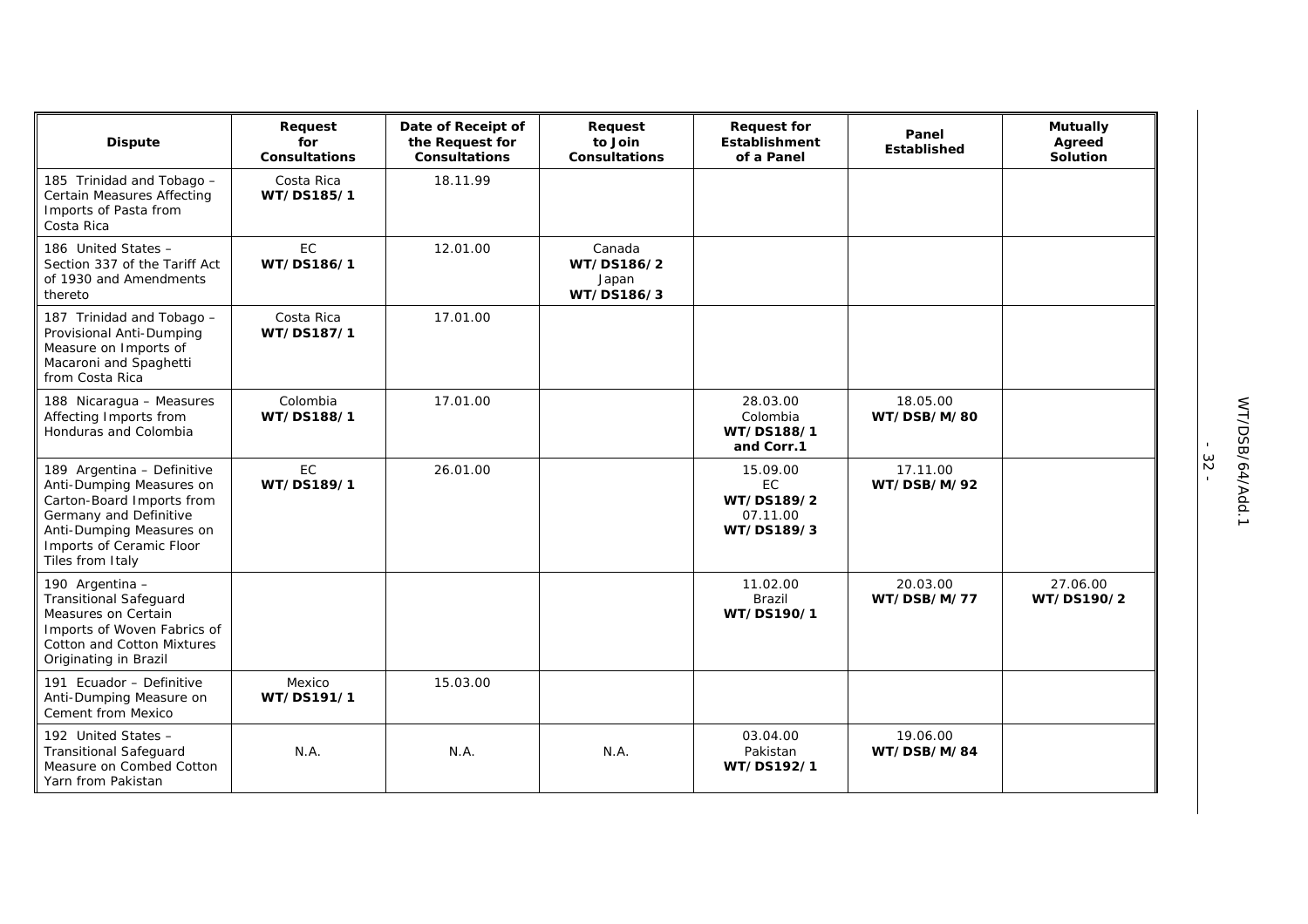| <b>Dispute</b>                                                                                 | Request<br>for<br><b>Consultations</b> | Date of Receipt of<br>the Request for<br><b>Consultations</b> | Request<br>to Join<br><b>Consultations</b>    | <b>Request for</b><br><b>Establishment</b><br>of a Panel | Panel<br>Established                                                                                   | <b>Mutually</b><br>Agreed<br>Solution |
|------------------------------------------------------------------------------------------------|----------------------------------------|---------------------------------------------------------------|-----------------------------------------------|----------------------------------------------------------|--------------------------------------------------------------------------------------------------------|---------------------------------------|
| 193 Chile - Measures<br>Affecting the Transit and<br>Importation of Sword Fish                 | EC<br>WT/DS193/1                       | 19.04.00                                                      |                                               | 06.11.00<br><b>EC</b><br>WT/DS193/2                      | 12.12.00<br>WT/DSB/M/94<br>23.03.01<br>WT/DS193/3<br>Suspension of the<br>constitution of the<br>Panel |                                       |
| 194 United States -<br><b>Measures Treating Export</b><br>Restraints of Subsidies              | Canada<br>WT/DS194/1                   | 19.05.00                                                      |                                               | 24.07.00<br>Canada<br>WT/DS194/2                         | 11.09.00<br>WT/DSB/M/88                                                                                |                                       |
| 195 Philippines - Measures<br>Affecting Trade and<br>Investment in the Motor<br>Vehicle Sector | <b>US</b><br>WT/DS195/1                | 23.05.00                                                      |                                               | 13.10.00<br>US<br>WT/DS195/3                             | 17.11.00<br>WT/DSB/M/92                                                                                |                                       |
| 196 Argentina - Certain<br>Measures on the Protection<br>of Patents and Test Data              | US.<br>WT/DS196/1                      | 30.05.00                                                      | EC<br>WT/DS196/2<br>Switzerland<br>WT/DS196/3 |                                                          |                                                                                                        | 31.05.02<br>WT/DS196/4                |
| 197 Brazil - Measures on<br>Minimum Import Prices                                              | <b>US</b><br>WT/DS197/1                | 30.05.00                                                      | EC.<br>WT/DS197/2                             |                                                          |                                                                                                        |                                       |
| 198 Romania - Measures<br>on Minimum Import Prices                                             | US.<br>WT/DS198/1                      | 30.05.00                                                      |                                               |                                                          |                                                                                                        | 26.09.01<br>WT/DS198/2                |
| 199 Brazil - Measures<br><b>Affecting Patent Protection</b>                                    | US.<br>WT/DS199/1                      | 30.05.00                                                      | EC.<br>WT/DS199/2                             | 08.01.01<br><b>US</b><br>WT/DS199/3                      | 01.02.01<br>WT/DSB/M/98                                                                                | 05.07.01<br>WT/DS199/4                |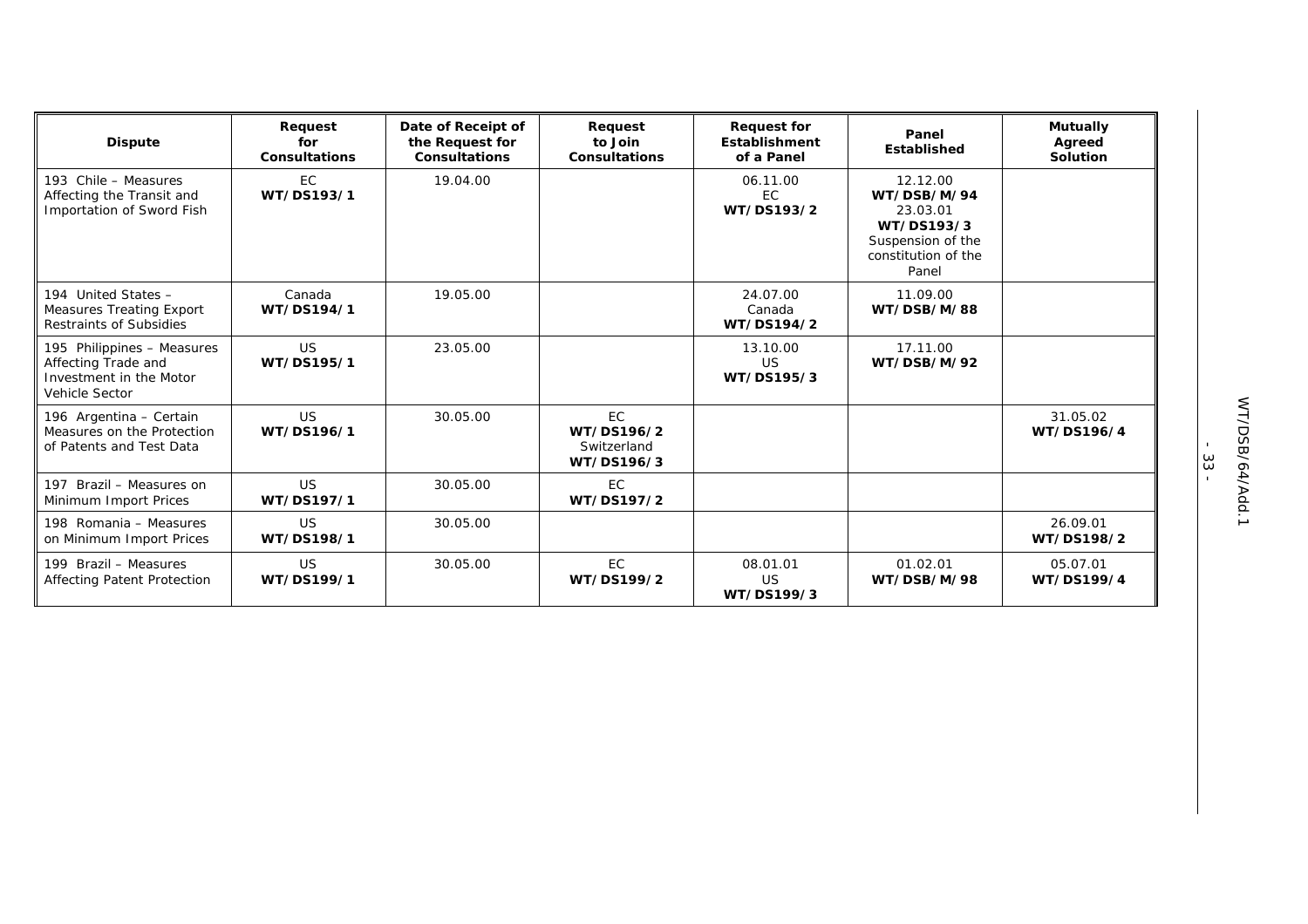| <b>Dispute</b>                                                                                                                     | Request<br>for<br><b>Consultations</b> | Date of Receipt of<br>the Request for<br><b>Consultations</b> | Request<br>to Join<br><b>Consultations</b>                                                                                                                                                                                                                                   | <b>Request for</b><br>Establishment<br>of a Panel             | Panel<br>Established     | <b>Mutually</b><br>Agreed<br>Solution |
|------------------------------------------------------------------------------------------------------------------------------------|----------------------------------------|---------------------------------------------------------------|------------------------------------------------------------------------------------------------------------------------------------------------------------------------------------------------------------------------------------------------------------------------------|---------------------------------------------------------------|--------------------------|---------------------------------------|
| 200 United States -<br>Section 306 of the Trade<br>Act of 1974 and<br>Amendments Thereto                                           | EC<br>WT/DS200/1                       | 05.06.00                                                      | Ecuador<br>W/DS200/2<br>Jamaica<br>WT/DS200/3<br>Japan<br>WT/DS200/4<br>Dominican Republic<br>WT/DS200/5<br><b>Honduras</b><br>WT/DS200/6<br>Guatemala<br>WT/DS200/7<br>Canada<br>WT/DS200/8<br>Panama<br>WT/DS200/9<br>Australia<br>WT/DS200/10<br>St. Lucia<br>WT/DS200/11 |                                                               |                          |                                       |
| 201 Nicaragua - Measures<br>Affecting Import from<br>Honduras and Colombia                                                         | Honduras<br>WT/DS201/1                 | 06.06.00                                                      | EC<br>WT/DS201/2                                                                                                                                                                                                                                                             |                                                               |                          |                                       |
| 202 United States -<br>Definitive Safeguard<br>Measures on Imports of<br>Circular Welded Carbon<br>Quality Line Pipe from<br>Korea | Korea<br>WT/DS202/1                    | 13.06.00                                                      | EC<br>WT/DS202/2<br>Japan<br>WT/DS202/3                                                                                                                                                                                                                                      | 15.09.00<br>Korea<br>WT/DS202/4                               | 23.10.00<br>WT/DSB/M/91  |                                       |
| 203 Mexico - Measures<br>Affecting Trade in Live<br>Swine                                                                          | <b>US</b><br>WT/DS203/1                | 10.07.00                                                      |                                                                                                                                                                                                                                                                              |                                                               |                          |                                       |
| 204 Mexico - Measures<br>Affecting<br>Telecommunications<br>Services                                                               | US<br>WT/DS204/1<br>and Add.1          | 17.08.00                                                      |                                                                                                                                                                                                                                                                              | 10.11.00<br><b>US</b><br>WT/DS204/2<br>18.02.02<br>WT/DS204/3 | 17.04.02<br>WT/DSB/M/123 |                                       |

- 34 -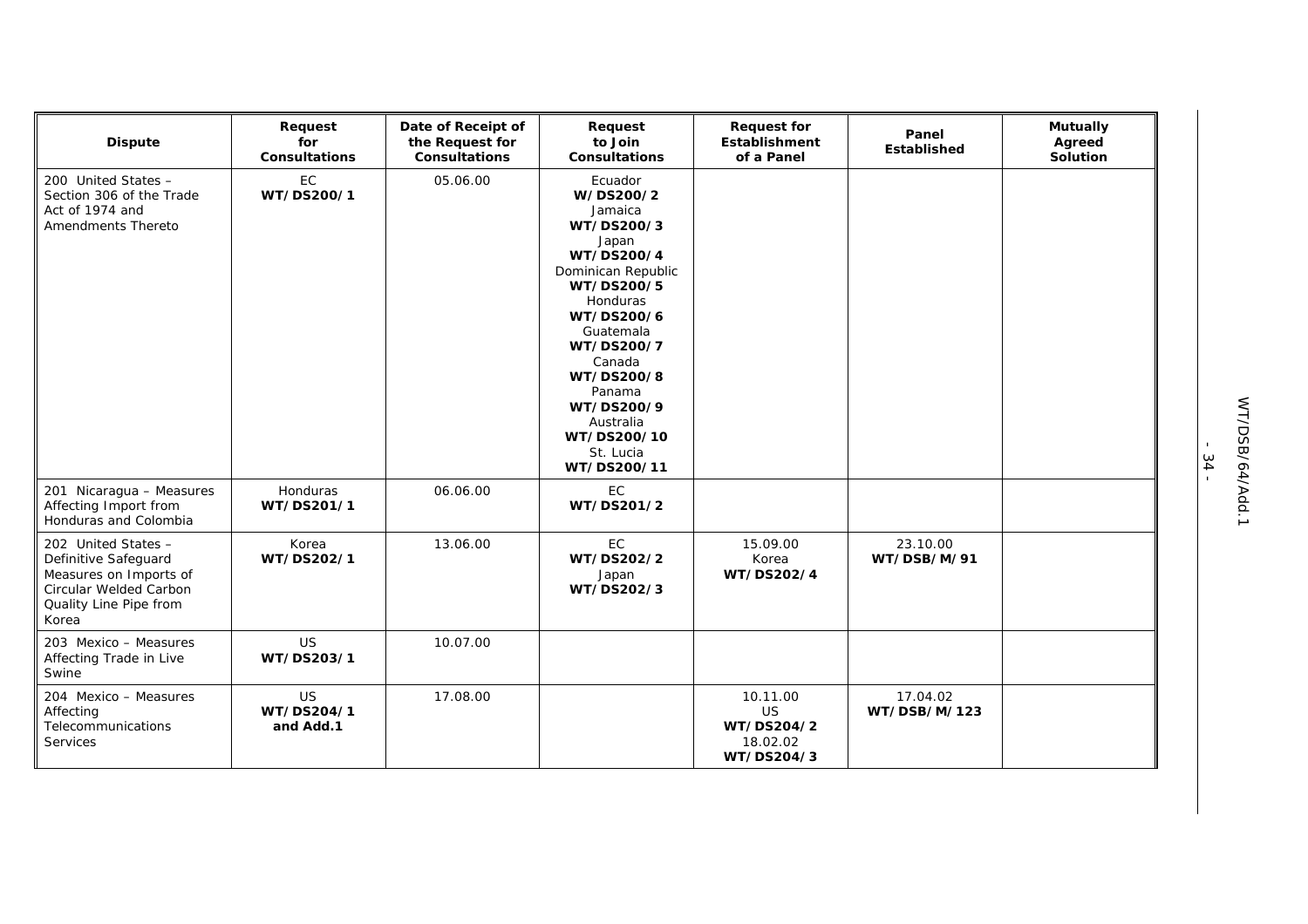| <b>Dispute</b>                                                                                                                  | Request<br>for<br><b>Consultations</b> | Date of Receipt of<br>the Request for<br><b>Consultations</b> | Request<br>to Join<br><b>Consultations</b>                              | <b>Request for</b><br><b>Establishment</b><br>of a Panel                | Panel<br><b>Established</b> | <b>Mutually</b><br>Agreed<br>Solution |
|---------------------------------------------------------------------------------------------------------------------------------|----------------------------------------|---------------------------------------------------------------|-------------------------------------------------------------------------|-------------------------------------------------------------------------|-----------------------------|---------------------------------------|
| 205 Egypt - Import<br>Prohibition on Canned Tuna<br>with Soybean Oil                                                            | Thailand<br>WT/DS205/1                 | 22.09.00                                                      |                                                                         |                                                                         |                             |                                       |
| 206 United States - Anti-<br>Dumping and Countervailing<br>Measures on Steel Plate<br>from India                                | India<br>WT/DS206/1                    | 04.10.00                                                      |                                                                         | 07.06.01<br>India<br>WT/DS206/2                                         | 24.07.01<br>WT/DSB/M/107    |                                       |
| 207 Chile - Price Band<br>System and Safeguard<br>Measures Relating to<br>Certain Agricultural<br>Products                      | Argentina<br>WT/DS207/1                | 05.10.00                                                      |                                                                         | 19.01.01<br>Argentina<br>WT/DS207/2                                     | 12.03.01<br>WT/DSB/M/101    |                                       |
| 208 Turkey - Anti-Dumping<br>Duty on Steel and Iron Pipe<br>Fittings                                                            | Brazil<br>WT/DS208/1                   | 09.10.00                                                      |                                                                         |                                                                         |                             |                                       |
| 209 European Communities<br>- Measures Affecting<br>Soluble Coffee                                                              | <b>Brazil</b><br>WT/DS209/1            | 12.10.00                                                      | Ecuador<br>WT/DS209/2                                                   |                                                                         |                             |                                       |
| 210 Belgium -<br><b>Administration of Measures</b><br><b>Establishing Customs Duties</b><br>for Rice                            | <b>US</b><br>WT/DS210/1                | 12.10.00                                                      |                                                                         | 19.01.01<br><b>US</b><br>WT/DS210/2<br>01.03.01<br>WT/DS210/2/<br>Rev.1 | 12.03.01<br>WT/DSB/M/101    | 18.12.01<br>WT/DS210/6                |
| 211 Egypt - Definitive Anti-<br>Dumping Measures on Steel<br>Rebar from Turkey                                                  | Turkey<br>WT/DS211/1                   | 06.11.00                                                      |                                                                         | 04.05.01<br>Turkey<br>WT/DS211/2<br>11.05.01<br>WT/DS211/2/<br>Corr.1   | 20.06.01<br>WT/DSB/M/106    |                                       |
| 212 United States -<br><b>Countervailing Measures</b><br><b>Concerning Certain Products</b><br>from the European<br>Communities | <b>EC</b><br>WT/DS212/1<br>and Add.1   | 10.11.00                                                      | <b>Brazil</b><br>WT/DS212/2<br>and Add.1<br><b>Israel</b><br>WT/DS212/3 | 10.08.01<br>EC.<br>WT/DS212/4                                           | 10.09.01<br>WT/DSB/M/109    |                                       |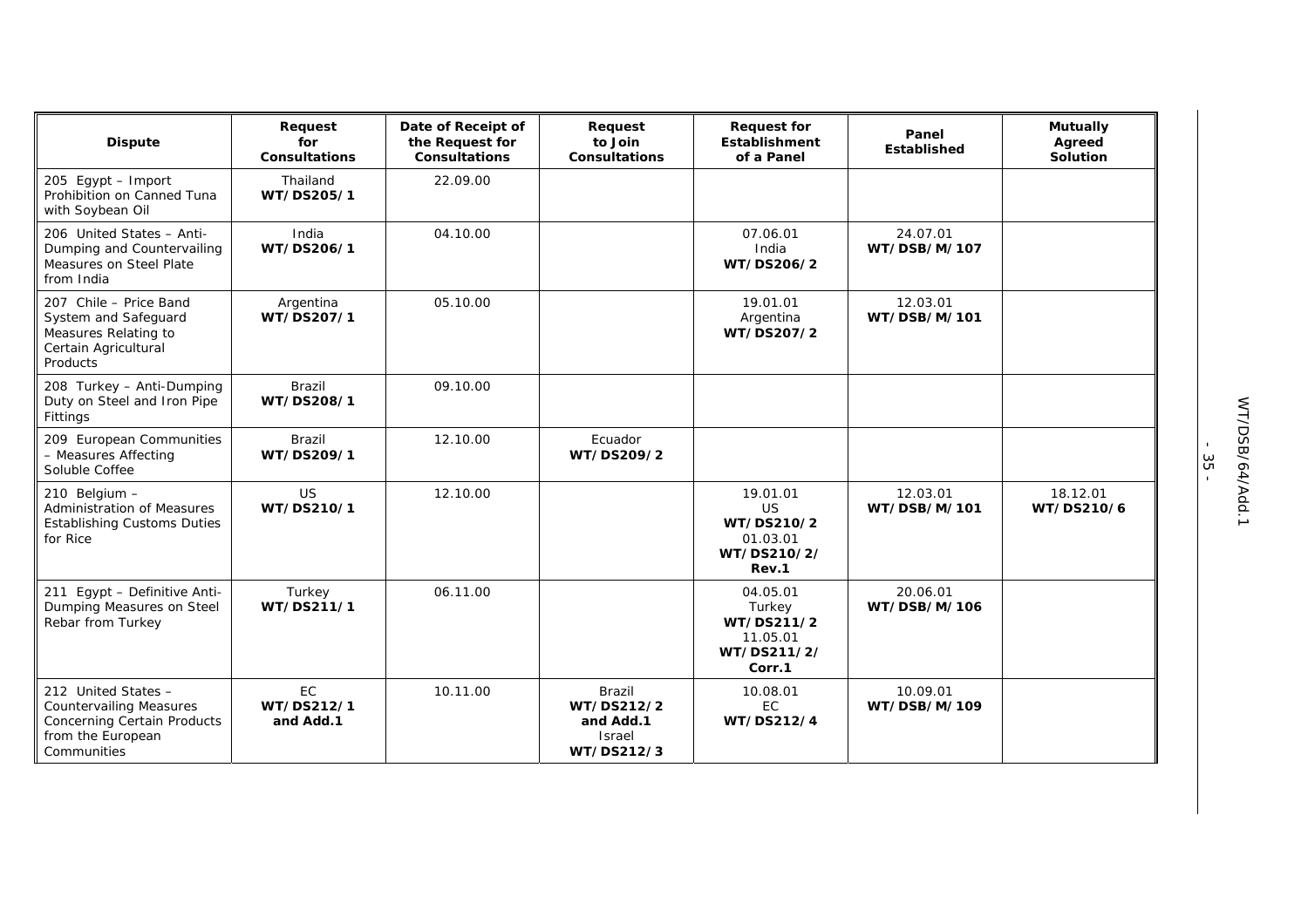| <b>Dispute</b>                                                                                                                   | Request<br>for<br><b>Consultations</b>                                                               | Date of Receipt of<br>the Request for<br><b>Consultations</b> | Request<br>to Join<br><b>Consultations</b>                                           | <b>Request for</b><br><b>Establishment</b><br>of a Panel                                                         | Panel<br>Established     | <b>Mutually</b><br>Agreed<br>Solution |
|----------------------------------------------------------------------------------------------------------------------------------|------------------------------------------------------------------------------------------------------|---------------------------------------------------------------|--------------------------------------------------------------------------------------|------------------------------------------------------------------------------------------------------------------|--------------------------|---------------------------------------|
| 213 United States -<br>Countervailing Duties on<br>Certain Corrosion-Resistant<br>Carbon Steel Flat Products<br>from Germany     | <b>EC</b><br>WT/DS213/1<br>and Add.1                                                                 | 10.11.00                                                      | India<br>WT/DS213/2                                                                  | 10.08.01<br>EC<br>WT/DS213/3                                                                                     | 10.09.01<br>WT/DSB/M/109 |                                       |
| 214 United States -<br>Definitive Safeguard<br>Measures on Imports of<br>Steel Wire Rod and Circular<br>Welded Quality Line Pipe | EC<br>WT/DS214/1                                                                                     | 01.12.00                                                      | Canada<br>WT/DS214/2<br>India<br>WT/DS214/3                                          | 10.08.01<br>WT/DS214/4                                                                                           | 10.09.01<br>WT/DSB/M/109 |                                       |
| 215 Philippines - Anti-<br><b>Dumping Measures</b><br>Regarding Polypropylene<br>Resins from Korea                               | Korea<br>WT/DS215/1                                                                                  | 15.12.00                                                      |                                                                                      |                                                                                                                  |                          |                                       |
| 216 Mexico - Provisional<br>Anti-Dumping Measure on<br><b>Electric Transformers</b>                                              | Brazil<br>WT/DS216/1                                                                                 | 20.12.00                                                      | <b>EC</b><br>WT/DS216/2<br>US<br>WT/DS216/3                                          |                                                                                                                  |                          |                                       |
| 217 United States -<br>Continued Dumping and<br>Subsidy Offset Act of 2000                                                       | Australia, Brazil,<br>Chile, the EC, India,<br>Indonesia, Japan,<br>Korea and Thailand<br>WT/DS217/1 | 21.12.00                                                      | Argentina<br>WT/DS217/2<br>Canada<br>WT/DS217/3<br>Mexico<br>WT/DS217/4<br>and Add.1 | 13.07.01<br>Australia, Brazil,<br>Chile, the EC, India,<br>Indonesia, Japan,<br>Korea and Thailand<br>WT/DS217/5 | 23.08.01<br>WT/DSB/M/108 |                                       |
| 218 United States -<br>Countervailing Duties on<br>Certain Carbon Steel<br>Products from Brazil                                  | <b>Brazil</b><br>WT/DS218/1                                                                          | 21.12.00                                                      | EC<br>WT/DS218/2                                                                     |                                                                                                                  |                          |                                       |
| 219 European Communities<br>- Anti-Dumping Duties on<br>Malleable Cast Iron Tube or<br>Pipe Fittings from Brazil                 | Brazil<br>WT/DS219/1                                                                                 | 21.12.00                                                      |                                                                                      | 08.06.01<br>Brazil<br>WT/DS219/2                                                                                 | 24.07.01<br>WT/DSB/M/107 |                                       |
| 220 Chile - Price Band<br>System and Safeguard<br>Measures Relating to<br>Certain Agricultural<br>Products                       | Guatemala<br>WT/DS220/1                                                                              | 05.01.01                                                      |                                                                                      |                                                                                                                  |                          |                                       |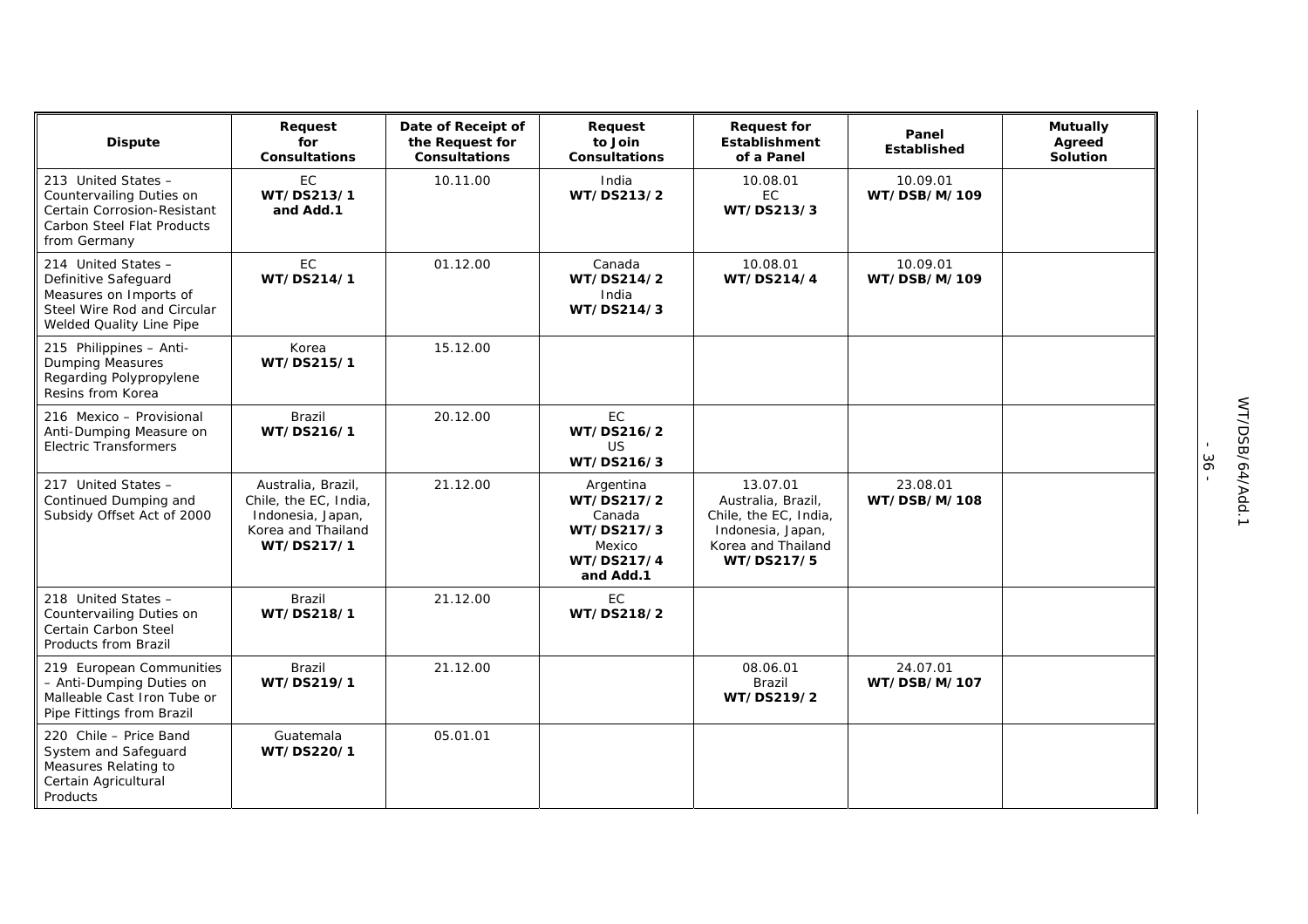| <b>Dispute</b>                                                                                          | Request<br>for<br><b>Consultations</b> | Date of Receipt of<br>the Request for<br><b>Consultations</b> | Request<br>to Join<br><b>Consultations</b>                                                                                        | <b>Request for</b><br><b>Establishment</b><br>of a Panel                                                    | Panel<br>Established     | <b>Mutually</b><br>Agreed<br>Solution |
|---------------------------------------------------------------------------------------------------------|----------------------------------------|---------------------------------------------------------------|-----------------------------------------------------------------------------------------------------------------------------------|-------------------------------------------------------------------------------------------------------------|--------------------------|---------------------------------------|
| 221 United States -<br>Section $129(C)(1)$ of the<br>Uruguay Round Agreements<br>Act                    | Canada<br>WT/DS221/1                   | 17.01.01                                                      | India<br>WT/DS221/2<br>EC<br>WT/DS221/3                                                                                           | 13.07.01<br>Canada<br>WT/DS221/4                                                                            | 23.08.01<br>WT/DSB/M/108 |                                       |
| 222 Canada - Export<br>Credits and Loan<br>Guarantees for Regional<br>Aircraft                          | Brazil<br>WT/DS222/1                   | 22.01.01                                                      |                                                                                                                                   | 01.03.01<br>Brazil<br>WT/DS222/2                                                                            | 12.03.01<br>WT/DSB/M/101 |                                       |
| 223 European Communities<br>- Tariff-Rate Quota on Corn<br>Gluten Feed from the<br><b>United States</b> | <b>US</b><br>WT/DS223/1                | 25.01.01                                                      |                                                                                                                                   |                                                                                                             |                          |                                       |
| 224 United States - US<br>Patents Code                                                                  | Brazil<br>WT/DS224/1                   | 31.01.01                                                      | India<br>WT/DS224/2                                                                                                               |                                                                                                             |                          |                                       |
| 225 United States - Anti-<br>Dumping Duties on<br>Seamless Pipe from Italy                              | EC<br>WT/DS225/1                       | 05.02.01                                                      | Japan<br>WT/DS225/2                                                                                                               |                                                                                                             |                          |                                       |
| 226 Chile - Provisional<br>Safeguard Measure on<br>Mixtures of Edible Oils                              | Argentina<br>WT/DS226/1                | 19.02.01                                                      |                                                                                                                                   |                                                                                                             |                          |                                       |
| 227 Peru - Taxes on<br>Cigarettes                                                                       | Chile<br>WT/DS227/1<br>and Corr.1 & 2  | 01.03.01                                                      |                                                                                                                                   | 03.05.01<br>Chile<br>WT/DS227/2<br>The complaint was<br>formally withdrawn<br>on 12 July 2001<br>WT/DS227/3 | 20.06.01<br>WT/DSB/M/106 |                                       |
| 228 Chile - Safeguards on<br>Sugar                                                                      | Colombia<br>WT/DS228/1                 | 15.03.01                                                      | Cuba<br>WT/DS228/2<br>Guatemala<br>WT/DS228/3<br>Nicaragua<br>WT/DS228/4<br>Costa Rica<br>WT/DS228/5<br>El Salvador<br>WT/DS228/6 |                                                                                                             |                          |                                       |

- 37 -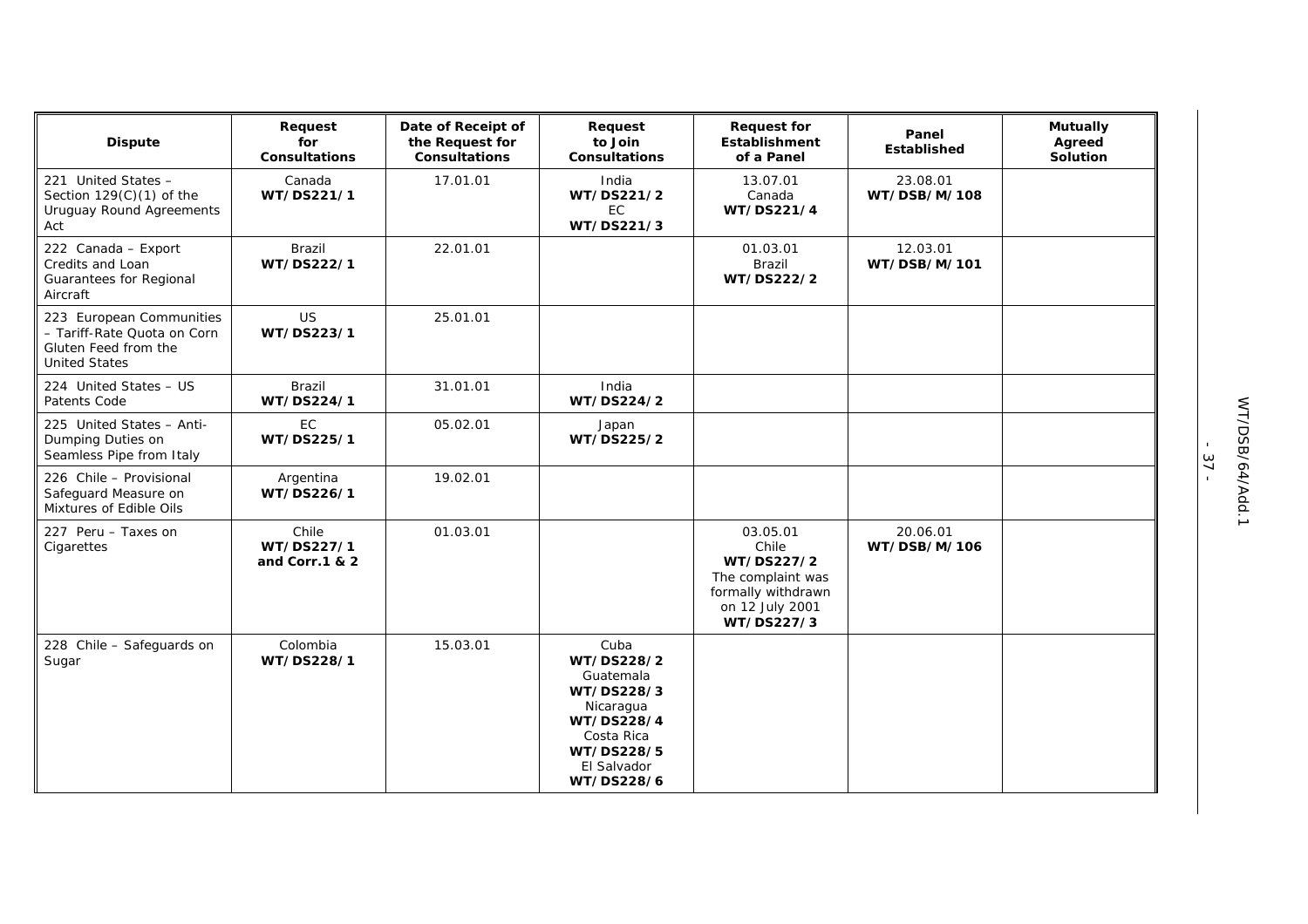| <b>Dispute</b>                                                                        | Request<br>for<br><b>Consultations</b>                                                               | Date of Receipt of<br>the Request for<br><b>Consultations</b> | Request<br>to Join<br><b>Consultations</b>                                                           | <b>Request for</b><br><b>Establishment</b><br>of a Panel | Panel<br>Established     | <b>Mutually</b><br>Agreed<br><b>Solution</b> |
|---------------------------------------------------------------------------------------|------------------------------------------------------------------------------------------------------|---------------------------------------------------------------|------------------------------------------------------------------------------------------------------|----------------------------------------------------------|--------------------------|----------------------------------------------|
| 229 Brazil - Anti-dumping<br>Duties on Jute Bags from<br>India                        | India<br>WT/DS229/1                                                                                  | 09.04.01                                                      |                                                                                                      |                                                          |                          |                                              |
| 230 Chile - Safeguard<br>Measures and Modification<br>of Schedules Regarding<br>Sugar | Colombia<br>WT/DS230/1                                                                               | 17.04.01                                                      | Guatemala<br>WT/DS230/2<br>Costa Rica<br>WT/DS230/3<br>Cuba<br>WT/DS230/4<br>Nicaragua<br>WT/DS230/5 |                                                          |                          |                                              |
| 231 European Communities<br>- Trade Description of<br>Sardines                        | Peru<br>WT/DS231/1                                                                                   | 20.03.01                                                      | Venezuela<br>WT/DS231/2<br>Chile<br>WT/DS231/3<br><b>US</b><br>WT/DS231/4<br>Ecuador<br>WT/DS231/5   | 07.06.01<br>Peru<br>WT/DS231/6                           | 24.07.01<br>WT/DSB/M/107 | 25.07.03<br>WT/DS231/18                      |
| 232 Mexico - Measures<br>Affecting the Import of<br>Matches                           | Chile<br>WT/DS232/1<br>Withdrawal of the<br>request for<br>consultations<br>WT/DS232/3<br>(02.02.04) | 17.05.01                                                      | EC<br>WT/DS232/2                                                                                     |                                                          |                          |                                              |
| 233 Argentina - Measures<br>Affecting the Import of<br><b>Pharmaceutical Products</b> | India<br>WT/DS233/1                                                                                  | 25.05.01                                                      |                                                                                                      |                                                          |                          |                                              |

WT/DSB/64/Add.1

WT/DSB/64/Add.1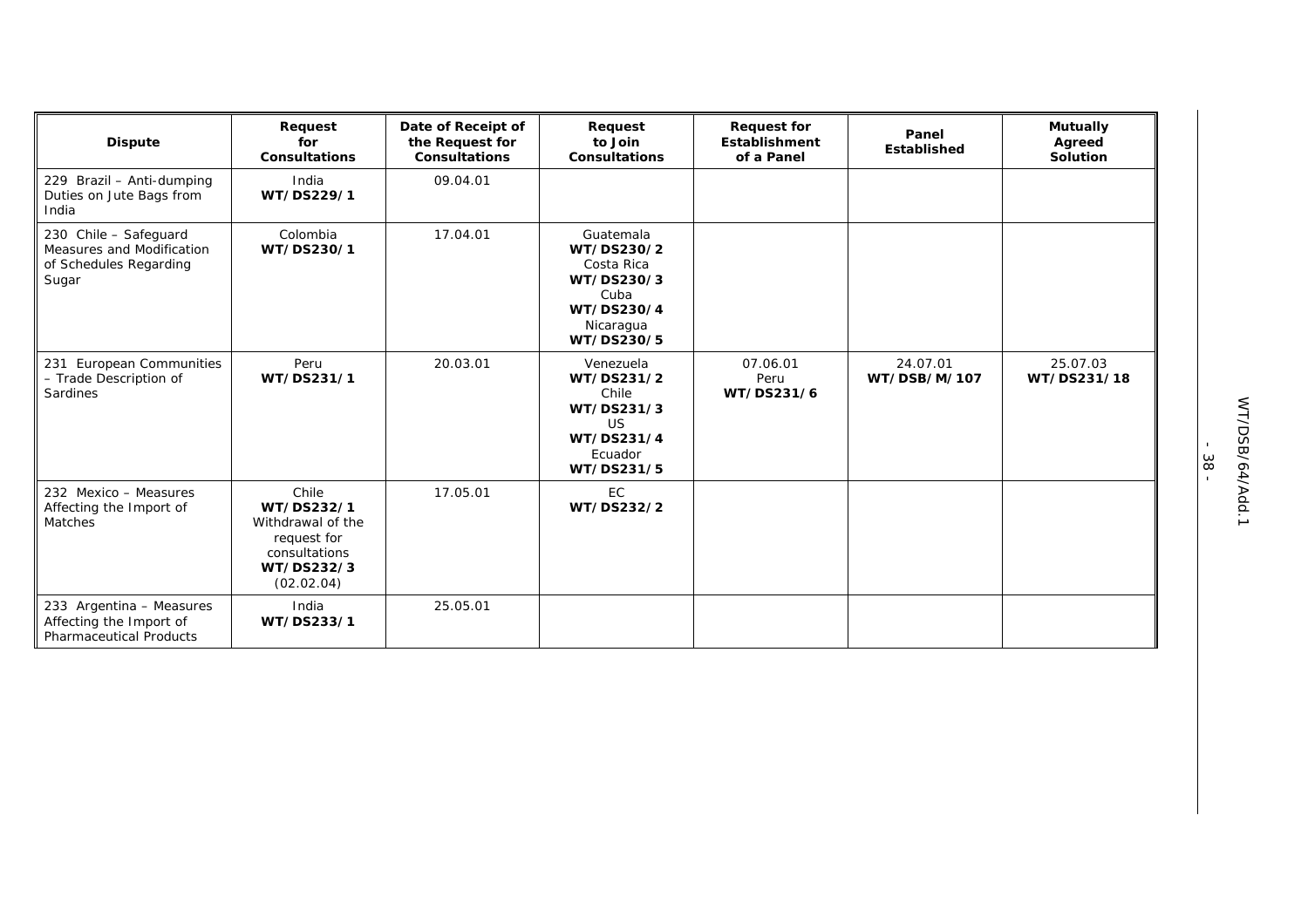| <b>Dispute</b>                                                                                                 | Request<br>for<br><b>Consultations</b> | Date of Receipt of<br>the Request for<br><b>Consultations</b> | Request<br>to Join<br><b>Consultations</b>                                                                                                                                                                                                         | <b>Request for</b><br><b>Establishment</b><br>of a Panel               | Panel<br>Established                                                                                                                                                                                                                                                                                  | <b>Mutually</b><br>Agreed<br>Solution                      |
|----------------------------------------------------------------------------------------------------------------|----------------------------------------|---------------------------------------------------------------|----------------------------------------------------------------------------------------------------------------------------------------------------------------------------------------------------------------------------------------------------|------------------------------------------------------------------------|-------------------------------------------------------------------------------------------------------------------------------------------------------------------------------------------------------------------------------------------------------------------------------------------------------|------------------------------------------------------------|
| 234 United States -<br>Continued Dumping and<br>Subsidy Offset Act of 2000                                     | Canada and Mexico<br>WT/DS234/1        | 21.05.01                                                      | Japan<br>WT/DS234/2<br>EC.<br>WT/DS234/3<br>Brazil<br>WT/DS234/4<br>Indonesia<br>WT/DS234/5<br>Korea<br>WT/DS234/6<br>India<br>WT/DS234/7<br>Guatemala<br>WT/DS234/8<br>Thailand<br>WT/DS234/9<br>Australia<br>WT/DS234/10<br>Chile<br>WT/DS234/11 | 10.08.01<br>Canada<br>WT/DS234/12<br>10.08.01<br>Mexico<br>WT/DS234/13 | 10.09.01<br>DSB decided that the<br>Panel established on<br>23.08.01 at the<br>request of Australia,<br>Brazil, Chile, the EC,<br>India, Indonesia,<br>Japan, Korea and<br>Thailand in relation to<br>the same matter<br>would also examine<br>the complaints by<br>Canada and Mexico<br>WT/DSB/M/109 |                                                            |
| 235 Slovakia - Safeguard<br>Measure on Imports of<br>Sugar                                                     | Poland<br>WT/DS235/1                   | 11.07.01                                                      |                                                                                                                                                                                                                                                    |                                                                        |                                                                                                                                                                                                                                                                                                       | 11.01.02<br>WT/DS235/2                                     |
| 236 United States -<br>Preliminary Determinations<br>with respect to certain<br>Softwood Lumber from<br>Canada | Canada<br>WT/DS236/1                   | 21.08.01                                                      |                                                                                                                                                                                                                                                    | 26.10.0<br>Canada<br>WT/DS236/2                                        | 05.12.01<br>WT/DSB/M/114                                                                                                                                                                                                                                                                              | 12.10.06<br>WT/DS236/5<br>23.02.07<br>WT/DS236/5/<br>Add.1 |
| 237 Turkey - Certain<br>Import Procedures for Fresh<br>Fruit                                                   | Ecuador<br>WT/DS237/1                  | 31.08.01                                                      | EC<br>WT/DS237/2                                                                                                                                                                                                                                   | 14.06.02<br>Ecuador<br>WT/DS237/3                                      | 29.07.02<br>WT/DSB/M/130                                                                                                                                                                                                                                                                              | 22.11.02<br>WT/DS237/4                                     |
| 238 Argentina - Definitive<br>Safeguard Measure on<br>Imports of Preserved<br>Peaches                          | Chile<br>WT/DS238/1                    | 14.09.01                                                      |                                                                                                                                                                                                                                                    | 06.12.02<br>Chile<br>WT/DS238/2                                        | 18.01.02<br>WT/DSB/M/117                                                                                                                                                                                                                                                                              |                                                            |
| 239 United States - Anti-<br>Dumping Duties on Silicon<br>Metal from Brazil                                    | Brazil<br>WT/DS239/1<br>and Rev.1      | 18.09.01<br>01.11.01                                          | Thailand<br>WT/DS239/2<br>EC<br>WT/DS239/3                                                                                                                                                                                                         |                                                                        |                                                                                                                                                                                                                                                                                                       |                                                            |

- 39 -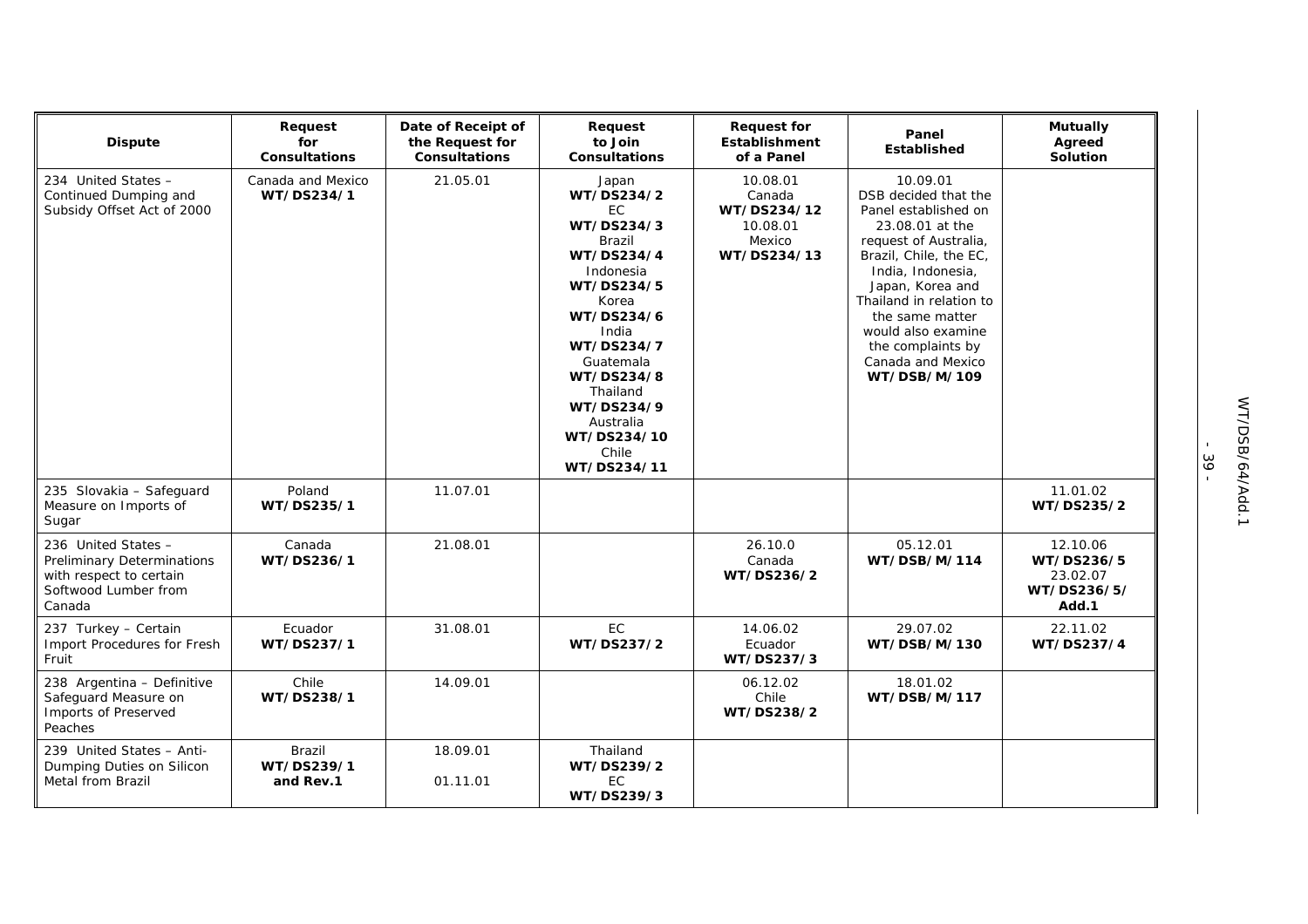| <b>Dispute</b>                                                                                                                            | Request<br>for<br><b>Consultations</b>        | Date of Receipt of<br>the Request for<br><b>Consultations</b> | Request<br>to Join<br><b>Consultations</b>                                                                                         | <b>Request for</b><br>Establishment<br>of a Panel                                                 | Panel<br>Established                   | <b>Mutually</b><br>Agreed<br>Solution |
|-------------------------------------------------------------------------------------------------------------------------------------------|-----------------------------------------------|---------------------------------------------------------------|------------------------------------------------------------------------------------------------------------------------------------|---------------------------------------------------------------------------------------------------|----------------------------------------|---------------------------------------|
| 240 Romania - Import<br>Prohibition on Wheat and<br>Wheat Flour                                                                           | Hungary<br>WT/DS240/1<br>WT/DS240/1/<br>Add.1 | 18.10.01<br>30.10.01                                          |                                                                                                                                    | 28.11.01<br>Hungary<br>WT/DS240/2<br>20.12.01<br>Withdrawal of the<br>panel request<br>WT/DS240/3 |                                        |                                       |
| 241 Argentina - Definitive<br>Anti-Dumping Duties on<br>Poultry from Brazil                                                               | Brazil<br>WT/DS241/1                          | 07.11.01                                                      | <b>EC</b><br>WT/DS241/2                                                                                                            | 26.02.02<br>Brazil<br>WT/DS241/3                                                                  | 17.04.02<br>WT/DSB/M/123               |                                       |
| 242 European Communities<br>- Generalized System of<br>Preferences                                                                        | Thailand<br>WT/DS242/1                        | 07.12.01                                                      | Costa Rica<br>WT/DS242/2<br>Guatemala<br>WT/DS242/3<br>Nicaragua<br>WT/DS242/4<br>Honduras<br>WT/DS242/5<br>Colombia<br>WT/DS242/6 |                                                                                                   |                                        |                                       |
| 243 United States - Rules<br>of Origin for Textiles and<br><b>Apparel Products</b>                                                        | India<br>WT/DS243/1                           | 11.01.02                                                      | Bangladesh<br>WT/DS243/2<br><b>EC</b><br>WT/DS243/3                                                                                | 08.05.02<br>India<br>WT/DS243/5<br>07.06.02<br>WT/DS243/5/<br>Rev.1                               | 24.06.02<br>WT/DSB/M/128               |                                       |
| 244 United States - Sunset<br>Review of Anti-Dumping<br>Duties on Corrosion-<br><b>Resistant Carbon Steel Flat</b><br>Products from Japan | Japan<br>WT/DS244/1                           | 30.01.02                                                      | EC<br>WT/DS244/2<br>India<br>WT/DS244/3                                                                                            | 05.04.02<br>Japan<br>WT/DS244/4                                                                   | 22.05.02<br>WT/DSB/M/124<br>and Corr.1 |                                       |
| 245 Japan - Measures<br>Affecting the Importation of<br>Apples                                                                            | <b>US</b><br>WT/DS245/1                       | 01.03.02                                                      |                                                                                                                                    | 08.05.02<br><b>US</b><br>WT/DS245/2                                                               | 03.06.02<br>WT/DSB/M/125               | 30.08.05<br>WT/DS245/21               |

- 40 -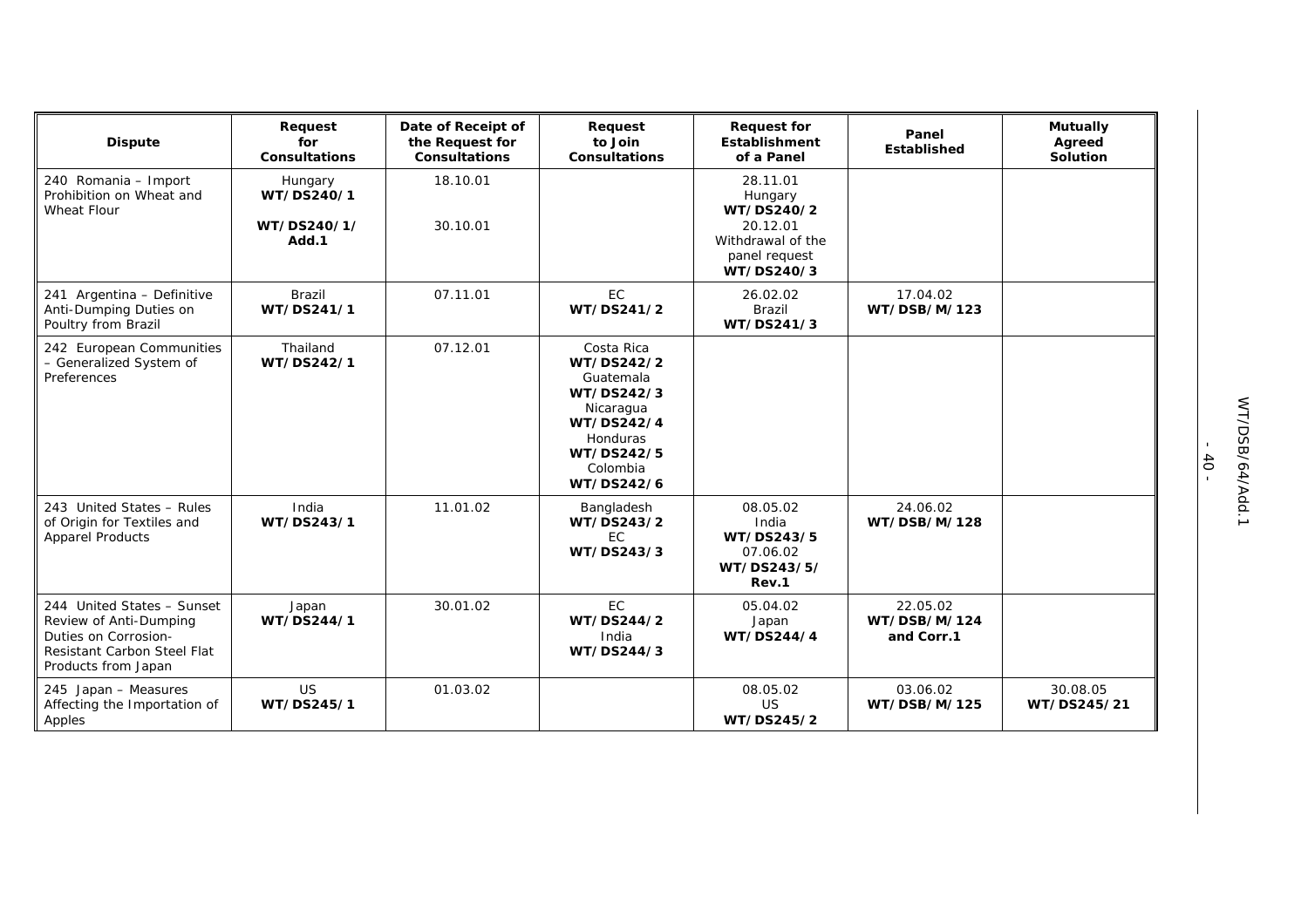| <b>Dispute</b>                                                                                                     | Request<br>for<br><b>Consultations</b> | Date of Receipt of<br>the Request for<br><b>Consultations</b> | Request<br>to Join<br><b>Consultations</b>                                                                                                                                                                                      | <b>Request for</b><br>Establishment<br>of a Panel | Panel<br>Established                                                                                                                                                                                                    | <b>Mutually</b><br>Agreed<br>Solution                      |
|--------------------------------------------------------------------------------------------------------------------|----------------------------------------|---------------------------------------------------------------|---------------------------------------------------------------------------------------------------------------------------------------------------------------------------------------------------------------------------------|---------------------------------------------------|-------------------------------------------------------------------------------------------------------------------------------------------------------------------------------------------------------------------------|------------------------------------------------------------|
| 246 European Communities<br>- Conditions for the<br>Granting of Tariff<br>Preferences to Developing<br>Countries   | India<br>WT/DS246/1                    | 05.03.02                                                      | Venezuela<br>WT/DS246/2<br>Colombia<br>WT/DS246/3                                                                                                                                                                               | 06.12.02<br>India<br>WT/DS246/4                   | 27.01.03<br>WT/DSB/M/142                                                                                                                                                                                                |                                                            |
| 247 United States -<br>Provisional Anti-Dumping<br>Measure on Imports of<br>Certain Softwood Lumber<br>from Canada | Canada<br>WT/DS247/1                   | 06.03.02                                                      |                                                                                                                                                                                                                                 |                                                   |                                                                                                                                                                                                                         | 12.10.06<br>WT/DS247/2<br>23.02.07<br>WT/DS247/2/<br>Add.1 |
| 248 United States -<br>Definitive Safeguard<br>Measures on Imports of<br><b>Certain Steel Products</b>             | EC<br>WT/DS248/1                       | 07.03.02                                                      | Japan<br>WT/DS248/2<br>Switzerland<br>WT/DS248/3<br>Korea<br>WT/DS248/4<br>Norway<br>WT/DS248/5<br>Venezuela<br>WT/DS248/6<br>Canada<br>WT/DS248/7<br>Mexico<br>WT/DS248/8<br>China<br>WT/DS248/9<br>New Zealand<br>WT/DS248/10 | 08.05.02<br>EC<br>WT/DS248/12                     | 03.06.02<br>WT/DSB/M/125                                                                                                                                                                                                |                                                            |
| 249 United States -<br>Definitive Safeguard<br>Measures on Imports of<br><b>Certain Steel Products</b>             | Japan<br>WT/DS249/1                    | 20.03.02                                                      | Norway<br>WT/DS249/2<br>New Zealand<br>WT/DS249/3<br>Mexico<br>WT/DS249/4                                                                                                                                                       | 24.05.02<br>Japan<br>WT/DS249/6                   | 14.06.02<br>The DSB agreed that<br>the Panel established<br>on 3 June 2002 to<br>examine the<br>complaint by the EC<br>would also examine<br>the complaint by<br>Japan pertaining to<br>the same matter<br>WT/DSB/M/127 |                                                            |

- 41 -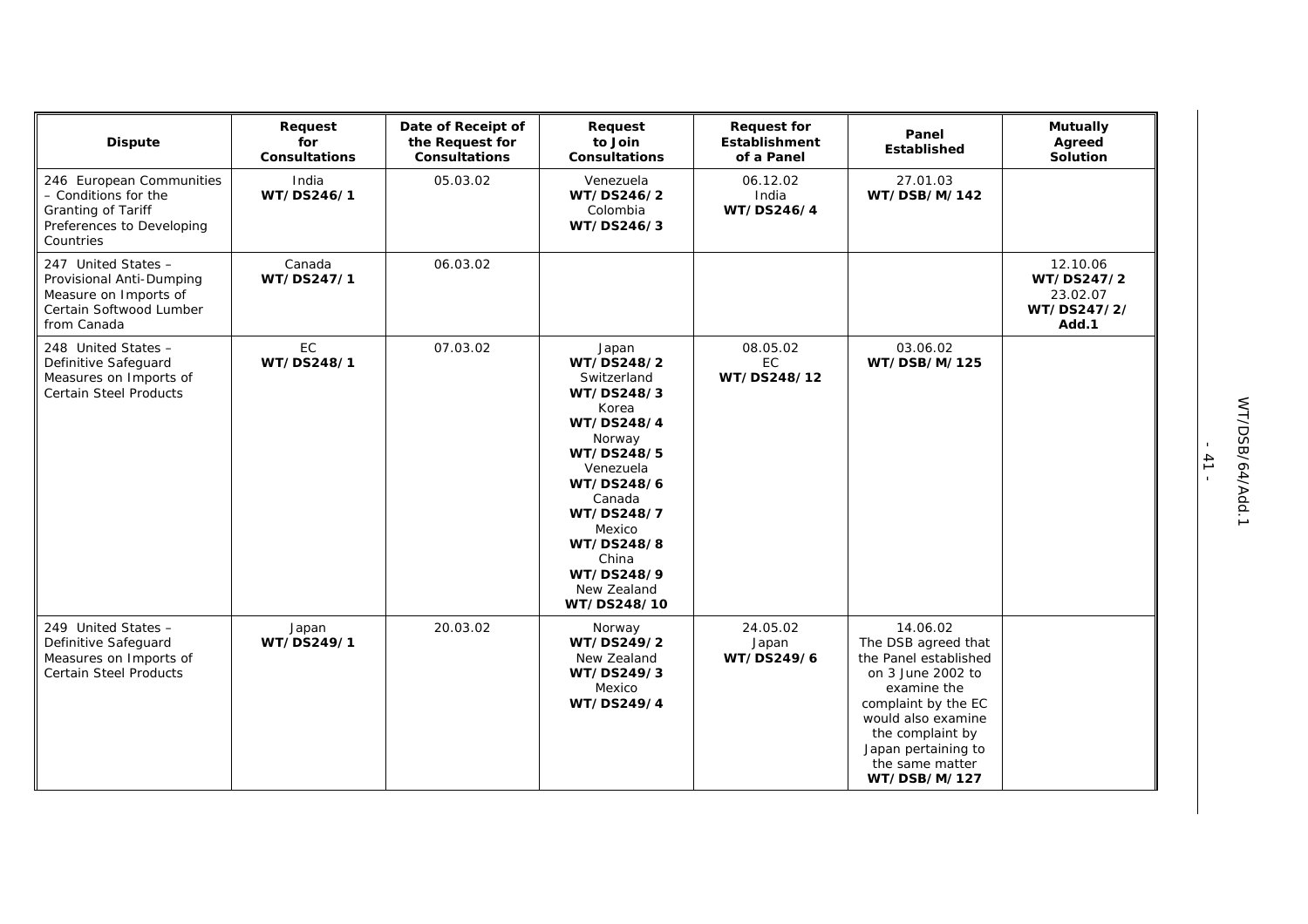| <b>Dispute</b>                                                                                                                     | Request<br>for<br><b>Consultations</b> | Date of Receipt of<br>the Request for<br><b>Consultations</b> | Request<br>to Join<br><b>Consultations</b>                                                       | <b>Request for</b><br>Establishment<br>of a Panel | Panel<br>Established                                                                                                                                                                                                             | <b>Mutually</b><br>Agreed<br>Solution |
|------------------------------------------------------------------------------------------------------------------------------------|----------------------------------------|---------------------------------------------------------------|--------------------------------------------------------------------------------------------------|---------------------------------------------------|----------------------------------------------------------------------------------------------------------------------------------------------------------------------------------------------------------------------------------|---------------------------------------|
| 250 United States -<br><b>Equalizing Excise Tax</b><br>Imposed by Florida on<br>Processed Orange and<br><b>Grapefruit Products</b> | Brazil<br>WT/DS250/1                   | 20.03.02                                                      |                                                                                                  | 19.08.02<br>Brazil<br>WT/DS250/2                  | 01.10.02<br>WT/DSB/M/133                                                                                                                                                                                                         | 28.05.04<br>WT/DS250/3                |
| 251 United States -<br>Definitive Safeguard<br>Measures on Imports of<br><b>Certain Steel Products</b>                             | Korea<br>WT/DS251/1                    | 20.03.02                                                      | Norway<br>WT/DS251/2<br>Japan<br>WT/DS251/3<br>New Zealand<br>WT/DS251/4<br>Mexico<br>WT/DS251/5 | 24.05.02<br>Korea<br>WT/DS251/7                   | 14.06.02<br>The DSB agreed that<br>the Panel established<br>on 3 June 2002 to<br>examine the<br>complaint by the EC<br>would also examine<br>the complaint by<br>Korea pertaining to<br>the same matter<br>WT/DSB/M/127          |                                       |
| 252 United States -<br>Definitive Safeguard<br>Measures on Imports of<br><b>Certain Steel Products</b>                             | China<br>WT/DS252/1                    | 26.03.02                                                      | Japan<br>WT/DS252/2<br>New Zealand<br>WT/DS252/3                                                 | 27.05.02<br>China<br>WT/DS252/5                   | 24.06.02<br>The DSB agreed that<br>the Panel established<br>on 3 June 2002 to<br>examine the<br>complaint by the EC<br>would also examine<br>the complaint by<br>China pertaining to<br>the same matter<br>WT/DSB/M/128          |                                       |
| 253 United States -<br>Definitive Safeguard<br>Measures on Imports of<br><b>Certain Steel Products</b>                             | Switzerland<br>WT/DS253/1              | 03.04.02                                                      | New Zealand<br>WT/DS253/2<br>Japan<br>WT/DS253/3                                                 | 04.06.02<br>Switzerland<br>WT/DS253/5             | 24.06.02<br>The DSB agreed that<br>the Panel established<br>on 3 June 2002 to<br>examine the<br>complaint by the EC<br>would also examine<br>the complaint by<br>Switzerland<br>pertaining to the<br>same matter<br>WT/DSB/M/128 |                                       |

- 42 -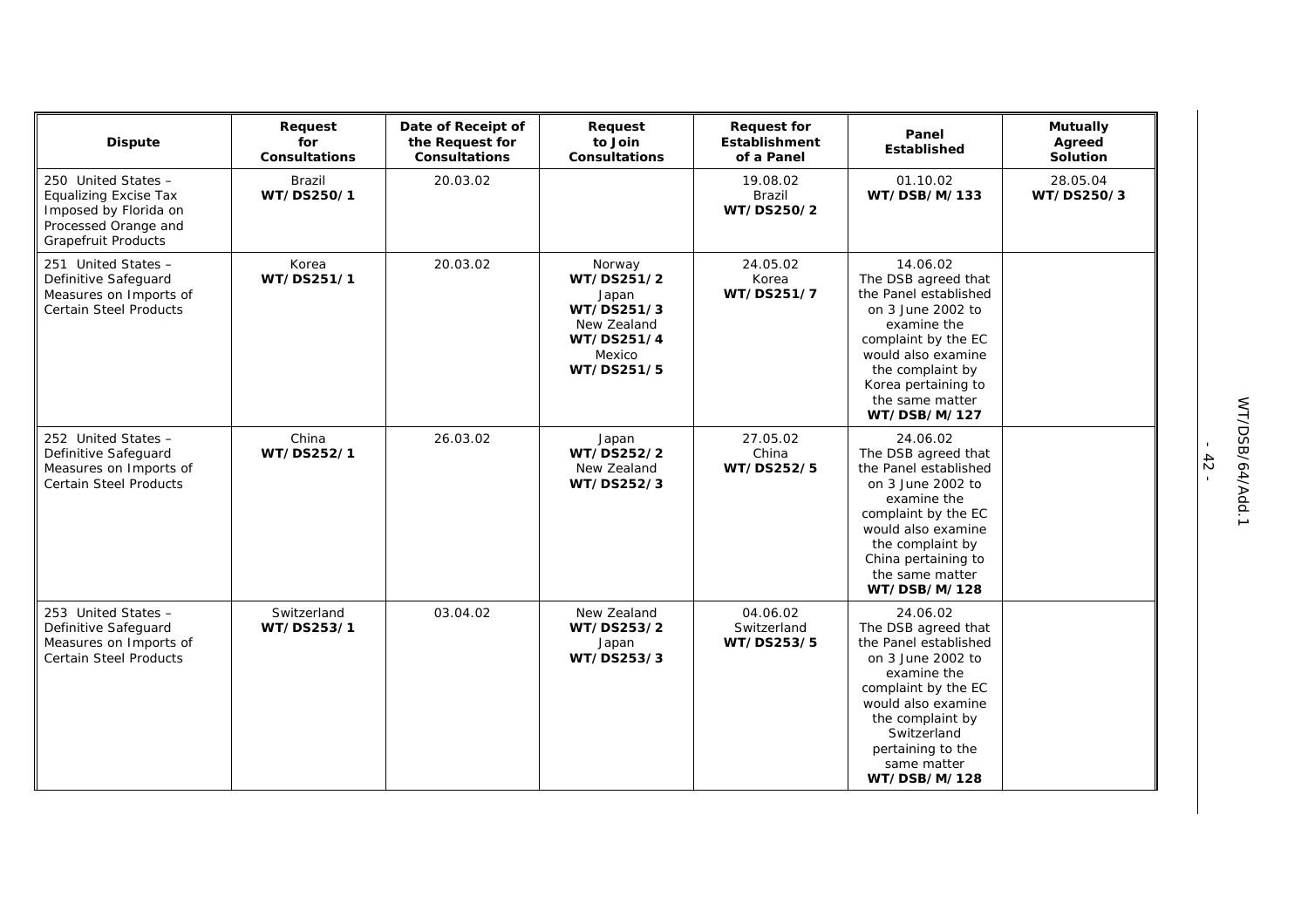| <b>Dispute</b>                                                                                                                     | Request<br>for<br><b>Consultations</b> | Date of Receipt of<br>the Request for<br><b>Consultations</b> | Request<br>to Join<br><b>Consultations</b>                                                                                                   | <b>Request for</b><br><b>Establishment</b><br>of a Panel                                   | Panel<br>Established                                                                                                                                                                                                             | <b>Mutually</b><br>Agreed<br>Solution                        |
|------------------------------------------------------------------------------------------------------------------------------------|----------------------------------------|---------------------------------------------------------------|----------------------------------------------------------------------------------------------------------------------------------------------|--------------------------------------------------------------------------------------------|----------------------------------------------------------------------------------------------------------------------------------------------------------------------------------------------------------------------------------|--------------------------------------------------------------|
| 254 United States -<br>Definitive Safeguard<br>Measures on Imports of<br><b>Certain Steel Products</b>                             | Norway<br>WT/DS254/1                   | 04.04.02                                                      | New Zealand<br>WT/DS254/2<br>Japan<br>WT/DS254/3                                                                                             | 04.06.02<br>Norway<br>WT/DS254/5                                                           | 24.06.02<br>The DSB agreed that<br>the Panel established<br>on 3 June 2002 to<br>examine the<br>complaint by the EC<br>would also examine<br>the complaint by<br>Norway pertaining to<br>the same matter<br>WT/DSB/M/128         |                                                              |
| 255 Peru - Tax Treatment<br>on Certain Imported<br>Products                                                                        | Chile<br>WT/DS255/1                    | 22.04.02                                                      | <b>US</b><br>WT/DS255/2                                                                                                                      | 14.06.02<br>Chile<br>WT/DS255/3<br>25.09.02<br>WT/DS255/5<br>(withdrawal of the<br>matter) |                                                                                                                                                                                                                                  |                                                              |
| 256 Turkey - Import Ban<br>on Pet Food from Hungary                                                                                | Hungary<br>WT/DS256/1                  | 03.05.02                                                      |                                                                                                                                              |                                                                                            |                                                                                                                                                                                                                                  |                                                              |
| 257 United States - Final<br><b>Countervailing Duty</b><br>Determination with Respect<br>to Certain Softwood Lumber<br>from Canada | Canada<br>WT/DS257/1                   | 03.05.02                                                      |                                                                                                                                              | 19.07.02<br>Canada<br>WT/DS257/2<br>19.08.02<br>WT/DS257/3                                 | 01.10.02<br>WT/DSB/M/133                                                                                                                                                                                                         | 12.10.06<br>WT/DS257/26<br>23.02.07<br>WT/DS257/26/<br>Add.1 |
| 258 United States -<br>Definitive Safeguard<br>Measures on Imports of<br><b>Certain Steel Products</b>                             | New Zealand<br>WT/DS258/1              | 14.05.02                                                      | <b>EC</b><br>WT/DS258/2<br>Japan<br>WT/DS258/3<br>Korea<br>WT/DS258/4<br>Norway<br>WT/DS258/5<br>China<br>WT/DS258/6<br>Mexico<br>WT/DS258/7 | 28.06.02<br>New Zealand<br>WT/DS258/9                                                      | 08.07.02<br>The DSB agreed that<br>the Panel established<br>on 3 June 2002 to<br>examine the<br>complaint by the EC<br>would also examine<br>the complaint by<br>New Zealand<br>pertaining to the<br>same matter<br>WT/DSB/M/129 |                                                              |

- 43 -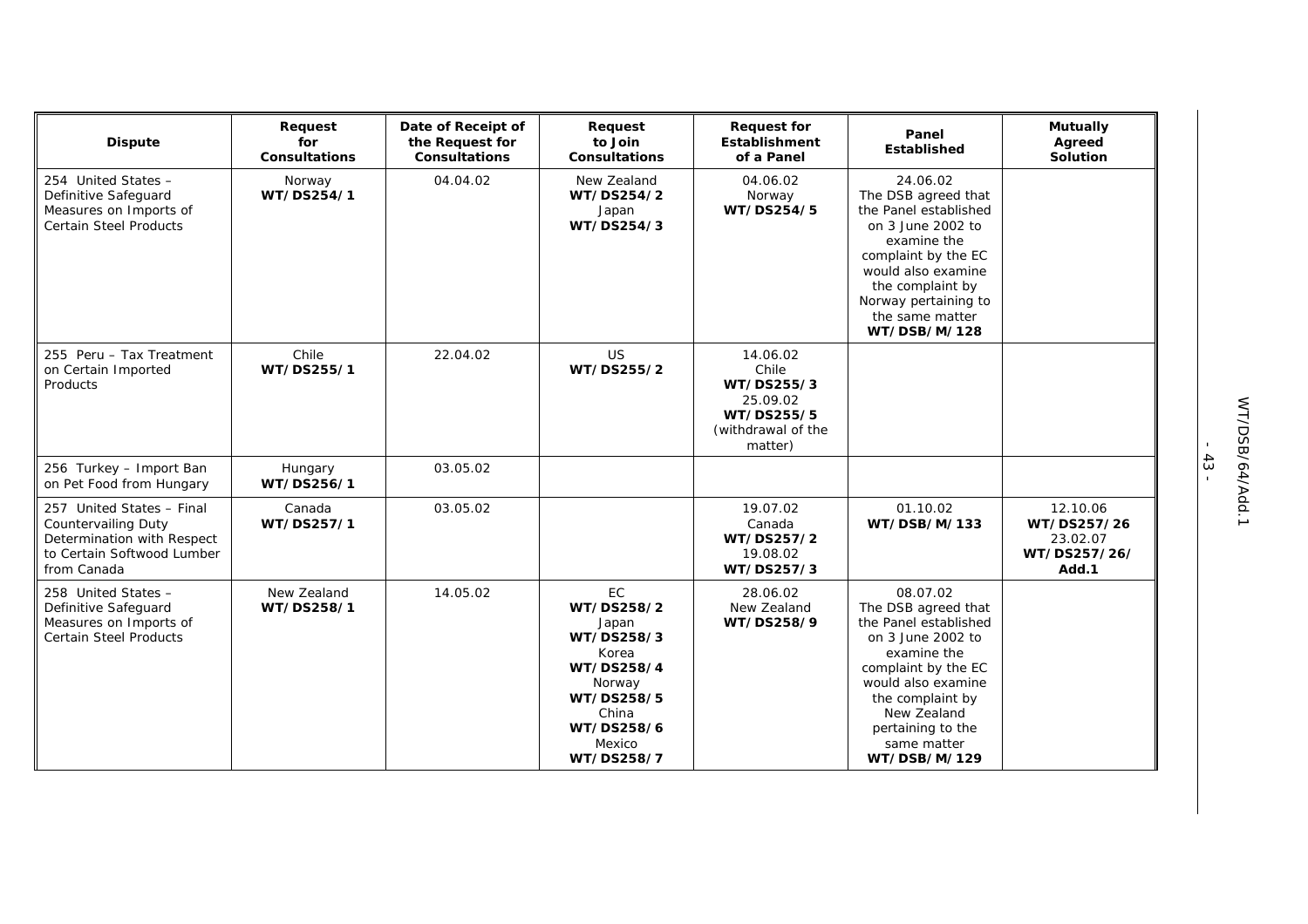| <b>Dispute</b>                                                                                                                            | Request<br>for<br><b>Consultations</b> | Date of Receipt of<br>the Request for<br><b>Consultations</b> | Request<br>to Join<br><b>Consultations</b>                                                                                            | <b>Request for</b><br><b>Establishment</b><br>of a Panel | Panel<br><b>Established</b>                                                                                                                                                                                              | <b>Mutually</b><br>Agreed<br>Solution        |
|-------------------------------------------------------------------------------------------------------------------------------------------|----------------------------------------|---------------------------------------------------------------|---------------------------------------------------------------------------------------------------------------------------------------|----------------------------------------------------------|--------------------------------------------------------------------------------------------------------------------------------------------------------------------------------------------------------------------------|----------------------------------------------|
| 259 United States -<br>Definitive Safeguard<br>Measures on Imports of<br><b>Certain Steel Products</b>                                    | <b>Brazil</b><br>WT/DS259/1            | 21.05.02                                                      | EC<br>WT/DS259/2<br>Japan<br>WT/DS259/3<br>Korea<br>WT/DS259/4<br>Norway<br>WT/DS259/5<br>China<br>WT/DS259/6<br>Mexico<br>WT/DS259/7 | 22.07.02<br>Brazil<br>WT/DS259/10                        | 29.07.02<br>The DSB agreed that<br>the Panel established<br>on 3 June 2002 to<br>examine the<br>complaint by the EC<br>would also examine<br>the complaint by<br>Brazil pertaining to<br>the same matter<br>WT/DSB/M/130 |                                              |
| 260 European Communities<br>- Provisional Safeguard<br>Measures on Imports of<br><b>Certain Steel Products</b>                            | <b>US</b><br>WT/DS260/1                | 30.05.02                                                      | Japan<br>WT/DS260/2                                                                                                                   | 19.08.02<br><b>US</b><br>WT/DS260/4                      | 16.09.02<br>WT/DSB/M/132                                                                                                                                                                                                 |                                              |
| 261 Uruguay - Tax<br>Treatment on Certain<br>Products                                                                                     | Chile<br>WT/DS261/1                    | 18.06.02                                                      | EC<br>WT/DS261/2<br>Mexico<br>WT/DS261/3                                                                                              | 03.04.03<br>Chile<br>WT/DS261/4                          | 19.05.03<br>WT/DSB/M/150                                                                                                                                                                                                 | 08.01.04<br>WT/DS261/7                       |
| 262 United States - Sunset<br>Review of Anti-Dumping<br>and Countervailing Duties<br>on Certain Steel Products<br>from France and Germany | EC<br>WT/DS262/1                       | 25.07.02                                                      | Canada<br>WT/DS262/2<br>Japan<br>WT/DS262/3                                                                                           |                                                          |                                                                                                                                                                                                                          |                                              |
| 263 European Communities<br>- Measures Affecting<br>Imports of Wine                                                                       | Argentina<br>WT/DS263/1                | 04.09.02                                                      |                                                                                                                                       |                                                          |                                                                                                                                                                                                                          |                                              |
| 264 United States - Final<br>Dumping Determination on<br>Softwood Lumber from<br>Canada                                                   | Canada<br>WT/DS264/1                   | 13.09.02                                                      |                                                                                                                                       | 06.12.02<br>Canada<br>WT/DS264/2                         | 08.01.03<br>WT/DSB/M/140                                                                                                                                                                                                 | 12.10.06<br>WT/DS264/29<br>23.02.07<br>Add.1 |

- 44 -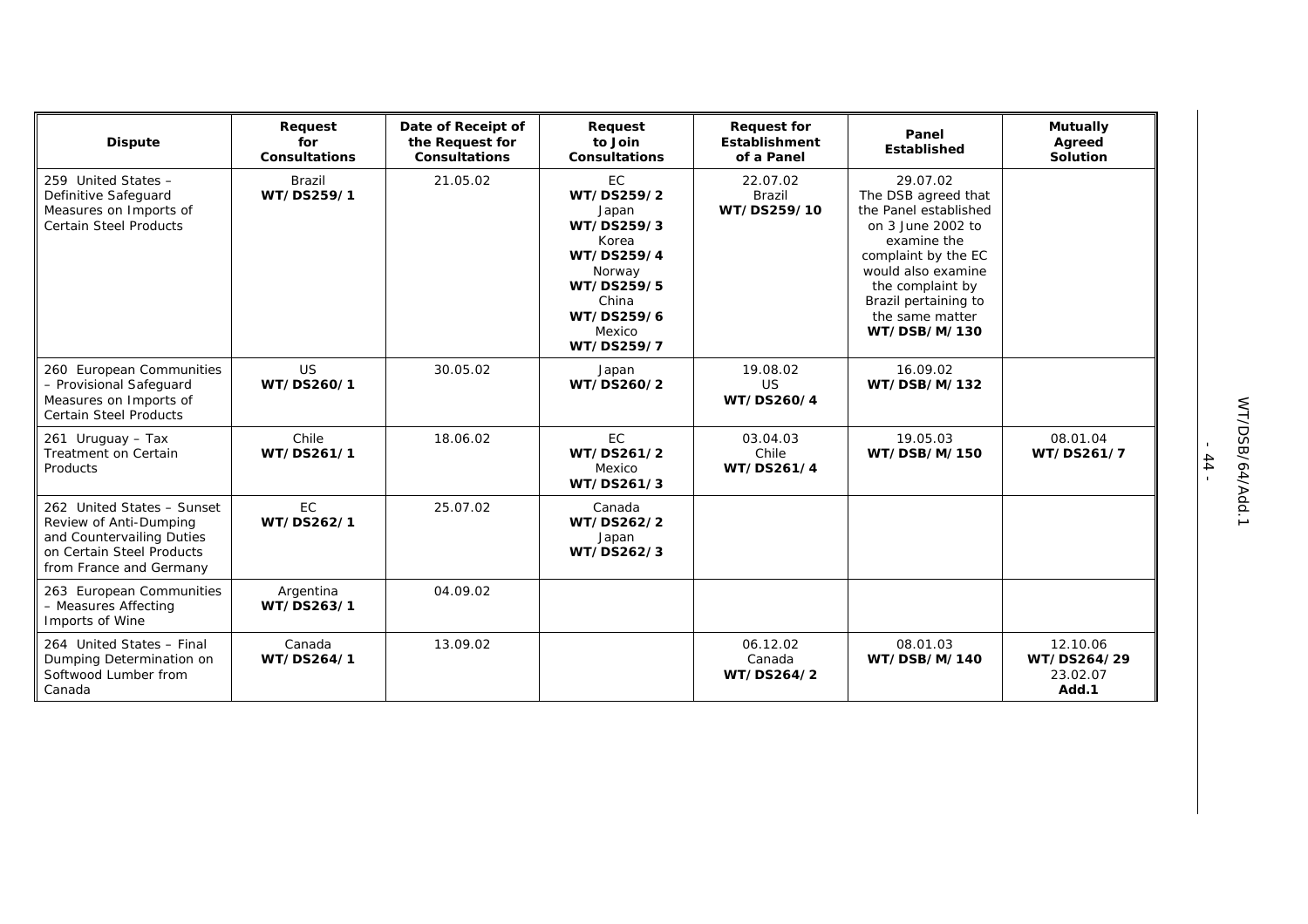| <b>Dispute</b>                                          | Request<br>for<br>Consultations | Date of Receipt of<br>the Request for<br>Consultations | Request<br>to Join<br>Consultations                                                                                                                                                                                                                                                                                                                                                                           | <b>Request for</b><br>Establishment<br>of a Panel | Panel<br>Established     | <b>Mutually</b><br>Agreed<br>Solution |
|---------------------------------------------------------|---------------------------------|--------------------------------------------------------|---------------------------------------------------------------------------------------------------------------------------------------------------------------------------------------------------------------------------------------------------------------------------------------------------------------------------------------------------------------------------------------------------------------|---------------------------------------------------|--------------------------|---------------------------------------|
| 265 European Communities<br>- Export Subsidies on Sugar | Australia<br>WT/DS265/1         | 27.09.02                                               | Mauritius<br>WT/DS265/2<br>Brazil<br>WT/DS265/3<br>Swaziland<br>WT/DS265/4<br>Fiji<br>WT/DS265/5<br>Guyana<br>WT/DS265/6<br>Belize<br>WT/DS265/7<br>Jamaica<br>WT/DS265/8<br>India<br>WT/DS265/9<br>Zimbabwe<br>WT/DS265/10<br>Malawi<br>WT/DS265/11<br>Canada<br>WT/DS265/12<br>Kenya<br>WT/DS265/13<br><b>Barbados</b><br>WT/DS265/14<br>Côte d'Ivoire<br>WT/DS265/15<br>Congo<br>WT/DS265/16<br>Madagascar | 09.07.03<br>Australia<br>WT/DS265/21              | 29.08.03<br>WT/DSB/M/155 |                                       |
|                                                         |                                 |                                                        | WT/DS265/17<br>Colombia<br>WT/DS265/18                                                                                                                                                                                                                                                                                                                                                                        |                                                   |                          |                                       |
|                                                         |                                 |                                                        | Saint Kitts and Nevis<br>WT/DS265/19                                                                                                                                                                                                                                                                                                                                                                          |                                                   |                          |                                       |

- 45 -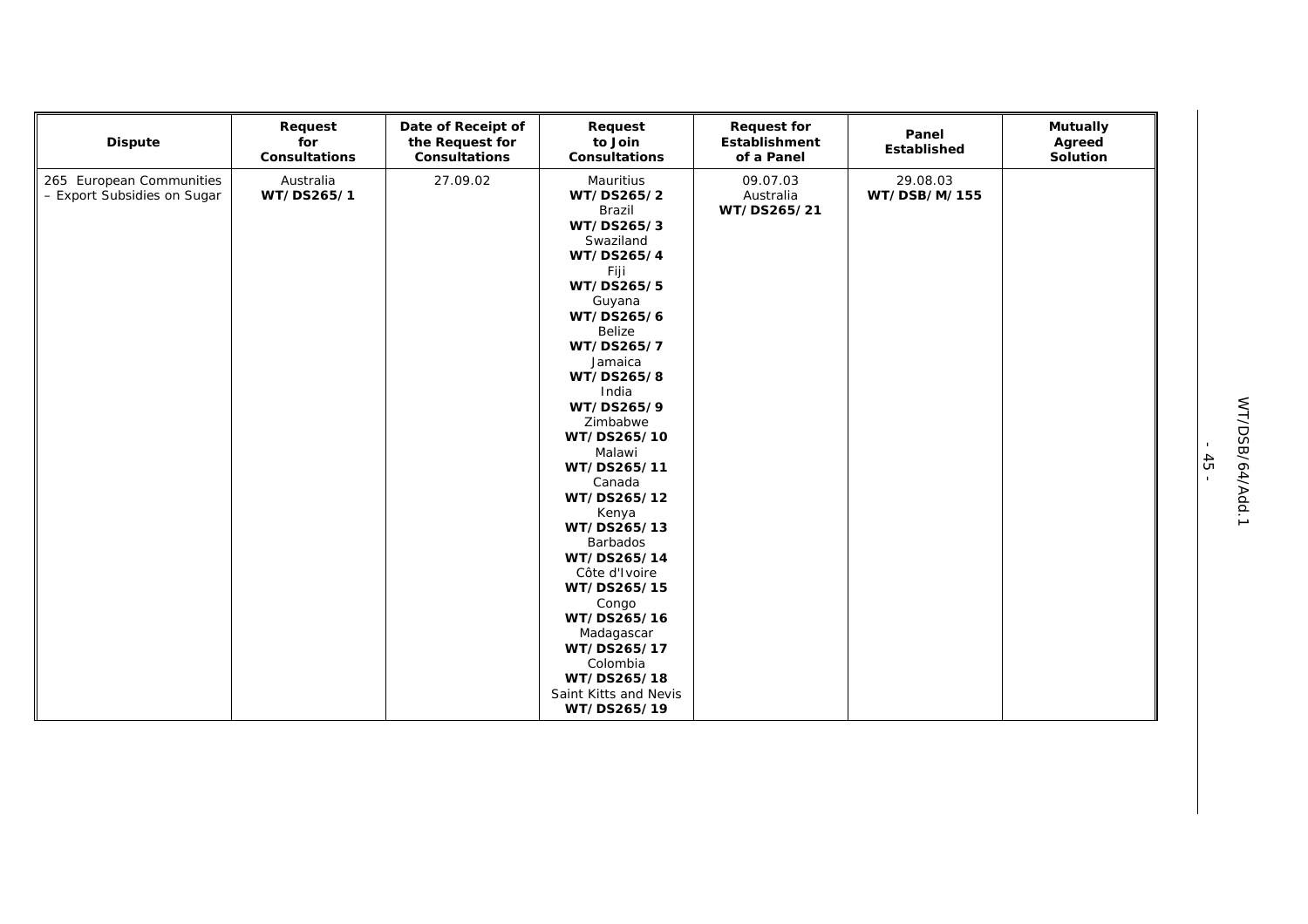| <b>Dispute</b>                                          | Request<br>for<br>Consultations | Date of Receipt of<br>the Request for<br>Consultations | Request<br>to Join<br>Consultations                                                                                                                                                                                                                                                                                                                                                                       | <b>Request for</b><br>Establishment<br>of a Panel | Panel<br>Established     | <b>Mutually</b><br>Agreed<br>Solution |
|---------------------------------------------------------|---------------------------------|--------------------------------------------------------|-----------------------------------------------------------------------------------------------------------------------------------------------------------------------------------------------------------------------------------------------------------------------------------------------------------------------------------------------------------------------------------------------------------|---------------------------------------------------|--------------------------|---------------------------------------|
| 266 European Communities<br>- Export Subsidies on Sugar | Brazil<br>WT/DS266/1            | 27.09.02                                               | Australia<br>WT/DS266/2<br>Mauritius<br>WT/DS266/3<br>India<br>WT/DS266/4<br>Swaziland<br>WT/DS266/5<br>Fiji<br>WT/DS266/6<br>Guyana<br>WT/DS266/7<br><b>Belize</b><br>WT/DS266/8<br>Jamaica<br>WT/DS266/9<br>Zimbabwe<br>WT/DS266/10<br>Malawi<br>WT/DS266/11<br>Canada<br>WT/DS266/12<br>Kenya<br>WT/DS266/13<br><b>Barbados</b><br>WT/DS266/14<br>Côte d'Ivoire<br>WT/DS266/15<br>Congo<br>WT/DS266/16 | 09.07.03<br>Brazil<br>WT/DS266/21                 | 29.08.03<br>WT/DSB/M/155 |                                       |
|                                                         |                                 |                                                        | Madagascar<br>WT/DS266/17<br>Colombia<br>WT/DS266/18<br>Saint Kitts and Nevis<br>WT/DS266/19                                                                                                                                                                                                                                                                                                              |                                                   |                          |                                       |

- 46 -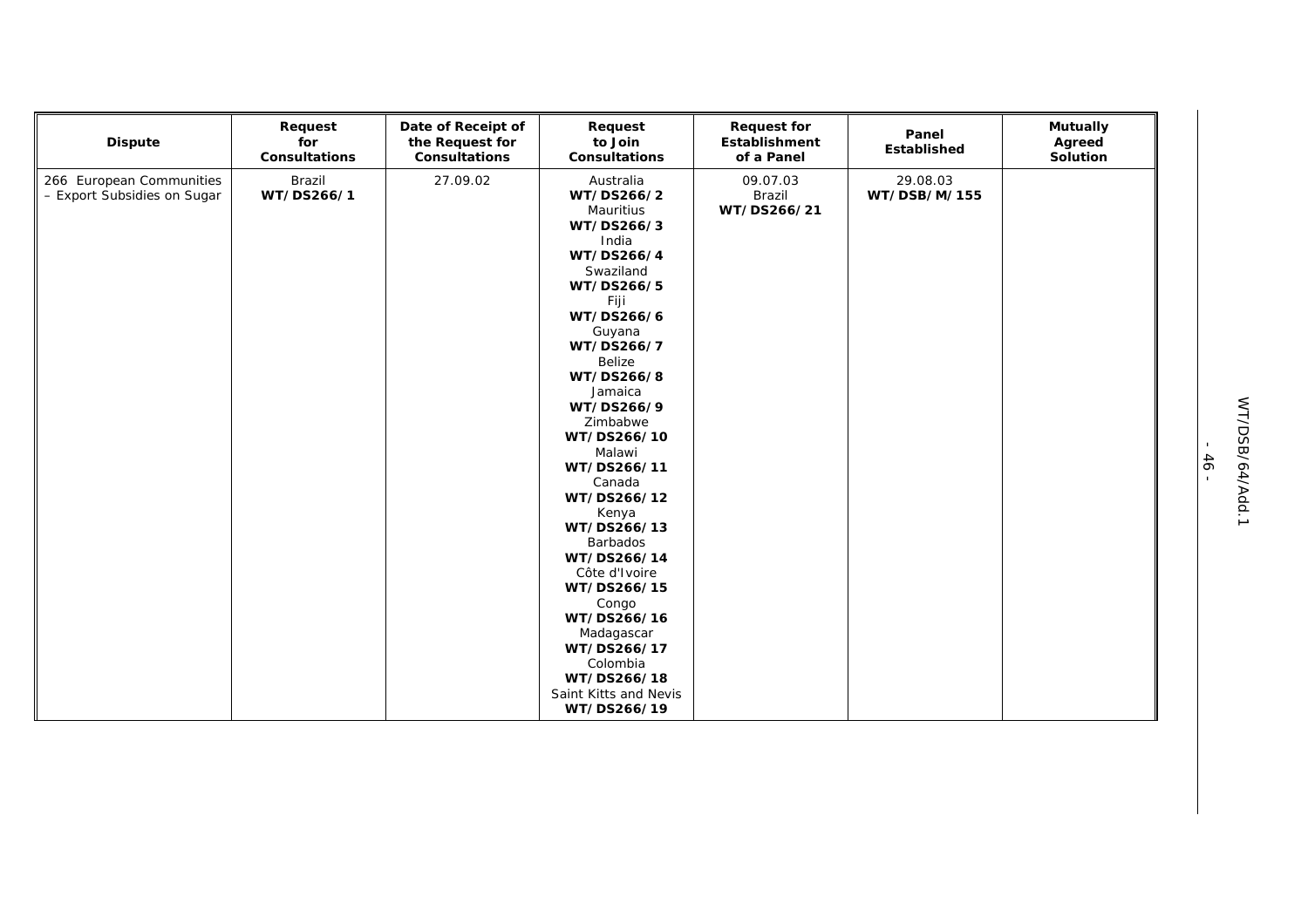| <b>Dispute</b>                                                                                                      | Request<br>for<br><b>Consultations</b>                                                    | Date of Receipt of<br>the Request for<br><b>Consultations</b> | Request<br>to Join<br><b>Consultations</b>                                                       | <b>Request for</b><br>Establishment<br>of a Panel | Panel<br><b>Established</b> | <b>Mutually</b><br>Agreed<br>Solution |
|---------------------------------------------------------------------------------------------------------------------|-------------------------------------------------------------------------------------------|---------------------------------------------------------------|--------------------------------------------------------------------------------------------------|---------------------------------------------------|-----------------------------|---------------------------------------|
| 267 United States -<br>Subsidies on Upland Cotton                                                                   | <b>Brazil</b><br>WT/DS267/1                                                               | 27.09.02                                                      | Zimbabwe<br>WT/DS267/2<br>India<br>WT/DS267/3<br>Argentina<br>WT/DS267/4<br>Canada<br>WT/DS267/5 | 06.02.03<br><b>Brazil</b><br>WT/DS267/7           | 18.03.03<br>WT/DSB/M/145    | 16.10.14<br>WT/DS267/46               |
| 268 United States - Sunset<br>Reviews of Anti-Dumping<br>Measures on Oil Country<br>Tubular Goods from<br>Argentina | Argentina<br>WT/DS268/1                                                                   | 07.10.02                                                      |                                                                                                  | 03.04.03<br>Argentina<br>WT/DS268/2               | 19.05.03<br>WT/DSB/M/150    |                                       |
| 269 European Communities<br>- Customs Classification of<br>Frozen Boneless Chicken<br>Cuts                          | Brazil<br>WT/DS269/1                                                                      | 11.10.02                                                      | <b>US</b><br>WT/DS269/2                                                                          | 19.09.03<br><b>Brazil</b><br>WT/DS269/3           | 07.11.03<br>WT/DSB/M/157    |                                       |
| 270 Australia - Certain<br>Measures Affecting the<br>Importation of Fresh Fruit<br>and Vegetables                   | Philippines<br>WT/DS270/1                                                                 | 18.10.02                                                      | EC<br>WT/DS270/2<br>Thailand<br>WT/DS270/3                                                       | 07.07.03<br>Philippines<br>WT/DS270/5/<br>Rev.1   | 29.08.03<br>WT/DSB/M/155    |                                       |
| 271 Australia - Certain<br>Measures Affecting the<br>Importation of Fresh<br>Pineapple                              | Philippines<br>WT/DS271/1                                                                 | 18.10.02                                                      | EC<br>WT/DS271/2<br>Thailand<br>WT/DS271/3                                                       |                                                   |                             |                                       |
| 272 Peru - Provisional<br>Anti-Dumping Duties on<br>Vegetable Oils from<br>Argentina                                | Argentina<br>WT/DS272/1                                                                   | 21.10.02                                                      |                                                                                                  |                                                   |                             |                                       |
| 273 Korea - Measures<br>Affecting Trade in<br><b>Commercial Vessels</b>                                             | EC<br>WT/DS273/1                                                                          | 21.10.02                                                      |                                                                                                  | 11.06.03<br><b>EC</b><br>WT/DS273/2               | 21.07.03<br>WT/DSB/M/153    |                                       |
| 274 United States -<br>Definitive Safeguard<br>Measures on Imports of<br><b>Certain Steel Products</b>              | The Separate<br>Customs Territory of<br>Taiwan, Penghu,<br>Kinmen and Matsu<br>WT/DS274/1 | 01.11.02                                                      | Japan<br>WT/DS274/2                                                                              |                                                   |                             |                                       |

- 47 -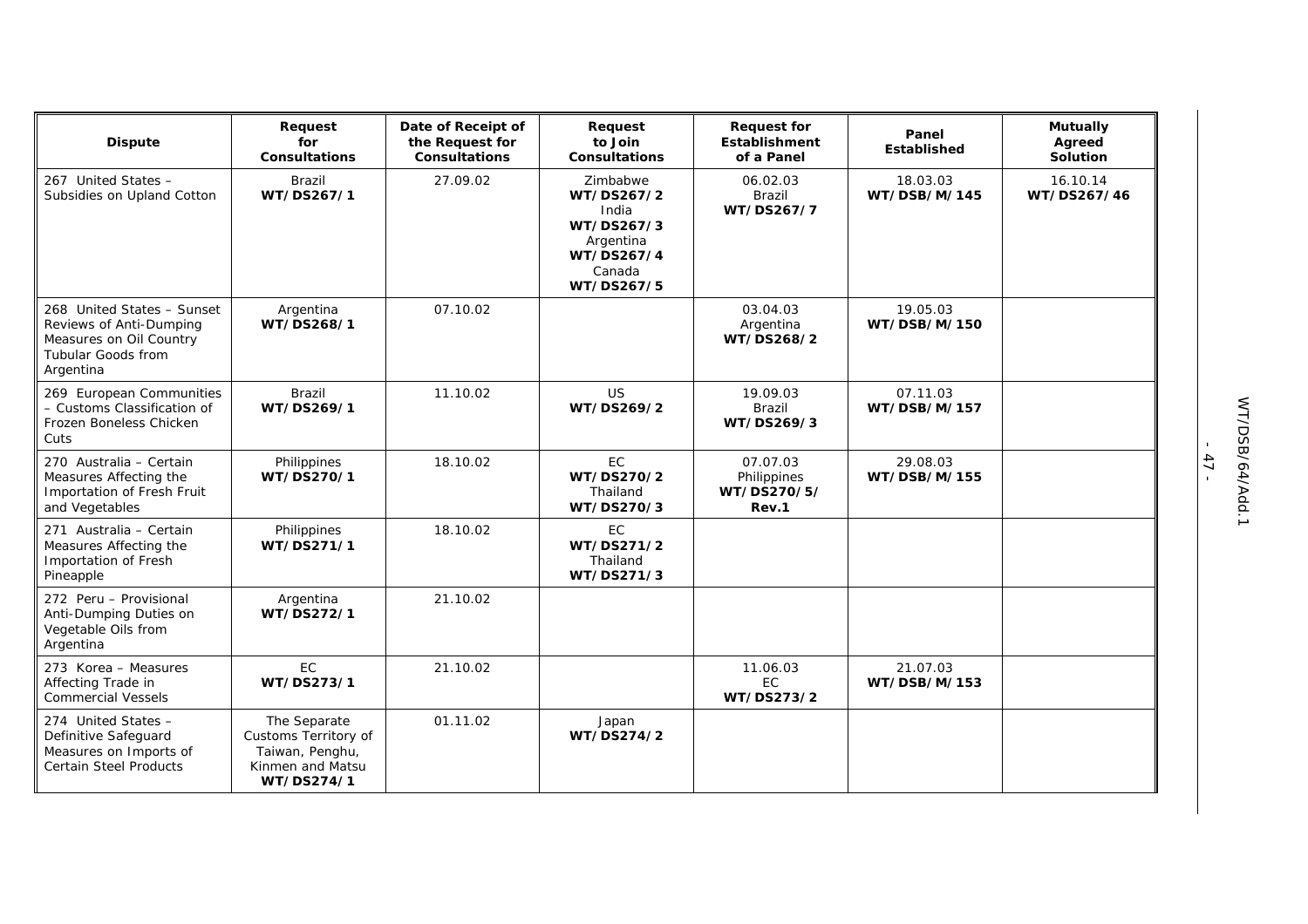| <b>Dispute</b>                                                                                                            | Request<br>for<br><b>Consultations</b> | Date of Receipt of<br>the Request for<br><b>Consultations</b> | Request<br>to Join<br><b>Consultations</b>                                                                                                        | <b>Request for</b><br>Establishment<br>of a Panel                          | Panel<br><b>Established</b>                          | <b>Mutually</b><br>Agreed<br>Solution                        |
|---------------------------------------------------------------------------------------------------------------------------|----------------------------------------|---------------------------------------------------------------|---------------------------------------------------------------------------------------------------------------------------------------------------|----------------------------------------------------------------------------|------------------------------------------------------|--------------------------------------------------------------|
| 275 Venezuela - Import<br>Licensing Measures on<br>Certain Agricultural<br>Products                                       | US<br>WT/DS275/1                       | 07.11.02                                                      | EC<br>WT/DS275/2<br>Canada<br>WT/DS275/3<br>New Zealand<br>WT/DS275/4<br>Argentina<br>WT/DS275/5<br>Colombia<br>WT/DS275/6<br>Chile<br>WT/DS275/7 |                                                                            |                                                      |                                                              |
| 276 Canada - Measures<br>Relating to Exports of<br>Wheat and Treatment of<br><b>Imported Grain</b>                        | US<br>WT/DS276/1                       | 17.12.02                                                      | Japan<br>WT/DS276/2<br>Mexico<br>WT/DS276/3<br>EC.<br>WT/DS276/4<br>Australia<br>WT/DS276/5                                                       | 06.03.03<br><b>US</b><br>WT/DS276/6<br>30.06.03<br><b>US</b><br>WT/DS276/9 | 31.03.03<br>WT/DSB/M/146<br>11.07.03<br>WT/DSB/M/152 |                                                              |
| 277 United States -<br>Investigation of the<br><b>International Trade</b><br>Commission in Softwood<br>Lumber from Canada | Canada<br>WT/DS277/1                   | 20.12.02                                                      |                                                                                                                                                   | 03.04.03<br>Canada<br>WT/DS277/2                                           | 07.05.03<br>WT/DSB/M/149                             | 12.10.06<br>WT/DS277/20<br>23.02.07<br>WT/DS277/20/<br>Add.1 |
| 278 Chile - Definitive<br>Safeguard Measure on<br>Imports of Fructose                                                     | Argentina<br>WT/DS278/1                | 20.12.02                                                      |                                                                                                                                                   |                                                                            |                                                      |                                                              |
| 279 India - Import<br>Restrictions Maintained<br>under the Export and<br>Import Policy 2002-2007                          | <b>EC</b><br>WT/DS279/1                | 23.12.02                                                      | US.<br>WT/DS279/2                                                                                                                                 |                                                                            |                                                      |                                                              |
| 280 United States -<br>Countervailing Duties on<br>Steel Plate from Mexico                                                | Mexico<br>WT/DS280/1                   | 21.01.03                                                      |                                                                                                                                                   | 04.08.03<br>Mexico<br>WT/DS280/2                                           | 29.08.03<br>WT/DSB/M/155                             |                                                              |
| 281 United States - Anti-<br>Dumping Measures on<br>Cement from Mexico                                                    | Mexico<br>WT/DS281/1                   | 31.01.03                                                      |                                                                                                                                                   | 29.07.03<br>Mexico<br>WT/DS281/2                                           | 29.08.03<br>WT/DSB/M/155                             | 16.05.07<br>WT/DS281/8                                       |

- 48 -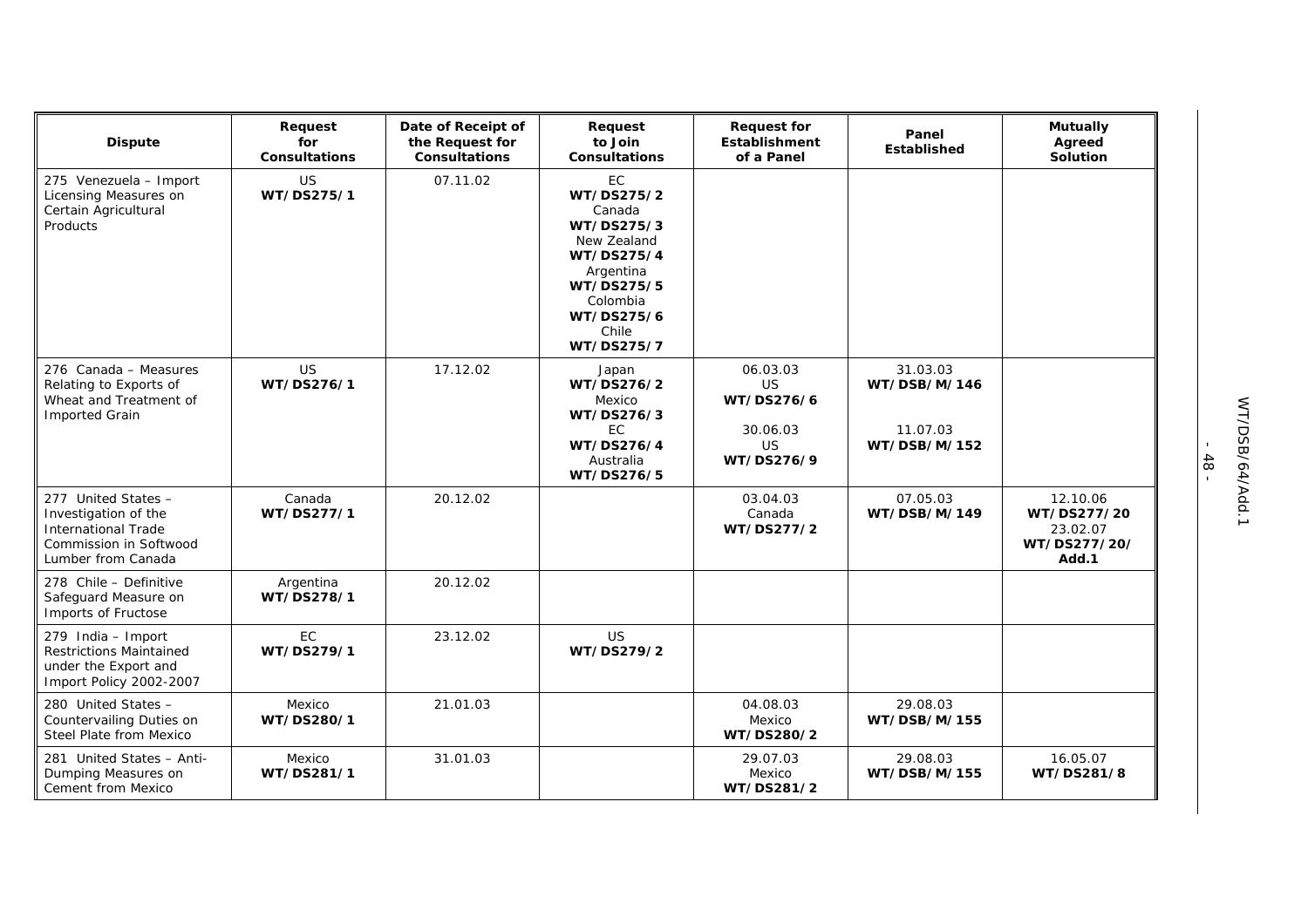| <b>Dispute</b>                                                                                                     | Request<br>for<br><b>Consultations</b>                    | Date of Receipt of<br>the Request for<br><b>Consultations</b> | Request<br>to Join<br><b>Consultations</b>                                                      | <b>Request for</b><br><b>Establishment</b><br>of a Panel                | Panel<br>Established                                                                                                                                                                                                                           | <b>Mutually</b><br>Agreed<br>Solution |
|--------------------------------------------------------------------------------------------------------------------|-----------------------------------------------------------|---------------------------------------------------------------|-------------------------------------------------------------------------------------------------|-------------------------------------------------------------------------|------------------------------------------------------------------------------------------------------------------------------------------------------------------------------------------------------------------------------------------------|---------------------------------------|
| 282 United States - Anti-<br>Dumping Measures on Oil<br>Country Tubular Goods<br>(OCTG) from Mexico                | Mexico<br>WT/DS282/1                                      | 18.02.03                                                      |                                                                                                 | 29.07.03<br>Mexico<br>WT/DS282/2                                        | 29.08.03<br>WT/DSB/M/155                                                                                                                                                                                                                       |                                       |
| 283 European Communities<br>- Export Subsidies on Sugar                                                            | Thailand<br>WT/DS283/1                                    | 14.03.03                                                      |                                                                                                 | 09.07.03<br>Thailand<br>WT/DS283/2                                      | 29.08.03<br>WT/DSB/M/155                                                                                                                                                                                                                       |                                       |
| 284 Mexico - Certain<br>Measures Preventing the<br>Importation of Black Beans<br>from Nicaragua                    | Nicaragua<br>WT/DS284/1                                   | 17.03.03                                                      | <b>US</b><br>WT/DS284/2<br>Canada<br>WT/DS284/3                                                 |                                                                         |                                                                                                                                                                                                                                                |                                       |
| 285 United States -<br>Measures Affecting the<br>Cross-Border Supply of<br>Gambling and Betting<br><b>Services</b> | Antigua and Barbuda<br>WT/DS285/1<br>WT/DS285/1/<br>Add.1 | 13.03.03<br>01.04.03                                          |                                                                                                 | 12.06.03<br>Antigua and Barbuda<br>WT/DS285/2                           | 21.07.03<br>WT/DSB/M/153                                                                                                                                                                                                                       |                                       |
| 286 European Communities<br>- Customs Classification of<br>Frozen Boneless Chicken<br>Cuts                         | Thailand<br>WT/DS286/1                                    | 25.03.03                                                      | <b>Brazil</b><br>WT/DS286/2<br><b>US</b><br>WT/DS286/3                                          | 27.10.03<br>Thailand<br>WT/DS286/5                                      | 21.11.03<br>The DSB agreed that<br>the Panel established<br>on 7 November 2003<br>to examine the<br>complaint by Brazil<br>(WT/DS269/3)<br>would also examine<br>the complaint by<br>Thailand pertaining to<br>the same matter<br>WT/DSB/M/158 |                                       |
| 287 Australia - Quarantine<br>Regime for Imports                                                                   | <b>EC</b><br>WT/DS287/1                                   | 03.04.03                                                      | Chile<br>WT/DS287/2<br>Canada<br>WT/DS287/3<br>India<br>WT/DS287/4<br>Philippines<br>WT/DS287/5 | 29.08.03<br>EC<br>WT/DS287/7<br>and<br>14.10.03<br>WT/DS287/7/<br>Rev.1 | 07.11.03<br>WT/DSB/M/157                                                                                                                                                                                                                       | 09.03.07<br>WT/DS287/8                |

- 49 -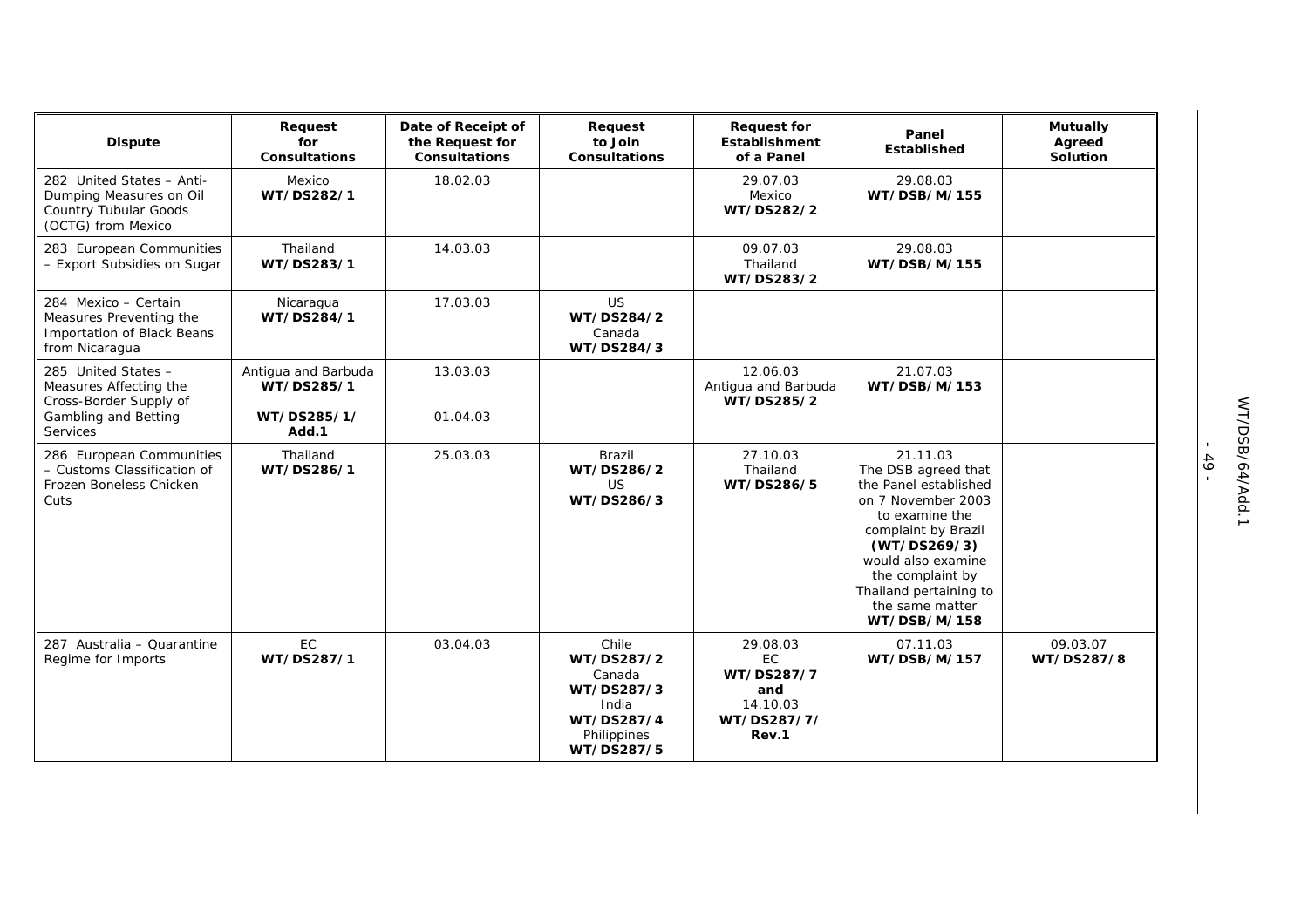| <b>Dispute</b>                                                                                                                        | Request<br>for<br><b>Consultations</b> | Date of Receipt of<br>the Request for<br><b>Consultations</b> | Request<br>to Join<br><b>Consultations</b>                                                                                                                                                                                                                                                                                                                                                                                                                                          | <b>Request for</b><br>Establishment<br>of a Panel | Panel<br>Established     | <b>Mutually</b><br>Agreed<br>Solution |
|---------------------------------------------------------------------------------------------------------------------------------------|----------------------------------------|---------------------------------------------------------------|-------------------------------------------------------------------------------------------------------------------------------------------------------------------------------------------------------------------------------------------------------------------------------------------------------------------------------------------------------------------------------------------------------------------------------------------------------------------------------------|---------------------------------------------------|--------------------------|---------------------------------------|
| 288 South Africa -<br>Definitive Anti-Dumping<br>Measures on Blanketing<br>from Turkey                                                | Turkey<br>WT/DS288/1                   | 09.04.03                                                      |                                                                                                                                                                                                                                                                                                                                                                                                                                                                                     |                                                   |                          |                                       |
| 289 Czech Republic -<br>Additional Duty on Imports<br>of Pig-Meat from Poland                                                         | Poland<br>WT/DS289/1                   | 16.04.03                                                      |                                                                                                                                                                                                                                                                                                                                                                                                                                                                                     |                                                   |                          |                                       |
| 290 European Communities<br>- Protection of Trademarks<br>and Geographical<br>Indications for Agricultural<br>Products and Foodstuffs | Australia<br>WT/DS290/1                | 17.04.03                                                      | Malta<br>WT/DS290/2<br>Bulgaria<br>WT/DS290/3<br>Czech Republic<br>WT/DS290/4<br>Cyprus<br>WT/DS290/5<br><b>US</b><br>WT/DS290/6<br>Slovenia<br>WT/DS290/7<br>New Zealand<br>WT/DS290/8<br>Turkey<br>WT/DS290/9<br>Mexico<br>WT/DS290/10<br>Argentina<br>WT/DS290/11<br>Hungary<br>WT/DS290/12<br>Colombia<br>WT/DS290/13<br>Romania<br>WT/DS290/14<br>Slovak Republic<br>WT/DS290/15<br>The Separate<br>Customs Territory of<br>Taiwan, Penghu,<br>Kinmen and Matsu<br>WT/DS290/16 | 18.08.03<br>Australia<br>WT/DS290/18              | 02.10.03<br>WT/DSB/M/156 |                                       |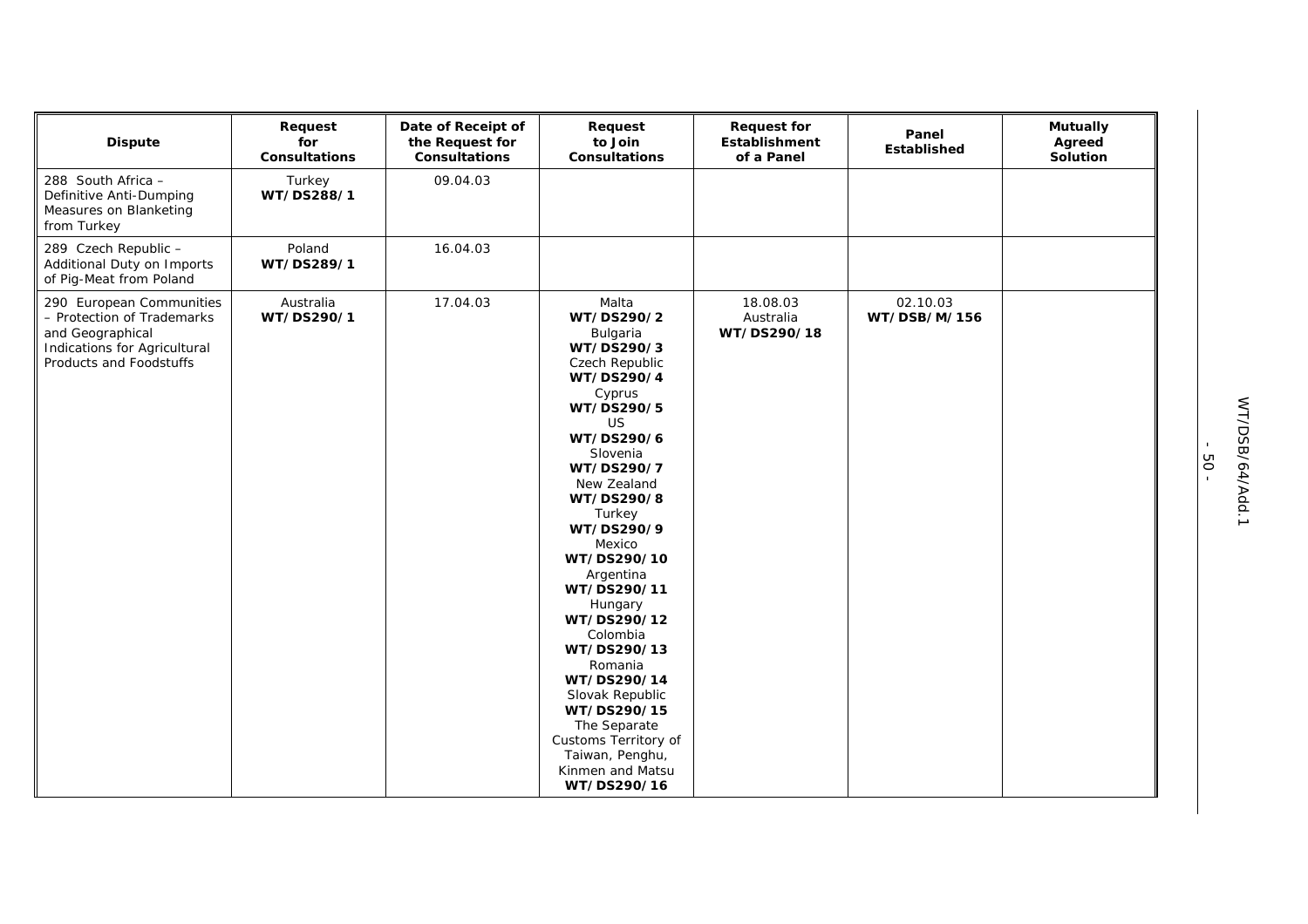| <b>Dispute</b>                                                                                               | Request<br>for<br><b>Consultations</b> | Date of Receipt of<br>the Request for<br>Consultations | Request<br>to Join<br>Consultations                                                                                                                                                                                                                     | <b>Request for</b><br>Establishment<br>of a Panel | Panel<br>Established     | <b>Mutually</b><br>Agreed<br>Solution |
|--------------------------------------------------------------------------------------------------------------|----------------------------------------|--------------------------------------------------------|---------------------------------------------------------------------------------------------------------------------------------------------------------------------------------------------------------------------------------------------------------|---------------------------------------------------|--------------------------|---------------------------------------|
| 291 European Communities<br>- Measures Affecting the<br>Approval and Marketing of<br><b>Biotech Products</b> | US<br>WT/DS291/1                       | 13.05.03                                               | Peru<br>WT/DS291/2<br>Colombia<br>WT/DS291/3<br>Mexico<br>WT/DS291/4<br>Australia<br>WT/DS291/5<br>New Zealand<br>WT/DS291/6<br>Argentina<br>WT/DS291/7<br>Brazil<br>WT/DS291/8<br>Canada<br>WT/DS291/9<br>India<br>WT/DS291/10<br>Chile<br>WT/DS291/11 | 07.08.03<br>WT/DS291/23                           | 29.08.03<br>WT/DSB/M/155 |                                       |
| 292 European Communities<br>- Measures Affecting the<br>Approval and Marketing of<br><b>Biotech Products</b> | Canada<br>WT/DS292/1                   | 13.05.03                                               | Mexico<br>WT/DS292/2<br><b>US</b><br>WT/DS292/3<br>Australia<br>WT/DS292/4<br>Argentina<br>WT/DS292/5<br>Brazil<br>WT/DS292/6<br>India<br>WT/DS292/7<br>New Zealand<br>WT/DS292/8                                                                       | 07.08.03<br>WT/DS292/17                           | 29.08.03<br>WT/DSB/M/155 | 15.07.09<br>WT/DS292/40               |

- 51 -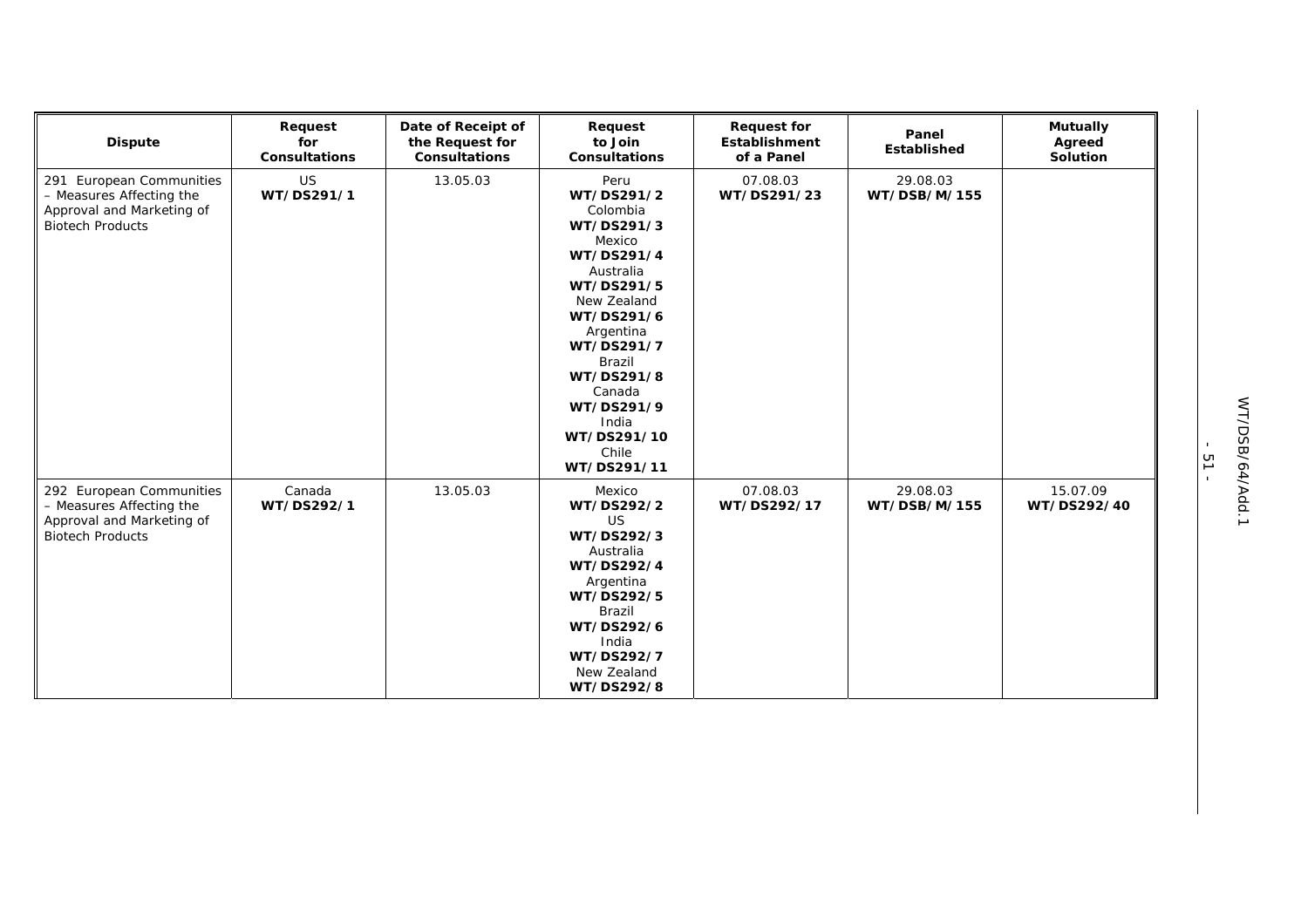| <b>Dispute</b>                                                                                                                         | Request<br>for<br><b>Consultations</b>      | Date of Receipt of<br>the Request for<br><b>Consultations</b> | Request<br>to Join<br><b>Consultations</b>                                                                                                                                     | <b>Request for</b><br>Establishment<br>of a Panel | Panel<br><b>Established</b> | <b>Mutually</b><br>Agreed<br><b>Solution</b> |
|----------------------------------------------------------------------------------------------------------------------------------------|---------------------------------------------|---------------------------------------------------------------|--------------------------------------------------------------------------------------------------------------------------------------------------------------------------------|---------------------------------------------------|-----------------------------|----------------------------------------------|
| 293 European Communities<br>- Measures Affecting the<br>Approval and Marketing of<br><b>Biotech Products</b>                           | Argentina<br>WT/DS293/1                     | 14.05.03                                                      | Mexico<br>WT/DS293/2<br>US<br>WT/DS293/3<br>Australia<br>WT/DS293/4<br><b>Brazil</b><br>WT/DS293/5<br>Canada<br>WT/DS293/6<br>India<br>WT/DS293/7<br>New Zealand<br>WT/DS293/8 | 07.08.03<br>Argentina<br>WT/DS293/17              | 29.08.03<br>WT/DSB/M/155    | 19.03.10<br>WT/DS293/41                      |
| 294 United States - Laws.<br>Regulations and<br>Methodology for Calculating<br>Dumping Margins<br>("Zeroing")                          | EC<br>WT/DS294/1<br>WT/DS294/1/<br>Add.1    | 12.06.03<br>08.09.03                                          | India<br>WT/DS294/2<br>Korea<br>WT/DS294/3<br>Japan<br>WT/DS294/4<br>Mexico<br>WT/DS294/5<br>and<br>WT/DS294/6                                                                 | 05.02.04<br>EC.<br>WT/DS294/7                     | 19.03.04<br>WT/DSB/M/166    |                                              |
| 295 Mexico - Definitive<br>Anti-Dumping Measures on<br>Beef and Rice                                                                   | <b>US</b><br>WT/DS295/1                     | 16.06.03                                                      |                                                                                                                                                                                | 19.09.03<br><b>US</b><br>WT/DS295/2               |                             |                                              |
| 296 United States -<br>Countervailing Duty<br>Investigation on Dynamic<br>Random Access Memory<br>Semiconductors (DRAMS)<br>from Korea | Korea<br>WT/DS296/1<br>WT/DS296/1/<br>Add.1 | 30.06.03<br>18.08.03                                          |                                                                                                                                                                                | 19.11.03<br>Korea<br>WT/DS296/2                   | 23.01.04<br>WT/DSB/M/163    |                                              |
| 297 Croatia - Measure<br>Affecting Imports of Live<br>Animals and Meat Products                                                        | Hungary<br>WT/DS297/1                       | 09.07.03                                                      |                                                                                                                                                                                |                                                   |                             | 30.01.09<br>WT/DS297/2                       |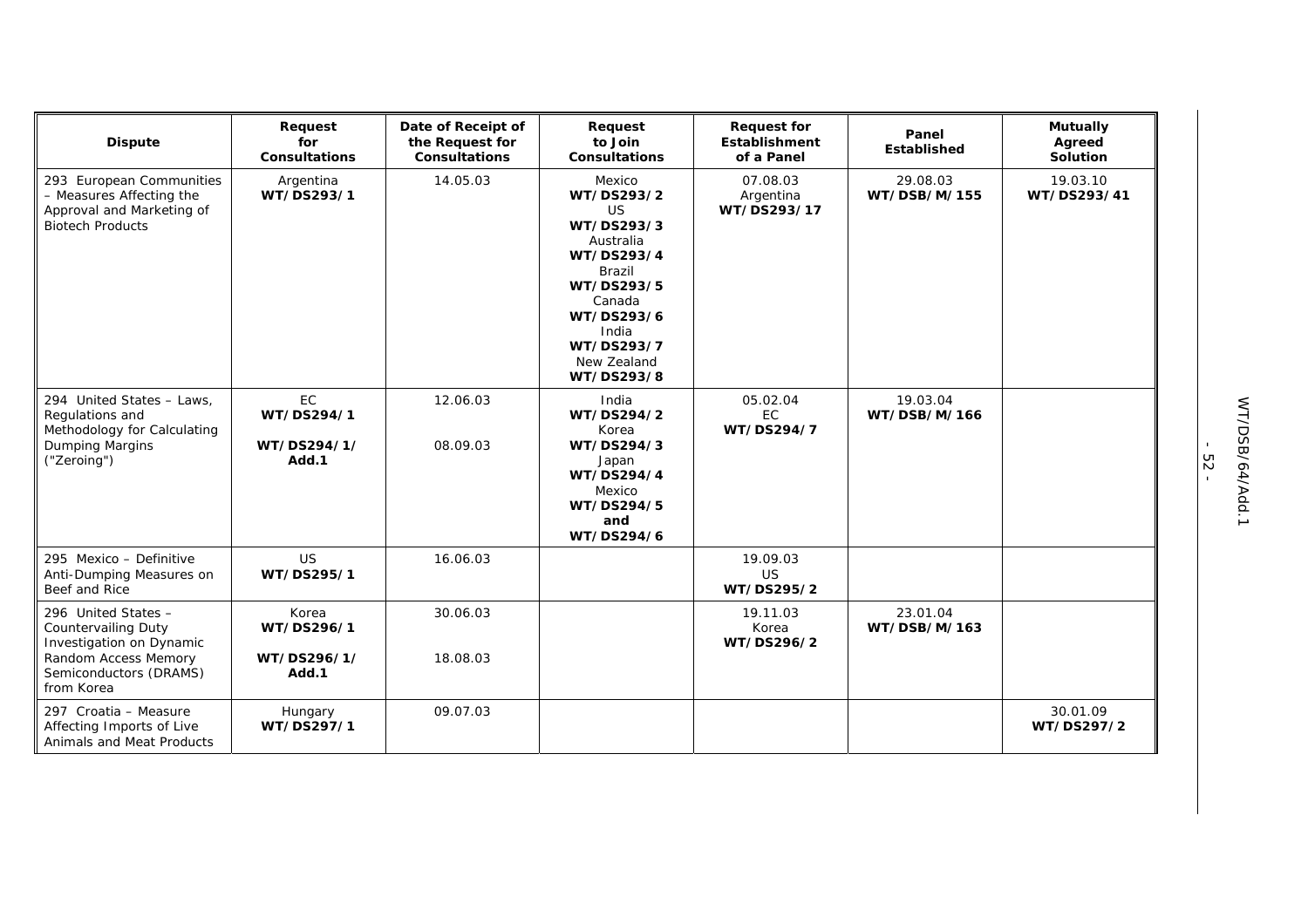| <b>Dispute</b>                                                                                                 | Request<br>for<br><b>Consultations</b>                                                                   | Date of Receipt of<br>the Request for<br><b>Consultations</b> | Request<br>to Join<br><b>Consultations</b>                                                                        | <b>Request for</b><br><b>Establishment</b><br>of a Panel | Panel<br><b>Established</b> | <b>Mutually</b><br>Agreed<br>Solution |
|----------------------------------------------------------------------------------------------------------------|----------------------------------------------------------------------------------------------------------|---------------------------------------------------------------|-------------------------------------------------------------------------------------------------------------------|----------------------------------------------------------|-----------------------------|---------------------------------------|
| 298 Mexico - Certain<br>Pricing Measures for<br>Customs Valuation and<br><b>Other Purposes</b>                 | Guatemala<br>WT/DS298/1<br>Withdrawal of the<br>request for<br>consultations<br>WT/DS298/2<br>(29.08.05) | 22.07.03                                                      |                                                                                                                   |                                                          |                             |                                       |
| 299 European Communities<br>- Countervailing Measures<br>on Dynamic Random Access<br>Memory Chips from Korea   | Korea<br>WT/DS299/1<br>and<br>WT/DS299/1/<br>Rev.1/Add.1                                                 | 25.07.03<br>25.08.03                                          |                                                                                                                   | 19.11.03<br>Korea<br>WT/DS299/2                          | 23.01.04<br>WT/DSB/M/163    |                                       |
| 300 Dominican Republic -<br>Measures Affecting the<br>Importation of Cigarettes                                | Honduras<br>WT/DS300/1                                                                                   | 28.08.03                                                      |                                                                                                                   |                                                          |                             |                                       |
| 301 European Communities<br>- Measures Affecting Trade<br>in Commercial Vessels                                | Korea<br>WT/DS301/1                                                                                      | 03.09.03                                                      | China<br>WT/DS301/2                                                                                               | 05.02.04<br>Korea<br>WT/DS301/3                          | 19.03.04<br>WT/DSB/M/163    |                                       |
| 302 Dominican Republic -<br>Measures Affecting the<br>Importation and Internal<br>Sale of Cigarettes           | Honduras<br>WT/DS302/1                                                                                   | 08.10.03                                                      | Guatemala<br>WT/DS302/2<br>Nicaragua<br>WT/DS302/3                                                                | 08.12.03<br>Honduras<br>WT/DS302/5                       | 09.01.04<br>WT/DSB/M/162    |                                       |
| 303 Ecuador - Definitive<br>Safeguard Measure on<br>Imports of Medium Density<br>Fibreboard                    | Chile<br>WT/DS303/1                                                                                      | 24.11.03                                                      |                                                                                                                   |                                                          |                             |                                       |
| 304 India - Anti-Dumping<br>Measures on Imports of<br>Certain Products from the<br><b>European Communities</b> | <b>EC</b><br>WT/DS304/1<br>and Corr.1                                                                    | 08.12.03                                                      | Turkey<br>WT/DS304/2<br>The Separate<br>Customs Territory of<br>Taiwan, Penghu,<br>Kinmen and Matsu<br>WT/DS304/3 |                                                          |                             |                                       |
| 305 Egypt - Measures<br>Affecting Imports of Textile<br>and Apparel Products                                   | US<br>WT/DS305/1                                                                                         | 23.12.03                                                      | EC<br>WT/DS305/2                                                                                                  |                                                          |                             | 20.05.05<br>WT/DS305/4                |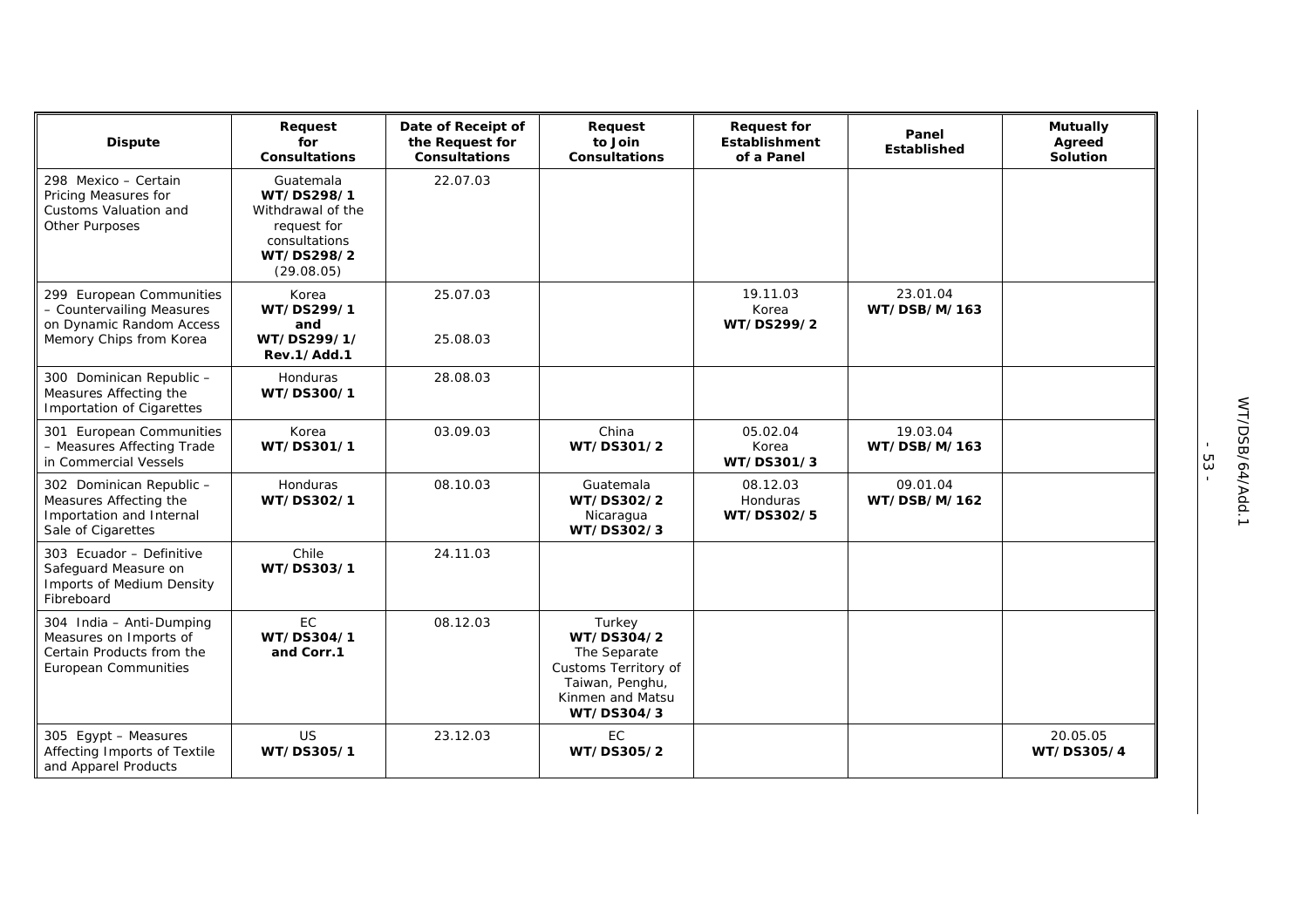| <b>Dispute</b>                                                                                                           | Request<br>for<br><b>Consultations</b> | Date of Receipt of<br>the Request for<br><b>Consultations</b> | Request<br>to Join<br><b>Consultations</b>                                                                                                                   | <b>Request for</b><br><b>Establishment</b><br>of a Panel                                                                                                                                                                            | Panel<br>Established     | <b>Mutually</b><br>Agreed<br>Solution                      |
|--------------------------------------------------------------------------------------------------------------------------|----------------------------------------|---------------------------------------------------------------|--------------------------------------------------------------------------------------------------------------------------------------------------------------|-------------------------------------------------------------------------------------------------------------------------------------------------------------------------------------------------------------------------------------|--------------------------|------------------------------------------------------------|
| 306 India - Anti-Dumping<br>Measure on Batteries from<br>Bangladesh                                                      | Bangladesh<br>WT/DS306/1               | 28.01.04                                                      | EC<br>WT/DS306/2                                                                                                                                             |                                                                                                                                                                                                                                     |                          | 20.02.06<br>WT/DS306/3                                     |
| 307 European Communities<br>- Aid for Commercial<br>Vessels                                                              | Korea<br>WT/DS307/1                    | 13.02.04                                                      |                                                                                                                                                              |                                                                                                                                                                                                                                     |                          |                                                            |
| 308 Mexico - Tax Measures<br>on Soft Drinks and Other<br><b>Beverages</b>                                                | <b>US</b><br>WT/DS308/1                | 16.03.04                                                      | Canada<br>WT/DS308/2                                                                                                                                         | 10.06.04<br><b>US</b><br>WT/DS308/4                                                                                                                                                                                                 | 06.07.04<br>WT/DSB/M/172 |                                                            |
| 309 China - Value-Added<br>Tax on Integrated Circuits                                                                    | <b>US</b><br>WT/DS309/1                | 18.03.04                                                      | EC<br>WT/DS309/2<br>Japan<br>WT/DS309/3<br>Mexico<br>WT/DS309/4<br>The Separate<br>Customs Territory of<br>Taiwan, Penghu,<br>Kinmen and Matsu<br>WT/DS309/5 |                                                                                                                                                                                                                                     |                          | 05.10.05<br>WT/DS309/8                                     |
| 310 United States -<br>Determination of the<br>International Trade<br>Commission in Hard Red<br>Spring Wheat from Canada | Canada<br>WT/DS310/1                   | 08.04.04                                                      |                                                                                                                                                              | 10.06.04<br>Canada<br>WT/DS310/2<br>On 20.07.04 Canada<br>requested the<br>withdrawal of the<br>panel request from<br>the DSB Agenda and<br>reserved its rights to<br>include that request<br>at a future meeting<br>(WT/DSB/M/173) |                          |                                                            |
| 311 United States -<br>Reviews of Countervailing<br>Duty on Softwood Lumber<br>from Canada                               | Canada<br>WT/DS311/1                   | 14.04.04                                                      |                                                                                                                                                              |                                                                                                                                                                                                                                     |                          | 12.10.06<br>WT/DS311/2<br>23.02.07<br>WT/DS311/2/<br>Add.1 |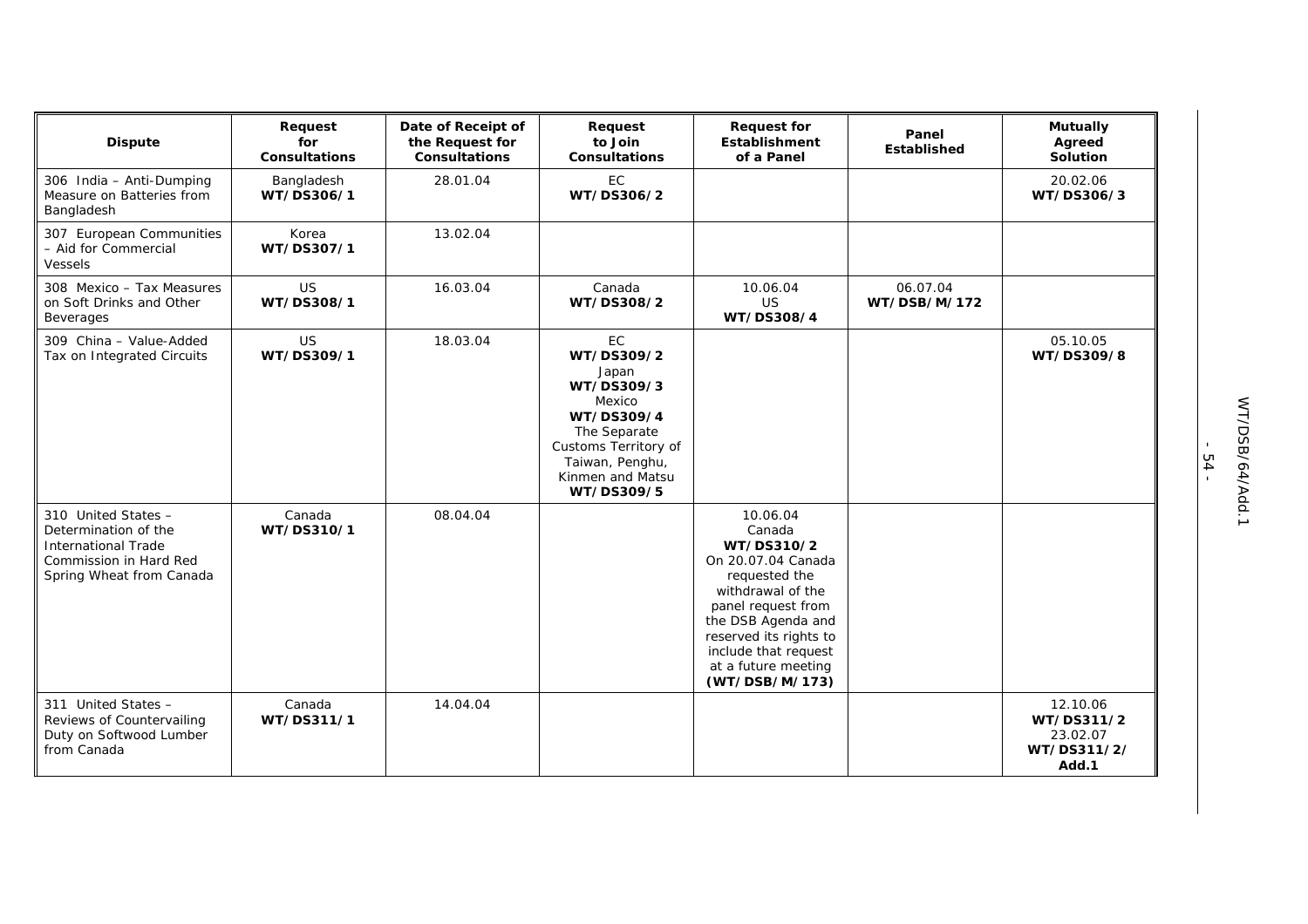| <b>Dispute</b>                                                                                                                | Request<br>for<br><b>Consultations</b> | Date of Receipt of<br>the Request for<br><b>Consultations</b> | Request<br>to Join<br><b>Consultations</b>                                                                                                                                                                            | <b>Request for</b><br>Establishment<br>of a Panel | Panel<br>Established                 | <b>Mutually</b><br>Agreed<br>Solution |
|-------------------------------------------------------------------------------------------------------------------------------|----------------------------------------|---------------------------------------------------------------|-----------------------------------------------------------------------------------------------------------------------------------------------------------------------------------------------------------------------|---------------------------------------------------|--------------------------------------|---------------------------------------|
| 312 Korea - Anti-Dumping<br>Duties on Imports of Certain<br>Paper from Indonesia                                              | Indonesia<br>WT/DS312/1                | 04.06.04                                                      |                                                                                                                                                                                                                       | 16.08.04<br>Indonesia<br>WT/DS312/2               | 27.09.04<br>WT/DSB/M/176             |                                       |
| 313 European Communities<br>- Anti-Dumping Duties on<br>Certain Flat Rolled Iron or<br>Non-Alloy Steel Products<br>from India | India<br>WT/DS313/1                    | 05.07.04                                                      |                                                                                                                                                                                                                       |                                                   |                                      | 22.10.04<br>WT/DS313/2                |
| 314 Mexico - Provisional<br>Countervailing Measures on<br>Olive Oil from the European<br>Communities                          | EC<br>WT/DS314/1                       | 18.08.04                                                      |                                                                                                                                                                                                                       |                                                   |                                      |                                       |
| 315 European Communities<br>- Selected Customs Matters                                                                        | <b>US</b><br>WT/DS315/1                | 21.09.04                                                      | Australia<br>WT/DS315/2<br>Japan<br>WT/DS315/3<br>Brazil<br>WT/DS315/4<br>Argentina<br>WT/DS315/5<br>The Separate<br>Customs Territory of<br>Taiwan, Penghu,<br>Kinmen and Matsu<br>WT/DS315/6<br>India<br>WT/DS315/7 | 13.01.05<br>US<br>WT/DS315/8                      | 21.03.05<br>WT/DSB/M/186             |                                       |
| 316 European Communities<br>and certain member States<br>- Measures Affecting Trade<br>in Large Civil Aircraft                | <b>US</b><br>WT/DS316/1<br>WT/DS316/1/ | 06.10.04<br>31.01.06                                          |                                                                                                                                                                                                                       | 31.05.05<br><b>US</b><br>WT/DS316/2<br>11.04.06   | 20.07.05<br>WT/DSB/M/194<br>09.05.06 |                                       |
|                                                                                                                               | Add.1                                  |                                                               |                                                                                                                                                                                                                       | US<br>WT/DS316/6                                  | WT/DSB/M/211<br>and Corr.1           |                                       |
| 317 United States -<br>Measures Affecting Trade in<br>Large Civil Aircraft                                                    | EC<br>WT/DS317/1                       | 06.10.04                                                      |                                                                                                                                                                                                                       | 31.05.05<br>EC<br>WT/DS317/2                      | 20.07.05<br>WT/DSB/M/194             |                                       |
|                                                                                                                               | WT/DS317/1/<br>Add.1                   | 27.06.05                                                      |                                                                                                                                                                                                                       | 20.01.06<br>EC<br>WT/DS317/5                      | 17.02.06<br>WT/DSB/M/205             |                                       |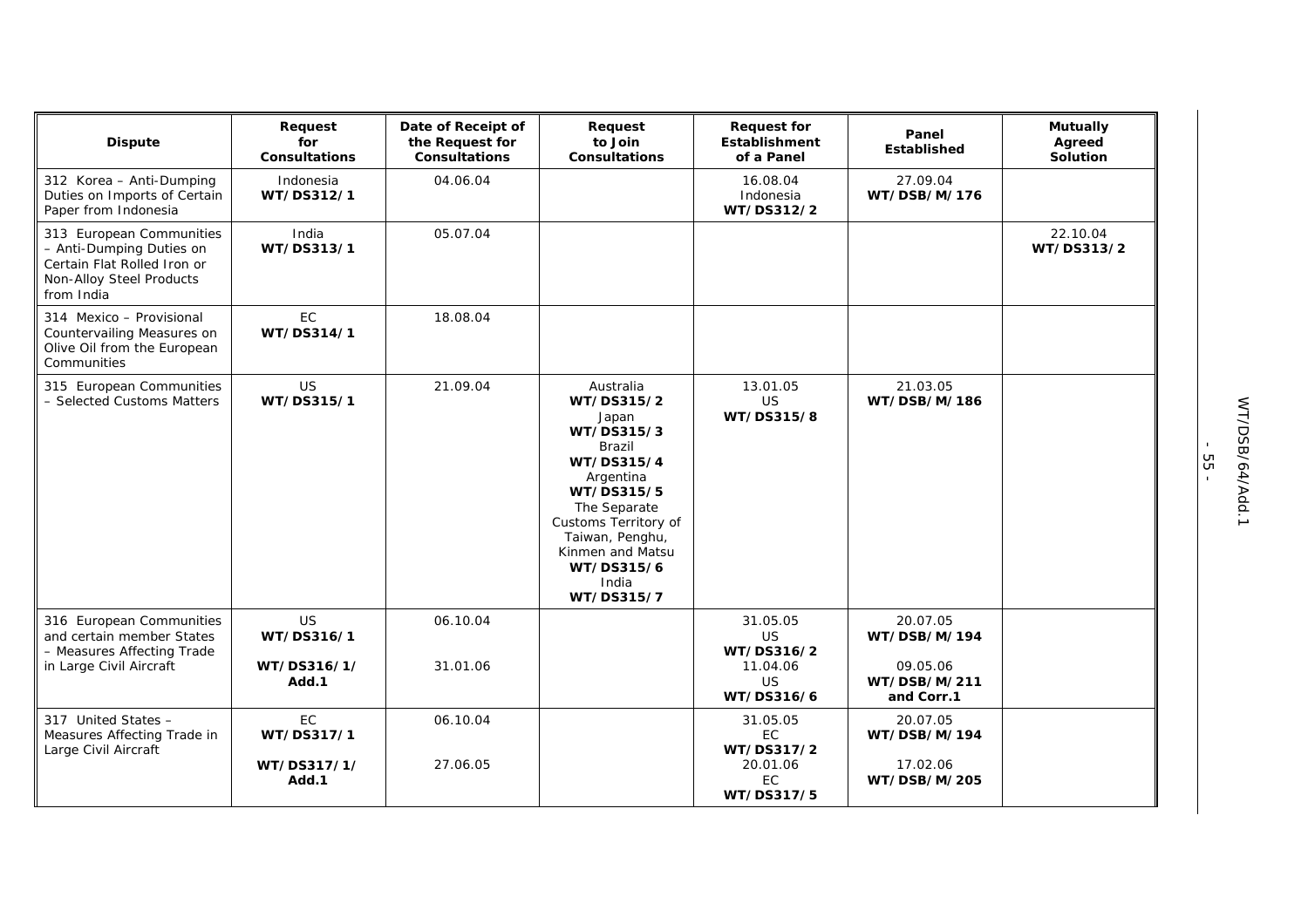| <b>Dispute</b>                                                                                                                               | Request<br>for<br><b>Consultations</b>                                                    | Date of Receipt of<br>the Request for<br><b>Consultations</b> | Request<br>to Join<br><b>Consultations</b>                                                                                                                                                                       | <b>Request for</b><br><b>Establishment</b><br>of a Panel | Panel<br><b>Established</b> | <b>Mutually</b><br>Agreed<br>Solution |
|----------------------------------------------------------------------------------------------------------------------------------------------|-------------------------------------------------------------------------------------------|---------------------------------------------------------------|------------------------------------------------------------------------------------------------------------------------------------------------------------------------------------------------------------------|----------------------------------------------------------|-----------------------------|---------------------------------------|
| 318 India - Anti-Dumping<br>Measures on Certain<br>Products from the Separate<br>Customs Territory of<br>Taiwan, Penghu, Kinmen<br>and Matsu | The Separate<br>Customs Territory of<br>Taiwan, Penghu,<br>Kinmen and Matsu<br>WT/DS318/1 | 28.10.04                                                      |                                                                                                                                                                                                                  |                                                          |                             |                                       |
| 319 United States -<br>Section 776 of the Tariff Act<br>of 1930                                                                              | EC<br>WT/DS319/1                                                                          | 05.11.04                                                      |                                                                                                                                                                                                                  |                                                          |                             |                                       |
| 320 United States -<br>Continued Suspension of<br>Obligations in the EC -<br>Hormones Dispute                                                | EC<br>WT/DS320/1                                                                          | 08.11.04                                                      | Canada<br>WT/DS320/2<br>Australia<br>WT/DS320/3<br>Mexico<br>WT/DS320/4                                                                                                                                          | 13.01.05<br>EC<br>WT/DS320/6                             | 17.02.05<br>WT/DSB/M/183    |                                       |
| 321 Canada - Continued<br>Suspension of Obligations in<br>the EC - Hormones Dispute                                                          | EC<br>WT/DS321/1                                                                          | 08.11.04                                                      | Australia<br>WT/DS321/2<br>Mexico<br>WT/DS321/3<br>US.<br>WT/DS321/4                                                                                                                                             | 13.01.05<br>EC<br>WT/DS321/6                             | 17.02.05<br>WT/DSB/M/183    |                                       |
| 322 United States -<br>Measures Relating to<br>Zeroing and Sunset Reviews                                                                    | Japan<br>WT/DS322/1                                                                       | 24.11.04                                                      | India<br>WT/DS322/2<br>Norway<br>WT/DS322/3<br>Argentina<br>WT/DS322/4<br>The Separate<br>Customs Territory of<br>Taiwan, Penghu,<br>Kinmen and Matsu<br>WT/DS322/5<br>EC.<br>WT/DS322/6<br>Mexico<br>WT/DS322/7 | 04.02.05<br>Japan<br>WT/DS322/8                          | 28.02.05<br>WT/DSB/M/185    |                                       |
| 323 Japan - Import Quotas<br>on Dried Laver and<br>Seasoned Laver                                                                            | Korea<br>WT/DS323/1                                                                       | 01.12.04                                                      |                                                                                                                                                                                                                  | 04.02.05<br>Korea<br>WT/DS323/2                          | 21.03.05<br>WT/DSB/M/186    | 23.01.06<br>WT/DS323/5                |

- 56 -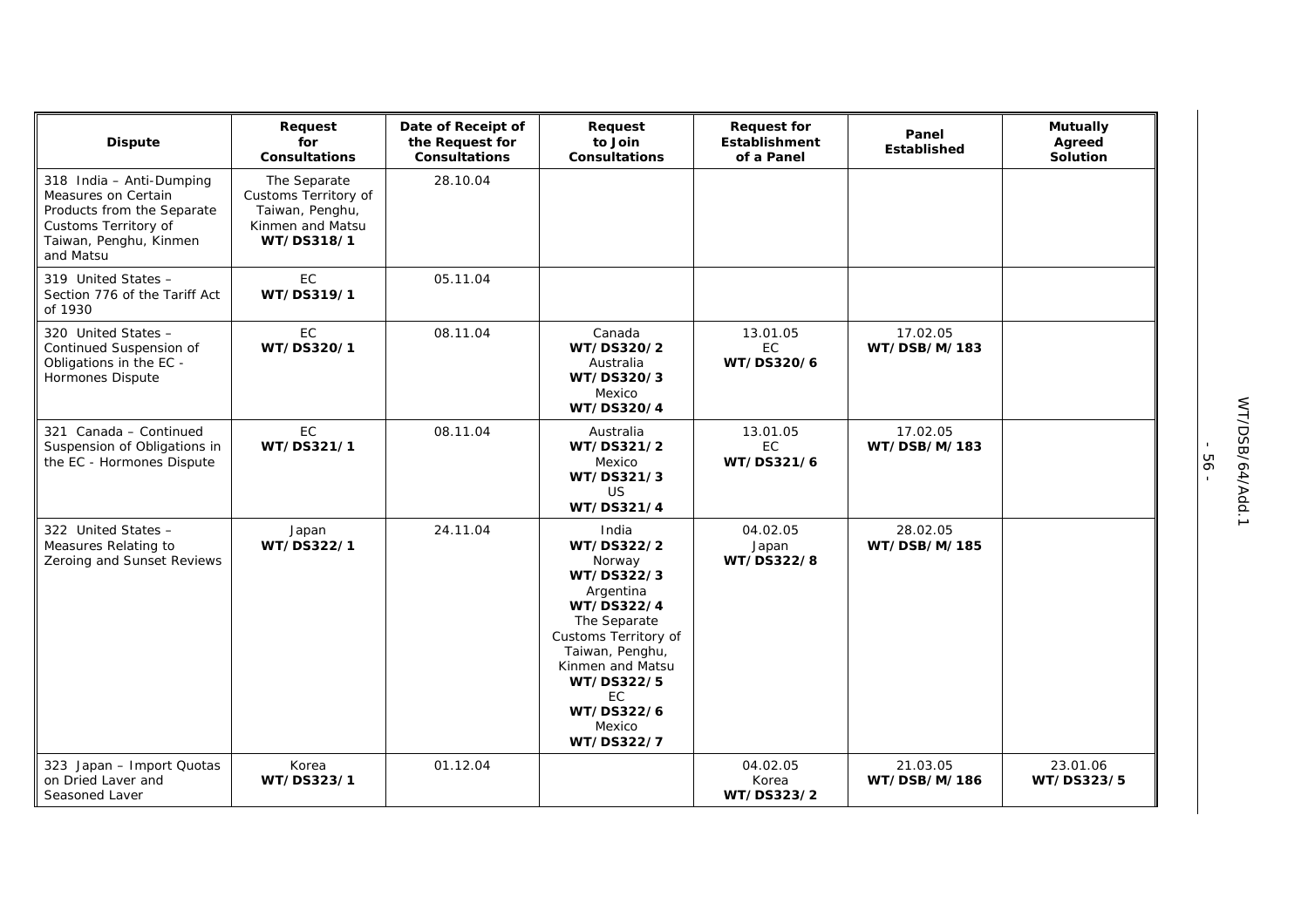| <b>Dispute</b>                                                                                 | Request<br>for<br><b>Consultations</b>                                                               | Date of Receipt of<br>the Request for<br><b>Consultations</b> | Request<br>to Join<br>Consultations                                                                                                                  | <b>Request for</b><br>Establishment<br>of a Panel | Panel<br>Established     | <b>Mutually</b><br>Agreed<br>Solution |
|------------------------------------------------------------------------------------------------|------------------------------------------------------------------------------------------------------|---------------------------------------------------------------|------------------------------------------------------------------------------------------------------------------------------------------------------|---------------------------------------------------|--------------------------|---------------------------------------|
| 324 United States -<br>Provisional Anti-Dumping<br>Measures on Shrimp from<br>Thailand         | Thailand<br>WT/DS324/1                                                                               | 09.12.04                                                      | Japan<br>WT/DS324/2<br><b>Brazil</b><br>WT/DS324/3<br><b>EC</b><br>WT/DS324/4<br>China<br>WT/DS324/5<br>India<br>WT/DS324/6<br>Ecuador<br>WT/DS324/7 |                                                   |                          |                                       |
| 325 United States - Anti-<br>Dumping Determination<br>Regarding Stainless Steel<br>from Mexico | Mexico<br>WT/DS325/1                                                                                 | 05.01.05                                                      | Japan<br>WT/DS325/2<br>EC<br>WT/DS325/3                                                                                                              |                                                   |                          |                                       |
| 326 European Communities<br>- Definitive Safeguard<br>Measures on Salmon                       | Chile<br>WT/DS326/1<br>Withdrawal of the<br>request for<br>consultations<br>WT/DS326/4<br>(12.05.05) | 08.02.05                                                      | Norway<br>WT/DS326/2                                                                                                                                 |                                                   |                          |                                       |
| 327 Egypt - Anti-Dumping<br>Duties on Matches from<br>Pakistan                                 | Pakistan<br>WT/DS327/1                                                                               | 21.02.05                                                      |                                                                                                                                                      | 09.06.05<br>Pakistan<br>WT/DS327/2                | 20.07.05<br>WT/DSB/M/194 | 27.03.06<br>WT/DS327/3                |
| 328 European Communities<br>- Definitive Safeguard<br>Measure on Salmon                        | Norway<br>WT/DS328/1                                                                                 | 01.03.05                                                      | Chile<br>WT/DS328/2                                                                                                                                  |                                                   |                          |                                       |
| 329 Panama - Tariff<br><b>Classification of Certain Milk</b><br>Products                       | Mexico<br>WT/DS329/1                                                                                 | 16.03.05                                                      |                                                                                                                                                      |                                                   |                          | 20.09.05<br>WT/DS329/2                |
| 330 Argentina -<br>Countervailing Duties on<br>Olive Oil, Wheat Gluten and<br>Peaches          | EC<br>WT/DS330/1                                                                                     | 29.04.05                                                      |                                                                                                                                                      |                                                   |                          |                                       |

- 57 -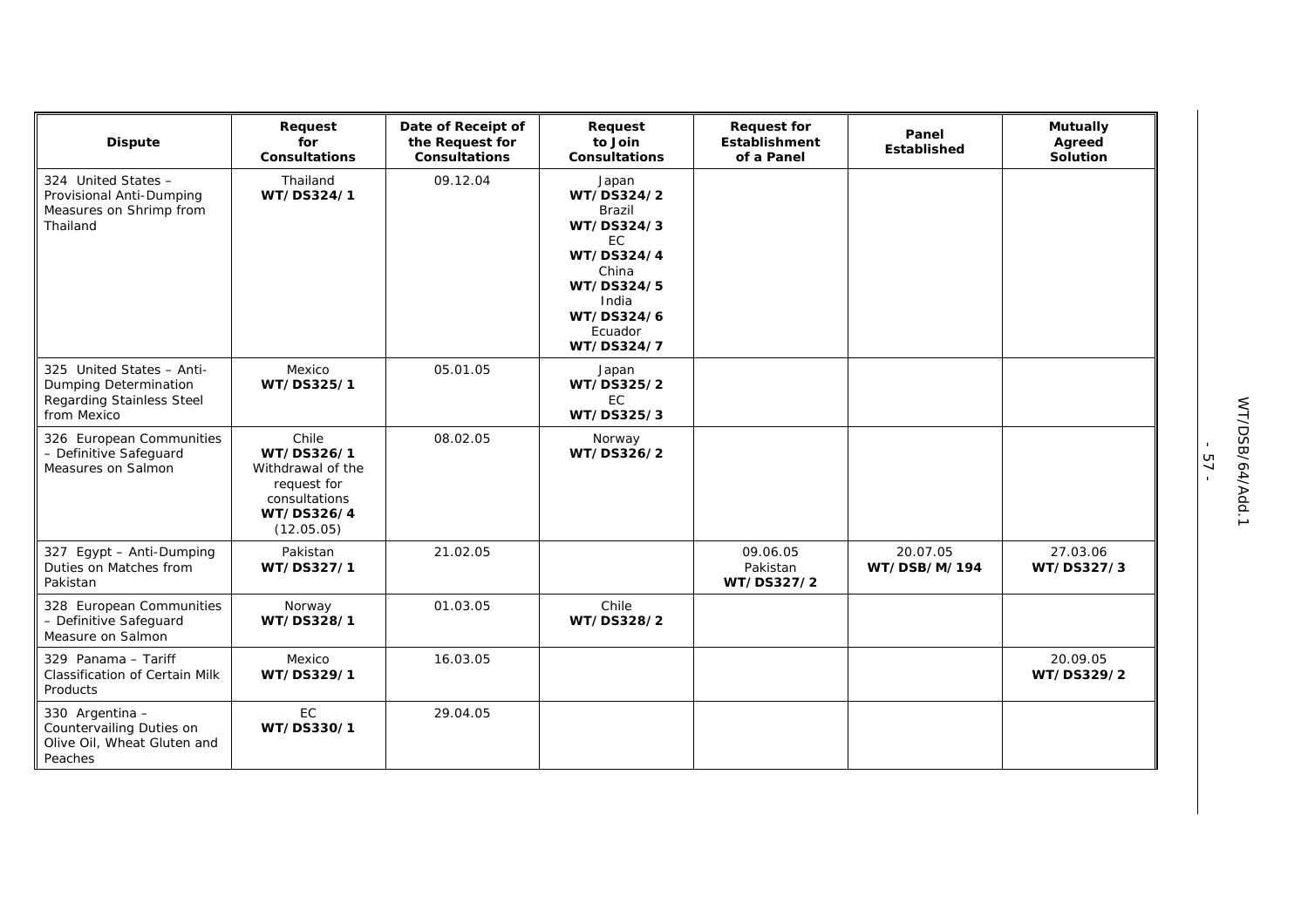| <b>Dispute</b>                                                                                                          | Request<br>for<br><b>Consultations</b>       | Date of Receipt of<br>the Request for<br><b>Consultations</b> | Request<br>to Join<br><b>Consultations</b>                                                       | <b>Request for</b><br>Establishment<br>of a Panel | Panel<br><b>Established</b> | <b>Mutually</b><br>Agreed<br><b>Solution</b> |
|-------------------------------------------------------------------------------------------------------------------------|----------------------------------------------|---------------------------------------------------------------|--------------------------------------------------------------------------------------------------|---------------------------------------------------|-----------------------------|----------------------------------------------|
| 331 Mexico - Anti-Dumping<br>Duties on Steel Pipes and<br>Tubes from Guatemala                                          | Guatemala<br>WT/DS331/1                      | 17.06.05                                                      |                                                                                                  | 06.02.06<br>Guatemala<br>WT/DS331/2               | 17.03.06<br>WT/DSB/M/207    |                                              |
| 332 Brazil - Measures<br>Affecting Imports of<br><b>Retreaded Tyres</b>                                                 | EC<br>WT/DS332/1                             | 20.06.05                                                      | Argentina<br>WT/DS332/2                                                                          | 17.11.05<br>EC.<br>WT/DS332/4                     | 20.01.06<br>WT/DSB/M/203    |                                              |
| 333 Dominican Republic -<br>Foreign Exchange Fee<br>Affecting Imports from<br>Costa Rica                                | Costa Rica<br>WT/DS333/1                     | 12.09.05                                                      | Guatemala<br>WT/DS333/2<br>El Salvador<br>WT/DS333/3                                             |                                                   |                             |                                              |
| 334 Turkey - Measures<br>Affecting the Importation of<br>Rice                                                           | <b>US</b><br>WT/DS334/1                      | 02.11.05                                                      | Australia<br>WT/DS334/2<br>Thailand<br>WT/DS334/3                                                | 06.02.06<br>US.<br>WT/DS334/4                     | 17.03.06<br>WT/DSB/M/207    |                                              |
| 335 United States - Anti-<br>Dumping Measure on<br>Shrimp from Ecuador                                                  | Ecuador<br>WT/DS335/1                        | 17.11.05                                                      | <b>EC</b><br>WT/DS335/2<br>India<br>WT/DS335/3<br>Brazil<br>WT/DS335/4<br>Thailand<br>WT/DS335/5 | 08.06.06<br>Ecuador<br>WT/DS335/6                 | 19.07.06<br>WT/DSB/M/217    |                                              |
| 336 Japan - Countervailing<br>Duties on Dynamic Random<br>Access Memories from<br>Korea                                 | Korea<br>WT/DS336/1                          | 14.03.06                                                      | <b>US</b><br>WT/DS336/2<br><b>EC</b><br>WT/DS336/3                                               | 18.05.06<br>Korea<br>WT/DS336/5                   | 19.06.06<br>WT/DSB/M/215    |                                              |
| 337 European Communities<br>- Anti-Dumping Measure on<br>Farmed Salmon from<br>Norway                                   | Norway<br>WT/DS337/1<br>WT/DS337/1/<br>Add.1 | 17.03.06<br>27.03.06                                          |                                                                                                  | 29.05.06<br>Norway<br>WT/DS337/2                  | 22.06.06<br>WT/DSB/M/216    |                                              |
| 338 Canada - Provisional<br>Anti-Dumping and<br>Countervailing Duties on<br>Grain Corn from the<br><b>United States</b> | US<br>WT/DS338/1                             | 17.03.06                                                      |                                                                                                  |                                                   |                             |                                              |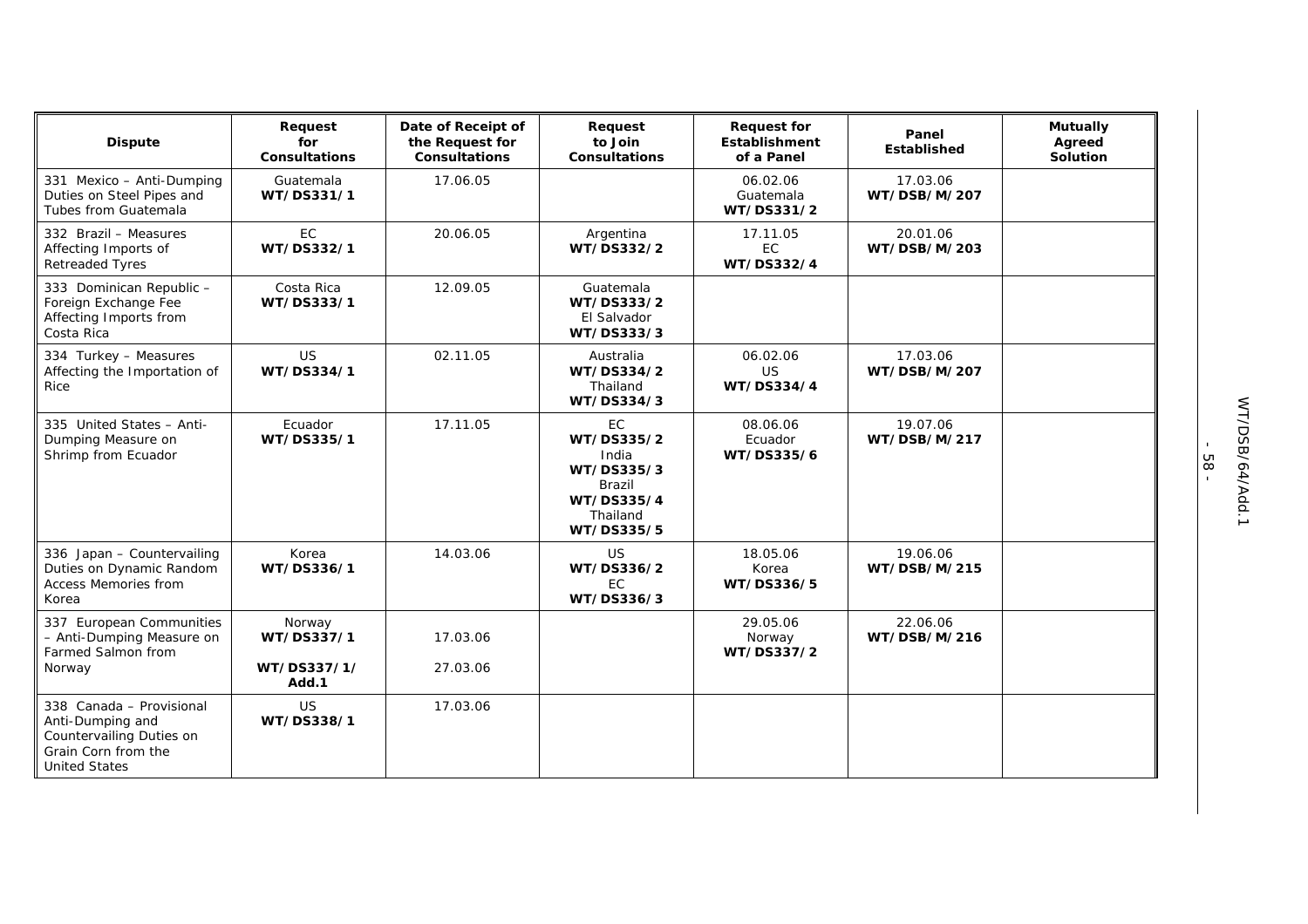| <b>Dispute</b>                                                                                      | Request<br>for<br><b>Consultations</b> | Date of Receipt of<br>the Request for<br><b>Consultations</b> | Request<br>to Join<br><b>Consultations</b>                                                                                | <b>Request for</b><br><b>Establishment</b><br>of a Panel | Panel<br>Established     | <b>Mutually</b><br>Agreed<br>Solution |
|-----------------------------------------------------------------------------------------------------|----------------------------------------|---------------------------------------------------------------|---------------------------------------------------------------------------------------------------------------------------|----------------------------------------------------------|--------------------------|---------------------------------------|
| 339 China - Measures<br>Affecting Imports of<br>Automobile Parts                                    | EC<br>WT/DS339/1                       | 30.03.06                                                      | <b>US</b><br>WT/DS339/2<br>Japan<br>WT/DS339/3<br>Australia<br>WT/DS339/4<br>Mexico<br>WT/DS339/5<br>Canada<br>WT/DS339/6 | 15.09.06<br>EC<br>WT/DS339/8                             | 26.10.06<br>WT/DSB/M/221 |                                       |
| 340 China - Measures<br>Affecting Imports of<br><b>Automobile Parts</b>                             | US<br>WT/DS340/1                       | 30.03.06                                                      | Japan<br>WT/DS340/2<br>EC<br>WT/DS340/3<br>Australia<br>WT/DS340/4<br>Mexico<br>WT/DS340/5<br>Canada<br>WT/DS340/6        | 15.09.06<br><b>US</b><br>WT/DS340/8                      | 26.10.06<br>WT/DSB/M/221 |                                       |
| 341 Mexico - Definitive<br>Countervailing Measures on<br>Olive Oil from the European<br>Communities | EC<br>WT/DS341/1                       | 31.03.06                                                      |                                                                                                                           | 07.12.06<br><b>EC</b><br>WT/DS341/2                      | 23.01.07<br>WT/DSB/M/225 |                                       |
| 342 China - Measures<br>Affecting Imports of<br><b>Automobile Parts</b>                             | Canada<br>WT/DS342/1                   | 13.04.06                                                      | <b>US</b><br>WT/DS342/2<br>Australia<br>WT/DS342/3<br>Japan<br>WT/DS342/4<br>EC<br>WT/DS342/5<br>Mexico<br>WT/DS342/6     | 15.09.06<br>Canada<br>WT/DS342/8                         | 26.10.06<br>WT/DSB/M/221 |                                       |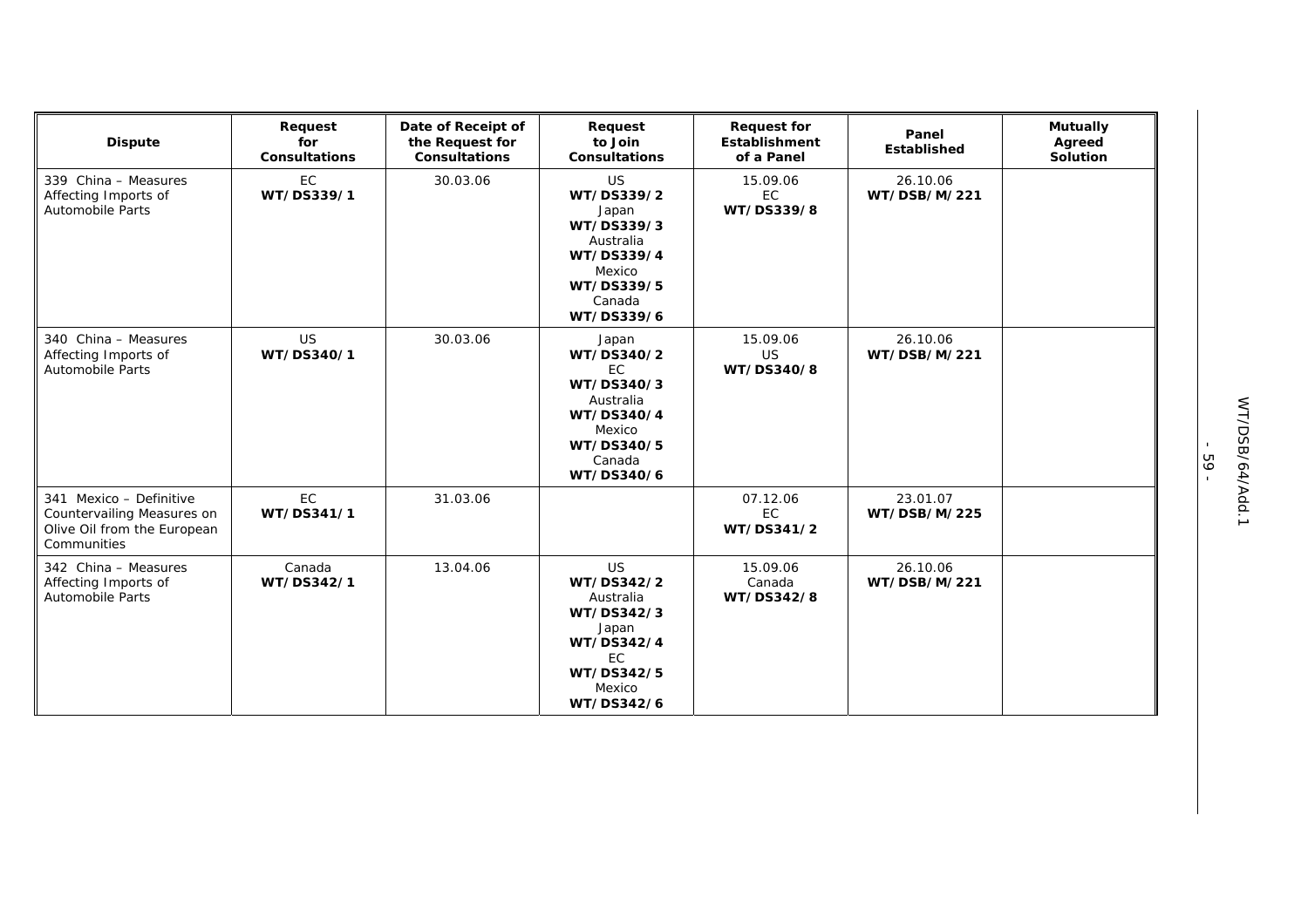| <b>Dispute</b>                                                                                                                       | Request<br>for<br><b>Consultations</b> | Date of Receipt of<br>the Request for<br><b>Consultations</b> | Request<br>to Join<br><b>Consultations</b>                                                       | <b>Request for</b><br>Establishment<br>of a Panel | Panel<br><b>Established</b>                                                                                                          | <b>Mutually</b><br>Agreed<br>Solution |
|--------------------------------------------------------------------------------------------------------------------------------------|----------------------------------------|---------------------------------------------------------------|--------------------------------------------------------------------------------------------------|---------------------------------------------------|--------------------------------------------------------------------------------------------------------------------------------------|---------------------------------------|
| 343 United States -<br>Measures Relating to<br>Shrimp from Thailand                                                                  | Thailand<br>WT/DS343/1<br>and Corr.2   | 24.04.06                                                      | India<br>WT/DS343/2<br>Japan<br>WT/DS343/3<br><b>Brazil</b><br>WT/DS343/4<br>China<br>WT/DS343/5 | 15.09.06<br>Thailand<br>WT/DS343/7                | 26.10.06<br>WT/DSB/M/221                                                                                                             |                                       |
| 344 United States - Final<br>Anti-Dumping Measures on<br><b>Stainless Steel from Mexico</b>                                          | Mexico<br>WT/DS344/1                   | 26.05.06                                                      | Japan<br>WT/DS344/2                                                                              | 12.10.06<br>Mexico<br>WT/DS344/4                  | 26.10.06<br>WT/DSB/M/221                                                                                                             | 08.04.13<br>WT/DS344/26               |
| 345 United States -<br>Customs Bond Directive for<br>Merchandise Subject to<br>Anti-Dumping/<br><b>Countervailing Duties</b>         | India<br>WT/DS345/1                    | 06.06.06                                                      | Thailand<br>WT/DS345/2<br>China<br>WT/DS345/3<br><b>Brazil</b><br>WT/DS345/4                     | 13.10.06<br>India<br>WT/DS345/6                   | 21.11.06<br>WT/DSB/M/222                                                                                                             |                                       |
| 346 United States - Anti-<br>Dumping Administrative<br>Review on Oil Country<br>Tubular Goods from<br>Argentina                      | Argentina<br>WT/DS346/1                | 20.06.06                                                      |                                                                                                  |                                                   |                                                                                                                                      |                                       |
| 347 European Communities<br>and certain member States<br>- Measures Affecting Trade<br>in Large Civil Aircraft<br>(Second Complaint) | US.<br>WT/DS347/1                      | 31.01.06                                                      |                                                                                                  | 11.04.06<br><b>US</b><br>WT/DS347/3               | 09.05.06<br>WT/DSB/M/211<br>and Corr.1<br>Panel lapsed on<br>7.10.07 pursuant to<br>Article 12.12 of the<br><b>DSU</b><br>WT/DS347/7 |                                       |

 $- 09 -$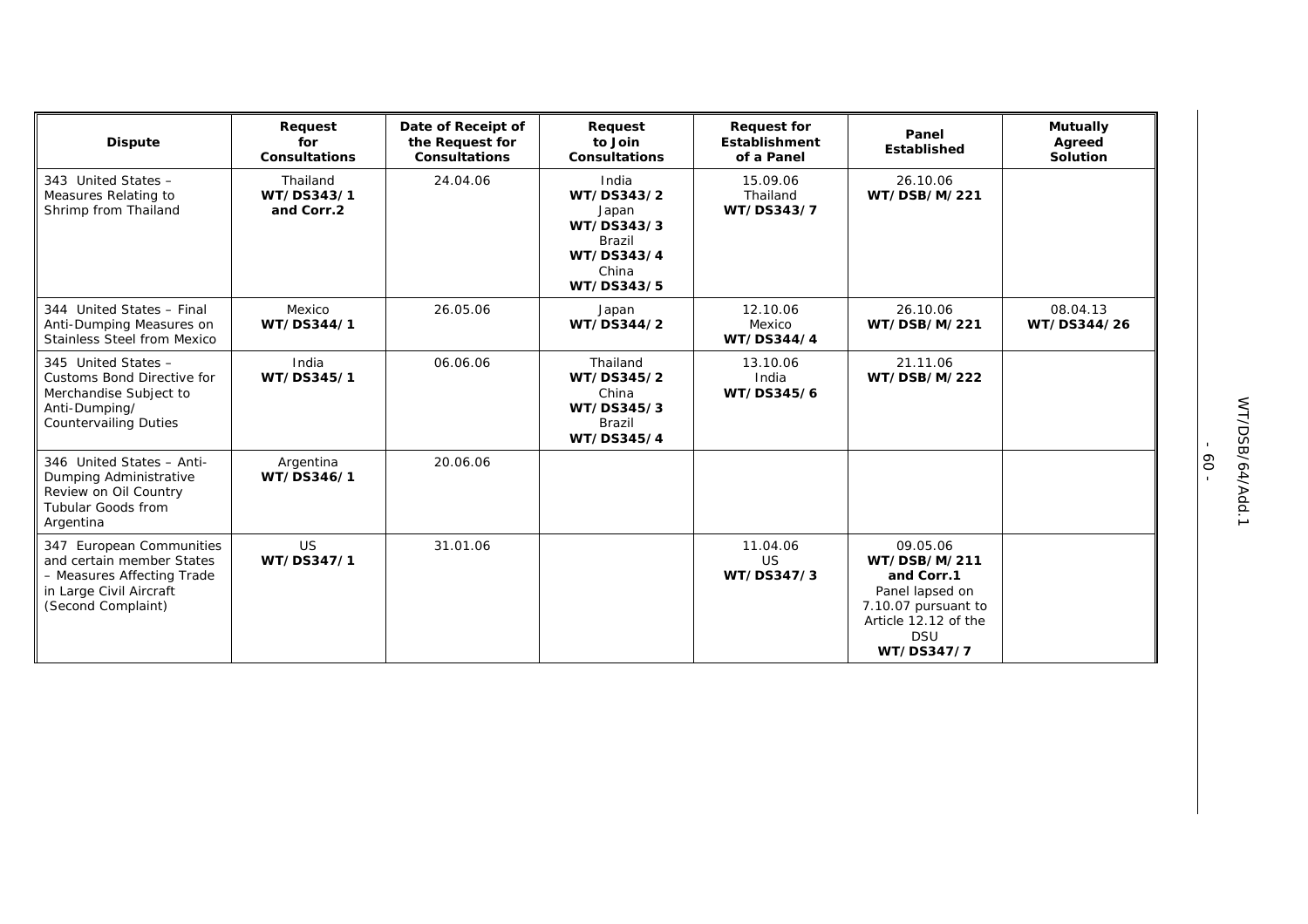| <b>Dispute</b>                                                                                             | Request<br>for<br><b>Consultations</b>   | Date of Receipt of<br>the Request for<br><b>Consultations</b> | Request<br>to Join<br><b>Consultations</b>                                                                                                                                                                                                                     | <b>Request for</b><br><b>Establishment</b><br>of a Panel | Panel<br>Established     | <b>Mutually</b><br>Agreed<br>Solution |
|------------------------------------------------------------------------------------------------------------|------------------------------------------|---------------------------------------------------------------|----------------------------------------------------------------------------------------------------------------------------------------------------------------------------------------------------------------------------------------------------------------|----------------------------------------------------------|--------------------------|---------------------------------------|
| 348 Colombia - Customs<br>Measures on Importation of<br>Certain Goods from Panama                          | Panama<br>WT/DS348/1                     | 20.07.06                                                      | Guatemala<br>WT/DS348/2<br>China<br>WT/DS348/3<br>Philippines<br>WT/DS348/4<br>Hong Kong, China<br>WT/DS348/5<br>Pakistan<br>WT/DS348/6<br>The Separate<br>Customs Territory of<br>Taiwan, Penghu,<br>Kinmen and Matsu<br>WT/DS348/7<br>Thailand<br>WT/DS348/8 |                                                          |                          | 01.12.06<br>WT/DS348/10               |
| 349 European Communities<br>- Measures Affecting the<br>Tariff Quota for Fresh or<br><b>Chilled Garlic</b> | Argentina<br>WT/DS349/1                  | 06.09.06                                                      |                                                                                                                                                                                                                                                                |                                                          |                          |                                       |
| 350 United States -<br>Continued Existence and<br>Application of Zeroing<br>Methodology                    | EC<br>WT/DS350/1<br>WT/DS350/1/<br>Add.1 | 02.10.06<br>09.10.06                                          | Japan<br>WT/DS350/2<br>Thailand<br>WT/DS350/3<br><b>Brazil</b><br>WT/DS350/4<br>India<br>WT/DS350/5                                                                                                                                                            | 10.05.07<br>EC<br>WT/DS350/6                             | 04.06.07<br>WT/DSB/M/233 |                                       |
| 351 Chile - Provisional<br>Safeguard Measure on<br><b>Certain Milk Products</b>                            | Argentina<br>WT/DS351/1                  | 25.10.06                                                      |                                                                                                                                                                                                                                                                | 08.03.07<br>Argentina<br>WT/DS351/2<br>WT/DS356/2        | 24.04.07<br>WT/DSB/M/230 |                                       |

- 61 -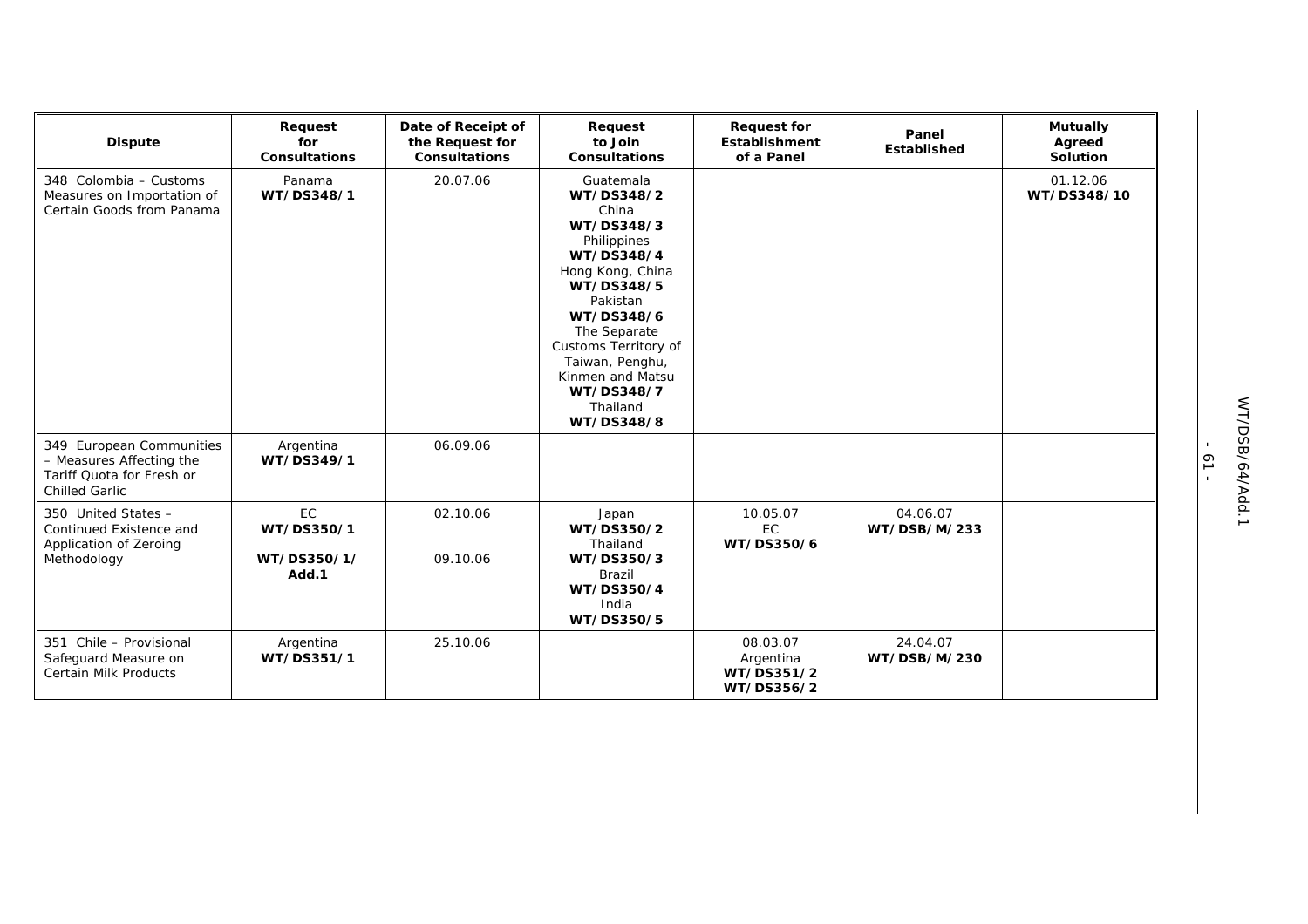| <b>Dispute</b>                                                                                                         | Request<br>for<br><b>Consultations</b>          | Date of Receipt of<br>the Request for<br><b>Consultations</b> | Request<br>to Join<br><b>Consultations</b>         | <b>Request for</b><br>Establishment<br>of a Panel          | Panel<br>Established                                                                                                | <b>Mutually</b><br>Agreed<br>Solution |
|------------------------------------------------------------------------------------------------------------------------|-------------------------------------------------|---------------------------------------------------------------|----------------------------------------------------|------------------------------------------------------------|---------------------------------------------------------------------------------------------------------------------|---------------------------------------|
| 352 India - Measures<br>Affecting the Importation<br>and Sale of Wines and<br>Spirits from the European<br>Communities | <b>EC</b><br>WT/DS352/1                         | 20.11.06                                                      | <b>US</b><br>WT/DS352/2<br>Australia<br>WT/DS352/3 | 23.03.07<br><b>EC</b><br>WT/DS352/4                        | 24.04.07<br>WT/DSB/M/230<br>17.07.08<br>Lapse of Authority for<br>the Establishment of<br>the Panel<br>(WT/DS352/7) |                                       |
| 353 United States -<br>Measures Affecting Trade in<br>Large Civil Aircraft (Second<br>Complaint)                       | <b>EC</b><br>WT/DS353/1<br>WT/DS317/1/<br>Add.2 |                                                               |                                                    | EC<br>WT/DS353/2/<br>Corr.1<br>WT/DS317/5/<br>Add.1/Corr.1 | 17.02.06<br>WT/DSB/M/205                                                                                            |                                       |
| 354 Canada - Tax<br><b>Exemptions and Reductions</b><br>for Wine and Beer                                              | <b>EC</b><br>WT/DS354/1                         | 29.11.06                                                      |                                                    |                                                            |                                                                                                                     | 17.12.08<br>WT/DS354/2                |
| 355 Brazil - Anti-Dumping<br>Measures on Imports of<br>Certain Resins from<br>Argentina                                | Argentina<br>WT/DS355/1                         | 26.12.06                                                      |                                                    | 07.06.07<br>Argentina<br>WT/DS355/2                        | 24.07.07<br>WT/DSB/M/236<br>05.02.09<br>Lapse of Authority for<br>the Establishment of<br>the Panel<br>WT/DS355/6   |                                       |
| 356 Chile - Definitive<br>Safeguard Measures on<br>Certain Milk Products                                               | Argentina<br>WT/DS356/1                         | 28.12.06                                                      |                                                    | 08.03.07<br>Argentina<br>WT/DS351/2<br>WT/DS356/2          | 24.04.07<br>WT/DSB/M/230                                                                                            |                                       |

- 62 -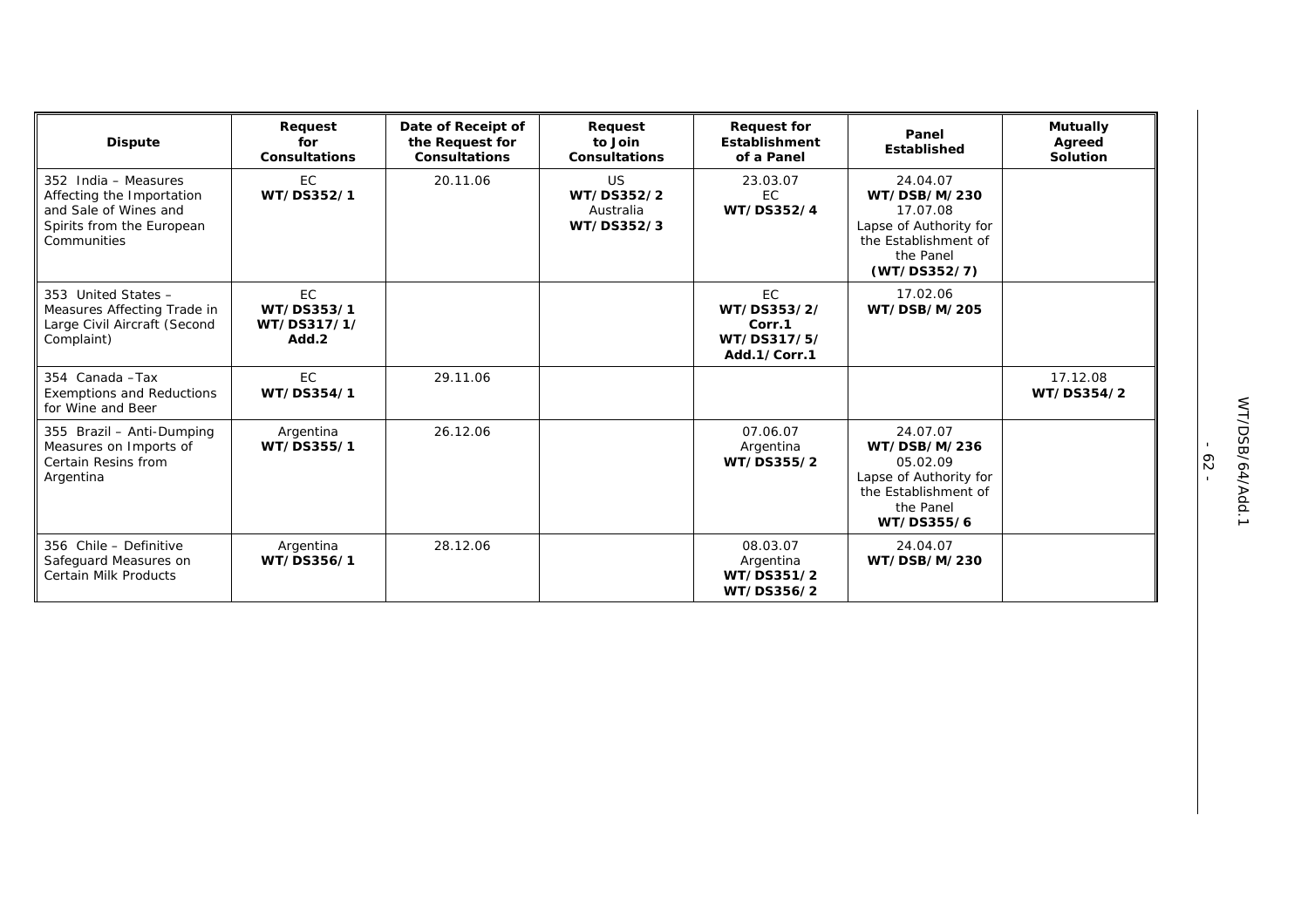| <b>Dispute</b>                                                                                                    | Request<br>for<br><b>Consultations</b> | Date of Receipt of<br>the Request for<br><b>Consultations</b> | Request<br>to Join<br><b>Consultations</b>                                                                                                                                                                            | <b>Request for</b><br>Establishment<br>of a Panel                                                                                               | Panel<br>Established     | <b>Mutually</b><br>Agreed<br>Solution |
|-------------------------------------------------------------------------------------------------------------------|----------------------------------------|---------------------------------------------------------------|-----------------------------------------------------------------------------------------------------------------------------------------------------------------------------------------------------------------------|-------------------------------------------------------------------------------------------------------------------------------------------------|--------------------------|---------------------------------------|
| 357 United States -<br>Subsidies and Other<br>Domestic Support for Corn<br>and Other Agricultural<br>Products     | Canada<br>WT/DS357/1                   | 08.01.07                                                      | Australia<br>WT/DS357/2<br>Guatemala<br>WT/DS357/3<br><b>Brazil</b><br>WT/DS357/4<br>Argentina<br>WT/DS357/5<br><b>EC</b><br>WT/DS357/6<br>Uruguay<br>WT/DS357/7<br>Nicaragua<br>WT/DS357/8<br>Thailand<br>WT/DS357/9 | 07.06.07<br>Canada<br>WT/DS357/11<br>15.11.07<br>Withdrawal of the<br>request<br>WT/DS357/13<br>08.11.07<br>Canada<br>WT/DS357/12<br>and Corr.1 | 17.12.07<br>WT/DSB/M/243 |                                       |
| 358 China - Certain<br>Measures Granting Refunds,<br>Reductions or Exemptions<br>from Taxes and Other<br>Payments | <b>US</b><br>WT/DS358/1                | 02.02.07                                                      | EC<br>WT/DS358/2<br>Australia<br>WT/DS358/3<br>Japan<br>WT/DS358/4<br>Mexico<br>WT/DS358/5                                                                                                                            | 12.07.07<br><b>US</b><br>WT/DS358/13                                                                                                            | 31.08.07<br>WT/DSB/M/238 |                                       |
|                                                                                                                   | WT/DS358/1/<br>Add.1                   | 27.04.07                                                      | Mexico<br>WT/DS358/7<br><b>EC</b><br>WT/DS358/8<br>Australia<br>WT/DS358/9<br>Japan<br>WT/DS358/10<br>Canada<br>WT/DS358/11                                                                                           |                                                                                                                                                 |                          |                                       |

- 63 -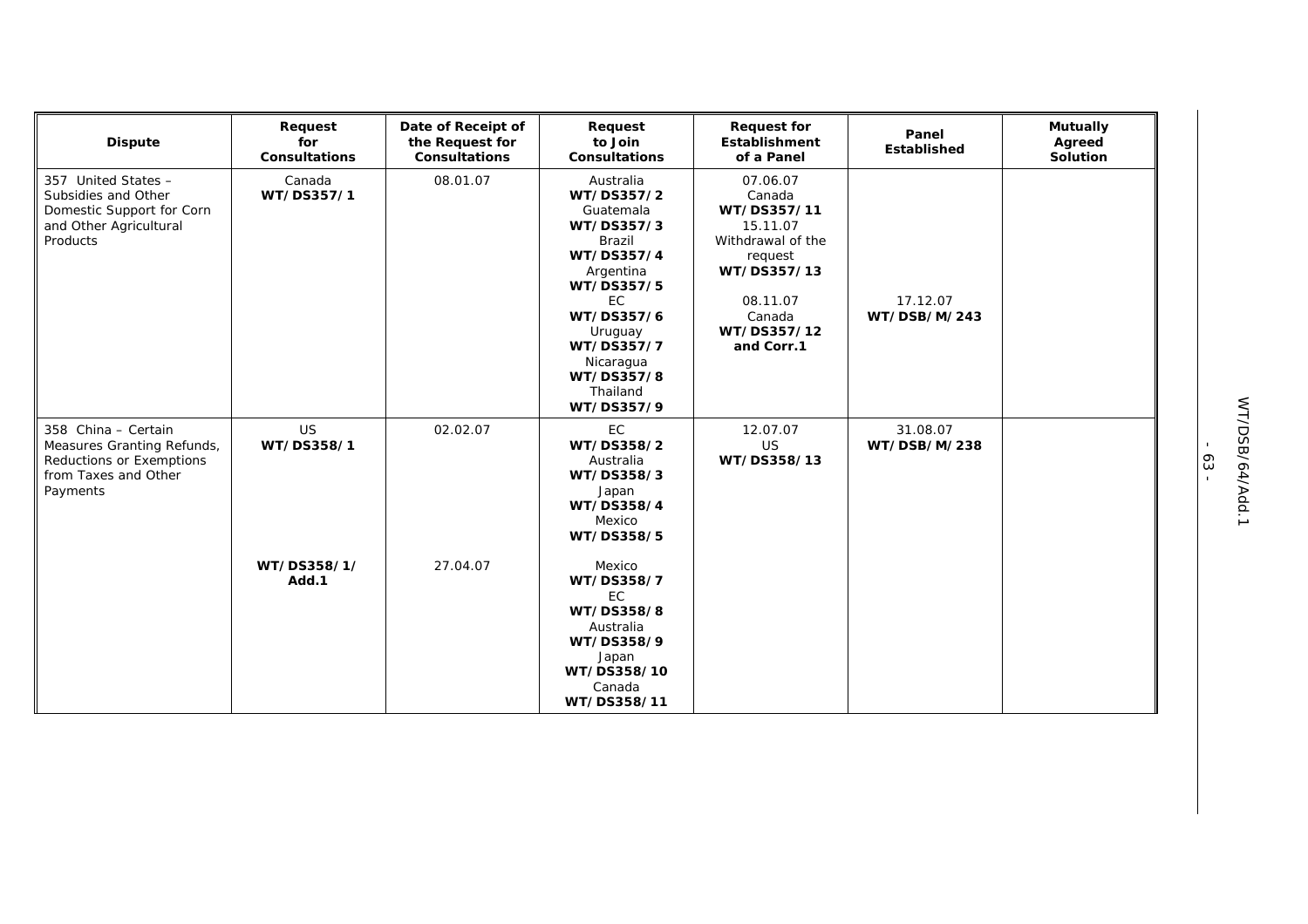| <b>Dispute</b>                                                                                                    | Request<br>for<br><b>Consultations</b> | Date of Receipt of<br>the Request for<br><b>Consultations</b> | Request<br>to Join<br><b>Consultations</b>                                                                                     | <b>Request for</b><br>Establishment<br>of a Panel | Panel<br>Established     | <b>Mutually</b><br>Agreed<br>Solution |
|-------------------------------------------------------------------------------------------------------------------|----------------------------------------|---------------------------------------------------------------|--------------------------------------------------------------------------------------------------------------------------------|---------------------------------------------------|--------------------------|---------------------------------------|
| 359 China - Certain<br>Measures Granting Refunds,<br>Reductions or Exemptions<br>from Taxes and Other<br>Payments | Mexico<br>WT/DS359/1                   | 26.02.07                                                      | EC<br>WT/DS359/2<br>Australia<br>WT/DS359/3<br>Japan<br>WT/DS359/4<br><b>US</b><br>WT/DS359/5                                  | 12.07.07<br>Mexico<br>WT/DS359/13                 | 31.08.07<br>WT/DSB/M/238 |                                       |
|                                                                                                                   | WT/DS359/1/<br>Add.1                   | 04.05.07                                                      | Australia<br>WT/DS359/7<br><b>EC</b><br>WT/DS359/8<br>Canada<br>WT/DS359/9<br>Japan<br>WT/DS359/10<br><b>US</b><br>WT/DS359/11 |                                                   |                          |                                       |
| 360 India - Additional and<br>Extra-Additional Duties on<br>Imports from the<br><b>United States</b>              | <b>US</b><br>WT/DS360/1                | 06.03.07                                                      | <b>EC</b><br>WT/DS360/2<br>Australia<br>WT/DS360/3                                                                             | 24.05.07<br><b>US</b><br>WT/DS360/5               | 20.06.07<br>WT/DSB/M/234 |                                       |
| 361 European Communities<br>- Regime for the<br>Importation of Bananas                                            | Colombia<br>WT/DS361/1                 | 21.03.07                                                      |                                                                                                                                |                                                   |                          | 08.11.12<br>WT/DS361/3                |
| 362 China - Measures<br>Affecting the Protection and<br>Enforcement of Intellectual<br><b>Property Rights</b>     | <b>US</b><br>WT/DS362/1                | 10.04.07                                                      | Japan<br>WT/DS362/2<br><b>EC</b><br>WT/DS362/3<br>Canada<br>WT/DS362/4<br>Mexico<br>WT/DS362/5                                 | 21.08.07<br><b>US</b><br>WT/DS362/7               | 25.09.07<br>WT/DSB/M/239 |                                       |

- 64 -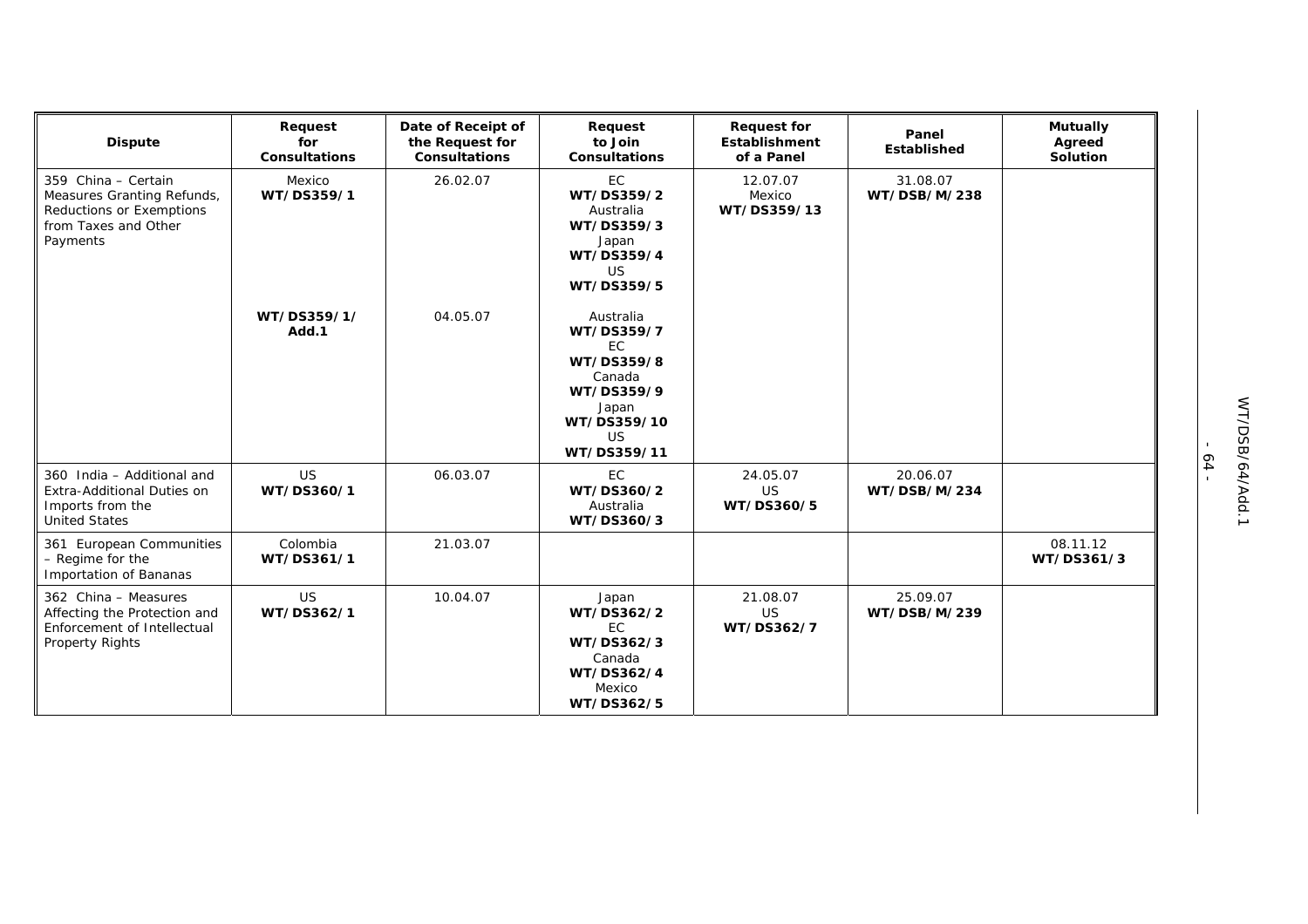| <b>Dispute</b>                                                                                                       | Request<br>for<br><b>Consultations</b> | Date of Receipt of<br>the Request for<br><b>Consultations</b> | Request<br>to Join<br>Consultations                                                                                                                                                                                                                          | <b>Request for</b><br>Establishment<br>of a Panel | Panel<br>Established     | <b>Mutually</b><br>Agreed<br>Solution |
|----------------------------------------------------------------------------------------------------------------------|----------------------------------------|---------------------------------------------------------------|--------------------------------------------------------------------------------------------------------------------------------------------------------------------------------------------------------------------------------------------------------------|---------------------------------------------------|--------------------------|---------------------------------------|
| 363 China - Measures<br>Affecting Trading Rights and<br><b>Distribution Services for</b><br>Certain Publications and | <b>US</b><br>WT/DS363/1                | 10.04.07                                                      | EC<br>WT/DS363/2                                                                                                                                                                                                                                             | 10.10.07<br>US<br>WT/DS363/5                      | 27.11.07<br>WT/DSB/M/242 |                                       |
| Audiovisual Entertainment<br>Products                                                                                | WT/DS363/1/<br>Add.1                   | 10.07.07                                                      | EC<br>WT/DS363/4                                                                                                                                                                                                                                             |                                                   |                          |                                       |
| 364 European Communities<br>- Regime for the<br>Importation of Bananas                                               | Panama<br>WT/DS364/1                   | 22.06.07                                                      |                                                                                                                                                                                                                                                              |                                                   |                          | 08.11.12<br>WT/DS364/3                |
| 365 United States -<br>Domestic Support and<br><b>Export Credit Guarantees</b><br>for Agricultural Products          | <b>Brazil</b><br>WT/DS365/1            | 11.07.07                                                      | Canada<br>WT/DS365/2<br>Guatemala<br>WT/DS365/3<br>Costa Rica<br>WT/DS365/4<br>EC.<br>WT/DS365/5<br>Mexico<br>WT/DS365/6<br>Australia<br>WT/DS365/7<br>Argentina<br>WT/DS365/8<br>Thailand<br>WT/DS365/9<br>India<br>WT/DS365/10<br>Nicaragua<br>WT/DS365/11 | 08.11.07<br>Brazil<br>WT/DS365/13                 | 17.12.07<br>WT/DSB/M/243 |                                       |
| 366 Colombia - Indicative<br>Prices and Restrictions on<br>Ports of Entry                                            | Panama<br>WT/DS366/1                   | 12.07.07                                                      | Guatemala<br>WT/DS366/2<br>Honduras<br>WT/DS366/3<br>The Separate<br>Customs Territory of<br>Taiwan, Penghu,<br>Kinmen and Matsu<br>WT/DS366/4                                                                                                               | 14.09.07<br>Panama<br>WT/DS366/6                  | 22.10.07<br>WT/DSB/M/241 |                                       |

- 65 -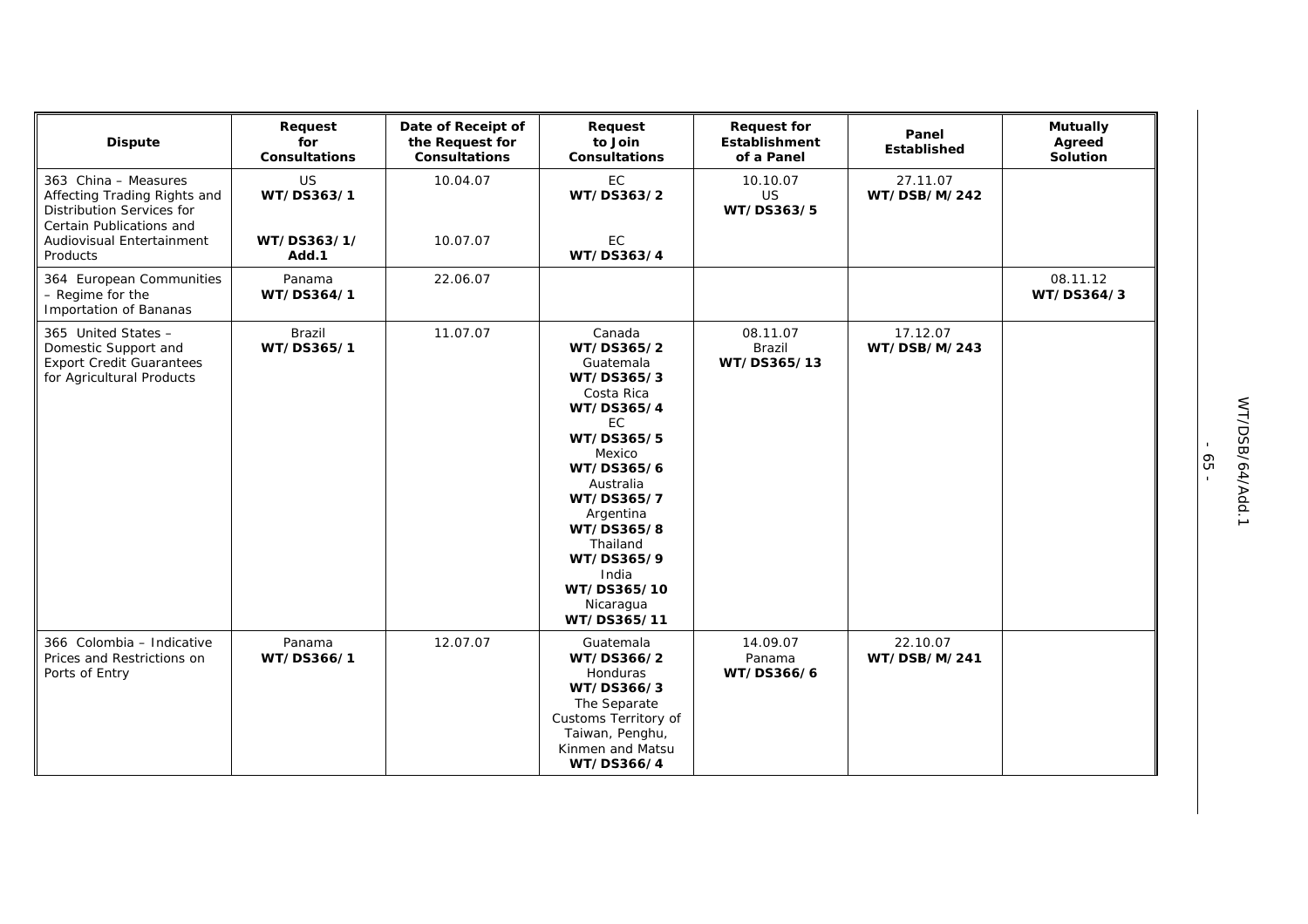| <b>Dispute</b>                                                                                                                          | Request<br>for<br><b>Consultations</b> | Date of Receipt of<br>the Request for<br><b>Consultations</b> | Request<br>to Join<br>Consultations                  | <b>Request for</b><br><b>Establishment</b><br>of a Panel | Panel<br><b>Established</b> | <b>Mutually</b><br>Agreed<br>Solution |
|-----------------------------------------------------------------------------------------------------------------------------------------|----------------------------------------|---------------------------------------------------------------|------------------------------------------------------|----------------------------------------------------------|-----------------------------|---------------------------------------|
| 367 Australia - Measures<br>Affecting the Importation of<br>Apples from New Zealand                                                     | New Zealand<br>WT/DS367/1              | 31.08.07                                                      | EC<br>WT/DS367/2<br>US<br>WT/DS367/3                 | 06.12.07<br>New Zealand<br>WT/DS367/5                    | 21.01.08<br>WT/DSB/M/245    |                                       |
| 368 United States -<br>Preliminary Anti-Dumping<br>and Countervailing Duty<br>Determination on Coated<br>Free Sheet Paper from<br>China | China<br>WT/DS368/1                    | 14.09.07                                                      |                                                      |                                                          |                             |                                       |
| 369 European Communities<br>- Certain Measures<br>Prohibiting the Importation<br>and Marketing of Seal<br>Products                      | Canada<br>WT/DS369/1                   | 25.09.07                                                      |                                                      | 11.02.11<br>Canada<br>WT/DS369/2                         | 25.03.11<br>WT/DSB/M/294    |                                       |
| 370 Thailand - Customs<br>Valuation of Certain<br>Products from the European<br>Communities                                             | EC<br>WT/DS370/1                       | 25.01.08                                                      | Philippines<br>WT/DS370/2<br><b>US</b><br>WT/DS370/3 |                                                          |                             |                                       |
| 371 Thailand - Customs<br>and Fiscal Measures on<br>Cigarettes from the<br>Philippines                                                  | Philippines<br>WT/DS371/1              | 07.02.08                                                      | EC<br>WT/DS371/2                                     | 29.09.08<br>Philippines<br>WT/DS371/3                    | 17.11.08<br>WT/DSB/M/259    |                                       |
| 372 China - Measures<br><b>Affecting Financial</b><br>Information Services and<br>Foreign Financial<br><b>Information Suppliers</b>     | EC<br>WT/DS372/1                       | 03.03.08                                                      | <b>US</b><br>WT/DS372/2                              |                                                          |                             |                                       |
| 373 China - Measures<br><b>Affecting Financial</b><br>Information Services and<br>Foreign Financial<br><b>Information Suppliers</b>     | US<br>WT/DS373/1                       | 03.03.08                                                      | EC<br>WT/DS373/2                                     |                                                          |                             |                                       |

- 66 -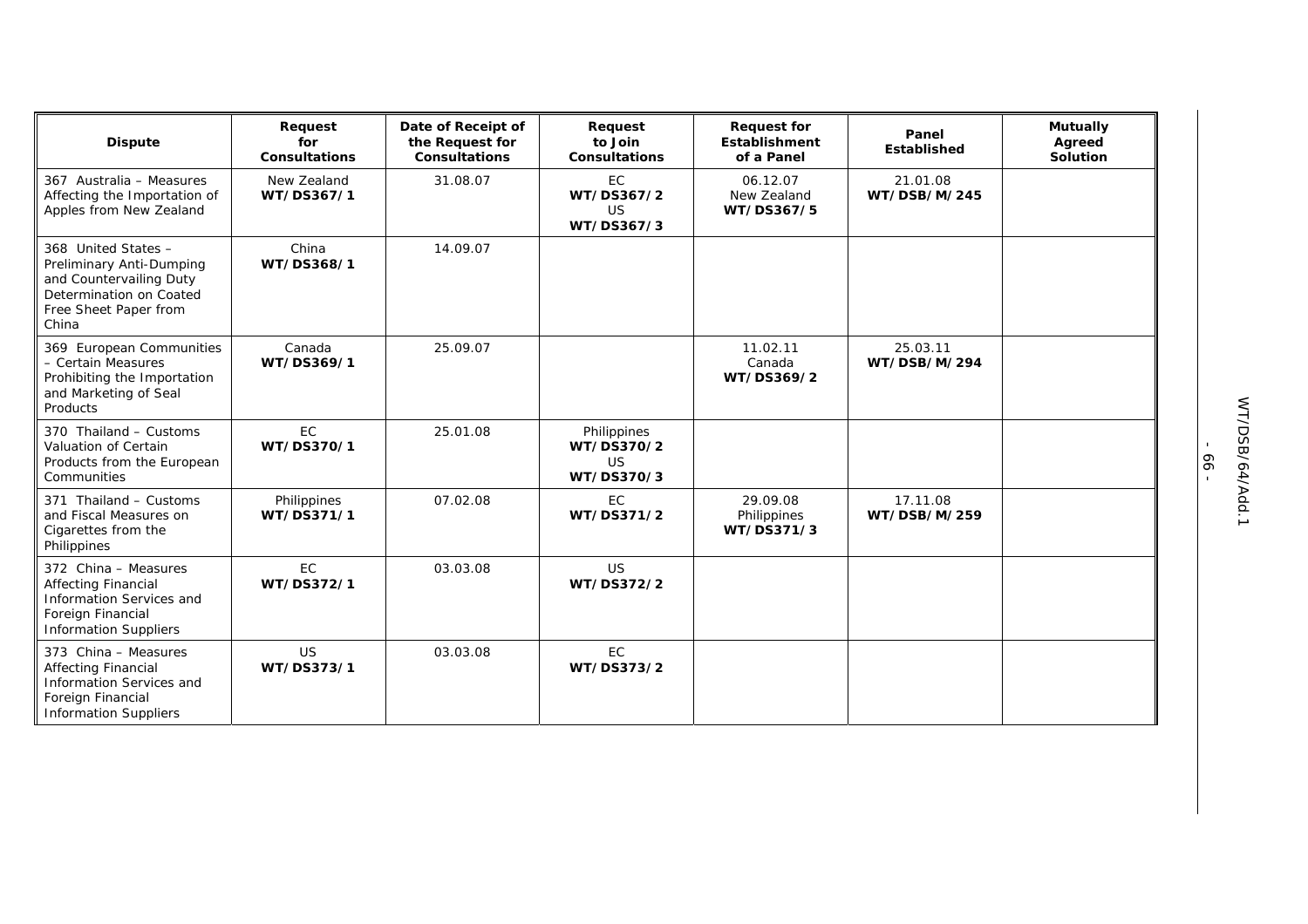| <b>Dispute</b>                                                                                                           | Request<br>for<br><b>Consultations</b>                                                                   | Date of Receipt of<br>the Request for<br><b>Consultations</b> | Request<br>to Join<br><b>Consultations</b>                                                                                                                                                                                    | <b>Request for</b><br>Establishment<br>of a Panel               | Panel<br>Established     | <b>Mutually</b><br>Agreed<br>Solution |
|--------------------------------------------------------------------------------------------------------------------------|----------------------------------------------------------------------------------------------------------|---------------------------------------------------------------|-------------------------------------------------------------------------------------------------------------------------------------------------------------------------------------------------------------------------------|-----------------------------------------------------------------|--------------------------|---------------------------------------|
| 374 South Africa - Anti-<br>Dumping Measures on<br>Uncoated Woodfree Paper                                               | Indonesia<br>WT/DS374/1<br>Withdrawal of the<br>request for<br>consultations<br>WT/DS374/2<br>(20.11.08) | 09.05.08                                                      |                                                                                                                                                                                                                               |                                                                 |                          |                                       |
| 375 European Communities<br>and its member States -<br>Tariff Treatment of Certain<br>Information Technology<br>Products | US<br>WT/DS375/1                                                                                         | 28.05.08                                                      | Thailand<br>WT/DS375/2<br>Japan<br>WT/DS375/3<br>Singapore<br>WT/DS375/4<br>Philippines<br>WT/DS375/5<br>The Separate<br>Customs Territory of<br>Taiwan, Penghu,<br>Kinmen and Matsu<br>WT/DS375/6<br>China<br>WT/DS375/7     | 18.08.08<br><b>US</b><br>WT/DS375/8<br>WT/DS376/8<br>WT/DS377/6 | 23.09.08<br>WT/DSB/M/256 |                                       |
| 376 European Communities<br>and its member States -<br>Tariff Treatment of Certain<br>Information Technology<br>Products | Japan<br>WT/DS376/1                                                                                      | 28.05.08                                                      | Thailand<br>WT/DS376/2<br>The Separate<br>Customs Territory of<br>Taiwan, Penghu,<br>Kinmen and Matsu<br>WT/DS376/3<br>Singapore<br>WT/DS376/4<br>Philippines<br>WT/DS376/5<br><b>US</b><br>WT/DS376/6<br>China<br>WT/DS376/7 | 18.08.08<br>Japan<br>WT/D376/8<br>WT/DS375/8<br>WT/DS377/6      | 23.09.08<br>WT/DSB/M/256 |                                       |

- 67 -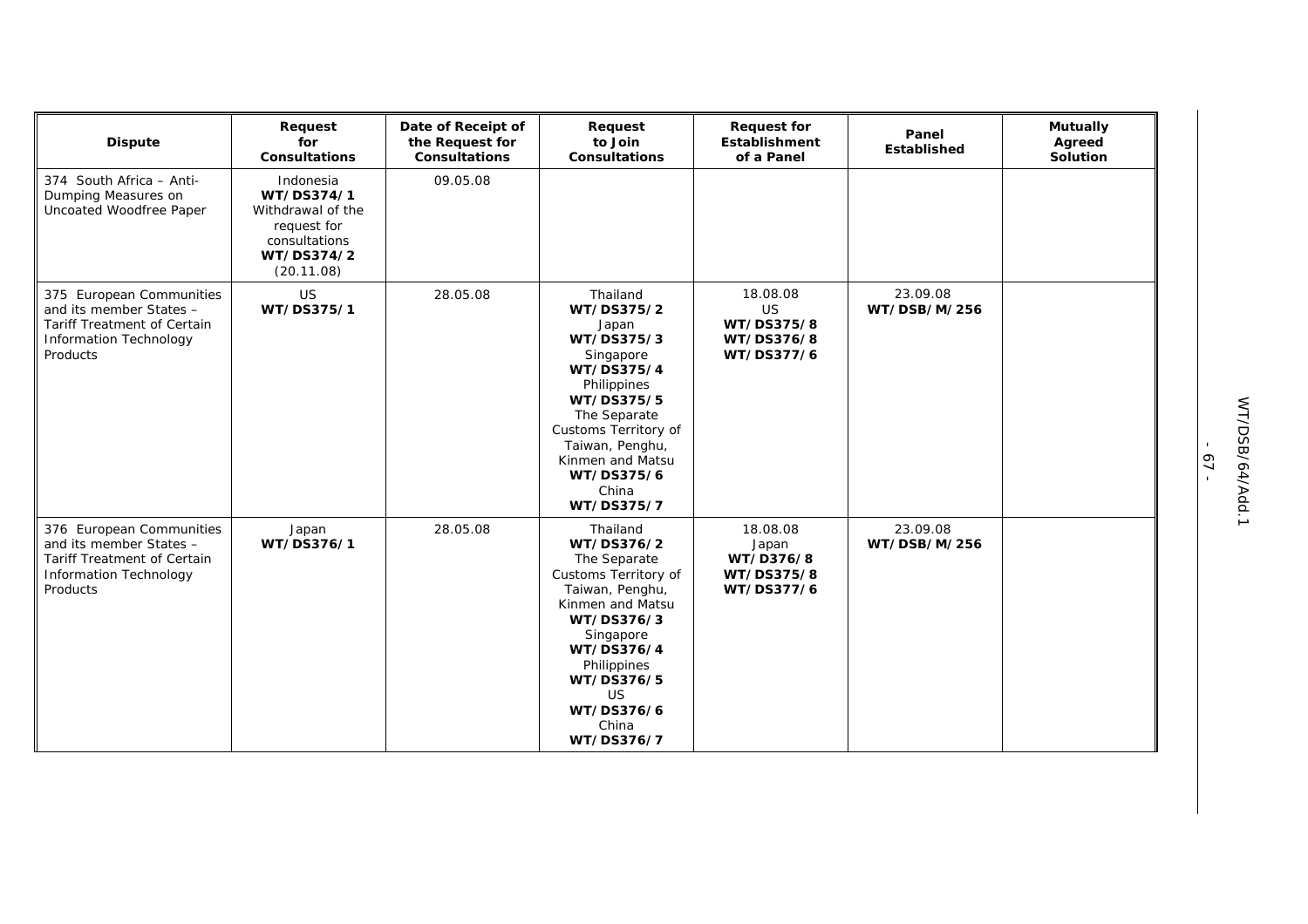| <b>Dispute</b>                                                                                                                      | Request<br>for<br><b>Consultations</b>                                                    | Date of Receipt of<br>the Request for<br><b>Consultations</b> | Request<br>to Join<br><b>Consultations</b>                     | <b>Request for</b><br><b>Establishment</b><br>of a Panel                                                                          | Panel<br><b>Established</b> | <b>Mutually</b><br>Agreed<br>Solution             |
|-------------------------------------------------------------------------------------------------------------------------------------|-------------------------------------------------------------------------------------------|---------------------------------------------------------------|----------------------------------------------------------------|-----------------------------------------------------------------------------------------------------------------------------------|-----------------------------|---------------------------------------------------|
| 377 European Communities<br>and its member States -<br>Tariff Treatment of Certain<br><b>Information Technology</b><br>Products     | The Separate<br>Customs Territory of<br>Taiwan, Penghu,<br>Kinmen and Matsu<br>WT/DS377/1 | 12.06.08                                                      | US<br>WT/DS377/2<br>China<br>WT/DS377/3<br>Japan<br>WT/DS377/4 | 18.08.08<br>The Separate<br>Customs Territory of<br>Taiwan, Penghu,<br>Kinmen and Matsu<br>WT/DS377/6<br>WT/DS375/8<br>WT/DS376/8 | 23.09.08<br>WT/DSB/M/256    |                                                   |
| 378 China - Measures<br><b>Affecting Financial</b><br>Information Services and<br>Foreign Financial<br><b>Information Suppliers</b> | Canada<br>WT/DS378/1                                                                      | 20.06.08                                                      | <b>US</b><br>WT/DS378/2                                        |                                                                                                                                   |                             |                                                   |
| 379 United States -<br>Definitive Anti-Dumping and<br>Countervailing Duties on<br>Certain Products from China                       | China<br>WT/DS379/1                                                                       | 19.09.08                                                      |                                                                | 09.12.08<br>China<br>WT/DS379/2                                                                                                   | 20.01.09<br>WT/DSB/M/263    |                                                   |
| 380 India - Certain Taxes<br>and other Measures on<br>Imported Wines and Spirits                                                    | EC<br>WT/DS380/1                                                                          | 22.09.08                                                      | Australia<br>WT/DS380/2<br>US.<br>WT/DS380/3                   |                                                                                                                                   |                             |                                                   |
|                                                                                                                                     | WT/DS380/1/<br>Add.1                                                                      | 15.12.08                                                      | <b>US</b><br>WT/DS380/4                                        |                                                                                                                                   |                             |                                                   |
|                                                                                                                                     | WT/DS380/1/<br>Add.2                                                                      | 04.05.09                                                      | US<br>WT/DS380/5                                               |                                                                                                                                   |                             |                                                   |
| 381 United States -<br>Measures Concerning the<br>Importation, Marketing and<br>Sale of Tuna and Tuna<br>Products                   | Mexico<br>WT/DS381/1                                                                      | 24.10.08                                                      | EC<br>WT/DS381/2<br>Australia<br>WT/DS381/3                    | 09.03.09<br>Mexico<br>WT/DS381/4                                                                                                  | 20.04.09<br>WT/DSB/M/267    |                                                   |
| 382 United States - Anti-<br>Dumping Administrative<br>Reviews and Other                                                            | <b>Brazil</b><br>WT/DS382/1                                                               | 27.11.08                                                      | Japan<br>WT/DS382/2                                            | 20.08.09<br>Brazil                                                                                                                | 25.09.09<br>WT/DSB/M/274    | 14.02.13<br>WT/DS382/12<br>(mutually satisfactory |
| Measures Related to<br>Imports of Certain Orange<br>Juice from Brazil                                                               | WT/DS382/1/<br>Add.1                                                                      | 22.05.09                                                      | Japan<br>WT/DS382/3                                            | WT/DS382/4                                                                                                                        |                             | solution)                                         |

- 68 -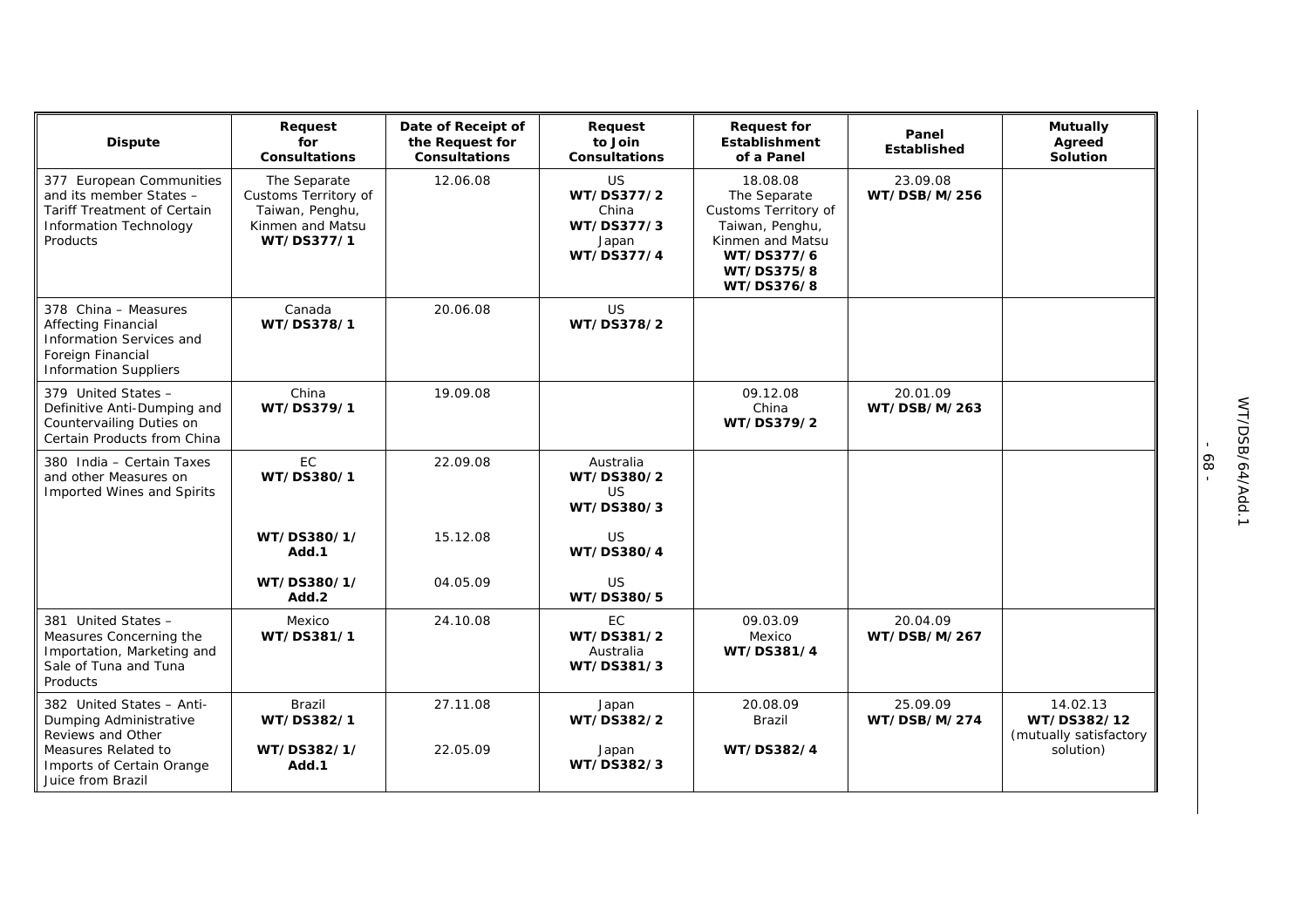| <b>Dispute</b>                                                                                                                        | Request<br>for<br><b>Consultations</b> | Date of Receipt of<br>the Request for<br><b>Consultations</b> | Request<br>to Join<br><b>Consultations</b>      | <b>Request for</b><br>Establishment<br>of a Panel | Panel<br>Established     | <b>Mutually</b><br>Agreed<br>Solution |
|---------------------------------------------------------------------------------------------------------------------------------------|----------------------------------------|---------------------------------------------------------------|-------------------------------------------------|---------------------------------------------------|--------------------------|---------------------------------------|
| 383 United States - Anti-<br>Dumping Measures on<br>Polyethylene Retail Carrier<br>Bags from Thailand                                 | Thailand<br>WT/DS383/1                 | 26.11.08                                                      |                                                 | 09.03.09<br>Thailand<br>WT/DS383/2                | 20.03.09<br>WT/DSB/M/266 |                                       |
| 384 United States - Certain<br>Country of Origin Labelling<br>(COOL) Requirements                                                     | Canada<br>WT/DS384/1                   | 01.12.08                                                      | Nicaragua<br>WT/DS384/2<br>Mexico<br>WT/DS384/3 | 07.10.09<br>Canada<br>WT/DS384/8                  | 19.11.09<br>WT/DSB/M/276 |                                       |
|                                                                                                                                       | WT/DS384/1/<br>Add.1                   | 07.05.09                                                      | Mexico<br>WT/DS384/5<br>Peru<br>WT/DS384/6      |                                                   |                          |                                       |
| 385 European Communities<br>- Expiry Reviews of Anti-<br>Dumping and Countervailing<br>Duties Imposed on Imports<br>of PET from India | India<br>WT/DS385/1                    | 04.12.08                                                      |                                                 |                                                   |                          |                                       |
| 386 United States - Certain<br>Country of Origin Labelling<br>Requirements                                                            | Mexico<br>WT/DS386/1                   | 17.12.08                                                      | Canada<br>WT/DS386/2                            | 13.10.09<br>Mexico<br>WT/DS386/7                  | 19.11.09<br>WT/DSB/M/276 |                                       |
|                                                                                                                                       | WT/DS386/1/<br>Add.1                   | 07.05.09                                                      | Canada<br>WT/DS386/4<br>Peru<br>WT/DS386/5      | and Corr.1                                        |                          |                                       |

- 69 -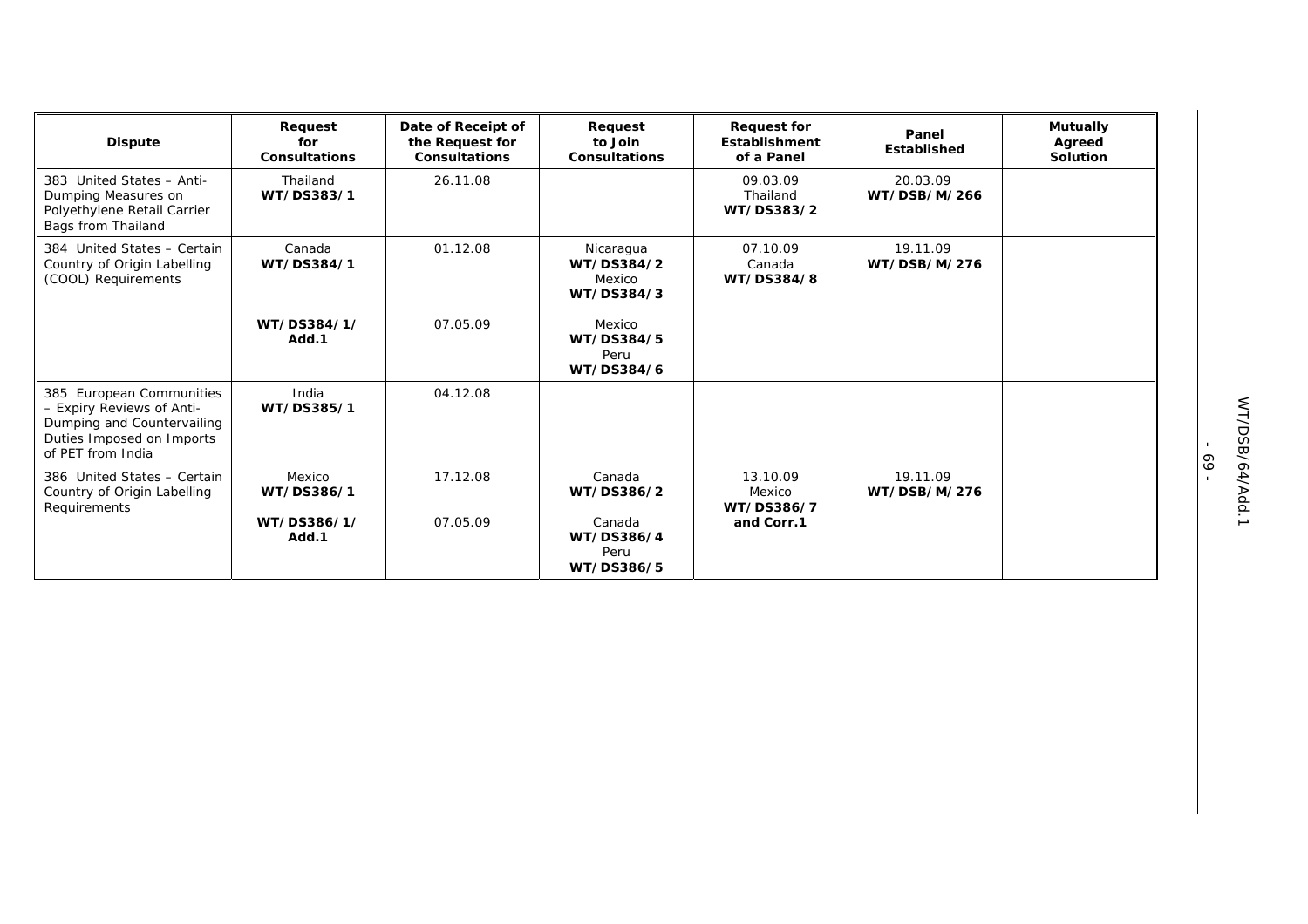| <b>Dispute</b>                                                                                                                  | Request<br>for<br><b>Consultations</b> | Date of Receipt of<br>the Request for<br>Consultations | Request<br>to Join<br>Consultations                                                                                                                                                                                             | <b>Request for</b><br>Establishment<br>of a Panel | Panel<br><b>Established</b> | <b>Mutually</b><br>Agreed<br>Solution |
|---------------------------------------------------------------------------------------------------------------------------------|----------------------------------------|--------------------------------------------------------|---------------------------------------------------------------------------------------------------------------------------------------------------------------------------------------------------------------------------------|---------------------------------------------------|-----------------------------|---------------------------------------|
| 387 China - Grants, Loans<br>and Other Incentives                                                                               | US<br>WT/DS387/1                       | 19.12.08                                               | Mexico<br>WT/DS387/2<br>EC<br>WT/DS387/3<br>Canada<br>WT/DS387/4<br>Australia<br>WT/DS387/5<br>Turkey<br>WT/DS387/6<br>Colombia<br>WT/DS387/7<br>Guatemala<br>WT/DS387/8<br>Ecuador<br>WT/DS387/9<br>New Zealand<br>WT/DS387/10 |                                                   |                             |                                       |
| 388 China - Grants, Loans<br>and Other Incentives                                                                               | Mexico<br>WT/DS388/1                   | 19.12.08                                               | EC<br>WT/DS388/2<br>Canada<br>WT/DS388/3<br>Australia<br>WT/DS388/4<br>Turkey<br>WT/DS388/5<br>US<br>WT/DS388/6<br>Colombia<br>WT/DS388/7<br>Guatemala<br>WT/DS388/8<br>Ecuador<br>WT/DS388/9<br>New Zealand<br>WT/DS388/10     |                                                   |                             |                                       |
| 389 European Communities<br>- Certain Measures<br>Affecting Poultry Meat and<br>Poultry Meat Products from<br>the United States | US<br>WT/DS389/1                       | 16.01.09                                               | Australia<br>WT/DS389/2                                                                                                                                                                                                         | 08.10.09<br><b>US</b><br>WT/DS389/4               | 19.11.09<br>WT/DSB/M/276    |                                       |

- 70 -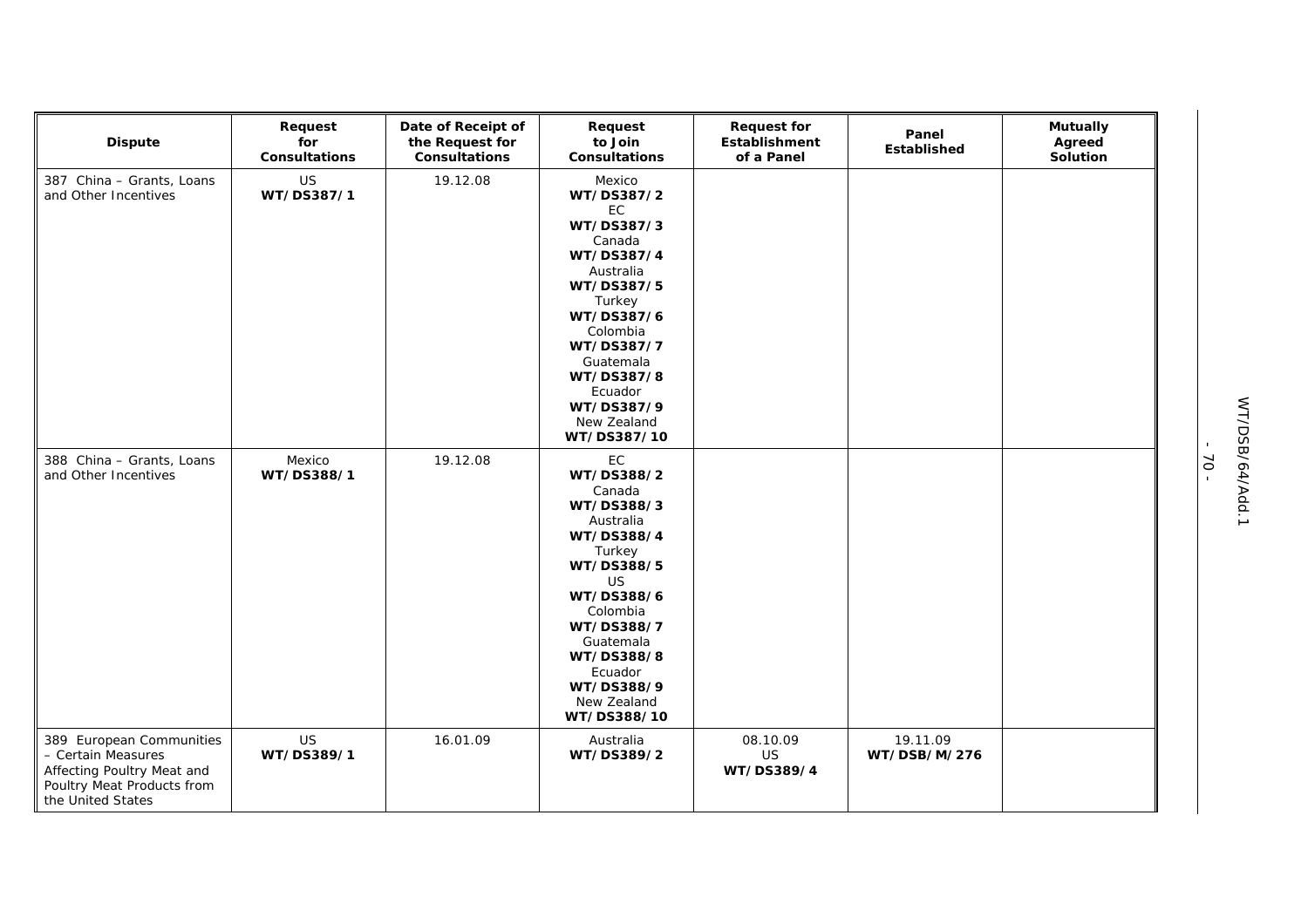| <b>Dispute</b>                                                                                       | Request<br>for<br><b>Consultations</b> | Date of Receipt of<br>the Request for<br><b>Consultations</b> | Request<br>to Join<br><b>Consultations</b>                                                                                                                                                                                      | <b>Request for</b><br>Establishment<br>of a Panel | Panel<br>Established     | <b>Mutually</b><br>Agreed<br><b>Solution</b> |
|------------------------------------------------------------------------------------------------------|----------------------------------------|---------------------------------------------------------------|---------------------------------------------------------------------------------------------------------------------------------------------------------------------------------------------------------------------------------|---------------------------------------------------|--------------------------|----------------------------------------------|
| 390 China - Grants, Loans<br>and Other Incentives                                                    | Guatemala<br>WT/DS390/1                | 19.01.09                                                      | EC<br>WT/DS390/2<br>Australia<br>WT/DS390/3<br>Mexico<br>WT/DS390/4<br><b>US</b><br>WT/DS390/5<br>Turkey<br>WT/DS390/6<br>Ecuador<br>WT/DS390/7<br>Colombia<br>WT/DS390/8<br>Canada<br>WT/DS390/9<br>New Zealand<br>WT/DS390/10 |                                                   |                          |                                              |
| 391 Korea - Measures<br>Affecting the Importation of<br>Bovine Meat and Meat<br>Products from Canada | Canada<br>WT/DS391/1                   | 09.04.09                                                      | EC<br>WT/DS391/2                                                                                                                                                                                                                | 09.07.09<br>Canada<br>WT/DS391/3                  | 31.08.09<br>WT/DSB/M/273 | 19.06.12<br>WT/DS391/9                       |
| 392 United States - Certain<br><b>Measures Affecting Imports</b><br>of Poultry from China            | China<br>WT/DS392/1                    | 17.04.09                                                      |                                                                                                                                                                                                                                 | 23.06.09<br>China<br>WT/DS392/2                   | 31.07.09<br>WT/DSB/M/272 |                                              |
| 393 Chile - Anti-Dumping<br>Measures on Imports of<br>Wheat Flour from Argentina                     | Argentina<br>WT/DS393/1                | 14.05.09                                                      |                                                                                                                                                                                                                                 |                                                   |                          |                                              |
| 394 China - Measures<br>Related to the Exportation<br>of Various Raw Materials                       | <b>US</b><br>WT/DS394/1                | 23.06.09                                                      | EC<br>WT/DS394/2<br>Turkey<br>WT/DS394/3<br>Canada<br>WT/DS394/4<br>Mexico<br>WT/DS394/5                                                                                                                                        | 04.11.09<br>US<br>WT/DS394/7                      | 21.12.09<br>WT/DSB/M/277 |                                              |

- 71 -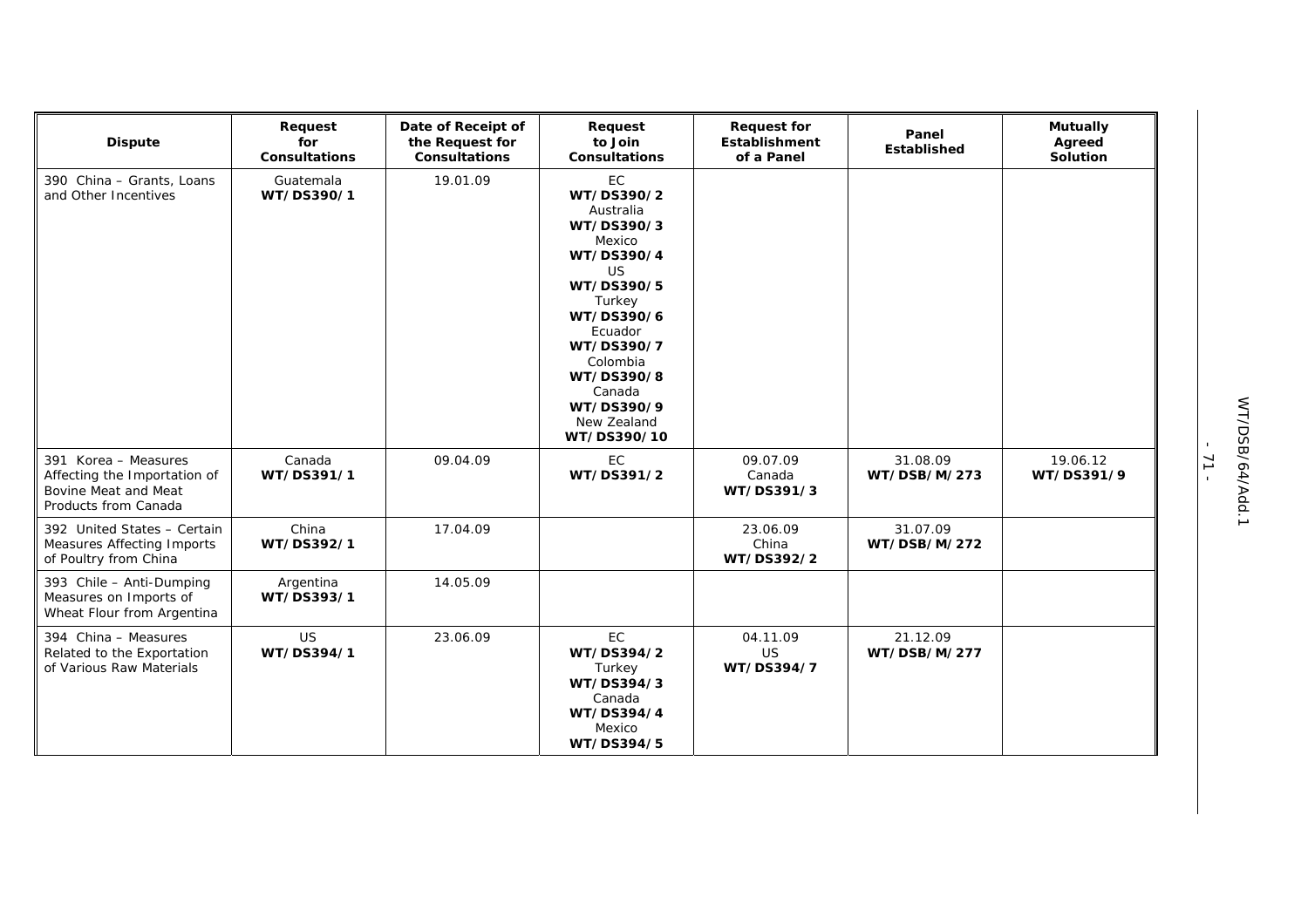| <b>Dispute</b>                                                                                                                  | Request<br>for<br><b>Consultations</b> | Date of Receipt of<br>the Request for<br><b>Consultations</b> | Request<br>to Join<br><b>Consultations</b>                                                           | <b>Request for</b><br><b>Establishment</b><br>of a Panel | Panel<br>Established     | <b>Mutually</b><br>Agreed<br>Solution |
|---------------------------------------------------------------------------------------------------------------------------------|----------------------------------------|---------------------------------------------------------------|------------------------------------------------------------------------------------------------------|----------------------------------------------------------|--------------------------|---------------------------------------|
| 395 China - Measures<br>Related to the Exportation<br>of Various Raw Materials                                                  | EC<br>WT/DS395/1                       | 23.06.09                                                      | Turkey<br>WT/DS395/2<br><b>US</b><br>WT/DS395/3<br>Canada<br>WT/DS395/4<br>Mexico<br>WT/DS395/5      | 04.11.09<br><b>EC</b><br>WT/DS395/7                      | 21.12.09<br>WT/DSB/M/277 |                                       |
| 396 Philippines - Taxes on<br><b>Distilled Spirits</b>                                                                          | EC<br>WT/DS396/1                       | 29.07.09                                                      | <b>US</b><br>WT/DS396/2                                                                              | 10.12.09<br><b>EU</b><br>WT/DS396/4                      | 19.01.10<br>WT/DSB/M/278 |                                       |
| 397 European Communities<br>- Definitive Anti-Dumping<br>Measures on Certain Iron or<br>Steel Fasteners from China              | China<br>WT/DS397/1                    | 31.07.09                                                      |                                                                                                      | 12.10.09<br>China<br>WT/DS397/3                          | 23.10.09<br>WT/DSB/M/275 |                                       |
| 398 China - Measures<br>Related to the Exportation<br>of Various Raw Materials                                                  | Mexico<br>WT/DS398/1                   | 21.08.09                                                      | <b>EC</b><br>WT/DS398/2<br><b>US</b><br>WT/DS398/3<br>Colombia<br>WT/DS398/4<br>Canada<br>WT/DS398/5 | 04.11.09<br>Mexico<br>WT/DS398/6                         | 21.12.09<br>WT/DSB/M/277 |                                       |
| 399 United States -<br><b>Measures Affecting Imports</b><br>of Certain Passenger Vehicle<br>and Light Truck Tyres from<br>China | China<br>WT/DS399/1                    | 14.09.09                                                      |                                                                                                      | 09.12.09<br>China<br>WT/DS399/2                          | 19.01.10<br>WT/DSB/M/278 |                                       |
| 400 European Communities<br>- Measures Prohibiting the<br>Importation and Marketing<br>of Seal Products                         | Canada<br>WT/DS400/1                   | 02.11.09                                                      | Iceland<br>WT/DS400/2                                                                                | 11.02.11<br>Canada<br>WT/DS400/4                         | 25.03.11<br>WT/DSB/M/294 |                                       |
|                                                                                                                                 | WT/DS400/1/<br>Add.1                   | 18.10.10                                                      | Norway<br>WT/DS400/3                                                                                 |                                                          |                          |                                       |

- 72 -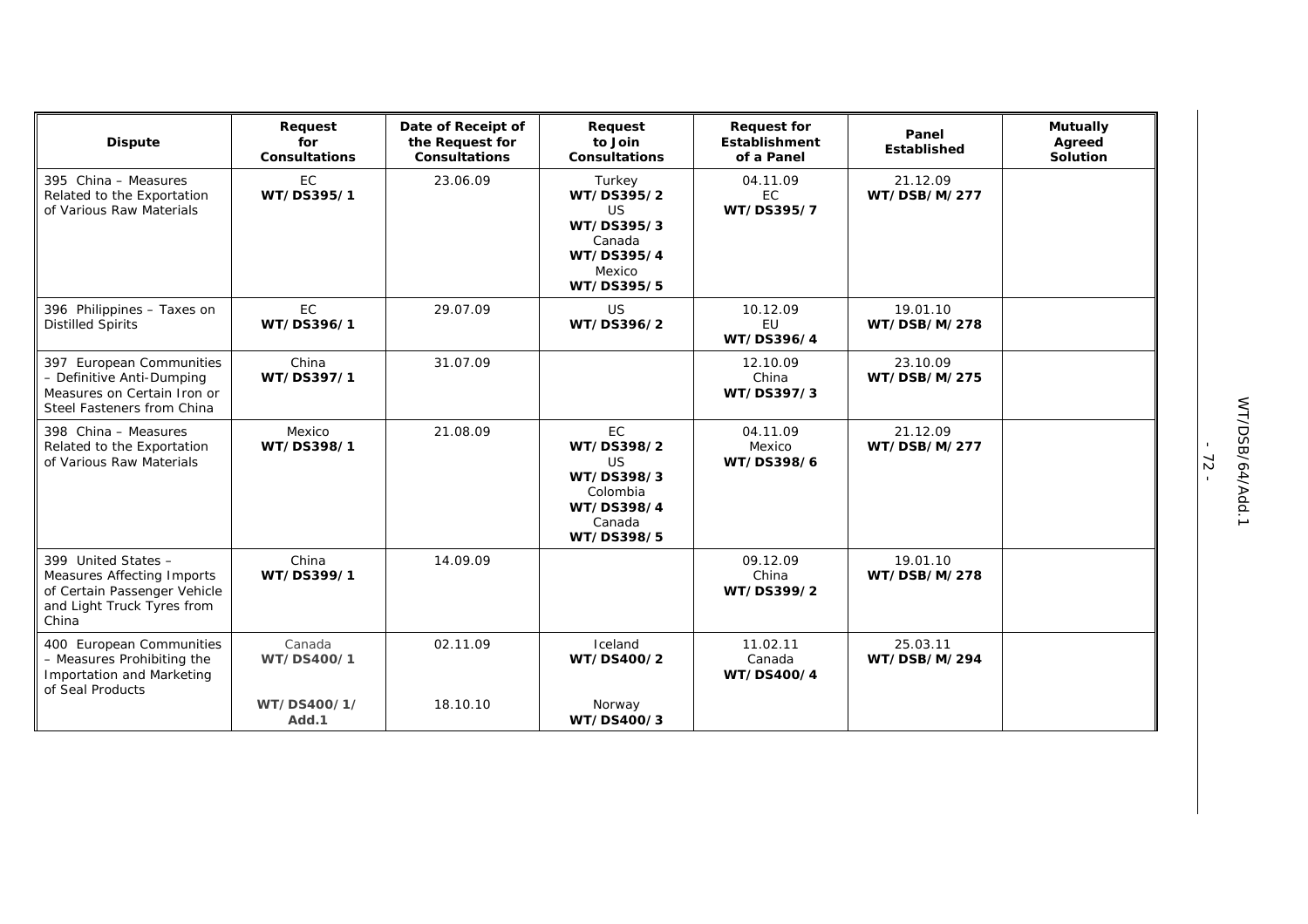| <b>Dispute</b>                                                                                          | Request<br>for<br><b>Consultations</b> | Date of Receipt of<br>the Request for<br><b>Consultations</b> | Request<br>to Join<br><b>Consultations</b>                        | <b>Request for</b><br><b>Establishment</b><br>of a Panel | Panel<br><b>Established</b>                                                                                                                                                                                                                     | <b>Mutually</b><br>Agreed<br>Solution |
|---------------------------------------------------------------------------------------------------------|----------------------------------------|---------------------------------------------------------------|-------------------------------------------------------------------|----------------------------------------------------------|-------------------------------------------------------------------------------------------------------------------------------------------------------------------------------------------------------------------------------------------------|---------------------------------------|
| 401 European Communities<br>- Measures Prohibiting the<br>Importation and Marketing<br>of Seal Products | Norway<br>WT/DS401/1                   | 05.11.09                                                      | Iceland<br>WT/DS401/2<br>Canada<br>WT/DS401/3                     | 14.03.11<br>Norway<br>WT/DS401/5                         | 21.04.11<br>The DSB agreed that<br>the Panel established<br>at the 25 March 2011<br>DSB meeting to                                                                                                                                              |                                       |
|                                                                                                         | WT/DS401/1/<br>Add.1                   | 19.10.10                                                      | Canada<br>WT/DS401/4                                              |                                                          | examine the<br>complaint by Canada<br>(WT/DS400/4)<br>would also examine<br>the complaint by<br>Norway<br>WT/DSB/M/295                                                                                                                          |                                       |
| 402 United States - Use of<br>Zeroing in Anti-Dumping<br>Measures Involving<br>Products from Korea      | Korea<br>WT/DS402/1                    | 24.11.09                                                      | Japan<br>WT/DS402/2                                               | 08.04.10<br>Korea<br>WT/DS402/3                          | 18.05.10<br>WT/DSB/M/283                                                                                                                                                                                                                        |                                       |
| 403 Philippines - Taxes on<br><b>Distilled Spirits</b>                                                  | <b>US</b><br>WT/DS403/1                | 14.01.10                                                      | EU<br>WT/DS403/2                                                  | 26.03.10<br>US<br>WT/DS403/4                             | 20.04.10<br>The DSB agreed that<br>the Panel established<br>at the 19 January<br>2010 DSB meeting to<br>examine the<br>complaint by the EU<br>would also examine<br>the complaint by the<br>US pertaining to the<br>same matter<br>WT/DSB/M/282 |                                       |
| 404 United States - Anti-<br>Dumping Measures on<br>Certain Shrimp from<br>Viet Nam                     | Viet Nam<br>WT/DS404/1                 | 01.02.10                                                      | Japan<br>WT/DS404/2<br>EU<br>WT/DS404/3<br>Thailand<br>WT/DS404/4 | 07.04.20<br>Viet Nam<br>WT/DS404/5                       | 18.05.10<br>WT/DSB/M/283                                                                                                                                                                                                                        |                                       |
| 405 European Union - Anti-<br>Dumping Measures on<br>Certain Footwear from<br>China                     | China<br>WT/DS405/1                    | 04.02.10                                                      |                                                                   | 08.04.10<br>China<br>WT/DS405/2                          | 18.05.10<br>WT/DSB/M/283                                                                                                                                                                                                                        |                                       |

- 73 -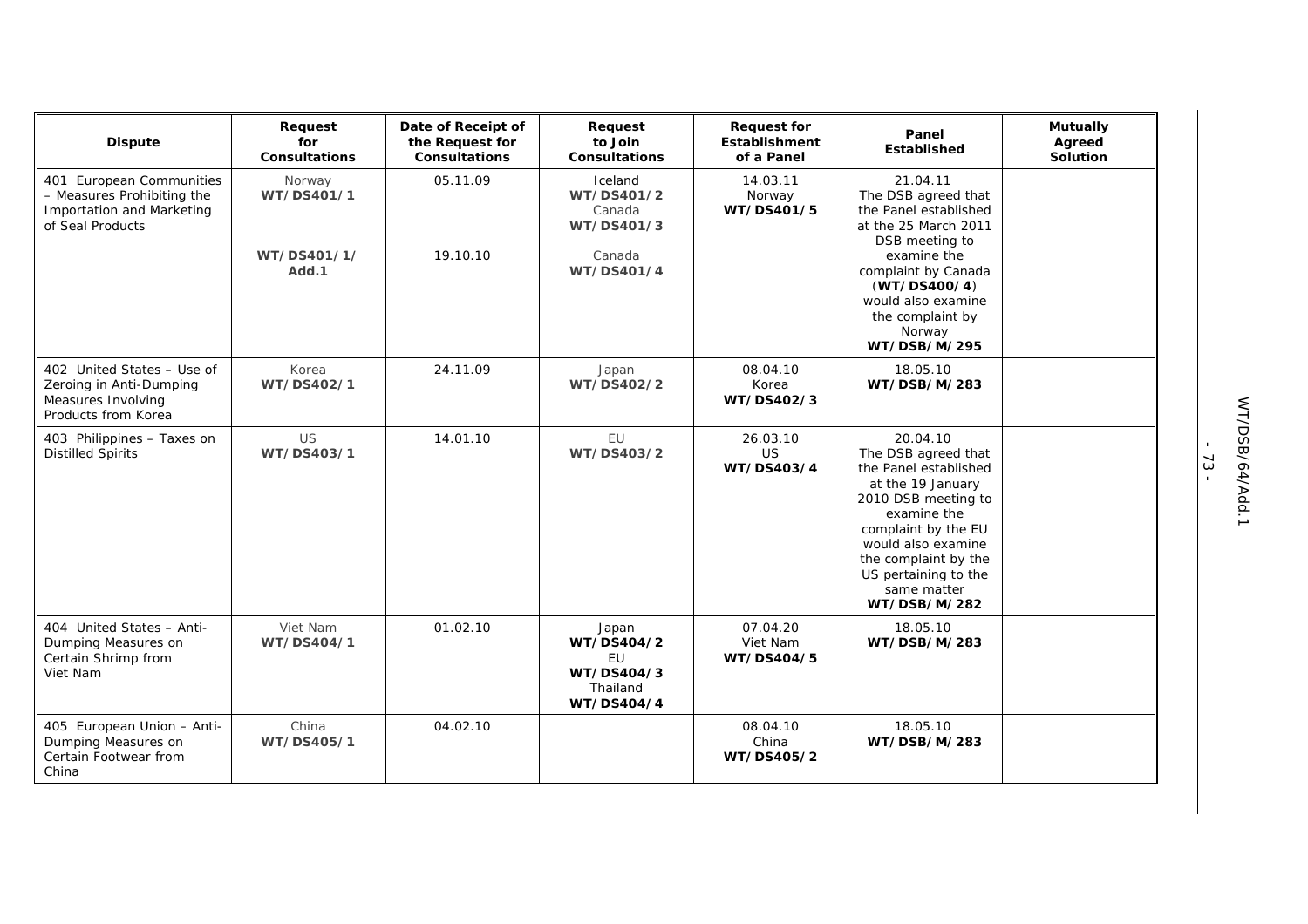| <b>Dispute</b>                                                                                                      | Request<br>for<br><b>Consultations</b> | Date of Receipt of<br>the Request for<br><b>Consultations</b> | Request<br>to Join<br>Consultations                                                                                                                | <b>Request for</b><br><b>Establishment</b><br>of a Panel | Panel<br>Established     | <b>Mutually</b><br>Agreed<br>Solution |
|---------------------------------------------------------------------------------------------------------------------|----------------------------------------|---------------------------------------------------------------|----------------------------------------------------------------------------------------------------------------------------------------------------|----------------------------------------------------------|--------------------------|---------------------------------------|
| 406 United States -<br>Measures Affecting the<br>Production and Sale of<br>Clove Cigarettes                         | Indonesia<br>WT/DS406/1                | 07.04.10                                                      |                                                                                                                                                    | 09.06.10<br>Indonesia<br>WT/DS406/2                      | 20.07.10<br>WT/DSB/M/285 | 03.10.14<br>WT/DS406/17               |
| 407 China - Provisional<br>Anti-Dumping Duties on<br>Certain Iron and Steel<br>Fasteners from the<br>European Union | EU<br>WT/DS407/1                       | 07.05.10                                                      |                                                                                                                                                    |                                                          |                          |                                       |
| 408 European Union and a<br>member State - Seizure of<br>Generic Drugs in Transit                                   | India<br>WT/DS408/1                    | 11.05.10                                                      | Canada<br>WT/DS408/2<br><b>Brazil</b><br>WT/DS408/3<br>Ecuador<br>WT/DS408/4<br>Turkey<br>WT/DS408/5<br>China<br>WT/DS408/6<br>Japan<br>WT/DS408/7 |                                                          |                          |                                       |
| 409 European Union and a<br>member State - Seizure of<br>Generic Drugs in Transit                                   | Brazil<br>WT/DS409/1                   | 12.05.10                                                      | Canada<br>WT/DS409/2<br>Ecuador<br>WT/DS409/3<br>India<br>WT/DS409/4<br>Turkey<br>WT/DS409/5<br>China<br>WT/DS409/6<br>Japan<br>WT/DS409/7         |                                                          |                          |                                       |
| 410 Argentina - Anti-<br>Dumping Duties on<br>Fasteners and Chains from<br>Peru                                     | Peru<br>WT/DS410/1                     | 19.05.10                                                      |                                                                                                                                                    |                                                          |                          |                                       |

- 74 -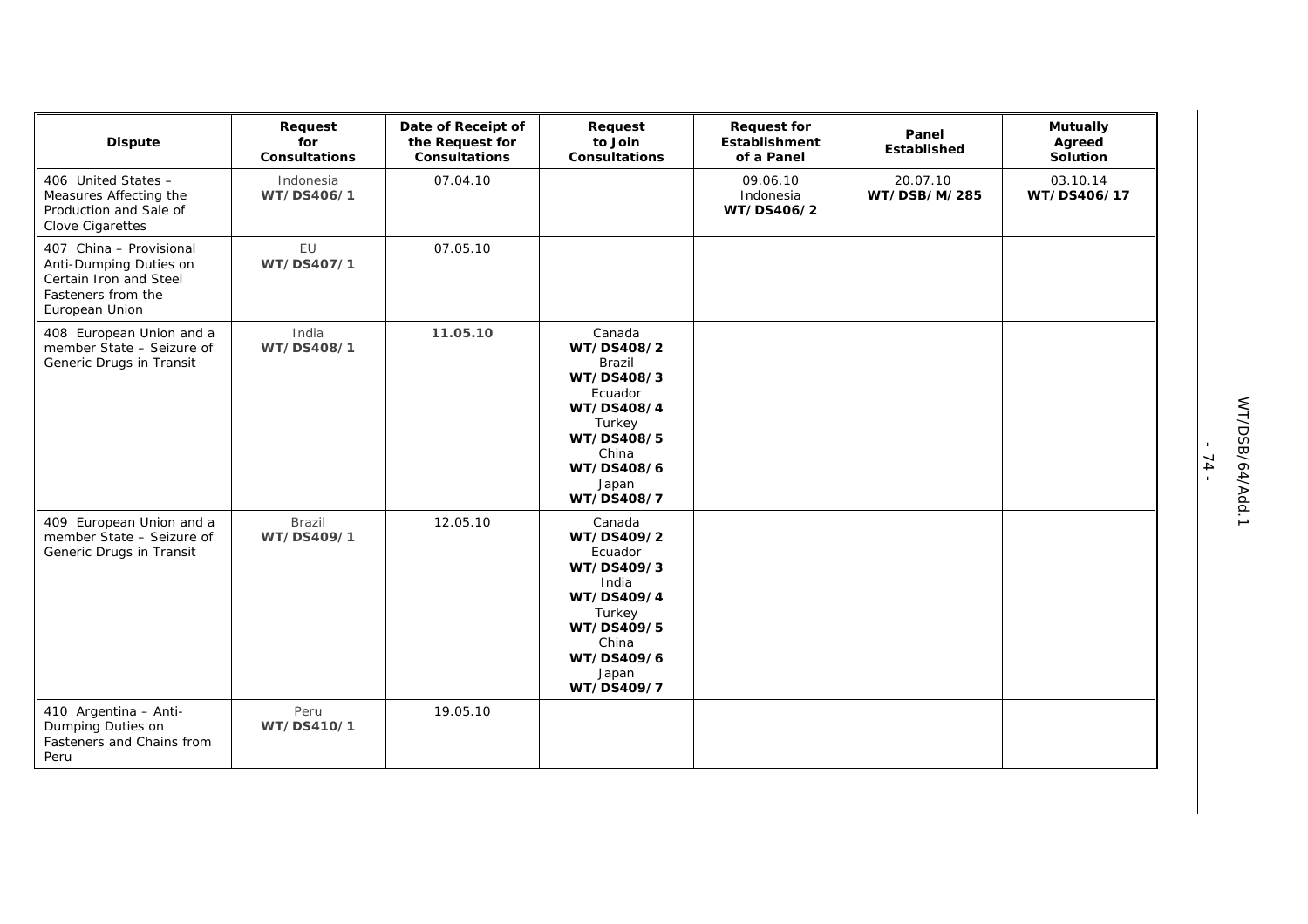| <b>Dispute</b>                                                                                                                                     | Request<br>for<br><b>Consultations</b> | Date of Receipt of<br>the Request for<br><b>Consultations</b> | Request<br>to Join<br><b>Consultations</b>                                                              | <b>Request for</b><br><b>Establishment</b><br>of a Panel | Panel<br>Established     | <b>Mutually</b><br>Agreed<br><b>Solution</b> |
|----------------------------------------------------------------------------------------------------------------------------------------------------|----------------------------------------|---------------------------------------------------------------|---------------------------------------------------------------------------------------------------------|----------------------------------------------------------|--------------------------|----------------------------------------------|
| 411 Armenia - Measures<br>Affecting the Importation<br>and Internal Sale of<br>Cigarettes and Alcoholic<br>Beverages                               | Ukraine<br>WT/DS411/1                  | 20.07.10                                                      |                                                                                                         | 06.10.10<br>Ukraine<br>WT/DS411/2/<br>Rev.1              |                          |                                              |
| 412 Canada - Certain<br>Measures Affecting the<br>Renewable Energy<br><b>Generation Sector</b>                                                     | Japan<br>WT/DS412/1                    | 13.09.10                                                      | <b>US</b><br>WT/DS412/2<br><b>EU</b><br>WT/DS412/3                                                      | 01.06.11<br>Japan<br>WT/DS412/5                          | 20.07.11<br>WT/DSB/M/300 |                                              |
| 413 China - Certain<br><b>Measures Affecting</b><br><b>Electronic Payment Services</b>                                                             | <b>US</b><br>WT/DS413/1                | 15.09.10                                                      |                                                                                                         | 11.02.11<br><b>US</b><br>WT/DS413/2                      | 25.03.11<br>WT/DSB/M/294 |                                              |
| 414 China - Countervailing<br>and Anti-Dumping Duties on<br><b>Grain Oriented Flat-Rolled</b><br>Electrical Steel from the<br><b>United States</b> | <b>US</b><br>WT/DS414/1                | 15.09.10                                                      |                                                                                                         | 11.02.11<br><b>US</b><br>WT/DS414/2                      | 25.03.11<br>WT/DSB/M/294 |                                              |
| 415 Dominican Republic -<br>Safeguard Measures on<br>Imports of Polypropylene<br>Bags and Tubular Fabric                                           | Costa Rica<br>WT/DS415/1               | 15.10.10                                                      | Panama<br>WT/DS415/2<br>El Salvador<br>WT/DS415/3<br>Honduras<br>WT/DS415/4<br>Guatemala<br>WT/DS415/5  | 15.12.10<br>Costa Rica<br>WT/DS415/7                     | 07.02.11<br>WT/DSB/M/292 |                                              |
| 416 Dominican Republic -<br>Safeguard Measures on<br>Imports of Polypropylene<br>Bags and Tubular Fabric                                           | Guatemala<br>WT/DS416/1                | 15.10.10                                                      | Panama<br>WT/DS416/2<br>Costa Rica<br>WT/DS416/3<br>El Salvador<br>WT/DS416/4<br>Honduras<br>WT/DS416/5 | 15.12.10<br>Guatemala<br>WT/DS416/7                      | 07.02.11<br>WT/DSB/M/292 |                                              |

- 75 -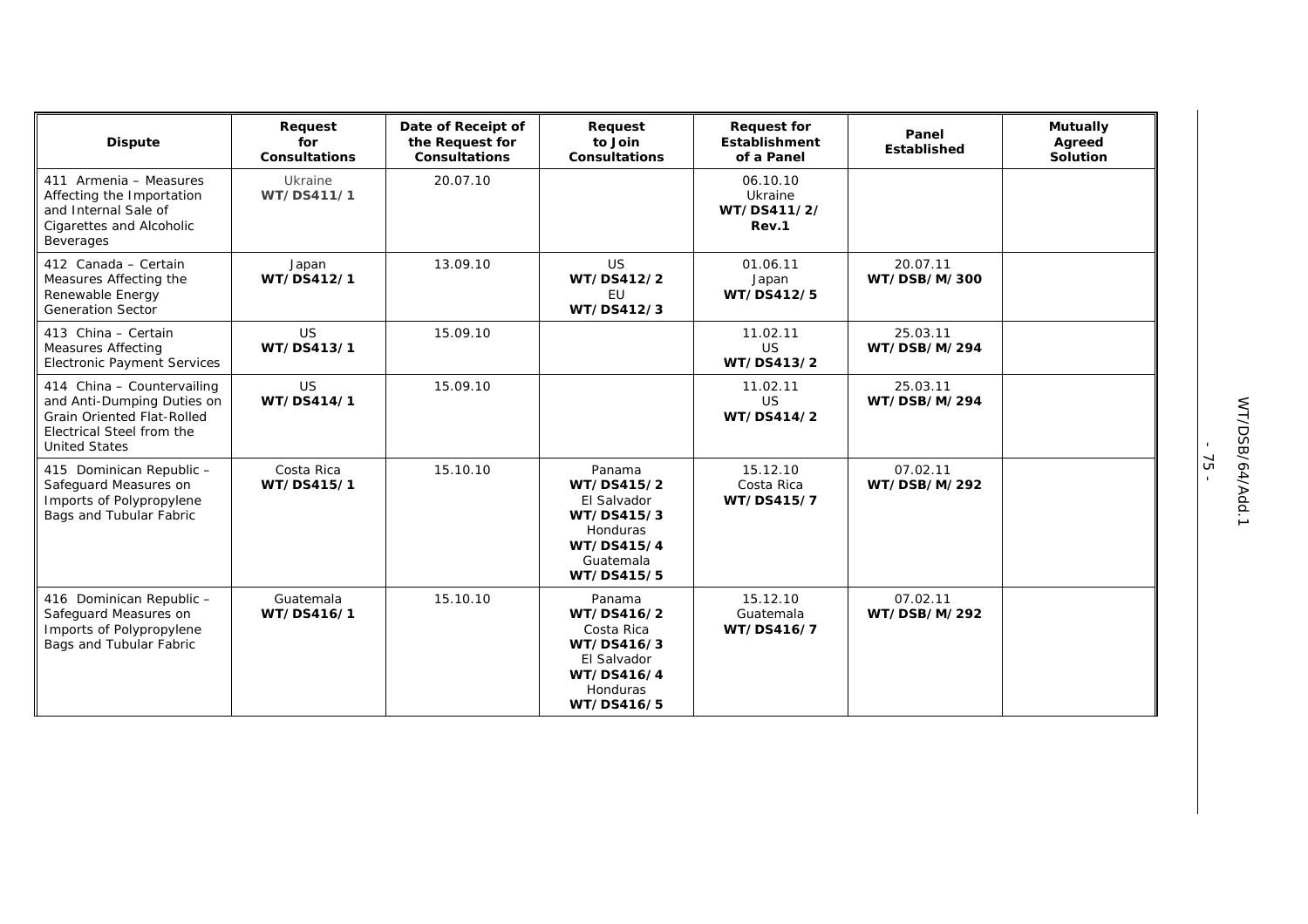| <b>Dispute</b>                                                                                                      | Request<br>for<br><b>Consultations</b>      | Date of Receipt of<br>the Request for<br><b>Consultations</b> | Request<br>to Join<br><b>Consultations</b>                                                                             | <b>Request for</b><br><b>Establishment</b><br>of a Panel           | Panel<br>Established     | <b>Mutually</b><br>Agreed<br>Solution |
|---------------------------------------------------------------------------------------------------------------------|---------------------------------------------|---------------------------------------------------------------|------------------------------------------------------------------------------------------------------------------------|--------------------------------------------------------------------|--------------------------|---------------------------------------|
| 417 Dominican Republic -<br>Safeguard Measures on<br>Imports of Polypropylene<br>Bags and Tubular Fabric            | Honduras<br>WT/DS417/1                      | 18.10.10                                                      | Panama<br>WT/DS417/2<br>and Corr.1<br>Costa Rica<br>WT/DS417/3<br>El Salvador<br>WT/DS417/4<br>Guatemala<br>WT/DS417/5 | 20.12.10<br>Honduras<br>WT/DS417/7                                 | 07.02.11<br>WT/DSB/M/292 |                                       |
| 418 Dominican Republic -<br>Safeguard Measures on<br>Imports of Polypropylene<br>Bags and Tubular Fabric            | El Salvador<br>WT/DS418/1                   | 19.10.10                                                      | Panama<br>WT/DS418/2<br>Costa Rica<br>WT/DS418/3<br>Honduras<br>WT/DS418/4<br>Guatemala<br>WT/DS418/5                  | 20.12.10<br>El Salvador<br>WT/DS418/7                              | 07.02.11<br>WT/DSB/M/292 |                                       |
| 419 China - Measures<br><b>Concerning Wind Power</b><br>Equipment                                                   | <b>US</b><br>WT/DS419/1                     | 22.12.10                                                      | EU<br>WT/DS419/2<br>Japan<br>WT/DS419/3                                                                                |                                                                    |                          |                                       |
| 420 United States - Anti-<br>Dumping Measures on<br>Corrosion-Resistant Carbon<br>Steel Flat Products from<br>Korea | Korea<br>WT/DS420/1                         | 31.01.11                                                      | Japan<br>WT/DS420/2<br>Mexico<br>WT/DS420/3                                                                            | 15.09.11<br>Korea<br>WT/DS420/4<br>09.02.12<br>Korea<br>WT/DS420/5 | 22.02.12<br>WT/DSB/M/312 |                                       |
| 421 Moldova - Measures<br>Affecting the Importation<br>and Internal Sale of Goods<br>(Environmental Charge)         | Ukraine<br>WT/DS421/1                       | 17.02.11                                                      | EU<br>WT/DS421/2                                                                                                       | 12.05.11<br>Ukraine<br>WT/DS421/4                                  | 17.06.11<br>WT/DSB/M/298 |                                       |
| 422 United States - Anti-<br>Dumping Measures on<br>Certain Shrimp and<br>Diamond Sawblades from<br>China           | China<br>WT/DS422/1<br>WT/DS422/1/<br>Add.1 | 28.02.11<br>27.07.11                                          | Japan<br>WT/DS422/2                                                                                                    | 13.10.11<br>China<br>WT/DS422/3                                    | 25.10.11<br>WT/DSB/M/305 |                                       |

- 76 -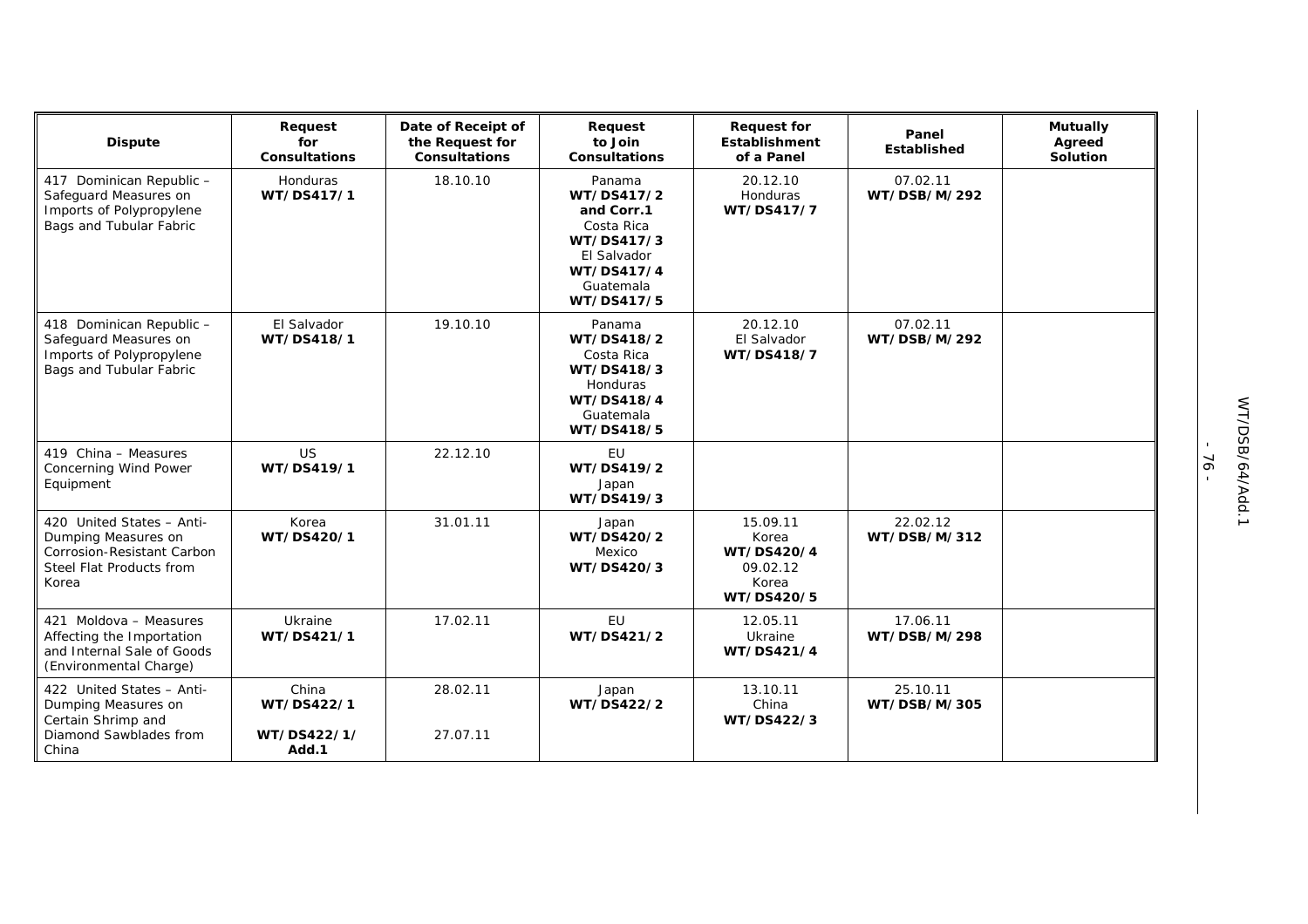| <b>Dispute</b>                                                                                                           | Request<br>for<br><b>Consultations</b>          | Date of Receipt of<br>the Request for<br><b>Consultations</b> | Request<br>to Join<br>Consultations            | <b>Request for</b><br><b>Establishment</b><br>of a Panel | Panel<br>Established     | <b>Mutually</b><br>Agreed<br>Solution |
|--------------------------------------------------------------------------------------------------------------------------|-------------------------------------------------|---------------------------------------------------------------|------------------------------------------------|----------------------------------------------------------|--------------------------|---------------------------------------|
| 423 Ukraine - Taxes on<br><b>Distilled Spirits</b>                                                                       | Moldova<br>WT/DS423/1                           | 02.03.11                                                      | EU<br>WT/DS423/2                               | 01.06.11<br>Moldova<br>WT/DS423/4                        | 20.07.11<br>WT/DSB/M/300 |                                       |
| 424 United States - Anti-<br>Dumping Measures on<br>Imports of Stainless Steel<br>Sheet and Strip in Coils<br>from Italy | EU<br>WT/DS424/1                                | 01.04.11                                                      | Japan<br>WT/DS424/2                            |                                                          |                          |                                       |
| 425 China - Definitive Anti-<br>Dumping Duties on X-Ray<br>Security Inspection<br>Equipment from the<br>European Union   | EU<br>WT/DS425/1                                | 25.07.11                                                      |                                                | 08.12.11<br>EU<br>WT/DS425/2                             | 20.01.12<br>WT/DSB/M/311 |                                       |
| 426 Canada - Measures<br>Relating to the Feed-In<br><b>Tariff Program</b>                                                | <b>EU</b><br>WT/DS426/1<br>WT/DS426/1/<br>Add.1 | 11.08.11<br>22.08.11                                          | <b>US</b><br>WT/DS426/2<br>Japan<br>WT/DS426/3 | 09.01.12<br>EU<br>WT/DS426/5                             | 20.01.12<br>WT/DSB/M/311 |                                       |
| 427 China - Anti-Dumping<br>and Countervailing Duty<br>Measures on Broiler<br>Products from the<br><b>United States</b>  | <b>US</b><br>WT/DS427/1                         | 20.09.11                                                      |                                                | 08.12.11<br><b>US</b><br>WT/DS427/2                      | 20.01.12<br>WT/DSB/M/311 |                                       |
| 428 Turkey - Safeguard<br>Measures on Imports of<br>Cotton Yarn (Other Than<br>Sewing Thread)                            | India<br>WT/DS428/1                             | 13.02.12                                                      |                                                |                                                          |                          |                                       |
| 429 United States - Anti-<br>Dumping Measures on<br>Certain Shrimp from<br>Viet Nam                                      | Viet Nam<br>WT/DS429/1                          | 22.02.12                                                      |                                                | 17.01.13<br>Viet Nam<br>WT/DS429/2/<br>Rev.1 and Corr.2  | 27.02.13<br>WT/DSB/M/329 |                                       |
| 430 India - Measures<br>Concerning the Importation<br>of Certain Agricultural<br>Products                                | <b>US</b><br>WT/DS430/1                         | 06.03.12                                                      | Colombia<br>WT/DS430/2                         | 11.05.12<br><b>US</b><br>WT/DS430/3                      | 25.06.12<br>WT/DSB/M/318 |                                       |

- 77 -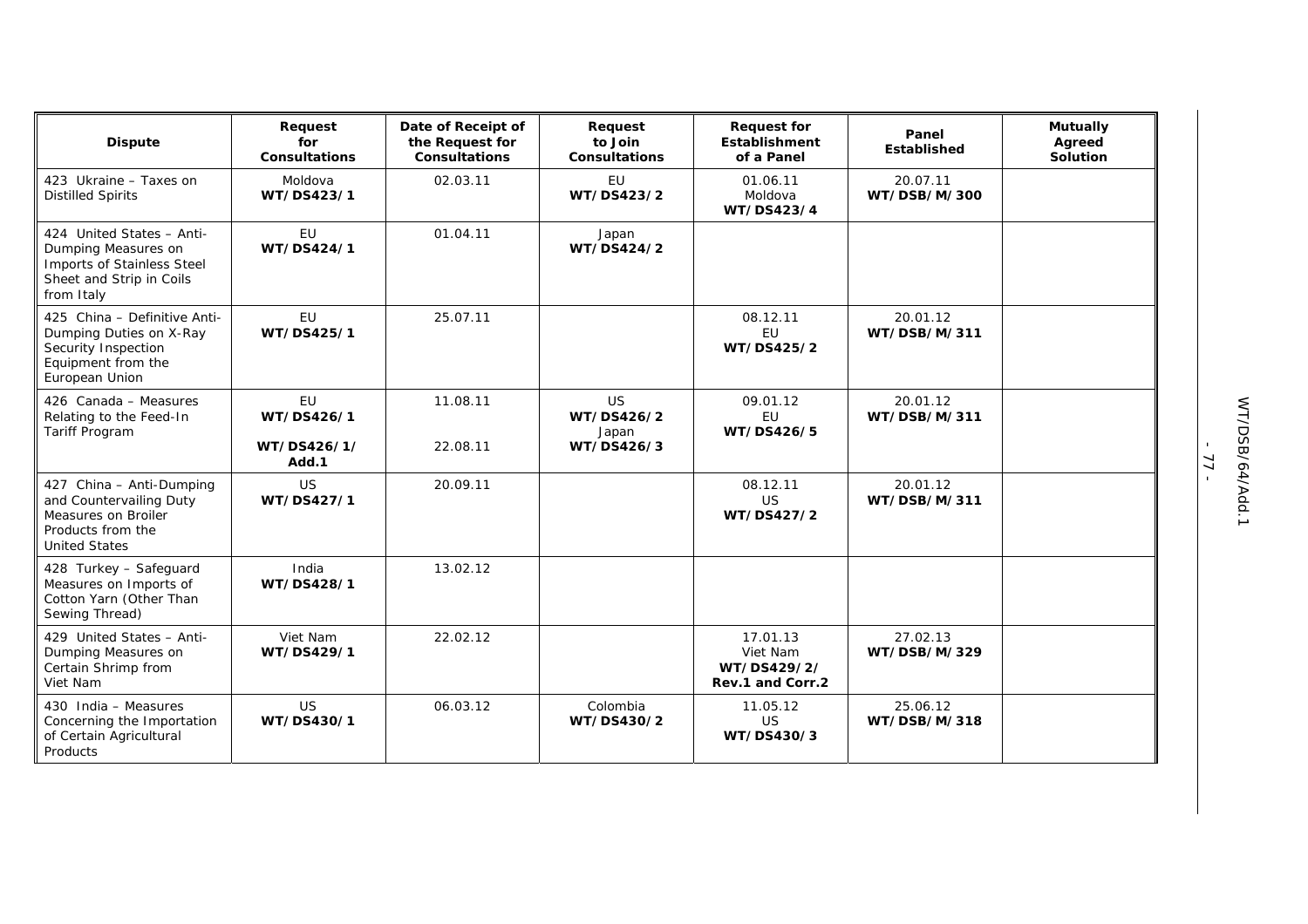| <b>Dispute</b>                                                                                                                                                   | Request<br>for<br><b>Consultations</b> | Date of Receipt of<br>the Request for<br><b>Consultations</b> | Request<br>to Join<br><b>Consultations</b>                                                                                                                                                                         | <b>Request for</b><br><b>Establishment</b><br>of a Panel | Panel<br><b>Established</b> | <b>Mutually</b><br>Agreed<br>Solution |
|------------------------------------------------------------------------------------------------------------------------------------------------------------------|----------------------------------------|---------------------------------------------------------------|--------------------------------------------------------------------------------------------------------------------------------------------------------------------------------------------------------------------|----------------------------------------------------------|-----------------------------|---------------------------------------|
| 431 China - Measures<br>Related to the Exportation<br>of Rare Earths, Tungsten<br>and Molybdenum                                                                 | US<br>WT/DS431/1                       | 13.03.12                                                      | EU<br>WT/DS431/2<br>Japan<br>WT/DS431/3<br>Canada<br>WT/DS431/4                                                                                                                                                    | 27.06.12<br><b>US</b><br>WT/DS431/6                      | 23.07.12<br>WT/DSB/M/320    |                                       |
| 432 China - Measures<br>Related to the Exportation<br>of Rare Earths, Tungsten<br>and Molybdenum                                                                 | EU<br>WT/DS432/1                       | 13.03.12                                                      | Japan<br>WT/DS432/2<br><b>US</b><br>WT/DS432/3<br>Canada<br>WT/DS432/4                                                                                                                                             | 27.06.12<br>EU<br>WT/DS432/6                             | 23.07.12<br>WT/DSB/M/320    |                                       |
| 433 China - Measures<br>Related to the Exportation<br>of Rare Earths, Tungsten<br>and Molybdenum                                                                 | Japan<br>WT/DS433/1                    | 13.03.12                                                      | EU<br>WT/DS433/2<br><b>US</b><br>WT/DS433/3<br>Canada<br>WT/DS433/4                                                                                                                                                | 27.06.12<br>Japan<br>WT/DS433/6                          | 23.07.12<br>WT/DSB/M/320    |                                       |
| 434 Australia - Certain<br><b>Measures Concerning</b><br>Trademarks and other Plain<br>Packaging Requirements<br>Applicable to Tobacco<br>Products and Packaging | Ukraine<br>WT/DS434/1                  | 13.03.12                                                      | Guatemala<br>WT/DS434/2<br>Uruguay<br>WT/DS434/3<br><b>Brazil</b><br>WT/DS434/4<br>Norway<br>WT/DS434/5<br><b>EU</b><br>WT/DS434/6<br>New Zealand<br>WT/DS434/7<br>Canada<br>WT/DS434/8<br>Nicaragua<br>WT/DS434/9 | 14.08.12<br>Ukraine<br>WT/DS434/11                       | 28.09.12<br>WT/DSB/M/322    |                                       |

- 78 -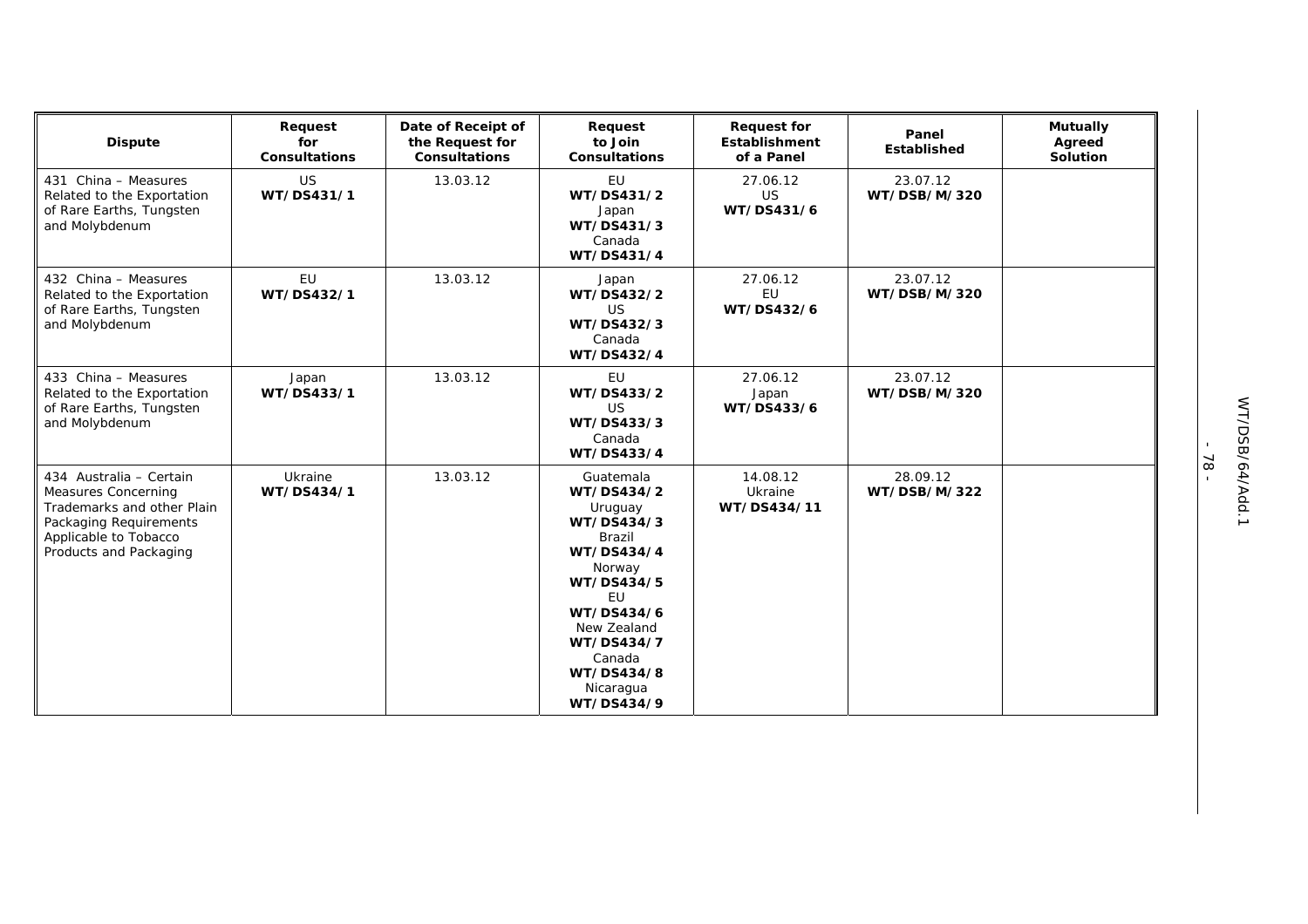| <b>Dispute</b>                                                                                                                                                                         | Request<br>for<br><b>Consultations</b> | Date of Receipt of<br>the Request for<br><b>Consultations</b> | Request<br>to Join<br>Consultations                                                                                                                                                                                                                                                                                                                                                                                                                                             | <b>Request for</b><br>Establishment<br>of a Panel | Panel<br>Established     | <b>Mutually</b><br>Agreed<br>Solution |
|----------------------------------------------------------------------------------------------------------------------------------------------------------------------------------------|----------------------------------------|---------------------------------------------------------------|---------------------------------------------------------------------------------------------------------------------------------------------------------------------------------------------------------------------------------------------------------------------------------------------------------------------------------------------------------------------------------------------------------------------------------------------------------------------------------|---------------------------------------------------|--------------------------|---------------------------------------|
| 435 Australia - Certain<br>Measures Concerning<br>Trademarks, Geographical<br>Indications and other Plain<br>Packaging Requirements<br>Applicable to Tobacco<br>Products and Packaging | Honduras<br>WT/DS435/1<br>and Corr.1   | 04.04.12                                                      | Brazil<br>WT/DS435/2<br>and Corr.1<br>Zimbabwe<br>WT/DS435/3<br>and Corr.1<br>New Zealand<br>WT/DS435/4<br>and Corr.1<br>Nicaragua<br>WT/DS435/5<br>and Corr.1<br>Guatemala<br>WT/DS435/6<br>and Corr.1<br>Uruguay<br>WT/DS435/7<br>and Corr.1<br>EU<br>WT/DS435/8<br>and Corr.1<br>Ukraine<br>WT/DS435/9<br>and Corr.1<br>Canada<br>WT/DS435/10<br>and Corr.1<br>El Salvador<br>WT/DS435/11<br>and Corr.1<br>Norway<br>WT/DS435/12<br>and Corr.1<br>Philippines<br>WT/DS435/13 | 15.10.12<br>Honduras<br>WT/DS435/16               | 25.09.13<br>WT/DSB/M/337 |                                       |
|                                                                                                                                                                                        |                                        |                                                               | and Corr.1<br>Indonesia<br>WT/DS435/14<br>and Corr.1                                                                                                                                                                                                                                                                                                                                                                                                                            |                                                   |                          |                                       |

- 79 -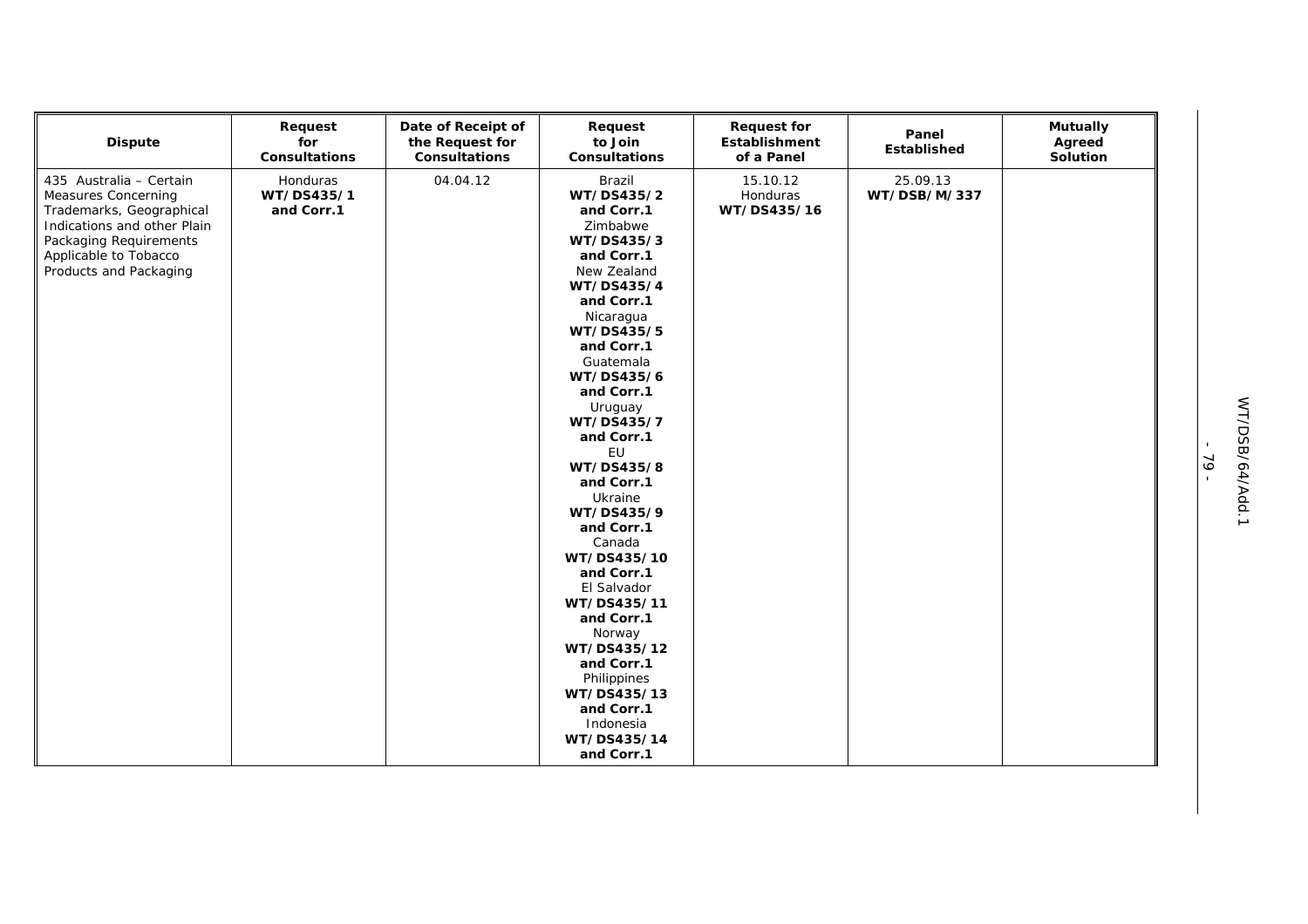| <b>Dispute</b>                                                                                                      | Request<br>for<br><b>Consultations</b> | Date of Receipt of<br>the Request for<br><b>Consultations</b> | Request<br>to Join<br><b>Consultations</b>                                                                                                                                                            | <b>Request for</b><br>Establishment<br>of a Panel | Panel<br><b>Established</b> | <b>Mutually</b><br>Agreed<br>Solution |
|---------------------------------------------------------------------------------------------------------------------|----------------------------------------|---------------------------------------------------------------|-------------------------------------------------------------------------------------------------------------------------------------------------------------------------------------------------------|---------------------------------------------------|-----------------------------|---------------------------------------|
| 436 United States -<br>Countervailing Measures on<br>Certain Hot-Rolled Carbon<br>Steel Flat Products from<br>India | India<br>WT/DS436/1<br>and Rev.1       | 12.04.12<br>24.04.12                                          | Canada<br>WT/DS436/2                                                                                                                                                                                  | 12.07.12<br>India<br>WT/DS436/3                   | 31.08.12<br>WT/DSB/M/321    |                                       |
| 437 United States -<br><b>Countervailing Duty</b><br>Measures on Certain<br>Products from China                     | China<br>WT/DS437/1                    | 25.05.12                                                      |                                                                                                                                                                                                       | 20.08.12<br>China<br>WT/DS437/2                   | 28.09.12<br>WT/DSB/M/322    |                                       |
| 438 Argentina - Measures<br>Affecting the Importation of<br>Goods                                                   | EU<br>WT/DS438/1                       | 25.05.12                                                      | Turkey<br>WT/DS438/2<br><b>US</b><br>WT/DS438/3<br>Ukraine<br>WT/DS438/4<br>Japan<br>WT/DS438/5<br>Canada<br>WT/DS438/6<br>Guatemala<br>WT/DS438/7<br>Australia<br>WT/DS438/8<br>Mexico<br>WT/DS438/9 | 06.12.12<br>EU<br>WT/DS438/11                     | 28.01.13<br>WT/DSB/M/328    |                                       |
| 439 South Africa - Anti-<br>Dumping Duties on Frozen<br>Meat of Fowls from Brazil                                   | Brazil<br>WT/DS439/1                   | 21.06.12                                                      |                                                                                                                                                                                                       |                                                   |                             |                                       |
| 440 China - Anti-Dumping<br>and Countervailing Duties<br>on Certain Automobiles<br>from the United States           | <b>US</b><br>WT/DS440/1                | 05.07.12                                                      |                                                                                                                                                                                                       | 17.09.12<br>US<br>WT/DS440/2                      | 23.10.12<br>WT/DSB/M/323    |                                       |

- 80 -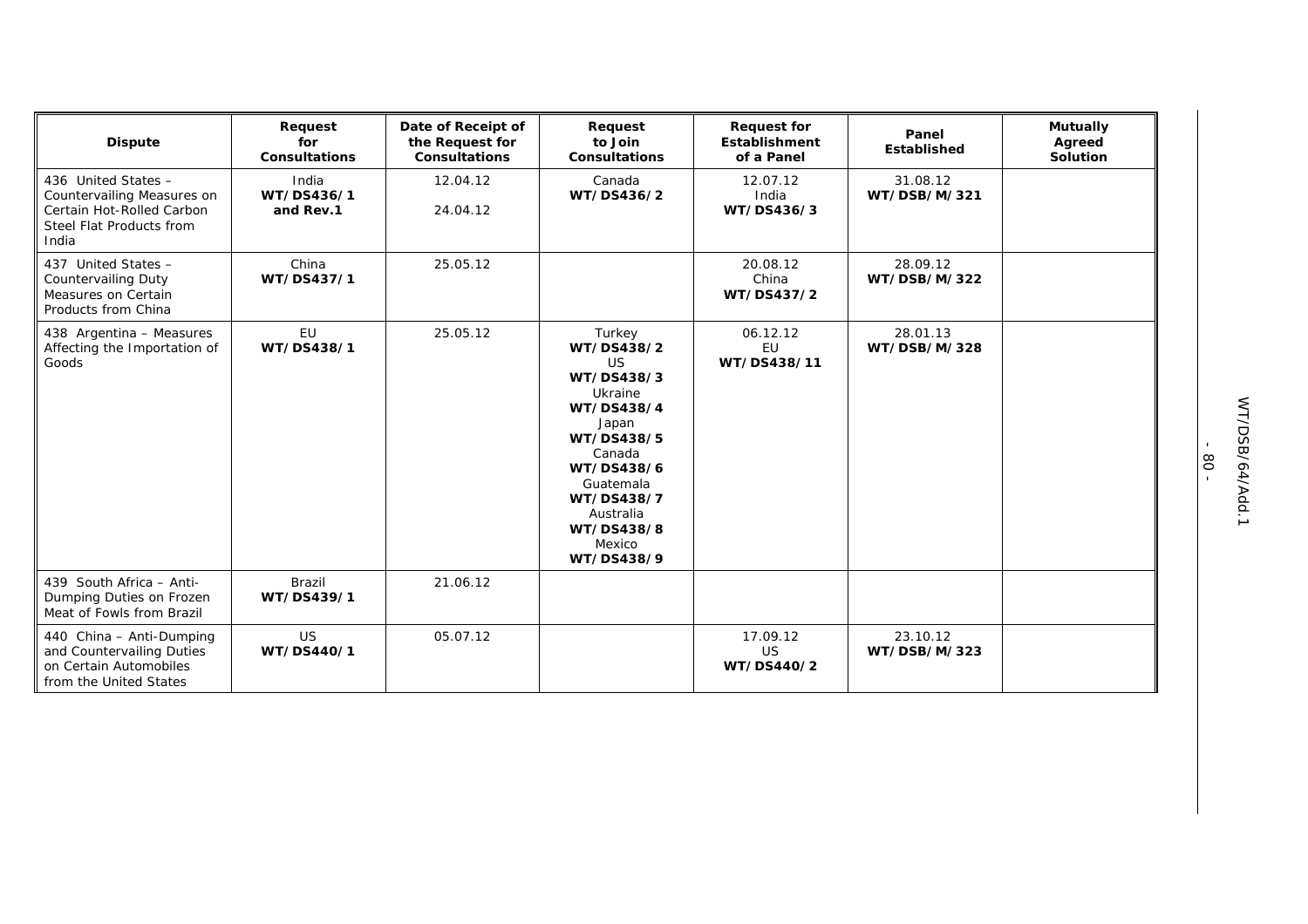| <b>Dispute</b>                                                                                                                                                                         | Request<br>for<br><b>Consultations</b> | Date of Receipt of<br>the Request for<br><b>Consultations</b> | Request<br>to Join<br><b>Consultations</b>                                                                                                                                                                                                                                                                                    | <b>Request for</b><br><b>Establishment</b><br>of a Panel | Panel<br><b>Established</b> | <b>Mutually</b><br>Agreed<br>Solution |
|----------------------------------------------------------------------------------------------------------------------------------------------------------------------------------------|----------------------------------------|---------------------------------------------------------------|-------------------------------------------------------------------------------------------------------------------------------------------------------------------------------------------------------------------------------------------------------------------------------------------------------------------------------|----------------------------------------------------------|-----------------------------|---------------------------------------|
| 441 Australia - Certain<br>Measures Concerning<br>Trademarks, Geographical<br>Indications and other Plain<br>Packaging Requirements<br>Applicable to Tobacco<br>Products and Packaging | Dominican Republic<br>WT/DS441/1       | 18.07.12                                                      | Uruguay<br>WT/DS441/2<br>New Zealand<br>WT/DS441/3<br>Honduras<br>WT/DS441/4<br>Nicaragua<br>WT/DS441/5<br>Guatemala<br>WT/DS441/6<br>El Salvador<br>WT/DS441/7<br>EU<br>WT/DS441/8<br><b>Brazil</b><br>WT/DS441/9<br>Ukraine<br>WT/DS441/10<br>South Africa<br>WT/DS441/11<br>Canada<br>WT/DS441/12<br>Norway<br>WT/DS441/13 | 09.11.12<br>Dominican Republic<br>WT/DS441/15            | 25.04.14<br>WT/DSB/M/344    |                                       |
| 442 European Union - Anti-<br>Dumping Measures on<br>Imports of Certain Fatty<br>Alcohols from Indonesia                                                                               | Indonesia<br>WT/DS442/1                | 27.07.12                                                      |                                                                                                                                                                                                                                                                                                                               | 01.05.13<br>Indonesia<br>WT/DS442/2                      | 25.06.13<br>WT/DSB/M/333    |                                       |
| 443 European Union and a<br>member State - Certain<br>Measures Concerning the<br><b>Importation of Biodiesels</b>                                                                      | Argentina<br>WT/DS443/1                | 17.08.12                                                      | Australia<br>WT/DS443/2<br>Indonesia<br>WT/DS443/3                                                                                                                                                                                                                                                                            | 06.12.12<br>Argentina<br>WT/DS443/5                      |                             |                                       |

- 81 -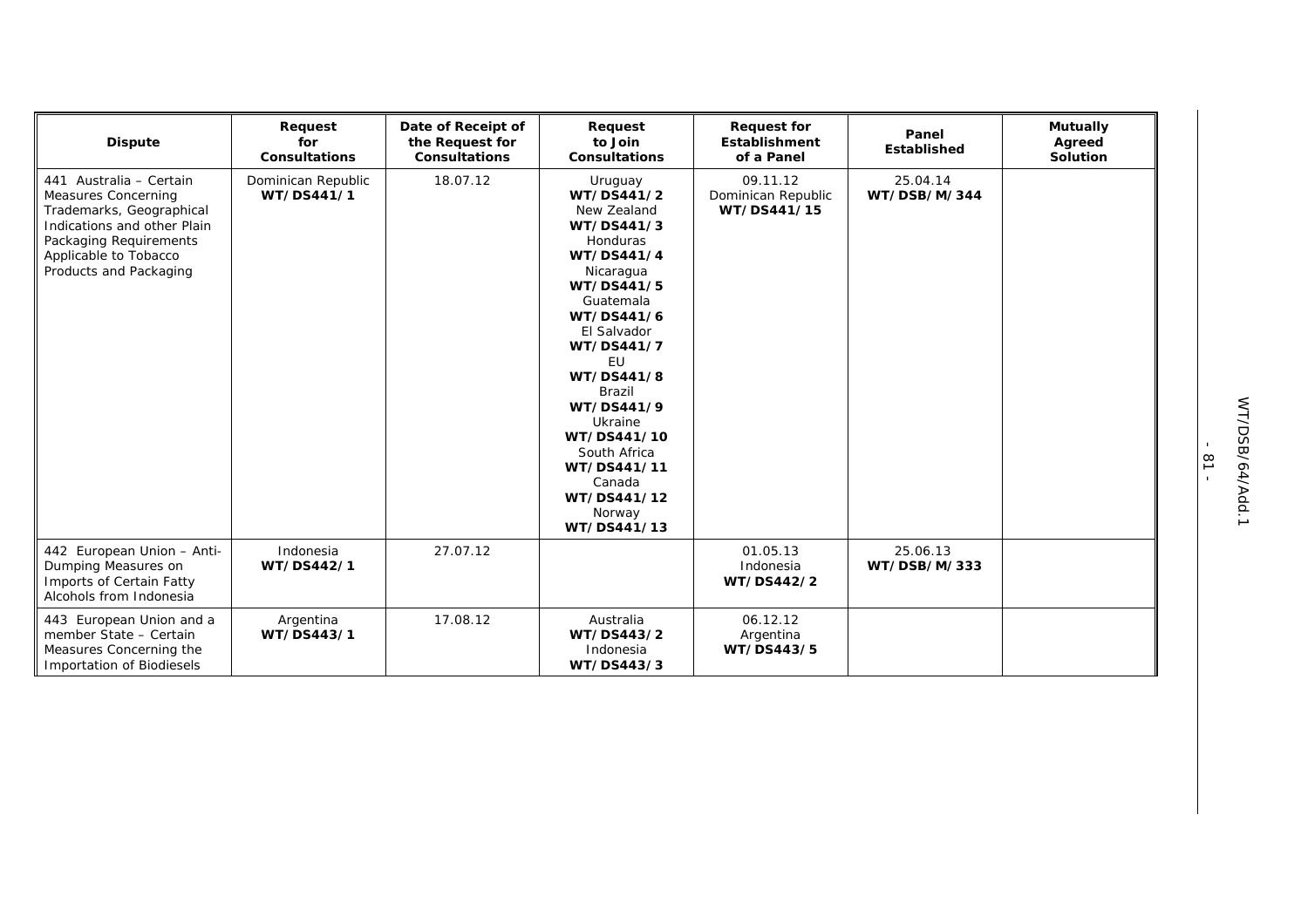| <b>Dispute</b>                                                    | Request<br>for<br><b>Consultations</b> | Date of Receipt of<br>the Request for<br><b>Consultations</b> | Request<br>to Join<br><b>Consultations</b>                                                                                                                                       | <b>Request for</b><br><b>Establishment</b><br>of a Panel | Panel<br><b>Established</b> | <b>Mutually</b><br>Agreed<br><b>Solution</b> |
|-------------------------------------------------------------------|----------------------------------------|---------------------------------------------------------------|----------------------------------------------------------------------------------------------------------------------------------------------------------------------------------|----------------------------------------------------------|-----------------------------|----------------------------------------------|
| 444 Argentina - Measures<br>Affecting the Importation of<br>Goods | <b>US</b><br>WT/DS444/1                | 21.08.12                                                      | Mexico<br>WT/DS444/2<br>Turkey<br>WT/DS444/3<br>EU<br>WT/DS444/4<br>Australia<br>WT/DS444/5<br>Japan<br>WT/DS444/6<br>Canada<br>WT/DS444/7<br>Guatemala<br>WT/DS444/8            | 06.12.12<br>US<br>WT/DS444/10                            | 28.01.13<br>WT/DSB/M/328    |                                              |
| 445 Argentina - Measures<br>Affecting the Importation of<br>Goods | Japan<br>WT/DS445/1                    | 21.08.12                                                      | Mexico<br>WT/DS445/2<br>Turkey<br>WT/DS445/3<br><b>EU</b><br>WT/DS445/4<br>Australia<br>WT/DS445/5<br>Canada<br>WT/DS445/6<br>Guatemala<br>WT/DS445/7<br><b>US</b><br>WT/DS445/8 | 06.12.12<br>Japan<br>WT/DS445/10                         | 28.01.13<br>WT/DSB/M/328    |                                              |

- 82 -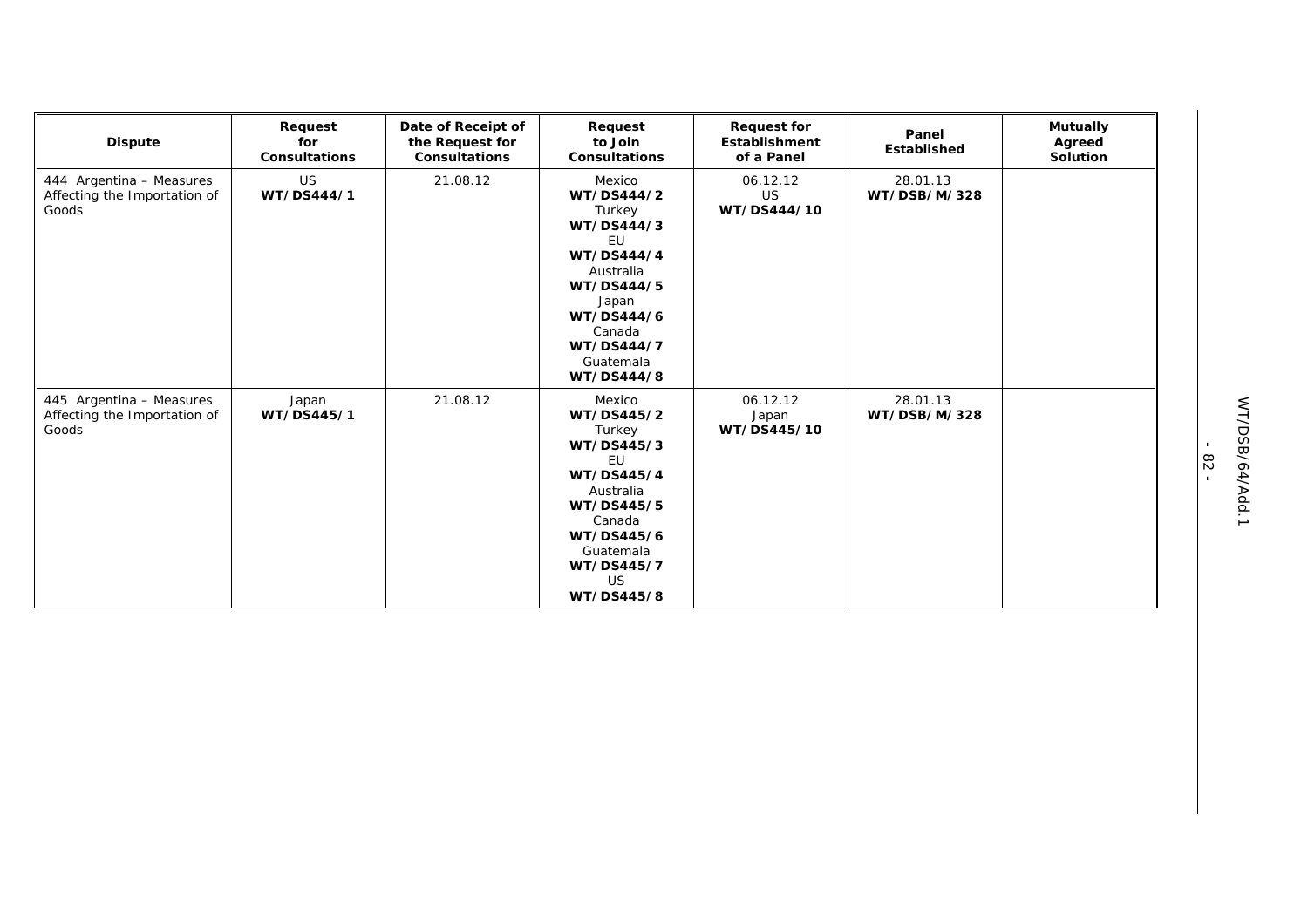| <b>Dispute</b>                                                                                                               | Request<br>for<br><b>Consultations</b> | Date of Receipt of<br>the Request for<br><b>Consultations</b> | Request<br>to Join<br><b>Consultations</b>                                                                                                                                      | <b>Request for</b><br><b>Establishment</b><br>of a Panel | Panel<br>Established     | <b>Mutually</b><br>Agreed<br>Solution |
|------------------------------------------------------------------------------------------------------------------------------|----------------------------------------|---------------------------------------------------------------|---------------------------------------------------------------------------------------------------------------------------------------------------------------------------------|----------------------------------------------------------|--------------------------|---------------------------------------|
| 446 Argentina - Measures<br>Affecting the Importation of<br>Goods                                                            | Mexico<br>WT/DS446/1                   | 24.08.12                                                      | Turkey<br>WT/DS446/2<br>Australia<br>WT/DS446/3<br>Japan<br>WT/DS446/4<br>Canada<br>WT/DS446/5<br><b>EU</b><br>WT/DS446/6<br>Guatemala<br>WT/DS446/7<br><b>US</b><br>WT/DS446/8 | 21.11.12<br>Mexico<br>WT/DS446/10                        |                          |                                       |
| 447 United States -<br>Measures Affecting the<br>Importation of Animals,<br>Meat and Other Animal<br>Products from Argentina | Argentina<br>WT/DS447/1<br>and Corr.1  | 30.08.12                                                      |                                                                                                                                                                                 | 06.12.12<br>Argentina<br>WT/DS447/2                      | 28.01.13<br>WT/DSB/M/328 |                                       |
| 448 United States -<br>Measures Affecting the<br>Importation of Fresh<br>Lemons                                              | Argentina<br>WT/DS448/1<br>and Corr.1  | 03.09.12                                                      |                                                                                                                                                                                 | 06.12.12<br>Argentina<br>WT/DS448/2                      |                          |                                       |
| 449 United States -<br>Countervailing and Anti-<br>Dumping Measures on<br>Certain Products from China                        | China<br>WT/DS449/1                    | 17.09.12                                                      |                                                                                                                                                                                 | 19.11.12<br>China<br>WT/DS449/2                          | 17.12.12<br>WT/DSB/M/327 |                                       |
| 450 China - Certain<br>Measures Affecting the<br>Automobile and Automobile-<br>Parts Industries                              | <b>US</b><br>WT/DS450/1                | 17.09.12                                                      | EU<br>WT/DS450/2                                                                                                                                                                |                                                          |                          |                                       |

- 83 -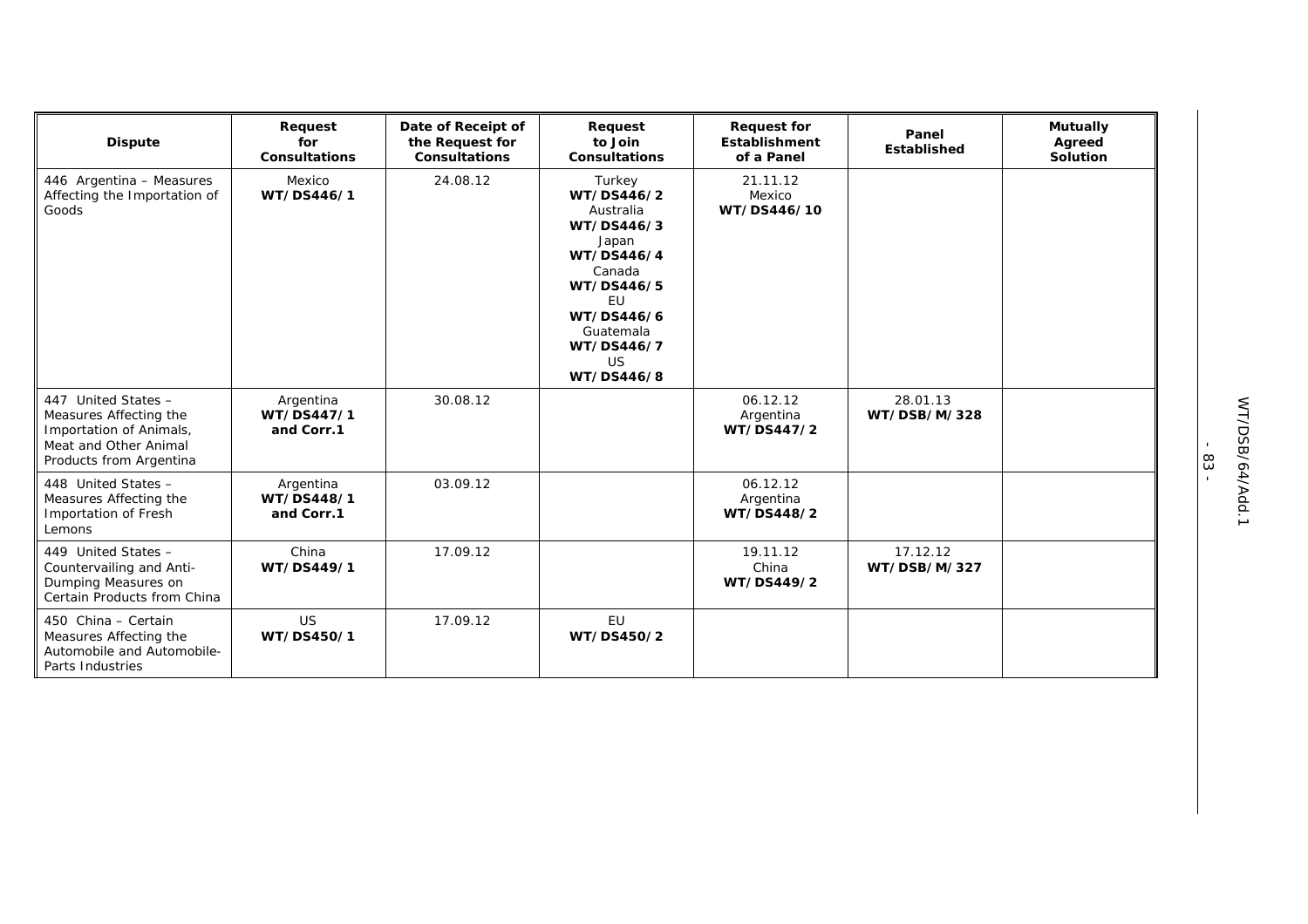| <b>Dispute</b>                                                                                                                                    | Request<br>for<br><b>Consultations</b> | Date of Receipt of<br>the Request for<br><b>Consultations</b> | Request<br>to Join<br>Consultations                                                                                                                                                                        | <b>Request for</b><br>Establishment<br>of a Panel | Panel<br>Established     | <b>Mutually</b><br>Agreed<br>Solution |
|---------------------------------------------------------------------------------------------------------------------------------------------------|----------------------------------------|---------------------------------------------------------------|------------------------------------------------------------------------------------------------------------------------------------------------------------------------------------------------------------|---------------------------------------------------|--------------------------|---------------------------------------|
| 451 China - Measures<br>Supporting the Production<br>and Exportation of Apparel<br>and Textile Products                                           | Mexico<br>WT/DS451/1                   | 15.10.12                                                      | EU<br>WT/DS451/2<br>Guatemala<br>WT/DS451/3<br>Australia<br>WT/DS451/4<br><b>US</b><br>WT/DS451/5<br><b>Brazil</b><br>WT/DS451/6<br>Peru<br>WT/DS451/7<br>Honduras<br>WT/DS451/8<br>Colombia<br>WT/DS451/9 |                                                   |                          |                                       |
| 452 European Union and<br>certain member States -<br><b>Certain Measures Affecting</b><br>the Renewable Energy<br><b>Generation Sector</b>        | China<br>WT/DS452/1                    | 05.11.12                                                      | Japan<br>WT/DS452/2<br>Australia<br>WT/DS452/3<br>Argentina<br>WT/DS452/4                                                                                                                                  |                                                   |                          |                                       |
| 453 Argentina - Measures<br>Relating to Trade in Goods<br>and Services                                                                            | Panama<br>WT/DS453/1                   | 12.12.12                                                      | <b>US</b><br>WT/DS453/2<br>EU<br>WT/DS453/3                                                                                                                                                                | 13.05.13<br>Panama<br>WT/DS453/4                  | 25.06.13<br>WT/DSB/M/333 |                                       |
| 454 China - Measures<br>Imposing Anti-Dumping<br>Duties on High-Performance<br><b>Stainless Steel Seamless</b><br>Tubes ("HP-SSST") from<br>Japan | Japan<br>WT/DS454/1                    | 20.12.12                                                      | EU<br>WT/DS454/2                                                                                                                                                                                           | 11.04.13<br>Japan<br>WT/DS454/4                   | 24.05.13<br>WT/DSB/M/332 |                                       |
| 455 Indonesia -<br>Importation of Horticultural<br>Products, Animals and<br><b>Animal Products</b>                                                | <b>US</b><br>WT/DS455/1                | 10.01.13                                                      | EU<br>WT/DS455/2<br>Canada<br>WT/DS455/3<br>Australia<br>WT/DS455/4                                                                                                                                        | 14.03.13<br>US<br>WT/DS455/7                      | 24.04.13<br>WT/DSB/M/331 |                                       |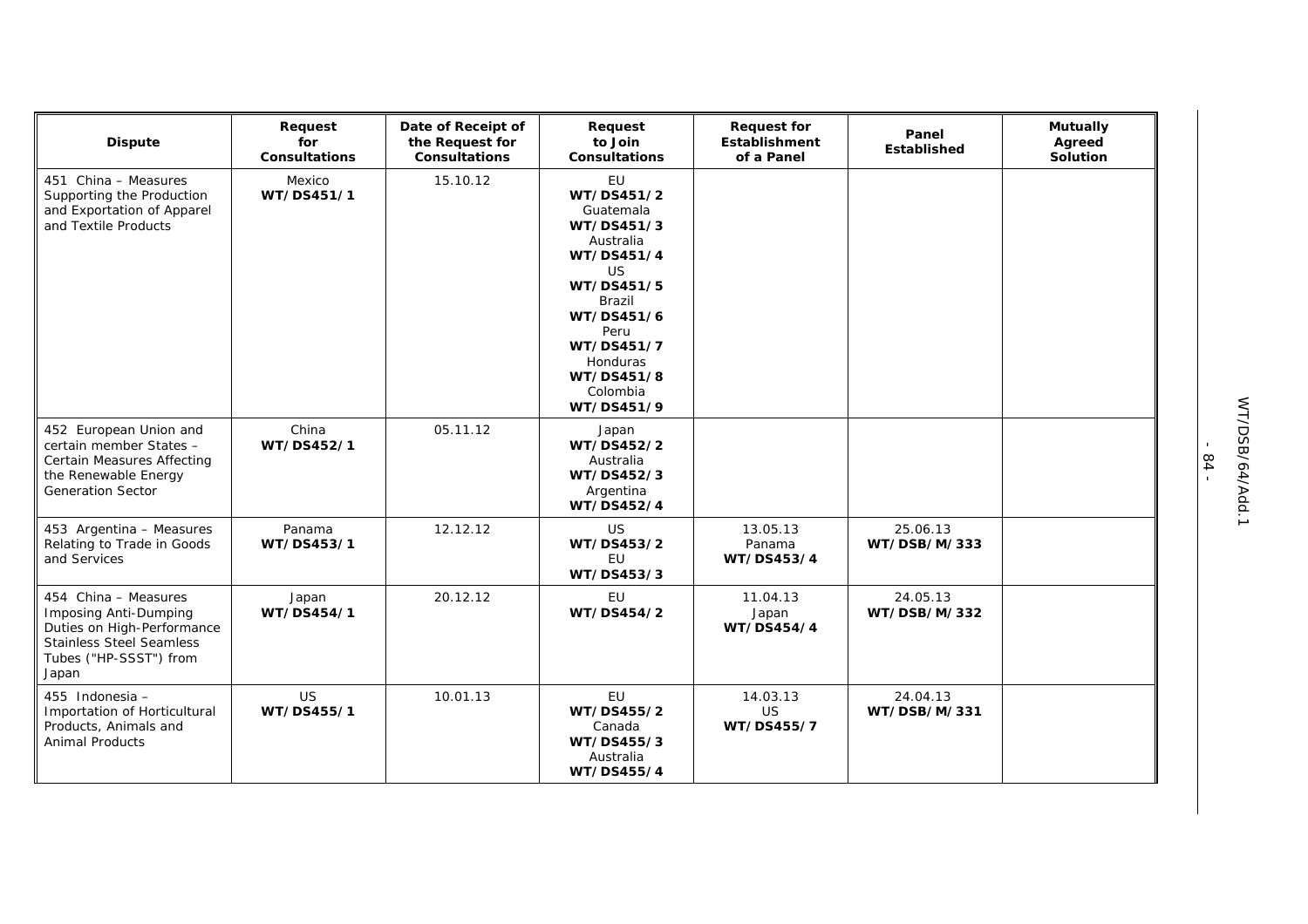| <b>Dispute</b>                                                                                                                                                                                | Request<br>for<br><b>Consultations</b> | Date of Receipt of<br>the Request for<br>Consultations | Request<br>to Join<br><b>Consultations</b>                                                                                                                                                                                                                                                     | <b>Request for</b><br><b>Establishment</b><br>of a Panel | Panel<br>Established     | <b>Mutually</b><br>Agreed<br>Solution |
|-----------------------------------------------------------------------------------------------------------------------------------------------------------------------------------------------|----------------------------------------|--------------------------------------------------------|------------------------------------------------------------------------------------------------------------------------------------------------------------------------------------------------------------------------------------------------------------------------------------------------|----------------------------------------------------------|--------------------------|---------------------------------------|
| 456 India - Certain<br>Measures Relating to Solar<br><b>Cells and Solar Modules</b>                                                                                                           | <b>US</b><br>WT/DS456/1                | 06.02.13                                               | Japan<br>WT/DS456/2<br>Australia<br>WT/DS456/3<br>Japan<br>WT/DS456/4                                                                                                                                                                                                                          | 14.04.14<br><b>US</b><br>WT/DS456/5                      | 23.05.14<br>WT/DSB/M/345 |                                       |
| 457 Peru - Additional Duty<br>on Imports of Certain<br><b>Agricultural Products</b>                                                                                                           | Guatemala<br>WT/DS457/1                | 12.04.13                                               |                                                                                                                                                                                                                                                                                                | 13.06.13<br>Guatemala<br>WT/DS457/2                      | 23.07.13<br>WT/DSB/M/334 |                                       |
| 458 Australia - Certain<br><b>Measures Concerning</b><br>Trademarks, Geographical<br>Indications and Other Plain<br>Packaging Requirements<br>Applicable to Tobacco<br>Products and Packaging | Cuba<br>WT/DS458/1                     | 03.05.13                                               | Canada<br>WT/DS458/2<br>New Zealand<br>WT/DS458/3<br>Norway<br>WT/DS458/4<br>Ukraine<br>WT/DS458/5<br>Honduras<br>WT/DS458/6<br>EU<br>WT/DS458/7<br>Dominican Republic<br>WT/DS458/8<br>Uruguay<br>WT/DS458/9<br>Brazil<br>WT/DS458/10<br>Guatemala<br>WT/DS458/11<br>Nicaragua<br>WT/DS458/12 | 04.04.14<br>Cuba<br>WT/DS458/14                          | 25.04.14<br>WT/DSB/M/344 |                                       |
| 459 European Union and<br>certain member States -<br>Certain Measures on the<br><b>Importation and Marketing</b><br>of Biodiesel and Measures<br>Supporting the Biodiesel<br>Industry         | Argentina<br>WT/DS459/1                | 15.05.13                                               |                                                                                                                                                                                                                                                                                                |                                                          |                          |                                       |

- 85 -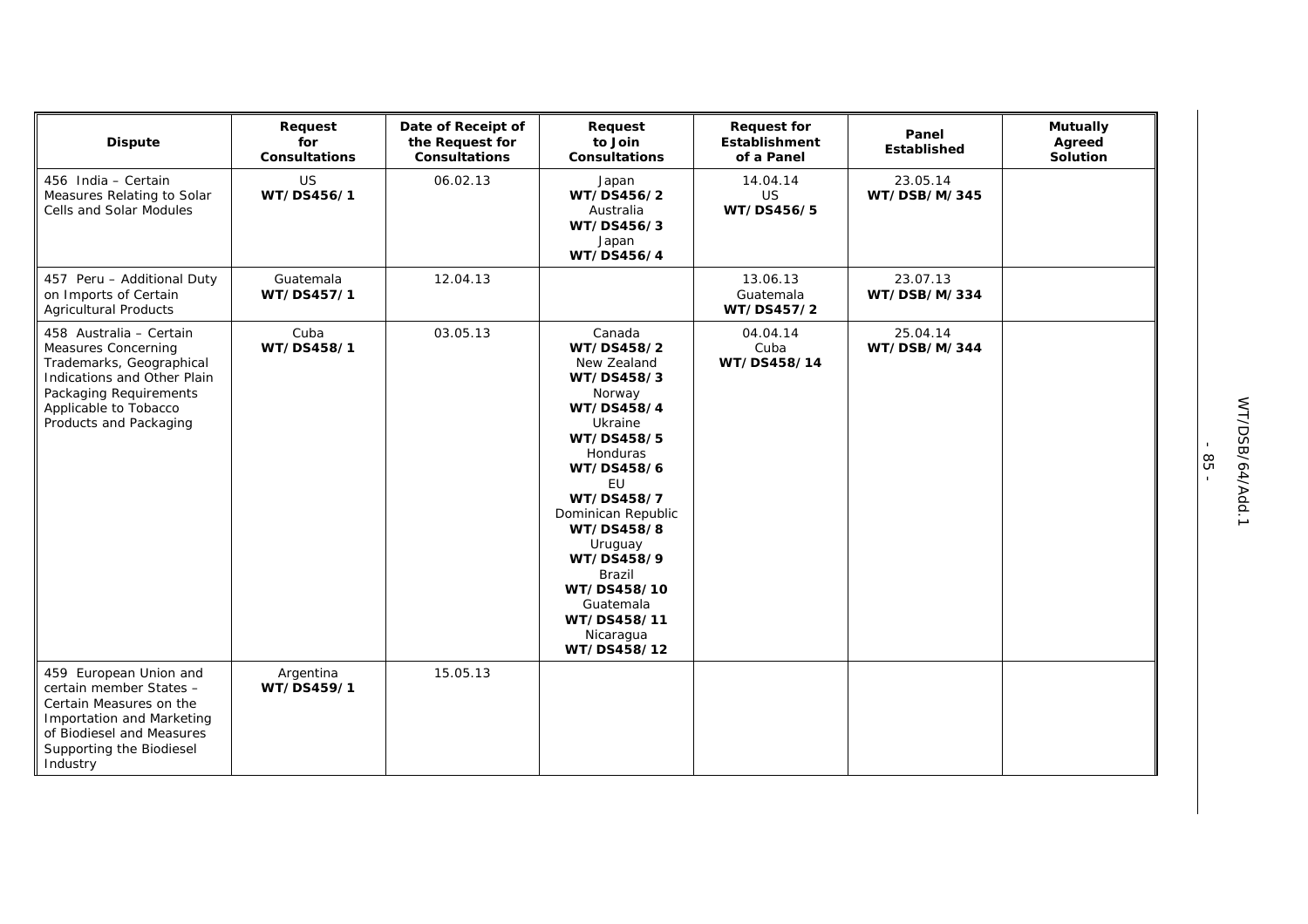| <b>Dispute</b>                                                                                                                                                        | Request<br>for<br><b>Consultations</b> | Date of Receipt of<br>the Request for<br><b>Consultations</b> | Request<br>to Join<br><b>Consultations</b>                                                                                 | <b>Request for</b><br>Establishment<br>of a Panel | Panel<br>Established     | <b>Mutually</b><br>Agreed<br>Solution |
|-----------------------------------------------------------------------------------------------------------------------------------------------------------------------|----------------------------------------|---------------------------------------------------------------|----------------------------------------------------------------------------------------------------------------------------|---------------------------------------------------|--------------------------|---------------------------------------|
| 460 China - Measures<br><b>Imposing Anti-Dumping</b><br>Duties on High-Performance<br><b>Stainless Steel Seamless</b><br>tubes ("HP-SSST") from the<br>European Union | EU<br>WT/DS460/1                       | 13.06.13                                                      | Japan<br>WT/DS460/2                                                                                                        | 16.08.13<br>EU<br>WT/DS460/4                      | 30.08.13<br>WT/DSB/M/336 |                                       |
| 461 Colombia - Measures<br>Relating to the Importation<br>of Textiles, Apparel and<br>Footwear                                                                        | Panama<br>WT/DS461/1                   | 18.06.13                                                      | Guatemala<br>WT/DS461/2                                                                                                    | 19.08.13<br>Panama<br>WT/DS461/3                  | 25.09.13<br>WT/DSB/M/337 |                                       |
| 462 Russian Federation -<br>Recycling Fee on Motor<br>Vehicles                                                                                                        | <b>EU</b><br>WT/DS462/1                | 09.07.13                                                      | <b>US</b><br>WT/DS462/2<br>Japan<br>WT/DS462/3<br>China<br>WT/DS462/4<br>Turkey<br>WT/DS462/5<br>Ukraine<br>WT/DS462/6     | 10.10.13<br>EU<br>WT/DS462/8                      | 25.11.13<br>WT/DSB/M/339 |                                       |
| 463 Russian Federation -<br>Recycling Fee on Motor<br>Vehicles                                                                                                        | Japan<br>WT/DS463/1                    | 24.07.13                                                      | <b>US</b><br>WT/DS463/2<br>Turkey<br>WT/DS463/3<br><b>EU</b><br>WT/DS463/4<br>Ukraine<br>WT/DS463/5<br>China<br>WT/DS463/6 |                                                   |                          |                                       |
| 464 United States - Anti-<br>Dumping and Countervailing<br>Measures on Large<br>Residential Washers from<br>Korea                                                     | Korea<br>WT/DS464/1                    | 29.08.13                                                      | China<br>WT/DS464/2<br>Japan<br>WT/DS464/3                                                                                 | 05.12.13<br>Korea<br>WT/DS464/4                   | 22.01.14<br>WT/DSB/M/341 |                                       |

- 86 -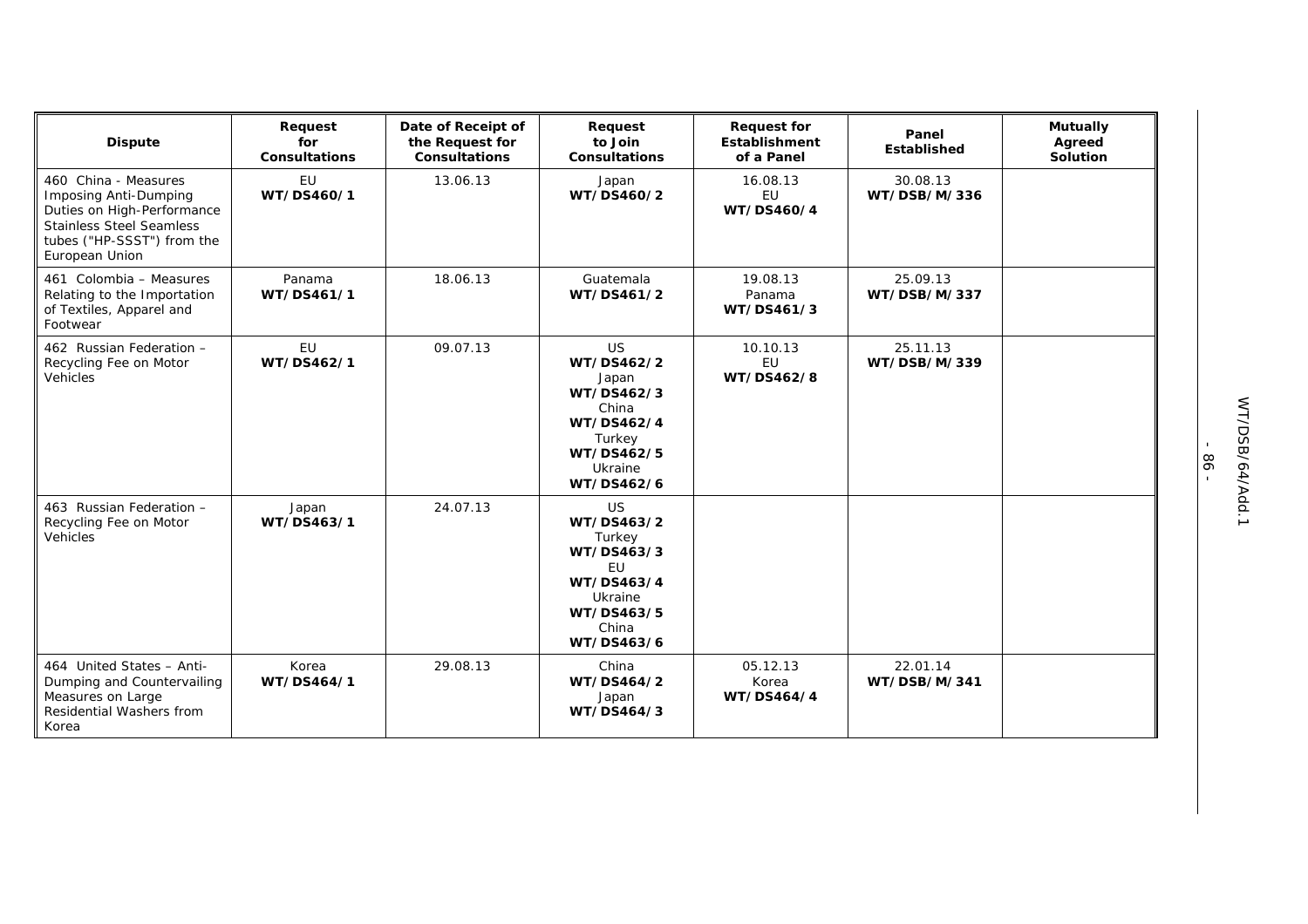| <b>Dispute</b>                                                                                     | Request<br>for<br><b>Consultations</b> | Date of Receipt of<br>the Request for<br><b>Consultations</b> | Request<br>to Join<br><b>Consultations</b>                                                                                 | <b>Request for</b><br>Establishment<br>of a Panel | Panel<br>Established | <b>Mutually</b><br>Agreed<br>Solution |
|----------------------------------------------------------------------------------------------------|----------------------------------------|---------------------------------------------------------------|----------------------------------------------------------------------------------------------------------------------------|---------------------------------------------------|----------------------|---------------------------------------|
| 465 Indonesia -<br>Importation of Horticultural<br>Products, Animals and<br><b>Animal Products</b> | US.<br>WT/DS465/1                      | 30.08.13                                                      | New Zealand<br>WT/DS465/2<br>Canada<br>WT/DS465/3<br>EU<br>WT/DS465/4<br>Thailand<br>WT/DS465/5<br>Australia<br>WT/DS465/6 |                                                   |                      |                                       |
| 466 Indonesia -<br>Importation of Horticultural<br>Products, Animals and<br><b>Animal Products</b> | New Zealand<br>WT/DS466/1              | 30.08.13                                                      | US.<br>WT/DS466/2<br>Canada<br>WT/DS466/3<br>EU<br>WT/DS466/4<br>Thailand<br>WT/DS466/5<br>Australia<br>WT/DS466/6         |                                                   |                      |                                       |

- 87 -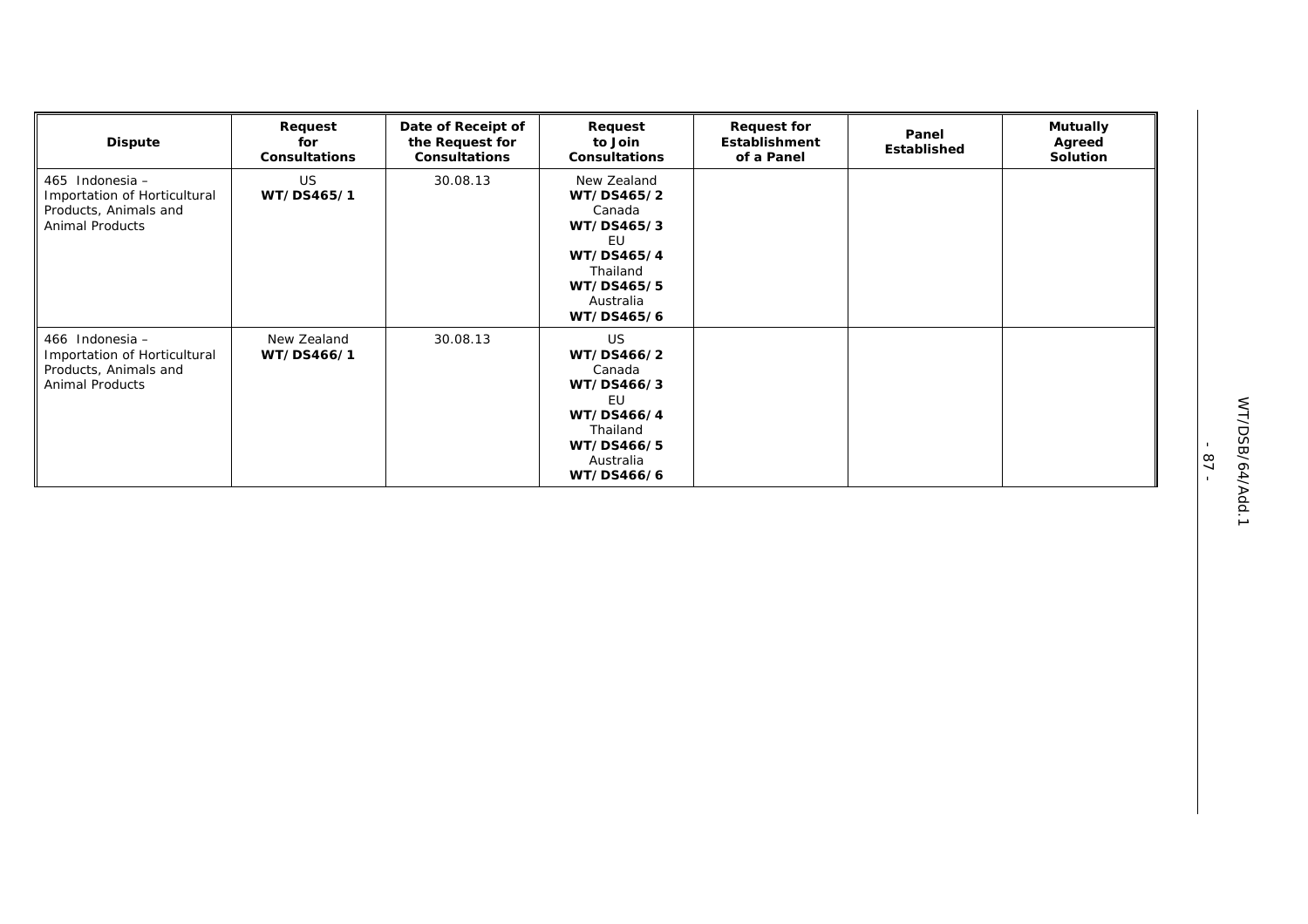| <b>Dispute</b>                                                                                                                                                                                | Request<br>for<br><b>Consultations</b>                  | Date of Receipt of<br>the Request for<br><b>Consultations</b> | Request<br>to Join<br><b>Consultations</b>                                                                                                                                                                                                                                                                            | <b>Request for</b><br><b>Establishment</b><br>of a Panel             | Panel<br><b>Established</b> | <b>Mutually</b><br>Agreed<br>Solution                          |
|-----------------------------------------------------------------------------------------------------------------------------------------------------------------------------------------------|---------------------------------------------------------|---------------------------------------------------------------|-----------------------------------------------------------------------------------------------------------------------------------------------------------------------------------------------------------------------------------------------------------------------------------------------------------------------|----------------------------------------------------------------------|-----------------------------|----------------------------------------------------------------|
| 467 Australia - Certain<br><b>Measures Concerning</b><br>Trademarks, Geographical<br>Indications and Other Plain<br>Packaging Requirements<br>Applicable to Tobacco<br>Products and Packaging | Indonesia<br>WT/DS467/1                                 | 20.09.13                                                      | Guatemala<br>WT/DS467/2<br>Nicaragua<br>WT/DS467/3<br>New Zealand<br>WT/DS467/4<br>Uruguay<br>WT/DS467/5<br>EU<br>WT/DS467/6<br>Norway<br>WT/DS467/7<br>Canada<br>WT/DS467/8<br>Dominican Republic<br>WT/DS467/9<br>Brazil<br>WT/DS467/10<br>Honduras<br>WT/DS467/11<br>Ukraine<br>WT/DS467/12<br>Cuba<br>WT/DS467/13 | 03.03.14<br>Indonesia<br>WT/DS467/15                                 | 26.03.14<br>WT/DSB/M/343    |                                                                |
| 468 Ukraine - Definitive<br>Safeguard Measures on<br>Certain Passenger Cars                                                                                                                   | Japan<br>WT/DS468/1                                     | 30.10.13                                                      | EU<br>WT/DS468/2<br><b>Russian Federation</b><br>WT/DS468/3                                                                                                                                                                                                                                                           | 13.02.14<br>Japan<br>WT/DS468/5                                      | 26.03.14<br>WT/DSB/M/343    |                                                                |
| 469 European Union -<br>Measures on Atlanto-<br>Scandian Herring                                                                                                                              | Denmark in respect<br>of the Faroe Island<br>WT/DS469/1 | 04.11.13                                                      |                                                                                                                                                                                                                                                                                                                       | 08.01.14<br>Denmark in respect<br>of the Faroe Islands<br>WT/DS469/2 | 26.02.14<br>WT/DSB/M/343    | 21.08.14<br>WT/DS469/3<br>(Joint Communication:<br>Settlement) |
| 470 Pakistan - Anti<br>Dumping and Countervailing<br>Duty Investigations on<br>Certain Paper Products from<br>Indonesia                                                                       | Indonesia<br>WT/DS470/1                                 | 27.11.13                                                      |                                                                                                                                                                                                                                                                                                                       | 12.05.14<br>Indonesia<br>WT/DS470/2                                  |                             |                                                                |

- 88 -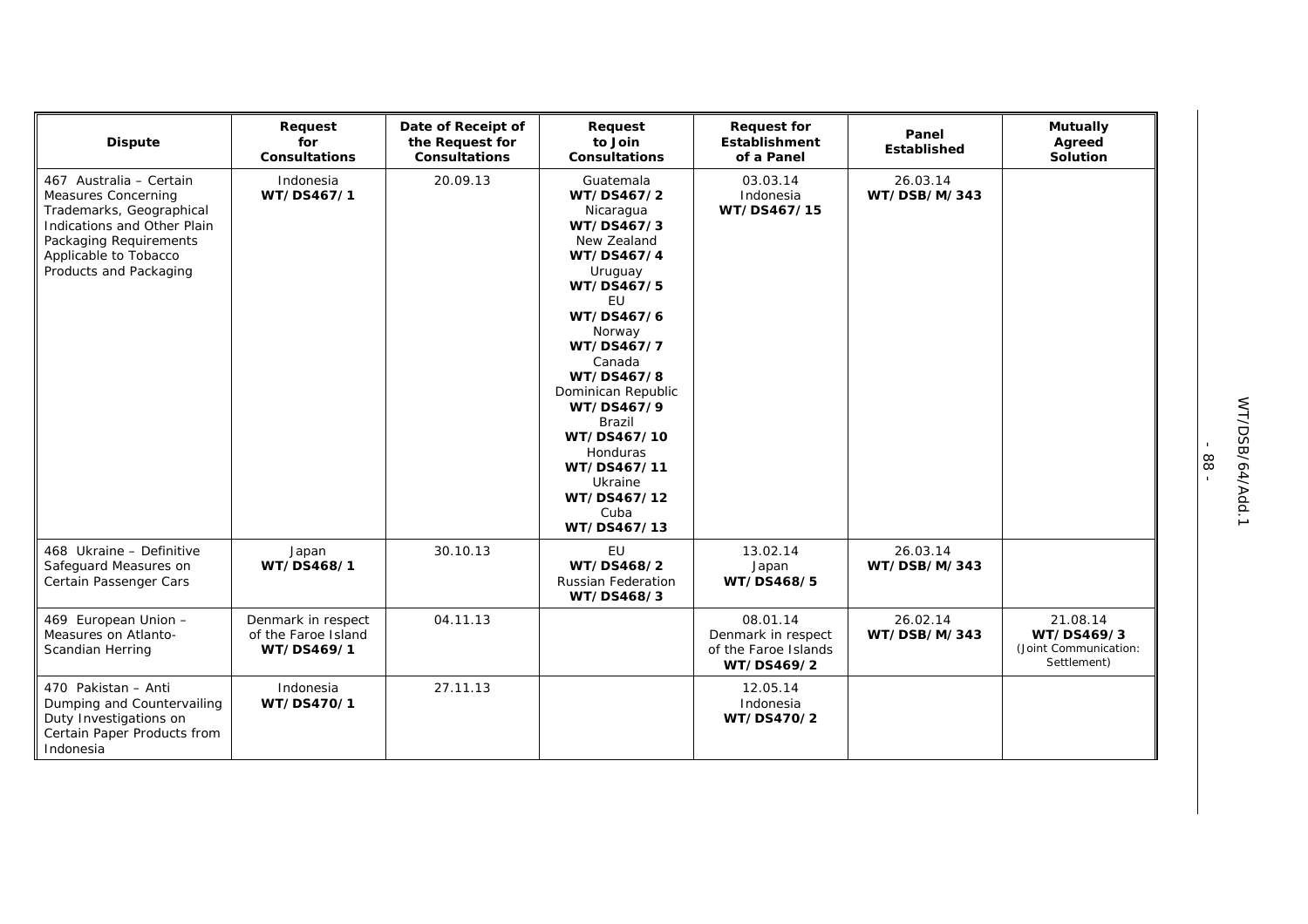| <b>Dispute</b>                                                                                                                     | Request<br>for<br><b>Consultations</b>  | Date of Receipt of<br>the Request for<br><b>Consultations</b> | Request<br>to Join<br><b>Consultations</b>                                              | <b>Request for</b><br>Establishment<br>of a Panel   | Panel<br><b>Established</b> | <b>Mutually</b><br>Agreed<br><b>Solution</b> |
|------------------------------------------------------------------------------------------------------------------------------------|-----------------------------------------|---------------------------------------------------------------|-----------------------------------------------------------------------------------------|-----------------------------------------------------|-----------------------------|----------------------------------------------|
| 471 United States - Certain<br>Methodologies and their<br>Application to Anti-Dumping<br>Proceedings Involving China               | China<br>WT/DS471/1                     | 03.12.13                                                      | Japan<br>WT/DS471/2<br><b>Russian Federation</b><br>WT/DS471/3<br>Ukraine<br>WT/DS471/4 | 13.02.14<br>China<br>WT/DS471/5<br>and Corr.1       | 26.03.14<br>WT/DSB/M/343    |                                              |
| 472 Brazil - Certain<br>Measures Concerning<br><b>Taxation and Charges</b>                                                         | EU<br>WT/DS472/1                        | 19.12.13                                                      | Japan<br>WT/DS472/2<br>Argentina<br>WT/DS472/3<br>US<br>WT/DS472/4                      | 31.10.14<br><b>EU</b><br>WT/DS472/5                 |                             |                                              |
| 473 European Union - Anti-<br>Dumping Measures on<br>Biodiesel from Argentina                                                      | Argentina<br>WT/DS473/1                 | 19.12.13                                                      | Russian Federation<br>WT/DS473/2<br>Indonesia<br>WT/DS473/3                             | 13.03.14<br>Argentina<br>WT/DS473/5                 | 25.04.14<br>WT/DSB/M/344    |                                              |
| 474 European Union - Cost<br>Adjustment Methodologies<br>and Certain Anti-Dumping<br>Measures on Imports from<br>Russia            | Russian Federation<br>WT/DS474/1        | 23.12.13                                                      | China<br>WT/DS474/2<br>Indonesia<br>WT/DS474/3                                          | 04.06.14<br><b>Russian Federation</b><br>WT/DS474/4 | 22.07.14<br>WT/DSB/M/348    |                                              |
| 475 Russian Federation -<br>Measures on the<br>Importation of Live Pigs,<br>Pork and Other Pig Products<br>from the European Union | <b>EU</b><br>WT/DS475/1                 | 08.04.14                                                      |                                                                                         | 27.06.14<br><b>EU</b><br>WT/DS475/2                 | 22.07.14<br>WT/DSB/M/348    |                                              |
| 476 European Union and its<br>member States - Certain<br>Measures Relating to the<br><b>Energy Sector</b>                          | <b>Russian Federation</b><br>WT/DS476/1 | 30.04.14                                                      |                                                                                         |                                                     |                             |                                              |

- 89 -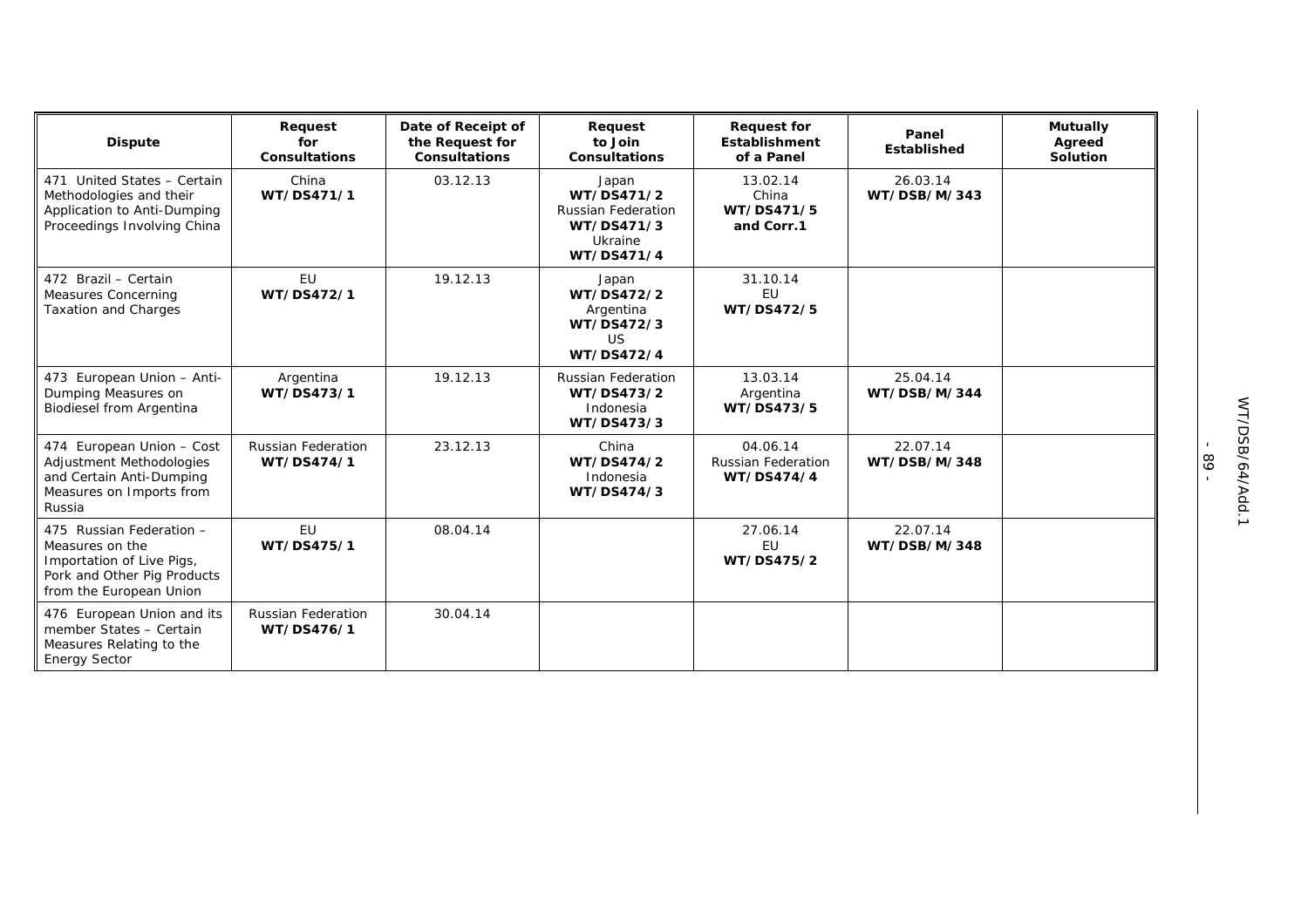| <b>Dispute</b>                                                                                     | Request<br>for<br><b>Consultations</b> | Date of Receipt of<br>the Request for<br><b>Consultations</b> | Request<br>to Join<br><b>Consultations</b>                                                                                                                                                                                    | <b>Request for</b><br><b>Establishment</b><br>of a Panel | Panel<br>Established     | <b>Mutually</b><br>Agreed<br>Solution |
|----------------------------------------------------------------------------------------------------|----------------------------------------|---------------------------------------------------------------|-------------------------------------------------------------------------------------------------------------------------------------------------------------------------------------------------------------------------------|----------------------------------------------------------|--------------------------|---------------------------------------|
| 477 Indonesia -<br>Importation of Horticultural<br>Products, Animals and<br><b>Animal Products</b> | New Zealand<br>WT/DS477/1              | 08.05.14                                                      | US<br>WT/DS477/2<br>Thailand<br>WT/DS477/3<br>EU<br>WT/DS477/4<br>Canada<br>WT/DS477/5<br>The Separate<br>Customs Territory of<br>Taiwan Penghu,<br>Kinmen and Matsu<br>WT/DS477/6<br>Australia<br>WT/DS477/7                 |                                                          |                          |                                       |
| 478 Indonesia -<br>Importation of Horticultural<br>Products, Animals and<br>Animal Products        | US<br>WT/DS478/1                       | 08.05.14                                                      | New Zealand<br>WT/DS478/2<br>Thailand<br>WT/DS478/3<br><b>EU</b><br>WT/DS478/4<br>Canada<br>WT/DS478/5<br>The Separate<br>Customs Territory of<br>Taiwan Penghu,<br>Kinmen and Matsu<br>WT/DS478/6<br>Australia<br>WT/DS478/7 |                                                          |                          |                                       |
| 479 Russia - Anti-Dumping<br>Duties on Light Commercial<br>Vehicles from Germany and<br>Italy      | <b>EU</b><br>WT/DS479/1                | 21.05.14                                                      |                                                                                                                                                                                                                               | 15.09.14<br>EU<br>WT/DS479/2                             | 20.10.14<br>WT/DSB/M/351 |                                       |
| 480 European Union - Anti-<br>Dumping Measures on<br>Biodiesel from Indonesia                      | Indonesia<br>WT/DS480/1                | 10.06.14                                                      |                                                                                                                                                                                                                               |                                                          |                          |                                       |

 $-96 -$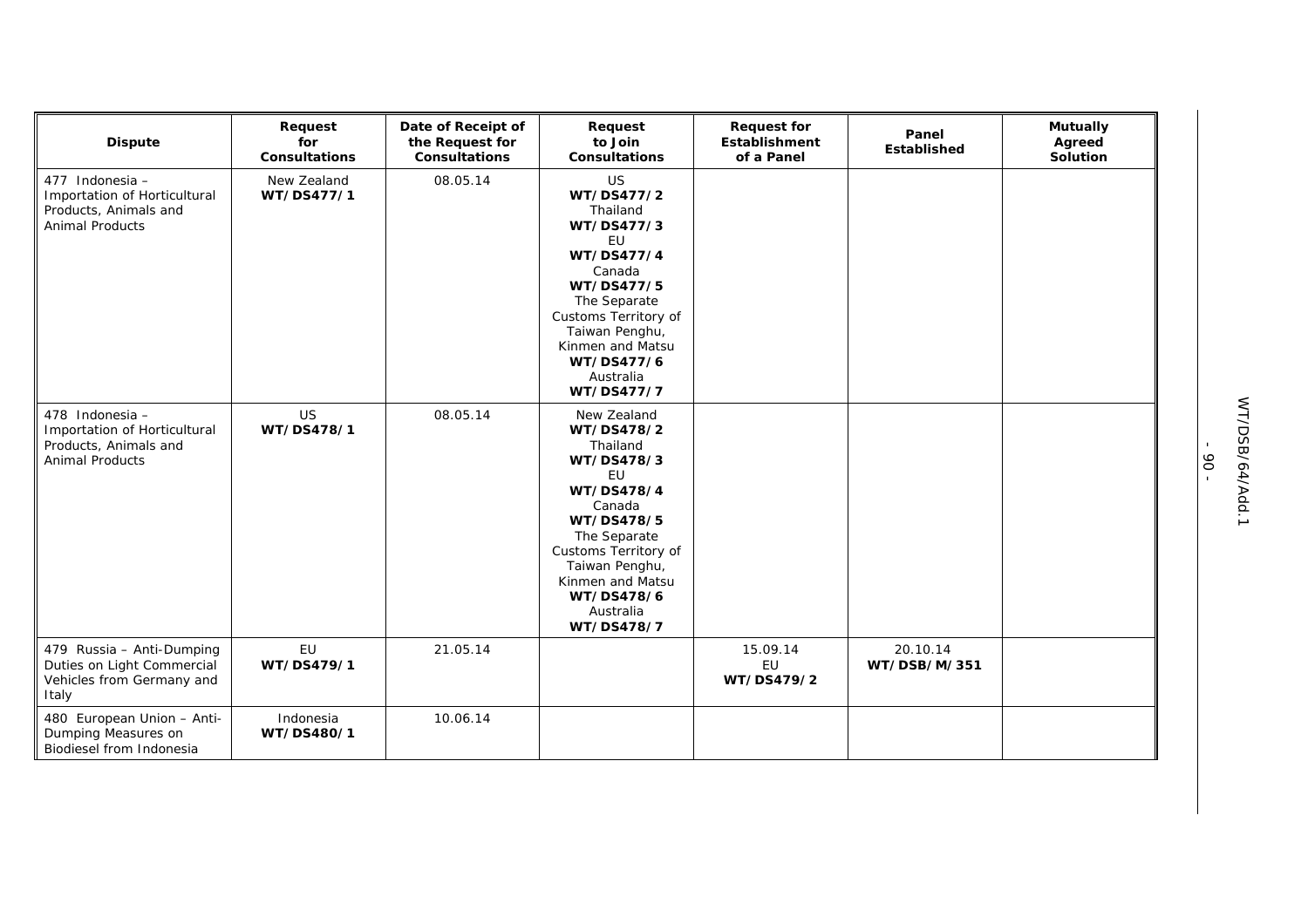| <b>Dispute</b>                                                                                                                                                               | Request<br>for<br><b>Consultations</b>                                                    | Date of Receipt of<br>the Request for<br><b>Consultations</b> | Request<br>to Join<br><b>Consultations</b>                                                                                                                                                      | <b>Request for</b><br>Establishment<br>of a Panel | Panel<br><b>Established</b> | <b>Mutually</b><br>Agreed<br>Solution |
|------------------------------------------------------------------------------------------------------------------------------------------------------------------------------|-------------------------------------------------------------------------------------------|---------------------------------------------------------------|-------------------------------------------------------------------------------------------------------------------------------------------------------------------------------------------------|---------------------------------------------------|-----------------------------|---------------------------------------|
| 481 Indonesia - Recourse<br>to Article 22.2 of the DSU in<br>the US - Clove Cigarettes<br>Dispute                                                                            | EU<br>WT/DS481/1                                                                          | 13.06.14                                                      | Australia<br>WT/DS481/2<br><b>Brazil</b><br>WT/DS481/3                                                                                                                                          |                                                   |                             |                                       |
| 482 Canada - Anti-<br>Dumping Measures on<br>Imports of Certain Carbon<br>Steel Welded Pipe from the<br>Separate Customs Territory<br>of Taiwan, Penghu, Kinmen<br>and Matsu | The Separate<br>Customs Territory of<br>Taiwan, Penghu,<br>Kinmen and Matsu<br>WT/DS482/1 | 25.06.14                                                      |                                                                                                                                                                                                 |                                                   |                             |                                       |
| 483 China - Anti-Dumping<br>Measures on Imports of<br>Cellulose Pulp from Canada                                                                                             | Canada<br>WT/DS483/1                                                                      | 15.10.14                                                      |                                                                                                                                                                                                 |                                                   |                             |                                       |
| 484 Indonesia - Measures<br>Concerning the Importation<br>of Chicken Meat and<br><b>Chicken Products</b>                                                                     | Brazil<br>WT/DS484/1                                                                      | 16.10.14                                                      | <b>US</b><br>WT/DS484/2<br>New Zealand<br>WT/DS484/3<br>The Separate<br>Customs Territory of<br>Taiwan Penghu,<br>Kinmen and Matsu<br>WT/DS484/4<br>Australia<br>WT/DS484/5<br>EU<br>WT/DS484/6 |                                                   |                             |                                       |
| 485 Russia - Tariff<br>Treatment of Certain<br>Agricultural and<br>Manufacturing Products                                                                                    | EU<br>WT/DS485/1                                                                          | 31.10.14                                                      |                                                                                                                                                                                                 |                                                   |                             |                                       |
| 486 European Union -<br><b>Countervailing Measures</b><br>on Certain Polyethylene<br>Terephthalate from<br>Pakistan                                                          | Pakistan<br>WT/DS486/1                                                                    | 28.10.14                                                      |                                                                                                                                                                                                 |                                                   |                             |                                       |

- 91 -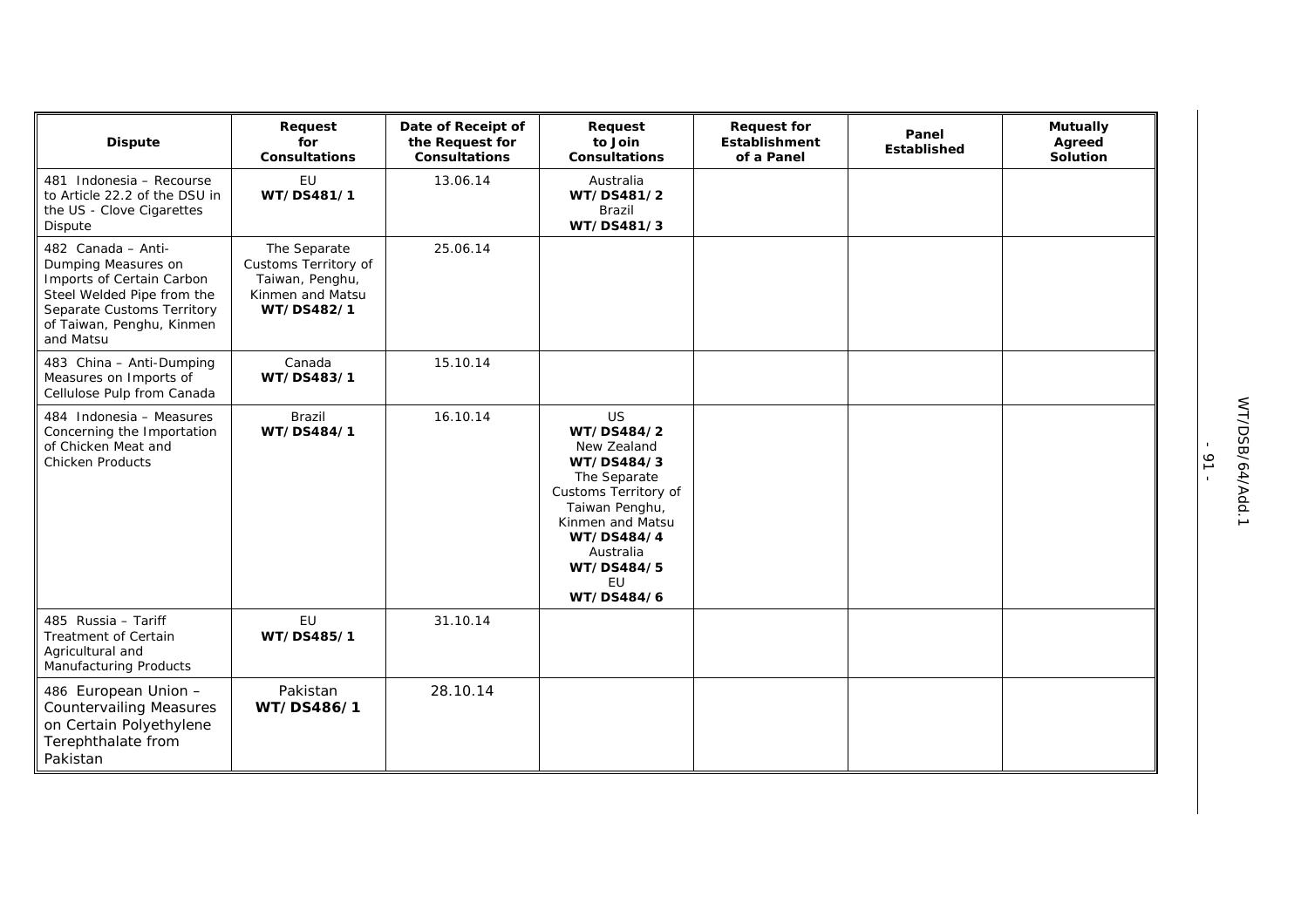## **SECTION II**

## PANEL AND APPELLATE BODY REPORTS

## *(1 January 1995 – 31 October 2014)*

| <b>Dispute</b>                                                                                   | Panel<br>Established                                            | <b>Panel Report</b><br>Circulated              | <b>Notice of Appeal</b>                                 | <b>Panel Report</b><br>Adopted                          | <b>Appellate Body</b><br><b>Report Circulated</b>       | <b>Appellate Body</b><br><b>Report Adopted</b>          |
|--------------------------------------------------------------------------------------------------|-----------------------------------------------------------------|------------------------------------------------|---------------------------------------------------------|---------------------------------------------------------|---------------------------------------------------------|---------------------------------------------------------|
| United States - Standards<br>for Reformulated and<br>Conventional Gasoline                       | 10.04.95<br>Venezuela<br>WT/DS2<br>31.05.95<br>Brazil<br>WT/DS4 | 29.01.96<br>WT/DS2/R                           | 21.02.96<br>US<br><b>WT/DS2/6</b>                       | 20.05.96<br>WT/DS2/9                                    | 29.04.96<br>WT/DS2/AB/R                                 | 20.05.96<br><b>WT/DS2/9</b>                             |
| 2 Japan - Taxes on Alcoholic<br><b>Beverages</b>                                                 | 27.09.95<br>EC.<br>WT/DS8<br>Canada<br>WT/DS10<br>US<br>WT/DS11 | 11.07.96<br>WT/DS8/R<br>WT/DS10/R<br>WT/DS11/R | 08.08.96<br>Japan<br>WT/DS8/9<br>WT/DS10/9<br>WT/DS11/6 | 01.11.96<br><b>WT/DS8/11</b><br>WT/DS10/11<br>WT/DS11/8 | 04.10.96<br>WT/DS8/AB/R<br>WT/DS10/AB/R<br>WT/DS11/AB/R | 01.11.96<br><b>WT/DS8/11</b><br>WT/DS10/11<br>WT/DS11/8 |
| European Communities -<br><b>Trade Description of Scallops</b>                                   | 19.07.95<br>Canada<br>WT/DS7                                    | 05.08.96<br>WT/DS7/R                           | N.A.                                                    | N.A.                                                    | N.A.                                                    | N.A.                                                    |
| European Communities -<br><b>Trade Description of Scallops</b>                                   | 11.10.95<br>Peru<br>WT/DS12<br>Chile<br>WT/DS14                 | 05.08.96<br>WT/DS12/R<br>WT/DS14/R             | N.A.                                                    | N.A.                                                    | N.A.                                                    | N.A.                                                    |
| 5 Brazil - Measures Affecting<br>Desiccated Coconut                                              | 05.03.96<br>Philippines<br>WT/DS22                              | 17.10.96<br>WT/DS22/R                          | 16.12.96<br>Philippines<br><b>WT/DS22/8</b>             | 20.03.97<br>WT/DS22/11/<br>Rev.2                        | 21.02.97<br>WT/DS22/AB/R                                | 20.03.97<br>WT/DS22/11/Rev.2                            |
| 6 United States - Restrictions<br>on Imports of Cotton and<br>Man-Made Fibre Underwear           | 05.03.96<br>Costa Rica<br>WT/DS24                               | 08.11.96<br>WT/DS24/R                          | 11.11.96<br>Costa Rica<br><b>WT/DS24/5</b>              | 25.02.97<br>WT/DS24/8                                   | 10.02.97<br>WT/DS24/AB/R                                | 25.02.97<br>WT/DS24/8                                   |
| 7 United States - Measure<br>Affecting Imports of Woven<br>Wool Shirts and Blouses from<br>India | 17.04.96<br>India<br>WT/DS33                                    | 06.01.97<br>WT/DS33/R                          | 24.02.97<br>India<br>WT/DS33/3                          | 23.05.97<br>WT/DS33/5                                   | 25.04.97<br>WT/DS33/AB/R<br>and Corr.1                  | 23.05.97<br>WT/DS33/5                                   |

- 92 -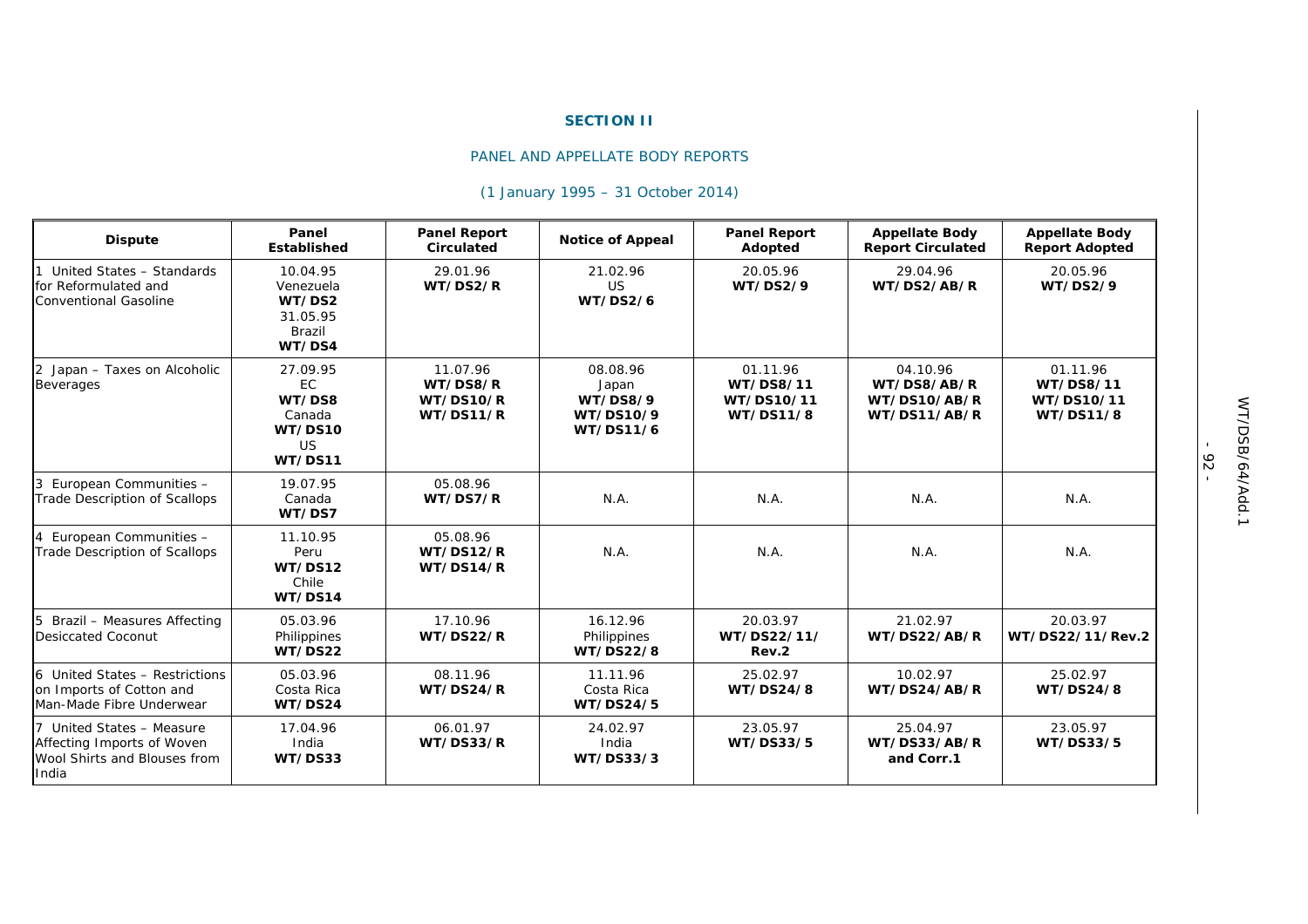| <b>Dispute</b>                                                                                    | Panel<br><b>Established</b>                                              | <b>Panel Report</b><br><b>Circulated</b>                                                      | <b>Notice of Appeal</b>                                      | <b>Panel Report</b><br>Adopted                   | <b>Appellate Body</b><br><b>Report Circulated</b>               | <b>Appellate Body</b><br><b>Report Adopted</b>    |
|---------------------------------------------------------------------------------------------------|--------------------------------------------------------------------------|-----------------------------------------------------------------------------------------------|--------------------------------------------------------------|--------------------------------------------------|-----------------------------------------------------------------|---------------------------------------------------|
| 8 Canada - Certain Measures<br><b>Concerning Periodicals</b>                                      | 19.06.96<br>US<br>WT/DS31                                                | 14.03.97<br>WT/DS31/R<br>and Corr.1                                                           | 29.04.97<br>Canada<br>WT/DS31/5                              | 30.07.97<br>WT/DS31/7                            | 30.06.97<br>WT/DS31/AB/R                                        | 30.07.97<br>WT/DS31/7                             |
| 9 European Communities -<br>Regime for the Importation,<br>Sale and Distribution of<br>Bananas    | 08.05.96<br>Ecuador, Guatemala,<br>Honduras.<br>Mexico.<br>US<br>WT/DS27 | 22.05.97<br>WT/DS27/R/ECU<br>WT/DS27/R/GTM<br>WT/DS27/R/HND<br>WT/DS27/R/MEX<br>WT/DS27/R/USA | 11.06.97<br>EC<br>WT/DS27/9                                  | 25.09.97<br>WT/DS27/12                           | 09.09.97<br>WT/DS27/AB/R                                        | 25.09.97<br>WT/DS27/12                            |
| 10 European Communities -<br>Measures Concerning Meat<br>and Meat Products<br>(Hormones)          | 20.05.96<br>US<br>WT/DS26<br>16.10.96<br>Canada<br>WT/DS48               | 18.08.97<br>WT/DS26/R/USA<br>WT/DS48/R/CAN                                                    | 24.09.97<br>EC<br>WT/DS26/9<br><b>WT/DS48/7</b>              | 13.02.98<br>WT/DS26/13<br>WT/DS48/11             | 16.01.98<br>WT/DS26/AB/R<br>WT/DS48/AB/R                        | 13.02.98<br>WT/DS26/13<br>WT/DS48/11              |
| 11 India - Patent Protection<br>for Pharmaceutical and<br>Agricultural Chemical Products          | 20.11.96<br>US<br>WT/DS50                                                | 05.09.97<br>WT/DS50/R                                                                         | 15.10.97<br>India<br>WT/DS50/6                               | 16.01.98<br>WT/DS50/9                            | 19.12.97<br>WT/DS50/AB/R                                        | 16.01.98<br>WT/DS50/9                             |
| 12 Argentina - Measures<br>Affecting Imports of Footwear,<br>Textiles, Apparel and other<br>Items | 25.02.97<br><b>US</b><br>WT/DS56                                         | 25.11.97<br>WT/DS56/R                                                                         | 21.01.98<br>Argentina<br><b>WT/DS56/8</b>                    | 22.04.98<br>WT/DS56/11                           | 27.03.98<br>WT/DS56/AB/R<br>20.04.98<br>WT/DS56/AB/R/<br>Corr.1 | 22.04.98<br>WT/DS56/11                            |
| 13 European Communities -<br>Customs Classification of<br>Certain Computer Equipment              | 25.02.97<br><b>US</b><br>WT/DS62<br>30.03.97<br>WT/DS67<br>WT/DS68       | 05.02.98<br>WT/DS62/R<br>WT/DS67/R<br>WT/DS68/R                                               | 24.03.98<br><b>EC</b><br>WT/DS62/8<br>WT/DS67/6<br>WT/DS68/5 | 22.06.98<br>WT/DS62/11<br>WT/DS64/9<br>WT/DS68/8 | 05.06.98<br>WT/DS62/AB/R<br>WT/DS67/AB/R<br>WT/DS68/AB/R        | 22.06.98<br>WT/DS62/11<br>WT/DS67/9<br>WT/DS68/10 |
| 14 European Communities -<br>Measures Affecting the<br>Importation of Certain Poultry<br>Products | 30.07.97<br>Brazil<br>WT/DS69                                            | 12.03.98<br>WT/DS69/R                                                                         | 29.04.98<br>Brazil<br>WT/DS69/4                              | 23.07.98<br><b>WT/DS69/7</b>                     | 13.07.98<br>WT/DS69/AB/R                                        | 23.07.98<br>WT/DS69/7                             |
| 15 Japan - Measures<br><b>Affecting Consumer</b><br>Photographic Film and Paper                   | 16.10.96<br>US<br>WT/DS44                                                | 31.03.98<br>WT/DS44/R                                                                         | N.A.                                                         | 22.04.98<br>WT/DS44/5                            | N.A.                                                            | N.A.                                              |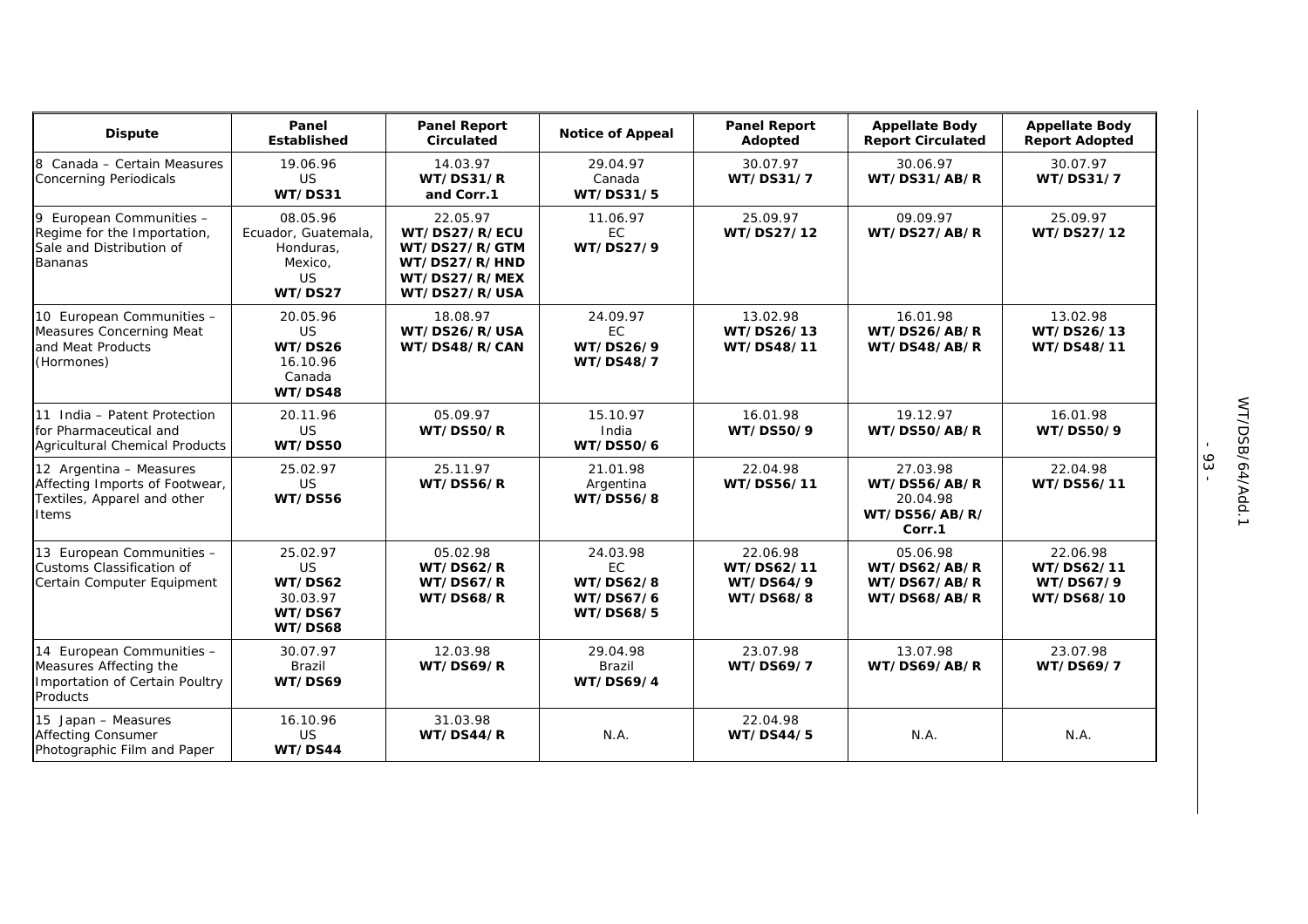| <b>Dispute</b>                                                                                                                                | Panel<br><b>Established</b>                                                                  | <b>Panel Report</b><br><b>Circulated</b>                                   | <b>Notice of Appeal</b>                            | <b>Panel Report</b><br>Adopted                                        | <b>Appellate Body</b><br><b>Report Circulated</b> | <b>Appellate Body</b><br><b>Report Adopted</b> |
|-----------------------------------------------------------------------------------------------------------------------------------------------|----------------------------------------------------------------------------------------------|----------------------------------------------------------------------------|----------------------------------------------------|-----------------------------------------------------------------------|---------------------------------------------------|------------------------------------------------|
| 16 United States - Import<br>Prohibition of Certain Shrimp<br>and Shrimp Products                                                             | 25.02.97<br>Malaysia, Thailand,<br>Pakistan<br>10.04.97<br>India<br>WT/DS58                  | 15.05.98<br>WT/DS58/R<br>09.11.98<br>WT/DS58/R/Corr.1                      | 13.07.98<br>US<br>WT/DS58/11                       | 06.11.98<br>WT/DS58/14                                                | 12.10.98<br>WT/DS58/AB/R                          | 06.11.98<br>WT/DS58/14                         |
| 17 Australia - Measures<br>Affecting Importation of<br>Salmon                                                                                 | 10.04.97<br>Canada<br>WT/DS18                                                                | 12.06.98<br>WT/DS18/R<br>13.07.98<br>WT/DS18/R/Corr.1                      | 22.07.98<br>Australia<br>WT/DS18/5                 | 06.11.98<br>WT/DS18/11                                                | 20.10.98<br>WT/DS18/AB/R                          | 06.11.98<br>WT/DS18/11                         |
| 18 Guatemala - Anti-<br>Dumping Investigation<br>Regarding Portland Cement<br>from Mexico                                                     | 20.09.97<br>Mexico<br>WT/DS60                                                                | 19.06.98<br>WT/DS60/R                                                      | 04.08.98<br>Guatemala<br>WT/DS60/9                 | 25.11.98<br>WT/DS60/12                                                | 02.11.98<br>WT/DS60/AB/R                          | 25.11.98<br>WT/DS60/12                         |
| 19 Indonesia - Certain<br>Measures Affecting the<br>Automotive Industry                                                                       | 12.06.98<br>Japan<br>WT/DS55<br>WT/DS64<br>EC<br>WT/DS54<br>30.06.97<br><b>US</b><br>WT/DS59 | 02.07.98<br>WT/DS54/R<br>WT/DS55/R<br>WT/DS59/R<br>WT/DS64/R<br>and Corr.2 | N.A.                                               | 23.07.98<br>WT/DS54/10<br>WT/DS55/10<br>WT/DS59/9<br><b>WT/DS64/8</b> | N.A.                                              | N.A.                                           |
| 20 India - Patent Protection<br>for Pharmaceutical and<br>Agricultural Chemical Products                                                      | 16.10.97<br><b>EC</b><br>WT/DS79                                                             | 24.08.98<br>WT/DS79/R                                                      | N.A.                                               | 22.09.98<br>WT/DS79/5<br>and Corr.1                                   | N.A.                                              | N.A.                                           |
| 21 Korea - Taxes on Alcoholic<br>Beverages                                                                                                    | 16.10.97<br>EC.<br>WT/DS75<br><b>US</b><br>WT/DS84                                           | 17.09.98<br>WT/DS75/R<br>WT/DS84/R                                         | 20.10.98<br>Korea<br>WT/DS75/9<br><b>WT/DS84/7</b> | 17.02.99<br>WT/DS75/12<br>WT/DS84/10                                  | 18.01.99<br>WT/DS75/AB/R<br>WT/DS84/AB/R          | 17.02.99<br>WT/DS75/12<br>WT/DS84/10           |
| 22 Japan - Measures<br>Affecting Agricultural Products                                                                                        | 18.11.97<br>US<br>WT/DS76                                                                    | 27.10.98<br>WT/DS76/R                                                      | 24.11.98<br>Japan<br>WT/DS76/5                     | 19.03.99<br>WT/DS76/8                                                 | 22.02.99<br>WT/DS76/AB/R                          | 19.03.99<br><b>WT/DS76/8</b>                   |
| 23 United States - Anti-<br>Dumping Duty on Dynamic<br>Random Access Memory Semi-<br>Conductors (DRAMS) of one<br>Megabit or above from Korea | 16.01.98<br>Korea<br>WT/DS99                                                                 | 29.01.99<br>WT/DS99/R                                                      | N.A.                                               | 19.03.99<br>WT/DS99/5                                                 | N.A.                                              | N.A.                                           |

<sup>- 94 -</sup>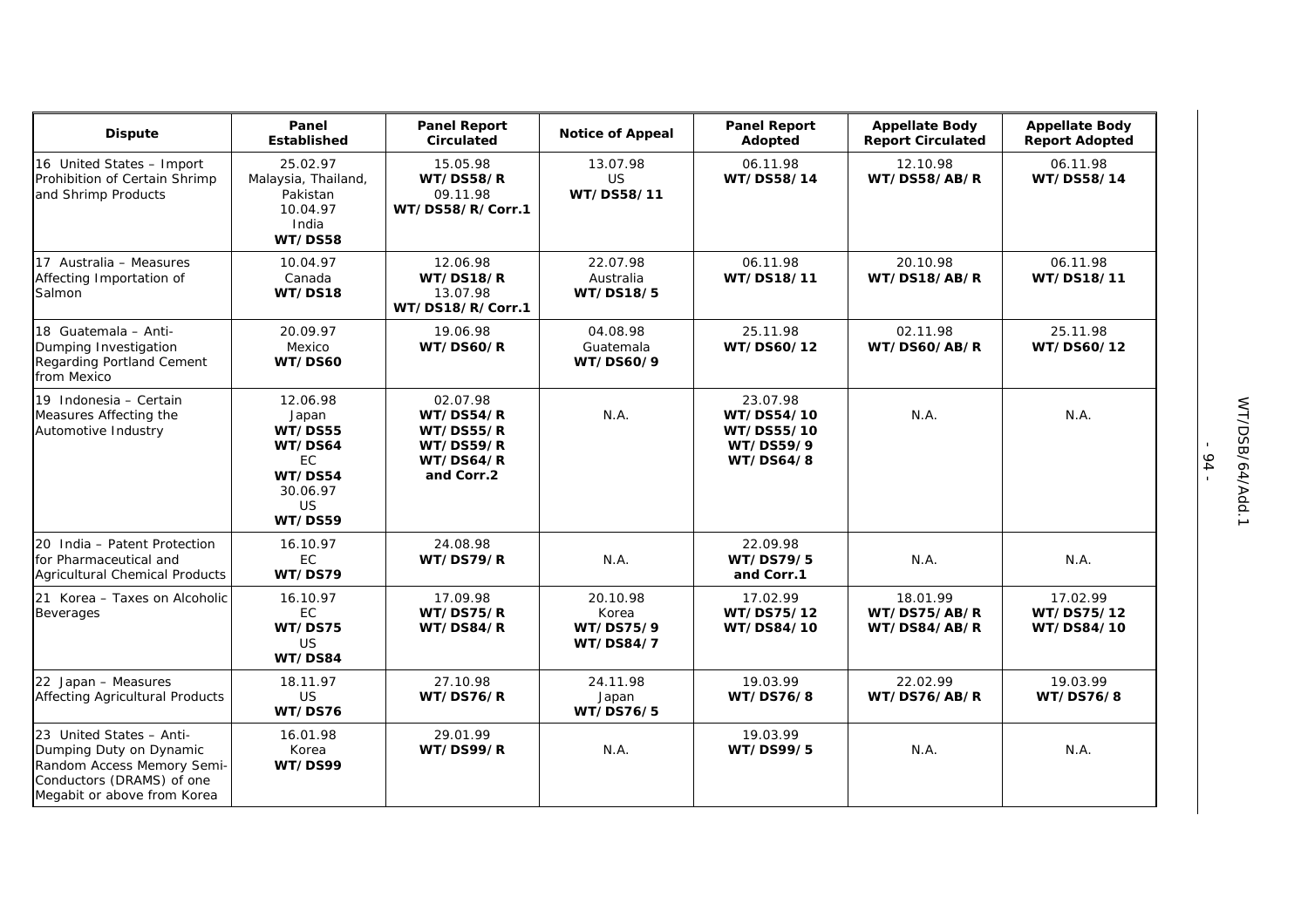| <b>Dispute</b>                                                                                                   | Panel<br><b>Established</b>                                                | <b>Panel Report</b><br>Circulated           | <b>Notice of Appeal</b>                           | <b>Panel Report</b><br>Adopted         | <b>Appellate Body</b><br><b>Report Circulated</b> | <b>Appellate Body</b><br><b>Report Adopted</b> |
|------------------------------------------------------------------------------------------------------------------|----------------------------------------------------------------------------|---------------------------------------------|---------------------------------------------------|----------------------------------------|---------------------------------------------------|------------------------------------------------|
| 24 India - Quantitative<br>Restrictions on Imports of<br>Agricultural, Textile and<br><b>Industrial Products</b> | 18.11.97<br><b>US</b><br>WT/DS90                                           | 06.04.99<br>WT/DS90/R                       | 25.05.99<br>India<br>WT/DS90/11                   | 22.09.99<br>WT/DS90/14                 | 23.08.99<br>WT/DS90/AB/R                          | 22.09.99<br>WT/DS90/14                         |
| 25 Brazil - Export Financing<br>Programme for Aircraft                                                           | 23.07.98<br>Canada<br>WT/DS46                                              | 14.04.99<br>WT/DS46/R                       | 03.05.99<br><b>Brazil</b><br>WT/DS46/8            | 20.08.99<br>WT/DS46/10                 | 02.08.99<br>WT/DS46/AB/R                          | 20.08.99<br>WT/DS46/10                         |
| 26 Canada - Measures<br>Affecting the Export of Civilian<br>Aircraft                                             | 23.07.98<br>Brazil<br>WT/DS70                                              | 14.04.99<br>WT/DS70/R                       | 03.05.99<br>Canada<br>WT/DS70/4                   | 20.08.99<br>WT/DS70/6                  | 02.08.99<br>WT/DS70/AB/R                          | 20.08.99<br>WT/DS70/6                          |
| 27 Canada - Measures<br>Affecting the Importation of<br>Milk and the Exportation of<br>Dairy Products            | 25.03.98<br><b>US</b><br><b>WT/DS103</b><br>New Zealand<br><b>WT/DS113</b> | 17.05.99<br><b>WT/DS103/R</b><br>WT/DS113/R | 15.07.99<br>Canada<br>WT/DS103/6<br>WT/DS113/6    | 27.10.99<br>WT/DS103/11<br>WT/DS113/11 | 13.10.99<br>WT/DS103/AB/R<br>WT/DS113/AB/R        | 27.10.99<br>WT/DS103/11<br>WT/DS113/11         |
| 28 Australia - Subsidies<br>Provided to Producers and<br><b>Exporters of Automotive</b><br>Leather               | 22.06.98<br><b>US</b><br><b>WT/DS126</b>                                   | 25.05.99<br><b>WT/DS126/R</b>               | N.A.                                              | 16.06.99<br>WT/DS126/5                 | N.A.                                              | N.A.                                           |
| 29 Turkey - Restrictions on<br>Imports of Textile and<br><b>Clothing Products</b>                                | 13.03.98<br>India<br>WT/DS34                                               | 31.05.99<br>WT/DS34/R                       | 26.07.99<br>Turkey<br>WT/DS34/6                   | 19.11.99<br>WT/DS34/11                 | 22.10.99<br>WT/DS34/AB/R                          | 19.11.99<br>WT/DS34/11                         |
| 30 Chile - Taxes on Alcoholic<br><b>Beverages</b>                                                                | 18.11.97<br>EC<br>WT/DS87<br>25.03.98<br><b>EC</b><br><b>WT/DS110</b>      | 15.06.99<br>WT/DS87/R<br><b>WT/DS110/R</b>  | 13.09.99<br>Chile<br>WT/DS87/8<br>WT/DS110/7      | 12.01.00<br>WT/DS87/12<br>WT/DS110/11  | 13.12.99<br>WT/DS87/AB/R<br>WT/DS110/AB/R         | 12.01.00<br>WT/DS87/12<br>WT/DS110/11          |
| 31 Korea - Definitive<br>Safeguard Measure on<br>Imports of Certain Dairy<br>Products                            | 22.07.98<br><b>EC</b><br>WT/DS98                                           | 21.06.99<br>WT/DS98/R                       | 15.09.99<br>Korea<br>WT/DS98/7                    | 12.01.00<br>WT/DS98/10                 | 14.12.99<br>WT/DS98/AB/R                          | 12.01.00<br>WT/DS98/10                         |
| 32 Argentina - Safeguard<br>Measures on Imports of<br>Footwear                                                   | 23.07.98<br><b>EC</b><br><b>WT/DS121</b>                                   | 25.06.99<br><b>WT/DS121/R</b>               | 15.09.99<br>Argentina<br>WT/DS121/6<br>and Corr.1 | 12.01.00<br>WT/DS121/9                 | 14.12.99<br>WT/DS121/AB/R                         | 12.01.00<br>WT/DS121/9                         |

- 95 -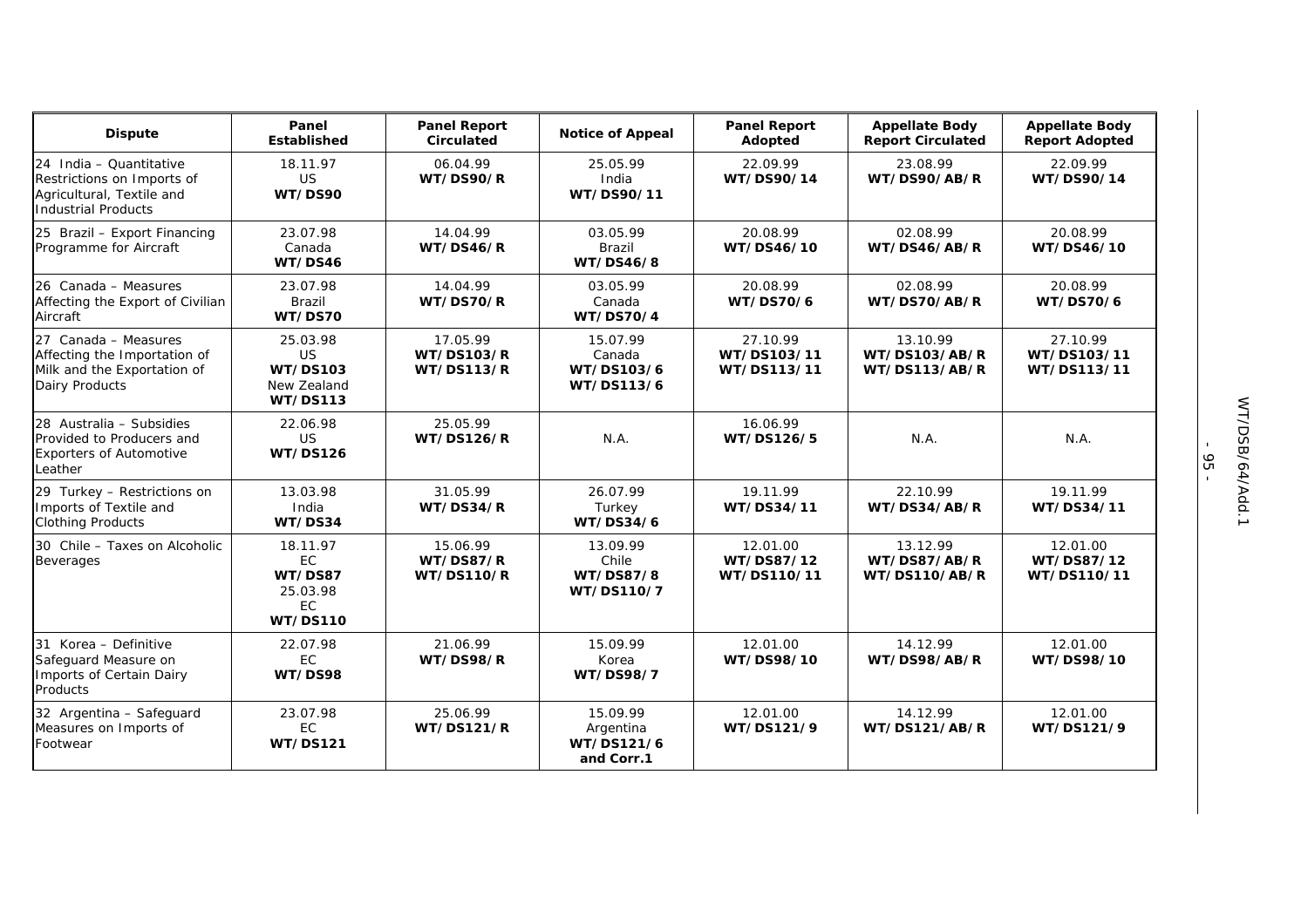| <b>Dispute</b>                                                                                                                                               | Panel<br>Established                                                             | <b>Panel Report</b><br><b>Circulated</b>           | <b>Notice of Appeal</b>                        | <b>Panel Report</b><br>Adopted       | <b>Appellate Body</b><br><b>Report Circulated</b> | <b>Appellate Body</b><br><b>Report Adopted</b> |
|--------------------------------------------------------------------------------------------------------------------------------------------------------------|----------------------------------------------------------------------------------|----------------------------------------------------|------------------------------------------------|--------------------------------------|---------------------------------------------------|------------------------------------------------|
| 33 European Communities -<br><b>Measures Affecting Butter</b><br>Products                                                                                    | 18.11.97<br>New Zealand<br>WT/DS72                                               | 24.11.99<br>WT/DS72/R                              | N.A.                                           | N.A.                                 | N.A.                                              | N.A.                                           |
| 34 United States - Tax<br>Treatment for "Foreign Sales<br>Corporations"                                                                                      | 22.09.98<br><b>EC</b><br><b>WT/DS108</b>                                         | 08.10.99<br><b>WT/DS108/R</b>                      | 26.11.99<br>US<br>WT/DS108/7                   | 20.03.00<br>WT/DS108/10              | 24.02.00<br><b>WT/DS108/AB/R</b>                  | 20.03.00<br>WT/DS108/10                        |
| 35 United States -<br>Sections 301-310 of the Trade<br>Act of 1974                                                                                           | 02.03.99<br><b>EC</b><br><b>WT/DS152</b>                                         | 22.12.99<br><b>WT/DS152/R</b>                      | N.A.                                           | 27.01.00<br>WT/DS152/14              | N.A.                                              | N.A.                                           |
| 36 United States - Imposition<br>of Countervailing Duties on<br>Certain Hot-Rolled Lead and<br><b>Bismuth Carbon Steel</b><br>Products Originating in the UK | 17.02.99<br><b>EC</b><br><b>WT/DS138</b>                                         | 23.12.99<br><b>WT/DS138/R</b>                      | 27.01.00<br><b>US</b><br>WT/DS138/5            | 07.06.00<br>WT/DS138/9<br>and Corr.1 | 10.05.00<br>WT/DS138/AB/R                         | 07.06.00<br>WT/DS138/9<br>and Corr.1           |
| 37 Mexico - Anti-Dumping<br>Investigation of High Fructose<br>Corn Syrup (HFCS) from the<br><b>United States</b>                                             | 25.11.98<br>US<br><b>WT/DS132</b><br>and Corr.1                                  | 28.01.00<br><b>WT/DS132/R</b>                      | N.A.                                           | 24.02.00<br>WT/DS132/4<br>and Corr.1 | N.A.                                              | N.A.                                           |
| 38 Canada - Certain<br>Measures Affecting the<br>Automotive Industry                                                                                         | 01.02.99<br>Japan<br><b>WT/DS139</b><br>01.02.99<br><b>EC</b><br><b>WT/DS142</b> | 11.02.00<br><b>WT/DS139/R</b><br><b>WT/DS142/R</b> | 02.03.00<br>Canada<br>WT/DS139/5<br>WT/DS142/5 | 19.06.00<br>WT/DS139/8<br>WT/DS142/8 | 31.05.00<br>WT/DS139/AB/R<br>WT/DS142/AB/R        | 19.06.00<br>WT/DS139/8<br>WT/DS142/8           |
| 39 Canada - Patent<br>Protection of Pharmaceutical<br>Products                                                                                               | 04.02.99<br>EC<br><b>WT/DS114</b>                                                | 17.03.00<br><b>WT/DS114/R</b>                      | N.A.                                           | 07.04.00<br>WT/DS114/9               | N.A.                                              | N.A.                                           |
| 40 United States - Anti-<br>Dumping Act of 1916                                                                                                              | 01.02.99<br>EC<br><b>WT/DS136</b>                                                | 31.03.00<br><b>WT/DS136/R</b><br>and Corr.1        | 29.05.00<br>US<br>WT/DS136/5                   | 26.09.00<br>WT/DS136/8               | 28.08.00<br>WT/DS136/AB/R                         | 26.09.00<br>WT/DS136/8                         |
| 41 Korea - Measures<br><b>Affecting Government</b><br>Procurement                                                                                            | 16.06.99<br>US<br><b>WT/DS163</b>                                                | 01.05.00<br><b>WT/DS163/R</b>                      | N.A.                                           | 19.06.00<br>WT/DS163/7               | N.A.                                              | N.A.                                           |
| 42 Canada - Term of Patent<br>Protection                                                                                                                     | 22.09.99<br><b>US</b><br><b>WT/DS170</b>                                         | 05.05.00<br><b>WT/DS170/R</b>                      | 19.06.00<br>Canada<br>WT/DS170/4               | 12.10.00<br>WT/DS170/7               | 18.09.00<br>WT/DS170/AB/R                         | 12.10.00<br>WT/DS170/7                         |

- 96 -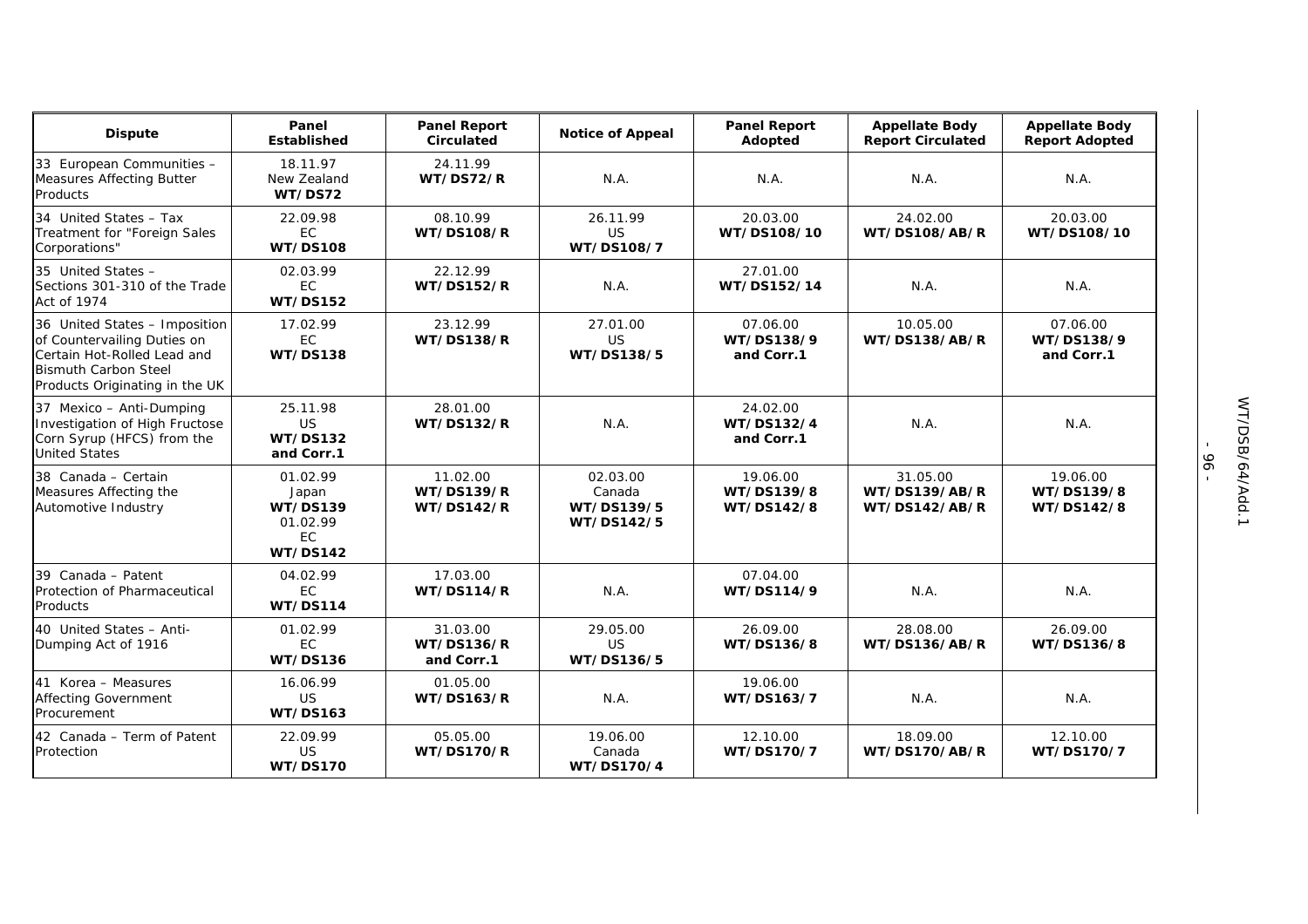| <b>Dispute</b>                                                                                                                         | Panel<br><b>Established</b>                                                          | <b>Panel Report</b><br><b>Circulated</b>                  | <b>Notice of Appeal</b>                       | <b>Panel Report</b><br>Adopted         | <b>Appellate Body</b><br><b>Report Circulated</b> | <b>Appellate Body</b><br><b>Report Adopted</b> |
|----------------------------------------------------------------------------------------------------------------------------------------|--------------------------------------------------------------------------------------|-----------------------------------------------------------|-----------------------------------------------|----------------------------------------|---------------------------------------------------|------------------------------------------------|
| 43 United States - Anti-<br>Dumping Act of 1916                                                                                        | 26.07.99<br>Japan<br><b>WT/DS162</b>                                                 | 29.05.00<br><b>WT/DS162/R</b><br>and<br>25.09.00<br>Add.1 | 29.05.00<br>US<br>WT/DS162/6                  | 26.09.00<br>WT/DS162/11                | 28.08.00<br><b>WT/DS162/AB/R</b>                  | 26.09.00<br>WT/DS162/11                        |
| 44 United States -<br>Section 110(5) of the US<br>Copyright Act                                                                        | 26.05.99<br><b>EC</b><br><b>WT/DS160</b>                                             | 15.06.00<br><b>WT/DS160/R</b>                             | N.A.                                          | 27.07.00<br>WT/DS160/8                 | N.A.                                              | N.A.                                           |
| 45 United States - Import<br>Measures on Certain Products<br>from the European<br>Communities                                          | 16.06.99<br>EC<br><b>WT/DS165</b>                                                    | 17.07.00<br><b>WT/DS165/R</b><br>and Add.1                | 12.09.00<br><b>EC</b><br>WT/DS165/10          | 10.01.01<br>WT/DS165/13                | 11.12.00<br><b>WT/DS165/AB/R</b>                  | 10.01.01<br>WT/DS165/13                        |
| 46 Korea - Measures<br>Affecting Imports of Fresh,<br>Chilled and Frozen Beef                                                          | 26.05.99<br><b>US</b><br><b>WT/DS161</b><br>26.07.99<br>Australia<br><b>WT/DS169</b> | 31.07.00<br><b>WT/DS161/R</b><br><b>WT/DS169/R</b>        | 11.09.00<br>Korea<br>WT/DS161/8<br>WT/DS169/8 | 10.01.01<br>WT/DS161/11<br>WT/DS169/11 | 11.12.00<br><b>WT/DS161/AB/R</b><br>WT/DS169/AB/R | 10.01.01<br>WT/DS161/11<br>WT/DS169/11         |
| 47 United States - Definitive<br>Safeguard Measures on<br>Imports of Wheat Gluten from<br>the European Communities                     | 26.07.99<br>EC<br><b>WT/DS166</b>                                                    | 31.07.00<br><b>WT/DS166/R</b>                             | 26.09.00<br>US<br>WT/DS166/7                  | 19.01.01<br>WT/DS166/10                | 22.12.00<br><b>WT/DS166/AB/R</b>                  | 19.01.01<br>WT/DS166/10                        |
| 48 European Communities -<br><b>Measures Affecting Asbestos</b><br>and Asbestos-Containing<br>Products                                 | 25.11.98<br>Canada<br><b>WT/DS135</b>                                                | 18.09.00<br><b>WT/DS135/R</b><br>and Add.1                | 23.10.00<br>Canada<br>WT/DS135/8              | 05.04.01<br>WT/DS135/12                | 12.03.01<br><b>WT/DS135/AB/R</b>                  | 05.04.01<br>WT/DS135/12                        |
| 49 Guatemala - Definitive<br>Anti-Dumping Measures on<br>Grey Portland Cement from<br>Mexico                                           | 22.09.99<br>Mexico<br><b>WT/DS156</b>                                                | 24.10.00<br><b>WT/DS156/R</b>                             | N.A.                                          | 17.11.00<br>WT/DS156/4                 | N.A.                                              | N.A.                                           |
| 50 United States - Anti-<br>Dumping Measures on<br>Stainless Steel Plate in Coils<br>and Stainless Steel Sheet and<br>Strip from Korea | 19.11.99<br>Korea<br><b>WT/DS179</b>                                                 | 22.12.00<br><b>WT/DS179/R</b>                             | N.A.                                          | 01.02.01<br>WT/DS179/4                 | N.A.                                              | N.A.                                           |

- 97 -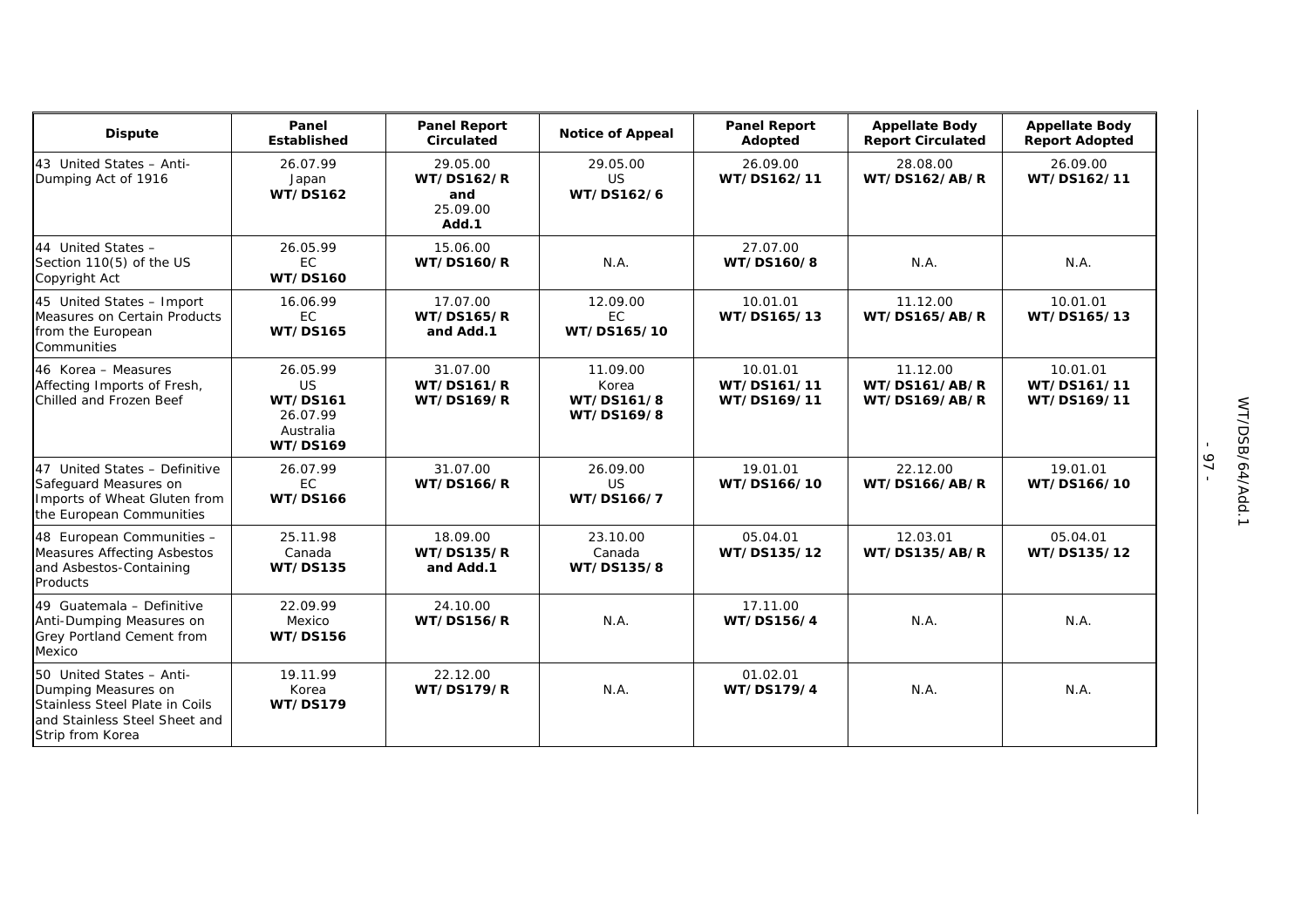| <b>Dispute</b>                                                                                                                   | Panel<br><b>Established</b>                                                | <b>Panel Report</b><br>Circulated                  | <b>Notice of Appeal</b>                    | <b>Panel Report</b><br>Adopted         | <b>Appellate Body</b><br><b>Report Circulated</b> | <b>Appellate Body</b><br><b>Report Adopted</b> |
|----------------------------------------------------------------------------------------------------------------------------------|----------------------------------------------------------------------------|----------------------------------------------------|--------------------------------------------|----------------------------------------|---------------------------------------------------|------------------------------------------------|
| 51 Argentina - Measures<br>Affecting the Export of Bovine<br>Hides and the Import of<br><b>Finished Leather</b>                  | 26.07.99<br>EC<br><b>WT/DS155</b>                                          | 19.12.00<br><b>WT/DS155/R</b><br>and Corr.1        | N.A.                                       | 16.02.01<br>WT/DS155/5                 | N.A.                                              | N.A.                                           |
| 52 European Communities -<br>Anti-Dumping Duties on<br>Imports of Cotton-Type Bed<br>Linen from India                            | 27.10.99<br>India<br><b>WT/DS141</b>                                       | 30.10.00<br><b>WT/DS141/R</b>                      | 01.12.00<br>EC<br>WT/DS141/6               | 12.03.01<br>WT/DS141/9                 | 01.03.01<br>WT/DS141/AB/R                         | 12.03.01<br>WT/DS141/9                         |
| 53 Thailand - Anti-Dumping<br>Duties on Angels, Shapes and<br>Sections of Iron or Non-Alloy<br>Steel and H-beams from<br>Poland  | 19.11.99<br>Poland<br><b>WT/DS122</b>                                      | 28.09.00<br><b>WT/DS122/R</b>                      | 23.10.00<br>Thailand<br>WT/DS122/4         | 05.04.01<br>WT/DS122/7                 | 12.03.01<br><b>WT/DS122/AB/R</b>                  | 05.04.01<br>WT/DS122/7                         |
| 54 United States - Safeguard<br>Measures on Imports of Fresh<br>Chilled or Frozen Lamb Meat<br>from New Zealand and<br>Australia | 19.11.99<br>New Zealand<br><b>WT/DS177</b><br>Australia<br><b>WT/DS178</b> | 21.12.00<br><b>WT/DS177/R</b><br><b>WT/DS178/R</b> | 31.01.01<br>US<br>WT/DS177/7<br>WT/DS178/8 | 16.05.01<br>WT/DS177/10<br>WT/DS178/11 | 01.05.01<br>WT/DS177/AB/R<br>WT/DS178/AB/R        | 16.05.01<br>WT/DS177/10<br>WT/DS178/11         |
| 55 United States - Anti-<br>Dumping Measures on Certain<br>Hot-Rolled Steel Products from<br>Japan                               | 20.03.00<br>Japan<br><b>WT/DS184</b>                                       | 28.02.01<br><b>WT/DS184/R</b>                      | 25.04.01<br><b>US</b><br>WT/DS184/5        | 23.08.01<br>WT/DS184/8                 | 24.07.01<br>WT/DS184/AB/R                         | 23.08.01<br>WT/DS184/8                         |
| 56 United States -<br><b>Transitional Safeguard</b><br>Measure on Combed Cotton<br>Yarn from Pakistan                            | 19.06.00<br>Pakistan<br><b>WT/DS192</b>                                    | 31.05.01<br>WT/DS192/R                             | 09.07.01<br>US<br>WT/DS192/4               | 05.11.01<br>WT/DS192/7                 | 08.10.01<br>WT/DS192/AB/R                         | 05.11.01<br>WT/DS192/7                         |
| 57 United States - Measures<br>Treating Exports Restraints as<br><b>Subsidies</b>                                                | 11.09.00<br>Canada<br><b>WT/DS194</b>                                      | 29.06.01<br><b>WT/DS194/R</b>                      | N.A.                                       | 23.08.01<br>WT/DS194/4                 | N.A.                                              | N.A.                                           |
| 58 United States -<br>Section 211 Omnibus<br>Appropriations Act of 1998                                                          | 26.09.00<br>EC<br><b>WT/DS176</b>                                          | 06.08.01<br><b>WT/DS176/R</b>                      | 04.10.01<br>EC<br>WT/DS176/5               | 01.02.02<br>WT/DS176/9                 | 02.01.02<br>WT/DS176/AB/R                         | 01.02.02<br>WT/DS176/9                         |
| 59 Argentina - Definitive<br>Measures on Imports of<br>Ceramic Floor Tiles from Italy                                            | 17.11.00<br>EC<br><b>WT/DS189</b>                                          | 28.09.01<br><b>WT/DS189/R</b>                      | N.A.                                       | 05.11.01<br>WT/DS189/6                 | N.A.                                              | N.A.                                           |

- 98 -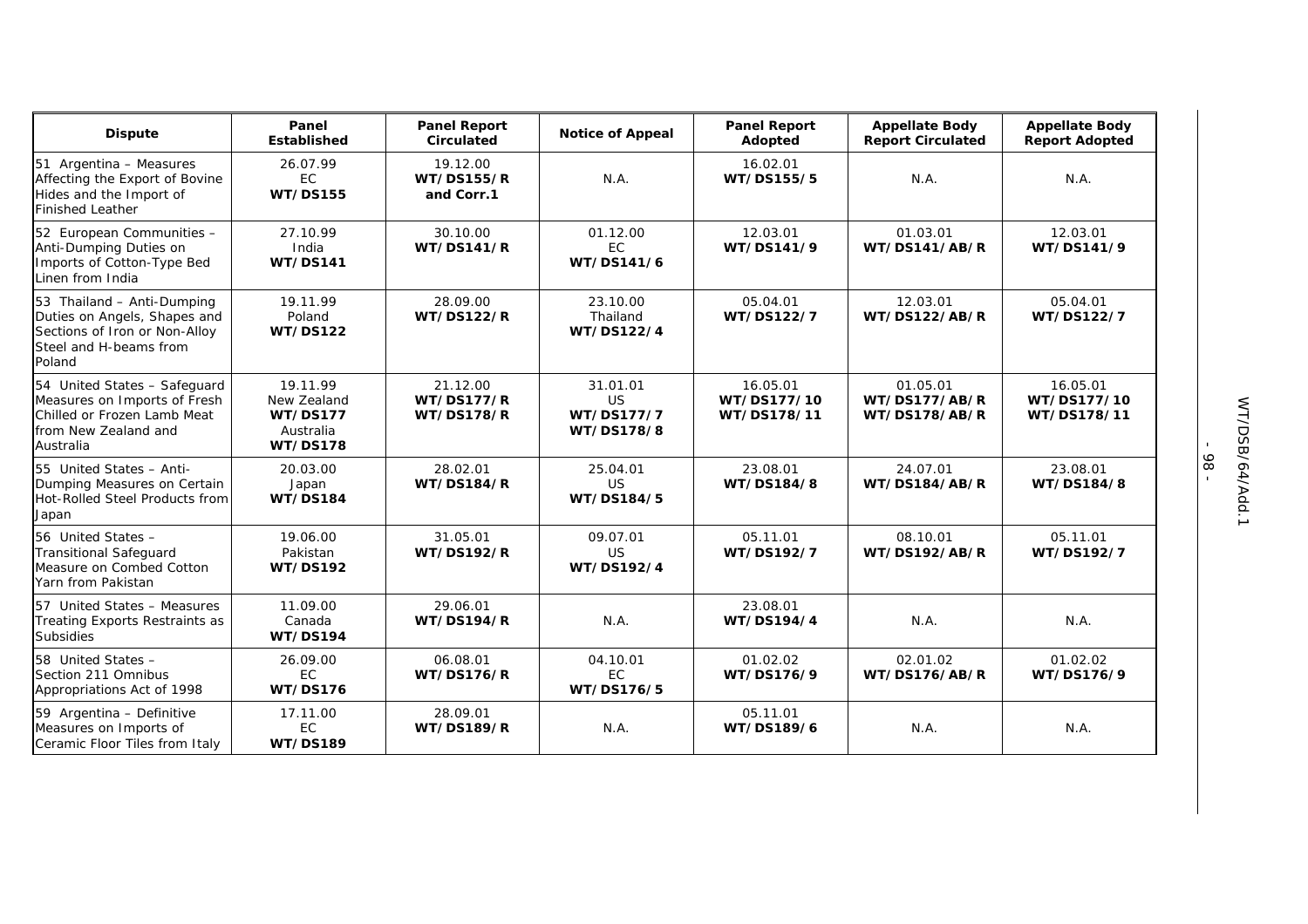| <b>Dispute</b>                                                                                                                 | Panel<br>Established                                                          | <b>Panel Report</b><br>Circulated                                              | <b>Notice of Appeal</b>                       | <b>Panel Report</b><br>Adopted         | <b>Appellate Body</b><br><b>Report Circulated</b> | <b>Appellate Body</b><br><b>Report Adopted</b> |
|--------------------------------------------------------------------------------------------------------------------------------|-------------------------------------------------------------------------------|--------------------------------------------------------------------------------|-----------------------------------------------|----------------------------------------|---------------------------------------------------|------------------------------------------------|
| 60 United States - Definitive<br>Safeguard Measures on<br>Imports of Circular Welded<br>Carbon Quality Line Pipe from<br>Korea | 23.10.00<br>Korea<br><b>WT/DS202</b>                                          | 29.10.01<br><b>WT/DS202/R</b>                                                  | 19.11.01<br>US<br>WT/DS202/9                  | 08.03.02<br>WT/DS202/13                | 15.02.02<br><b>WT/DS202/AB/R</b>                  | 08.03.02<br>WT/DS202/13                        |
| 61 India - Measures Affecting<br>the Automotive Sector                                                                         | 27.07.00<br><b>US</b><br><b>WT/DS175</b><br>17.11.00<br>EC<br><b>WT/DS146</b> | 21.12.01<br><b>WT/DS146/R</b><br>and Corr.1<br><b>WT/DS175/R</b><br>and Corr.1 | 31.01.02<br>India<br>WT/DS146/8<br>WT/DS175/8 | 05.04.02<br>WT/DS146/11<br>WT/DS175/11 | 19.03.02<br>WT/DS146/AB/R<br>WT/DS175/AB/R        | 05.04.02<br>WT/DS146/11<br>WT/DS175/11         |
| 62 Canada - Export Credits<br>and Loan Guarantees for<br><b>Regional Aircraft</b>                                              | 12.03.01<br><b>Brazil</b><br><b>WT/DS222</b>                                  | 28.01.02<br><b>WT/DS222/R</b><br>and Corr.1                                    | N.A.                                          | 19.02.02<br>WT/DS222/6                 | N.A.                                              | N.A.                                           |
| 63 Chile - Price Band System<br>and Safeguard Measures<br>Relating to Certain Agricultural<br>Products                         | 12.03.01<br>Argentina<br><b>WT/DS207</b>                                      | 03.05.02<br><b>WT/DS207/R</b>                                                  | 24.06.02<br>Chile<br>WT/DS207/5               | 23.10.02<br>WT/DS207/8                 | 23.09.02<br><b>WT/DS207/AB/R</b>                  | 23.10.02<br>WT/DS207/8                         |
| 64 European Communities -<br>Trade Description of Sardines                                                                     | 24.07.01<br>Peru<br><b>WT/DS231</b>                                           | 29.05.02<br><b>WT/DS231/R</b><br>and Corr.1                                    | 28.06.02<br><b>EC</b><br>WT/DS231/11          | 23.10.02<br>WT/DS231/15                | 26.09.02<br>WT/DS231/AB/R                         | 23.10.02<br>WT/DS231/15                        |
| 65 United States - Anti-<br>Dumping and Countervailing<br>Measures on Steel Plate from<br>India                                | 24.07.01<br>India<br><b>WT/DS206</b>                                          | 28.06.02<br><b>WT/DS206/R</b><br>and Corr.1                                    | N.A.                                          | 29.07.02<br>WT/DS206/5                 | N.A.                                              | N.A.                                           |
| 66 United States -<br>Countervailing Duties on<br>Certain Corrosion-Resistant<br>Carbon Steel Flat Products<br>from Germany    | 10.09.01<br>EC<br><b>WT/DS213</b>                                             | 03.07.02<br><b>WT/DS213/R</b><br>and Corr.1                                    | 30.08.02<br>US<br>WT/DS213/6                  | 19.12.02<br>WT/DS213/9                 | 28.11.02<br>WT/DS213/AB/R<br>and Corr.1           | 19.12.02<br>WT/DS213/9                         |
| 67 United States -<br>Section $129(C)(1)$ of the<br><b>Uruguay Round Agreements</b><br>Act                                     | 23.08.01<br>Canada<br><b>WT/DS221</b>                                         | 15.07.02<br><b>WT/DS221/R</b><br>and Corr.1                                    | N.A.                                          | 30.08.02<br>WT/DS221/7                 | N.A.                                              | N.A.                                           |
| 68 United States -<br><b>Countervailing Measures</b><br>Concerning Products from the<br>European Communities                   | 10.09.01<br>EC.<br><b>WT/DS212</b>                                            | 31.07.02<br>WT/DS212/R                                                         | 09.09.02<br>US<br>WT/DS212/7                  | 08.01.03<br>WT/DS212/11                | 09.12.02<br>WT/DS212/AB/R                         | 08.01.03<br>WT/DS212/11                        |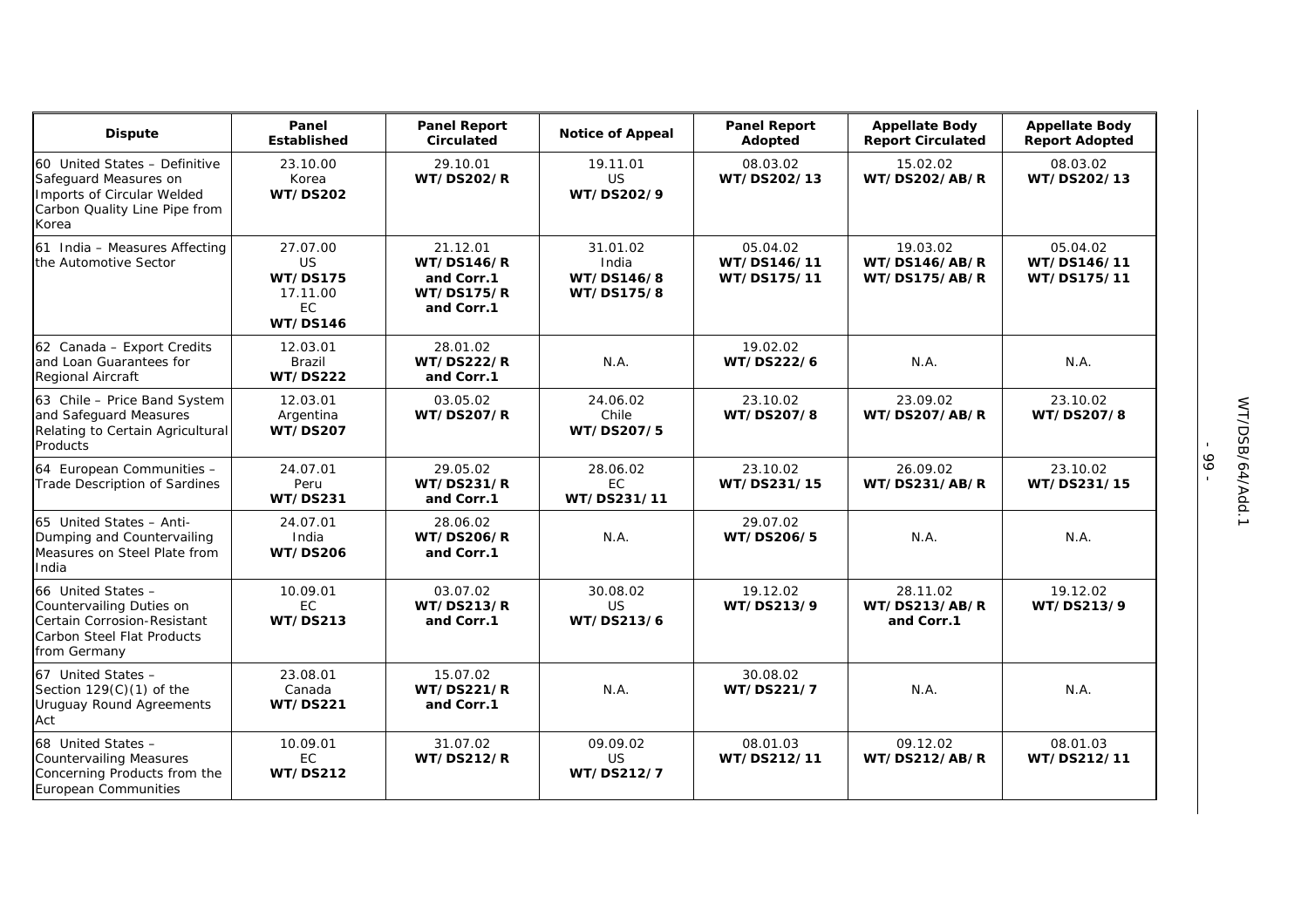| <b>Dispute</b>                                                                                                  | Panel<br><b>Established</b>                                                                                                                                                     | <b>Panel Report</b><br>Circulated                  | <b>Notice of Appeal</b>                     | <b>Panel Report</b><br>Adopted         | <b>Appellate Body</b><br><b>Report Circulated</b> | <b>Appellate Body</b><br><b>Report Adopted</b> |
|-----------------------------------------------------------------------------------------------------------------|---------------------------------------------------------------------------------------------------------------------------------------------------------------------------------|----------------------------------------------------|---------------------------------------------|----------------------------------------|---------------------------------------------------|------------------------------------------------|
| 69 Egypt - Definitive Anti-<br>Dumping Measures on Steel<br>Rebar from Turkey                                   | 20.06.01<br>Turkey<br><b>WT/DS211</b>                                                                                                                                           | 08.08.02<br><b>WT/DS211/R</b>                      | N.A.                                        | 01.10.02<br>WT/DS211/5                 | N.A.                                              | N.A.                                           |
| 70 United States - Continued<br>Dumping and Subsidy Offset<br>Act of 2000                                       | 23.08.01<br>Australia<br>Brazil<br>Chile<br><b>EC</b><br>India<br>Indonesia<br>Japan<br>Korea<br>Thailand<br><b>WT/DS217</b><br>10.09.01<br>Canada<br>Mexico<br><b>WT/DS234</b> | 16.09.02<br><b>WT/DS217/R</b><br><b>WT/DS234/R</b> | 18.10.02<br>US<br>WT/DS217/8<br>WT/DS234/16 | 27.01.03<br>WT/DS217/11<br>WT/DS234/19 | 16.01.03<br>WT/DS217/AB/R<br>WT/DS234/AB/R        | 27.01.03<br>WT/DS217/11<br>WT/DS234/19         |
| 71 United States -<br>Preliminary Determinations<br>with Respect to Certain<br>Softwood Lumber from<br>Canada   | 05.12.01<br>Canada<br><b>WT/DS236</b>                                                                                                                                           | 27.09.02<br><b>WT/DS236/R</b>                      | N.A.                                        | 01.11.02<br>WT/DS236/4                 | N.A.                                              | N.A.                                           |
| 72 Argentina - Definitive<br>Safeguard Measure on<br>Imports of Preserved Peaches                               | 18.01.02<br>Chile<br><b>WT/DS238</b>                                                                                                                                            | 14.02.03<br><b>WT/DS238/R</b>                      | N.A.                                        | 15.04.03<br>WT/DS238/5                 | N.A.                                              | N.A.                                           |
| 73 European Communities -<br>Anti-Dumping Duties on<br>Malleable Cast Iron Tube or<br>Pipe Fittings from Brazil | 24.07.01<br><b>Brazil</b><br>WT/DS219                                                                                                                                           | 07.03.03<br><b>WT/DS219/R</b>                      | 23.04.03<br>Brazil<br>WT/DS219/7            | 18.08.03<br>WT/DS219/10                | 22.07.03<br>WT/DS219/AB/R                         | 18.08.03<br>WT/DS219/10                        |
| 74 Argentina - Definitive<br>Anti-Dumping Duties on<br>Poultry from Brazil                                      | 17.04.02<br>Brazil<br><b>WT/DS241</b>                                                                                                                                           | 22.04.03<br>WT/DS241/R                             | N.A.                                        | 19.05.03<br>WT/DS241/6                 | N.A.                                              | N.A.                                           |
| 75 United States - Rules of<br>Origin for Textiles and Apparel<br>Products                                      | 24.06.02<br>India<br>WT/DS243                                                                                                                                                   | 20.06.03<br>WT/DS243/R<br>and Corr.1               | N.A.                                        | 21.07.03<br>WT/DS243/8                 | N.A.                                              | N.A.                                           |

- 100 -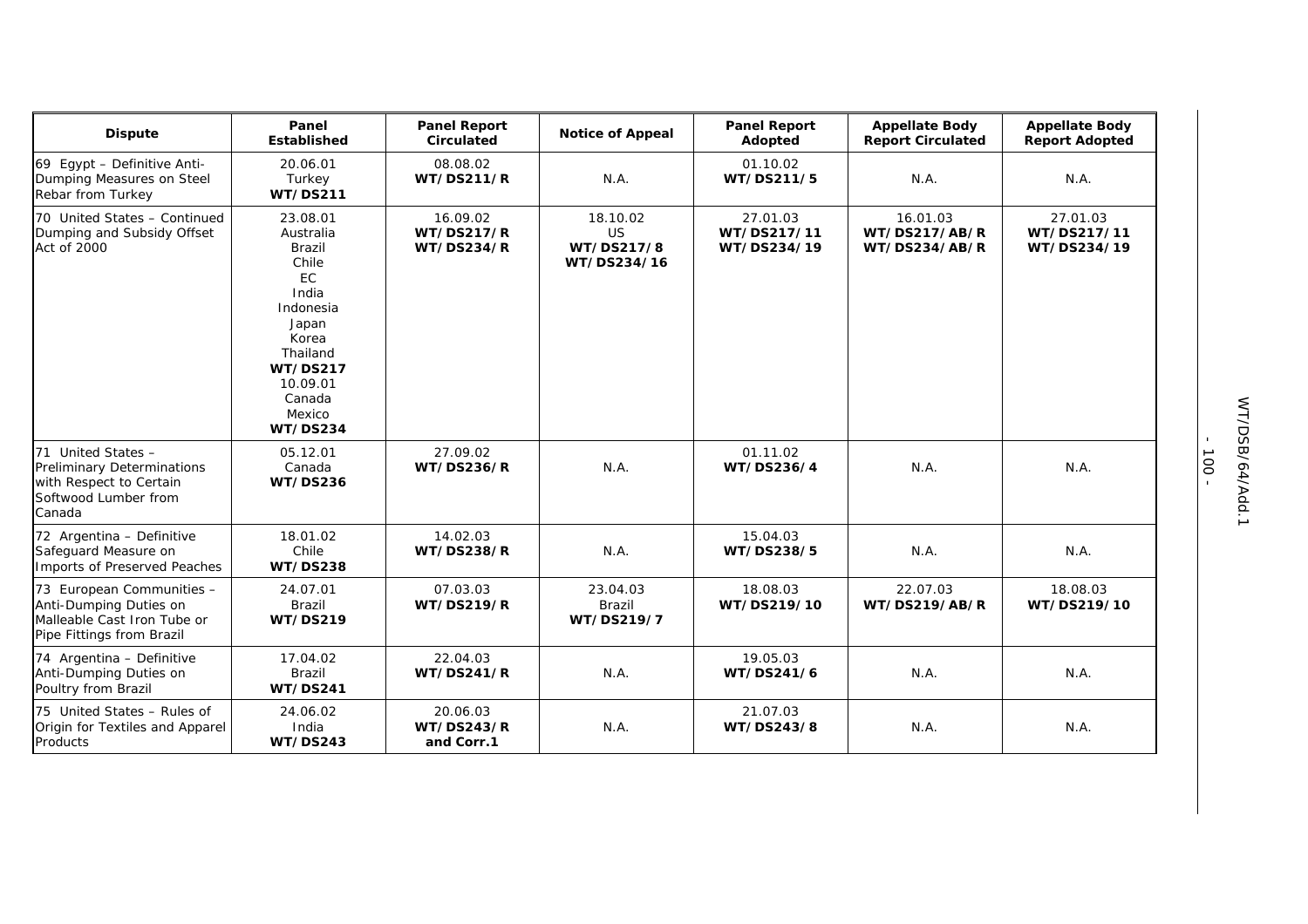| <b>Dispute</b>                                                                                                                    | Panel<br><b>Established</b>                                                                                                                                                                                                                                                                                                                    | <b>Panel Report</b><br><b>Circulated</b>                                                                                                                                                                                                                                                         | <b>Notice of Appeal</b>                                                                                                                | <b>Panel Report</b><br>Adopted                                                                                                   | <b>Appellate Body</b><br><b>Report Circulated</b>                                                                                                | <b>Appellate Body</b><br><b>Report Adopted</b>                                                                                   |
|-----------------------------------------------------------------------------------------------------------------------------------|------------------------------------------------------------------------------------------------------------------------------------------------------------------------------------------------------------------------------------------------------------------------------------------------------------------------------------------------|--------------------------------------------------------------------------------------------------------------------------------------------------------------------------------------------------------------------------------------------------------------------------------------------------|----------------------------------------------------------------------------------------------------------------------------------------|----------------------------------------------------------------------------------------------------------------------------------|--------------------------------------------------------------------------------------------------------------------------------------------------|----------------------------------------------------------------------------------------------------------------------------------|
| 76 United States - Definitive<br>Safeguard Measures on<br>Imports of Certain Steel<br>Products                                    | 03.06.02<br>EC<br><b>WT/DS248</b><br>14.06.02<br>Japan<br><b>WT/DS249</b><br>14.06.02<br>Korea<br><b>WT/DS251</b><br>24.06.02<br>China<br><b>WT/DS252</b><br>24.06.02<br>Switzerland<br><b>WT/DS253</b><br>24.06.02<br>Norway<br><b>WT/DS254</b><br>08.07.02<br>New Zealand<br><b>WT/DS258</b><br>29.07.02<br><b>Brazil</b><br><b>WT/DS259</b> | 11.07.03<br><b>WT/DS248/R</b><br>and Corr.1<br><b>WT/DS249/R</b><br>and Corr.1<br><b>WT/DS251/R</b><br>and Corr.1<br><b>WT/DS252/R</b><br>and Corr.1<br><b>WT/DS253/R</b><br>and Corr.1<br><b>WT/DS254/R</b><br>and Corr.1<br><b>WT/DS258/R</b><br>and Corr.1<br><b>WT/DS259/R</b><br>and Corr.1 | 11.08.03<br>US<br>WT/DS248/17<br>WT/DS249/11<br>WT/DS251/12<br>WT/DS252/10<br>WT/DS253/10<br>WT/DS254/10<br>WT/DS258/14<br>WT/DS259/13 | 10.12.03<br>WT/DS248/20<br>WT/DS249/14<br>WT/DS251/15<br>WT/DS252/13<br>WT/DS253/13<br>WT/DS254/13<br>WT/DS258/17<br>WT/DS259/16 | 10.11.03<br>WT/DS248/AB/R<br>WT/DS249/AB/R<br>WT/DS251/AB/R<br>WT/DS252/AB/R<br>WT/DS253/AB/R<br>WT/DS254/AB/R<br>WT/DS258/AB/R<br>WT/DS259/AB/R | 10.12.03<br>WT/DS248/20<br>WT/DS249/14<br>WT/DS251/15<br>WT/DS252/13<br>WT/DS253/13<br>WT/DS254/13<br>WT/DS258/17<br>WT/DS259/16 |
| 77 Japan - Measures<br>Affecting the Importation of<br>Apples                                                                     | 03.06.02<br>US<br><b>WT/DS245</b>                                                                                                                                                                                                                                                                                                              | 15.07.03<br><b>WT/DS245/R</b>                                                                                                                                                                                                                                                                    | 28.08.03<br>Japan<br>WT/DS245/5                                                                                                        | 10.12.03<br>WT/DS245/8                                                                                                           | 26.11.03<br>WT/DS245/AB/R                                                                                                                        | 10.12.03<br>WT/DS245/8                                                                                                           |
| 78 United States - Sunset<br>Review of Anti-Dumping<br>Duties on Corrosion-Resistant<br>Carbon Steel Flat Products<br>from Japan  | 22.05.02<br>Japan<br>WT/DS244                                                                                                                                                                                                                                                                                                                  | 14.08.03<br><b>WT/DS244/R</b>                                                                                                                                                                                                                                                                    | 15.09.03<br>Japan<br>WT/DS244/7                                                                                                        | 09.01.04<br>WT/DS244/10                                                                                                          | 15.12.03<br>WT/DS244/AB/R                                                                                                                        | 09.01.04<br>WT/DS244/10                                                                                                          |
| 79 United States - Final<br><b>Countervailing Duty</b><br>Determination with Respect to<br>Certain Softwood Lumber from<br>Canada | 01.10.02<br>Canada<br><b>WT/DS257</b>                                                                                                                                                                                                                                                                                                          | 29.08.03<br><b>WT/DS257/R</b><br>and Corr.1                                                                                                                                                                                                                                                      | 21.10.03<br>US<br>WT/DS257/8                                                                                                           | 17.02.04<br>WT/DS257/11                                                                                                          | 19.01.04<br>WT/DS257/AB/R                                                                                                                        | 17.02.04<br>WT/DS257/11                                                                                                          |

- 101 -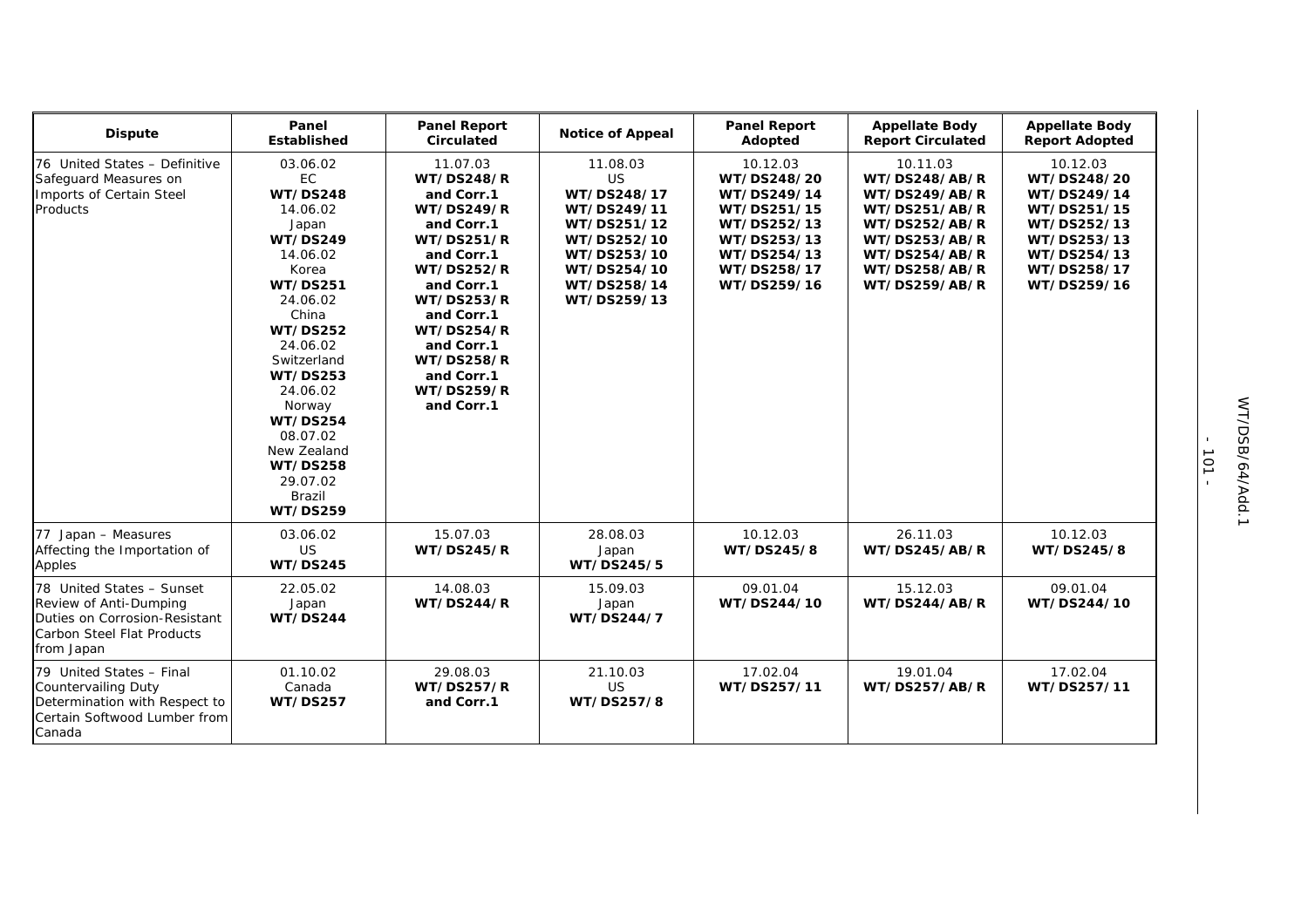| <b>Dispute</b>                                                                                                                       | Panel<br>Established                                                     | <b>Panel Report</b><br>Circulated                                                          | <b>Notice of Appeal</b>              | <b>Panel Report</b><br>Adopted         | <b>Appellate Body</b><br><b>Report Circulated</b> | <b>Appellate Body</b><br><b>Report Adopted</b> |
|--------------------------------------------------------------------------------------------------------------------------------------|--------------------------------------------------------------------------|--------------------------------------------------------------------------------------------|--------------------------------------|----------------------------------------|---------------------------------------------------|------------------------------------------------|
| 80 European Communities -<br>Conditions for the Granting of<br>Tariff Preferences to<br><b>Developing Countries</b>                  | 27.01.03<br>India<br>WT/DS246                                            | 01.12.03<br><b>WT/DS246/R</b>                                                              | 08.01.04<br><b>EC</b><br>WT/DS246/7  | 20.04.04<br>WT/DS246/10                | 07.04.04<br>WT/DS246/AB/R                         | 20.04.04<br>WT/DS246/10                        |
| 81 United States -<br>Investigation of the<br><b>International Trade</b><br>Commission in Softwood<br>Lumber from Canada             | 07.05.03<br>Canada<br><b>WT/DS277</b>                                    | 22.03.04<br><b>WT/DS277/R</b>                                                              | N.A.                                 | 26.04.04<br>WT/DS277/5                 | N.A.                                              | N.A.                                           |
| 82 Mexico - Measures<br>Affecting Telecommunications<br><b>Services</b>                                                              | 17.04.02<br><b>US</b><br><b>WT/DS204</b>                                 | 02.04.04<br><b>WT/DS204/R</b>                                                              | N.A.                                 | 01.06.04<br>WT/DS204/8                 | N.A.                                              | N.A.                                           |
| 83 United States - Final<br>Dumping Determination on<br>Softwood Lumber from<br>Canada                                               | 08.01.03<br>Canada<br><b>WT/DS264</b>                                    | 13.04.04<br><b>WT/DS264/R</b>                                                              | 13.05.04<br><b>US</b><br>WT/DS264/6  | 31.08.04<br>WT/DS264/9                 | 11.08.04<br>WT/DS264/AB/R                         | 31.08.04<br>WT/DS264/9                         |
| 84 Canada - Measures<br>Relating to Exports of Wheat<br>and Treatment of Imported<br>Grain                                           | 31.03.03<br><b>US</b><br><b>WT/DS276</b>                                 | 06.04.04<br><b>WT/DS276/R</b>                                                              | 01.06.04<br>US<br>WT/DS276/15        | 27.09.04<br>WT/DS276/18                | 30.08.04<br>WT/DS276/AB/R                         | 27.09.04<br>WT/DS276/18                        |
| 85 United States - Sunset<br>Reviews of Anti-Dumping<br>Measures on Oil Country<br>Tubular Goods from Argentina                      | 19.05.03<br>Argentina<br><b>WT/DS268</b>                                 | 16.07.04<br><b>WT/DS268/R</b>                                                              | 31.08.04<br><b>US</b><br>WT/DS268/5  | 17.12.04<br>WT/DS268/8                 | 29.11.04<br>WT/DS268/AB/R                         | 17.12.04<br>WT/DS268/8                         |
| 86 United States - Subsidies<br>on Upland Cotton                                                                                     | 18.03.03<br><b>Brazil</b><br><b>WT/DS267</b>                             | 08.09.04<br><b>WT/DS267/R</b><br>and Corr.1                                                | 18.10.04<br><b>US</b><br>WT/DS267/17 | 21.03.05<br>WT/DS267/20                | 03.03.05<br>WT/DS267/AB/R                         | 21.03.05<br>WT/DS267/20                        |
| 87 Korea – Measures<br>Affecting Trade in Commercial<br><b>Vessels</b>                                                               | 21.07.03<br>EC<br><b>WT/DS273</b>                                        | 07.03.05<br><b>WT/DS273/R</b>                                                              | N.A.                                 | 11.04.05<br>WT/DS273/8                 | N.A.                                              | N.A.                                           |
| 88 European Communities -<br>Protection of Trademarks and<br>Geographical Indications for<br>Agricultural Products and<br>Foodstuffs | 02.10.03<br><b>US</b><br><b>WT/DS174</b><br>Australia<br><b>WT/DS290</b> | 15.03.05<br><b>WT/DS174/R</b><br>and Add.1, 2 & 3<br><b>WT/DS290/R</b><br>and Add.1, 2 & 3 | N.A.                                 | 20.04.05<br>WT/DS174/23<br>WT/DS290/21 | N.A.                                              | N.A.                                           |

- 102 -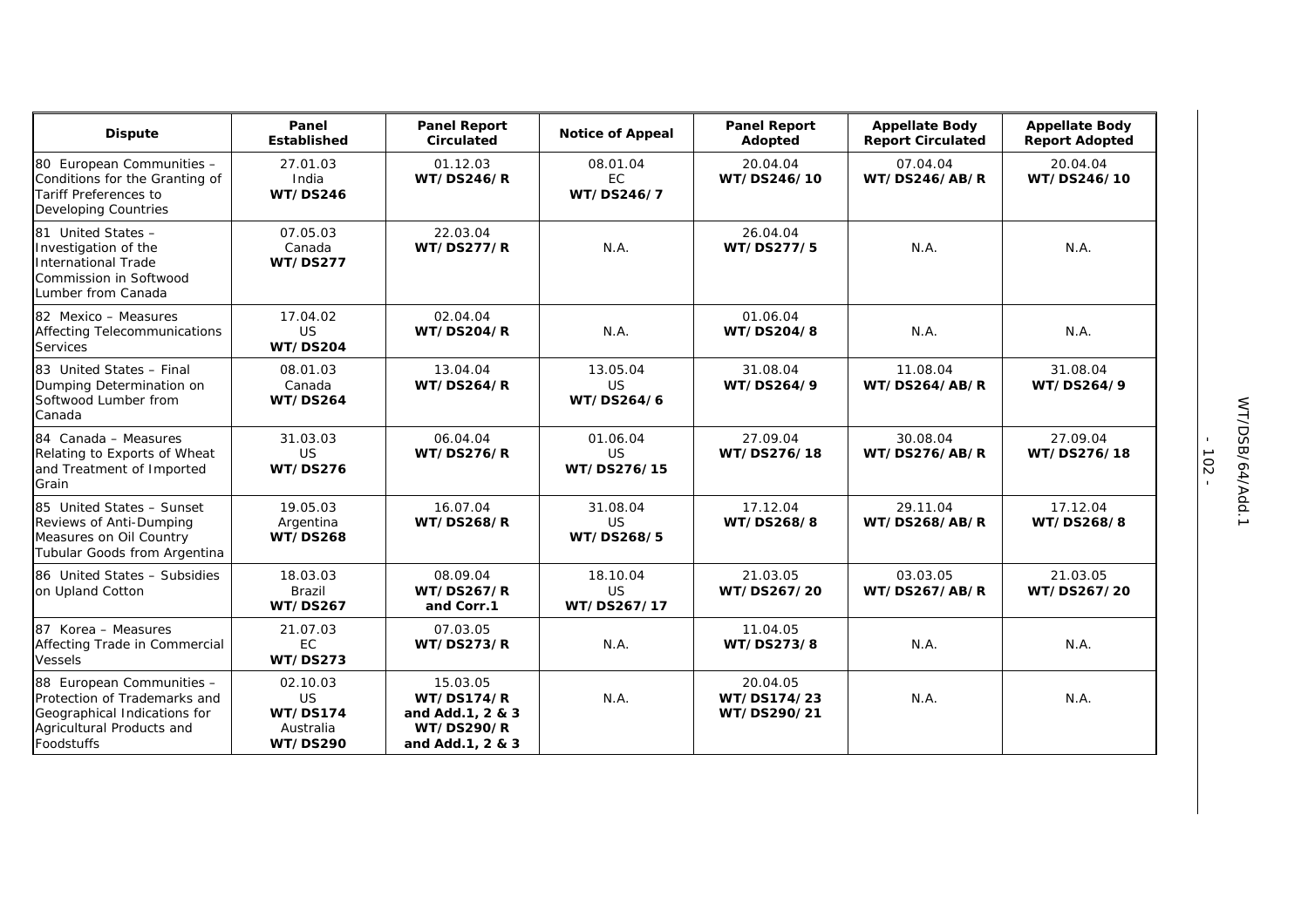| <b>Dispute</b>                                                                                                                               | Panel<br>Established                                                                                        | <b>Panel Report</b><br><b>Circulated</b>                                | <b>Notice of Appeal</b>                                           | <b>Panel Report</b><br>Adopted                        | <b>Appellate Body</b><br><b>Report Circulated</b>           | <b>Appellate Body</b><br><b>Report Adopted</b>        |
|----------------------------------------------------------------------------------------------------------------------------------------------|-------------------------------------------------------------------------------------------------------------|-------------------------------------------------------------------------|-------------------------------------------------------------------|-------------------------------------------------------|-------------------------------------------------------------|-------------------------------------------------------|
| 89 United States - Measures<br>Affecting the Cross-Border<br>Supply of Gambling and<br><b>Betting Services</b>                               | 21.07.03<br>Antigua and Barbuda<br><b>WT/DS285</b>                                                          | 10.11.04<br><b>WT/DS285/R</b>                                           | 07.01.05<br>US<br>WT/DS285/6                                      | 20.04.05<br>WT/DS285/10                               | 07.04.05<br>WT/DS285/AB/R                                   | 20.04.05<br>WT/DS285/10                               |
| 90 European Communities -<br><b>Export Subsidies on Sugar</b>                                                                                | 29.08.03<br>Australia<br><b>WT/DS265</b><br><b>Brazil</b><br><b>WT/DS266</b><br>Thailand<br><b>WT/DS283</b> | 15.10.04<br><b>WT/DS265/R</b><br><b>WT/DS266/R</b><br><b>WT/DS283/R</b> | 13.01.05<br><b>EC</b><br>WT/DS265/25<br>WT/DS266/25<br>WT/DS283/6 | 19.05.05<br>WT/DS265/29<br>WT/DS266/29<br>WT/DS283/10 | 28.04.05<br>WT/DS265/AB/R<br>WT/DS266/AB/R<br>WT/DS283/AB/R | 19.05.05<br>WT/DS265/29<br>WT/DS266/29<br>WT/DS283/10 |
| 91 Dominican Republic -<br>Measures Affecting the<br>Importation and Internal Sale<br>of Cigarettes                                          | 09.01.04<br><b>Honduras</b><br><b>WT/DS302</b>                                                              | 26.11.04<br>WT/DS302/R                                                  | 24.01.04<br>Dominican Republic<br>WT/DS302/8                      | 19.05.05<br>WT/DS302/12                               | 25.04.05<br>WT/DS302/AB/R                                   | 19.05.05<br>WT/DS302/12                               |
| 92 European Communities -<br>Measures Affecting Trade in<br><b>Commercial Vessels</b>                                                        | 19.03.04<br>Korea<br><b>WT/DS301</b>                                                                        | 22.04.05<br><b>WT/DS301/R</b>                                           | N.A.                                                              | 20.06.05<br>WT/DS301/6                                | N.A.                                                        | N.A.                                                  |
| 93 United States -<br><b>Countervailing Duty</b><br>Investigation on Dynamic<br>Random Access Memory<br>Semiconductors (DRAMS)<br>from Korea | 19.11.03<br>Korea<br><b>WT/DS296</b>                                                                        | 21.02.05<br><b>WT/DS296/R</b>                                           | 29.03.05<br>US<br>WT/DS296/5                                      | 20.07.05<br>WT/DS296/10                               | 27.06.05<br>WT/DS296/AB/R                                   | 20.07.05<br>WT/DS296/10                               |
| 94 European Communities -<br>Countervailing Measures on<br><b>Dynamic Random Access</b><br>Memory Chips from Korea                           | 23.01.04<br>Korea<br><b>WT/DS299</b>                                                                        | 17.06.05<br><b>WT/DS299/R</b>                                           | N.A.                                                              | 03.08.05<br>WT/DS299/6                                | N.A.                                                        | N.A.                                                  |
| 95 European Communities -<br>Customs Classification of<br>Frozen Boneless Chicken Cuts                                                       | 07.11.03<br><b>Brazil</b><br><b>WT/DS269</b><br>21.11.03<br>Thailand<br><b>WT/DS286</b>                     | 30.05.05<br><b>WT/DS269/R</b><br><b>WT/DS286/R</b>                      | 13.06.05<br><b>EC</b><br>WT/DS269/6<br>WT/DS286/8                 | 27.09.05<br>WT/DS269/10<br>WT/DS286/12                | 12.09.05<br>WT/DS269/AB/R<br>WT/DS286/AB/R                  | 27.09.05<br>WT/DS269/10<br>WT/DS286/12                |
| 96 Mexico - Definitive Anti-<br>Dumping Measures on Beef<br>and Rice: Complaint with<br>respect to Rice                                      | 07.11.03<br>US<br><b>WT/DS295</b>                                                                           | 06.06.05<br><b>WT/DS295/R</b>                                           | 20.07.05<br>Mexico<br>WT/DS295/6                                  | 20.12.05<br>WT/DS295/9                                | 29.11.05<br>WT/DS295/AB/R                                   | 20.12.05<br>WT/DS295/9                                |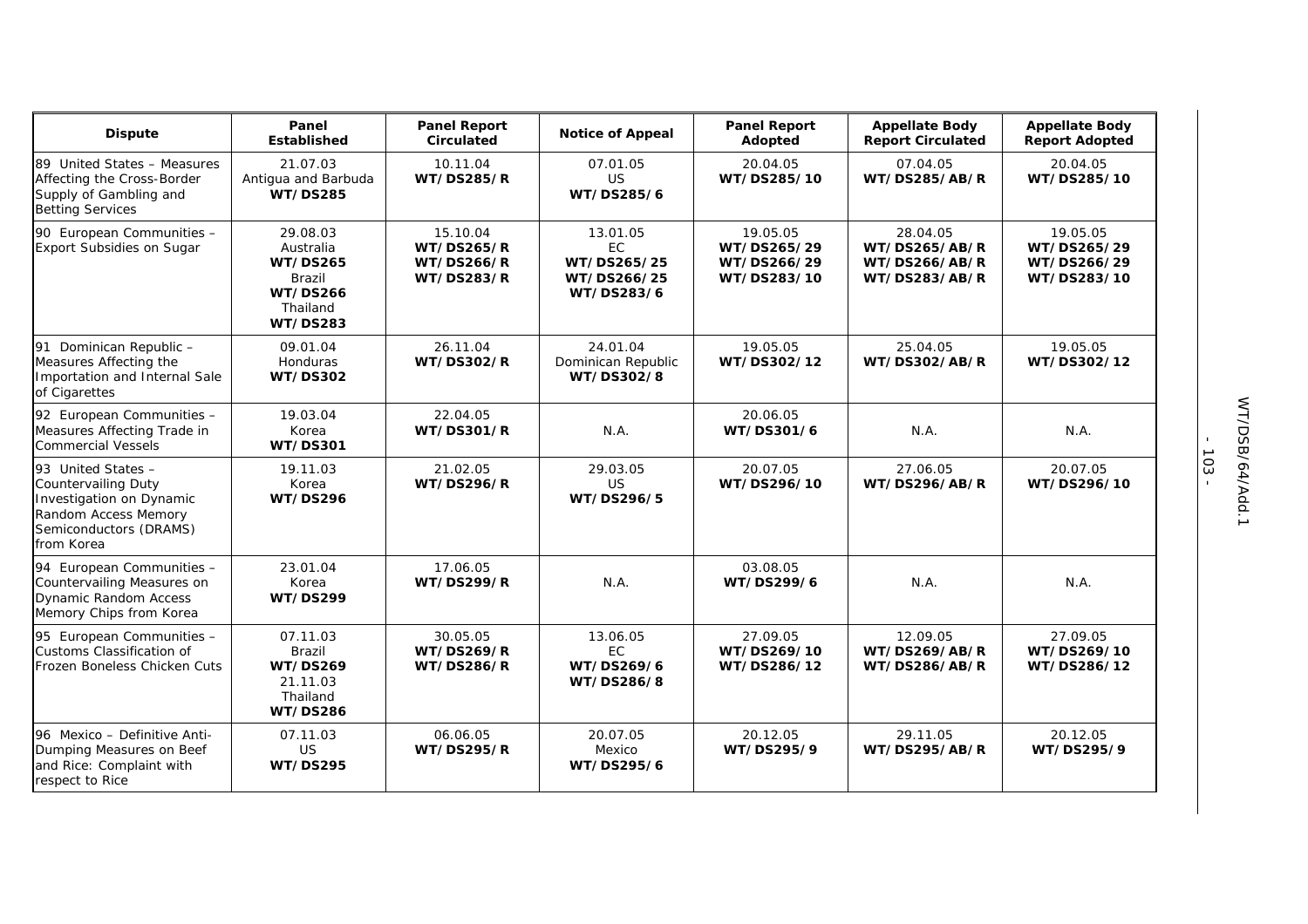| <b>Dispute</b>                                                                                               | Panel<br><b>Established</b>                                                                           | <b>Panel Report</b><br><b>Circulated</b>                                | <b>Notice of Appeal</b>           | <b>Panel Report</b><br>Adopted                        | <b>Appellate Body</b><br><b>Report Circulated</b> | <b>Appellate Body</b><br><b>Report Adopted</b> |
|--------------------------------------------------------------------------------------------------------------|-------------------------------------------------------------------------------------------------------|-------------------------------------------------------------------------|-----------------------------------|-------------------------------------------------------|---------------------------------------------------|------------------------------------------------|
| 97 United States - Anti-<br>Dumping Measures on Oil<br><b>Country Tubular Goods</b><br>(OCTG) from Mexico    | 29.08.03<br>Mexico<br><b>WT/DS282</b>                                                                 | 20.06.05<br><b>WT/DS282/R</b>                                           | 04.08.05<br>Mexico<br>WT/DS282/6  | 28.11.05<br>WT/DS282/10                               | 02.11.05<br>WT/DS282/AB/R                         | 28.11.05<br>WT/DS282/10                        |
| 98 Korea - Anti-Dumping<br>Duties on Imports of Certain<br>Paper from Indonesia                              | 27.09.04<br>Indonesia<br><b>WT/DS312</b>                                                              | 28.10.05<br><b>WT/DS312/R</b>                                           | N.A.                              | 28.11.05<br>WT/DS312/5                                | N.A.                                              | N.A.                                           |
| 99 Mexico - Tax Measures on<br>Soft Drinks and other<br>Beverages                                            | 06.07.04<br><b>US</b><br><b>WT/DS308</b>                                                              | 07.10.05<br><b>WT/DS308/R</b>                                           | 06.12.05<br>Mexico<br>WT/DS308/10 | 24.03.06<br>WT/DS308/13                               | 06.03.06<br><b>WT/DS308/AB/R</b>                  | 24.03.06<br>WT/DS308/13                        |
| 100 United States - Laws,<br>Regulations and Methodology<br>for Calculating Dumping<br>Margins ("Zeroing")   | 19.03.04<br>EC<br>WT/DS294                                                                            | 31.10.05<br><b>WT/DS294/R</b>                                           | 17.01.06<br>EC<br>WT/DS294/12     | 09.05.06<br>WT/DS294/17                               | 18.04.06<br>WT/DS294/AB/R                         | 09.05.06<br>WT/DS294/17                        |
| 101 Japan - Import Quotas<br>on Dried Laver and Seasoned<br>Laver                                            | 21.03.05<br>Korea<br><b>WT/DS323</b>                                                                  | 01.02.06<br><b>WT/DS323/R</b>                                           | N.A.                              | N.A.                                                  | N.A.                                              | N.A.                                           |
| 102 European Communities -<br><b>Selected Customs Matters</b>                                                | 21.03.05<br><b>US</b><br><b>WT/DS315</b>                                                              | 16.06.06<br><b>WT/DS315/R</b>                                           | 14.08.06<br>US<br>WT/DS315/11     | 11.12.06<br>WT/DS315/15                               | 13.11.06<br>WT/DS315/AB/R                         | 11.12.06<br>WT/DS315/15                        |
| 103 United States - Measures<br>Relating to Zeroing and<br><b>Sunset Reviews</b>                             | 28.02.05<br>Japan<br><b>WT/DS322</b>                                                                  | 20.09.06<br><b>WT/DS322/R</b>                                           | 11.10.06<br>Japan<br>WT/DS322/12  | 23.01.07<br>WT/DS322/15                               | 09.01.07<br>WT/DS322/AB/R                         | 23.01.07<br>WT/DS322/15                        |
| 104 European Communities -<br>Measures Affecting the<br>Approval and Marketing of<br><b>Biotech Products</b> | 29.08.03<br><b>US</b><br><b>WT/DS291</b><br>Canada<br><b>WT/DS292</b><br>Argentina<br><b>WT/DS293</b> | 29.09.06<br><b>WT/DS291/R</b><br><b>WT/DS292/R</b><br><b>WT/DS293/R</b> | N.A.                              | 21.11.06<br>WT/DS291/33<br>WT/DS292/27<br>WT/DS293/27 | N.A.                                              | N.A.                                           |
| 105 United States - Anti-<br>Dumping Measure on Shrimp<br>from Ecuador                                       | 19.07.06<br>Ecuador<br>WT/DS335                                                                       | 30.01.07<br><b>WT/DS335/R</b>                                           | N.A.                              | 20.02.07<br>WT/DS335/9                                | N.A.                                              | N.A.                                           |
| 106 Mexico - Anti-Dumping<br>Duties on Steel Pipes and<br>Tubes from Guatemala                               | 17.03.06<br>Guatemala<br><b>WT/DS331</b>                                                              | 08.06.07<br>WT/DS331/R                                                  | N.A.                              | 24.07.07<br>WT/DS331/5                                | N.A.                                              | N.A.                                           |

- 104 -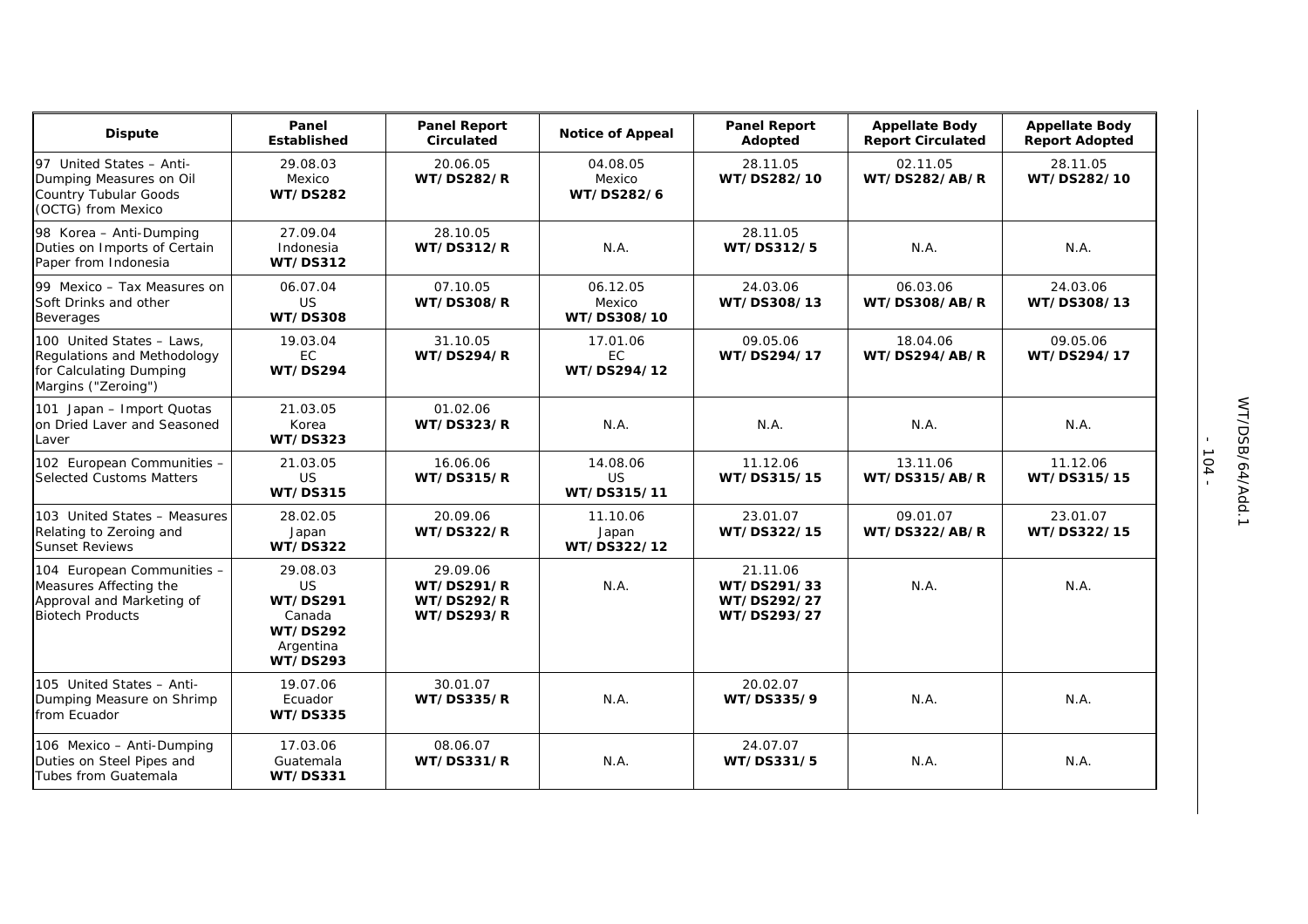| <b>Dispute</b>                                                                                                                       | Panel<br><b>Established</b>              | <b>Panel Report</b><br><b>Circulated</b> | <b>Notice of Appeal</b>              | <b>Panel Report</b><br>Adopted | <b>Appellate Body</b><br><b>Report Circulated</b> | <b>Appellate Body</b><br><b>Report Adopted</b> |
|--------------------------------------------------------------------------------------------------------------------------------------|------------------------------------------|------------------------------------------|--------------------------------------|--------------------------------|---------------------------------------------------|------------------------------------------------|
| 107 Brazil - Measures<br>Affecting Imports of Retreaded<br>Tyres                                                                     | 20.01.06<br><b>EC</b><br><b>WT/DS332</b> | 12.06.07<br><b>WT/DS332/R</b>            | 03.09.07<br>EC<br>WT/DS332/9         | 17.12.07<br>WT/DS332/12        | 03.12.07<br>WT/DS332/AB/R                         | 17.12.07<br>WT/DS332/12                        |
| 108 Japan - Countervailing<br>Duties on Dynamic Random<br><b>Access Memories from Korea</b>                                          | 19.06.06<br>Korea<br><b>WT/DS336</b>     | 13.07.07<br><b>WT/DS336/R</b>            | 30.08.07<br>Japan<br>WT/DS336/8      | 17.12.07<br>WT/DS336/12        | 28.11.07<br>WT/DS336/AB/R<br>and Corr.1           | 17.12.07<br>WT/DS336/12                        |
| 109 Turkey - Measures<br>Affecting the Importation of<br>Rice                                                                        | 17.03.06<br><b>US</b><br><b>WT/DS334</b> | 21.09.07<br><b>WT/DS334/R</b>            | N.A.                                 | 22.10.07<br>WT/DS334/8         | N.A.                                              | N.A.                                           |
| 110 European Communities -<br>Anti-Dumping Measure on<br>Farmed Salmon from Norway                                                   | 22.06.06<br>Norway<br><b>WT/DS337</b>    | 16.11.07<br><b>WT/DS337/R</b>            | N.A.                                 | 15.01.08<br>WT/DS337/6         | N.A.                                              | N.A.                                           |
| 111 United States - Final<br>Anti-Dumping Measures on<br><b>Stainless Steel from Mexico</b>                                          | 21.10.06<br>Mexico<br>WT/DS344           | 20.12.07<br>WT/DS344/R                   | 31.01.08<br>Mexico<br>WT/DS344/7     | 20.05.08<br>WT/DS344/10        | 30.04.08<br>WT/DS344/AB/R                         | 20.05.08<br>WT/DS344/10                        |
| 112 United States - Measures<br>Relating to Shrimp from<br>Thailand                                                                  | 26.10.06<br>Thailand<br><b>WT/DS343</b>  | 29.02.08<br>WT/DS343/R                   | 17.04.08<br>Thailand<br>WT/DS343/10  | 01.08.08<br>WT/DS343/14        | 16.07.08<br>WT/DS343/AB/R                         | 01.08.08<br>WT/DS343/14                        |
| 113 United States - Customs<br><b>Bond Directive for</b><br>Merchandise Subject to Anti-<br>Dumping/ Countervailing<br><b>Duties</b> | 21.11.06<br>India<br><b>WT/DS345</b>     | 29.02.08<br><b>WT/DS345/R</b>            | 17.04.08<br>India<br>WT/DS345/9      | 01.08.08<br>WT/DS345/13        | 16.07.08<br>WT/DS345/AB/R                         | 01.08.08<br>WT/DS345/13                        |
| 114 United States -<br>Continued Suspension of<br>Obligations in the EC -<br>Hormones Dispute                                        | 17.02.05<br>EC<br><b>WT/DS320</b>        | 31.03.08<br><b>WT/DS320/R</b>            | 29.05.08<br>EC<br>WT/DS320/12        | 14.11.08<br>WT/DS320/18        | 16.10.08<br>WT/DS320/AB/R                         | 14.11.08<br>WT/DS320/18                        |
| 115 Canada - Continued<br>Suspension of Obligations in<br>the EC - Hormones Dispute                                                  | 17.02.05<br><b>EC</b><br><b>WT/DS321</b> | 31.03.08<br><b>WT/DS321/R</b>            | 29.05.08<br><b>EC</b><br>WT/DS321/12 | 14.11.08<br>WT/DS321/16        | 16.10.08<br>WT/DS321/AB/R                         | 14.11.08<br>WT/DS321/16                        |
| 116 India - Additional and<br><b>Extra-Additional Duties on</b><br>Imports from the<br><b>United States</b>                          | 20.06.07<br><b>US</b><br><b>WT/DS360</b> | 09.06.08<br><b>WT/DS360/R</b>            | 01.08.08<br><b>US</b><br>WT/DS360/8  | 17.11.08<br>WT/DS360/12        | 30.10.08<br>WT/DS360/AB/R                         | 17.11.08<br>WT/DS360/12                        |

- 105 -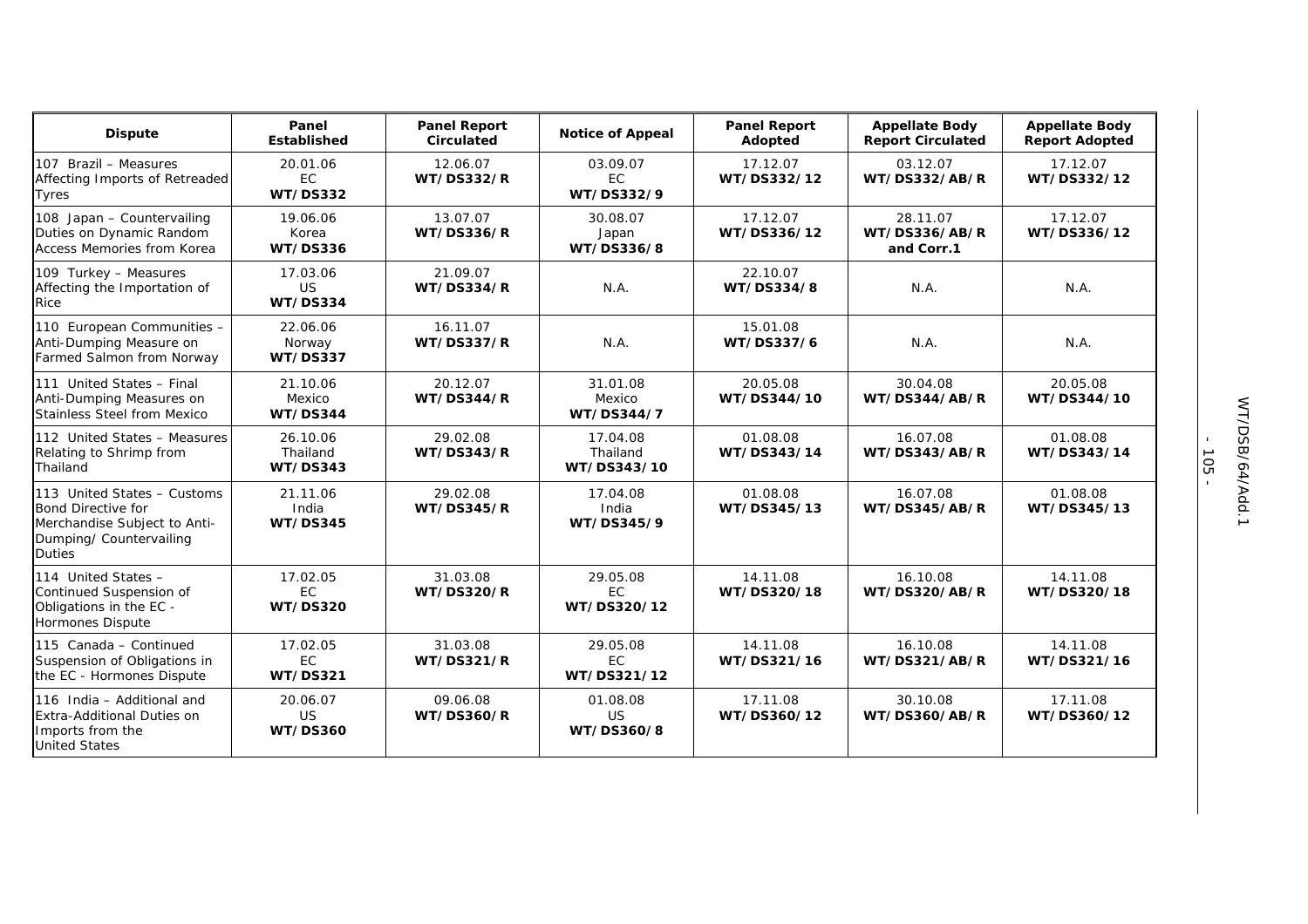| <b>Dispute</b>                                                                                                                                         | Panel<br>Established                                                                     | <b>Panel Report</b><br>Circulated                                                        | <b>Notice of Appeal</b>                                        | <b>Panel Report</b><br>Adopted                        | <b>Appellate Body</b><br><b>Report Circulated</b>           | <b>Appellate Body</b><br><b>Report Adopted</b>        |
|--------------------------------------------------------------------------------------------------------------------------------------------------------|------------------------------------------------------------------------------------------|------------------------------------------------------------------------------------------|----------------------------------------------------------------|-------------------------------------------------------|-------------------------------------------------------------|-------------------------------------------------------|
| 117 China - Measures<br>Affecting Imports of<br><b>Automobile Parts</b>                                                                                | 26.10.06<br>EC<br><b>WT/DS339</b><br>US.<br><b>WT/DS340</b><br>Canada<br><b>WT/DS342</b> | 18.07.08<br><b>WT/DS339/R</b><br><b>WT/DS340/R</b><br><b>WT/DS342/R</b><br>and Add.1 & 2 | 15.09.08<br>China<br>WT/DS339/12<br>WT/DS340/12<br>WT/DS342/12 | 12.01.09<br>WT/DS339/14<br>WT/DS340/14<br>WT/DS342/14 | 15.12.08<br>WT/DS339/AB/R<br>WT/DS340/AB/R<br>WT/DS342/AB/R | 12.01.09<br>WT/DS339/14<br>WT/DS340/14<br>WT/DS342/14 |
| 118 Mexico - Definitive<br>Countervailing Measures on<br>Olive Oil from the European<br>Communities                                                    | 23.01.07<br><b>EC</b><br><b>WT/DS341</b>                                                 | 04.09.08<br>WT/DS341/R                                                                   | N.A.                                                           | 21.10.08<br>WT/DS341/5                                | N.A.                                                        | N.A.                                                  |
| 119 United States -<br>Continued Existence and<br>Application of Zeroing<br>Methodology                                                                | 04.06.07<br><b>EC</b><br><b>WT/DS350</b>                                                 | 01.10.08<br><b>WT/DS350/R</b>                                                            | 06.11.08<br>EC<br>WT/DS350/11                                  | 19.02.09<br>WT/DS350/15                               | 04.02.09<br>WT/DS350/AB/R                                   | 19.02.09<br>WT/DS350/15                               |
| 120 China - Measures<br>Affecting the Protection and<br><b>Enforcement of Intellectual</b><br>Property Rights                                          | 25.09.07<br><b>US</b><br><b>WT/DS362</b>                                                 | 26.01.09<br><b>WT/DS362/R</b>                                                            | N.A.                                                           | 20.03.09<br>WT/DS362/10                               | N.A.                                                        | N.A.                                                  |
| 121 Colombia - Indicative<br>Prices and Restrictions on<br>Ports of Entry                                                                              | 22.10.07<br>Panama<br><b>WT/DS366</b>                                                    | 27.04.09<br><b>WT/DS366/R</b><br>and Corr.1                                              | N.A.                                                           | 20.05.09<br>WT/DS366/9                                | N.A.                                                        | N.A.                                                  |
| 122 China - Measures<br>Affecting Trading Rights and<br>Distribution Services for<br>Certain Publications and<br>Audiovisual Entertainment<br>Products | 27.11.07<br><b>US</b><br><b>WT/DS363</b>                                                 | 12.08.09<br><b>WT/DS363/R</b><br>and Corr.1                                              | 22.09.09<br>China<br>WT/DS363/10                               | 19.01.10<br>WT/DS363/14                               | 21.12.09<br>WT/DS363/AB/R                                   | 19.01.10<br>WT/DS363/14                               |
| 123 United States - Anti-<br>Dumping Measures on<br>Polyethylene Retail Carrier<br>Bags from Thailand                                                  | 20.03.09<br>Thailand<br><b>WT/DS383</b>                                                  | 22.01.10<br><b>WT/DS383/R</b>                                                            | N.A.                                                           | 18.02.10<br>WT/DS383/5                                | N.A.                                                        | N.A.                                                  |
| 124 European Communities<br>and certain member States -<br>Measures Affecting Trade in<br>Large Civil Aircraft                                         | 20.07.05<br><b>US</b><br><b>WT/DS316</b>                                                 | 30.06.10<br><b>WT/DS316/R</b>                                                            | 21.07.10<br>EU<br>WT/DS316/12                                  | 01.06.11<br>WT/DS316/16                               | 18.05.11<br>WT/DS316/AB/R                                   | 01.06.11<br>WT/DS316/16                               |

- 106 -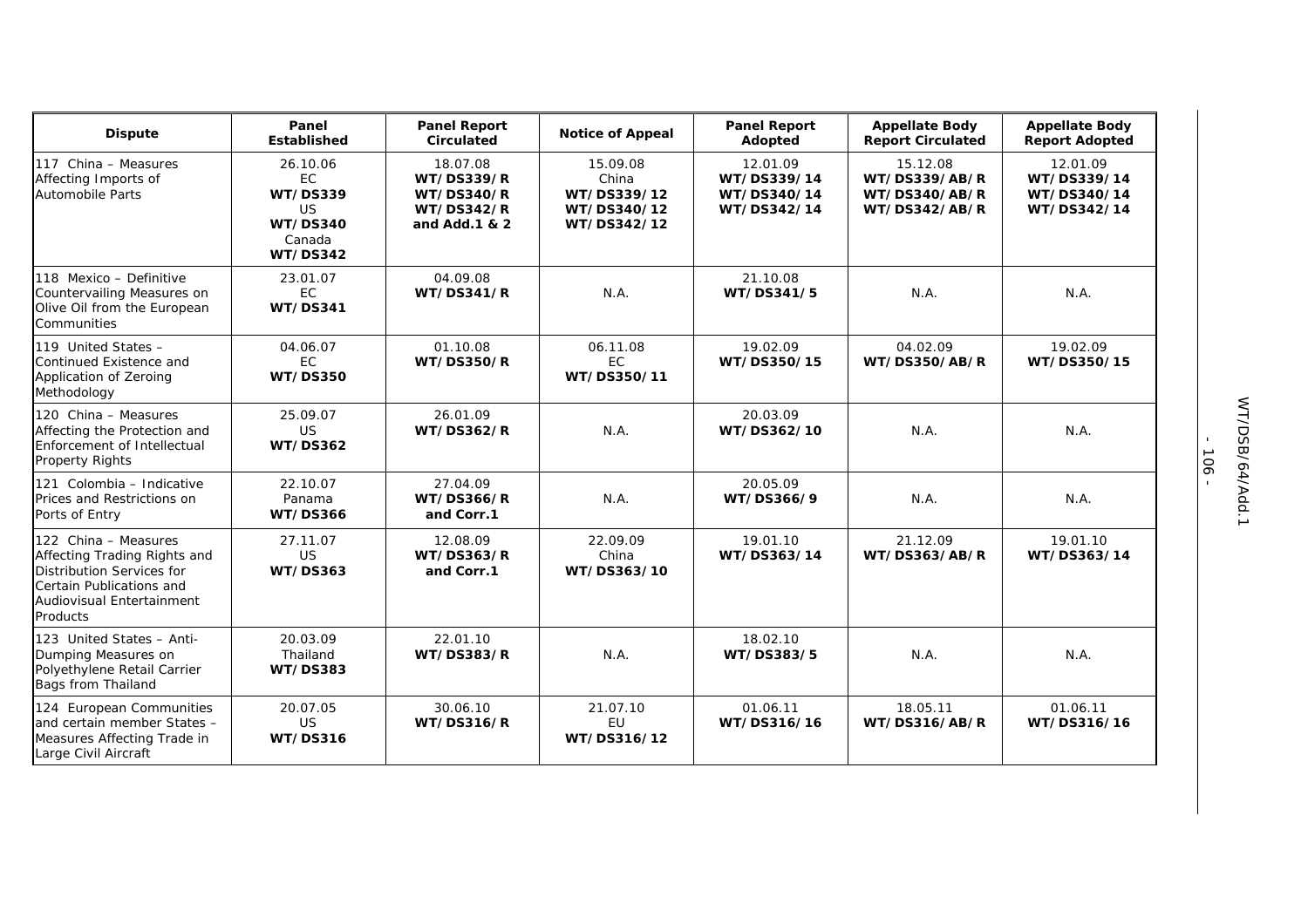| <b>Dispute</b>                                                                                                                         | Panel<br><b>Established</b>                                                                                                                                     | <b>Panel Report</b><br><b>Circulated</b>                                | <b>Notice of Appeal</b>                            | <b>Panel Report</b><br>Adopted                        | <b>Appellate Body</b><br><b>Report Circulated</b> | <b>Appellate Body</b><br><b>Report Adopted</b> |
|----------------------------------------------------------------------------------------------------------------------------------------|-----------------------------------------------------------------------------------------------------------------------------------------------------------------|-------------------------------------------------------------------------|----------------------------------------------------|-------------------------------------------------------|---------------------------------------------------|------------------------------------------------|
| 125 Australia - Measures<br>Affecting the Importation of<br>Apples from New Zealand                                                    | 21.01.08<br>New Zealand<br><b>WT/DS367</b>                                                                                                                      | 09.08.10<br><b>WT/DS367/R</b>                                           | 31.08.10<br>Australia<br>WT/DS367/13<br>and Corr.1 | 17.12.10<br>WT/DS367/17                               | 29.11.10<br>WT/DS367/AB/R                         | 17.12.10<br>WT/DS367/17                        |
| 126 European Communities<br>and its member States - Tariff<br><b>Treatment of Certain</b><br><b>Information Technology</b><br>Products | 23.09.08<br><b>US</b><br><b>WT/DS375</b><br>Japan<br>WT/DS376<br>The Separate Customs<br>Territory of Taiwan,<br>Penghu, Kinmen and<br>Matsu<br><b>WT/DS377</b> | 16.08.10<br><b>WT/DS375/R</b><br><b>WT/DS376/R</b><br><b>WT/DS377/R</b> | N.A.                                               | 21.09.10<br>WT/DS375/13<br>WT/DS376/13<br>WT/DS377/11 | N.A.                                              | N.A.                                           |
| 127 United States - Certain<br>Measures Affecting Imports of<br>Poultry from China                                                     | 31.07.09<br>China<br><b>WT/DS392</b>                                                                                                                            | 29.09.10<br><b>WT/DS392/R</b>                                           | N.A.                                               | 25.10.10<br>WT/DS392/5                                | N.A.                                              | N.A.                                           |
| 128 United States - Definitive<br>Anti-Dumping and<br>Countervailing Duties on<br>Certain Products from China                          | 20.01.09<br>China<br><b>WT/DS379</b>                                                                                                                            | 22.10.10<br><b>WT/DS379/R</b>                                           | 01.12.10<br>China<br>WT/DS379/6                    | 25.03.11<br>WT/DS379/9                                | 11.03.11<br>WT/DS379/AB/R                         | 25.03.11<br>WT/DS379/9                         |
| 129 Thailand - Customs and<br><b>Fiscal Measures on Cigarettes</b><br>from the Philippines                                             | 17.11.08<br>Philippines<br><b>WT/DS371</b>                                                                                                                      | 15.11.10<br><b>WT/DS371/R</b>                                           | 22.02.11<br>Thailand<br>WT/DS371/8                 | 15.07.11<br>WT/DS371/11                               | 17.06.11<br>WT/DS371/AB/R                         | 15.07.11<br>WT/DS371/11                        |
| 130 European Communities -<br>Definitive Anti-Dumping<br>Measures on Certain Iron or<br>Steel Fasteners from China                     | 23.10.09<br>China<br><b>WT/DS397</b>                                                                                                                            | 03.12.10<br><b>WT/DS397/R</b>                                           | 25.03.11<br><b>EU</b><br>WT/DS397/7                | 28.07.11<br>WT/DS397/11                               | 15.07.11<br>WT/DS397/AB/R                         | 28.07.11<br>WT/DS397/11                        |
| 131 United States - Measures<br>Affecting Imports of Certain<br>Passenger Vehicle and Light<br>Truck Tyres from China                  | 19.01.10<br>China<br><b>WT/DS399</b>                                                                                                                            | 13.12.10<br><b>WT/DS399/R</b>                                           | 24.05.11<br>China<br>WT/DS399/6                    | 05.10.11<br>WT/DS399/9                                | 05.09.11<br>WT/DS399/AB/R                         | 05.10.11<br>WT/DS399/9                         |
| 132 United States - Use of<br>Zeroing in Anti-Dumping<br>Measures Involving Products<br>from Korea                                     | 18.05.10<br>Korea<br><b>WT/DS402</b>                                                                                                                            | 18.01.11<br><b>WT/DS402/R</b>                                           | N.A.                                               | 24.02.11<br>WT/DS402/5                                | N.A.                                              | N.A.                                           |

- 107 -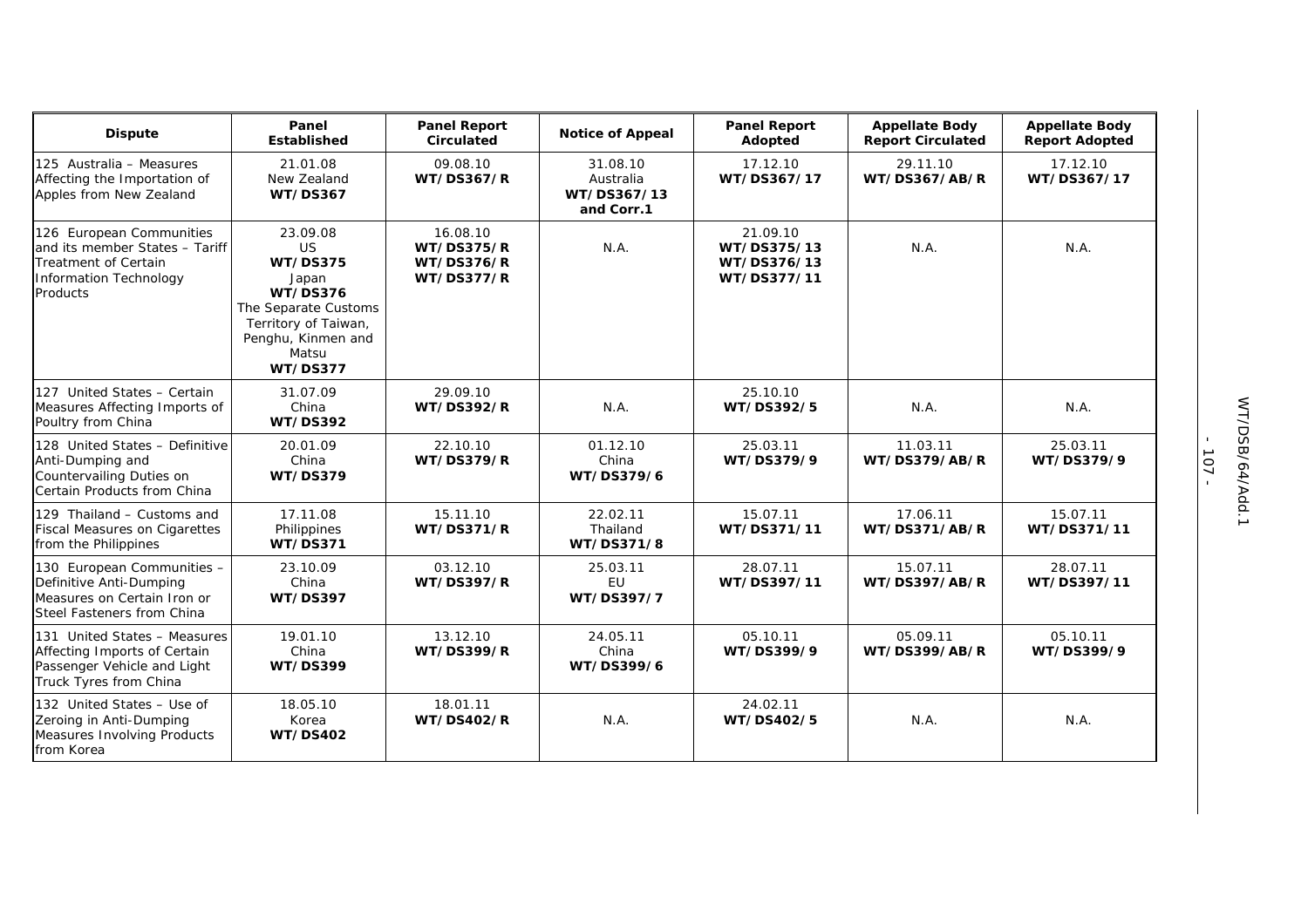| <b>Dispute</b>                                                                                                                                        | Panel<br>Established                                                                           | <b>Panel Report</b><br><b>Circulated</b>                                | <b>Notice of Appeal</b>                                                            | <b>Panel Report</b><br>Adopted                        | <b>Appellate Body</b><br><b>Report Circulated</b>           | <b>Appellate Body</b><br><b>Report Adopted</b>        |
|-------------------------------------------------------------------------------------------------------------------------------------------------------|------------------------------------------------------------------------------------------------|-------------------------------------------------------------------------|------------------------------------------------------------------------------------|-------------------------------------------------------|-------------------------------------------------------------|-------------------------------------------------------|
| 133 United States - Anti-<br>Dumping Administrative<br><b>Reviews and Other Measures</b><br>Related to Imports of Certain<br>Orange Juice from Brazil | 25.09.09<br><b>Brazil</b><br><b>WT/DS382</b>                                                   | 25.03.11<br><b>WT/DS382/R</b>                                           | N.A.                                                                               | 17.06.11<br>WT/DS382/8                                | N.A.                                                        | N.A.                                                  |
| 134 United States - Measures<br>Affecting Trade in Large Civil<br>Aircraft (Second Complaint)                                                         | 17.02.06<br>EC<br><b>WT/DS353</b>                                                              | 31.03.11<br><b>WT/DS353/R</b>                                           | 01.04.11<br><b>EU</b><br>WT/DS353/8                                                | 23.03.12<br>WT/DS353/13                               | 12.03.12<br>WT/DS353/AB/R                                   | 23.03.12<br>WT/DS353/13                               |
| 135 China - Measures<br>Related to the Exportation of<br><b>Various Raw Materials</b>                                                                 | 21.12.09<br><b>US</b><br><b>WT/DS394</b><br>EC<br><b>WT/DS395</b><br>Mexico<br><b>WT/DS398</b> | 05.07.11<br><b>WT/DS394/R</b><br><b>WT/DS395/R</b><br><b>WT/DS398/R</b> | 31.08.11<br>China<br>WT/DS394/11<br>WT/DS395/11<br>WT/DS398/10<br>and Corr.1/Add.1 | 22.02.12<br>WT/DS394/16<br>WT/DS395/15<br>WT/DS398/14 | 30.01.12<br>WT/DS394/AB/R<br>WT/DS395/AB/R<br>WT/DS398/AB/R | 22.02.12<br>WT/DS394/16<br>WT/DS395/15<br>WT/DS398/14 |
| 136 United States - Anti-<br>Dumping Measures on Certain<br>Shrimp from Viet Nam                                                                      | 18.05.10<br>Viet Nam<br>WT/DS404                                                               | 11.07.11<br><b>WT/DS404/R</b>                                           | N.A.                                                                               | 02.09.11<br>WT/DS404/9                                | N.A.                                                        | N.A.                                                  |
| 137 Philippines - Taxes on<br><b>Distilled Spirits</b>                                                                                                | 19.01.10<br><b>EU</b><br><b>WT/DS396</b><br>20.04.10<br><b>US</b><br><b>WT/DS403</b>           | 15.08.11<br><b>WT/DS396/R</b><br><b>WT/DS403/R</b>                      | 23.09.11<br>Philippines<br>WT/DS396/7<br>WT/DS403/7                                | 20.01.12<br>WT/DS396/11<br>WT/DS403/11                | 21.12.11<br>WT/DS396/AB/R<br>WT/DS403/AB/R                  | 20.01.12<br>WT/DS396/11<br>WT/DS403/11                |
| 138 United States - Measures<br>Affecting the Production and<br>Sale of Clove Cigarettes                                                              | 20.07.10<br>Indonesia<br><b>WT/DS406</b>                                                       | 02.09.11<br><b>WT/DS406/R</b>                                           | 05.01.12<br><b>US</b><br>WT/DS406/6                                                | 24.04.12<br>WT/DS406/9                                | 04.04.12<br>WT/DS406/AB/R                                   | 24.04.12<br>WT/DS406/9                                |
| 139 United States - Measures<br>Concerning the Importation,<br>Marketing and Sale of Tuna<br>and Tuna Products                                        | 20.04.09<br>Mexico<br><b>WT/DS381</b>                                                          | 15.09.11<br><b>WT/DS381/R</b>                                           | 20.01.12<br><b>US</b><br>WT/DS381/10                                               | 13.06.12<br>WT/DS381/15                               | 16.05.12<br>WT/DS381/AB/R                                   | 13.06.12<br>WT/DS381/15                               |
| 140 European Union - Anti-<br>Dumping Measures on Certain<br>Footwear from China                                                                      | 18.05.10<br>China<br><b>WT/DS405</b>                                                           | 28.10.11<br><b>WT/DS405/R</b>                                           | N.A.                                                                               | 22.02.12<br>WT/DS405/6                                | N.A.                                                        | N.A.                                                  |

- 108 -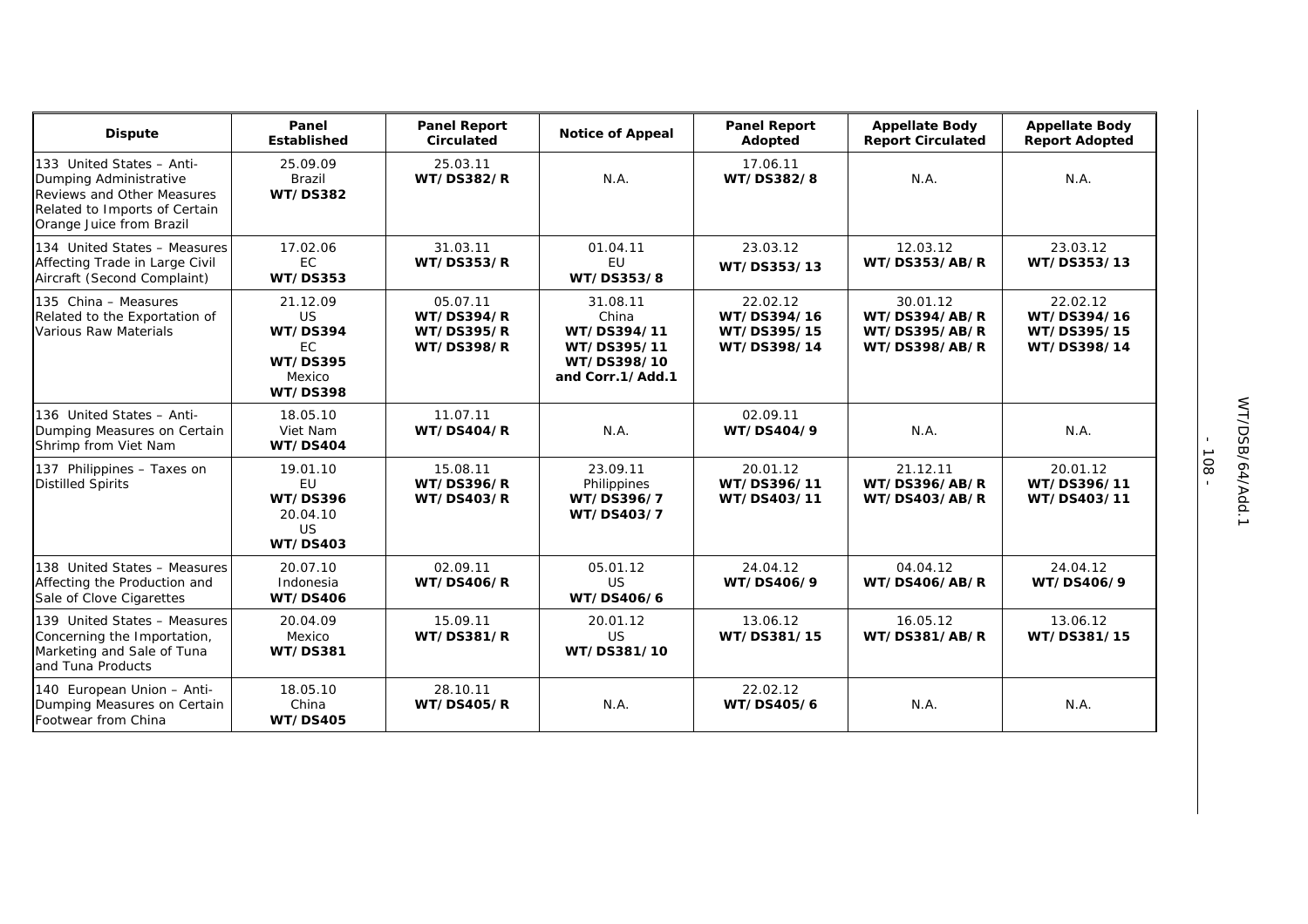| <b>Dispute</b>                                                                                                                                         | Panel<br><b>Established</b>                                                                                                         | <b>Panel Report</b><br><b>Circulated</b>                                                                  | <b>Notice of Appeal</b>                         | <b>Panel Report</b><br>Adopted                                       | <b>Appellate Body</b><br><b>Report Circulated</b> | <b>Appellate Body</b><br><b>Report Adopted</b> |
|--------------------------------------------------------------------------------------------------------------------------------------------------------|-------------------------------------------------------------------------------------------------------------------------------------|-----------------------------------------------------------------------------------------------------------|-------------------------------------------------|----------------------------------------------------------------------|---------------------------------------------------|------------------------------------------------|
| 141 Dominican Republic -<br>Safeguard Measures on<br>Imports of Polypropylene Bags<br>and Tubular Fabric                                               | 07.02.11<br>Costa Rica<br><b>WT/DS415</b><br>Guatemala<br><b>WT/DS416</b><br>Honduras<br><b>WT/DS417</b><br>El Salvador<br>WT/DS418 | 31.01.12<br><b>WT/DS415/R</b><br><b>WT/DS416/R</b><br><b>WT/DS417/R</b><br><b>WT/DS418/R</b><br>and Add.1 | N.A.                                            | 22.02.12<br>WT/DS415/11<br>WT/DS416/11<br>WT/DS417/11<br>WT/DS418/11 | N.A.                                              | N.A.                                           |
| 142 United States - Certain<br>Country of Origin Labelling<br>(COOL) Requirements                                                                      | 19.11.09<br>Canada<br><b>WT/DS384</b><br>Mexico<br><b>WT/DS386</b>                                                                  | 18.11.11<br><b>WT/DS384/R</b><br><b>WT/DS386/R</b>                                                        | 23.03.12<br>US<br>WT/DS384/12<br>WT/DS386/11    | 23.07.12<br>WT/DS384/18<br>WT/DS386/17                               | 29.06.12<br>WT/DS384/AB/R<br>WT/DS386/AB/R        | 23.07.12<br>WT/DS384/18<br>WT/DS386/17         |
| 143 United States - Anti-<br>Dumping Measures on Certain<br>Shrimp and Diamond<br>Sawblades from China                                                 | 25.10.11<br>China<br><b>WT/DS422</b>                                                                                                | 08.06.12<br><b>WT/DS422/R</b><br>and Add.1                                                                | N.A.                                            | 23.07.12<br>WT/DS422/6                                               | N.A.                                              | N.A.                                           |
| 144 China - Countervailing<br>and Anti-Dumping Duties on<br><b>Grain Oriented Flat-Rolled</b><br>Electrical Steel from the<br><b>United States</b>     | 25.03.11<br><b>US</b><br>WT/DS414                                                                                                   | 15.06.12<br><b>WT/DS414/R</b><br>and Add.1                                                                | 20.07.12<br>China<br>WT/DS414/5                 | 16.11.12<br>WT/DS414/8                                               | 18.10.12<br>WT/DS414/AB/R                         | 16.11.12<br>WT/DS414/8                         |
| 145 China - Certain Measures<br>Affecting Electronic Payment<br><b>Services</b>                                                                        | 25.03.11<br><b>US</b><br><b>WT/DS413</b>                                                                                            | 16.07.12<br><b>WT/DS413/R</b><br>and Add.1                                                                | N.A.                                            | 31.08.12<br>WT/DS413/6                                               | N.A.                                              | N.A.                                           |
| 146 China - Definitive Anti-<br>Dumping Duties on X-Ray<br>Security Inspection Equipment<br>from the European Union                                    | 20.01.12<br>EU<br><b>WT/DS425</b>                                                                                                   | 26.02.13<br><b>WT/DS425/R</b><br>and Add.1                                                                | N.A.                                            | 24.04.13<br>WT/DS425/6                                               | N.A.                                              | N.A.                                           |
| 147 Canada - Certain<br>Measures Affecting the<br>Renewable Energy Generation<br>Sector/Canada - Measures<br>Relating to the Feed-In Tariff<br>Program | 20.07.11<br>Japan<br><b>WT/DS412</b><br>20.01.12<br><b>EU</b><br><b>WT/DS426</b>                                                    | 19.12.12<br><b>WT/DS412/R</b><br><b>WT/DS426/R</b><br>and Add.1                                           | 05.02.13<br>Canada<br>WT/DS412/10<br>WT/DS426/9 | 24.05.13<br>WT/DS412/14<br>WT/DS426/13                               | 06.05.13<br>WT/DS412/AB/R<br>WT/DS426/AB/R        | 24.05.13<br>WT/DS412/14<br>WT/DS426/13         |

- 109 -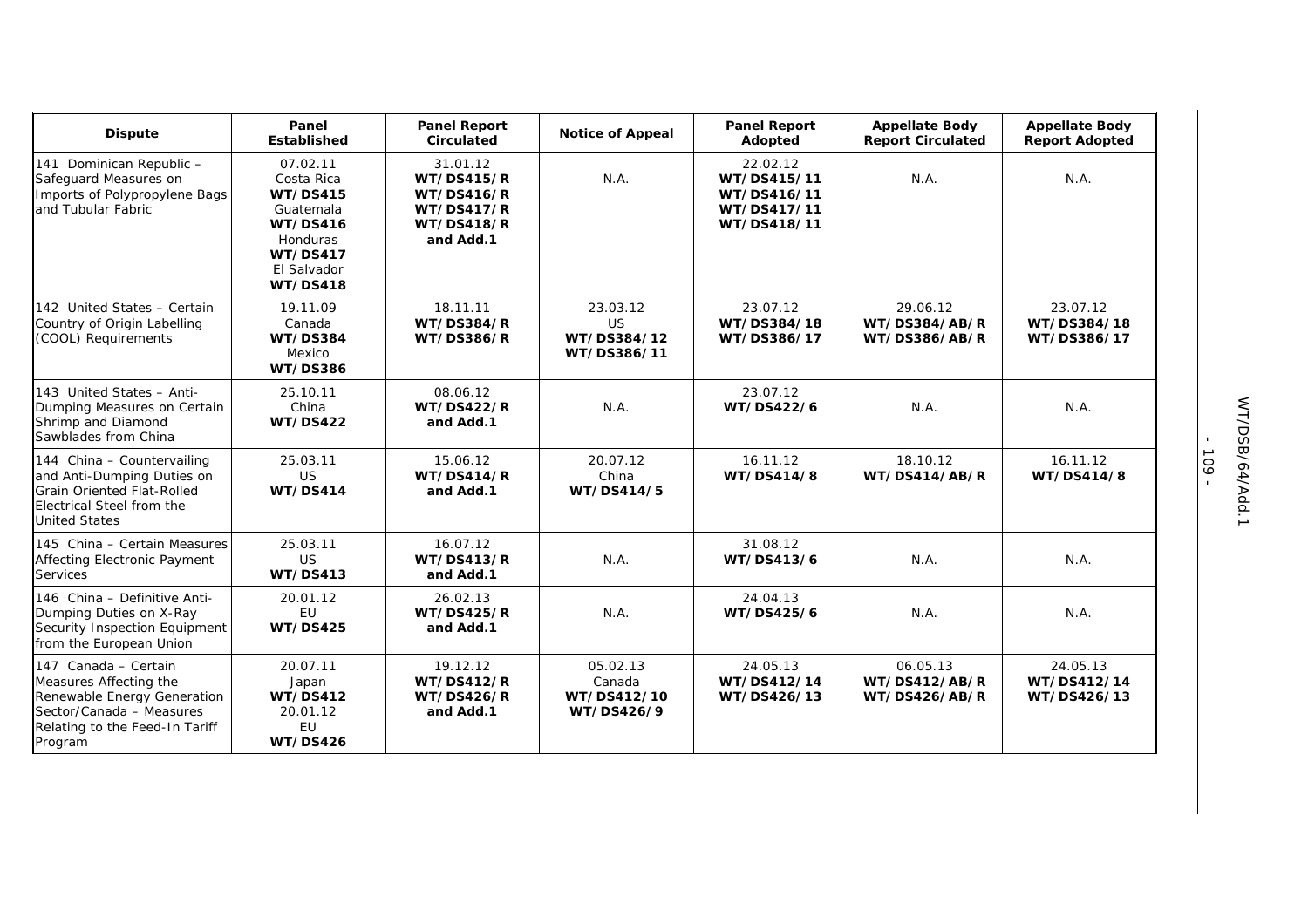| <b>Dispute</b>                                                                                                   | Panel<br><b>Established</b>                                                     | <b>Panel Report</b><br>Circulated                                                    | <b>Notice of Appeal</b>                                                              | <b>Panel Report</b><br>Adopted                        | <b>Appellate Body</b><br><b>Report Circulated</b>           | <b>Appellate Body</b><br><b>Report Adopted</b>        |
|------------------------------------------------------------------------------------------------------------------|---------------------------------------------------------------------------------|--------------------------------------------------------------------------------------|--------------------------------------------------------------------------------------|-------------------------------------------------------|-------------------------------------------------------------|-------------------------------------------------------|
| 148 China - Anti-Dumping<br>and Countervailing Duty<br>Measures on Broiler Products<br>from the United States    | 20.01.12<br><b>US</b><br><b>WT/DS427</b>                                        | 02.08.13<br><b>WT/DS427/R</b><br>and Add.1                                           | N.A.                                                                                 | 25.09.13<br>WT/DS427/5                                | N.A.                                                        | N.A.                                                  |
| 149 European Communities -<br>Measures Prohibiting the<br>Importation and Marketing of<br>Seal Products          | 25.03.11<br>Canada<br><b>WT/DS400</b><br>21.04.11<br>Norway<br><b>WT/DS401</b>  | 25.11.13<br><b>WT/DS400/R</b><br><b>WT/DS401/R</b><br>and Add.1                      | 24.01.14<br>Canada<br>WT/DS400/8<br>Norway<br>WT/DS401/9                             | 18.06.14<br>WT/DS400/13<br>WT/DS401/14                | 22.05.14<br><b>WT/DS400/AB/R</b><br>WT/DS401/AB/R           | 18.06.14<br>WT/DS400/13<br>WT/DS401/14                |
| 150 China - Anti-Dumping<br>and Countervailing Duties on<br>Certain Automobiles from the<br><b>United States</b> | 23.10.12<br><b>US</b><br><b>WT/DS440</b>                                        | 23.05.14<br><b>WT/DS440/R</b><br>and Add.1                                           | N.A.                                                                                 | 18.06.14<br>WT/DS440/5                                | N.A.                                                        | N.A.                                                  |
| 151 United States -<br>Countervailing and Anti-<br>Dumping Measures on Certain<br>Products from China            | 17.12.12<br>China<br>WT/DS449                                                   | 27.03.14<br><b>WT/DS449/R</b><br>and Add.1                                           | 08.04.14<br>China<br>WT/DS449/6                                                      | 22.07.14<br>WT/DS449/10                               | 07.07.14<br>WT/DS449/AB/R<br>and Corr.1                     | 22.07.14<br>WT/DS449/10                               |
| 152 China – Measures<br>Related to the Exportation of<br>Rare Earths, Tungsten and<br>Molybdenum                 | 23.07.12<br>US<br><b>WT/DS431</b><br>EU<br><b>WT/DS432</b><br>Japan<br>WT/DS433 | 26.03.14<br><b>WT/DS431/R</b><br><b>WT/DS432/R</b><br><b>WT/DS433/R</b><br>and Add.1 | 08.04.14<br><b>US</b><br>WT/DS431/9<br>25.04.14<br>China<br>WT/DS432/9<br>WT/DS433/9 | 29.08.14<br>WT/DS431/14<br>WT/DS432/12<br>WT/DS433/12 | 07.08.14<br>WT/DS431/AB/R<br>WT/DS432/AB/R<br>WT/DS433/AB/R | 29.08.14<br>WT/DS431/14<br>WT/DS432/12<br>WT/DS433/12 |
| 153 United States -<br>Countervailing Measures on<br>Certain Hot-Rolled Carbon<br>Steel Flat Products from India | 31.08.12<br>India<br>WT/DS436                                                   | 14.07.14<br><b>WT/DS436/R</b><br>and Add.1                                           | 08.08.14<br>India<br>WT/DS436/6                                                      |                                                       |                                                             |                                                       |
| 154 United States -<br><b>Countervailing Duty Measures</b><br>on Certain Products from<br>China                  | 28.09.12<br>China<br><b>WT/DS437</b>                                            | 14.07.14<br><b>WT/DS437/R</b><br>and Add.1                                           | 22.08.14<br>China<br>WT/DS437/7                                                      |                                                       |                                                             |                                                       |
| 155 Argentina - Measures<br>Affecting the Importation of<br>Goods                                                | 28.01.13<br>EU<br>WT/DS438<br>US<br>WT/DS444<br>Japan<br>WT/DS445               | 22.08.14<br><b>WT/DS438/R</b><br>WT/DS444/R<br><b>WT/DS445/R</b><br>and Add.1        | 26.09.14<br>Argentina<br>WT/DS438/15<br>WT/DS444/14<br>WT/DS445/14                   |                                                       |                                                             |                                                       |

- 110 -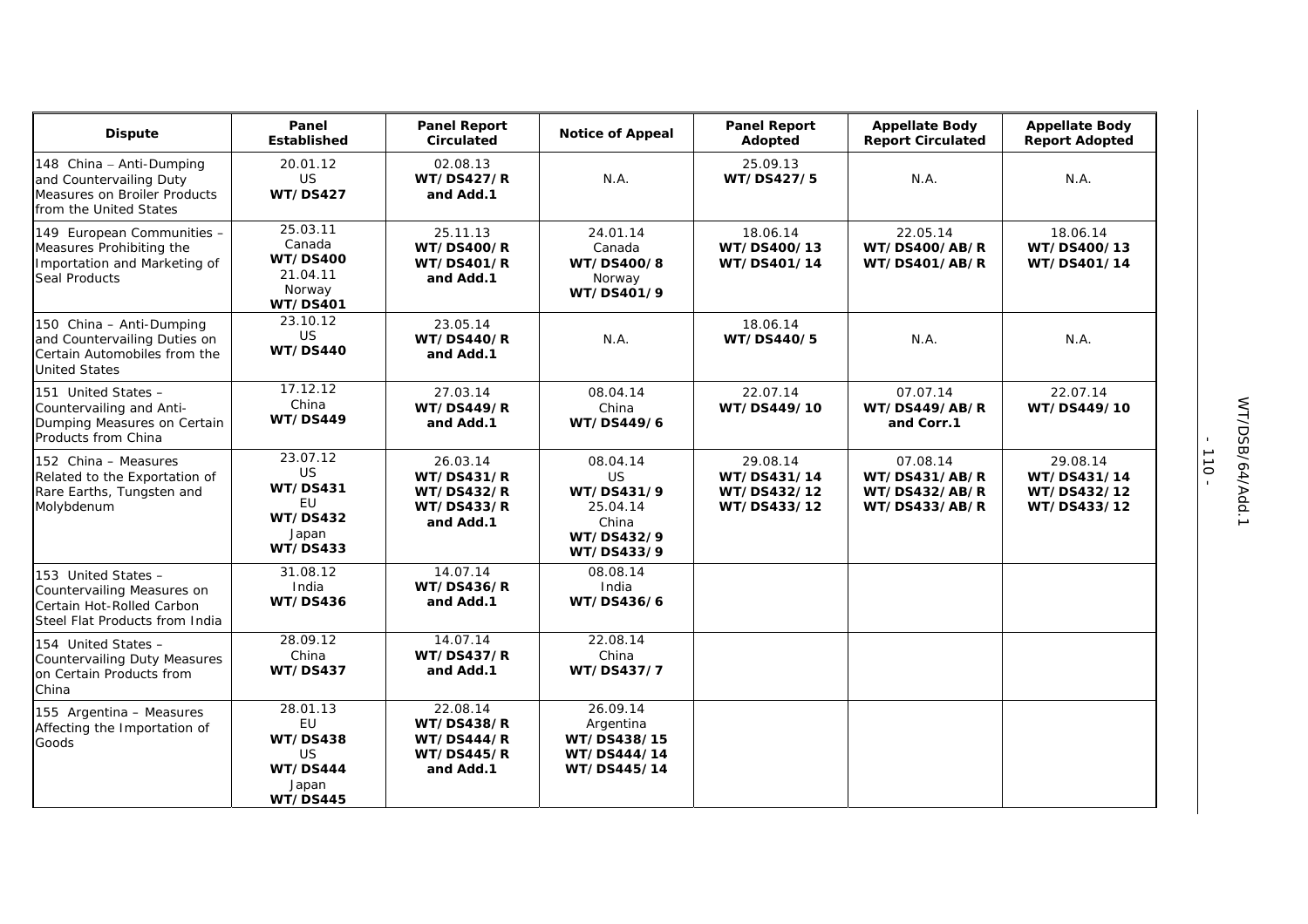| <b>Dispute</b>                                                                           | Panel<br>Established              | <b>Panel Report</b><br>Circulated          | <b>Notice of Appeal</b> | <b>Panel Report</b><br>Adopted | <b>Appellate Body</b><br><b>Report Circulated</b> | <b>Appellate Body</b><br><b>Report Adopted</b> |
|------------------------------------------------------------------------------------------|-----------------------------------|--------------------------------------------|-------------------------|--------------------------------|---------------------------------------------------|------------------------------------------------|
| $156$ India – Measures<br>Concerning the Importation of<br>Certain Agricultural Products | 25.06.12<br>US<br><b>WT/DS430</b> | 14.10.14<br><b>WT/DS430/R</b><br>and Add.1 |                         |                                |                                                   |                                                |

- 111 -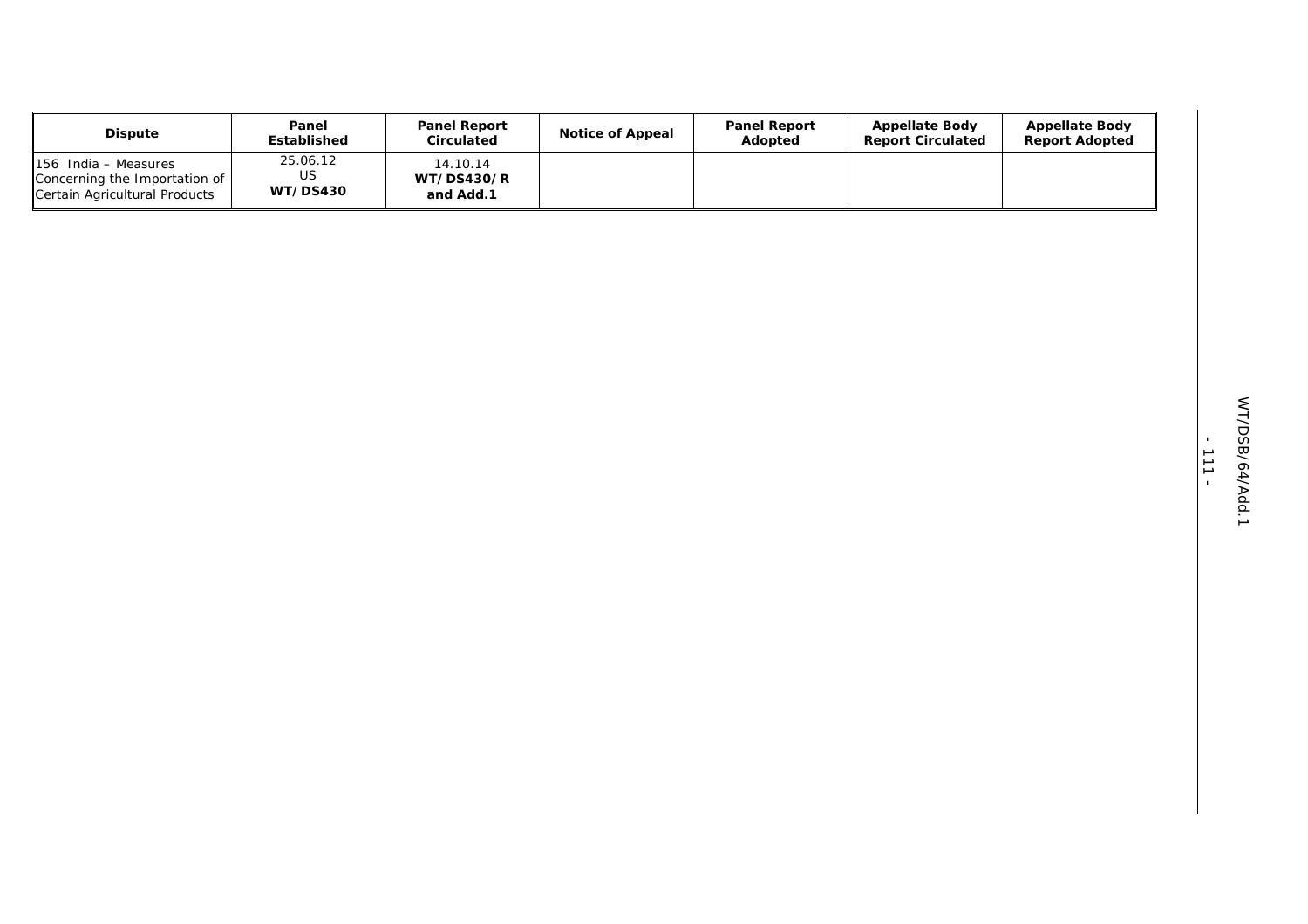#### **SECTION III**

#### IMPLEMENTATION OF DSB RECOMMENDATIONS

# *(1 January 1995 – 31 October 2014)*

| <b>Dispute</b>                                                                                      | Adoption of<br>Panel/Appellate Body<br><b>Reports</b> | Notification of Intentions in<br>respect of Implementation of<br><b>DSB Recommendations</b><br>(Within 30 days after the<br>date of adoption of<br>Panel/AB Reports) | Date of Determination<br>of Reasonable<br><b>Period of Time</b>    | <b>Reasonable Period of</b><br>Time pursuant<br>to Article 21.3<br>of the DSU | Surveillance of<br>implementation by<br>the DSB pursuant to<br>Article 21.6 of the DSU                     |
|-----------------------------------------------------------------------------------------------------|-------------------------------------------------------|----------------------------------------------------------------------------------------------------------------------------------------------------------------------|--------------------------------------------------------------------|-------------------------------------------------------------------------------|------------------------------------------------------------------------------------------------------------|
| United States - Standards<br>for Reformulated and<br><b>Conventional Gasoline</b>                   | 20.05.96<br><b>WT/DS2/9</b>                           | 19.06.96<br>WT/DSB/M/19                                                                                                                                              | 03.12.96<br>WT/DSB/M/27                                            | $20.05.96 - 20.08.97$<br>$(15$ months)                                        | WT/DS2/10<br>and Add.1 to Add.7                                                                            |
| 2 Japan - Taxes on Alcoholic<br><b>Beverages</b>                                                    | 01.11.96<br>WT/DS8/11<br>WT/DS10/11<br>WT/DS11/8      | 20.11.96<br>WT/DSB/M/26                                                                                                                                              | 14.02.97<br>WT/DS8/15<br>WT/DS10/15<br>WT/DS11/13<br>(arbitration) | $14.02.97 - 14.05.98$<br>$(15$ months)                                        | WT/DS8/18<br>WT/DS10/18<br>WT/DS11/16<br>and Add.1 & Add.2                                                 |
| 3 United States - Restrictions<br>on Imports of Cotton and<br>Man-made Fibre Underwear              | 25.02.97<br><b>WT/DS24/8</b>                          | 20.03.97<br>WT/DSB/M/30                                                                                                                                              | N.A.                                                               | N.A.                                                                          | The measure expired on<br>28.03.97<br>(WT/DSB/M/31)                                                        |
| 4 Brazil - Measures Affecting<br>Desiccated Coconut                                                 | 20.03.97<br>WT/DS22/11/Rev.2                          | N.A.                                                                                                                                                                 | N.A.                                                               | N.A.                                                                          | N.A.                                                                                                       |
| 5 United States - Measure<br>Affecting Imports of Woven<br>Wool Shirts and Blouses from<br>India    | 23.05.97<br>WT/DS33/5                                 | N.A.                                                                                                                                                                 | N.A.                                                               | N.A.                                                                          | The restraint rescinded on<br>03.12.96<br>(WT/DSB/M/33)                                                    |
| 6 Canada – Certain Measures<br><b>Concerning Periodicals</b>                                        | 30.07.97<br><b>WT/DS31/7</b>                          | 29.08.97<br>WT/DS31/8                                                                                                                                                | 15.09.97                                                           | $30.07.97 - 30.10.98$<br>$(15$ months)                                        | WT/DS31/9<br>and Add.1 to Add.5                                                                            |
| European Communities -<br>Regime for the Importation,<br>Sale and Distribution of<br><b>Bananas</b> | 25.09.97<br>WT/DS27/12                                | 16.10.97<br>WT/DSB/M/38                                                                                                                                              | 07.01.98<br>WT/DS27/15<br>(arbitration)                            | $25.09.97 - 01.01.99$<br>$(15$ months & 1 week)                               | WT/DS27/17<br>and Add.1 to Add.3<br>WT/DS27/51<br>and Add.1 to Add.25<br>WT/DS27/96<br>and Add.1 to Add.11 |

- 112 -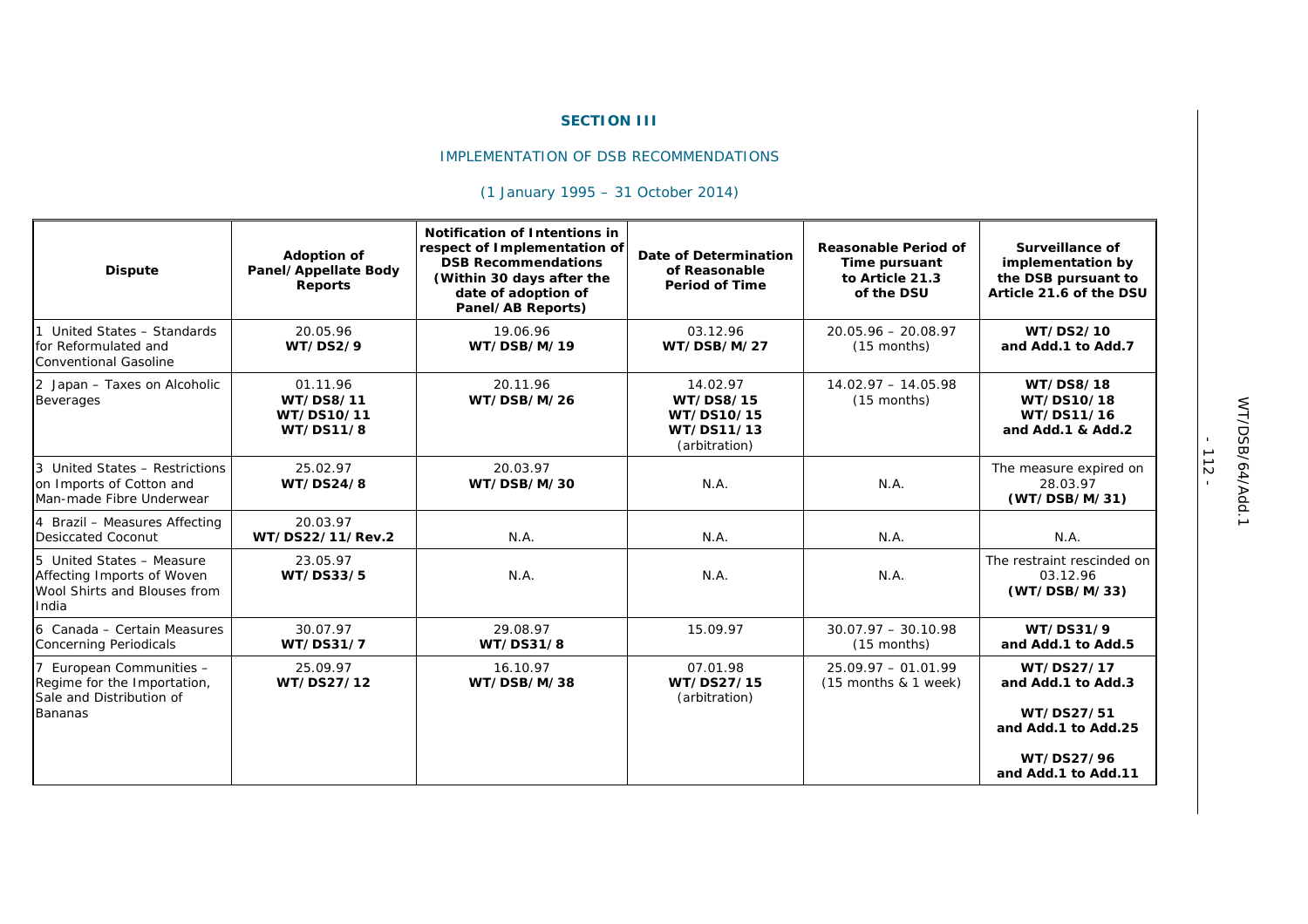| <b>Dispute</b>                                                                                       | Adoption of<br>Panel/Appellate Body<br><b>Reports</b>                 | <b>Notification of Intentions in</b><br>respect of Implementation of<br><b>DSB Recommendations</b><br>(Within 30 days after the<br>date of adoption of<br>Panel/AB Reports) | Date of Determination<br>of Reasonable<br><b>Period of Time</b>                   | <b>Reasonable Period of</b><br>Time pursuant<br>to Article 21.3<br>of the DSU                                                                                                                           | Surveillance of<br>implementation by<br>the DSB pursuant to<br>Article 21.6 of the DSU |
|------------------------------------------------------------------------------------------------------|-----------------------------------------------------------------------|-----------------------------------------------------------------------------------------------------------------------------------------------------------------------------|-----------------------------------------------------------------------------------|---------------------------------------------------------------------------------------------------------------------------------------------------------------------------------------------------------|----------------------------------------------------------------------------------------|
| 8 India - Patent Protection<br>for Pharmaceutical and<br><b>Agricultural Chemical Products</b>       | 16.01.98<br>WT/DS50/9                                                 | 13.02.98<br>WT/DSB/M/42                                                                                                                                                     | 21.04.98<br>WT/DSB/M/45                                                           | $16.01.98 - 19.04.99$<br>$(15$ months)                                                                                                                                                                  | WT/DS50/10<br>and Add.1 to Add.4                                                       |
| 9 European Communities -<br>Measures Concerning Meat<br>and Meat Products<br>(Hormones)              | 13.02.98<br>WT/DS26/13<br>WT/DS48/11                                  | 13.03.98<br>WT/DSB/M/43                                                                                                                                                     | 29.05.98<br>WT/DS26/15<br>WT/DS48/13<br>(arbitration)                             | $13.02.98 - 13.05.99$<br>$(15$ months)                                                                                                                                                                  | WT/DS26/17<br>WT/DS48/15<br>and Add.1 to Add.4                                         |
| 10 Argentina - Measures<br>Affecting Imports of Footwear,<br>Textiles, Apparel and Other<br>Items    | 22.04.98<br>WT/DS56/11                                                | 08.05.98<br>WT/DS56/12                                                                                                                                                      | 15.06.98<br>WT/DSB/M/46                                                           | $22.04.98 - 19.10.98$<br>(180 days to conform<br>specific duties on textiles<br>and apparel to the<br>findings)<br>$22.04.98 - 01.01.99$<br>(242 days to conform<br>statistical tax to the<br>findings) | WT/DS56/15<br>and Add.1 to Add.4                                                       |
| 11 Japan - Measures<br><b>Affecting Consumer</b><br>Photographic Film and Paper                      | 22.04.98<br>WT/DS44/5                                                 | N.A.                                                                                                                                                                        | N.A.                                                                              | N.A.                                                                                                                                                                                                    | N.A.                                                                                   |
| 12 European Communities -<br>Customs Classification of<br>Certain Computer Equipment                 | 22.06.98<br>WT/DS62/11<br><b>WT/DS67/9</b><br>WT/DS68/8               | N.A.                                                                                                                                                                        | N.A.                                                                              | N.A.                                                                                                                                                                                                    | N.A.                                                                                   |
| 13 European Communities -<br><b>Measures Affecting</b><br>Importation of Certain Poultry<br>Products | 23.07.98<br><b>WT/DS69/7</b>                                          | 27.08.98<br><b>WT/DS69/8</b>                                                                                                                                                | 20.10.98<br><b>WT/DS69/9</b>                                                      | Until 31.03.99                                                                                                                                                                                          |                                                                                        |
| 14 Indonesia - Certain<br>Measures Affecting the<br>Automobile Industry                              | 23.07.98<br>WT/DS54/10<br>WT/DS55/10<br>WT/DS59/9<br><b>WT/DS64/8</b> | 21.08.98<br>WT/DS54/12<br>WT/DS55/11<br>WT/DS59/10<br>WT/DS64/9                                                                                                             | 07.12.98<br>WT/DS54/15<br>WT/DS55/14<br>WT/DS59/13<br>WT/DS64/12<br>(arbitration) | $23.07.98 - 23.07.99$<br>$(12$ months)                                                                                                                                                                  | WT/DS54/17<br>WT/DS55/16<br>WT/DS59/15<br>WT/DS64/14<br>and Add.1                      |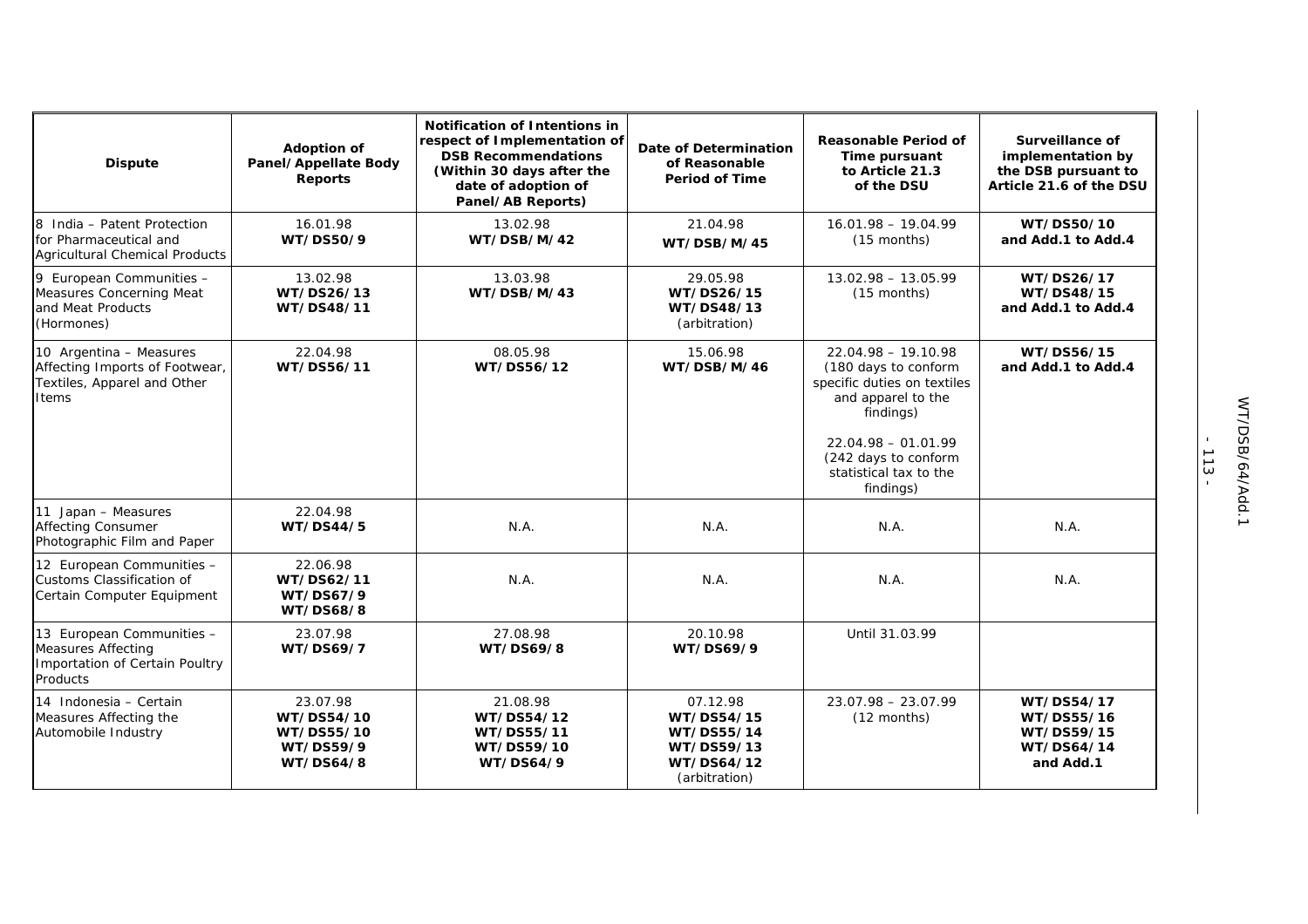| <b>Dispute</b>                                                                                                                                 | Adoption of<br>Panel/Appellate Body<br><b>Reports</b> | <b>Notification of Intentions in</b><br>respect of Implementation of<br><b>DSB Recommendations</b><br>(Within 30 days after the<br>date of adoption of<br>Panel/AB Reports) | Date of Determination<br>of Reasonable<br><b>Period of Time</b> | Reasonable Period of<br>Time pursuant<br>to Article 21.3<br>of the DSU | Surveillance of<br>implementation by<br>the DSB pursuant to<br>Article 21.6 of the DSU                                                             |
|------------------------------------------------------------------------------------------------------------------------------------------------|-------------------------------------------------------|-----------------------------------------------------------------------------------------------------------------------------------------------------------------------------|-----------------------------------------------------------------|------------------------------------------------------------------------|----------------------------------------------------------------------------------------------------------------------------------------------------|
| 15 India - Patent Protection<br>for Pharmaceutical and<br>Agricultural Chemical Products                                                       | 22.09.98<br>WT/DS79/5<br>and Corr.1                   | 21.10.98<br>WT/DSB/M/49                                                                                                                                                     | 24.11.98<br>WT/DSB/M/51                                         | until 19.04.99                                                         | <b>WT/DS79/6</b>                                                                                                                                   |
| 16 United States - Import<br>Prohibition of Certain Shrimp<br>and Shrimp Products                                                              | 06.11.98<br>WT/DS58/14                                | 25.11.98<br>WT/DSB/M/51                                                                                                                                                     | 21.01.99<br>WT/DSB/M/54                                         | $06.11.98 - 06.12.99$<br>$(13$ months)                                 | WT/DS58/15                                                                                                                                         |
| 17 Australia - Measures<br>Affecting Importation of<br>Salmon                                                                                  | 06.11.98<br>WT/DS18/11                                | 25.11.98<br>WT/DSB/M/51                                                                                                                                                     | 23.02.99<br>WT/DS18/9<br>(arbitration)                          | $06.11.98 - 06.07.99$<br>(8 months)                                    | (see Section IV)                                                                                                                                   |
| 18 Guatemala - Anti-<br>Dumping Investigation<br>regarding Portland Cement<br>from Mexico                                                      | 25.11.98<br>WT/DS60/12                                | N.A                                                                                                                                                                         | N.A                                                             | N.A                                                                    | N.A.                                                                                                                                               |
| 19 Korea - Taxes on Alcoholic<br><b>Beverages</b>                                                                                              | 17.02.99<br>WT/DS75/12<br>WT/DS84/10                  | 19.03.99<br>WT/DSB/M/57                                                                                                                                                     | 04.06.99<br>WT/DS75/16<br>WT/DS84/14<br>(arbitration)           | $17.02.99 - 31.01.00$<br>(11 months & 2 weeks)                         | WT/DS75/18<br>WT/DS84/16                                                                                                                           |
| 20 Japan - Measures<br>Affecting Agricultural Products                                                                                         | 19.03.99<br><b>WT/DS76/8</b>                          | 15.04.99<br>WT/DSB/M/58                                                                                                                                                     | 15.06.99<br>WT/DS76/9                                           | $19.03.99 - 31.12.99$<br>$(9$ months & 12 days)                        | WT/DS76/11<br>and Add.1 to Add.16<br>Japan and the US notified<br>the DSB that they reached<br>a mutually satisfactory<br>solution<br>(WT/DS76/12) |
| 21 United States - Anti-<br>Dumping Duty on Dynamic<br>Random Access Memory<br>Semiconductors (DRAMS) of<br>one Megabit or Above from<br>Korea | 19.03.99<br>WT/DS99/5                                 | 15.04.99<br>WT/DSB/M/58                                                                                                                                                     | 19.05.99<br>WT/DSB/M/65                                         | $19.03.99 - 19.11.99$<br>(8 months)                                    | WT/DS99/6                                                                                                                                          |

- 114 -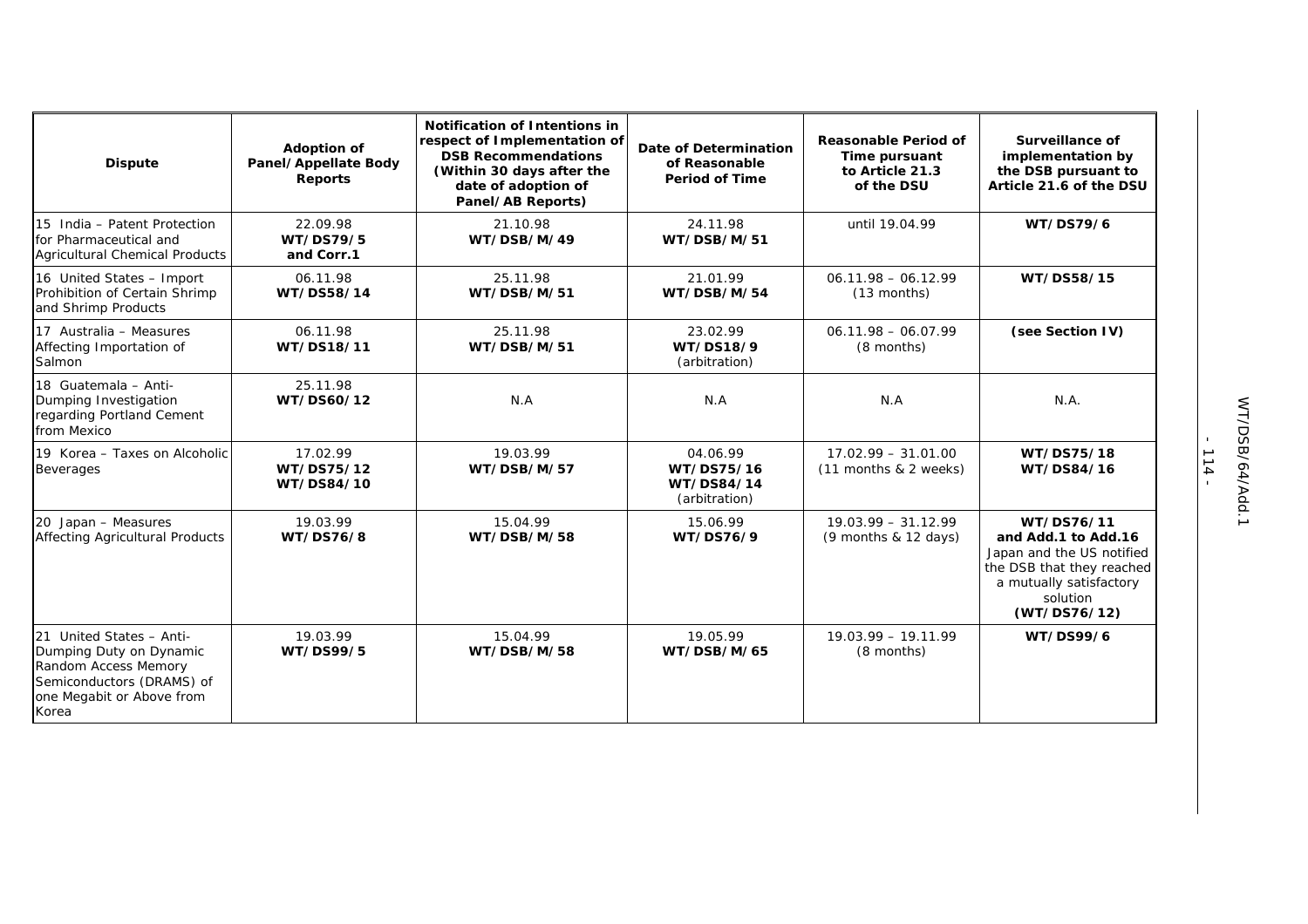| <b>Dispute</b>                                                                                                   | <b>Adoption of</b><br>Panel/Appellate Body<br><b>Reports</b> | <b>Notification of Intentions in</b><br>respect of Implementation of<br><b>DSB Recommendations</b><br>(Within 30 days after the<br>date of adoption of<br>Panel/AB Reports) | Date of Determination<br>of Reasonable<br><b>Period of Time</b> | <b>Reasonable Period of</b><br>Time pursuant<br>to Article 21.3<br>of the DSU                                                                                                              | Surveillance of<br>implementation by<br>the DSB pursuant to<br>Article 21.6 of the DSU |
|------------------------------------------------------------------------------------------------------------------|--------------------------------------------------------------|-----------------------------------------------------------------------------------------------------------------------------------------------------------------------------|-----------------------------------------------------------------|--------------------------------------------------------------------------------------------------------------------------------------------------------------------------------------------|----------------------------------------------------------------------------------------|
| 22 Australia - Subsidies<br>Provided to Producers and<br><b>Exporters of Automotive</b><br>Leather               | 16.06.99<br>WT/DS126/5                                       | 06.07.99<br>WT/DS126/6                                                                                                                                                      |                                                                 | In accordance with Article<br>4.7 of the SCM Agreement,<br>the Panel recommended<br>that the measures be<br>withdrawn within a 90-day<br>period from the date of<br>adoption of the Report | WT/DS126/7<br>(see Section IV)                                                         |
| 23 Brazil - Export Financing<br>Programme for Aircraft                                                           | 20.08.99<br>WT/DS46/10                                       | 13.09.99<br>WT/DS46/11                                                                                                                                                      |                                                                 | In accordance with Article<br>4.7 of the SCM Agreement,<br>the Panel recommended<br>that the measures be<br>withdrawn within a 90-day<br>period from the date of<br>adoption of the Report | WT/DS46/12<br>(see Section IV)                                                         |
| 24 Canada - Measures<br>Affecting the Export of Civilian<br>Aircraft                                             | 20.08.99<br>WT/DS70/6                                        | 06.09.99<br>WT/DS70/1                                                                                                                                                       |                                                                 | In accordance with Article<br>4.7 of the SCM Agreement,<br>the Panel recommended<br>that the measures be<br>withdrawn within a 90-day<br>period from the date of<br>adoption of the Report | WT/DS70/8<br>(see Section IV)                                                          |
| 25 India - Quantitative<br>Restrictions on Imports of<br>Agricultural, Textile and<br><b>Industrial Products</b> | 22.09.99<br>WT/DS90/14                                       | 14.10.99<br>WT/DSB/M/69                                                                                                                                                     | 28.12.99<br>WT/DS90/15                                          | Until 01.04.00 and<br>01.04.01                                                                                                                                                             | WT/DS90/16<br>and Add.1 to Add.7                                                       |
| 26 Canada - Measures<br>Affecting the Importation of<br>Milk and the Exportation of<br><b>Dairy Products</b>     | 27.10.99<br>WT/DS103/11<br>WT/DS113/11                       | 19.11.99<br>WT/DSB/M/71                                                                                                                                                     | 22.12.99<br>WT/DS103/10<br>WT/DS113/10                          | The last stage of<br>implementation no later<br>than 31.12.00                                                                                                                              | WT/DS103/12-<br>WT/DS113/12 and<br>Add.1 to Add.6<br>(see Section IV)                  |

- 115 -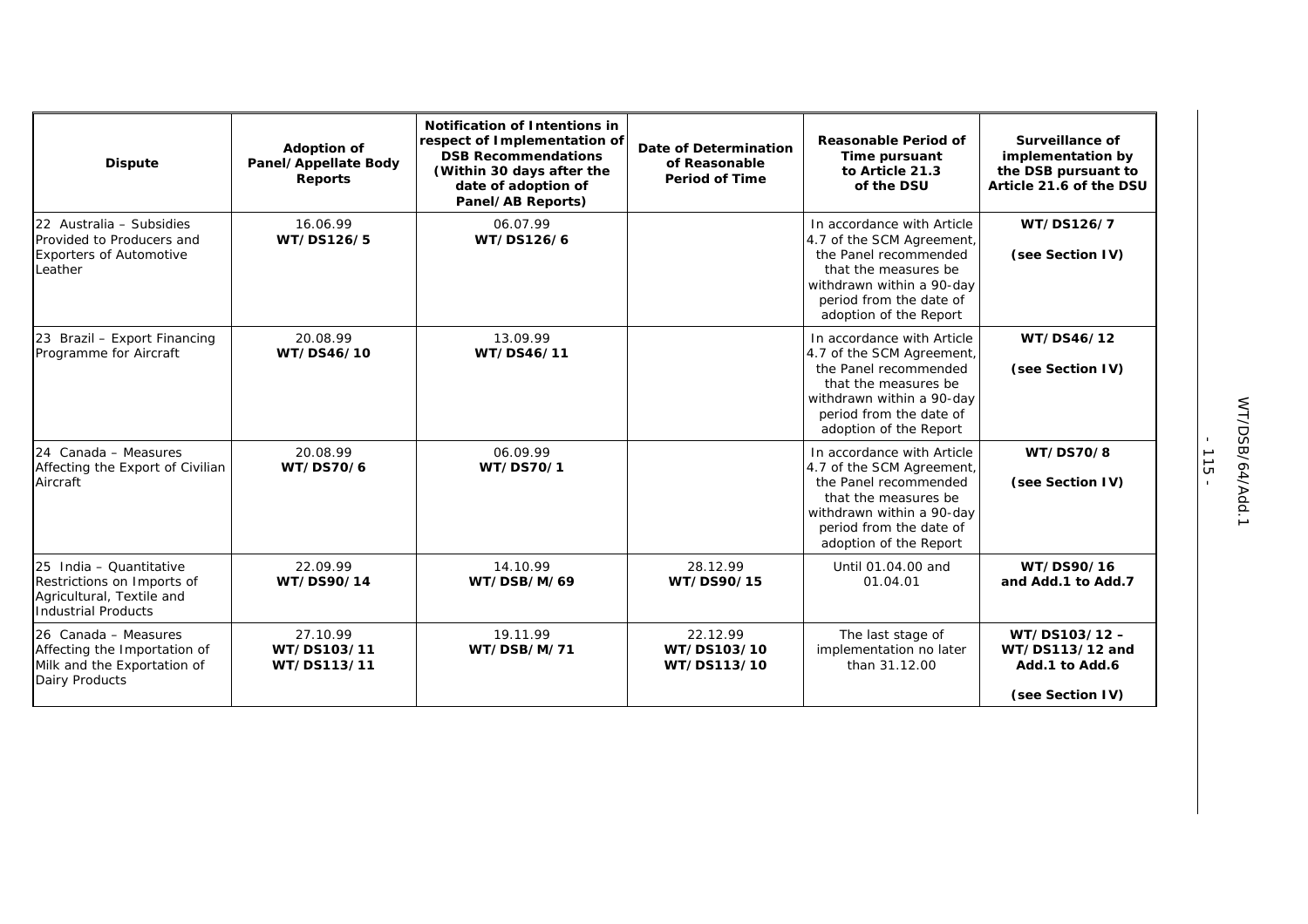| <b>Dispute</b>                                                                                                   | <b>Adoption of</b><br>Panel/Appellate Body<br>Reports | <b>Notification of Intentions in</b><br>respect of Implementation of<br><b>DSB Recommendations</b><br>(Within 30 days after the<br>date of adoption of<br>Panel/AB Reports) | <b>Date of Determination</b><br>of Reasonable<br><b>Period of Time</b> | <b>Reasonable Period of</b><br>Time pursuant<br>to Article 21.3<br>of the DSU     | Surveillance of<br>implementation by<br>the DSB pursuant to<br>Article 21.6 of the DSU                                                       |
|------------------------------------------------------------------------------------------------------------------|-------------------------------------------------------|-----------------------------------------------------------------------------------------------------------------------------------------------------------------------------|------------------------------------------------------------------------|-----------------------------------------------------------------------------------|----------------------------------------------------------------------------------------------------------------------------------------------|
| 27 Turkey - Restrictions on<br>Imports of Textile and<br><b>Clothing Products</b>                                | 19.11.99<br>WT/DS34/11                                | 15.12.99<br><b>WT/DS34/9</b>                                                                                                                                                | 07.01.00<br>WT/DS34/10                                                 | 19.02.01                                                                          | WT/DS34/12<br>and Add.1 to Add.8<br>Notification of mutually<br>acceptable solution<br>regarding implementation<br>by Turkey<br>(WT/DS34/14) |
| 28 Chile - Taxes on Alcoholic<br><b>Beverages</b>                                                                | 12.01.00<br>WT/DS87/12<br>WT/DS110/11                 | 11.02.00<br>WT/DSB/M/75                                                                                                                                                     | 23.05.00<br>WT/DS87/15<br>WT/DS110/4<br>(arbitration)                  | $12.01.00 - 21.03.01$<br>(14 months & 9 days)                                     | WT/DS87/17<br>and Add.1 & 2                                                                                                                  |
| 29 Korea - Definitive<br>Safeguard Measure on<br>Imports of Certain Dairy<br><b>Products</b>                     | 12.01.00<br>WT/DS98/10                                | 11.02.00<br>WT/DSB/M/75                                                                                                                                                     | 21.03.00<br>WT/DS98/11                                                 | Until 20.05.00                                                                    | WT/DS98/12                                                                                                                                   |
| 30 Argentina - Safeguard<br>Measures on Imports of<br>Footwear                                                   | 12.01.00<br>WT/DS121/9                                | 11.02.00<br>WT/DSB/M/75                                                                                                                                                     | N.A.                                                                   | N.A.                                                                              | N.A.                                                                                                                                         |
| 31 United States -<br>Sections 301-310 of the Trade<br>Act of 1974                                               | 27.01.00<br>WT/DS152/14                               | N.A.                                                                                                                                                                        | N.A.                                                                   | N.A.                                                                              | N.A.                                                                                                                                         |
| 32 Mexico - Anti-Dumping<br>Investigation of High Fructose<br>Corn Syrup (HFCS) from the<br><b>United States</b> | 24.02.00<br>WT/DS132/4<br>and Corr.1                  | 20.03.00<br>WT/DSB/M/77                                                                                                                                                     | 10.04.00<br>WT/DS132/5                                                 | $24.02.00 - 22.09.00$<br>(6 months & 29 days)                                     | (see Section IV)                                                                                                                             |
| 33 United States - Tax<br>Treatment for "Foreign Sales<br>Corporations"                                          | 20.03.00<br>WT/DS108/10                               | 07.04.00<br>WT/DSB/M/78                                                                                                                                                     | 20.03.00<br>(adoption of<br>the Report)                                | Until 01.10.00<br>Subsequently the time-<br>period was extended until<br>01.11.00 | (see Section IV)                                                                                                                             |
| 34 Canada - Patent<br>Protection of Pharmaceutical<br>Products                                                   | 07.04.00<br>WT/DS114/9                                | 25.04.00<br>WT/DSB/M/79                                                                                                                                                     | 18.08.00<br>WT/DS114/13<br>(arbitration)                               | Until 07.10.00                                                                    | The relevant regulations<br>were repealed on 07.10.00                                                                                        |

- 116 -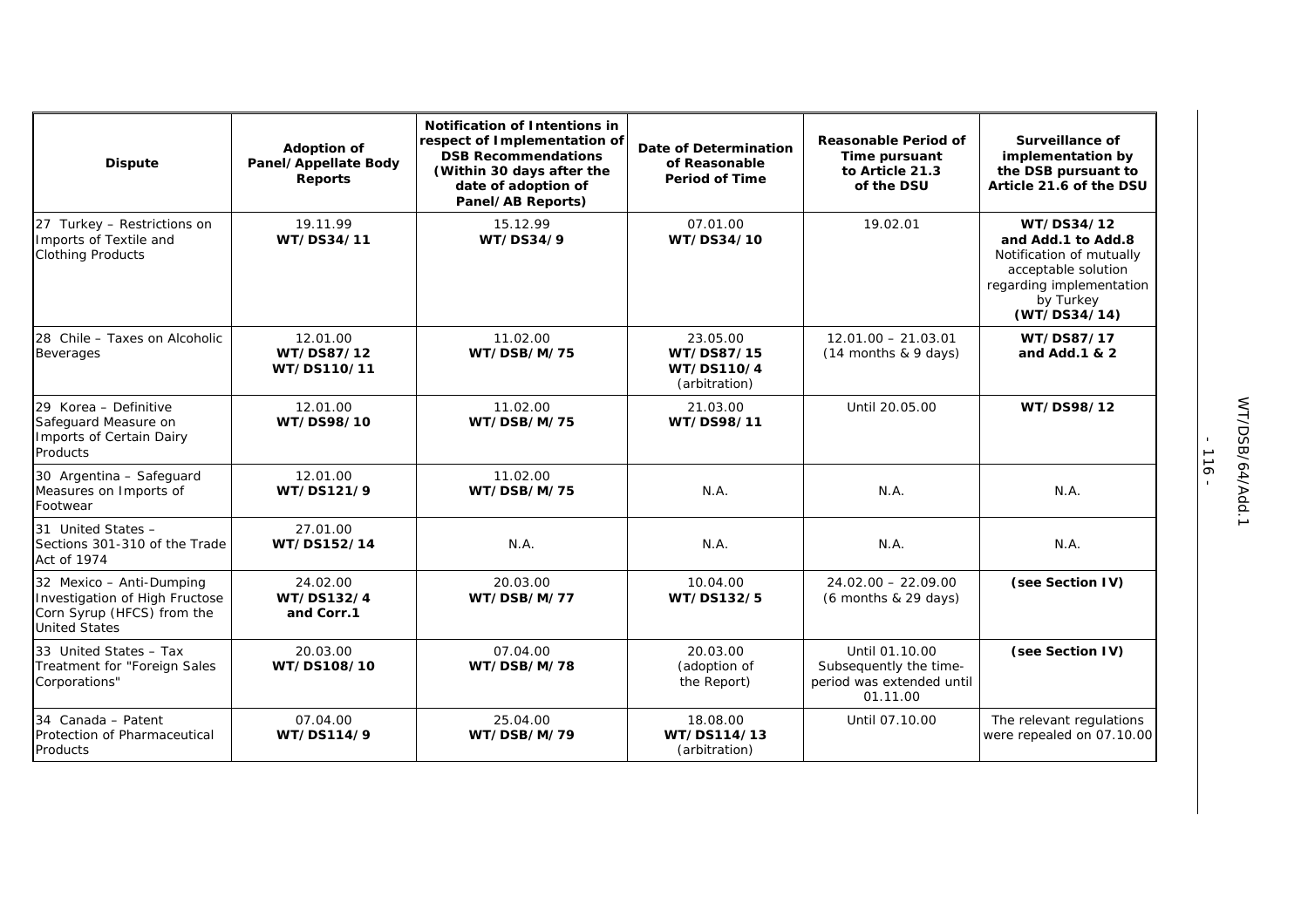| <b>Dispute</b>                                                                                                                                                              | <b>Adoption of</b><br>Panel/Appellate Body<br><b>Reports</b> | <b>Notification of Intentions in</b><br>respect of Implementation of<br><b>DSB Recommendations</b><br>(Within 30 days after the<br>date of adoption of<br>Panel/AB Reports) | Date of Determination<br>of Reasonable<br><b>Period of Time</b> | <b>Reasonable Period of</b><br>Time pursuant<br>to Article 21.3<br>of the DSU                                                                                        | Surveillance of<br>implementation by<br>the DSB pursuant to<br>Article 21.6 of the DSU                                                                                                                                                                     |
|-----------------------------------------------------------------------------------------------------------------------------------------------------------------------------|--------------------------------------------------------------|-----------------------------------------------------------------------------------------------------------------------------------------------------------------------------|-----------------------------------------------------------------|----------------------------------------------------------------------------------------------------------------------------------------------------------------------|------------------------------------------------------------------------------------------------------------------------------------------------------------------------------------------------------------------------------------------------------------|
| 35 United States - Imposition<br>of Countervailing Duties on<br>Certain Hot-Rolled Lead and<br><b>Bismuth Carbon Steel</b><br>Products Originating in the<br>United Kingdom | 07.06.00<br>WT/DS138/9<br>and Corr.1                         | 05.07.00<br>WT/DSB/M/85                                                                                                                                                     | N.A.                                                            | N.A.                                                                                                                                                                 | N.A.                                                                                                                                                                                                                                                       |
| 36 Canada - Certain<br>Measures Affecting the<br>Automotive Industry                                                                                                        | 19.06.00<br>WT/DS139/8<br>WT/DS142/8                         | 27.07.00<br>WT/DSB/M/86                                                                                                                                                     | 04.10.00<br>WT/DS139/12<br>WT/DS142/12<br>(arbitration)         | Until 19.02.01                                                                                                                                                       | The measures were<br>repealed on 18.02.01<br>(WT/DSB/M/101)                                                                                                                                                                                                |
| 37 Korea - Measures<br><b>Affecting Government</b><br>Procurement                                                                                                           | 19.06.00<br>WT/DS163/7                                       | N.A.                                                                                                                                                                        | N.A.                                                            | N.A.                                                                                                                                                                 | N.A.                                                                                                                                                                                                                                                       |
| 38 United States -<br>Section 110(5) of the US<br>Copyright Act                                                                                                             | 27.07.00<br>WT/DS160/8                                       | 24.08.00<br>WT/DS160/9                                                                                                                                                      | 15.01.01<br>WT/DS160/12<br>(arbitration)                        | Until 27.07.01<br>Subsequently the time-<br>period was extended until<br>the end of the session of<br>the US Congress or<br>31.12.01<br>(WT/DS160/14)                | WT/DS160/18<br>and Add.1 to Add.16<br>(see Section IV)<br>On 23.06.03 the parties<br>concluded a mutually<br>satisfactory temporary<br>arrangement<br>(WT/DS160/23)<br>Subsequently status<br>reports were resumed:<br>WT/DS160/24<br>and Add.1 to Add.117 |
| 39 United States - Anti-<br>Dumping Act of 1916                                                                                                                             | 26.09.00<br>WT/DS136/8<br>WT/DS162/11                        | 23.10.00<br>WT/DSB/M/91                                                                                                                                                     | 28.02.01<br>WT/DS136/11<br>WT/DS162/14<br>(arbitration)         | Until 26.07.01<br>Subsequently the time-<br>period was extended until<br>the end of the session of<br>the US Congress or<br>31.12.01<br>(WT/DS136/13<br>WT/DS162/16) | WT/DS136/14<br>WT/DS162/17<br>and Add.1 to Add.31<br>(see Section IV)                                                                                                                                                                                      |

- 117 -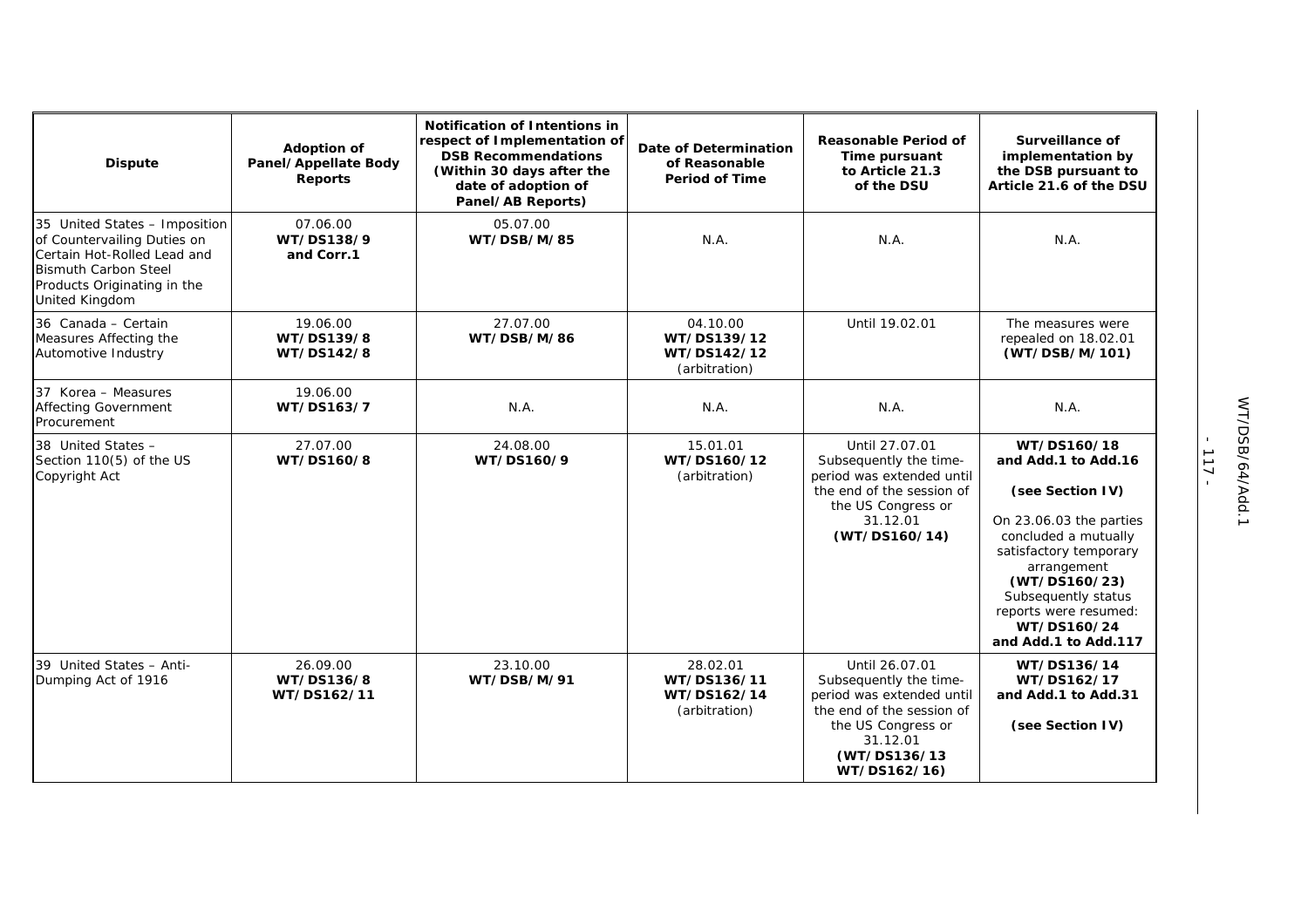| <b>Dispute</b>                                                                                                                   | <b>Adoption of</b><br>Panel/Appellate Body<br><b>Reports</b> | <b>Notification of Intentions in</b><br>respect of Implementation of<br><b>DSB Recommendations</b><br>(Within 30 days after the<br>date of adoption of<br>Panel/AB Reports) | Date of Determination<br>of Reasonable<br><b>Period of Time</b> | <b>Reasonable Period of</b><br>Time pursuant<br>to Article 21.3<br>of the DSU | Surveillance of<br>implementation by<br>the DSB pursuant to<br>Article 21.6 of the DSU                                                                                 |
|----------------------------------------------------------------------------------------------------------------------------------|--------------------------------------------------------------|-----------------------------------------------------------------------------------------------------------------------------------------------------------------------------|-----------------------------------------------------------------|-------------------------------------------------------------------------------|------------------------------------------------------------------------------------------------------------------------------------------------------------------------|
| 40 Canada – Term of Patent<br>Protection                                                                                         | 12.10.00<br>WT/DS170/7                                       | 23.10.00<br>WT/DSB/M/91                                                                                                                                                     | 28.02.01<br>WT/DS170/10<br>(arbitration)                        | Until 12.08.01                                                                | Canada announced that<br>the implementation<br>process was completed on<br>12.08.01<br>(WT/DSB/M/107)                                                                  |
| 41 Guatemala - Definitive<br>Anti-Dumping Measures on<br>Grey Portland Cement from<br>Mexico                                     | 17.11.00<br>WT/DS156/4                                       | 12.12.00<br>WT/DSB/M/94                                                                                                                                                     | N.A.                                                            | N.A.                                                                          | The definitive anti-<br>dumping duties were<br>repealed on 02.10.00<br>(WT/DSB/M/94)                                                                                   |
| 42 Korea - Measures<br>Affecting Imports of Fresh,<br>Chilled and Frozen Beef                                                    | 10.01.01<br>WT/DS161/11<br>WT/DS169/11                       | 01.02.01<br>WT/DSB/M/98                                                                                                                                                     | 19.04.01<br>WT/DS161/12<br>WT/DS169/12                          | Until 10.09.01                                                                | Korea announced that the<br>implementation process<br>was completed on<br>10.09.01<br>(WT/DSB/M/110)                                                                   |
| 43 United States - Definitive<br>Safeguard Measures on<br>Imports of Wheat Gluten from<br>the EC                                 | 19.01.01<br>WT/DS166/10                                      | 03.04.01<br>WT/DSB/M/99                                                                                                                                                     | 04.04.01<br>WT/DS166/12                                         | Until 02.06.01                                                                |                                                                                                                                                                        |
| 44 United States - Anti-<br>Dumping Measures on<br>Stainless Steel Plate in Coils<br>and Stainless Steel and Strip<br>from Korea | 01.02.01<br>WT/DS179/4                                       | 01.03.01<br>WT/DSB/M/100                                                                                                                                                    | 26.04.01<br>WT/DS179/5                                          | Until 01.09.01                                                                | The United States<br>announced that the<br>implementation process<br>was completed on<br>01.09.01<br>(WT/DSB/M/109)                                                    |
| 45 Argentina - Measures<br>Affecting the Export of Bovine<br>Hides and the Import of<br><b>Finished Leather</b>                  | 16.02.01<br>WT/DS155/5                                       | 12.03.01<br>WT/DSB/M/101                                                                                                                                                    | 31.08.01<br>WT/DS155/10<br>(arbitration)                        | Until 28.02.02                                                                | WT/DS155/12<br>The DSB took note of the<br>Agreement between the EC<br>and Argentina concerning<br>procedures under Articles<br>21 and 22 of the DSU<br>(WT/DSB/M/121) |
| 46 European Communities -<br>Anti-Dumping Duties on<br>Imports of Cotton Type-Bed<br>Linen from India                            | 12.03.01<br>WT/DS141/9                                       | 05.04.01<br>WT/DSB/M/103                                                                                                                                                    | 26.04.01<br>WT/DS141/10                                         | Until 14.08.01                                                                | (see Section IV)                                                                                                                                                       |

- 118 -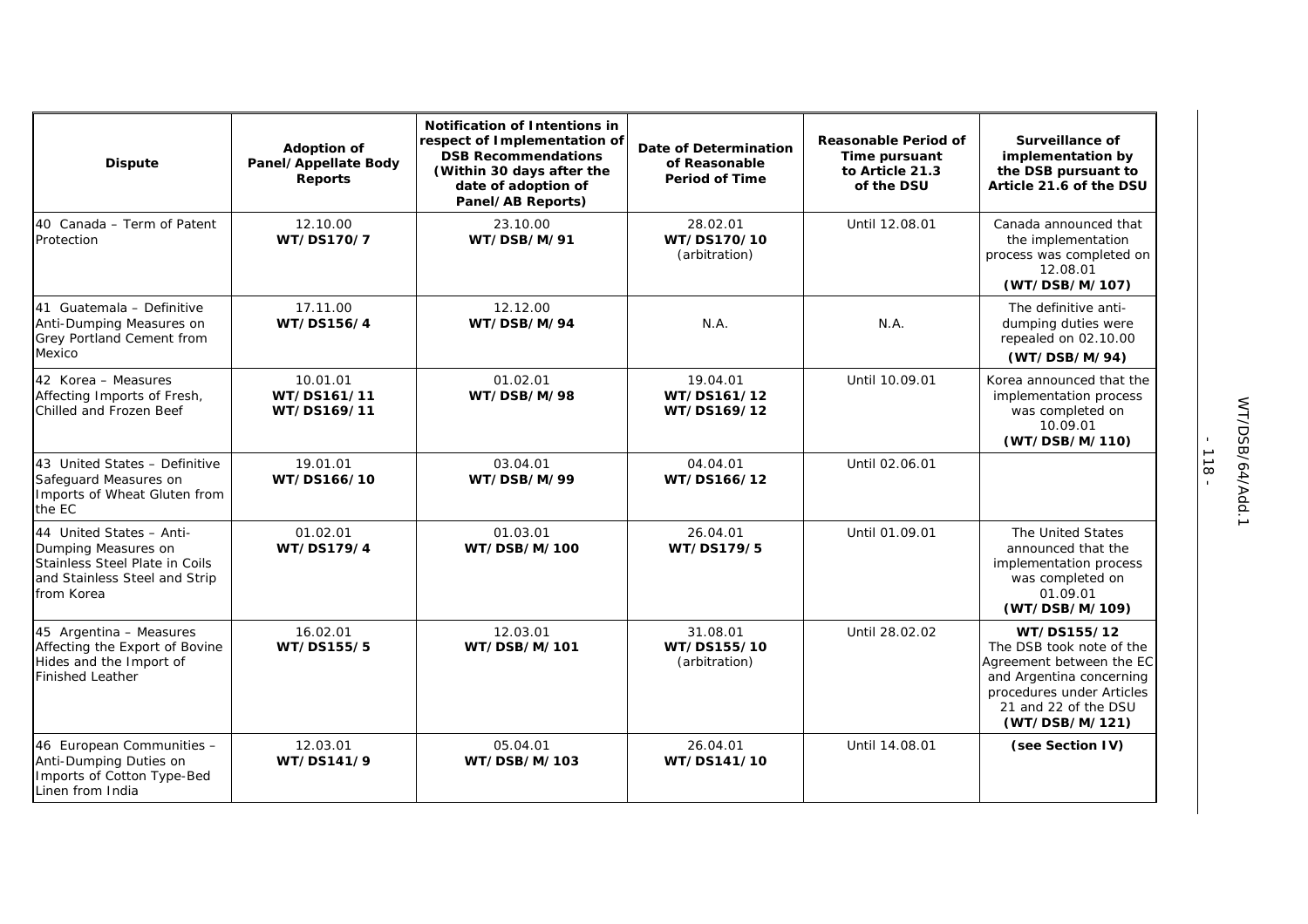| <b>Dispute</b>                                                                                                                    | <b>Adoption of</b><br>Panel/Appellate Body<br><b>Reports</b> | <b>Notification of Intentions in</b><br>respect of Implementation of<br><b>DSB Recommendations</b><br>(Within 30 days after the<br>date of adoption of<br>Panel/AB Reports) | <b>Date of Determination</b><br>of Reasonable<br><b>Period of Time</b>               | <b>Reasonable Period of</b><br>Time pursuant<br>to Article 21.3<br>of the DSU                                                                                                                                                                                                                                                                                                                                                   | Surveillance of<br>implementation by<br>the DSB pursuant to<br>Article 21.6 of the DSU                                                                |
|-----------------------------------------------------------------------------------------------------------------------------------|--------------------------------------------------------------|-----------------------------------------------------------------------------------------------------------------------------------------------------------------------------|--------------------------------------------------------------------------------------|---------------------------------------------------------------------------------------------------------------------------------------------------------------------------------------------------------------------------------------------------------------------------------------------------------------------------------------------------------------------------------------------------------------------------------|-------------------------------------------------------------------------------------------------------------------------------------------------------|
| 47 Thailand - Anti-Dumping<br>Duties on Angels, Shapes and<br>Sections of Iron or Non-Alloy<br>Steel and H-Beams from<br>Poland   | 05.04.01<br>WT/DS122/7                                       | 26.04.01<br>WT/DSB/M/104                                                                                                                                                    | 25.05.01<br>WT/DS122/8                                                               | Until 20.10.01                                                                                                                                                                                                                                                                                                                                                                                                                  | WT/DS122/9<br>WT/DS122/11<br>(The parties reached<br>agreement that the item<br>should no longer appear<br>on the DSB's Agenda)                       |
| 48 European Communities -<br><b>Measures Affecting Asbestos</b><br>and Asbestos-Containing<br>Products                            | 05.04.01<br>WT/DS135/12                                      | N.A.                                                                                                                                                                        | N.A.                                                                                 | N.A.                                                                                                                                                                                                                                                                                                                                                                                                                            | N.A.                                                                                                                                                  |
| 49 United States - Safeguard<br>Measures on Imports of Fresh,<br>Chilled or Frozen Lamb Meat<br>from New Zealand and<br>Australia | 16.05.01<br>WT/DS177/10<br>WT/DS178/11                       | 20.06.01<br>WT/DS177/11<br>WT/DS178/12                                                                                                                                      | 31.08.01<br>Decision to end the<br>measure by 15.11.01<br>WT/DS177/12<br>WT/DS178/13 | Until 15.11.01                                                                                                                                                                                                                                                                                                                                                                                                                  | On 14.11.01 the United<br>States announced that it<br>completed the necessary<br>legal steps to implement<br>the 31 August decision<br>(WT/DSB/M/113) |
| 50 United States - Anti-<br>Dumping Measures on Certain<br>Hot-Rolled Steel Products from<br>Japan                                | 23.08.01<br>WT/DS184/8                                       | 10.09.01<br>WT/DSB/M/109                                                                                                                                                    | 19.02.02<br>WT/DS184/13<br>(arbitration)                                             | $23.08.01 - 23.11.02$<br>(15 months)<br>Subsequently, the time-<br>period was extended until<br>31.12.03<br>or on the date on which<br>the session of the US<br>Congress adjourns,<br>whichever is earlier<br>(WT/DS184/16)<br>Subsequently, the time-<br>period was modified so as<br>to expire on 31.07.04<br>(WT/DS184/17)<br>Subsequently, the time-<br>period was modified so as<br>to expire on 31.07.05<br>(WT/DS184/18) | WT/DS184/15<br>and Add.1 to Add.142                                                                                                                   |

- 119 -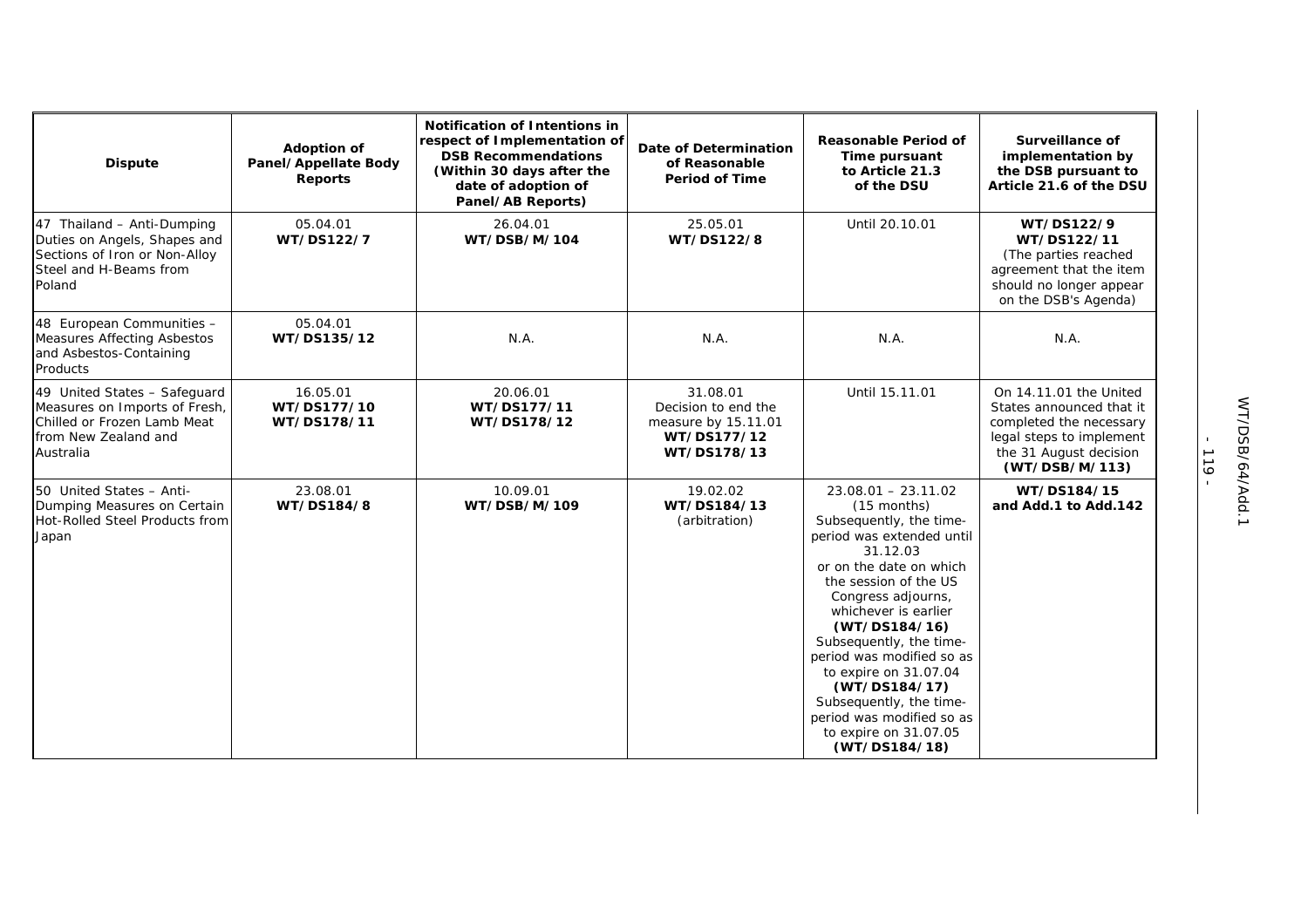| <b>Dispute</b>                                                                                        | <b>Adoption of</b><br>Panel/Appellate Body<br><b>Reports</b> | Notification of Intentions in<br>respect of Implementation of<br><b>DSB Recommendations</b><br>(Within 30 days after the<br>date of adoption of<br>Panel/AB Reports) | Date of Determination<br>of Reasonable<br><b>Period of Time</b> | <b>Reasonable Period of</b><br>Time pursuant<br>to Article 21.3<br>of the DSU                                                                                                                                                                                                                                                                                                                                                                                                                                                                   | <b>Surveillance of</b><br>implementation by<br>the DSB pursuant to<br>Article 21.6 of the DSU          |
|-------------------------------------------------------------------------------------------------------|--------------------------------------------------------------|----------------------------------------------------------------------------------------------------------------------------------------------------------------------|-----------------------------------------------------------------|-------------------------------------------------------------------------------------------------------------------------------------------------------------------------------------------------------------------------------------------------------------------------------------------------------------------------------------------------------------------------------------------------------------------------------------------------------------------------------------------------------------------------------------------------|--------------------------------------------------------------------------------------------------------|
| 51 United States - Measures<br>Treating Exports Restraints as<br><b>Subsidies</b>                     | 23.08.01<br>WT/DS194/4                                       | N.A.                                                                                                                                                                 | N.A.                                                            | N.A.                                                                                                                                                                                                                                                                                                                                                                                                                                                                                                                                            | N.A.                                                                                                   |
| 52 United States -<br><b>Transitional Safeguard</b><br>Measure on Combed Cotton<br>Yarn from Pakistan | 05.11.01<br>WT/DS192/7                                       | 21.11.01<br>WT/DSB/M/113                                                                                                                                             | N.A.                                                            | N.A.                                                                                                                                                                                                                                                                                                                                                                                                                                                                                                                                            | The United States<br>announced that the<br>measure was removed on<br>9 November 2001<br>(WT/DSB/M/113) |
| 53 Argentina - Definitive<br>Anti-Dumping Measures on<br>Imports of Ceramic Floor Tiles<br>from Italy | 05.11.01<br>WT/DS189/6                                       | 05.12.01<br>WT/DSB/M/114                                                                                                                                             | 18.12.01<br>WT/DS189/7                                          | $05.11.01 - 05.04.02$<br>WT/DS189/7                                                                                                                                                                                                                                                                                                                                                                                                                                                                                                             | WT/DS189/8                                                                                             |
| 54 United States -<br>Section 211 Omnibus<br>Appropriations Act of 1998                               | 01.02.02<br>WT/DS176/9                                       | 19.02.02<br>WT/DSB/M/120                                                                                                                                             | 28.03.02<br>WT/DS176/10                                         | Until 31.12.02 or on the<br>date on which the session<br>of the US Congress<br>adjourns, whichever is<br>later, but no later than<br>03.01.03.<br>Subsequently the time-<br>period was modified so as<br>to expire on 30.06.03<br>(WT/DS176/12) and<br>again the time-period was<br>modified so as to expire on<br>31.12.03<br>(WT/DS176/13)<br>Subsequently, the time-<br>period was modified so as<br>to expire on 31.12.04<br>(WT/DS176/14)<br>Subsequently the time-<br>period was modified so as<br>to expire on 30.06.05<br>(WT/DS176/15) | WT/DS176/11<br>and Add.1 to Add.142                                                                    |

- 120 -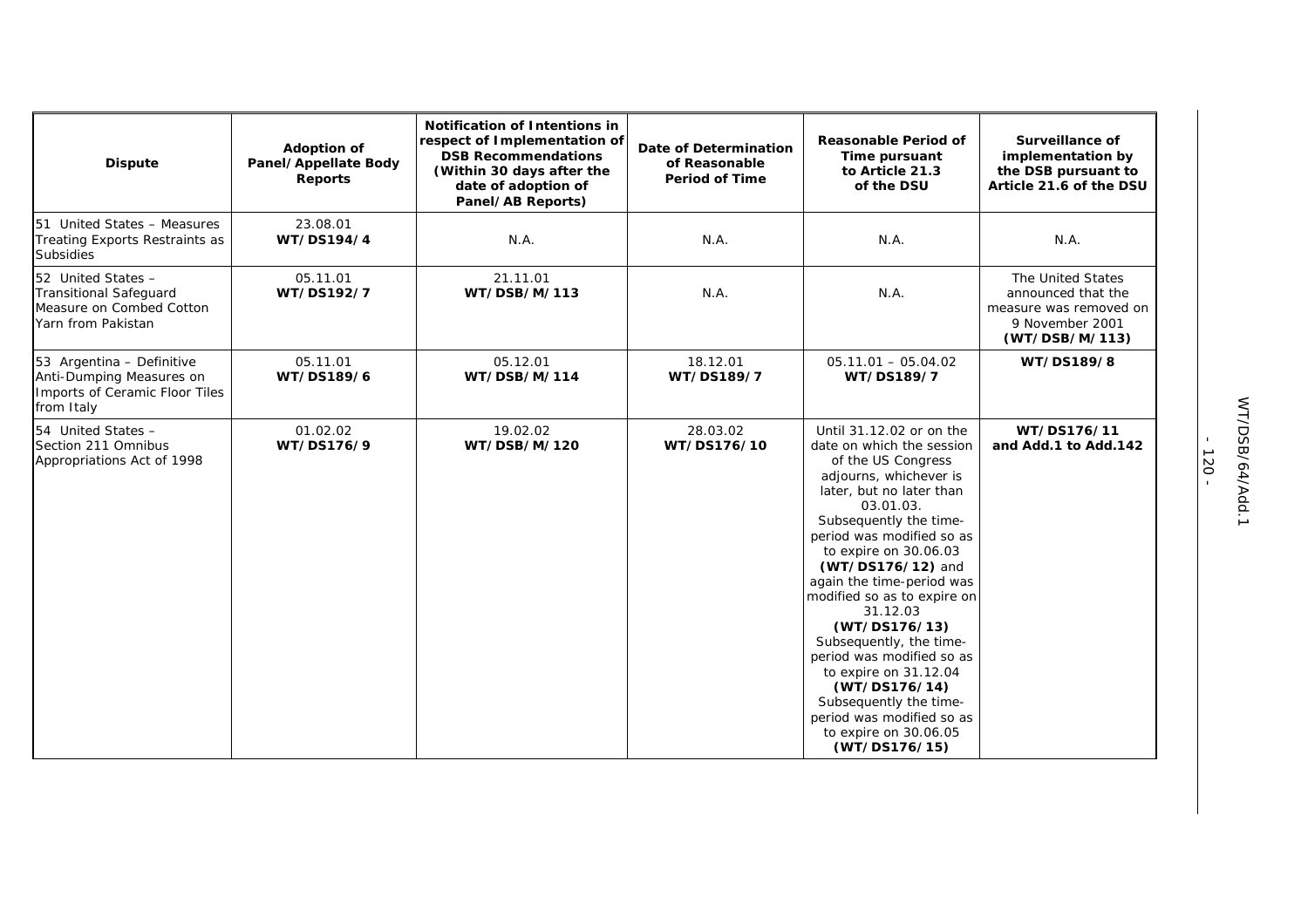| <b>Dispute</b>                                                                                                                 | <b>Adoption of</b><br>Panel/Appellate Body<br><b>Reports</b> | <b>Notification of Intentions in</b><br>respect of Implementation of<br><b>DSB Recommendations</b><br>(Within 30 days after the<br>date of adoption of<br>Panel/AB Reports) | Date of Determination<br>of Reasonable<br><b>Period of Time</b> | <b>Reasonable Period of</b><br>Time pursuant<br>to Article 21.3<br>of the DSU                                                               | <b>Surveillance of</b><br>implementation by<br>the DSB pursuant to<br>Article 21.6 of the DSU                                                         |
|--------------------------------------------------------------------------------------------------------------------------------|--------------------------------------------------------------|-----------------------------------------------------------------------------------------------------------------------------------------------------------------------------|-----------------------------------------------------------------|---------------------------------------------------------------------------------------------------------------------------------------------|-------------------------------------------------------------------------------------------------------------------------------------------------------|
| 55 Canada - Export Credits<br>and Loan Guarantees for<br>Regional Aircraft                                                     | 19.02.02<br>WT/DS222/6                                       | 08.03.02<br>WT/DSB/M/121                                                                                                                                                    |                                                                 | The Panel recommended<br>that the measure be<br>withdrawn within 90 days<br>from the date of the<br>adoption of the Report (by<br>20.05.02) | (see Section IV)                                                                                                                                      |
| 56 United States - Definitive<br>Safeguard Measures on<br>Imports of Circular Welded<br>Carbon Quality Line Pipe from<br>Korea | 08.03.02<br>WT/DS202/13                                      | 05.04.02<br>WT/DSB/M/122                                                                                                                                                    | 29.07.02<br>WT/DS202/18                                         | Until 01.09.02                                                                                                                              | At the DSB meeting on<br>18.03.03, the US<br>announced that the<br>measure had been<br>terminated on 01.03.03<br>(WT/DSB/M/145)                       |
| 57 India - Measures Affecting<br>the Automotive Sector                                                                         | 05.04.02<br>WT/DS146/11<br>WT/DS175/11                       | 02.05.02<br>WT/DS146/12<br>WT/DS175/12                                                                                                                                      | 18.07.02<br>WT/DS146/13<br>WT/DS175/13                          | $05.04.02 - 05.09.02$<br>(5 months)                                                                                                         | At the DSB meeting on<br>11.11.02 India announced<br>that it had complied with<br>the DSB's<br>recommendations<br>(WT/DSB/M/136)                      |
| 58 United States - Anti-<br>Dumping and Countervailing<br>Measures on Steel Plate from<br>India                                | 29.07.02<br>WT/DS206/5                                       | 27.08.02<br>WT/DS206/6                                                                                                                                                      | 01.10.02<br>WT/DS206/7                                          | $20.07.02 - 29.12.02$<br>$(5$ months)<br>Subsequently, the time-<br>period was modified so as<br>to expire on 31.01.03<br>(WT/DS206/8)      | At the DSB meeting on<br>19.02.03 the United States<br>announced that it had<br>complied with the DSB's<br>recommendations<br>(WT/DSB/M/143)          |
| 59 United States -<br>Section $129(c)(1)$ of the<br><b>Uruguay Round Agreements</b><br>Act                                     | 30.08.02<br>WT/DS221/7                                       | N.A.                                                                                                                                                                        | N.A.                                                            | N.A.                                                                                                                                        | N.A.                                                                                                                                                  |
| 60 Egypt - Definitive Anti-<br>Dumping Measures on Steel<br>Rebar from Turkey                                                  | 01.10.02<br>WT/DS211/5                                       | 23.10.02<br>WT/DSB/M/134                                                                                                                                                    | 14.11.02<br>WT/DS211/6                                          | $01.10.02 - 31.07.03$<br>(9 months)                                                                                                         | WT/DS211/7<br>and Add.1 to Add.3<br>(At the DSB meeting on<br>29.08.03, Egypt<br>announced that it had<br>complied with the DSB's<br>recommendations) |

- 121 -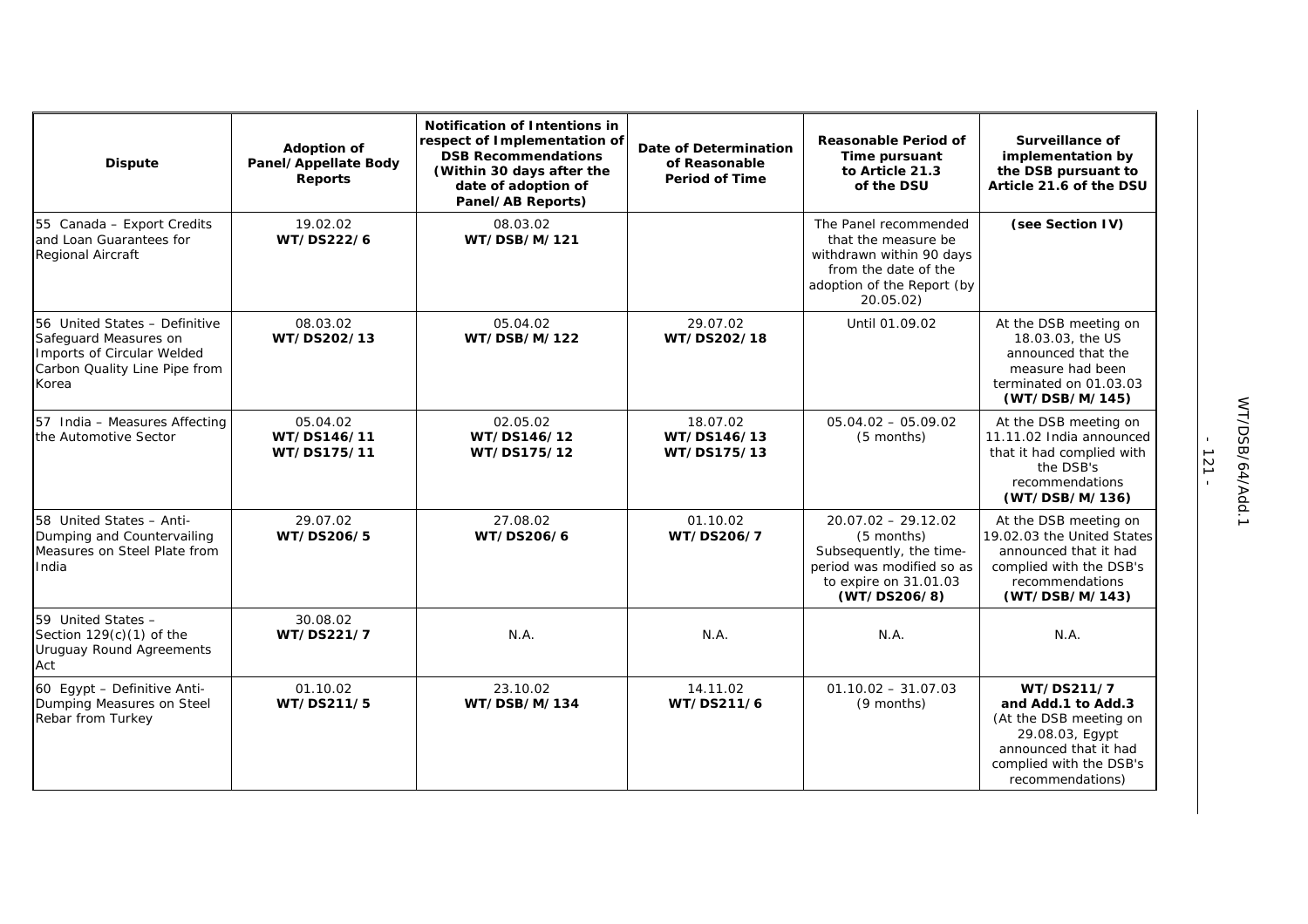| <b>Dispute</b>                                                                                                              | <b>Adoption of</b><br>Panel/Appellate Body<br><b>Reports</b> | Notification of Intentions in<br>respect of Implementation of<br><b>DSB Recommendations</b><br>(Within 30 days after the<br>date of adoption of<br>Panel/AB Reports) | <b>Date of Determination</b><br>of Reasonable<br><b>Period of Time</b> | Reasonable Period of<br>Time pursuant<br>to Article 21.3<br>of the DSU                                                 | Surveillance of<br>implementation by<br>the DSB pursuant to<br>Article 21.6 of the DSU                                                             |
|-----------------------------------------------------------------------------------------------------------------------------|--------------------------------------------------------------|----------------------------------------------------------------------------------------------------------------------------------------------------------------------|------------------------------------------------------------------------|------------------------------------------------------------------------------------------------------------------------|----------------------------------------------------------------------------------------------------------------------------------------------------|
| 61 Chile - Price Band System<br>and Safeguard Measures<br>Relating to Certain Agricultural<br>Products                      | 23.10.02<br>WT/DS207/8                                       | 11.11.02<br>WT/DSB/M/136                                                                                                                                             | 17.03.03<br>WT/DS207/13<br>(arbitration)                               | $23.10.02 - 23.12.03$<br>$(14$ months)                                                                                 | WT/DS207/15<br>and Add.7<br>(see Section IV)                                                                                                       |
| 62 European Communities -<br><b>Trade Description of Sardines</b>                                                           | 23.10.02<br>WT/DS231/15                                      | 11.11.02<br>WT/DSB/M/136                                                                                                                                             | 19.12.02<br>WT/DS231/16                                                | $23.10.02 - 23.04.03$<br>Subsequently the time-<br>period was modified so as<br>to expire on 01.07.03<br>(WT/DS231/17) | WT/DS231/18<br>(mutually agreed solution)                                                                                                          |
| 63 United States -<br><b>Preliminary Determinations</b><br>with Respect to Certain<br>Softwood Lumber from<br>Canada        | 01.11.02<br>WT/DS236/4                                       | 28.11.02<br>WT/DSB/M/137                                                                                                                                             | N.A.                                                                   | N.A.                                                                                                                   | N.A.                                                                                                                                               |
| 64 United States -<br>Countervailing Duties on<br>Certain Corrosion Resistant<br>Carbon Steel Flat Products<br>from Germany | 19.12.02<br>WT/DS213/9                                       | 17.01.03<br>WT/DSB/M/141                                                                                                                                             | N.A.                                                                   | N.A.                                                                                                                   | At the DSB meeting on<br>20.04.04, the United<br>States announced that it<br>had implemented the<br><b>DSB's recommendations</b><br>(WT/DSB/M/167) |
| 65 United States -<br><b>Countervailing Measures</b><br>Concerning Certain Products<br>from the European<br>Communities     | 08.01.03<br>WT/DS212/11                                      | 27.01.03<br>WT/DSB/M/142                                                                                                                                             | 10.04.03<br>WT/DS212/12                                                | $08.01.03 - 08.11.03$<br>$(10$ months)                                                                                 | WT/DS212/13<br>WT/DS212/19<br>(see Section IV)                                                                                                     |

- 122 -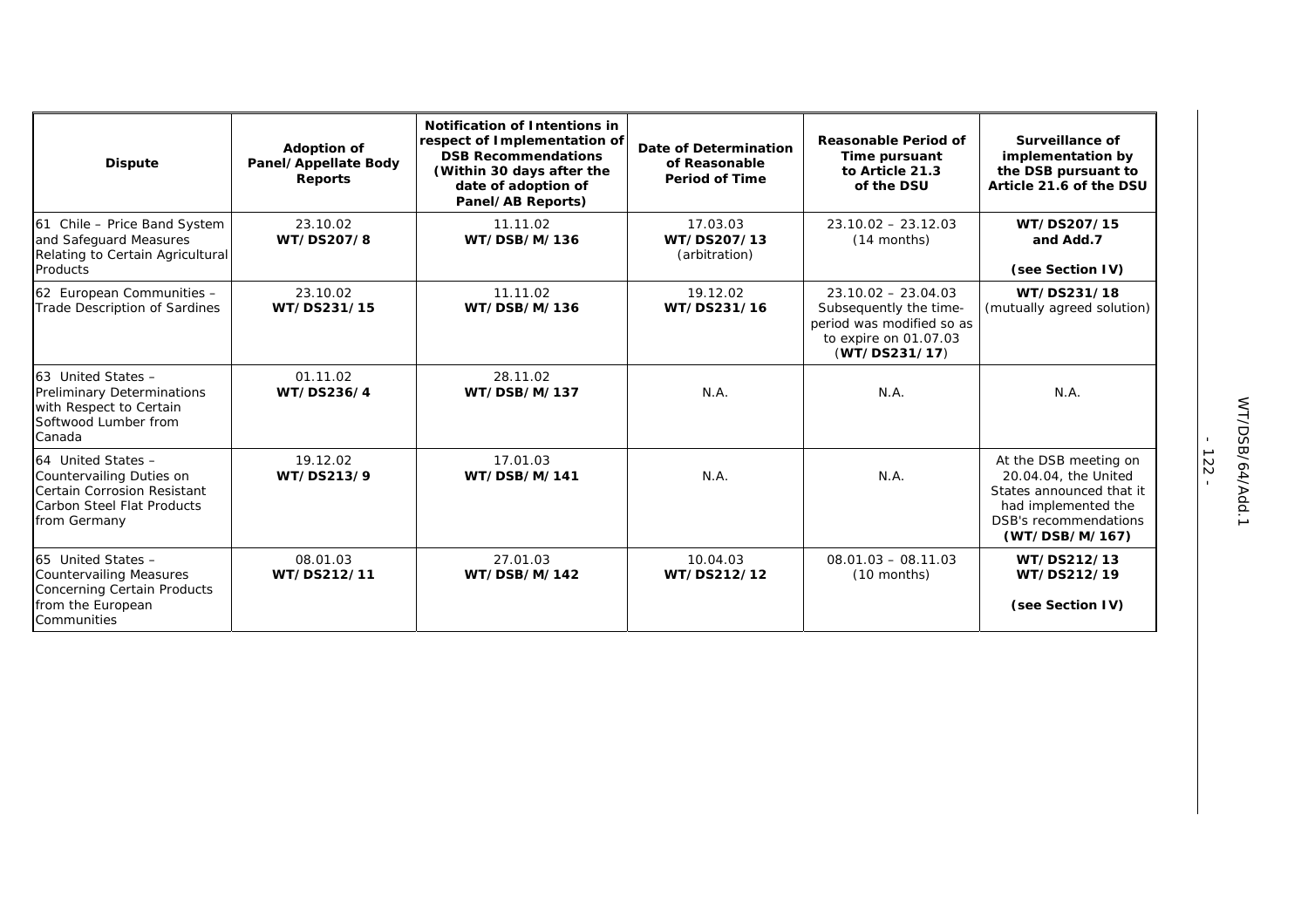| <b>Dispute</b>                                                                    | <b>Adoption of</b><br>Panel/Appellate Body<br><b>Reports</b> | <b>Notification of Intentions in</b><br>respect of Implementation of<br><b>DSB Recommendations</b><br>(Within 30 days after the<br>date of adoption of<br>Panel/AB Reports) | Date of Determination<br>of Reasonable<br><b>Period of Time</b> | <b>Reasonable Period of</b><br>Time pursuant<br>to Article 21.3<br>of the DSU                                                                                                                                                                                                                                                                                                                                                   | Surveillance of<br>implementation by<br>the DSB pursuant to<br>Article 21.6 of the DSU                                                |
|-----------------------------------------------------------------------------------|--------------------------------------------------------------|-----------------------------------------------------------------------------------------------------------------------------------------------------------------------------|-----------------------------------------------------------------|---------------------------------------------------------------------------------------------------------------------------------------------------------------------------------------------------------------------------------------------------------------------------------------------------------------------------------------------------------------------------------------------------------------------------------|---------------------------------------------------------------------------------------------------------------------------------------|
| 66 United States - Continued<br>Dumping and Subsidy Offset<br>Act of 2000         | 27.01.03<br>WT/DS217/11<br>WT/DS234/19                       | 27.01.03<br>WT/DSB/M/142<br>19.02.03<br>WT/DSB/M/143<br>26.02.03<br>WT/DSB/M/144                                                                                            | 13.06.03<br>WT/DS217/14<br>WT/DS234/22<br>(arbitration)         | $27.01.03 - 27.12.03$<br>(11 months)<br>In relation to the disputes<br>with Australia, Indonesia<br>and Thailand, the time-<br>period for implementation<br>was modified so as to<br>expire on 27.12.04<br>(WT/DS217/17, 18, 19)<br>Subsequently, the US<br>reached separate<br>procedural understandings<br>on these matters with<br>Australia<br>(WT/DS217/44)<br>Thailand<br>(WT/DS217/45)<br>and Indonesia<br>(WT/DS217/46) | WT/DS217/16<br>WT/DS234/24<br>and Add.1 to Add.24<br>(see Section IV)                                                                 |
| 67 Argentina - Definitive<br>Safeguard Measure on<br>Imports of Preserved Peaches | 15.04.03<br>WT/DS238/5                                       | 14.05.03<br>WT/DS238/6<br>19.05.03<br>WT/DSB/M/150                                                                                                                          | 30.05.03<br>WT/DS238/7                                          | Until 31.12.03                                                                                                                                                                                                                                                                                                                                                                                                                  | At the DSB meeting on<br>23.01.04, Argentina<br>announced that it had<br>complied with the DSB's<br>recommendations<br>(WT/DSB/M/163) |
| 68 Argentina - Definitive<br>Anti-Dumping Duties on<br>Poultry from Brazil        | 19.05.03<br>WT/DS241/6                                       | N.A.                                                                                                                                                                        | N.A.                                                            | N.A.                                                                                                                                                                                                                                                                                                                                                                                                                            | N.A.                                                                                                                                  |
| 69 United States - Rules of<br>Origin for Textiles and Apparel<br>Products        | 21.07.03<br>WT/DS243/8                                       | N.A.                                                                                                                                                                        | N.A.                                                            | N.A.                                                                                                                                                                                                                                                                                                                                                                                                                            | N.A.                                                                                                                                  |

- 123 -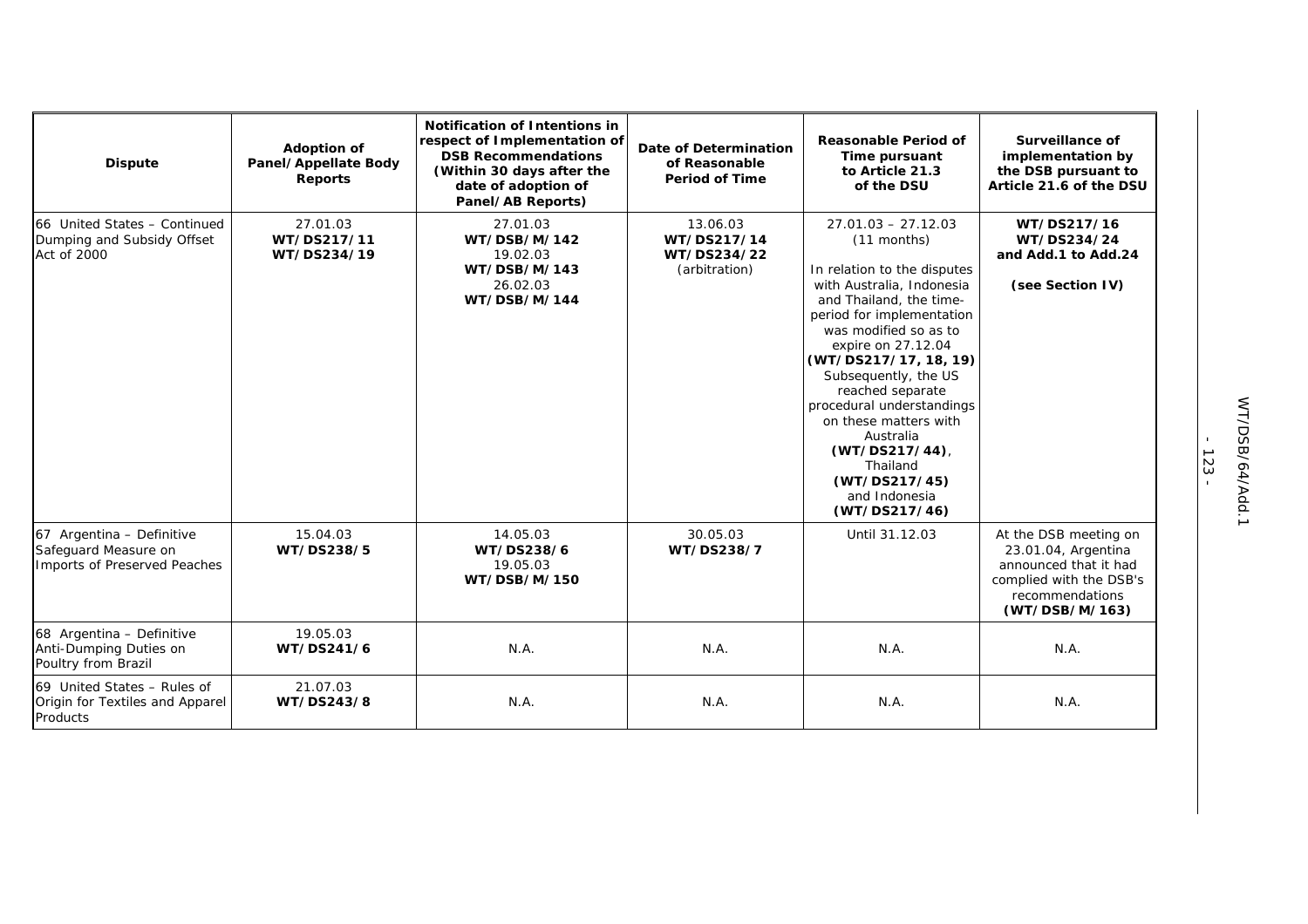| <b>Dispute</b>                                                                                                                    | <b>Adoption of</b><br>Panel/Appellate Body<br><b>Reports</b>                                                                     | <b>Notification of Intentions in</b><br>respect of Implementation of<br><b>DSB Recommendations</b><br>(Within 30 days after the<br>date of adoption of<br>Panel/AB Reports) | Date of Determination<br>of Reasonable<br><b>Period of Time</b> | <b>Reasonable Period of</b><br>Time pursuant<br>to Article 21.3<br>of the DSU | <b>Surveillance of</b><br>implementation by<br>the DSB pursuant to<br>Article 21.6 of the DSU                                                                                                                               |
|-----------------------------------------------------------------------------------------------------------------------------------|----------------------------------------------------------------------------------------------------------------------------------|-----------------------------------------------------------------------------------------------------------------------------------------------------------------------------|-----------------------------------------------------------------|-------------------------------------------------------------------------------|-----------------------------------------------------------------------------------------------------------------------------------------------------------------------------------------------------------------------------|
| 70 European Communities -<br>Anti-Dumping Duties on<br>Malleable Cast Iron Tube or<br>Pipe Fittings from Brazil                   | 18.08.03<br>WT/DS219/10                                                                                                          | 15.09.03<br>WT/DS219/11<br>02.10.03<br>WT/DSB/M/156                                                                                                                         | 01.10.03<br>WT/DS219/12                                         | $18.08.03 - 19.03.04$<br>(7 months)                                           | On 17.03.04, the EC<br>provided information<br>regarding its compliance<br>with the DSB's<br>recommendations<br>(WT/DS219/13)                                                                                               |
| 71 Japan - Measures<br>Affecting the Importation of<br>Apples                                                                     | 10.12.03<br>WT/DS245/8                                                                                                           | 09.01.04<br>WT/DSB/M/162                                                                                                                                                    | 30.01.04<br>WT/DS245/9                                          | $10.12.03 - 30.06.04$<br>$(6$ months & 20 days)                               | (see Section IV)                                                                                                                                                                                                            |
| 72 United States - Definitive<br>Safeguard Measures on<br>Imports of Certain Steel<br>Products                                    | 10.12.03<br>WT/DS248/20<br>WT/DS249/14<br>WT/DS251/15<br>WT/DS252/13<br>WT/DS253/13<br>WT/DS254/13<br>WT/DS258/17<br>WT/DS259/16 | N.A.                                                                                                                                                                        | N.A.                                                            | N.A.                                                                          | At the DSB meeting on<br>10.12.03, the United<br>States stated that on<br>04.12.03 the US President<br>had issued a proclamation<br>terminating all<br>10 safeguard measures<br>subject to these disputes<br>(WT/DSB/M/160) |
| 73 United States - Sunset<br>Review of Anti-Dumping<br>Duties on Corrosion-Resistant<br>Carbon Steel Flat Products<br>from Japan  | 09.01.04<br>WT/DS244/10                                                                                                          | N.A.                                                                                                                                                                        | N.A.                                                            | N.A.                                                                          | N.A.                                                                                                                                                                                                                        |
| 74 United States - Final<br><b>Countervailing Duty</b><br>Determination with Respect to<br>Certain Softwood Lumber from<br>Canada | 17.02.04<br>WT/DS257/11                                                                                                          | 05.03.04<br>WT/DS257/12                                                                                                                                                     | 28.04.04<br>WT/DS257/13                                         | $17.02.04 - 17.12.04$<br>$(10$ months)                                        | WT/DS257/14<br>and Add.1<br>(see Section IV)                                                                                                                                                                                |
| 75 European Communities -<br>Conditions for the Granting of<br>Tariff Preferences to<br><b>Developing Countries</b>               | 20.04.04<br>WT/DS246/10                                                                                                          | 19.05.04<br>WT/DSB/M/169                                                                                                                                                    | 20.09.04<br>WT/DS246/14<br>(arbitration)                        | $20.04.04 - 01.07.05$<br>$(14$ months & 11 days)                              | WT/DS246/16<br>and Add.1 to Add.3                                                                                                                                                                                           |

- 124 -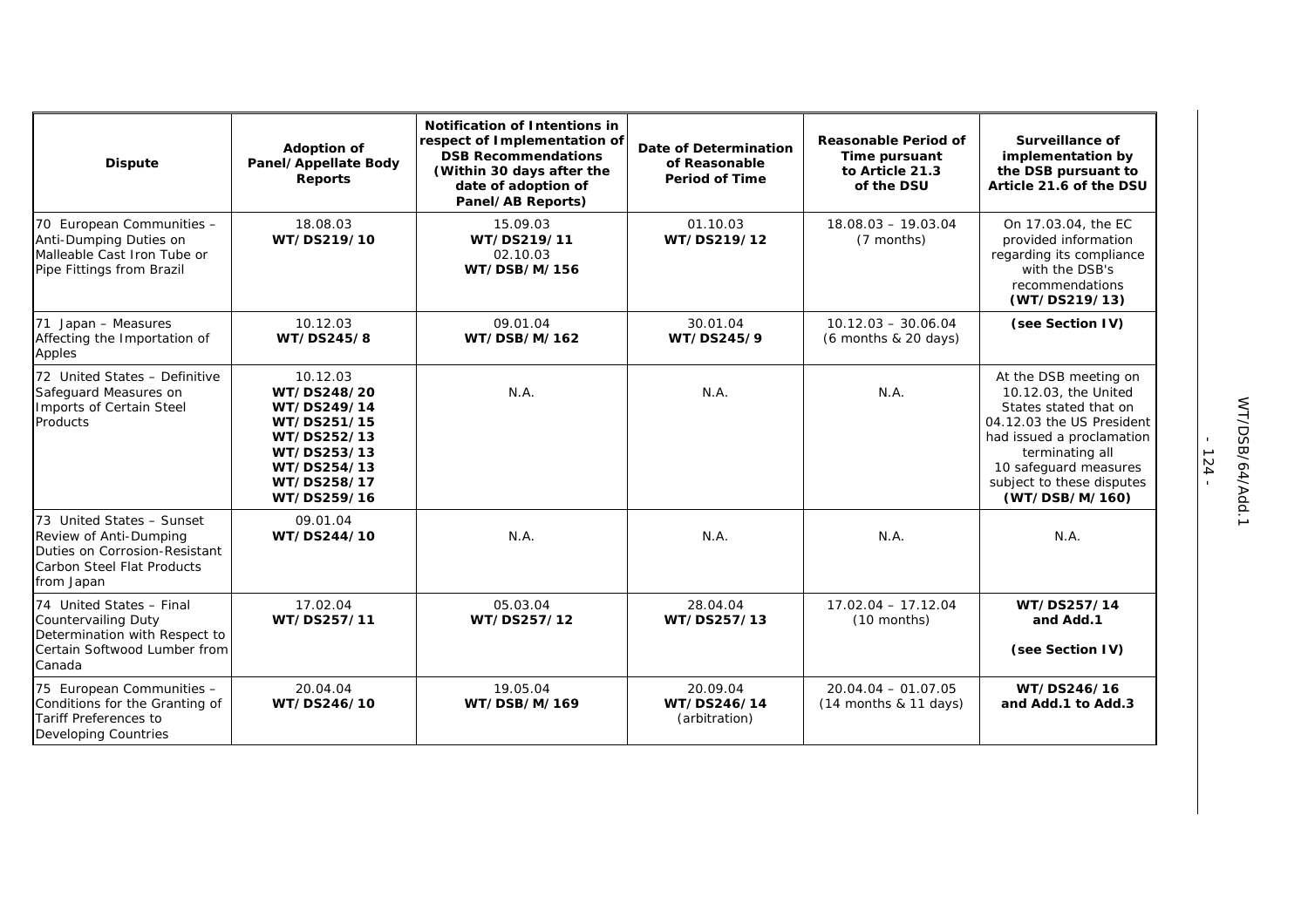| <b>Dispute</b>                                                                                                    | Adoption of<br>Panel/Appellate Body<br><b>Reports</b> | Notification of Intentions in<br>respect of Implementation of<br><b>DSB Recommendations</b><br>(Within 30 days after the<br>date of adoption of<br>Panel/AB Reports) | Date of Determination<br>of Reasonable<br><b>Period of Time</b> | Reasonable Period of<br>Time pursuant<br>to Article 21.3<br>of the DSU                                                | Surveillance of<br>implementation by<br>the DSB pursuant to<br>Article 21.6 of the DSU                                                                        |
|-------------------------------------------------------------------------------------------------------------------|-------------------------------------------------------|----------------------------------------------------------------------------------------------------------------------------------------------------------------------|-----------------------------------------------------------------|-----------------------------------------------------------------------------------------------------------------------|---------------------------------------------------------------------------------------------------------------------------------------------------------------|
| 76 United States -<br>Investigation of the<br>International Trade<br>Commission in Softwood<br>Lumber from Canada | 26.04.04<br><b>WT/DS277/R</b>                         | 19.05.04<br>WT/DSB/M/169                                                                                                                                             | 01.10.04<br>WT/DS277/7                                          | $26.04.04 - 26.01.05$<br>(9 months)                                                                                   | At the DSB meeting on<br>25.01.05, the United<br>States stated that it had<br>implemented the DSB's<br>recommendations in this<br>dispute<br>(see Section IV) |
| 77 Mexico - Measures<br><b>Affecting Telecommunications</b><br><b>Services</b>                                    | 01.06.04<br>WT/DS204/8                                | 01.06.04<br>WT/DS204/7                                                                                                                                               | 01.06.04<br>WT/DS204/7                                          | 13 months from the date<br>of adoption of the Report;<br>i.e. by end of July 2005                                     | WT/DS204/9<br>and Add.1 to Add.8                                                                                                                              |
| 78 United States - Final<br>Dumping Determination on<br>Softwood Lumber from<br>Canada                            | 31.08.04<br>WT/DS264/9                                | 27.09.04<br>WT/DSB/M/176                                                                                                                                             | 06.12.04<br>WT/DS264/12                                         | $31.08.04 - 15.04.05$<br>Subsequently, the time-<br>period was modified so as<br>to expire on 02.05.05<br>WT/DS264/15 | At the DSB meeting on<br>19.05.05, the United<br>States stated that it had<br>implemented the DSB's<br>recommendations and<br>rulings<br>(WT/DSB/M/189)       |
|                                                                                                                   |                                                       |                                                                                                                                                                      |                                                                 |                                                                                                                       | (see Section IV)                                                                                                                                              |
| 79 Canada - Measures<br>Relating to Exports of Wheat<br>and Treatment of Imported<br>Grain                        | 27.09.04<br>WT/DS276/18                               | 18.10.04<br>WT/DSB/M/177                                                                                                                                             | 15.11.04<br>WT/DS276/19                                         | $27.09.04 - 01.08.05$<br>$(10$ months & 5 days)                                                                       | WT/DS276/20<br>and Add.1 to Add.3                                                                                                                             |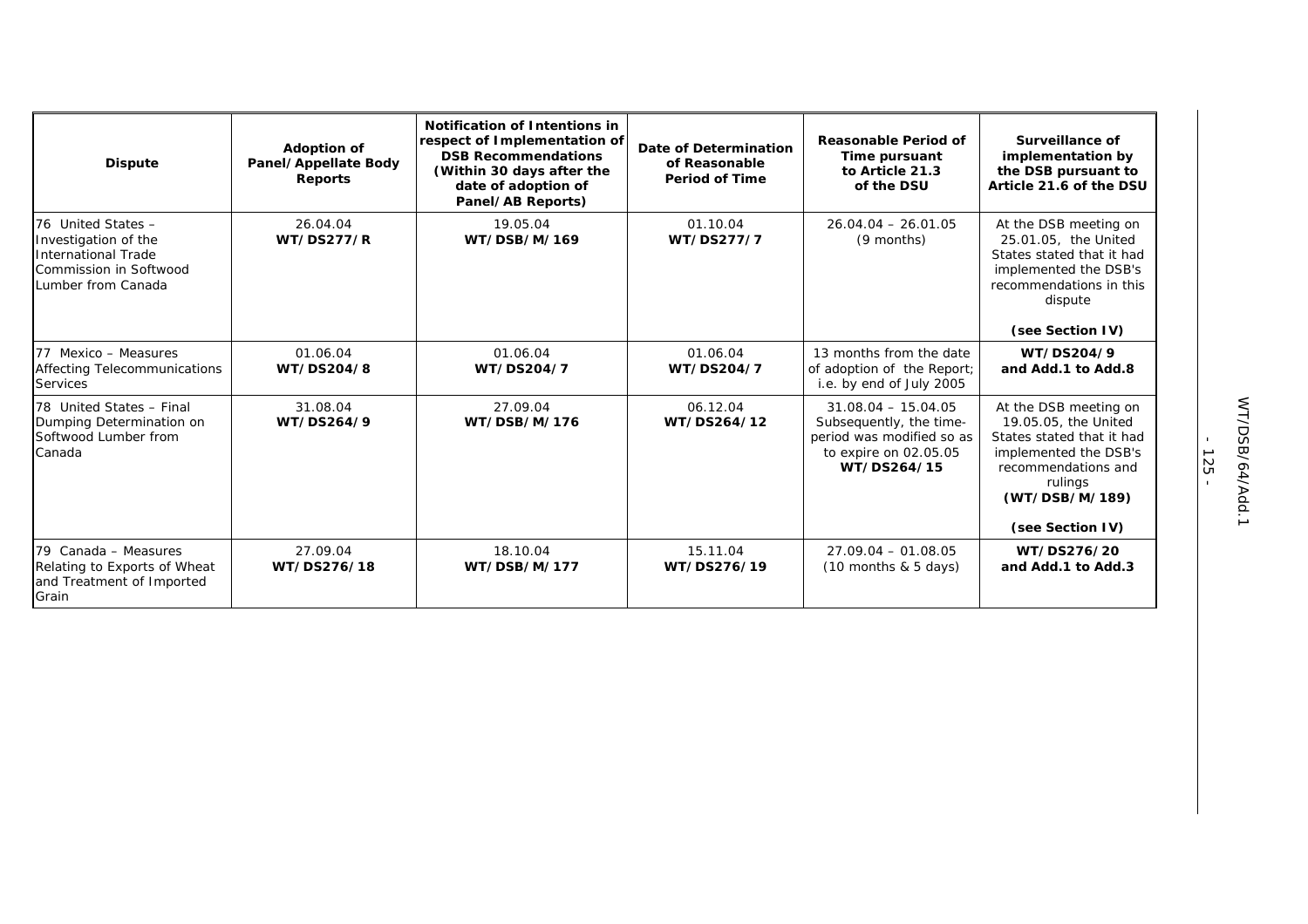| <b>Dispute</b>                                                                                                  | Adoption of<br>Panel/Appellate Body<br><b>Reports</b> | <b>Notification of Intentions in</b><br>respect of Implementation of<br><b>DSB Recommendations</b><br>(Within 30 days after the<br>date of adoption of<br>Panel/AB Reports) | <b>Date of Determination</b><br>of Reasonable<br><b>Period of Time</b> | <b>Reasonable Period of</b><br>Time pursuant<br>to Article 21.3<br>of the DSU                                                                                                                                                                                                                                                                                                                | Surveillance of<br>implementation by<br>the DSB pursuant to<br>Article 21.6 of the DSU                                                                  |
|-----------------------------------------------------------------------------------------------------------------|-------------------------------------------------------|-----------------------------------------------------------------------------------------------------------------------------------------------------------------------------|------------------------------------------------------------------------|----------------------------------------------------------------------------------------------------------------------------------------------------------------------------------------------------------------------------------------------------------------------------------------------------------------------------------------------------------------------------------------------|---------------------------------------------------------------------------------------------------------------------------------------------------------|
| 80 United States - Sunset<br>Reviews of Anti-Dumping<br>Measures on Oil Country<br>Tubular Goods from Argentina | 17.12.04<br>WT/DS268/8                                | 14.01.05<br>WT/DSB/M/181                                                                                                                                                    | 07.06.05<br>WT/DS268/12<br>(arbitration)                               | $17.12.04 - 17.12.05$<br>$(12$ months)                                                                                                                                                                                                                                                                                                                                                       | At the DSB meeting on<br>20.12.05, the United<br>States stated that it had<br>implemented the DSB's<br>recommendations and<br>rulings                   |
|                                                                                                                 |                                                       |                                                                                                                                                                             |                                                                        |                                                                                                                                                                                                                                                                                                                                                                                              | (see Section IV)                                                                                                                                        |
|                                                                                                                 |                                                       |                                                                                                                                                                             |                                                                        |                                                                                                                                                                                                                                                                                                                                                                                              | Subsequently, the United<br>States announced that, in<br>June 2007, it had<br>implemented the DSB's<br>recommendations and<br>rulings<br>(WT/DSB/M/238) |
| 81 United States - Subsidies<br>on Upland Cotton                                                                | 21.03.05<br>WT/DS267/20                               | 20.04.05<br>WT/DSB/M/188                                                                                                                                                    |                                                                        | In accordance with Article<br>4.7 of the SCM Agreement,<br>the Panel recommended<br>that certain measures be<br>withdrawn at the latest<br>within six months of the<br>date of adoption of the<br>Panel Report by the DSB<br>or 1 July 2005 (whichever<br>is earlier) and certain<br>other measures were<br>subject to a six month<br>period pursuant to Article<br>7.9 of the SCM Agreement | (see Section IV)                                                                                                                                        |
| 82 Korea - Measures<br>Affecting Trade in Commercial<br><b>Vessels</b>                                          | 11.04.05<br>WT/DS273/8                                |                                                                                                                                                                             |                                                                        | In accordance with<br>Article 4.7 of the SCM<br>Agreement, the Panel<br>recommended that the<br>measure be withdrawn<br>within 90 days from the<br>date of adoption of the<br>Report                                                                                                                                                                                                         |                                                                                                                                                         |

- 126 -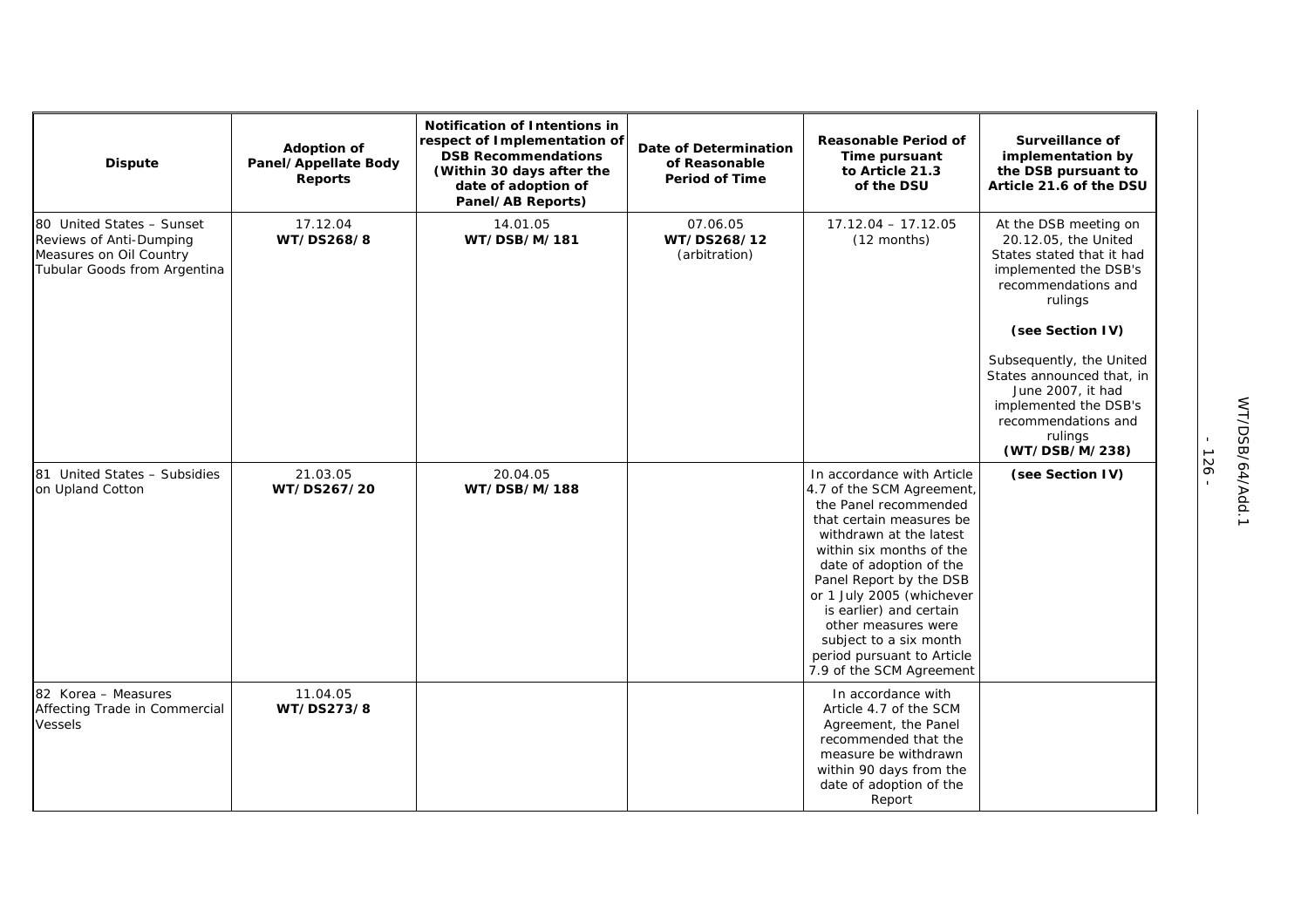| <b>Dispute</b>                                                                                                                               | <b>Adoption of</b><br>Panel/Appellate Body<br><b>Reports</b> | Notification of Intentions in<br>respect of Implementation of<br><b>DSB Recommendations</b><br>(Within 30 days after the<br>date of adoption of<br>Panel/AB Reports) | Date of Determination<br>of Reasonable<br><b>Period of Time</b>          | <b>Reasonable Period of</b><br>Time pursuant<br>to Article 21.3<br>of the DSU       | Surveillance of<br>implementation by<br>the DSB pursuant to<br>Article 21.6 of the DSU                                                                    |
|----------------------------------------------------------------------------------------------------------------------------------------------|--------------------------------------------------------------|----------------------------------------------------------------------------------------------------------------------------------------------------------------------|--------------------------------------------------------------------------|-------------------------------------------------------------------------------------|-----------------------------------------------------------------------------------------------------------------------------------------------------------|
| 83 European Communities -<br>Protection of Trademarks and<br>Geographical Indications for<br>Agricultural Products and<br><b>Foodstuffs</b>  | 20.04.05<br>WT/DS174/23<br>WT/DS290/21                       | 19.05.05<br>WT/DSB/M/189                                                                                                                                             | 09.06.05<br>WT/DS174/24<br>WT/DS290/22                                   | Time-period for<br>implementation to expire<br>on 03.04.06 (11 months &<br>2 weeks) | WT/DS174/25-<br>WT/DS290/23<br>and Add.1 to Add.3                                                                                                         |
| 84 United States - Measures<br>Affecting the Cross-Border<br>Supply of Gambling and<br><b>Betting Services</b>                               | 20.04.05<br>WT/DS285/10                                      | 19.05.05<br>WT/DSB/M/189                                                                                                                                             | 19.08.05<br>WT/DS285/13<br>(arbitration)                                 | $20.04.05 - 03.04.06$<br>(11 months & 2 weeks)                                      | WT/DS285/15<br>and Add.1<br>(see Section IV)                                                                                                              |
| 85 European Communities -<br><b>Export Subsidies on Sugar</b>                                                                                | 19.05.05<br>WT/DS265/29<br>WT/DS266/29<br>WT/DS283/10        | 13.06.05<br>WT/DSB/M/191                                                                                                                                             | 28.10.05<br>WT/DS265/33-<br>WT/DS266/33-<br>WT/DS283/14<br>(arbitration) | $19.05.05 - 22.05.06$<br>$(12$ months & 3 days)                                     | WT/DS265/35-<br>WT/DS266/35-<br>WT/DS283/16<br>and Add.1                                                                                                  |
| 86 Dominican Republic -<br>Measures Affecting the<br>Importation and Internal Sale<br>of Cigarettes                                          | 19.05.05<br>WT/DS302/12                                      | 13.06.05<br>WT/DSB/M/191                                                                                                                                             | 16.08.05<br>WT/DS302/17                                                  | 24 months from 19.05.05:<br>i.e. by 19.05.07                                        |                                                                                                                                                           |
| 87 European Communities -<br>Measures Affecting Trade in<br><b>Commercial Vessels</b>                                                        | 20.06.05<br>WT/DS301/6                                       | 20.07.05<br>WT/DSB/M/194                                                                                                                                             |                                                                          |                                                                                     |                                                                                                                                                           |
| 88 United States -<br><b>Countervailing Duty</b><br>Investigation on Dynamic<br>Random Access Memory<br>Semiconductors (DRAMS)<br>from Korea | 20.07.05<br>WT/DS296/10                                      | 03.08.05<br>WT/DSB/M/195                                                                                                                                             | 07.11.05<br>WT/DS296/11                                                  | $20.07.05 - 08.03.06$<br>(7 months & 16 days)                                       | At the DSB meeting on<br>14.03.06, the United<br>States stated that it had<br>complied with the DSB's<br>recommendations and<br>rulings<br>(WT/DSB/M/206) |
| 89 European Communities -<br>Countervailing Measures on<br><b>Dynamic Random Access</b><br>Memory Chips from Korea                           | 03.08.05<br>WT/DS299/6                                       | 31.08.05<br>WT/DSB/M/196                                                                                                                                             | 12.10.05<br>WT/DS299/7                                                   | $03.08.05 - 03.04.06$<br>(8 months)                                                 | WT/DS299/8<br>WT/DS299/9                                                                                                                                  |

- 127 -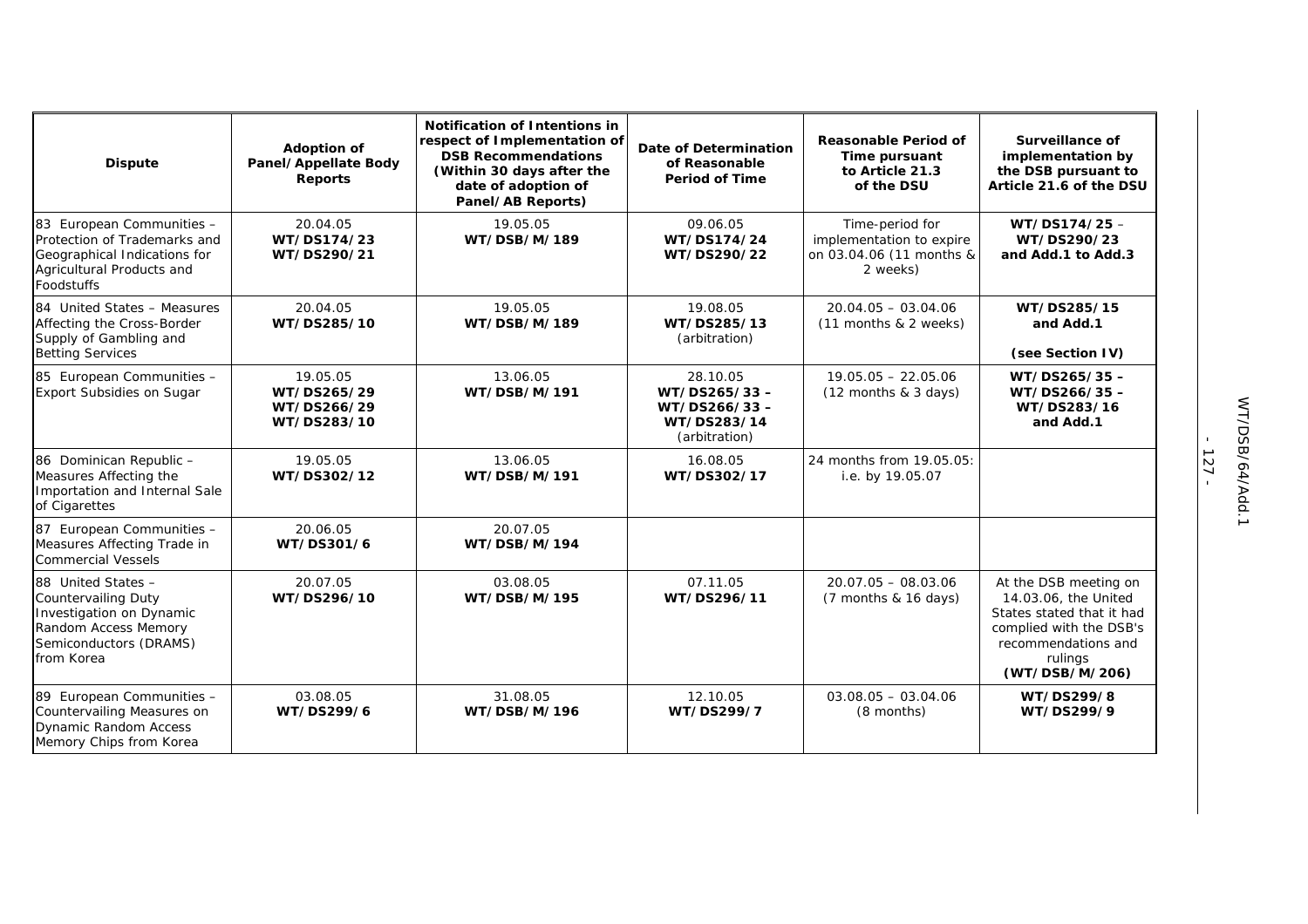| <b>Dispute</b>                                                                                          | Adoption of<br>Panel/Appellate Body<br>Reports | Notification of Intentions in<br>respect of Implementation of<br><b>DSB Recommendations</b><br>(Within 30 days after the<br>date of adoption of<br>Panel/AB Reports) | Date of Determination<br>of Reasonable<br><b>Period of Time</b> | <b>Reasonable Period of</b><br>Time pursuant<br>to Article 21.3<br>of the DSU                                                                                                                                                                                                                                                           | <b>Surveillance of</b><br>implementation by<br>the DSB pursuant to<br>Article 21.6 of the DSU                                                                 |
|---------------------------------------------------------------------------------------------------------|------------------------------------------------|----------------------------------------------------------------------------------------------------------------------------------------------------------------------|-----------------------------------------------------------------|-----------------------------------------------------------------------------------------------------------------------------------------------------------------------------------------------------------------------------------------------------------------------------------------------------------------------------------------|---------------------------------------------------------------------------------------------------------------------------------------------------------------|
| 90 European Communities -<br>Customs Classification of<br>Frozen Boneless Chicken Cuts                  | 27.09.05<br>WT/DS269/10<br>WT/DS286/12         | 18.10.05<br>WT/DSB/M/199                                                                                                                                             | 20.02.06<br>WT/DS269/13-<br>WT/DS286/15<br>(arbitration)        | $27.09.05 - 27.06.06$<br>(9 months)                                                                                                                                                                                                                                                                                                     | WT/DS269/15-<br>WT/DS286/17<br>and Add.1                                                                                                                      |
| 91 United States - Anti-<br>Dumping Measures on Oil<br>Country Tubular Goods<br>(OCTG) from Mexico      | 28.11.05<br>WT/DS282/10                        | 20.12.05<br>WT/DSB/M/202                                                                                                                                             | 15.02.06<br>WT/DS282/11                                         | $28.11.05 - 28.05.06$<br>(6 months)                                                                                                                                                                                                                                                                                                     | (see Section IV)<br>The United States<br>announced that, in June<br>2007, it had implemented<br>the DSB's<br>recommendations and<br>rulings<br>(WT/DSB/M/238) |
| 92 Korea - Anti-Dumping<br>Duties on Imports of Certain<br>Paper from Indonesia                         | 28.11.05<br>WT/DS312/5                         | 20.12.05<br>WT/DSB/M/202                                                                                                                                             | 10.02.06<br>WT/DS312/6                                          | $28.11.05 - 28.07.06$<br>(8 months)                                                                                                                                                                                                                                                                                                     | (see Section IV)                                                                                                                                              |
| 93 Mexico - Definitive Anti-<br>Dumping Measures on Beef<br>and Rice: Complaint with<br>respect to Rice | 20.12.05<br>WT/DS295/9                         | 19.01.06<br>WT/DS295/10                                                                                                                                              | 18.05.06<br>WT/DS295/12                                         | $20.12.05 - 20.08.06$<br>[8 months with respect to<br>the recommendations in<br>paras. 8.1 and 8.3 of the<br>Panel Report and paras.<br>$350(b)$ and (c) of the<br>AB Report]<br>$20.12.05 - 20.12.06$<br>[12 months with respect to]<br>the recommendations in<br>para. 8.5 of the Panel<br>Report & para. 350(d) of<br>the AB Report] | WT/DS295/13<br>and Add.1                                                                                                                                      |

- 128 -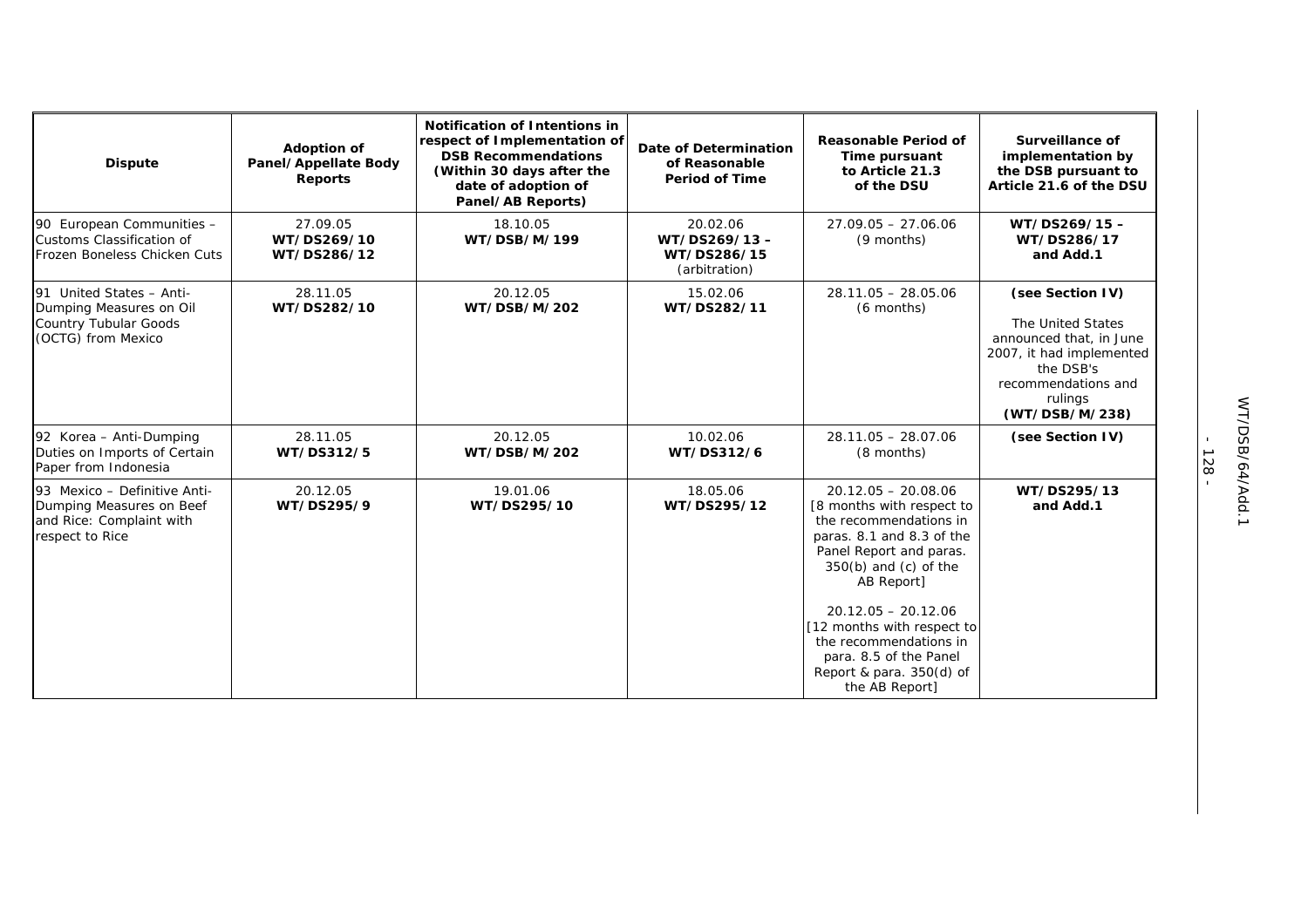| <b>Dispute</b>                                                                                              | Adoption of<br>Panel/Appellate Body<br><b>Reports</b> | Notification of Intentions in<br>respect of Implementation of<br><b>DSB Recommendations</b><br>(Within 30 days after the<br>date of adoption of<br>Panel/AB Reports) | Date of Determination<br>of Reasonable<br><b>Period of Time</b> | Reasonable Period of<br>Time pursuant<br>to Article 21.3<br>of the DSU                                                                                                                                               | Surveillance of<br>implementation by<br>the DSB pursuant to<br>Article 21.6 of the DSU                                                                                           |
|-------------------------------------------------------------------------------------------------------------|-------------------------------------------------------|----------------------------------------------------------------------------------------------------------------------------------------------------------------------|-----------------------------------------------------------------|----------------------------------------------------------------------------------------------------------------------------------------------------------------------------------------------------------------------|----------------------------------------------------------------------------------------------------------------------------------------------------------------------------------|
| 94 Mexico - Tax Measures on<br>Soft Drinks and Other<br><b>Beverages</b>                                    | 24.03.06<br>WT/DS308/13                               | 21.04.06<br>WT/DSB/M/210                                                                                                                                             | 03.07.06<br>WT/DS308/15                                         | $24.03.06 - 01.01.07$<br>(9 months & 8 days)<br>or<br>If the Mexican Congress<br>enacts legislation between<br>1 - 31 December 2006<br>repealing the measures<br>$24.03.06 - 31.01.07$<br>$(10$ months & 7 days)     | WT/DS308/16                                                                                                                                                                      |
| 95 United States - Laws,<br>Regulations and Methodology<br>for Calculating Dumping<br>Margins "Zeroing"     | 09.05.06<br>WT/DS294/17                               | 30.05.06<br>WT/DSB/M/213                                                                                                                                             | 28.07.06<br>WT/DS294/19                                         | $09.05.06 - 09.04.07$<br>(11 months)                                                                                                                                                                                 | WT/DS294/20<br>and Add.1 to Add.6<br>(see Section IV)<br>WT/DS294/34<br>and Add.1 to Add.6<br>Subsequently status<br>reports were resumed:<br>WT/DS294/38<br>and Add.1 to Add.20 |
| 96 European Communities -<br>Measures Affecting the<br>Approval and Marketing of<br><b>Biotech Products</b> | 21.11.06<br>WT/DS291/33<br>WT/DS292/27<br>WT/DS293/27 | 19.12.06<br>WT/DSB/M/224                                                                                                                                             | 21.06.07<br>WT/DS291/35                                         | 21.11.06 -21.11.07<br>(12 months)<br>Subsequently the time-<br>periods were extended<br>WT/DS292/34, 35, 36,<br>37, 38 &<br>39 (Corr.1)<br>(Canada)<br>and<br>WT/DS293/34, 35, 36,<br>37, 38, 39 & 40<br>(Argentina) | WT/DS291/37<br>and Add.1 to Add.80<br>WT/DS292/31<br>and Add.1 to Add.18<br>WT/DS293/31<br>and Add.1 to Add.26<br>(see Section IV)                                               |
| 97 European Communities -<br><b>Selected Customs Matters</b>                                                | 11.12.06<br>WT/DS315/15                               | 19.12.06<br>WT/DSB/M/224                                                                                                                                             |                                                                 |                                                                                                                                                                                                                      |                                                                                                                                                                                  |

- 129 -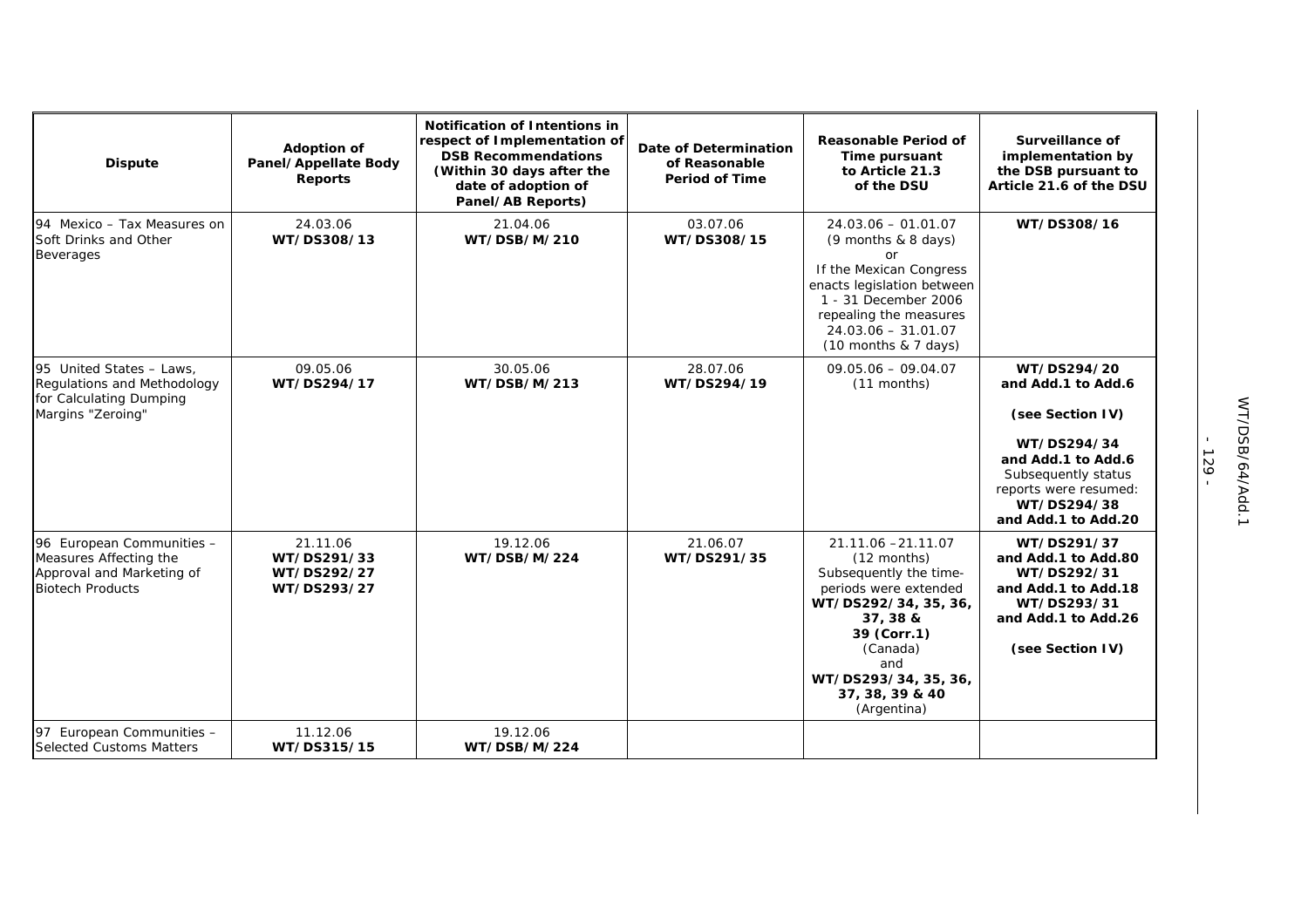| <b>Dispute</b>                                                                       | <b>Adoption of</b><br>Panel/Appellate Body<br><b>Reports</b> | <b>Notification of Intentions in</b><br>respect of Implementation of<br><b>DSB Recommendations</b><br>(Within 30 days after the<br>date of adoption of<br>Panel/AB Reports) | Date of Determination<br>of Reasonable<br><b>Period of Time</b> | <b>Reasonable Period of</b><br>Time pursuant<br>to Article 21.3<br>of the DSU | Surveillance of<br>implementation by<br>the DSB pursuant to<br>Article 21.6 of the DSU                                                         |
|--------------------------------------------------------------------------------------|--------------------------------------------------------------|-----------------------------------------------------------------------------------------------------------------------------------------------------------------------------|-----------------------------------------------------------------|-------------------------------------------------------------------------------|------------------------------------------------------------------------------------------------------------------------------------------------|
| 98 United States - Measures<br>Relating to Zeroing and<br><b>Sunset Reviews</b>      | 23.01.07<br>WT/DS322/15                                      | 20.02.07<br>WT/DSB/M/226                                                                                                                                                    | 04.05.07<br>WT/DS322/20                                         | $23.01.07 - 24.12.07$<br>(11 months)                                          | WT/DS322/22<br>and Add.1 & Add.2                                                                                                               |
|                                                                                      |                                                              |                                                                                                                                                                             |                                                                 |                                                                               | (see Section IV)                                                                                                                               |
|                                                                                      |                                                              |                                                                                                                                                                             |                                                                 |                                                                               | WT/DS322/36<br>and Add.1 to Add.29                                                                                                             |
| 99 United States - Anti-<br>Dumping Measure on Shrimp<br>from Ecuador                | 20.02.07<br>WT/DS335/9                                       | 20.03.07<br>WT/DSB/M/228                                                                                                                                                    | 26.03.07<br>WT/DS335/10                                         | $20.02.07 - 20.08.07$<br>(6 months)                                           | The United States<br>announced that, on<br>15 August 2007, it had<br>implemented the DSB's<br>recommendations and<br>rulings<br>(WT/DSB/M/238) |
| 100 Mexico - Anti-Dumping<br>Duties on Steel Pipes and<br>Tubes from Guatemala       | 24.07.07<br>WT/DS331/5                                       | 23.08.07<br>WT/DS331/6                                                                                                                                                      | 25.09.07<br>WT/DS331/7                                          | $24.07.07 - 24.01.08$<br>(6 months)                                           | Mexico announced that as<br>of 24.01.08 it had<br>complied with the DSB's<br>recommendations and<br>rulings<br>(WT/DSB/M/248)                  |
| 101 Turkey - Measures<br>Affecting the Importation<br>of Rice                        | 22.10.07<br>WT/DS334/8                                       | 20.11.07<br>WT/DS334/10                                                                                                                                                     | 09.04.08<br>WT/DS334/12                                         | $22.10.07 - 22.04.08$<br>(6 months)                                           | WT/DS334/14                                                                                                                                    |
| 102 Brazil - Measures<br>Affecting Imports of Retreaded<br><b>Tyres</b>              | 17.12.07<br>WT/DS332/12                                      | 15.01.08<br>WT/DSB/M/244                                                                                                                                                    | 29.08.08<br>WT/DS332/16<br>(arbitration)                        | $17.12.07 - 11.12.08$<br>(12 months)                                          | WT/DS332/19<br>and Add.1 to Add.6                                                                                                              |
| 103 Japan - Countervailing<br>Duties on Dynamic Random<br>Access Memories from Korea | 17.12.07<br>WT/DS336/12                                      | 15.01.08<br>WT/DSB/M/244                                                                                                                                                    | 05.05.08<br>WT/DS336/16<br>(arbitration)                        | $17.12.07 - 01.09.08$<br>(8 months & 2 weeks)                                 | (see Section IV)                                                                                                                               |
| 104 European Communities -<br>Anti-Dumping Measure on<br>Farmed Salmon from Norway   | 15.01.08<br>WT/DS337/6                                       | 08.02.08<br>WT/DSB/M/246                                                                                                                                                    | 06.05.08<br>WT/DS337/8                                          | $15.01.08 - 15.11.08$<br>$(10$ months)                                        | At the DSB meeting on<br>01.08.08 the EC<br>announced the withdrawal<br>of the measure, effective<br>from 20.07.08<br>(WT/DSB/M/254)           |

- 130 -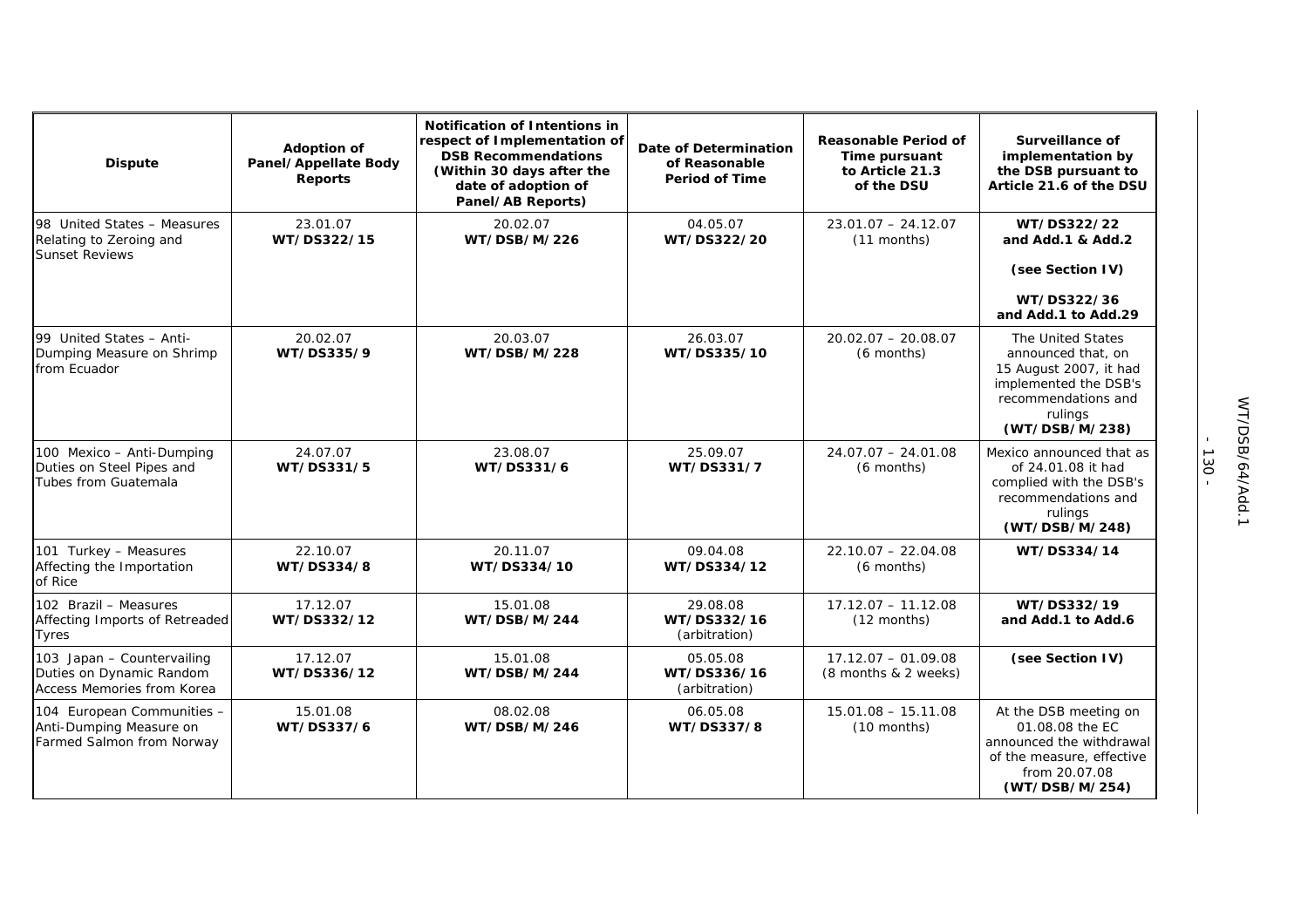| <b>Dispute</b>                                                                                                                       | <b>Adoption of</b><br>Panel/Appellate Body<br><b>Reports</b> | <b>Notification of Intentions in</b><br>respect of Implementation of<br><b>DSB Recommendations</b><br>(Within 30 days after the<br>date of adoption of<br>Panel/AB Reports) | Date of Determination<br>of Reasonable<br><b>Period of Time</b> | <b>Reasonable Period of</b><br>Time pursuant<br>to Article 21.3<br>of the DSU | Surveillance of<br>implementation by<br>the DSB pursuant to<br>Article 21.6 of the DSU                                                               |
|--------------------------------------------------------------------------------------------------------------------------------------|--------------------------------------------------------------|-----------------------------------------------------------------------------------------------------------------------------------------------------------------------------|-----------------------------------------------------------------|-------------------------------------------------------------------------------|------------------------------------------------------------------------------------------------------------------------------------------------------|
| 105 United States - Final<br>Anti-Dumping Measures on<br><b>Stainless Steel from Mexico</b>                                          | 20.05.08<br>WT/DS344/10                                      | 02.06.08<br>WT/DSB/M/251                                                                                                                                                    | 31.10.08<br>WT/DS344/15<br>(arbitration)                        | $20.05.08 - 30.04.09$<br>$(11$ months & 10 days)                              | (see Section IV)                                                                                                                                     |
| 106 United States - Measures<br>Relating to Shrimp from<br>Thailand                                                                  | 01.08.08<br>WT/DS343/14                                      | 29.08.08<br>WT/DSB/M/255                                                                                                                                                    | 31.10.08<br>WT/DS343/16                                         | $01.08.08 - 01.04.09$<br>(8 months)                                           | At the DSB meeting on<br>20.04.09, the United<br>States announced that it<br>had complied with the<br><b>DSB's recommendations</b><br>(WT/DSB/M/267) |
| 107 United States - Customs<br><b>Bond Directive for</b><br>Merchandise Subject to Anti-<br>Dumping/ Countervailing<br><b>Duties</b> | 01.08.08<br>WT/DS345/13                                      | 29.08.08<br>WT/DSB/M/255                                                                                                                                                    | 31.10.08<br>WT/DS345/15                                         | $01.08.08 - 01.04.09$<br>(8 months)                                           | At the DSB meeting on<br>20.04.09, the United<br>States announced that it<br>had complied with the<br>DSB's recommendations<br>(WT/DSB/M/267)        |
| 108 Mexico - Definitive<br>Countervailing Measures on<br>Olive Oil from the EC                                                       | 21.10.08<br>WT/DS341/5                                       | 17.11.08<br>WT/DSB/M/259                                                                                                                                                    |                                                                 |                                                                               | At the DSB meeting on<br>11.12.08, Mexico<br>announced that it had<br>complied with the DSB's<br>recommendations<br>(WT/DSB/M/260)                   |
| 109 United States -<br>Continued Suspension of<br>Obligations in the EC -<br><b>Hormones Dispute</b>                                 | 14.11.08<br>WT/DS320/18                                      | 11.12.08<br>WT/DSB/M/260                                                                                                                                                    |                                                                 |                                                                               |                                                                                                                                                      |
| 110 Canada - Continued<br>Suspension of Obligations in<br>the EC - Hormones Dispute                                                  | 14.11.08<br>WT/DS321/16                                      | 11.12.08<br>WT/DSB/M/260                                                                                                                                                    |                                                                 |                                                                               |                                                                                                                                                      |

- 131 -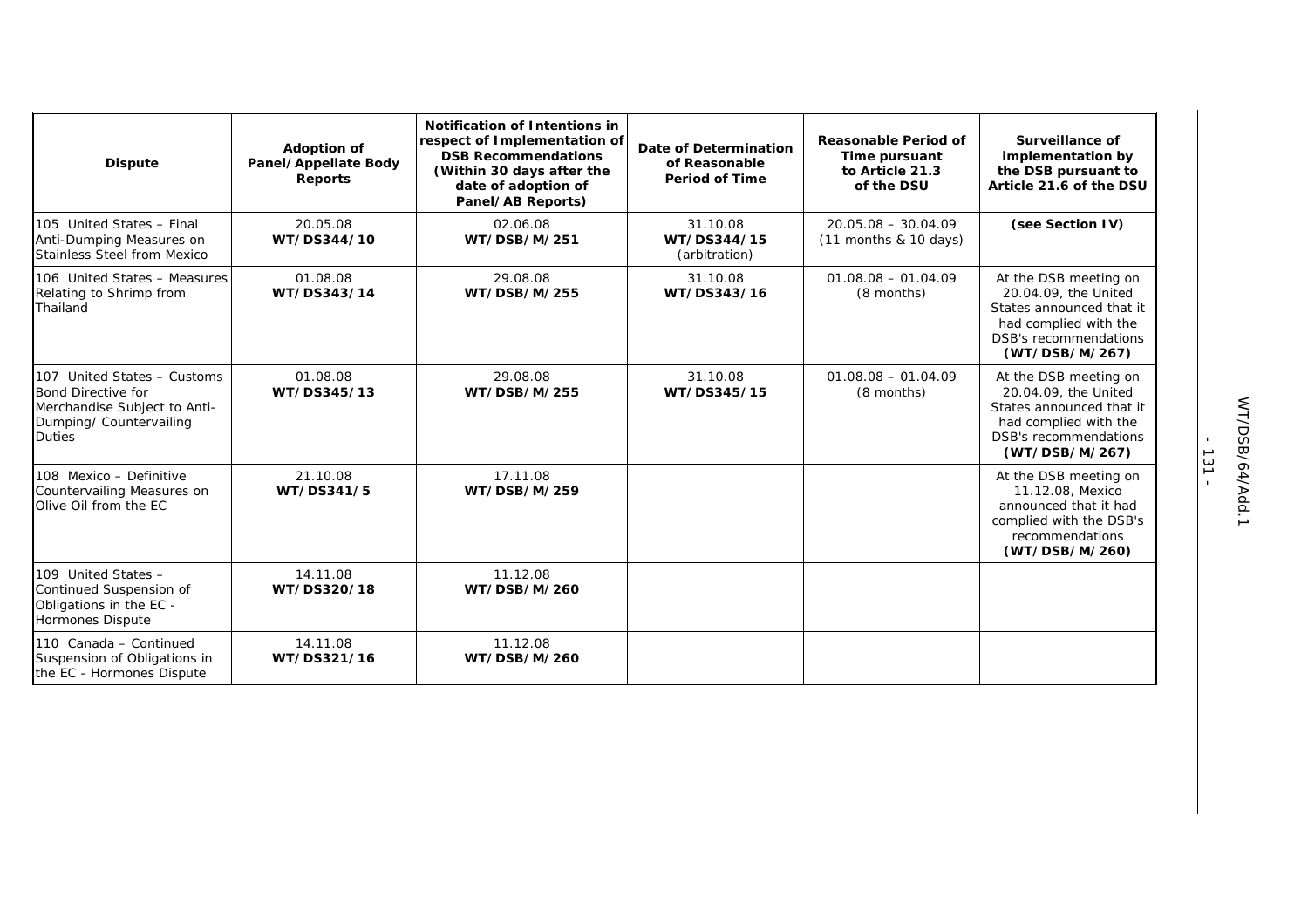| <b>Dispute</b>                                                                                                                                         | <b>Adoption of</b><br>Panel/Appellate Body<br><b>Reports</b> | <b>Notification of Intentions in</b><br>respect of Implementation of<br><b>DSB Recommendations</b><br>(Within 30 days after the<br>date of adoption of<br>Panel/AB Reports) | Date of Determination<br>of Reasonable<br><b>Period of Time</b> | <b>Reasonable Period of</b><br>Time pursuant<br>to Article 21.3<br>of the DSU | Surveillance of<br>implementation by<br>the DSB pursuant to<br>Article 21.6 of the DSU                                                                                                                           |
|--------------------------------------------------------------------------------------------------------------------------------------------------------|--------------------------------------------------------------|-----------------------------------------------------------------------------------------------------------------------------------------------------------------------------|-----------------------------------------------------------------|-------------------------------------------------------------------------------|------------------------------------------------------------------------------------------------------------------------------------------------------------------------------------------------------------------|
| 111 China - Measures<br>Affecting Imports of<br><b>Automobile Parts</b>                                                                                | 12.01.09<br>WT/DS339/14<br>WT/DS340/14<br>WT/DS342/14        | 11.02.09<br>WT/DSB/M/264                                                                                                                                                    | 27.02.09<br>WT/DS339/15<br>WT/DS340/15<br>WT/DS342/15           | $12.01.09 - 01.09.09$<br>$(7$ months & 20 days)                               | At the DSB meeting on<br>31.08.09, China stated<br>that it had brought its<br>measures into conformity<br>with the DSB's<br>recommendations and<br>rulings<br>(WT/DSB/M/273)                                     |
| 112 United States -<br>Continued Existence and<br>Application of Zeroing<br>Methodology                                                                | 19.02.09<br>WT/DS350/15                                      | 20.03.09<br>WT/DSB/M/266                                                                                                                                                    | 02.06.09<br>WT/DS350/17                                         | $19.02.09 - 19.12.09$<br>$(10$ months)                                        | WT/DS350/18<br>and Add.1 to Add.26                                                                                                                                                                               |
| 113 China - Measures<br>Affecting the Protection and<br>Enforcement of Intellectual<br><b>Property Rights</b>                                          | 20.03.09<br>WT/DS362/10                                      | 20.04.09<br>WT/DSB/M/267                                                                                                                                                    | 29.06.09<br>WT/DS362/13                                         | $20.03.09 - 20.03.10$<br>$(12$ months)                                        | WT/DS362/14<br>and Add.1 & Add.2<br>At the DSB meeting on<br>20.04.10, China stated<br>that it had brought its<br>measures into conformity<br>with the DSB's<br>recommendations and<br>rulings<br>(WT/DSB/M/282) |
| 114 Colombia - Indicative<br>Prices and Restrictions on<br>Ports of Entry                                                                              | 20.05.09<br>WT/DS366/9                                       | 19.06.09<br>WT/DSB/M/270                                                                                                                                                    | 02.10.09<br>WT/DS366/13                                         | $20.05.09 - 04.02.10$<br>(8 months & 15 days)                                 | WT/DS366/15                                                                                                                                                                                                      |
| 115 China - Measures<br>Affecting Trading Rights and<br>Distribution Services for<br>Certain Publications and<br>Audiovisual Entertainment<br>Products | 19.01.10<br>WT/DS363/14                                      | 18.02.10<br>WT/DSB/M/279                                                                                                                                                    | 12.07.10<br>WT/DS363/16                                         | $19.01.10 - 19.03.11$<br>(14 months)                                          | WT/DS363/17<br>and Add.1 to Add.15                                                                                                                                                                               |

- 132 -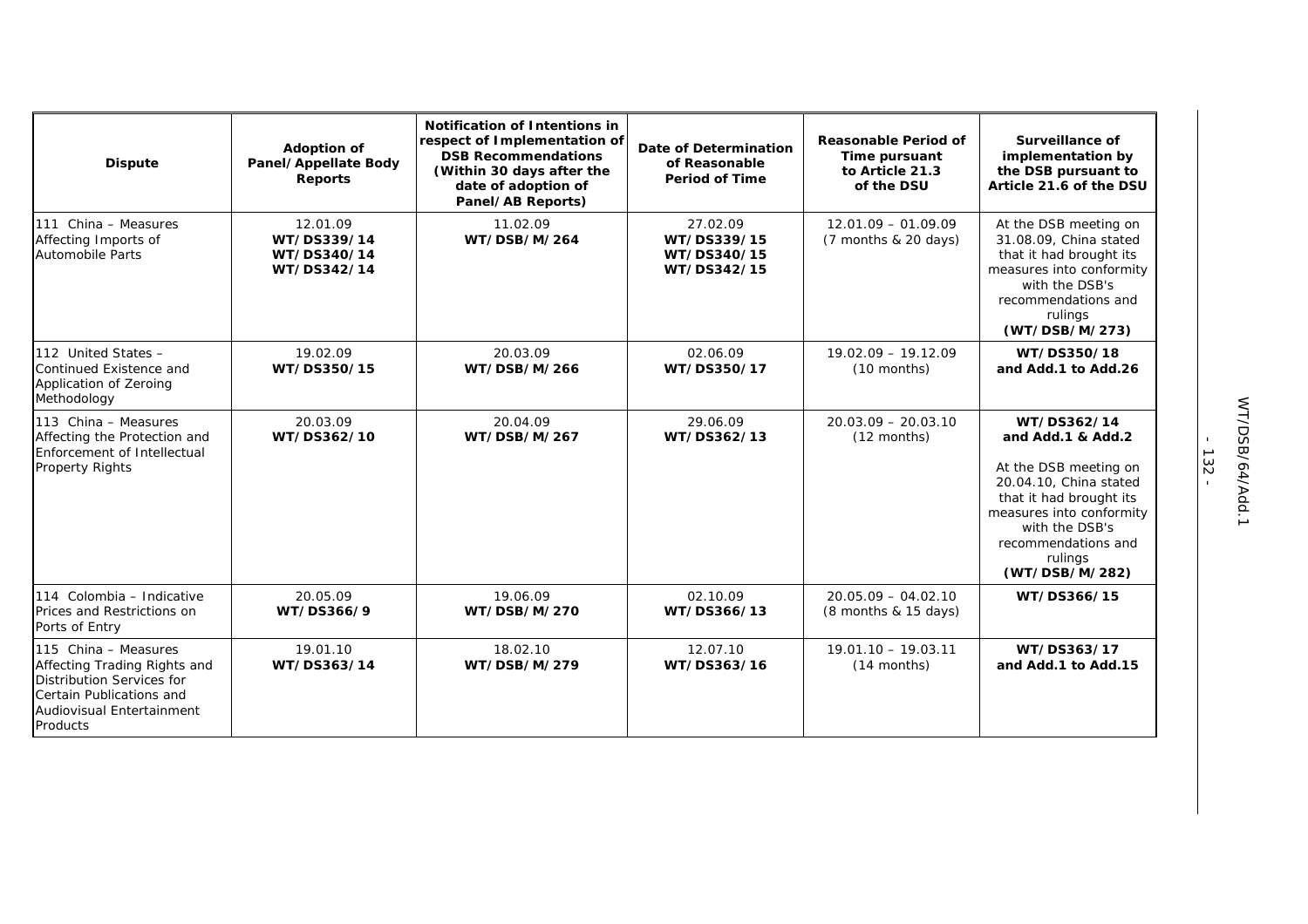| <b>Dispute</b>                                                                                                          | <b>Adoption of</b><br>Panel/Appellate Body<br>Reports | <b>Notification of Intentions in</b><br>respect of Implementation of<br><b>DSB Recommendations</b><br>(Within 30 days after the<br>date of adoption of<br>Panel/AB Reports) | <b>Date of Determination</b><br>of Reasonable<br><b>Period of Time</b> | <b>Reasonable Period of</b><br>Time pursuant<br>to Article 21.3<br>of the DSU                                                                                                                                                                   | Surveillance of<br>implementation by<br>the DSB pursuant to<br>Article 21.6 of the DSU                                                                  |
|-------------------------------------------------------------------------------------------------------------------------|-------------------------------------------------------|-----------------------------------------------------------------------------------------------------------------------------------------------------------------------------|------------------------------------------------------------------------|-------------------------------------------------------------------------------------------------------------------------------------------------------------------------------------------------------------------------------------------------|---------------------------------------------------------------------------------------------------------------------------------------------------------|
| 116 United States - Anti-<br>Dumping Measures on<br>Polyethylene Retail Carrier<br>Bags from Thailand                   | 18.02.10<br>WT/DS383/5                                | 19.03.10<br>WT/DSB/M/280                                                                                                                                                    | 31.03.10<br>WT/DS383/6                                                 | $18.02.10 - 18.08.10$<br>(6 months)                                                                                                                                                                                                             | At the DSB meeting on<br>31.08.10, the United<br>States stated that it had<br>implemented the DSB's<br>recommendations and<br>rulings<br>(WT/DSB/M/286) |
| 117 European Communities<br>and its member States - Tariff<br><b>Treatment of Certain</b><br><b>Technology Products</b> | 21.09.10<br>WT/DS375/13<br>WT/DS376/13<br>WT/DS377/11 | 13.10.10<br>WT/DS375/14<br>WT/DS376/14<br>WT/DS377/12                                                                                                                       | 20.12.10<br>WT/DS375/16<br>WT/DS376/16<br>WT/DS377/14                  | $21.09.10 - 30.06.11$<br>$(9$ months & 9 days)                                                                                                                                                                                                  | WT/DS375/18<br>WT/DS376/18<br>WT/DS377/16                                                                                                               |
| 118 Australia - Measures<br>Affecting the Importation of<br>Apples from New Zealand                                     | 17.12.10<br>WT/DS367/17                               | 10.01.11<br>WT/DS367/18                                                                                                                                                     | 31.01.11<br>WT/DS367/19                                                | Until 17.08.11                                                                                                                                                                                                                                  | WT/DS367/20                                                                                                                                             |
| 119 United States - Use of<br>Zeroing in Anti-Dumping<br>Measures Involving Products<br>from Korea                      | 24.02.11<br>WT/DS402/5                                | 25.03.11<br>WT/DSB/M/294                                                                                                                                                    | 17.06.11<br>WT/DS402/6                                                 | (i) 9 months - until<br>24.11.11<br>$(ii)$ 8 months $-$ until<br>24.10.11                                                                                                                                                                       |                                                                                                                                                         |
| 120 United States - Definitive<br>Anti-Dumping and<br>Countervailing Duties on<br>Certain Products from China           | 25.03.11<br>WT/DS379/6                                | 21.04.11<br>WT/DSB/M/295                                                                                                                                                    | 08.07.11<br>WT/DS379/11                                                | $25.03.11 - 25.02.12$<br>$(11$ months)                                                                                                                                                                                                          | WT/DS379/12<br>and Add.1 to Add.7                                                                                                                       |
| 121 European Communities<br>and certain member States -<br>Measures Affecting Trade in<br>Large Civil Aircraft          | 01.06.11<br>WT/DS316/16                               | 17.06.11<br>WT/DSB/M/298                                                                                                                                                    |                                                                        | In accordance with<br>Article 7.9 of the Subsidies<br>Agreement, the measures<br>must be withdrawn or their<br>adverse effects removed<br>within a period of<br>6 months from the date of<br>adoption of the Report or<br>Reports<br>(01.12.11) | (see Section IV)                                                                                                                                        |

- 133 -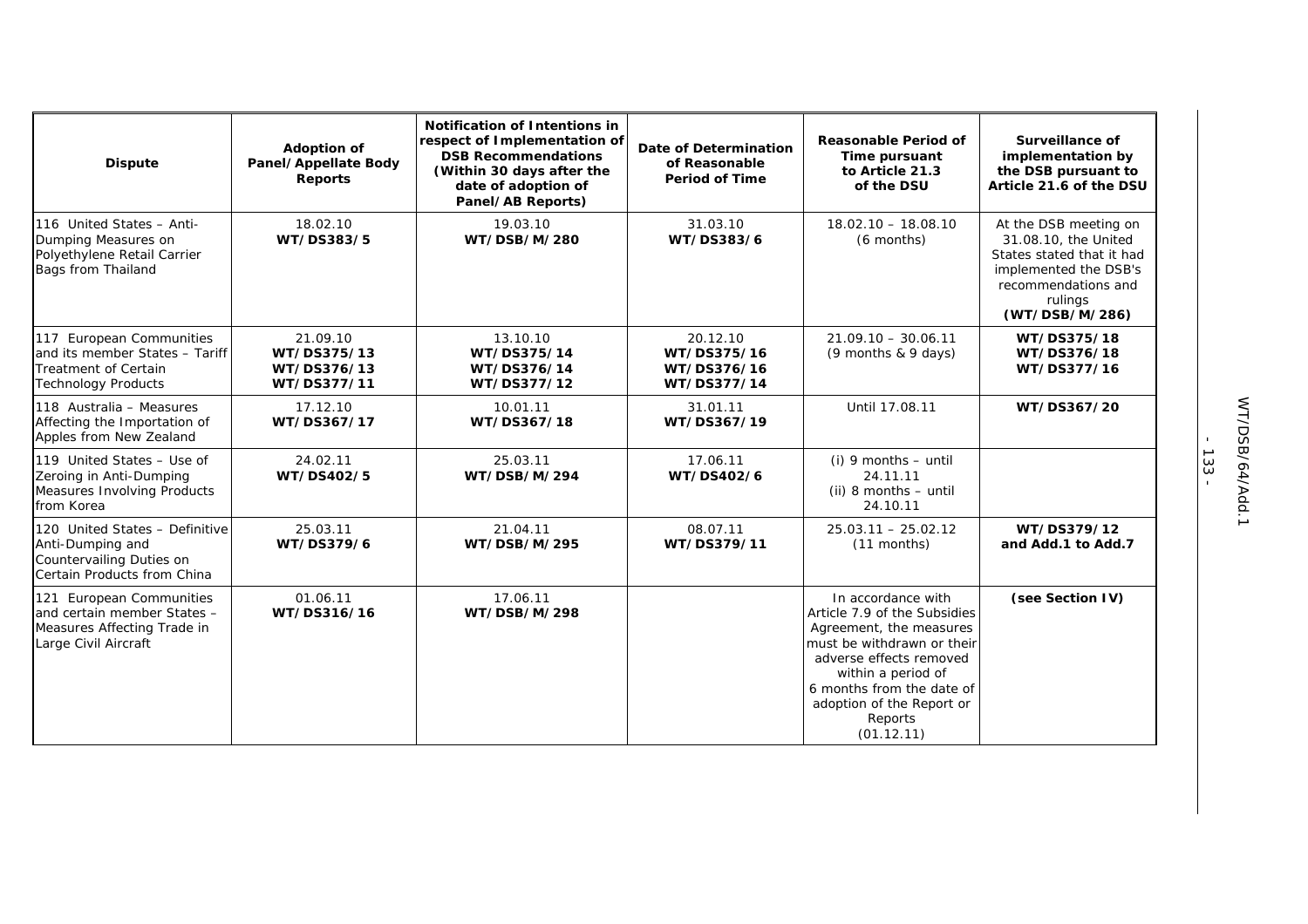| <b>Dispute</b>                                                                                                                                        | <b>Adoption of</b><br>Panel/Appellate Body<br><b>Reports</b>         | <b>Notification of Intentions in</b><br>respect of Implementation of<br><b>DSB Recommendations</b><br>(Within 30 days after the<br>date of adoption of<br>Panel/AB Reports) | <b>Date of Determination</b><br>of Reasonable<br><b>Period of Time</b> | <b>Reasonable Period of</b><br>Time pursuant<br>to Article 21.3<br>of the DSU                                                            | Surveillance of<br>implementation by<br>the DSB pursuant to<br>Article 21.6 of the DSU |
|-------------------------------------------------------------------------------------------------------------------------------------------------------|----------------------------------------------------------------------|-----------------------------------------------------------------------------------------------------------------------------------------------------------------------------|------------------------------------------------------------------------|------------------------------------------------------------------------------------------------------------------------------------------|----------------------------------------------------------------------------------------|
| 122 United States - Anti-<br>Dumping Administrative<br><b>Reviews and Other Measures</b><br>Related to Imports of Certain<br>Orange Juice from Brazil | 17.06.11<br>WT/DS382/8                                               | 17.06.11<br>WT/DSB/M/298                                                                                                                                                    | 17.06.11<br>WT/DS382/9                                                 | $17.06.11 - 17.03.12$<br>(9 months)                                                                                                      | WT/DS382/10<br>and Add.1 to Add.14                                                     |
| 123 Thailand - Customs and<br><b>Fiscal Measures on Cigarettes</b><br>from the Philippines                                                            | 15.07.11<br>WT/DS371/11                                              | 11.08.11<br>WT/DS371/12                                                                                                                                                     | 23.09.11<br>WT/DS371/14                                                | $15.07.11 - 15.05.12$<br>$(10$ months)<br>$15.07.11 - 15.10.12$<br>$(15$ months)                                                         | WT/DS371/15<br>and Add.1 to Add.25                                                     |
| 124 European Communities -<br>Definitive Anti-Dumping<br>Measures on Certain Iron or<br>Steel Fasteners from China                                    | 28.07.11<br>WT/DS397/11                                              | 18.08.11<br>WT/DS397/12                                                                                                                                                     | 19.01.12<br>WT/DS397/14                                                | $28.07.11 - 12.10.12$<br>(14 months & 2 weeks)                                                                                           | WT/DS397/15<br>and Add.1 to Add.3                                                      |
| 125 United States - Anti-<br>Dumping Measures on Certain<br>Shrimp from Viet Nam                                                                      | 02.09.11<br>WT/DS404/9                                               | 27.09.11<br>WT/DSB/M/303                                                                                                                                                    | 31.10.11<br>WT/DS404/10                                                | $02.09.11 - 02.07.12$<br>$(10$ months)                                                                                                   | WT/DS404/11<br>and Add.1 to Add.28                                                     |
| 126 United States - Measures<br>Affecting Imports of Certain<br>Passenger Vehicle and Light<br>Truck Tyres from China                                 | 05.10.11<br>WT/DS399/9                                               | N.A.                                                                                                                                                                        | N.A.                                                                   | N.A.                                                                                                                                     | N.A.                                                                                   |
| 127 Philippines - Taxes on<br><b>Distilled Spirits</b>                                                                                                | 20.01.12<br>WT/DS396/11<br>WT/DS403/11                               | 15.02.12<br>WT/DS396/12<br>WT/DS403/12                                                                                                                                      | 20.04.12<br>WT/DS396/14<br>WT/DS403/14                                 | $20.01.12 - 08.03.13$<br>$(13$ months & 16 days)                                                                                         | WT/DS396/15-<br>WT/DS403/15<br>and Add.1 to Add.3                                      |
| 128 European Union - Anti-<br>Dumping Measures on Certain<br>Footwear from China                                                                      | 22.02.12<br>WT/DS405/6                                               | 23.03.12<br>WT/DSB/M/313                                                                                                                                                    | 23.05.12<br>WT/DS405/7                                                 | $22.02.12 - 11.10.12$<br>(7 months & 19 days)                                                                                            | WT/DS405/9                                                                             |
| 129 Dominican Republic -<br>Safeguard Measures on<br>Imports of Polypropylene Bags<br>and Tubular Fabric                                              | 22.02.12<br>WT/DS415/11<br>WT/DS416/11<br>WT/DS417/11<br>WT/DS418/11 | 23.03.12<br>WT/DSB/M/313                                                                                                                                                    | 13.04.12<br>WT/DS415/12<br>WT/DS416/12<br>WT/DS417/12<br>WT/DS418/12   | End of RPT on 30.04.12<br>WT/DS415/13<br>WT/DS416/13<br>WT/DS417/13<br>WT/DS418/13<br>(the safeguard measure<br>was removed on 21.04.12) |                                                                                        |

- 134 -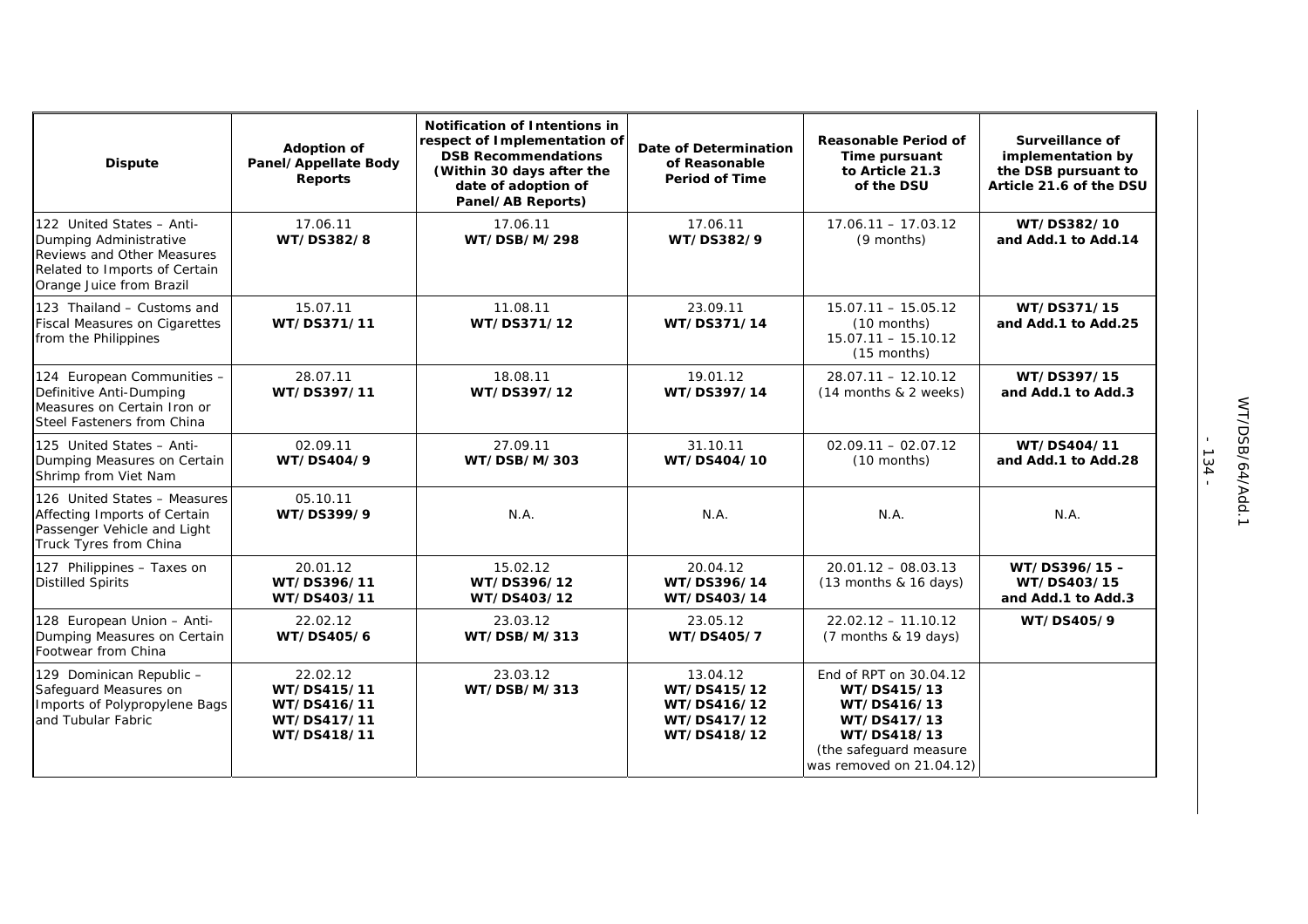| <b>Dispute</b>                                                                                                                                     | <b>Adoption of</b><br>Panel/Appellate Body<br>Reports | <b>Notification of Intentions in</b><br>respect of Implementation of<br><b>DSB Recommendations</b><br>(Within 30 days after the<br>date of adoption of<br>Panel/AB Reports) | Date of Determination<br>of Reasonable<br><b>Period of Time</b> | Reasonable Period of<br>Time pursuant<br>to Article 21.3<br>of the DSU | Surveillance of<br>implementation by<br>the DSB pursuant to<br>Article 21.6 of the DSU                                |
|----------------------------------------------------------------------------------------------------------------------------------------------------|-------------------------------------------------------|-----------------------------------------------------------------------------------------------------------------------------------------------------------------------------|-----------------------------------------------------------------|------------------------------------------------------------------------|-----------------------------------------------------------------------------------------------------------------------|
| 130 China - Measures<br>Related to the Exportation of<br>Various Raw Materials                                                                     | 22.02.12<br>WT/DS394/16<br>WT/DS395/15<br>WT/DS398/14 | 23.03.12<br>WT/DSB/M/313                                                                                                                                                    | 24.05.12<br>WT/DS394/18<br>WT/DS395/17<br>WT/DS398/16           | $22.02.12 - 31.12.12$<br>$(10$ months & 9 days)                        | WT/DS394/19<br>WT/DS395/18<br>WT/DS398/17<br>and Add.1                                                                |
| 131 United States - Measures<br>Affecting Trade in Large Civil<br>Aircraft (Second Complaint)                                                      | 23.03.12<br>WT/DS353/13                               | 13.04.12<br>WT/DSB/M/314                                                                                                                                                    |                                                                 | Under the SCM<br>Agreement, compliance to<br>take place by 23.09.12    | WT/DS353/15                                                                                                           |
| 132 United States - Measures<br>Affecting the Production and<br>Sale of Clove Cigarettes                                                           | 24.04.12<br>WT/DS406/9                                | 24.05.12<br>WT/DSB/M/316                                                                                                                                                    | 14.06.12<br>WT/DS406/10                                         | $24.04.12 - 24.07.13$<br>$(15$ months)                                 | WT/DS406/11<br>and Add.1 to Add.7                                                                                     |
| 133 United States - Measures<br>Concerning the Importation,<br>Marketing and Sale of Tuna<br>and Tuna Products                                     | 13.06.12<br>WT/DS381/15                               | 25.06.12<br>WT/DSB/M/318                                                                                                                                                    | 17.09.12<br>WT/DS381/17                                         | $13.06.12 - 13.07.13$<br>(13 months)                                   | WT/DS381/18<br>and Add.1 to Add.3                                                                                     |
| 134 United States - Anti-<br>Dumping Measures on Certain<br>Shrimp and Diamond<br>Sawblades from China                                             | 23.07.12<br>WT/DS422/6                                | 23.07.12<br>WT/DSB/M/320                                                                                                                                                    | 27.07.12<br>WT/DS422/7                                          | $23.07.12 - 23.03.13$<br>(8 months)                                    | WT/DS422/8<br>and Add.1                                                                                               |
| 135 United States - Certain<br>Country of Origin Labelling<br>(COOL) Requirements                                                                  | 23.07.12<br>WT/DS384/18<br>WT/DS386/17                | 21.08.12<br>WT/DS384/19<br>WT/DS386/18                                                                                                                                      | 04.12.12<br>WT/DS384/24-<br>WT/DS386/23<br>(arbitration)        | $23.07.12 - 23.05.13$<br>(10 months)                                   | 24.05.13<br>Statement by the<br>United States regarding<br>implementation of DSB<br>recommendations<br>(WT/DSB/M/332) |
| 136 China - Certain Measures<br>Affecting Electronic Payment<br>Services                                                                           | 31.08.12<br>WT/DS413/6                                | 28.09.12<br>WT/DSB/M/322                                                                                                                                                    | 22.11.12<br>WT/DS413/8                                          | $31.08.12 - 31.07.13$<br>$(11$ months)                                 | WT/DS413/9<br>and Add.1                                                                                               |
| 137 China - Countervailing<br>and Anti-Dumping Duties on<br><b>Grain Oriented Flat-Rolled</b><br>Electrical Steel from the<br><b>United States</b> | 16.11.12<br>WT/DS414/8                                | 30.11.12<br>WT/DSB/M/326                                                                                                                                                    | 03.05.13<br>WT/DS414/12<br>(arbitration)                        | $16.11.12 - 31.07.13$<br>$(8$ months & 15 days)                        | 30.08.13<br>Statement by China<br>regarding implementation<br>of DSB recommendations<br>WT/DSB/M/336                  |

- 135 -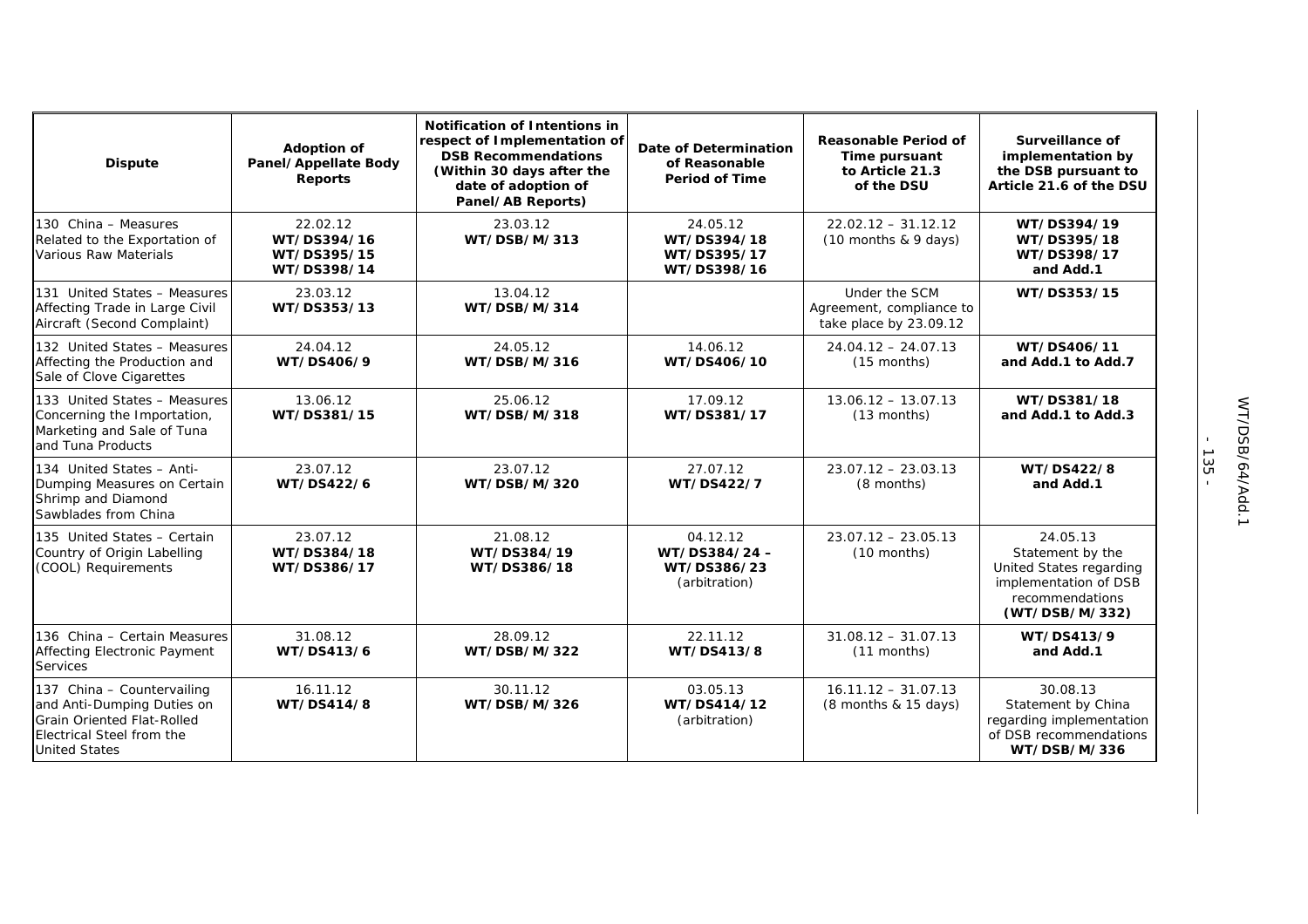| <b>Dispute</b>                                                                                                                                         | <b>Adoption of</b><br>Panel/Appellate Body<br><b>Reports</b> | <b>Notification of Intentions in</b><br>respect of Implementation of<br><b>DSB Recommendations</b><br>(Within 30 days after the<br>date of adoption of<br>Panel/AB Reports) | Date of Determination<br>of Reasonable<br><b>Period of Time</b> | <b>Reasonable Period of</b><br>Time pursuant<br>to Article 21.3<br>of the DSU                                                                            | Surveillance of<br>implementation by<br>the DSB pursuant to<br>Article 21.6 of the DSU |
|--------------------------------------------------------------------------------------------------------------------------------------------------------|--------------------------------------------------------------|-----------------------------------------------------------------------------------------------------------------------------------------------------------------------------|-----------------------------------------------------------------|----------------------------------------------------------------------------------------------------------------------------------------------------------|----------------------------------------------------------------------------------------|
| 138 China - Definitive Anti-<br>Dumping Duties on X-Ray<br>Security Inspection Equipment<br>from the European Union                                    | 24.04.13<br>WT/DS425/6                                       | 24.05.13<br>WT/DSB/M/332                                                                                                                                                    | 19.07.13<br>WT/DS425/8                                          | $24.04.13 - 19.02.14$<br>$(9$ months & 25 days)                                                                                                          | WT/DS425/9                                                                             |
| 139 Canada - Certain<br>Measures Affecting the<br>Renewable Energy Generation<br>Sector/Canada - Measures<br>Relating to the Feed-In Tariff<br>Program | 24.05.13<br>WT/DS412/14<br>WT/DS426/13                       | 20.06.13<br>WT/DS412/15<br>WT/DS426/14<br>25.06.13<br>WT/DSB/M/333                                                                                                          | 29.07.13<br>WT/DS412/16<br>WT/DS426/16                          | $24.05.13 - 24.03.14$<br>$(10$ months)<br>Subsequently the time-<br>period was extended so as<br>to expire on 05.06.14<br>(WT/DS412/18)<br>(WT/DS426/18) | WT/DS412/17<br>WT/DS426/17<br>and Add.1 to Add.3<br>WT/DS412/19<br>WT/DS426/19         |
| 140 China - Anti-Dumping<br>and Countervailing Duty<br>Measures on Broiler Products<br>from the United States                                          | 25.09.13<br>WT/DS427/5                                       | 22.10.13<br>WT/DSB/M/338                                                                                                                                                    | 19.12.13<br>WT/DS427/7                                          | $25.09.13 - 09.07.14$<br>$(9$ months & 14 days)                                                                                                          | WT/DS427/8                                                                             |
| 141 European Communities -<br>Measures Prohibiting the<br>Importation and Marketing of<br>Seal Products                                                | 18.06.14<br>WT/DS400/13<br>WT/DS401/14                       | 10.07.14<br>WT/DSB/M/347                                                                                                                                                    | 05.09.14<br>WT/DS400/15<br>WT/DS401/16                          | $18.06.14 - 18.10.15$<br>$(16$ months)                                                                                                                   |                                                                                        |
| 142 United States -<br>Countervailing and Anti-<br>Dumping Measures on Certain<br>Products from China                                                  | 22.07.14<br>WT/DS449/10                                      | 21.08.14<br>WT/DS449/11<br>WT/DSB/M/349                                                                                                                                     |                                                                 |                                                                                                                                                          |                                                                                        |
| 143 China - Measures<br>Related to the Exportation of<br>Rare earths, Tungsten, and<br>Molybdenum                                                      | 29.08.14<br>WT/DS431/14<br>WT/DS432/12<br>WT/DS433/12        | 26.09.14<br>WT/DSB/M/350                                                                                                                                                    |                                                                 |                                                                                                                                                          |                                                                                        |

- 136 -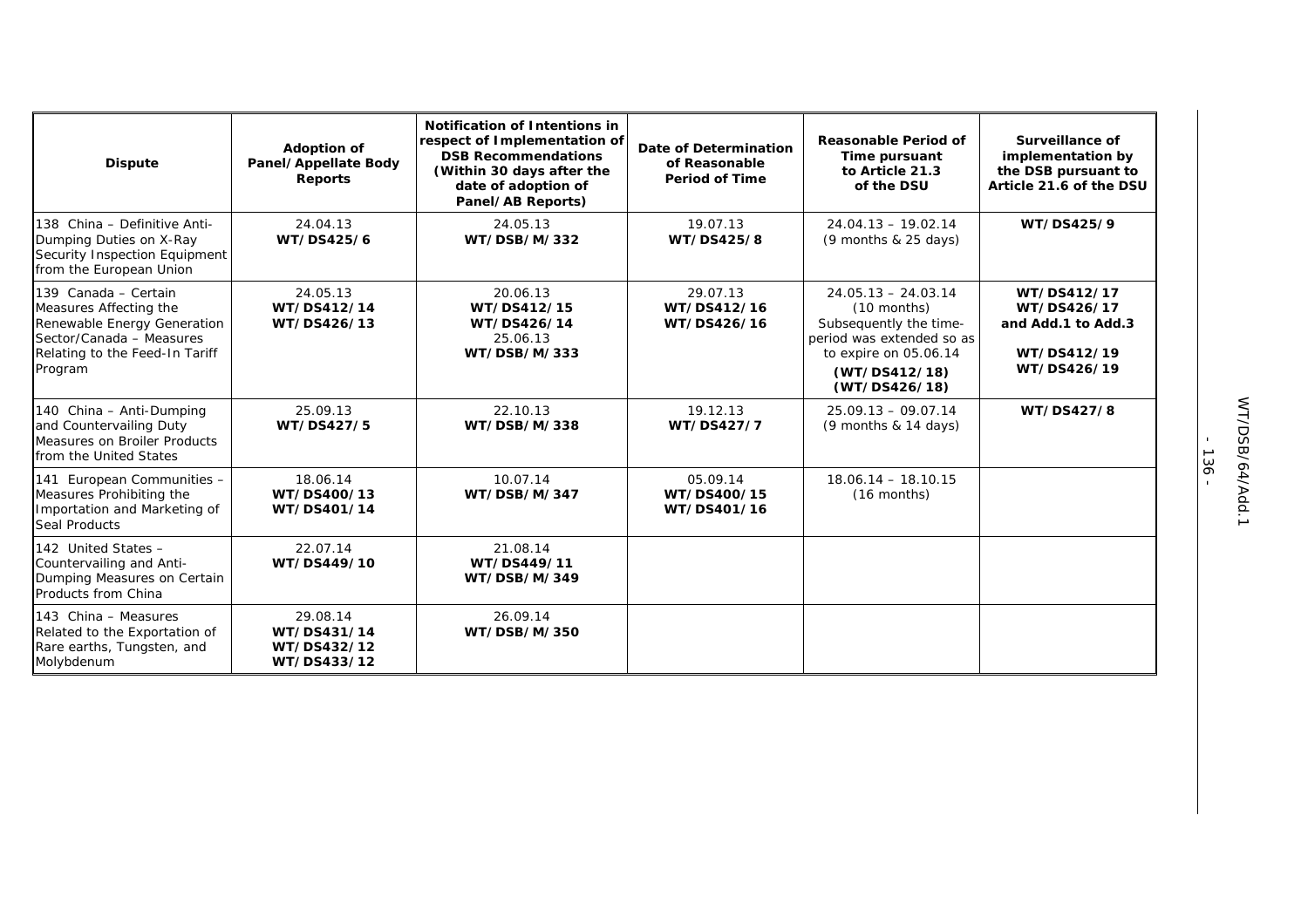### **SECTION IV**

# (I) RECOURSE TO ARTICLE 21.5 OF THE DSU

# *(1 January 1995 – 31 October 2014)*

| <b>Dispute</b>                                                                                                                                | Recourse to<br>Article 21.5                                       | <b>Referral to</b><br><b>Original Panel</b><br>by the DSB | <b>Panel Report</b><br>Circulated                          | Notice of<br>Appeal                     | <b>Appellate Body</b><br><b>Report Circulated</b> | Panel and/or<br><b>Appellate Body</b><br><b>Reports Adopted</b> |
|-----------------------------------------------------------------------------------------------------------------------------------------------|-------------------------------------------------------------------|-----------------------------------------------------------|------------------------------------------------------------|-----------------------------------------|---------------------------------------------------|-----------------------------------------------------------------|
| 1 European Communities -<br>Regime for the Importation,<br>Sale and Distribution of<br><b>Bananas</b>                                         | 15.12.98<br>EC<br>WT/DS27/40<br>18.12.98<br>Ecuador<br>WT/DS27/41 | 12.01.99<br>WT/DSB/M/53<br>EC, Ecuador                    | 12.04.99<br>WT/DS27/RW/ECU<br>WT/DS27/RW/EEC<br>and Corr.1 | N.A.                                    | N.A.                                              | 06.05.99<br>WT/DSB/M/61<br>(WT/DS27/RW/ECU)                     |
| 2 Australia - Measures<br>Affecting Importation of<br>Salmon                                                                                  | 28.07.99<br>Canada<br>WT/DS18/14                                  | 28.07.99<br>WT/DSB/M/66                                   | 18.02.00<br>WT/DS18/RW                                     | N.A.                                    | N.A.                                              | 20.03.00<br>WT/DSB/M/77                                         |
| 3 Australia - Subsidies<br>Provided to Producers and<br><b>Exporters of Automotive</b><br>Leather                                             | 04.10.99<br>US<br>WT/DS126/8                                      | 14.10.99<br>WT/DSB/M/69                                   | 21.01.00<br>WT/DS126/RW<br>and Corr.1                      | N.A.                                    | N.A.                                              | 11.02.00<br>WT/DSB/M/75                                         |
| 4 Brazil - Export Financing<br>Programme for Aircraft                                                                                         | 26.11.99<br>Canada<br>WT/DS46/13                                  | 09.12.99<br>WT/DSB/M/72                                   | 09.05.00<br>WT/DS46/RW                                     | 22.05.00<br><b>Brazil</b><br>WT/DS46/17 | 21.07.00<br>WT/DS46/AB/RW                         | 04.08.00<br>WT/DSB/M/87                                         |
| 5 Canada - Measures<br>Affecting the Export of<br>Civilian Aircraft                                                                           | 23.11.99<br>Brazil<br>WT/DS70/9                                   | 09.12.99<br>WT/DSB/M/72                                   | 09.05.00<br>WT/DS70/RW                                     | 22.05.00<br>Brazil<br>WT/DS70/12        | 21.07.00<br>WT/DS70/AB/RW                         | 04.08.00<br>WT/DSB/M/87                                         |
| 6 United States - Anti-<br>Dumping Duty on Dynamic<br>Random Access Memory<br>Semiconductors (DRAMS) of<br>one megabit or above from<br>Korea | 07.04.00<br>Korea<br>WT/DS99/8                                    | 25.04.00<br>WT/DSB/M/79                                   | 07.11.00<br>WT/DS99/RW<br>(mutually agreed<br>solution)    | N.A.                                    | N.A.                                              | N.A.                                                            |
| 7 United States - Import<br>Prohibition of Certain<br>Shrimp and Shrimp Products                                                              | 13.10.00<br>Malaysia<br>WT/DS58/17                                | 23.10.00<br>WT/DSB/M/91                                   | 15.06.01<br>WT/DS58/RW                                     | 23.07.01<br>Malaysia<br>WT/DS58/20      | 22.10.01<br>WT/DS58/AB/RW                         | 21.11.01<br>WT/DSB/M/113                                        |

- 137 -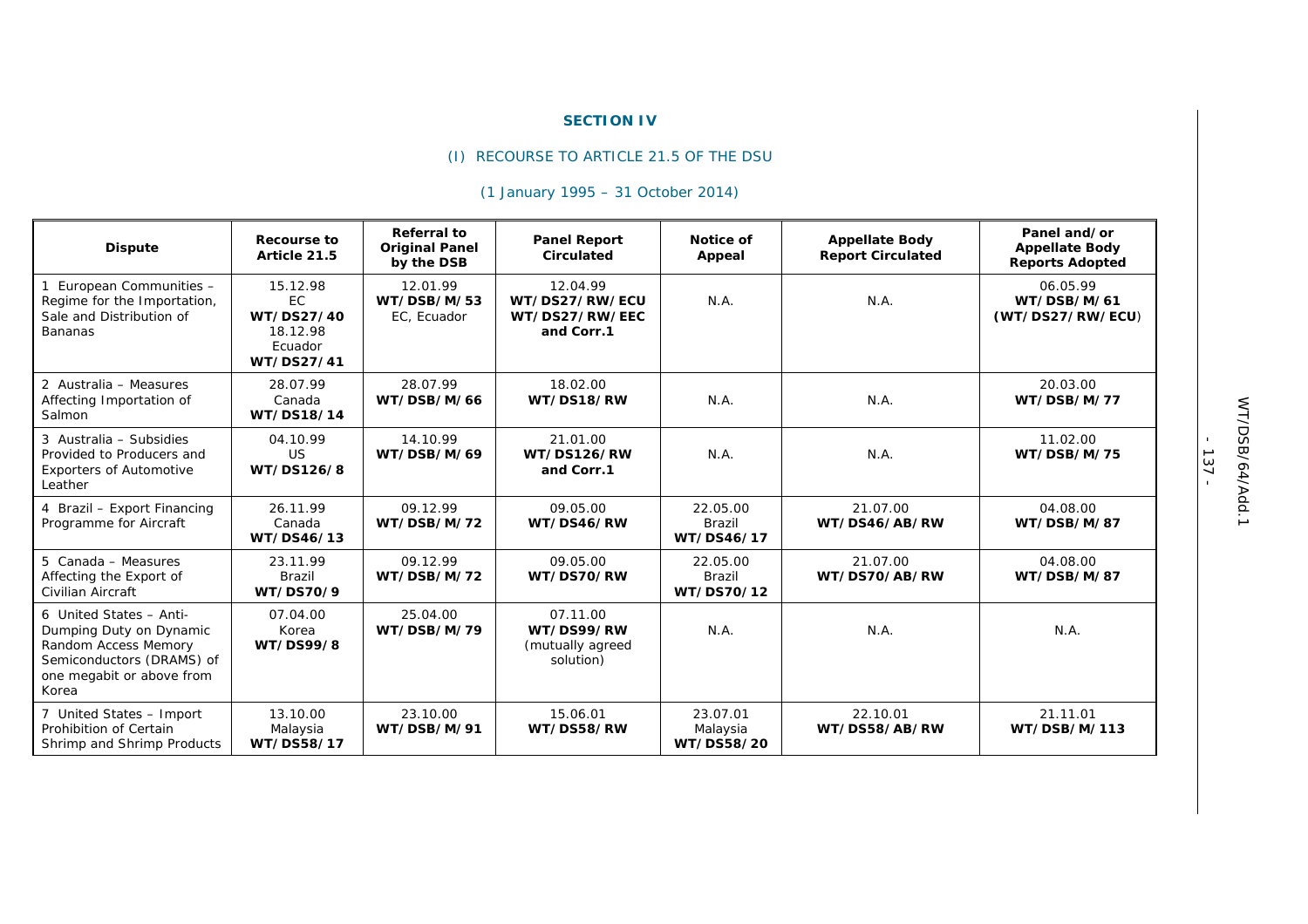| <b>Dispute</b>                                                                                                                                                                                  | Recourse to<br>Article 21.5                                                    | <b>Referral to</b><br><b>Original Panel</b><br>by the DSB | <b>Panel Report</b><br><b>Circulated</b>   | Notice of<br>Appeal                              | <b>Appellate Body</b><br><b>Report Circulated</b> | Panel and/or<br><b>Appellate Body</b><br><b>Reports Adopted</b> |
|-------------------------------------------------------------------------------------------------------------------------------------------------------------------------------------------------|--------------------------------------------------------------------------------|-----------------------------------------------------------|--------------------------------------------|--------------------------------------------------|---------------------------------------------------|-----------------------------------------------------------------|
| 8 Mexico - Anti-dumping<br>Investigation of High-<br>Fructose Corn Syrup (HFCS)<br>from the United States                                                                                       | 13.10.00<br>US<br>WT/DS132/6                                                   | 23.10.00<br>WT/DSB/M/91                                   | 22.06.01<br>WT/DS132/RW                    | 24.07.01<br>Mexico<br>WT/DS132/10                | 22.10.01<br>WT/DS132/AB/RW                        | 21.11.01<br>WT/DSB/M/113                                        |
| 9 United States - Tax<br>Treatment for "Foreign Sales<br>Corporations"                                                                                                                          | 07.12.00<br>EC<br>WT/DS108/16                                                  | 20.12.00<br>WT/DSB/M/95                                   | 20.08.01<br>WT/DS108/RW                    | 15.10.01<br>US<br>WT/DS108/21                    | 14.01.02<br>WT/DS108/AB/RW                        | 29.01.02<br>WT/DSB/M/118                                        |
| 10 Brazil - Export Financing<br>Programme for Aircraft:<br>Second Recourse by Canada<br>to Article 21.5 of the DSU                                                                              | 19.01.01<br>Canada<br>WT/DS46/26                                               | 16.02.01<br>WT/DSB/M/99                                   | 26.07.01<br>WT/DS46/RW/2                   | N.A.                                             | N.A.                                              | 23.08.01<br>WT/DSB/M/108                                        |
| 11 Canada - Measures<br>Affecting the Importation of<br>Milk and the Exportation of<br>Dairy Products                                                                                           | 16.02.01<br><b>US</b><br>WT/DS103/16<br>16.02.01<br>New Zealand<br>WT/DS113/16 | 01.03.01<br>WT/DSB/M/100                                  | 11.07.01<br>WT/DS103/RW<br>WT/DS113/RW     | 04.09.01<br>Canada<br>WT/DS103/20<br>WT/DS113/20 | 03.12.01<br>WT/DS103/AB/RW<br>WT/DS113/AB/RW      | 18.12.01<br>WT/DSB/M/116                                        |
| 12 Canada - Measures<br>Affecting the Importation of<br>Milk and the Exportation of<br>Dairy Products: Second<br>Recourse to Article 21.5 of<br>the DSU by New Zealand<br>and the United States | 06.12.01<br><b>US</b><br>WT/DS103/23<br>06.12.01<br>New Zealand<br>WT/DS113/23 | 18.12.01<br>WT/DSB/M/116                                  | 26.07.02<br>WT/DS103/RW/2<br>WT/DS113/RW/2 | 23.09.02<br>Canada<br>WT/DS103/28<br>WT/DS113/28 | 20.12.02<br>WT/DS103/AB/RW2<br>WT/DS113/AB/RW2    | 17.01.03<br>WT/DSB/M/141                                        |
| 13 European Communities<br>- Anti-Dumping Duties on<br>Imports of Cotton-Type Bed<br>Linen from India                                                                                           | 07.05.02<br>India<br>WT/DS141/13/<br>Rev.1                                     | 22.05.02<br>WT/DSB/M/124<br>and Corr.1                    | 29.11.02<br>WT/DS141/RW                    | 08.01.03<br>India<br>WT/DS141/16                 | 08.04.03<br>WT/DS141/AB/RW                        | 24.04.03<br>WT/DSB/M/148                                        |
| 14 United States -<br><b>Countervailing Measures</b><br><b>Concerning Certain Products</b><br>form the European<br>Communities                                                                  | 17.03.04<br>EC<br>WT/DS212/14                                                  | 27.09.04<br>WT/DS212/15<br>WT/DSB/M/176                   | 17.08.05<br>WT/DS212/RW                    | N.A.                                             | N.A.                                              | 27.09.05<br>WT/DSB/M/198                                        |
| 15 Chile - Price Band<br>System and Safeguard<br>Measures Relating to Certain<br><b>Agricultural Products</b>                                                                                   | 19.05.04<br>Argentina<br>WT/DS207/17                                           | 20.01.06<br>WT/DS207/18<br>WT/DSB/M/203                   | 08.12.06<br>WT/DS207/RW                    | 05.02.07<br>Chile<br>WT/DS207/22                 | 07.05.07<br>WT/DS207/AB/RW                        | 22.05.07<br>WT/DSB/M/232                                        |

- 138 -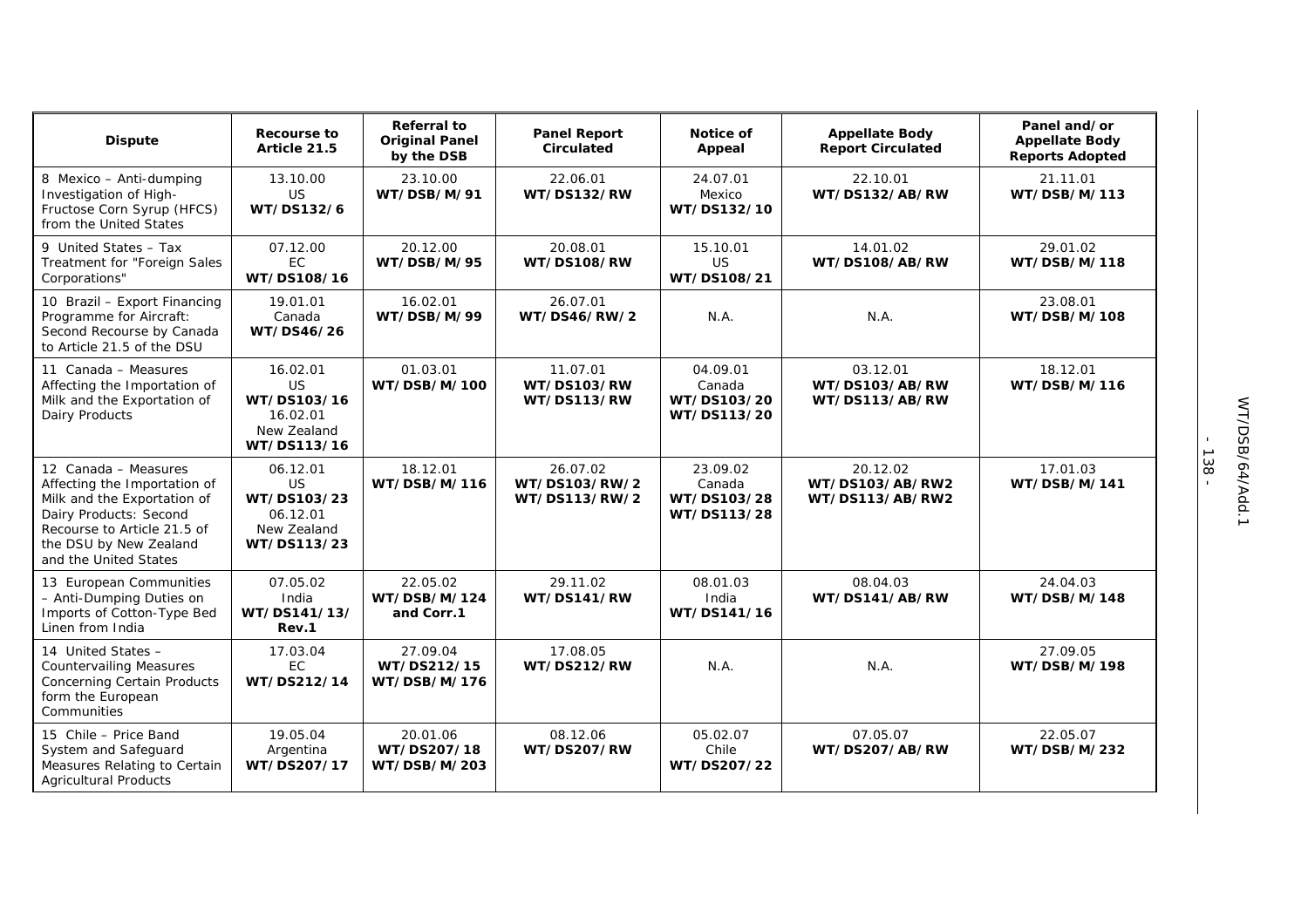| <b>Dispute</b>                                                                                                                    | Recourse to<br>Article 21.5                                                                                   | Referral to<br><b>Original Panel</b><br>by the DSB | <b>Panel Report</b><br>Circulated | Notice of<br>Appeal                  | <b>Appellate Body</b><br><b>Report Circulated</b> | Panel and/or<br><b>Appellate Body</b><br><b>Reports Adopted</b> |
|-----------------------------------------------------------------------------------------------------------------------------------|---------------------------------------------------------------------------------------------------------------|----------------------------------------------------|-----------------------------------|--------------------------------------|---------------------------------------------------|-----------------------------------------------------------------|
| 16 Japan - Measures<br>Affecting the Importation of<br>Apples                                                                     | 19.07.04<br>US<br>WT/DS245/11                                                                                 | 30.07.04<br>WT/DSB/M/174                           | 23.06.05<br>WT/DS245/RW           | N.A.                                 | N.A.                                              | 20.07.05<br>WT/DSB/M/194                                        |
| 17 United States - Final<br><b>Countervailing Duty</b><br>Determination with Respect<br>to Certain Softwood Lumber<br>from Canada | 04.01.05<br>Canada<br>WT/DS257/15                                                                             | 14.01.05<br>WT/DSB/M/181                           | 01.08.05<br>WT/DS257/RW           | 06.09.05<br>US<br>WT/DS257/22        | 05.12.05<br>WT/DS257/AB/RW                        | 20.12.05<br>WT/DSB/M/202                                        |
| 18 United States - Tax<br>Treatment for "Foreign Sales<br>Corporations": Second<br>Recourse to Article 21.5 by<br>the EC          | 14.01.05<br>EC<br>WT/DS108/29                                                                                 | 17.02.05<br>WT/DSB/M/183                           | 30.09.05<br>WT/DS108/RW2          | 14.11.05<br><b>US</b><br>WT/DS108/32 | 13.02.06<br>WT/DS108/AB/RW2                       | 14.03.06<br>WT/DSB/M/206                                        |
| 19 United States -<br>Investigation of the<br><b>International Trade</b><br>Commission in Softwood<br>Lumber from Canada          | 15.02.05<br>Canada<br>WT/DS277/8                                                                              | 25.02.05<br>WT/DSB/M/184                           | 15.11.05<br>WT/DS277/RW           | 13.01.06<br>Canada<br>WT/DS277/16    | 13.04.06<br>WT/DS277/AB/RW                        | 09.05.06<br>WT/DSB/M/211<br>and Corr.1                          |
| 20 United States - Final<br>Dumping Determination on<br>Softwood Lumber from<br>Canada                                            | 19.05.05<br>Canada<br>WT/DS264/16                                                                             | 01.06.05<br>WT/DSB/M/190                           | 03.04.06<br>WT/DS264/RW           | 17.05.06<br>Canada<br>WT/DS264/25    | 15.08.06<br>WT/DS264/AB/RW                        | 01.09.06<br>WT/DSB/M/219                                        |
| 21 European Communities<br>- Banana Import Regime<br>and ACP-EC Partnership<br>Agreement                                          | 30.11.05<br>Honduras<br>WT/DS27/62<br>30.11.05<br>Panama<br>WT/DS27/63<br>30.11.05<br>Nicaragua<br>WT/DS27/64 |                                                    |                                   |                                      |                                                   |                                                                 |
| 22 United States - Sunset<br>Reviews of Anti-Dumping<br>Measures on Oil Country<br><b>Tubular Goods from</b><br>Argentina         | 26.01.06<br>Argentina<br>WT/DS268/15                                                                          | 17.03.06<br>WT/DS268/16<br>WT/DSB/M/207            | 30.11.06<br>WT/DS268/RW           | 12.01.07<br>US<br>WT/DS268/19        | 12.04.07<br>WT/DS268/AB/RW                        | 11.05.07<br>WT/DSB/M/231                                        |

- 139 -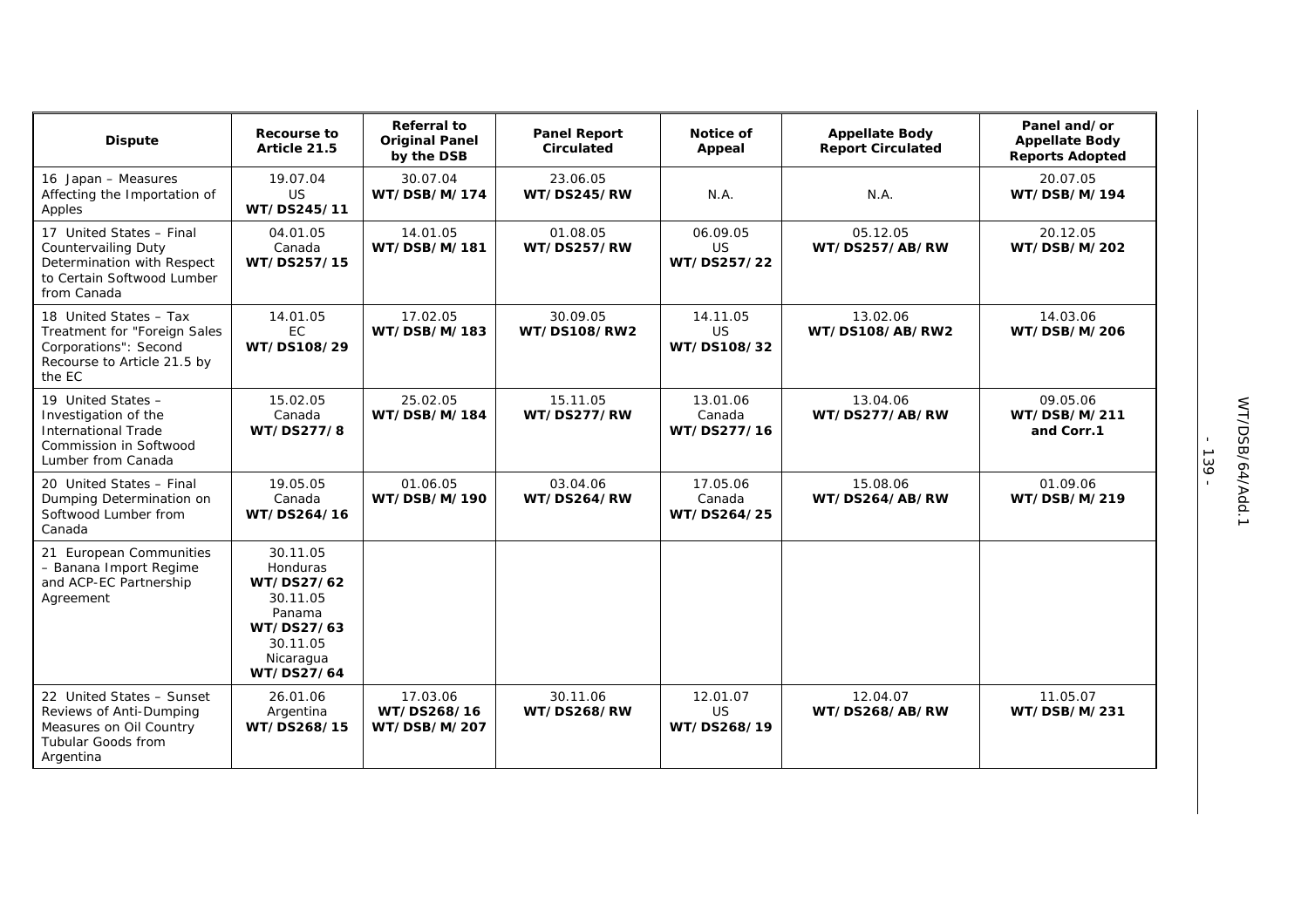| <b>Dispute</b>                                                                                               | Recourse to<br>Article 21.5                       | <b>Referral to</b><br><b>Original Panel</b><br>by the DSB                                                                            | <b>Panel Report</b><br>Circulated        | Notice of<br>Appeal                  | <b>Appellate Body</b><br><b>Report Circulated</b> | Panel and/or<br><b>Appellate Body</b><br><b>Reports Adopted</b> |
|--------------------------------------------------------------------------------------------------------------|---------------------------------------------------|--------------------------------------------------------------------------------------------------------------------------------------|------------------------------------------|--------------------------------------|---------------------------------------------------|-----------------------------------------------------------------|
| 23 United States -<br>Measures Affecting the<br>Cross Border Supply of<br>Gambling and Betting<br>Services   | 08.06.06<br>Antigua and<br>Barbuda<br>WT/DS285/17 | 19.07.06<br>WT/DS285/18<br>WT/DSB/M/217                                                                                              | 30.03.07<br>WT/DS285/RW                  | N.A.                                 | N.A.                                              | 22.05.07<br>WT/DSB/M/232                                        |
| 24 United States -<br>Subsidies on Upland Cotton                                                             | 18.08.06<br><b>Brazil</b><br>WT/DS267/30          | 28.09.06<br>WT/DSB/M/220                                                                                                             | 18.12.07<br>WT/DS267/RW<br>and Corr.1    | 12.02.08<br><b>US</b><br>WT/DS267/33 | 02.06.08<br>WT/DS267/AB/RW                        | 20.06.08<br>WT/DSB/M/252                                        |
| 25 United States - Anti-<br>Dumping Measures on Oil<br><b>Country Tubular Goods</b><br>(OCTG) from Mexico    | 21.08.06<br>Mexico<br>WT/DS282/13                 | 24.04.07<br>WT/DS282/14<br>WT/DSB/M/230<br>06.07.08<br>Lapse of Authority<br>for the<br>Establishment of<br>the Panel<br>WT/DS282/17 |                                          |                                      |                                                   |                                                                 |
| 26 Korea - Anti-Dumping<br>Duties on Imports of Certain<br>Paper from Indonesia                              | 26.10.06<br>Indonesia<br>WT/DS312/8               | 23.01.07<br>WT/DS312/9<br>WT/DSB/M/225                                                                                               | 28.09.07<br>WT/DS312/RW                  | N.A.                                 | N.A.                                              | 22.10.07<br>WT/DSB/M/241                                        |
| 27 European Communities<br>- Regime for the<br>Importation, Sale and<br>Distribution of Bananas              | 16.11.06<br>Ecuador<br>WT/DS27/65                 | 20.03.07<br>WT/DS27/80<br>WT/DSB/M/228                                                                                               | 07.04.08<br>WT/DS27/RW2/ECU              | 28.08.08<br>EC<br>WT/DS27/89         | 26.11.08<br>WT/DS27/AB/RW2/ECU                    | 11.12.08<br>WT/DSB/M/260                                        |
| 28 European Communities<br>- Regime for the<br>Importation, Sale and<br>Distribution of Bananas              | 29.06.07<br><b>US</b><br>WT/DS27/83               | 12.07.07<br>WT/DSB/M/235                                                                                                             | 19.05.08<br>WT/DS27/RW/USA<br>and Corr.1 | 28.08.08<br>EC<br>WT/DS27/90         | 26.11.08<br>WT/DS27/AB/RW/USA<br>and Corr.1       | 22.12.08<br>WT/DSB/M/261                                        |
| 29 United States - Laws,<br>Regulations and<br>Methodology for calculating<br>Dumping Margins<br>("Zeroing") | 09.07.07<br>EC<br>WT/DS294/22                     | 25.09.07<br>WT/DS294/25<br>WT/DSB/M/239                                                                                              | 17.12.08<br>WT/DS294/RW                  | 13.02.09<br>EC<br>WT/DS294/28        | 14.05.09<br>WT/DS294/AB/RW<br>and Corr.1          | 11.06.09<br>WT/DSB/M/269                                        |
| 30 United States -<br>Measures Relating to<br>Zeroing and Sunset Reviews                                     | 07.04.08<br>Japan<br>WT/DS322/27                  | 18.04.08<br>WT/DSB/M/249                                                                                                             | 24.04.09<br>WT/DS322/RW                  | 20.05.09<br>US<br>WT/DS322/32        | 18.08.09<br>WT/DS322/AB/RW                        | 31.08.09<br>WT/DSB/M/273                                        |

- 140 -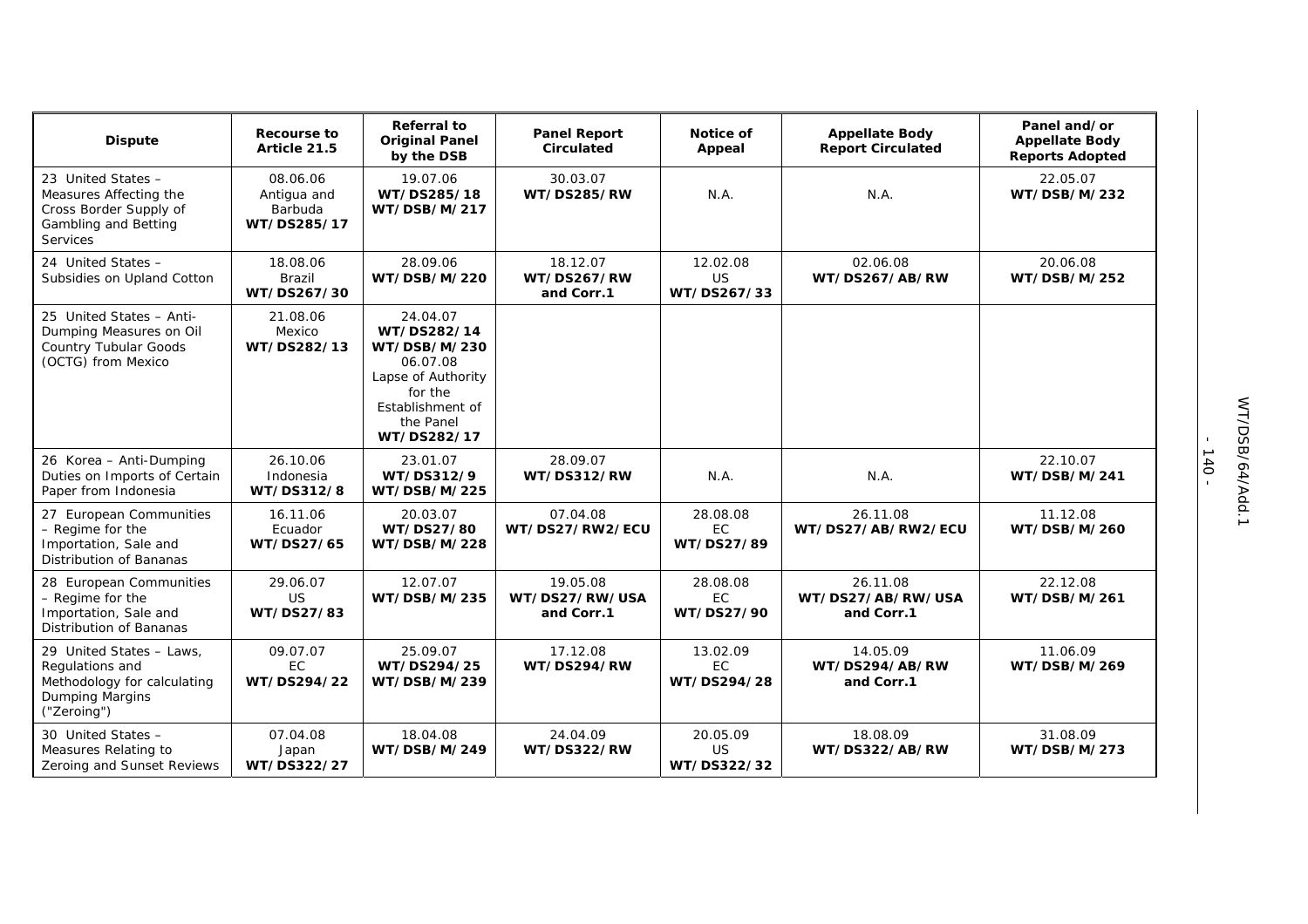| <b>Dispute</b>                                                                                                | Recourse to<br>Article 21.5          | <b>Referral to</b><br><b>Original Panel</b><br>by the DSB                                                                                                                                                  | <b>Panel Report</b><br>Circulated                                 | Notice of<br>Appeal | <b>Appellate Body</b><br><b>Report Circulated</b> | Panel and/or<br><b>Appellate Body</b><br><b>Reports Adopted</b> |
|---------------------------------------------------------------------------------------------------------------|--------------------------------------|------------------------------------------------------------------------------------------------------------------------------------------------------------------------------------------------------------|-------------------------------------------------------------------|---------------------|---------------------------------------------------|-----------------------------------------------------------------|
| 31 Japan - Countervailing<br>Duties on Dynamic Random<br>Access Memories from Korea                           | 09.09.08<br>Korea<br>WT/DS336/19     | 23.09.08<br>WT/DSB/M/256<br>On 04.03.09<br>Korea requested<br>the Panel to<br>suspend its work<br>WT/DS336/22<br>05.03.10<br>Lapse of Authority<br>for the<br>Establishment of<br>the Panel<br>WT/DS336/23 |                                                                   |                     |                                                   |                                                                 |
| 32 European Communities<br>- Measures Concerning Meat<br>and Meat Products<br>(Hormones)                      | 22.12.08<br><b>EC</b><br>WT/DS26/23  |                                                                                                                                                                                                            |                                                                   |                     |                                                   |                                                                 |
| 33 European Communities<br>- Measures Concerning Meat<br>and Meat Products<br>(Hormones)                      | 22.12.08<br><b>EC</b><br>WT/DS48/21  |                                                                                                                                                                                                            |                                                                   |                     |                                                   |                                                                 |
| 34 United States - Final<br>Anti-Dumping Measures on<br>Stainless Steel from Mexico                           | 19.08.09<br>Mexico<br>WT/DS344/18    | 21.09.10<br>WT/DS344/20<br>WT/DSB/M/287                                                                                                                                                                    | 06.05.13<br>WT/DS344/RW<br>WT/DS344/26<br>(see section I page 60) | N.A.                | N.A.                                              | N.A.                                                            |
| 35 European Communities<br>and certain member States<br>- Measures Affecting Trade<br>in Large Civil Aircraft | 30.03.12<br><b>US</b><br>WT/DS316/23 | 13.04.12<br>WT/DS316/23<br>WT/DSB/M/314                                                                                                                                                                    |                                                                   |                     |                                                   |                                                                 |
| 36 United States -<br>Measures Affecting Trade in<br>Large Civil Aircraft (Second<br>Complaint)               | 25.09.12<br>EU<br>WT/DS353/16        | 23.10.12<br>WT/DS353/18<br>WT/DSB/M/323                                                                                                                                                                    |                                                                   |                     |                                                   |                                                                 |

- 141 -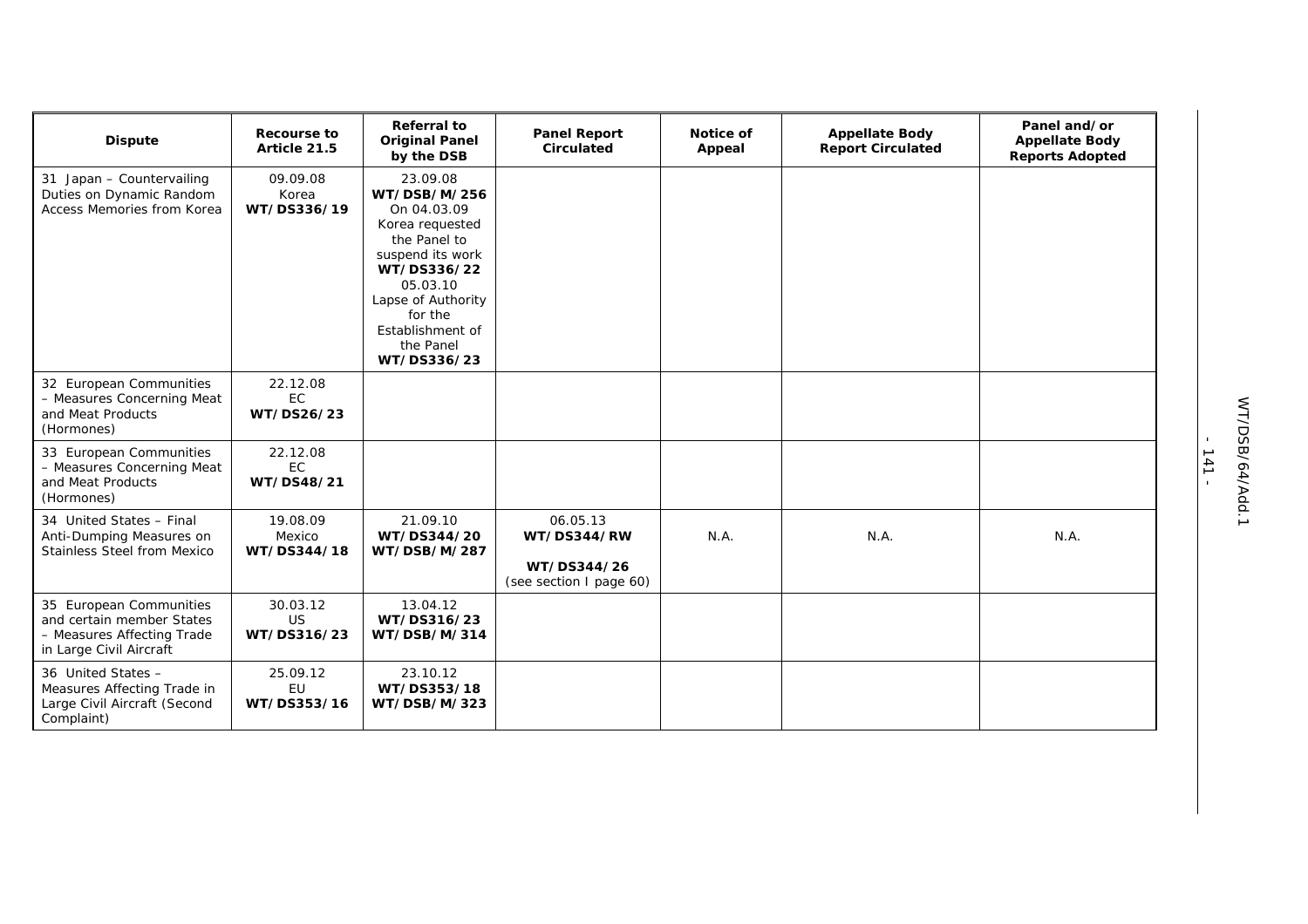| <b>Dispute</b>                                                                                                                                    | Recourse to<br>Article 21.5                                | <b>Referral to</b><br><b>Original Panel</b><br>by the DSB | <b>Panel Report</b><br>Circulated                   | Notice of<br>Appeal | <b>Appellate Body</b><br><b>Report Circulated</b> | Panel and/or<br><b>Appellate Body</b><br><b>Reports Adopted</b> |
|---------------------------------------------------------------------------------------------------------------------------------------------------|------------------------------------------------------------|-----------------------------------------------------------|-----------------------------------------------------|---------------------|---------------------------------------------------|-----------------------------------------------------------------|
| 37 United States - Certain<br>Country of Origin Labelling<br>(COOL) Requirements                                                                  | 19.08.13<br>Canada<br>WT/DS384/26<br>Mexico<br>WT/DS386/25 | 25.09.13<br>WT/DSB/M/337                                  | 20.10.14<br>WT/DS384/RW<br>WT/DS386/RW<br>and Add.1 |                     |                                                   |                                                                 |
| 38 European Communities<br>- Definitive Anti-Dumping<br>Measures on Certain Iron or<br>Steel Fasteners from China                                 | 30.10.13<br>China<br>WT/DS397/17                           | 18.12.13<br>WT/DS397/18<br>WT/DSB/M/340                   |                                                     |                     |                                                   |                                                                 |
| 39 United States -<br>Measures Concerning the<br>Importation, Marketing and<br>Sale of Tuna and Tuna<br>Products                                  | 14.11.13<br>Mexico<br>WT/DS381/20                          | 22.01.14<br>WT/DSB/M/341                                  |                                                     |                     |                                                   |                                                                 |
| 40 China - Countervailing<br>and Anti-Dumping Duties on<br><b>Grain Oriented Flat-Rolled</b><br>Electrical Steel from the<br><b>United States</b> | 13.01.14<br><b>US</b><br>WT/DS414/15                       | 26.02.14<br>WT/DS414/16<br>WT/DSB/M/342                   |                                                     |                     |                                                   |                                                                 |

- 142 -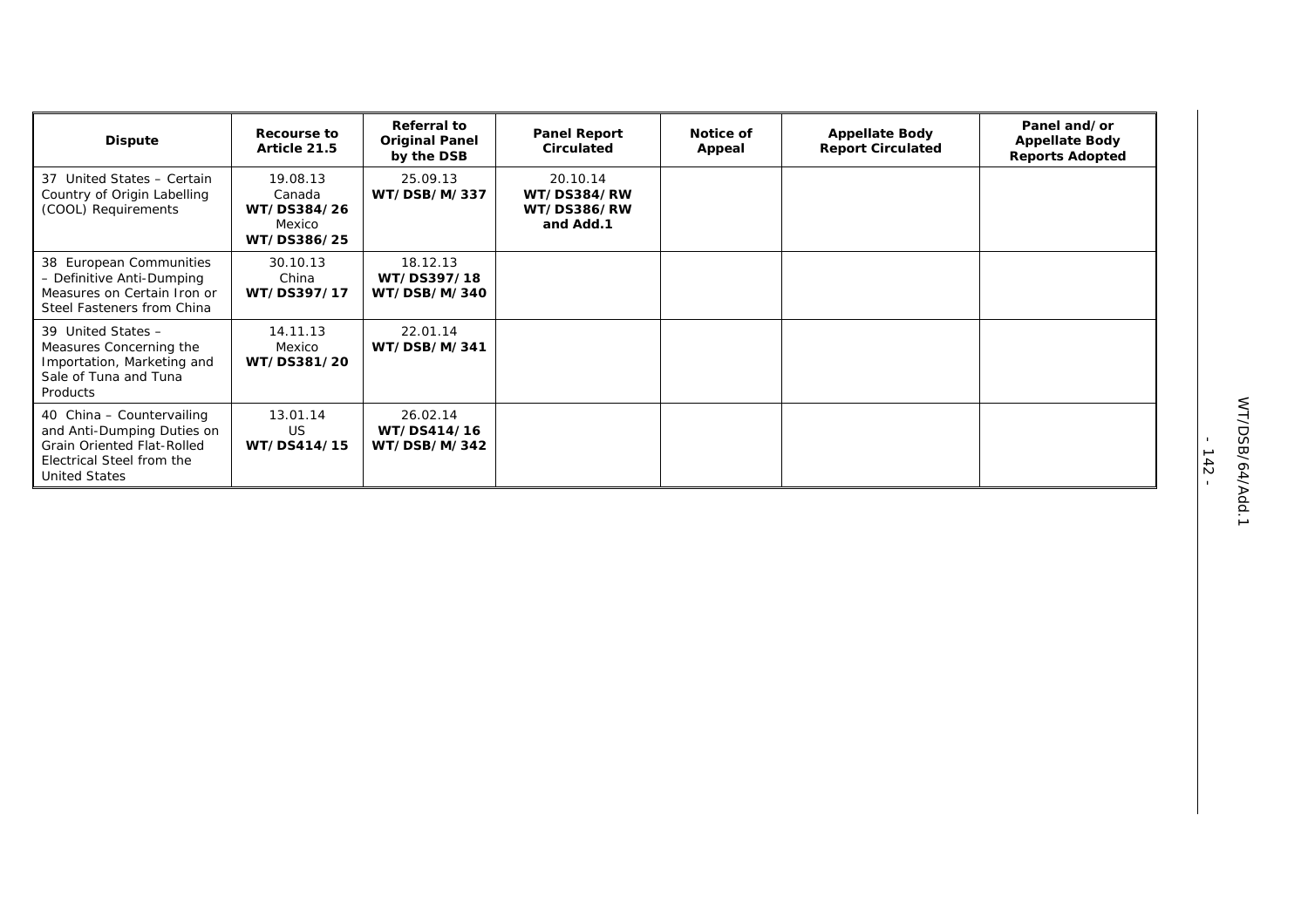### **SECTION IV**

# (II) RECOURSE TO ARTICLE 22 OF THE DSU

# *(1 January 1995 – 31 October 2014)*

| <b>Dispute</b>                                                                                    | <b>Recourse to</b><br>Article 22.2                                      | <b>Recourse to Arbitration</b><br>under Article 22.6 | Report of the<br>Arbitrator            | Authorization by the DSB to<br><b>Suspend Concessions</b>                                                                                                          |
|---------------------------------------------------------------------------------------------------|-------------------------------------------------------------------------|------------------------------------------------------|----------------------------------------|--------------------------------------------------------------------------------------------------------------------------------------------------------------------|
| 1(a) European Communities<br>- Regime for the<br>Importation, Sale and<br>Distribution of Bananas | 14.01.99<br>US<br>WT/DS27/43                                            | 29.01.99<br>EC.<br>WT/DS27/46                        | 09.04.99<br>WT/DS27/ARB                | Pursuant to the US request<br>(WT/DS27/49) authorization<br>was granted at the DSB meeting<br>on 19.04.99<br>(WT/DSB/M/59)                                         |
| 1(b) European Communities<br>- Regime for the<br>Importation, Sale and<br>Distribution of Bananas | 08.11.99<br>Ecuador<br>WT/DS27/52                                       | 19.11.99<br>EC<br>WT/DS27/53                         | 24.03.00<br>WT/DS27/ARB/ECU            | Pursuant to Ecuador's request<br>(WT/DS27/54) authorization<br>was granted at the DSB meeting<br>on 18.05.00<br>(WT/DSB/M/80)                                      |
| 2 European Communities -<br>Measures Concerning Meat<br>and Meat Products<br>(Hormones)           | 17.05.99<br><b>US</b><br>WT/DS26/19<br>20.05.99<br>Canada<br>WT/DS48/17 | 02.06.99<br>EC.<br>WT/DS26/20<br>WT/DS48/18          | 12.07.99<br>WT/DS26/ARB<br>WT/DS48/ARB | Pursuant to the US request<br>(WT/DS26/21)<br>and Canada's request<br>(WT/DS48/19)<br>authorization was granted at the<br>DSB meeting on 26.07.99<br>(WT/DSB/M/65) |
| 3 Australia - Measures<br>Affecting Importation of<br>Salmon                                      | 15.07.99<br>Canada<br>WT/DS18/12                                        | 27.07.99<br>Australia<br>WT/DS18/13                  | N.A.                                   | N.A.                                                                                                                                                               |
| 4 Brazil - Export Financing<br>Programme for Aircraft                                             | 10.05.00<br>Canada<br>WT/DS46/16                                        | 22.05.00<br>Brazil<br>WT/DS46/18                     | 28.08.00<br>WT/DS46/ARB                | Pursuant to Canada's request<br>(WT/DS46/25)<br>authorization was granted at the<br>DSB meeting on 12.12.00<br>(WT/DSB/M/94)                                       |
| 5 United States - Tax<br>Treatment for "Foreign Sales<br>Corporations"                            | 17.11.00<br><b>EC</b><br>WT/DS108/13                                    | 28.11.00<br>US<br>WT/DS108/17                        | 30.08.02<br>WT/DS108/ARB               | Pursuant to the EC's request<br>(WT/DS108/26) authorization<br>was granted at the DSB meeting<br>on 07.05.03<br>(WT/DSB/M/149)                                     |

- 143 -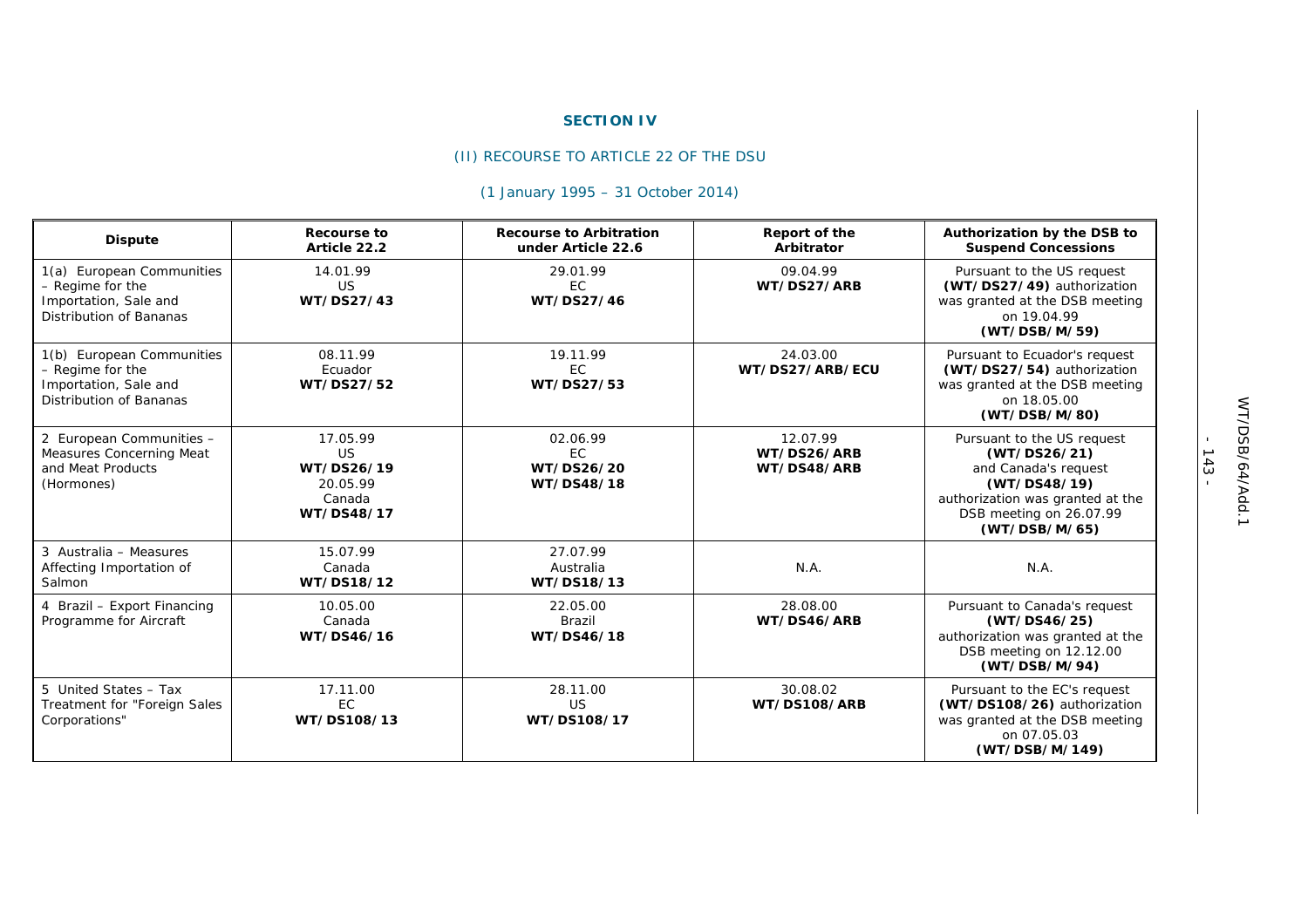| <b>Dispute</b>                                                                                       | <b>Recourse to</b><br>Article 22.2                                                                                                                                                                                      | <b>Recourse to Arbitration</b><br>under Article 22.6                                                                                          | Report of the<br>Arbitrator                                                                                                                                              | Authorization by the DSB to<br><b>Suspend Concessions</b>                                                                                                                                                                                                                                                                                                                                                                     |
|------------------------------------------------------------------------------------------------------|-------------------------------------------------------------------------------------------------------------------------------------------------------------------------------------------------------------------------|-----------------------------------------------------------------------------------------------------------------------------------------------|--------------------------------------------------------------------------------------------------------------------------------------------------------------------------|-------------------------------------------------------------------------------------------------------------------------------------------------------------------------------------------------------------------------------------------------------------------------------------------------------------------------------------------------------------------------------------------------------------------------------|
| 6 Canada - Measures<br>Affecting the Importation of<br>Milk and the Exportation of<br>Dairy Products | 16.02.01<br><b>US</b><br>WT/DS103/17<br>16.02.01<br>New Zealand<br>WT/DS113/17                                                                                                                                          | 28.02.01<br>Canada<br>WT/DS103/18<br>WT/DS113/18                                                                                              | Pursuant to a mutually agreed<br>solution (WT/DS103/33,<br>WT/DS113/33)<br>the arbitration was terminated on<br>09.05.03                                                 |                                                                                                                                                                                                                                                                                                                                                                                                                               |
| 7 United States - Anti-<br>Dumping Act of 1916                                                       | 07.01.02<br>EC<br>WT/DS136/15<br>07.01.02<br>Japan<br>WT/DS162/18                                                                                                                                                       | 17.01.02<br><b>US</b><br>WT/DS136/16<br>WT/DS162/19                                                                                           | 24.02.04<br>WT/DS136/ARB                                                                                                                                                 |                                                                                                                                                                                                                                                                                                                                                                                                                               |
| 8 United States -<br>Section 110(5) of the US<br>Copyright Act                                       | 07.01.02<br>EC<br>WT/DS160/19                                                                                                                                                                                           | 17.01.02<br><b>US</b><br>WT/DS160/20                                                                                                          | N.A.                                                                                                                                                                     | N.A.                                                                                                                                                                                                                                                                                                                                                                                                                          |
| 9 Canada - Export Credits<br>and Loan Guarantees for<br>Regional Aircraft                            | 23.05.02<br>Brazil<br>WT/DS222/7<br>and Corr.1                                                                                                                                                                          | 21.06.02<br>Canada<br>WT/DS222/8                                                                                                              | 17.02.03<br>WT/DS222/ARB                                                                                                                                                 | Pursuant to Brazil's request<br>(WT/DS222/10) authorization<br>was granted at the DSB meeting<br>on 18.03.03<br>(WT/DSB/M/145)                                                                                                                                                                                                                                                                                                |
| 10 United States -<br>Continued Dumping and<br>Subsidy Offset Act of 2000                            | 15.01.04<br>Brazil<br>WT/DS217/20<br>Chile<br>WT/DS217/21<br>EC.<br>WT/DS217/22<br>India<br>WT/DS217/23<br>Japan<br>WT/DS217/24<br>Korea<br>WT/DS217/25<br>Canada<br>WT/DS234/25<br>Mexico<br>WT/DS234/26<br>and Corr.1 | 23.01.04<br><b>US</b><br>WT/DS217/26<br>WT/DS217/27<br>WT/DS217/28<br>WT/DS217/29<br>WT/DS217/30<br>WT/DS217/31<br>WT/DS234/27<br>WT/DS234/28 | 31.08.04<br>WT/DS217/ARB/BRA<br>WT/DS217/ARB/CHL<br>WT/DS217/ARB/EEC<br>WT/DS217/ARB/IND<br>WT/DS217/ARB/JPN<br>WT/DS217/ARB/KOR<br>WT/DS234/ARB/CAN<br>WT/DS234/ARB/MEX | Pursuant to the requests by Brazil<br>(WT/DS217/38);<br>the EC (WT/DS217/39);<br>India (WT/DS217/40);<br>Japan (WT/DS217/41);<br>Korea (WT/DS217/42);<br>Canada (WT/DS234/31);<br>Mexico (WT/DS234/32)<br>authorization was granted at the<br>DSB meeting on 26.11.04<br>(WT/DSB/M/178)<br>Pursuant to the request by Chile<br>(WT/DS217/43) authorization<br>was granted at the DSB meeting<br>on 17.12.04<br>(WT/DSB/M/180) |

- 144 -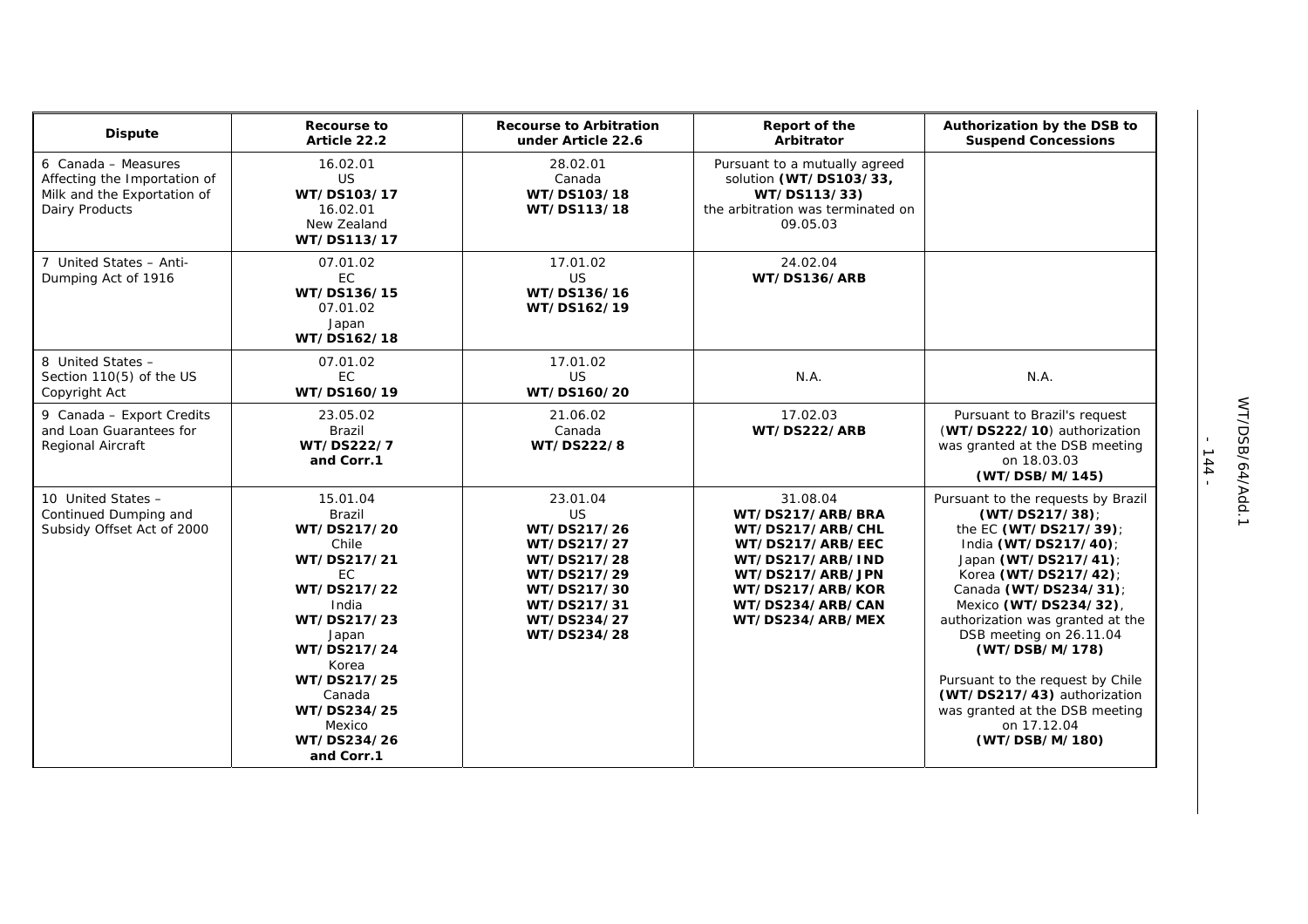| <b>Dispute</b>                                                                                                             | <b>Recourse to</b><br>Article 22.2             | <b>Recourse to Arbitration</b><br>under Article 22.6 | Report of the<br>Arbitrator                                                                              | Authorization by the DSB to<br><b>Suspend Concessions</b>                                                                                        |
|----------------------------------------------------------------------------------------------------------------------------|------------------------------------------------|------------------------------------------------------|----------------------------------------------------------------------------------------------------------|--------------------------------------------------------------------------------------------------------------------------------------------------|
| 11 Japan - Measures<br>Affecting the Importation of<br>Apples                                                              | 19.07.04<br>US<br>WT/DS245/12                  | 29.07.04<br>Japan<br>WT/DS245/13                     | Pursuant to a mutually agreed<br>solution (WT/DS245/21)<br>the arbitration was terminated on<br>30.08.05 |                                                                                                                                                  |
| 12 United States - Final<br>Countervailing Duty<br>Determination with Respect<br>to Certain Softwood Lumber<br>from Canada | 04.01.05<br>Canada<br>WT/DS257/16              | 13.01.05<br><b>US</b><br>WT/DS257/17                 | Pursuant to a mutually agreed<br>solution (WT/DS257/26)<br>the arbitration was terminated on<br>12.10.06 |                                                                                                                                                  |
| 13 United States -<br>Investigation of the<br><b>International Trade</b><br>Commission in Softwood<br>Lumber from Canada   | 15.02.05<br>Canada<br>WT/DS277/9               | 23.02.05<br><b>US</b><br>WT/DS277/10                 | Pursuant to a mutually agreed<br>solution (WT/DS277/20)<br>the arbitration was terminated on<br>12.10.06 |                                                                                                                                                  |
| 14 United States - Final<br>Dumping Determination on<br>Softwood Lumber from<br>Canada                                     | 19.05.05<br>Canada<br>WT/DS264/17              | 31.05.05<br><b>US</b><br>WT/DS264/19                 | Pursuant to a mutually agreed<br>solution (WT/DS264/29)<br>the arbitration was terminated on<br>12.10.06 |                                                                                                                                                  |
| 15 United States -<br>Subsidies on Upland Cotton<br>(1)                                                                    | 05.07.05<br>Brazil<br>WT/DS267/21              | 14.07.05<br><b>US</b><br>WT/DS267/23                 | 31.08.09<br>WT/DS267/ARB/1                                                                               | Pursuant to the request by Brazil<br>(WT/DS267/41) authorization<br>was granted at the DSB meeting<br>on 19.11.09<br>(WT/DSB/M/276)              |
| 16 United States -<br>Subsidies on Upland Cotton<br>(11)                                                                   | 06.10.05<br>Brazil<br>WT/DS267/26              | 17.10.05<br><b>US</b><br>WT/DS267/27                 | 31.08.09<br>WT/DS267/ARB/2<br>and Corr.1                                                                 | Pursuant to the request by Brazil<br>(WT/DS267/42) authorization<br>was granted at the DSB meeting<br>on 19.11.09<br>(WT/DSB/M/276)              |
| 17 United States - Sunset<br>Reviews of Anti-Dumping<br>Measures on Oil Country<br><b>Tubular Goods from</b><br>Argentina  | 21.05.07<br>Argentina<br>WT/DS268/24           | 01.06.07<br><b>US</b><br>WT/DS268/25                 |                                                                                                          |                                                                                                                                                  |
| 18 United States -<br>Measures Affecting the<br>Cross Border Supply of<br>Gambling and Betting<br>Services                 | 21.06.07<br>Antigua and Barbuda<br>WT/DS285/22 | 23.07.07<br><b>US</b><br>WT/DS285/23                 | 21.12.07<br>WT/DS285/ARB                                                                                 | Pursuant to the request by<br>Antigua and Barbuda<br>(WT/DS285/25) authorization<br>was granted at the DSB meeting<br>on 28.01.13 (WT/DSB/M/328) |

- 145 -